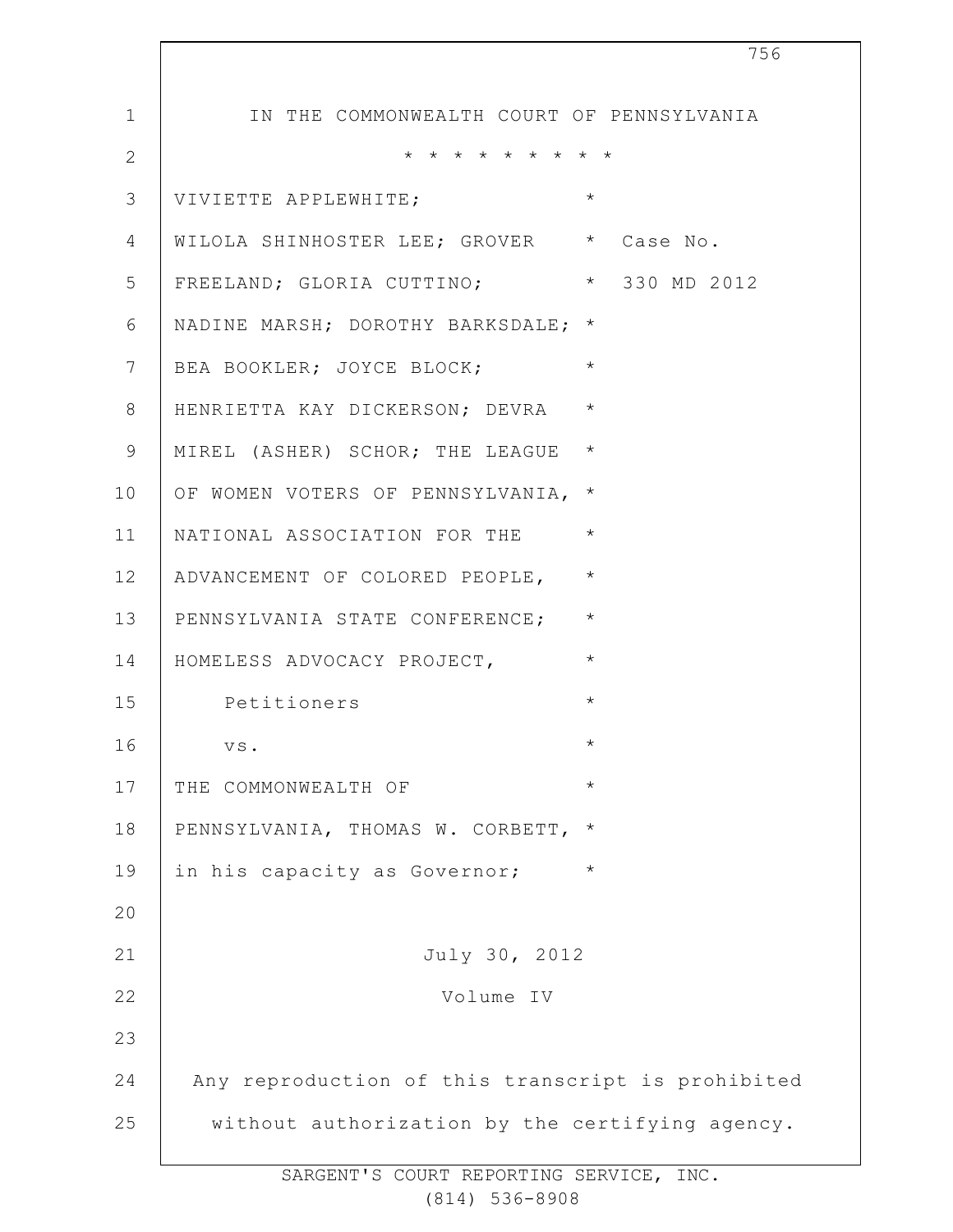SARGENT'S COURT REPORTING SERVICE, INC. CAROL AICHELE, in her capacity \* as Secretary of the Commonwealth,\* Respondents \* \* \* \* \* \* \* \* \* \* BEFORE: HONORABLE ROBERT SIMPSON HEARING: Monday, July 30, 2012 10:00 a.m. LOCATION: PA Judicial Center 601 Commonwealth Avenue Harrisburg, PA 17110 WITNESSES: Jonathan Marks, Tia Sutter, Danny Rosa, Joyce Block, David Burgess, Beatrice Bookler Reporter: Nicole Montagano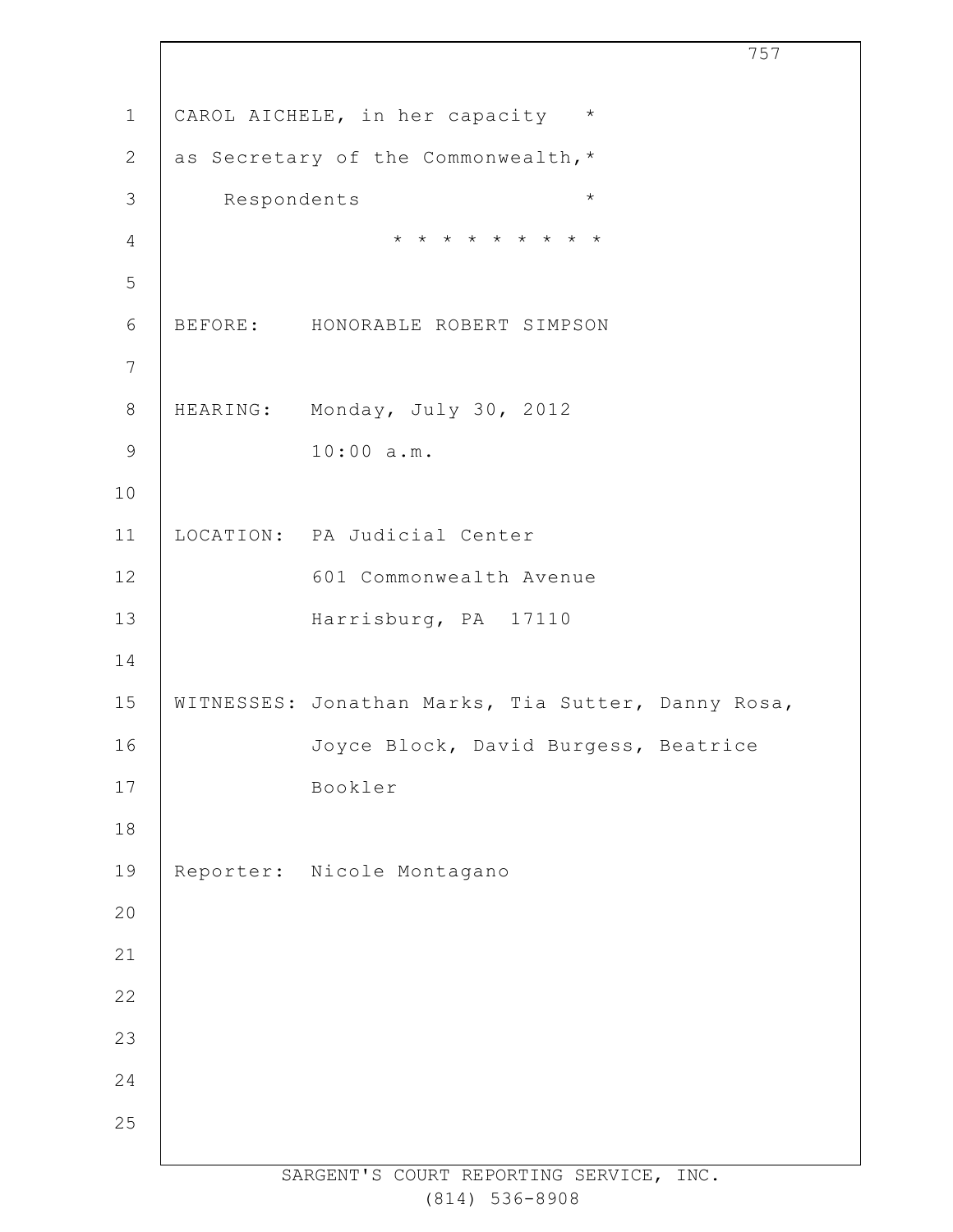| $\mathbf 1$    | A P P E A R A N C E S                        |
|----------------|----------------------------------------------|
| $\overline{2}$ |                                              |
| $\mathcal{S}$  | MARIAN K. SCHNEIDER, ESQUIRE                 |
| $\overline{4}$ | Law Offices of Marian K. Schneider           |
| 5              | 295 East Swedesford Road, #348               |
| $6\,$          | Wayne, PA 19087                              |
| $7\phantom{.}$ | COUNSEL FOR PETITIONERS                      |
| $\,8\,$        |                                              |
| $\mathsf 9$    | DAVID P. GERSCH, ESQUIRE                     |
| 10             | MICHAEL A. RUBIN, ESQUIRE                    |
| 11             | Arnold & Porter, LLP                         |
| 12             | 555 Twelfth Street, NW                       |
| 13             | Washington, DC 20004-1206                    |
| 14             | COUNSEL FOR PETITIONERS                      |
| 15             |                                              |
| 16             | JENNIFER CLARKE, ESQUIRE                     |
| 17             | Public Interest Law Center of Philadelphia   |
| 18             | United Way Building                          |
| 19             | 1709 Benjamin Franklin Parkway, Second Floor |
| 20             | Philadelphia, PA 19103                       |
| 21             | COUNSEL FOR PETITIONERS                      |
| 22             |                                              |
| 23             |                                              |
| 24             |                                              |
| 25             |                                              |
|                | SARGENT'S COURT REPORTING SERVICE, INC.      |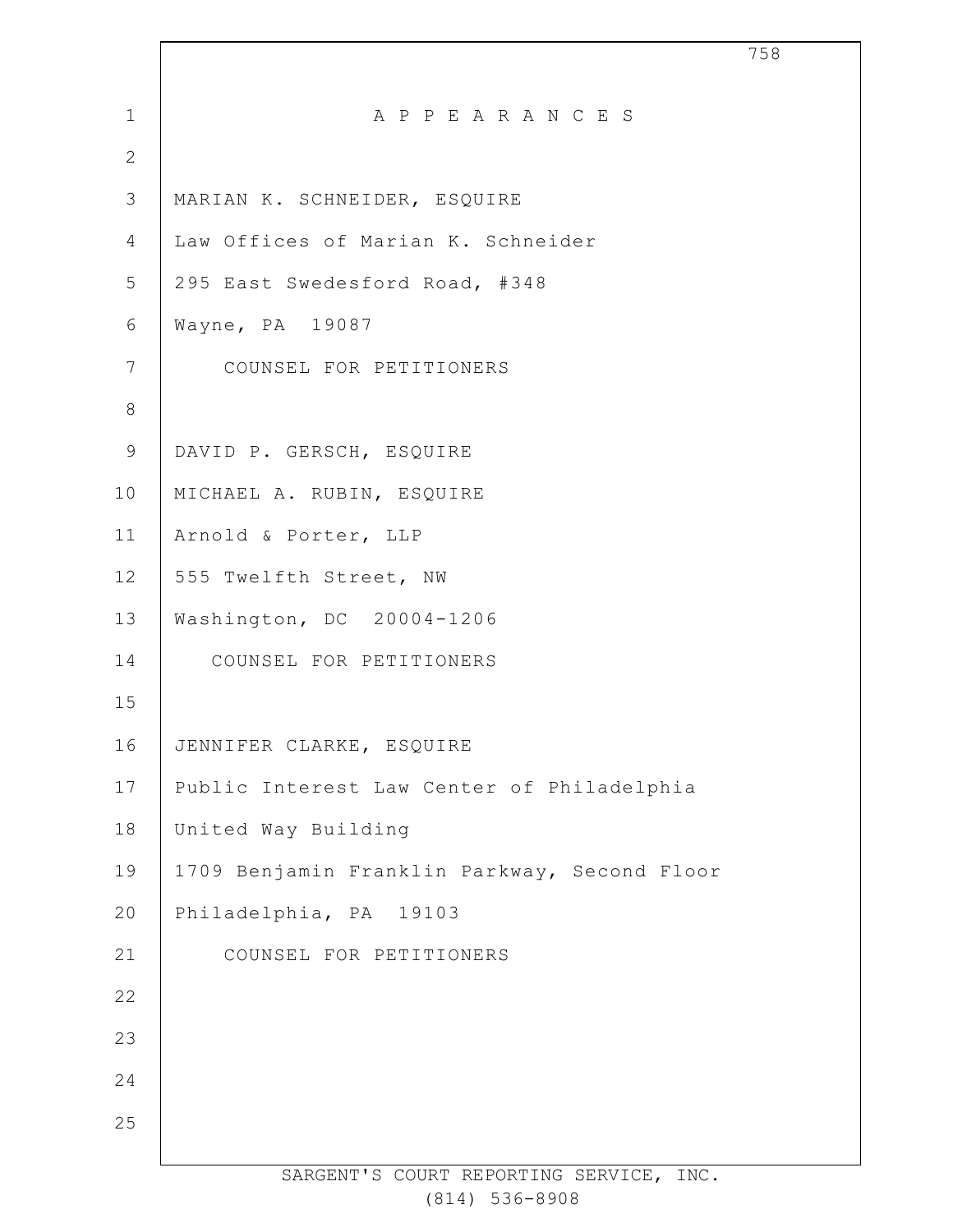| $\mathbf 1$    | A P P E A R A N C E S (cont.)           |
|----------------|-----------------------------------------|
| $\mathbf{2}$   |                                         |
| 3              | PATRICK S. CAWLEY, ESQUIRE              |
| 4              | CALVIN R. KOONS, ESQUIRE                |
| 5              | Office of Attorney General              |
| 6              | Litigation Section                      |
| $7\phantom{.}$ | Strawberry Square, 15th Floor           |
| 8              | Harrisburg, PA 17120                    |
| 9              | COUNSEL FOR RESPONDENTS                 |
| 10             |                                         |
| 11             | KEVIN P. SCHMIDT, ESQUIRE               |
| 12             | Governor's Office of General Counsel    |
| 13             | 333 Market Street, 17th Floor           |
| 14             | Harrisburg, PA 17101                    |
| 15             | COUNSEL FOR RESPONDENTS                 |
| 16             |                                         |
| 17             | ALSO PRESENT:                           |
| 18             | KELBY BALLENA                           |
| 19             |                                         |
| 20             |                                         |
| 21             |                                         |
| 22             |                                         |
| 23             |                                         |
| 24             |                                         |
| 25             |                                         |
|                | SARGENT'S COURT REPORTING SERVICE, INC. |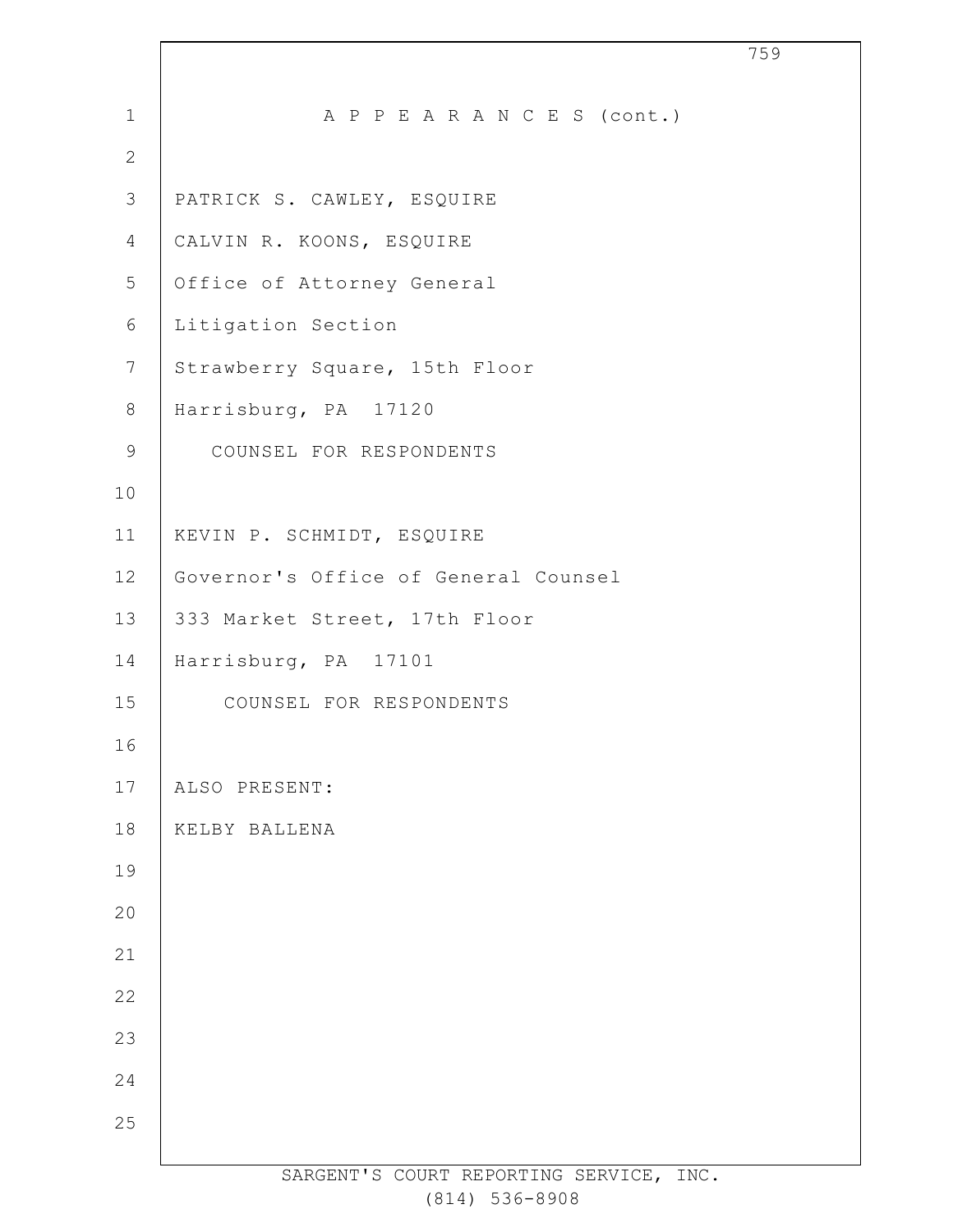|                 |                                  | 760         |
|-----------------|----------------------------------|-------------|
| $\mathbf 1$     | INDEX                            |             |
| $\mathbf{2}$    |                                  |             |
| 3               | DISCUSSION AMONG PARTIES         | $764 - 767$ |
| 4               | WITNESS: Jonathan Marks          |             |
| 5               | DIRECT EXAMINATION               |             |
| 6               | By Attorney Gersch               | $767 - 803$ |
| $7\phantom{.0}$ | CROSS EXAMINATION                |             |
| $8\,$           | By Attorney Cawley               | $803 - 818$ |
| $\mathcal{G}$   | REDIRECT EXAMINATION             |             |
| 10              | By Attorney Gersch               | $818 - 826$ |
| 11              | EXAMINATION                      |             |
| 12              | By Judge Simpson                 | $827 - 828$ |
| 13              | WITNESS: Tia Sutter              |             |
| 14              | DIRECT EXAMINATION               |             |
| 15              | By Attorney Clarke               | $829 - 845$ |
| 16              | CROSS EXAMINATION                |             |
| 17              | By Attorney Cawley               | $845 - 849$ |
| 18              | DISCUSSION AMONG PARTIES         | $849 - 852$ |
| 19              | WITNESS: Danny Rosa              |             |
| 20              | DIRECT EXAMINATION               |             |
| 21              | By Attorney Schneider            | $852 - 867$ |
| 22              | DISCUSSION AMONG PARTIES         | $867 - 870$ |
| 23              | WITNESS: Joyce Block (via video) |             |
| 24              | DIRECT EXAMINATION               |             |
| 25              | By Attorney Schneider            | $870 - 884$ |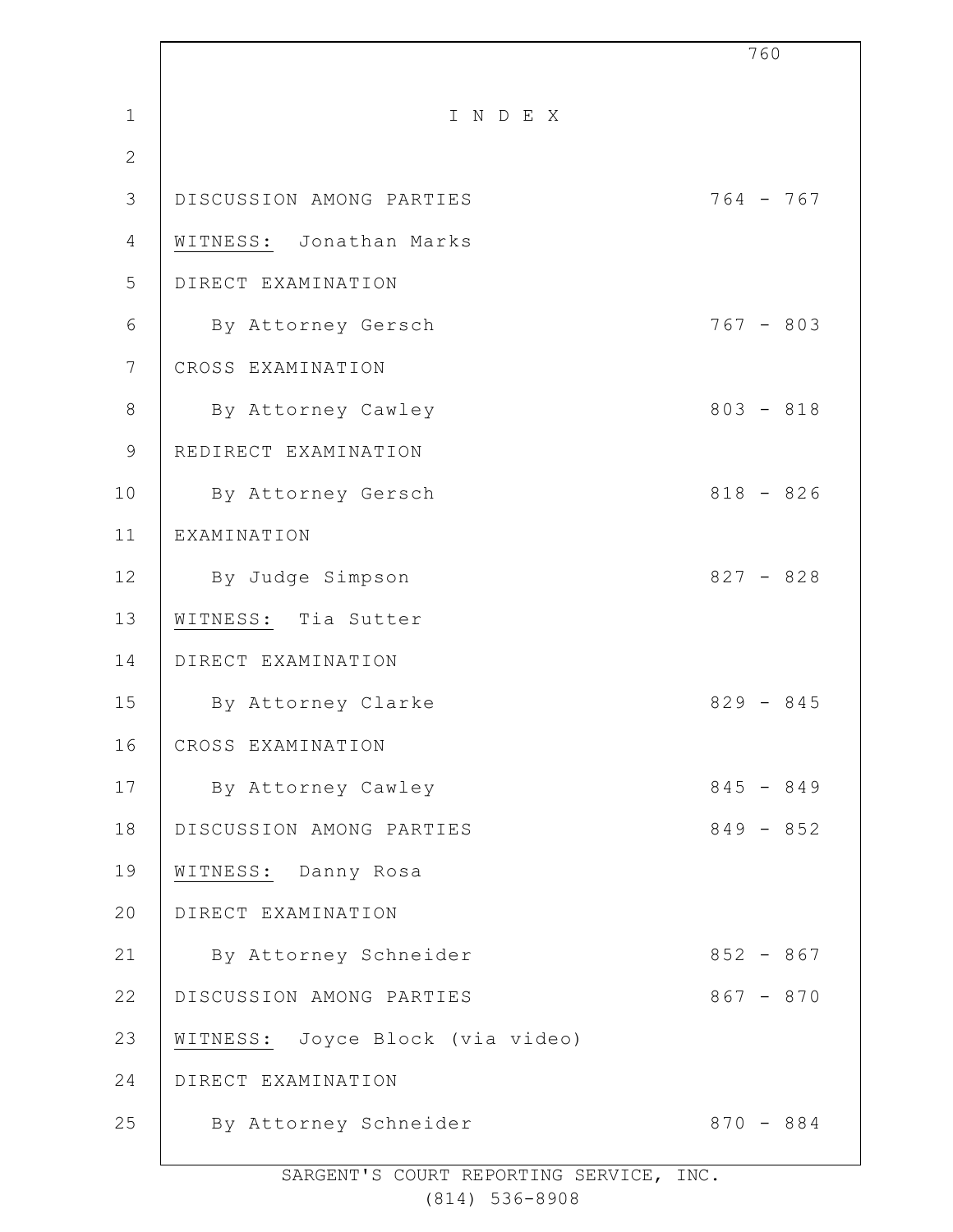|                |                                         | 761         |
|----------------|-----------------------------------------|-------------|
| $\mathbf 1$    | I N D E X (cont.)                       |             |
| $\mathbf{2}$   |                                         |             |
| 3              | CROSS EXAMINATION                       |             |
| $\overline{4}$ | By Attorney Cawley                      | 884 - 888   |
| 5              | REDIRECT EXAMINATION                    |             |
| 6              | By Attorney Schneider                   | $888 - 889$ |
| 7              | DISCUSSION AMONG PARTIES                | $889 - 895$ |
| $8\,$          | WITNESS: David Burgess                  |             |
| $\mathsf 9$    | DIRECT EXAMINATION                      |             |
| 10             | By Attorney Schneider                   | $895 - 925$ |
| 11             | CROSS EXAMINATION                       |             |
| 12             | By Attorney Cawley                      | $925 - 938$ |
| 13             | REDIRECT EXAMINATION                    |             |
| 14             | By Attorney Schneider                   | $939 - 942$ |
| 15             | DISCUSSION AMONG PARTIES                | $942 - 944$ |
| 16             | WITNESS: Beatric Bookler (via video)    |             |
| 17             | DIRECT EXAMINATION                      |             |
| 18             | By Attorney Schneider                   | $944 - 954$ |
| 19             | CROSS EXAMINATION                       |             |
| 20             | By Attorney Cawley                      | $954 - 960$ |
| 21             | DISCUSSION AMONG PARTIES                | $960 - 968$ |
| 22             |                                         |             |
| 23             |                                         |             |
| 24             |                                         |             |
| 25             |                                         |             |
|                | SARGENT'S COURT REPORTING SERVICE, INC. |             |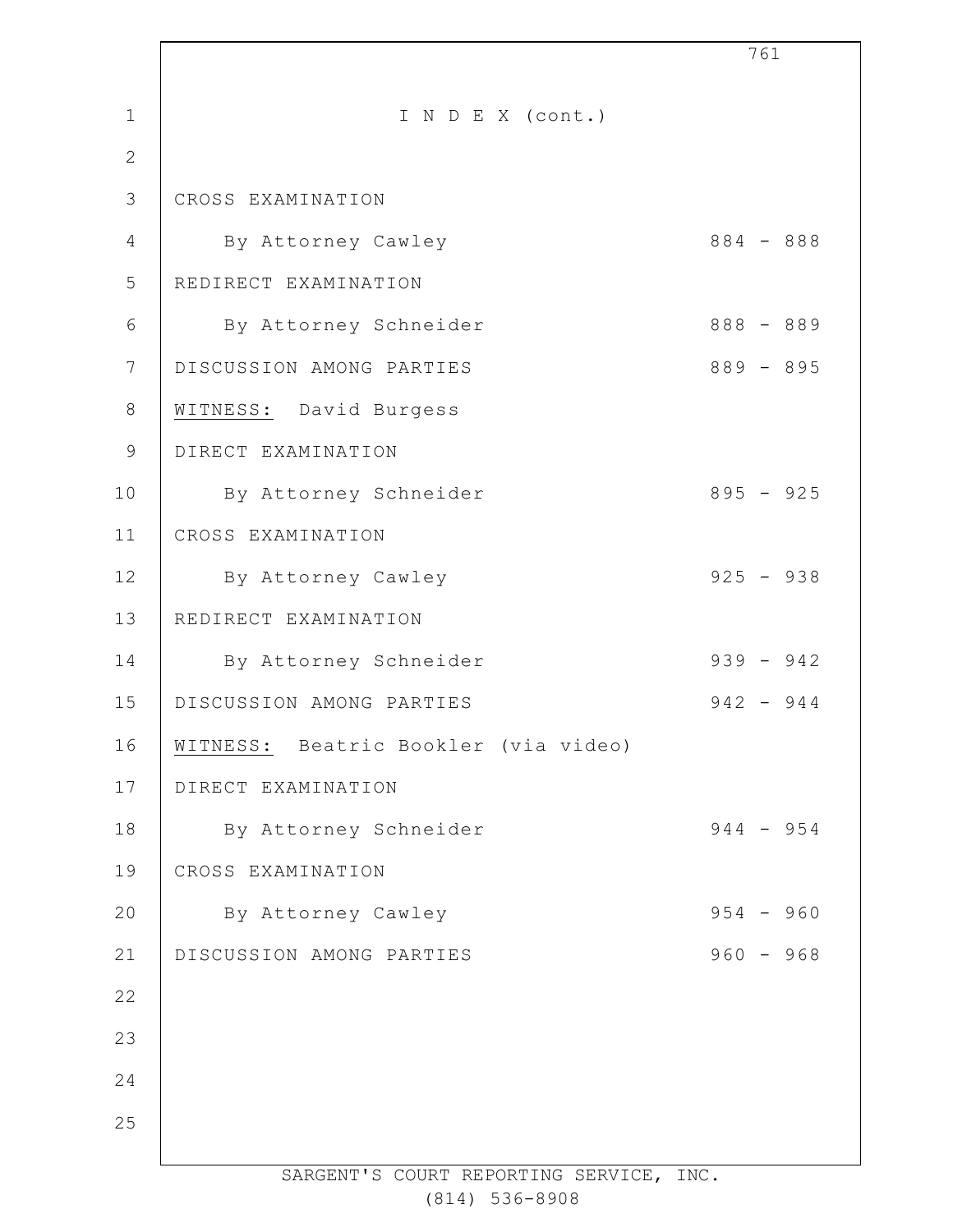|                 |              |                                     | 762     |
|-----------------|--------------|-------------------------------------|---------|
| $\mathbf 1$     |              | EXHIBITS                            |         |
| $\mathbf{2}$    |              |                                     |         |
| 3               |              |                                     | Page    |
| $\overline{4}$  | Number       | Description                         | Offered |
| 5               | Petitioners: |                                     |         |
| $6\,$           | 25           | Stipulation Regarding PennDOT Web   |         |
| $7\phantom{.0}$ |              | Sanction                            | 851     |
| $\,8\,$         | 26           | Maps of PA Counties                 | 851     |
| $\mathsf 9$     | 27           | Legislative Bill Analysis           | 851     |
| 10              | 28           | Safran Contract w/PennDOT           | 851     |
| 11              | 29           | Request for DOS ID and Affirmation, |         |
| 12              |              | 7/16/12                             | $851**$ |
| 13              | 30           | Request for DOS ID and Affirmation, |         |
| 14              |              | 7/20/12                             | $851**$ |
| 15              | 31           | Ms. Sutter's Birth Certificate and  |         |
| 16              |              | College ID                          | 851     |
| $17$            | 32           | Mr. Rosa's Documents                | 894     |
| 18              | 33           | Ms. Block's Documents               | 894     |
| 19              | 34           | Ms. Block's Deposition Video        | 893     |
| 20              | 35           | Ms. Block's Social Security Card    | 894     |
| 21              | 36           | Summary of Backfill Project Results | 962     |
| 22              | 37           | DOS July 3rd Press Release          | 962     |
| 23              | 38           | $6/21/12$ E-mail                    | 962     |
| 24              | 39           | Ms. Bookler's Voter Registration    |         |
| 25              |              | Card                                | 962     |
|                 |              |                                     |         |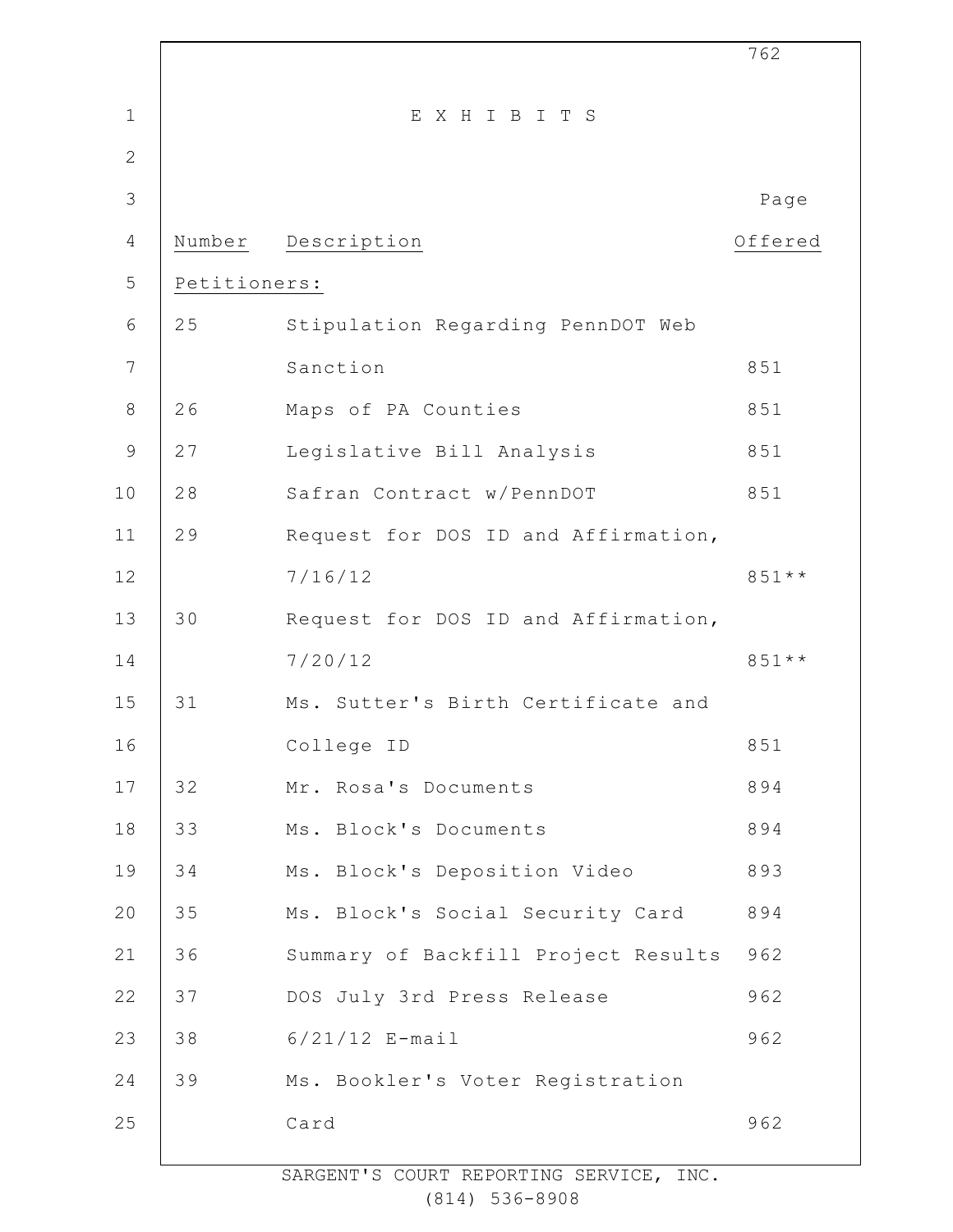|                |               |                                         | 763     |
|----------------|---------------|-----------------------------------------|---------|
| $\mathbf 1$    |               | EXHIBITS (cont.)                        |         |
| $\mathbf{2}$   |               |                                         | Page    |
| $\mathsf 3$    |               | Number Description                      | Offered |
| $\overline{4}$ | Petitioners:  |                                         |         |
| 5              | 40            | Ms. Bookler's Deposition Video          | 962     |
| $\epsilon$     | 41            | Stipulation on Authenticity of          |         |
| $\overline{7}$ |               | Video                                   | 967     |
| $\,8\,$        | 42            | Video of Representative Turzai          | 967     |
| $\mathsf 9$    |               |                                         |         |
| $10$           | Respondents:  |                                         |         |
| 11             | $\mathcal{S}$ | Image of DOS Card                       | 851 **  |
| $12$           |               |                                         |         |
| 13             |               | ** - Not Attached                       |         |
| 14             |               |                                         |         |
| 15             |               |                                         |         |
| 16             |               |                                         |         |
| 17             |               |                                         |         |
| 18             |               |                                         |         |
| 19             |               |                                         |         |
| 20             |               |                                         |         |
| 21             |               |                                         |         |
| 22             |               |                                         |         |
| 23             |               |                                         |         |
| 24             |               |                                         |         |
| 25             |               |                                         |         |
|                |               | SARGENT'S COURT REPORTING SERVICE, INC. |         |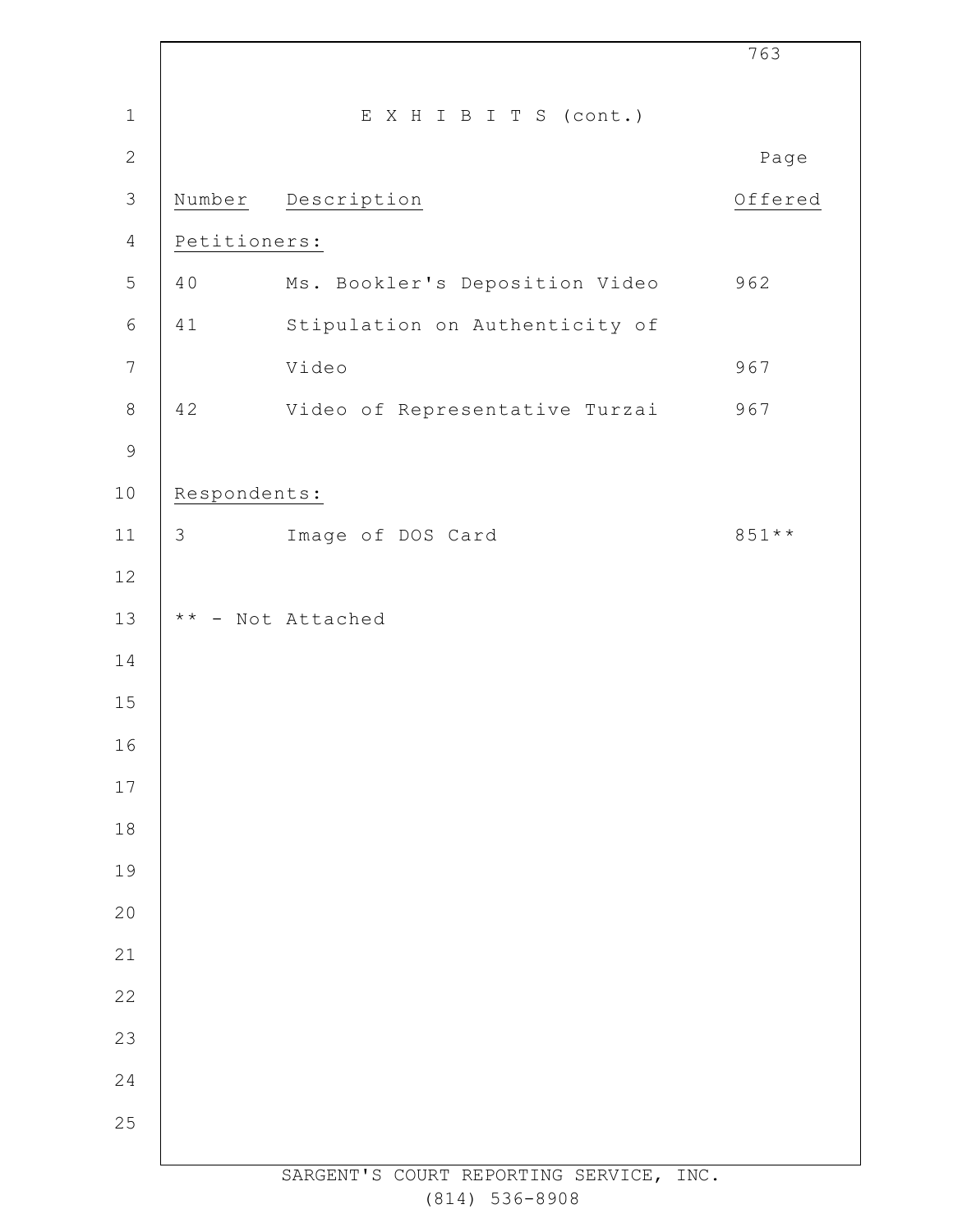1 2 3 4 5 6 7 8 9 10 11 12 13 14 15 16 17 18 19  $20$ 21 22 23 24 25 764 P R O C E E D I N G S ---------------------------------------------------- MR. TURNER: Commonwealth Court is now in session. Honorable Robert E. Simpson presiding. JUDGE SIMPSON: Thank you. Please be seated. It is Monday, July 30th. Right. Bear with me a moment while I get my notes in order. All right. How are you? ATTORNEY GERSCH: Very fine, Your Honor. JUDGE SIMPSON: Did you have a good weekend? ATTORNEY GERSCH: We did. We did. It was nice to have the time off. I think we have one preliminary matter before we call witnesses, unless Your Honor has ---. JUDGE SIMPSON: No, go ahead. I anticipated something. ATTORNEY GERSCH: It's a minor matter. ATTORNEY CLARKE: It's a minor matter, Your Honor. This is the order for the voluntary dismissal that we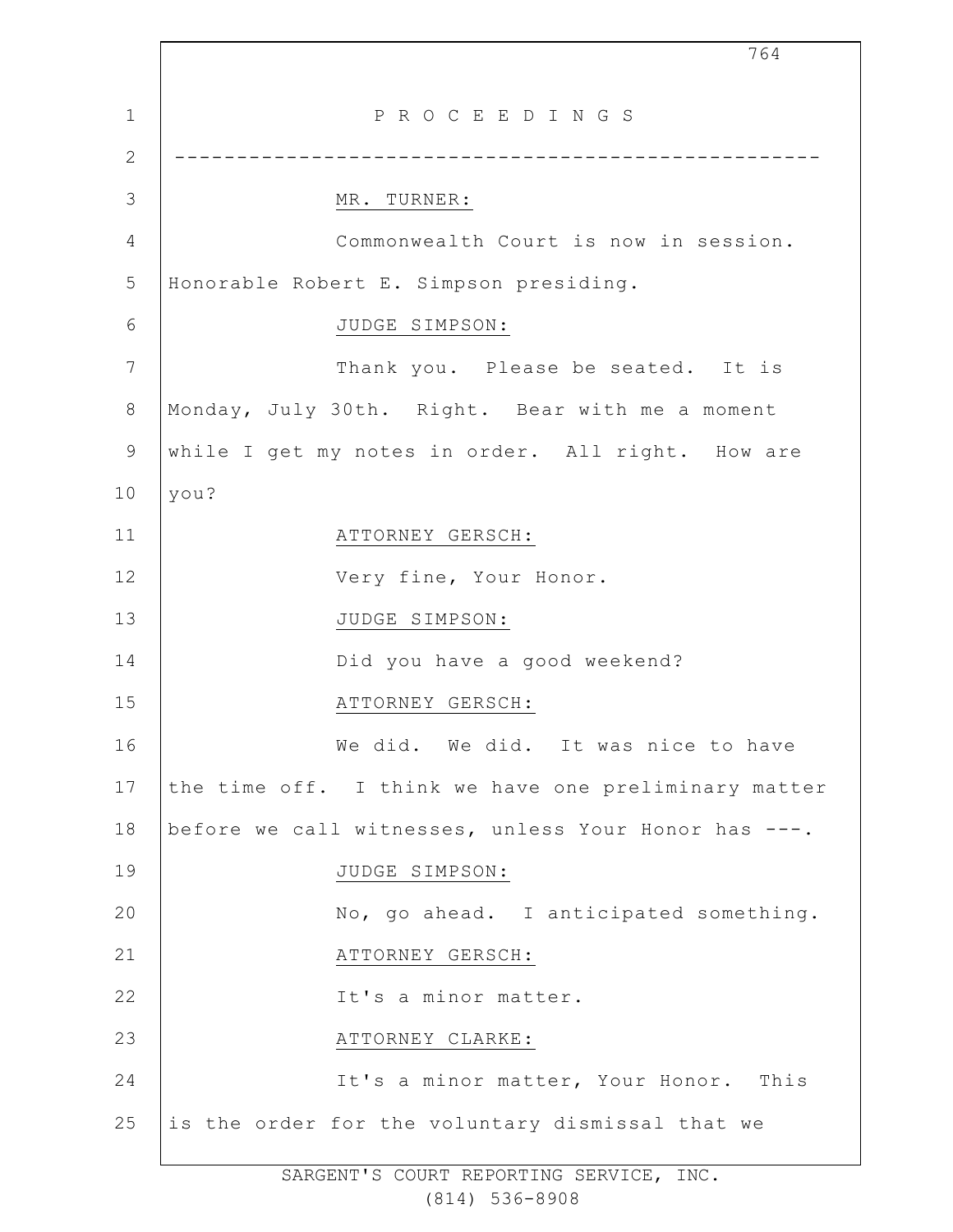| $\mathbf 1$  | mentioned on Friday.                                  |
|--------------|-------------------------------------------------------|
| $\mathbf{2}$ | JUDGE SIMPSON:                                        |
| 3            | If you hand that up to Mr. Mazin,                     |
| 4            | please?                                               |
| 5            | ATTORNEY CLARKE:                                      |
| 6            | Yes.                                                  |
| 7            | JUDGE SIMPSON:                                        |
| 8            | I had a series of very, very difficult                |
| $\mathsf 9$  | trials two years ago, almost exactly two years ago,   |
| 10           | and real high powered lawyers from all over the       |
| 11           | country, excellent lawyers, very difficult factual    |
| 12           | and legal issues, and we would break --- it was --- I |
| 13           | had two problems. They were each five weeks, so I     |
| 14           | was getting tired. I get tired. We took Fridays       |
| 15           | off, which meant that there was a long weekend. The   |
| 16           | problem with that was that the attorneys came in on   |
| 17           | Monday morning and they were all fresh, and they had  |
| 18           | been rested and they had their associates do all      |
| 19           | sorts of research. And you know, I would get a        |
| 20           | blizzard of motions every Monday morning. There       |
| 21           | would always be some new problem that came up. So as  |
| 22           | provided under the elevator today, I'm talking to my  |
| 23           | staff saying I dread Monday mornings because I'm      |
| 24           | going to face well-rested attorneys. We'll see where  |
| 25           | we are from here.                                     |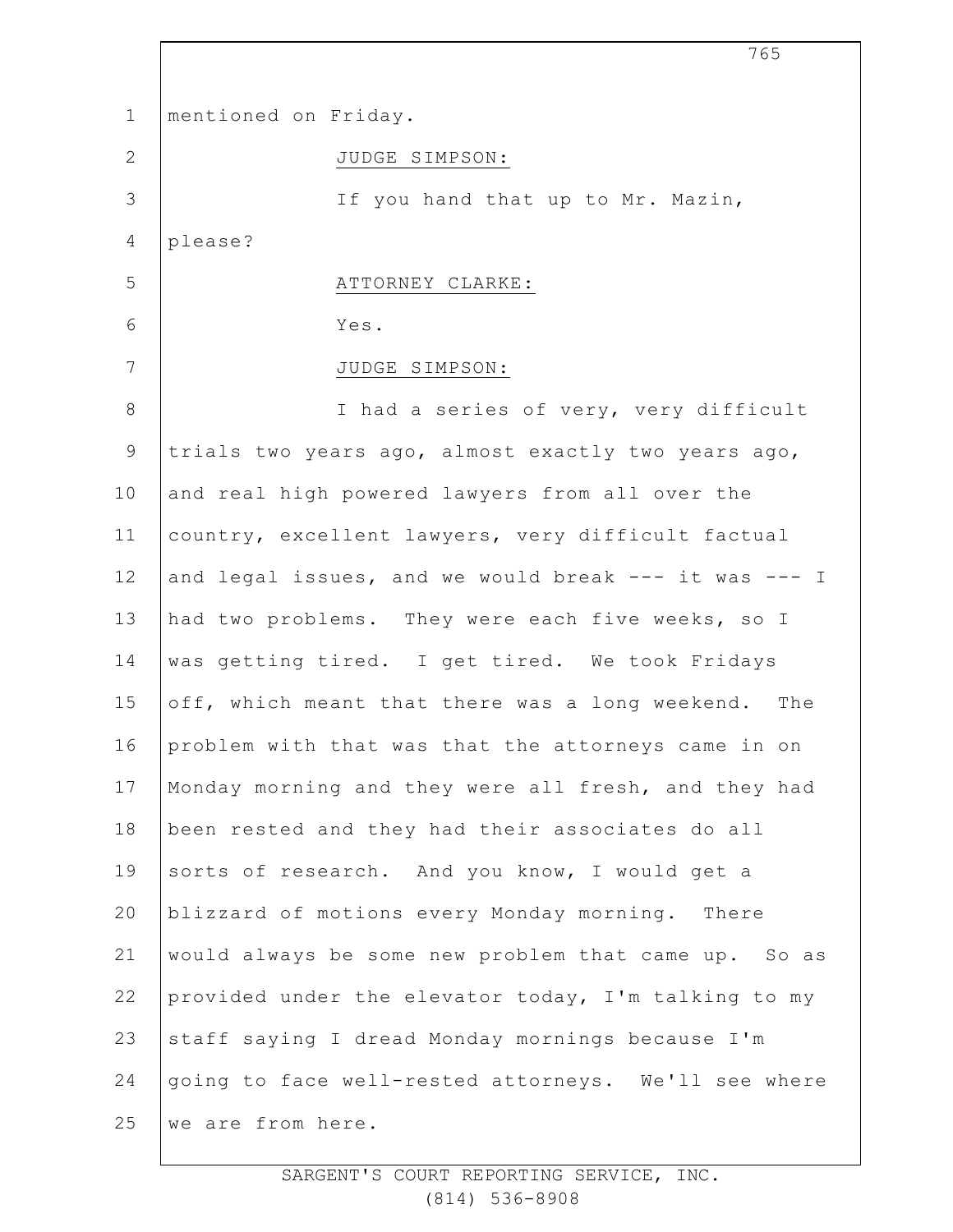|              | 766                                                    |
|--------------|--------------------------------------------------------|
| $\mathbf 1$  | ATTORNEY GERSCH:                                       |
| $\mathbf{2}$ | We are sorry to have disappointed you                  |
| 3            | on the motions front.                                  |
| 4            | JUDGE SIMPSON:                                         |
| 5            | I'm not disappointed. It's very                        |
| 6            | unusual to have a court that does appellate work and   |
| 7            | trial work, and it's a challenge for me to shift back  |
| $8\,$        | and forth between --- usually if I'm in something      |
| $\mathsf 9$  | like this, I ask to be relieved of my original         |
| 10           | jurisdiction. Sometimes I am, sometimes I'm not.<br>We |
| 11           | don't have much appellate work right now, but          |
| 12           | probably by the time I'm finished with this, we'll be  |
| 13           | getting ready for our big September argument, which    |
| 14           | will be right here. So it's in Harrisburg. So          |
| 15           | that's my story. Are you ready to present a witness?   |
| 16           | ATTORNEY GERSCH:                                       |
| 17           | We certainly are. Thank you, Your                      |
| 18           | Honor. Petitioners call Jonathan Marks.                |
| 19           | JUDGE SIMPSON:                                         |
| 20           | This is a Commonwealth witness?                        |
| 21           | ATTORNEY GERSCH:                                       |
| 22           | Yes, Your Honor.                                       |
| 23           |                                                        |
| 24           | JONATHAN MARKS, HAVING FIRST BEEN DULY SWORN,          |
| 25           | TESTIFIED AS FOLLOWS:                                  |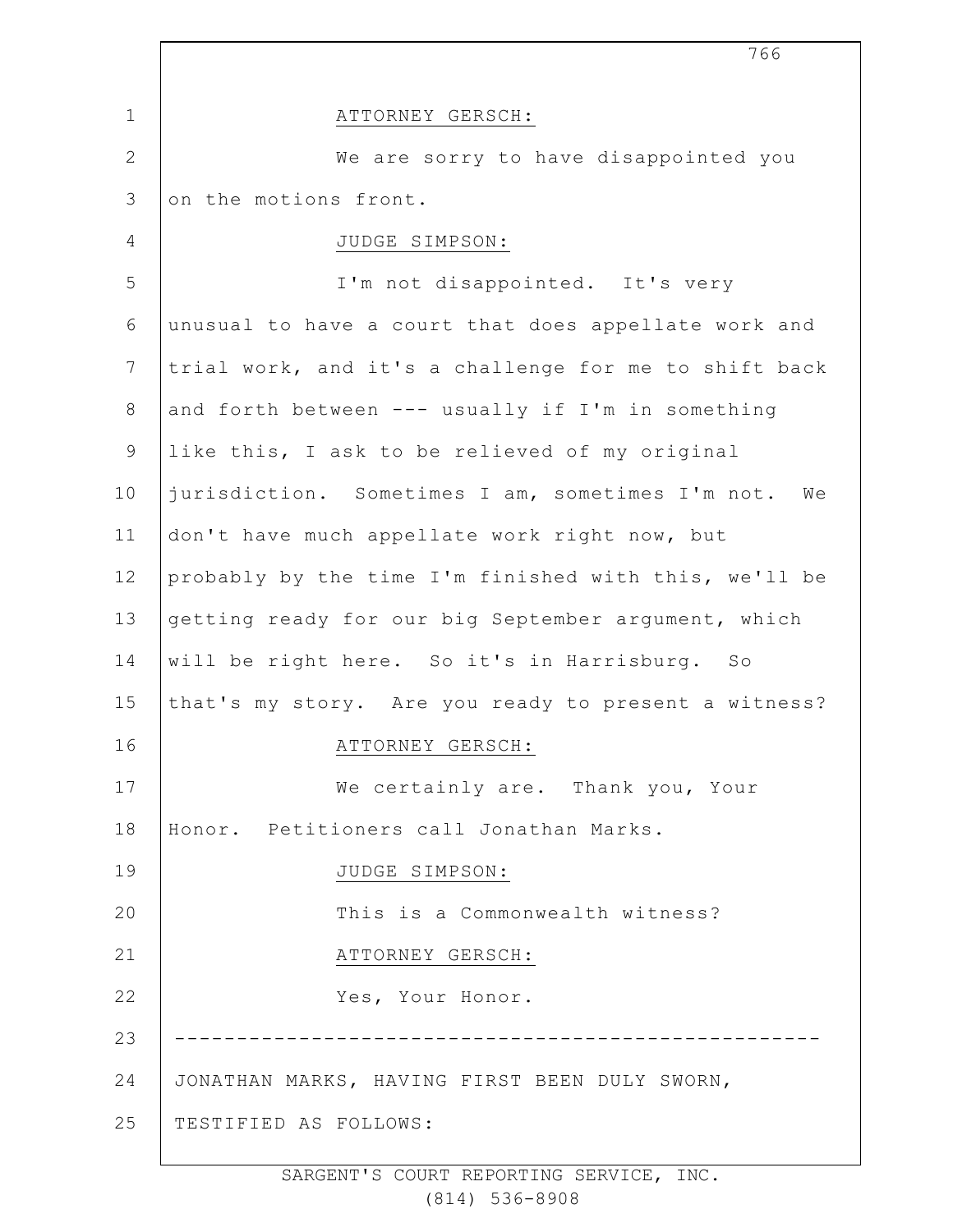|                 | 767                                                    |  |
|-----------------|--------------------------------------------------------|--|
| $\mathbf 1$     |                                                        |  |
| $\mathbf{2}$    | DIRECT EXAMINATION                                     |  |
| $\mathcal{S}$   | BY ATTORNEY GERSCH:                                    |  |
| 4               | Good morning, Mr. Marks.<br>Q.                         |  |
| 5               | Good morning.<br>Α.                                    |  |
| 6               | Please state your full name.<br>Q.                     |  |
| $7\phantom{.0}$ | Jonathan Michael Marks.<br>Α.                          |  |
| $\,8\,$         | And we met at your deposition; is that right?<br>Q.    |  |
| $\mathsf 9$     | We did.<br>Α.                                          |  |
| 10              | How are you employed?<br>Q.                            |  |
| 11              | I'm employed as the Commissioner of the Bureau<br>Α.   |  |
| 12              | of Commissions, Elections and Legislation with the     |  |
| 13              | Pennsylvania Department of State.                      |  |
| 14              | And you are the head of the Bureau of Elections?<br>Q. |  |
| 15              | I am. Correct.<br>Α.                                   |  |
| 16              | Q. And you've held that position since October of      |  |
| 17              | last year?                                             |  |
| 18              | Α.<br>That's correct.                                  |  |
| 19              | Before you became head of the Bureau of<br>Q.          |  |
| 20              | Elections, you were chief of the division that was     |  |
| 21              | responsible for SURE?                                  |  |
| 22              | That's right.<br>Α.                                    |  |
| 23              | And tell us, what does SURE stand for?<br>Q.           |  |
| 24              | SURE stands for the Statewide Uniform Registry<br>Α.   |  |
| 25              | of Electors.                                           |  |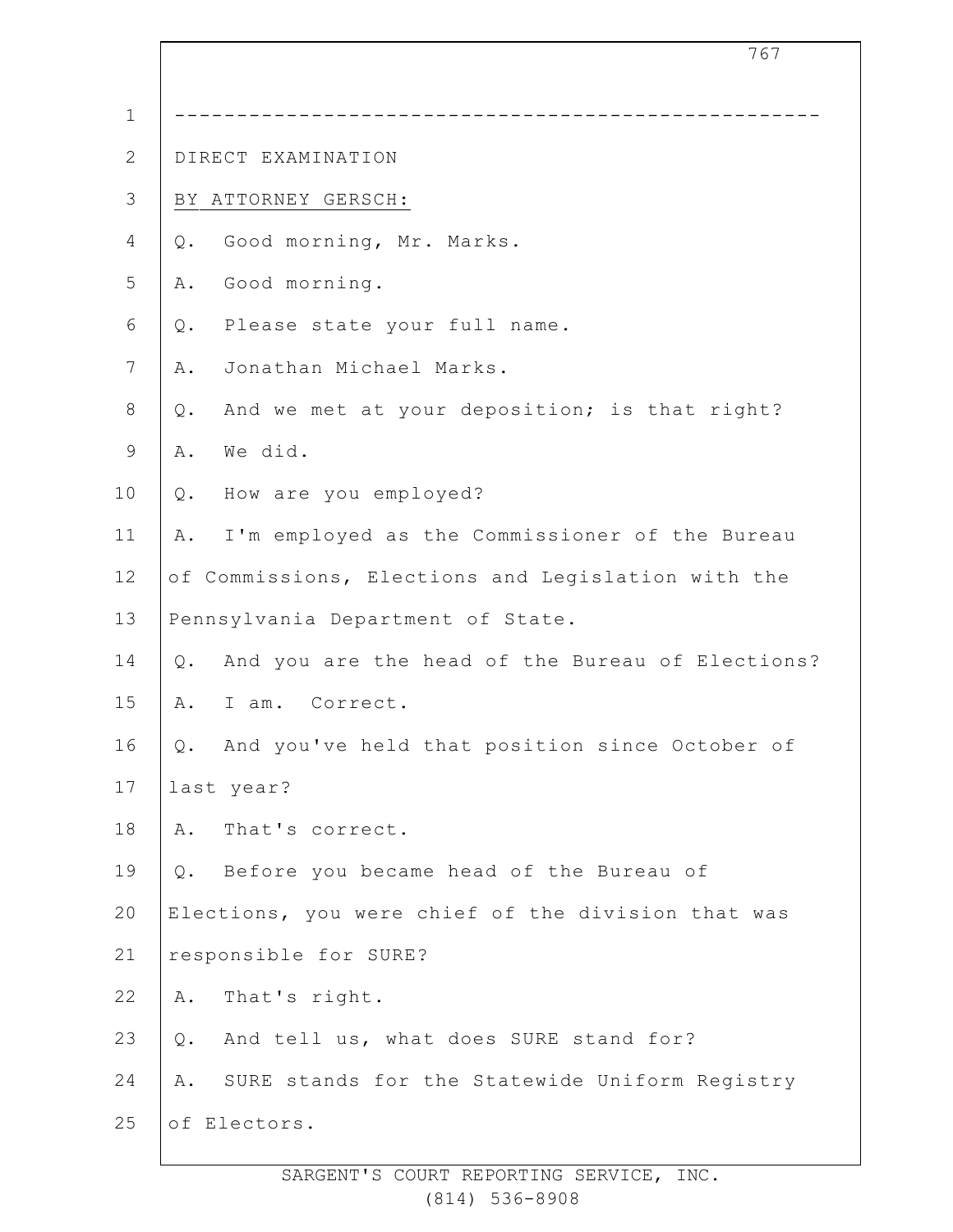| $\mathbf 1$    | I'm sorry?<br>Q.                                       |
|----------------|--------------------------------------------------------|
| $\overline{2}$ | It's the Department of Statewide Voter<br>Α.           |
| 3              | Registration.                                          |
| 4              | Q. Right. So if there's a question as to whether       |
| 5              | Sally Smith is a registered voter, they look that up   |
| 6              | in the SURE database?                                  |
| $7\phantom{.}$ | A. Correct.                                            |
| $8\,$          | And one of the important things that has gone on<br>Q. |
| 9              | with the SURE database over the years has been what    |
| 10             | they call cleaning up the names of the persons who     |
| 11             | are registered; right?                                 |
| 12             | A. Correct.                                            |
| 13             | And so one example of that would be back in the<br>Q.  |
| 14             | old days, if someone moved from one location to        |
| 15             | another, they continue to be registered at the first   |
| 16             | location and then they have a registration card for    |
| 17             | the next location; right?                              |
| 18             | A. Correct.                                            |
| 19             | And working with the counties, the Department of<br>Q. |
| 20             | State has worked to make sure that the SURE database   |
| 21             | has one location for each voter now?                   |
| 22             | A. Correct.                                            |
| 23             | Q. An effort has also been made to clean up issues     |
| 24             | where voters die?                                      |
| 25             | That's correct.<br>Α.                                  |
|                |                                                        |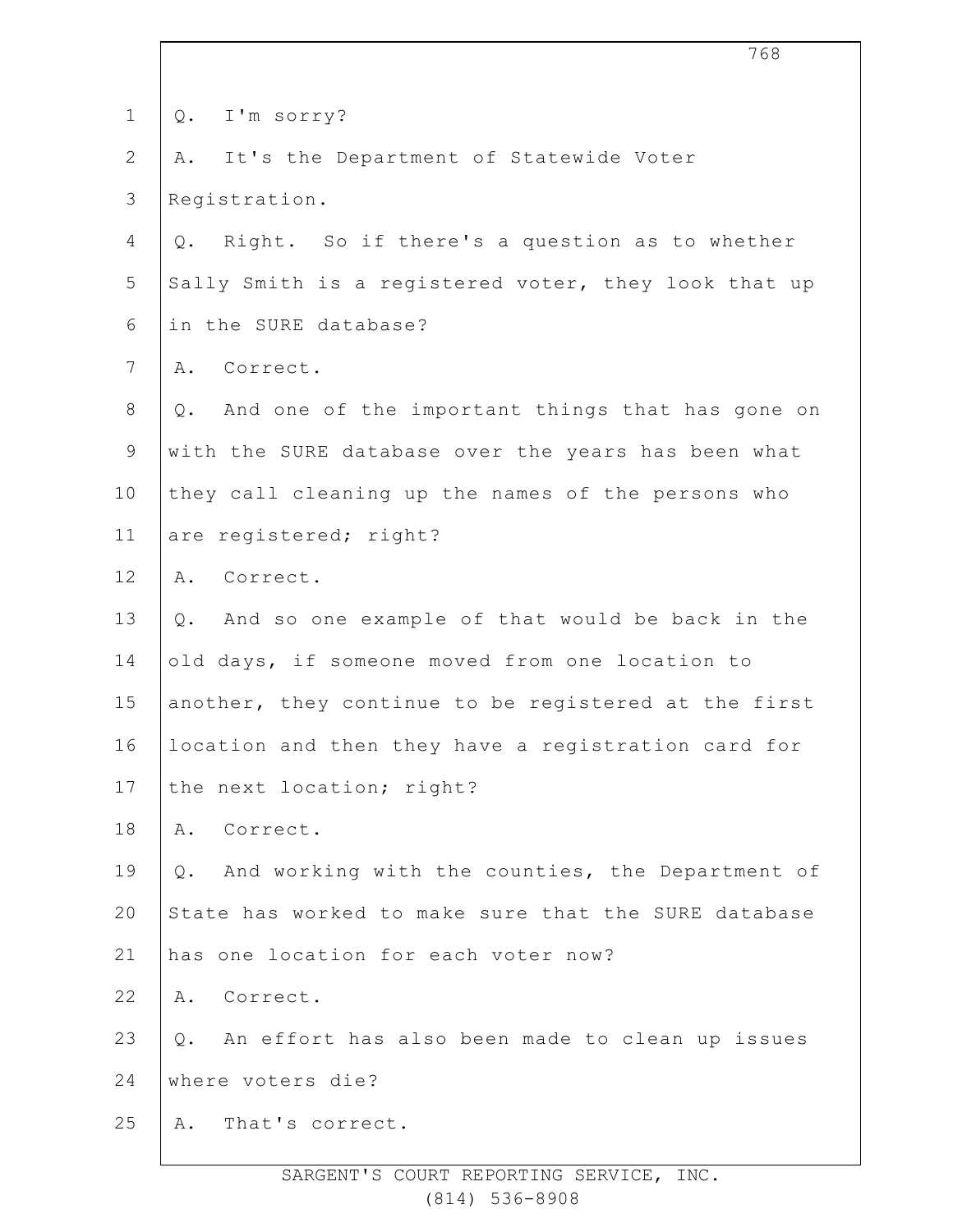| $\mathbf 1$    | Q. So that if a voter is deceased, they should be         |
|----------------|-----------------------------------------------------------|
| $\overline{2}$ | taken out of the SURE database?                           |
| $\mathcal{S}$  | Yes.<br>Α.                                                |
| 4              | And that's one of the advantages of having one<br>Q.      |
| 5              | centralized database for all voters?                      |
| 6              | It is, yes.<br>Α.                                         |
| $\overline{7}$ | Now, a lot of my questions are going to deal<br>Q.        |
| $8\,$          | with the photo ID law, which, I guess, is officially      |
| $\mathsf 9$    | known as Act 18. You're familiar with that; right?        |
| 10             | I am.<br>Α.                                               |
| 11             | And that law is a significant change in the way<br>Q.     |
| 12             | elections work?                                           |
| 13             | A. It is, yes.                                            |
| 14             | And any time you have a change, especially a big<br>$Q$ . |
| 15             | change that's going to create work around the             |
| 16             | elections for the DOS, for the Bureau of Elections,       |
| 17             | for the elections officials, for the poll workers; is     |
| 18             | that right?                                               |
| 19             | It will certainly change the dynamic of the<br>Α.         |
| 20             | election, yes.                                            |
| 21             | And when you say it will change the dynamic, one<br>$Q$ . |
| 22             | of the things that's important is there's a lot of        |
| 23             | new information for the director to administer the        |
| 24             | elections?                                                |
| 25             | That's correct, yes.<br>Α.                                |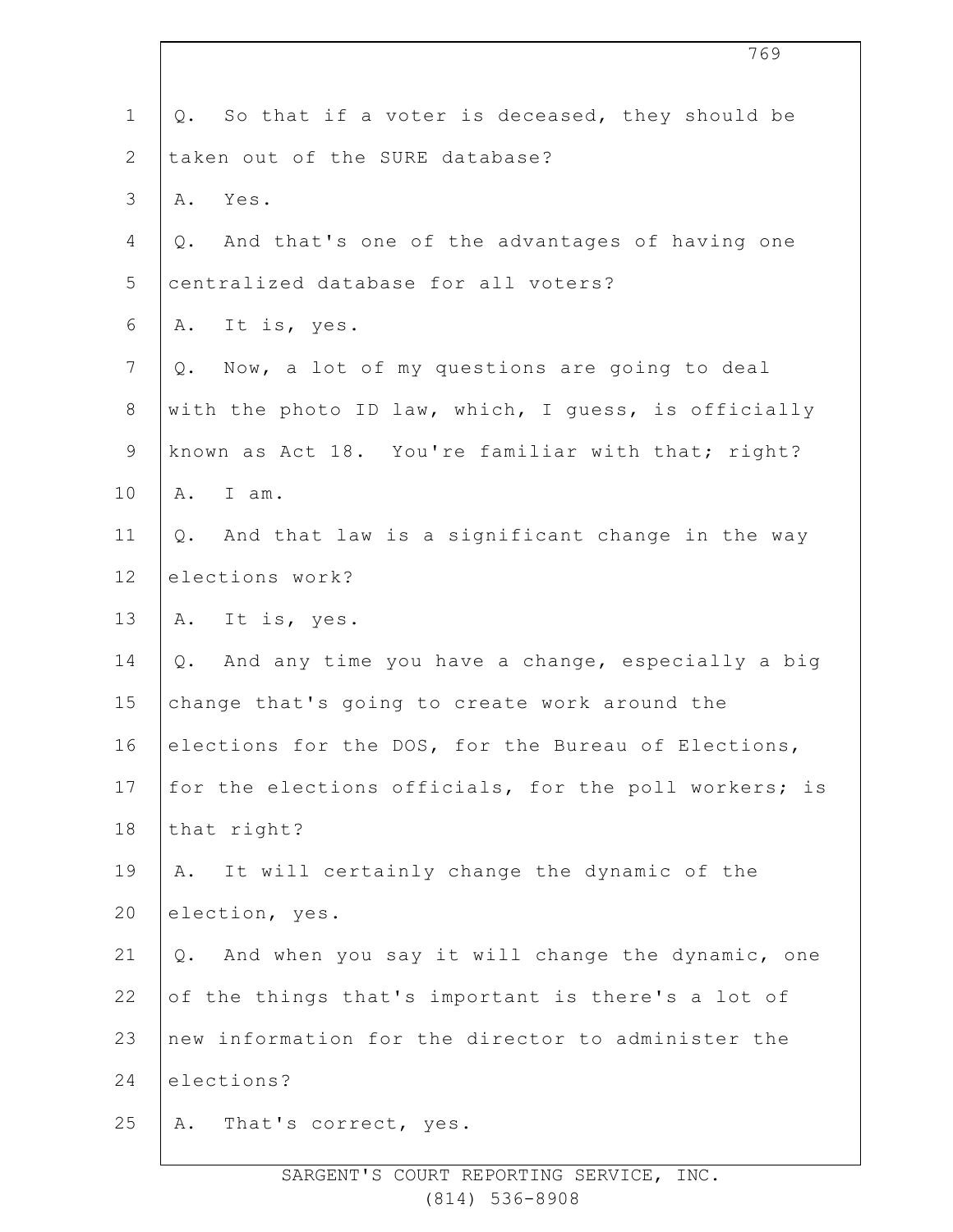| $\mathbf 1$    | And in the end, that information is going to<br>Q.      |
|----------------|---------------------------------------------------------|
| $\overline{2}$ | have to get transferred all the way down from the       |
| 3              | people in the policy making positions at the            |
| 4              | Department of State, eventually all the way down to     |
| 5              | the poll workers?                                       |
| 6              | That's correct, yes.<br>Α.                              |
| 7              | But the Department of State, it doesn't have<br>$Q$ .   |
| $\,8\,$        | responsibility for training the poll workers?           |
| 9              | It does not, no.<br>Α.                                  |
| 10             | The poll workers are trained by the county?<br>Q.       |
| 11             | That's correct.<br>Α.                                   |
| 12             | And while the county puts on training for poll<br>$Q$ . |
| 13             | workers, the poll workers are not legally obligated     |
| 14             | to attend?                                              |
| 15             | I would argue that they are, but we know that<br>Α.     |
| 16             | some poll workers do not attend.                        |
| 17             | Okay.<br>Q.                                             |
| 18             | They're elected officials, so it's difficult,<br>Α.     |
| 19             | too.                                                    |
| 20             | You would say that as a practical matter you<br>Q.      |
| 21             | know from experience that there are poll workers who    |
| 22             | don't get trained?                                      |
| 23             | There are some that don't. Correct.<br>Α.               |
| 24             | Q. Now, as it stands now under the photo ID law         |
| 25             | today, the PennDOT ID, that's supposed to be the        |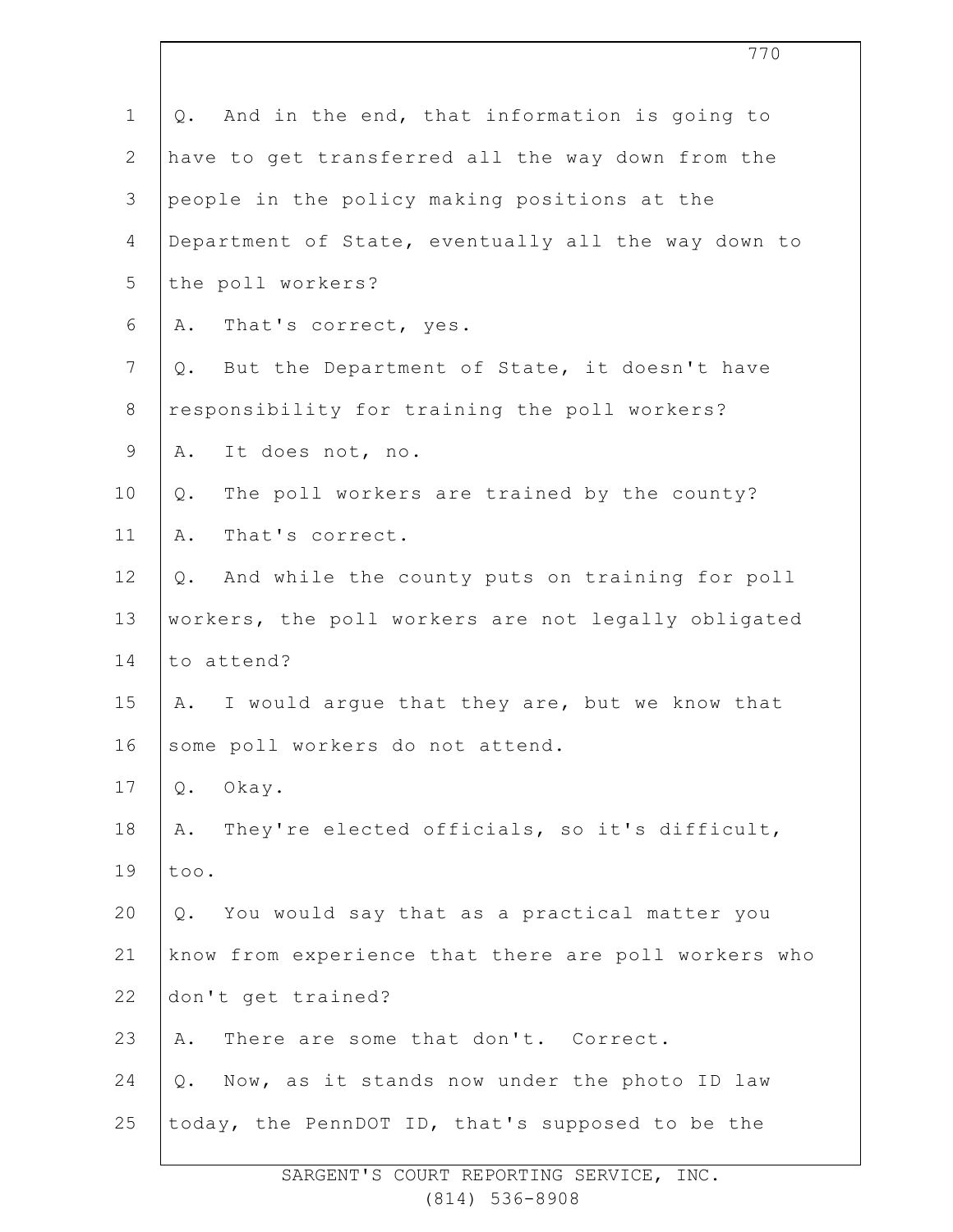| $\mathbf 1$    | universal ID that everyone can vote with; is that     |
|----------------|-------------------------------------------------------|
| $\overline{2}$ | right?                                                |
| 3              | As it stands ---.<br>Α.                               |
| 4              | Today.<br>Q.                                          |
| 5              | Yes, the PennDOT photo ID.<br>Α.                      |
| 6              | And there are other kinds of photo ID that are<br>Q.  |
| $\overline{7}$ | permissible for voting, but they're not ID that       |
| $8\,$          | everyone can get; is that right?                      |
| 9              | A. That's correct, yes.                               |
| 10             | Q. So, for example, you could vote with a photo ID    |
| 11             | showing that you're an active member of the United    |
| 12             | States Armed Forces if it has an expiration date;     |
| 13             | correct?                                              |
| 14             | A. Correct. Yes.                                      |
| 15             | Q. But not every one is an active member of the       |
| 16             | Armed Forces?                                         |
| 17             | That's correct.<br>Α.                                 |
| 18             | You could vote with a college ID if it has a<br>$Q$ . |
| 19             | sticker showing what the expiration date is; is that  |
| 20             | right?                                                |
| 21             | Α.<br>Correct. Yes.                                   |
| 22             | But not everyone is in college?<br>$Q$ .              |
| 23             | That's correct.<br>Α.                                 |
| 24             | Okay. The ID that in theory everyone is<br>Q.         |
| 25             | supposed to be able to get was the PennDOT ID?        |
|                |                                                       |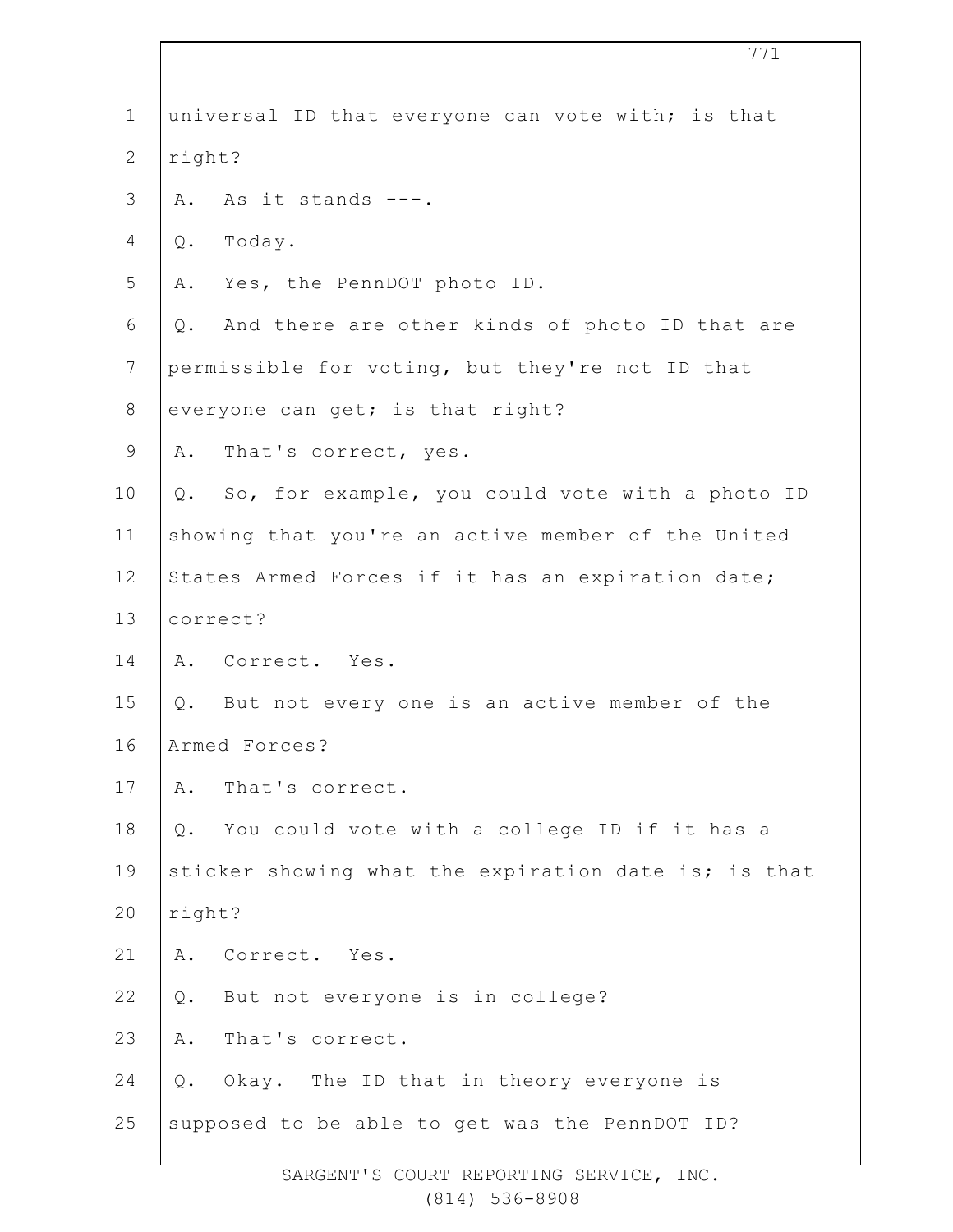| $\mathbf 1$    | That's correct. I suppose everyone could<br>Α.         |
|----------------|--------------------------------------------------------|
| $\overline{2}$ | qualify for a passport.                                |
| 3              | By the way, I mentioned colleges, not all<br>Q.        |
| 4              | colleges are going to put stickers on their cards; is  |
| 5              | that right?                                            |
| 6              | I don't believe that all colleges will, no.<br>Α.      |
| $7\phantom{.}$ | And for those colleges that are unwilling to put<br>Q. |
| $8\,$          | stickers on their IDs, those student won't be able to  |
| $\mathsf 9$    | vote?                                                  |
| 10             | Those students will have to use another form of<br>Α.  |
| 11             | ID or obtain a form of ID.                             |
| 12             | Thank you for the clarification. I didn't ask<br>$Q$ . |
| 13             | the question correctly. Those students will need       |
| 14             | another form of ID?                                    |
| 15             | That's correct.<br>Α.                                  |
| 16             | They won't be able to use their college<br>Q.          |
| 17             | identification card?                                   |
| 18             | That's correct.<br>Α.                                  |
| 19             | Now, even though the PennDOT ID is supposed to<br>Q.   |
| 20             | be the universal form of identification, in fact,      |
| 21             | there are people who have great difficulty or are      |
| 22             | unable to get a PennDOT ID?                            |
| 23             | That's correct.<br>Α.                                  |
| 24             | Q. There are some people that don't have a birth       |
| 25             | certificate; is that right?                            |
|                |                                                        |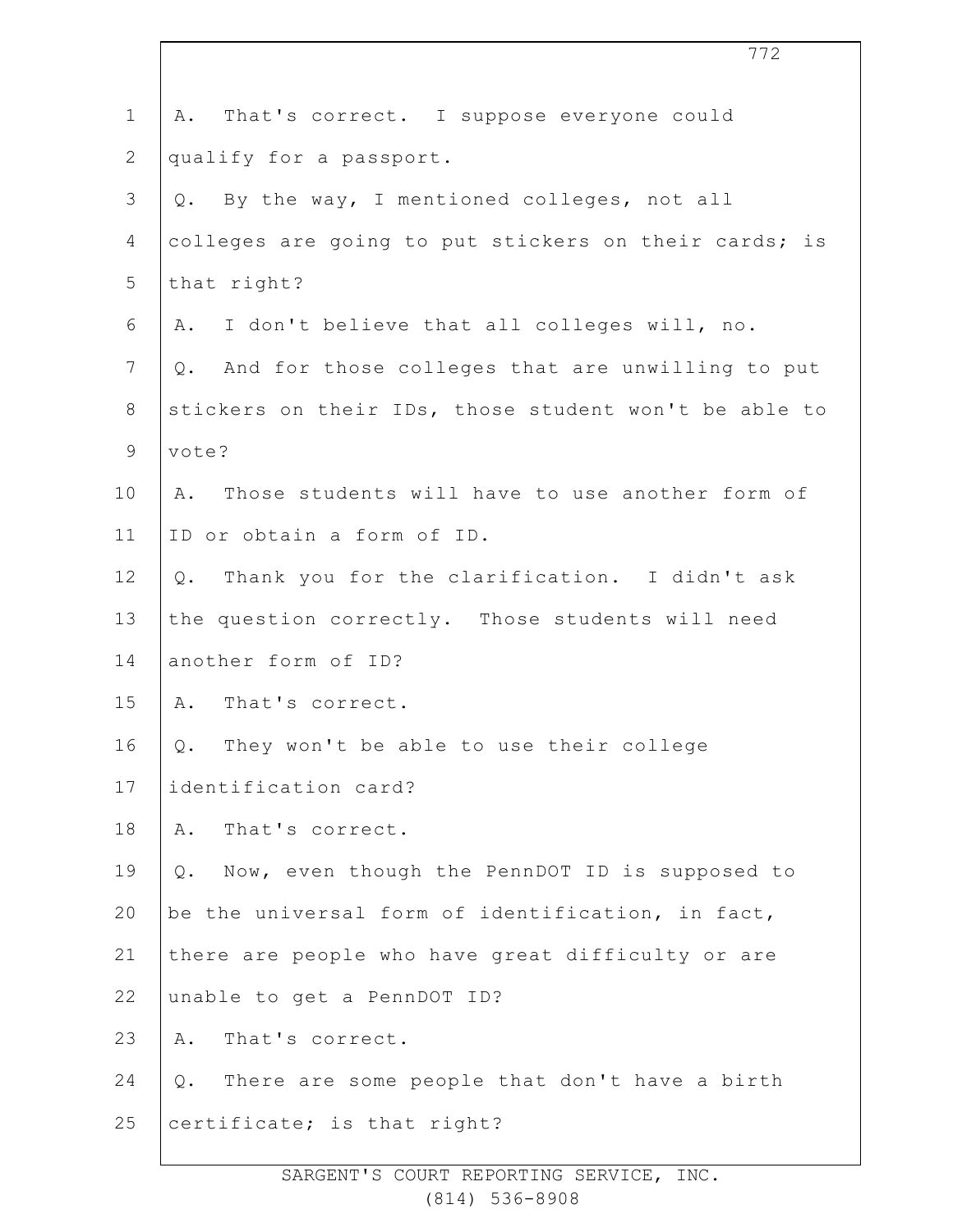| $\mathbf 1$    | That's correct.<br>Α.                                  |
|----------------|--------------------------------------------------------|
| $\overline{2}$ | There are some people for whom they don't have a<br>Q. |
| 3              | Social Security card?                                  |
| 4              | That's correct.<br>Α.                                  |
| 5              | Q. There are some people who not only don't have a     |
| 6              | birth certificate, there's no birth record for them?   |
| $7\phantom{.}$ | Correct.<br>Α.                                         |
| 8              | Q. For some people, particularly transient people,     |
| $\mathsf 9$    | homeless people, it's hard to get two proofs of        |
| 10             | residency?                                             |
| 11             | Yes.<br>Α.                                             |
| 12             | Q. And for other people, it may be hard just           |
| 13             | getting to PennDOT?                                    |
| 14             | It may be, yes.<br>Α.                                  |
| 15             | You are aware that there are nine counties in<br>$Q$ . |
| 16             | the Commonwealth where there's no PennDOT driver's     |
| 17             | license center?                                        |
| 18             | I believe that's correct, yes.<br>Α.                   |
| 19             | And that there are another about ten counties<br>Q.    |
| 20             | where their driver's license center is open only one   |
| 21             | day a week?                                            |
| 22             | A. I can't confirm that, but that does sound           |
| 23             | correct.                                               |
| 24             | Q. And regardless of whether we're talking about       |
| 25             | people who can't get a PennDOT ID, there are, in       |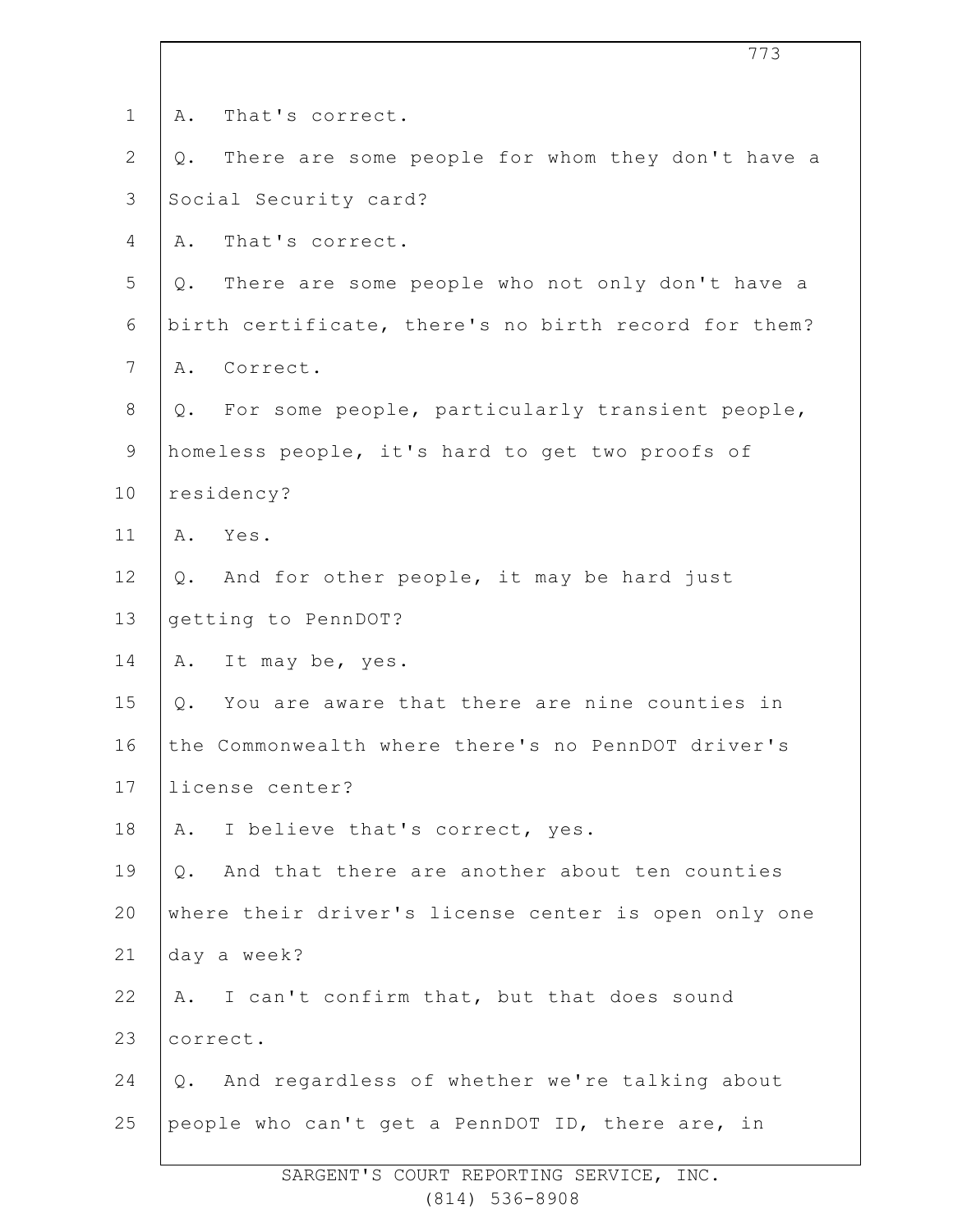| $\mathbf 1$    | fact, a lot of registered voters today who don't have  |
|----------------|--------------------------------------------------------|
| $\overline{2}$ | PennDOT ID?                                            |
| 3              | I quess it would depend on how you define a lot.<br>Α. |
| 4              | Fair enough. At one point, the Department had<br>Q.    |
| 5              | estimated that there were approximately 89,000         |
| 6              | eligible voters who didn't have PennDOT ID. Do you     |
| $\overline{7}$ | recall that?                                           |
| $\,8\,$        | I think the initial estimate was one percent did<br>A. |
| $\mathsf 9$    | not, so 89,000.                                        |
| 10             | Q. And tens of thousands of people, that's a big       |
| 11             | number?                                                |
| 12             | A. It is.                                              |
| 13             | All right. In fact, if we were across the<br>Q.        |
| 14             | boarder in Delaware, 89,000 would be, what, 15         |
| 15             | percent of the elector?                                |
| 16             | Right. Here it is one percent.<br>Α.                   |
| 17             | So the percentage may be small, but it's a lot<br>Q.   |
| 18             | of people by any measure?                              |
| 19             | It is, yes.<br>Α.                                      |
| 20             | All right. Now, there also came a time more<br>Q.      |
| 21             | recently where your Department of State working        |
| 22             | together with the Department of Transportation tried   |
| 23             | to match the voters and the SURE database with         |
| 24             | PennDOT's database to see whether it could find        |
| 25             | PennDOT ID numbers for the folks in the SURE           |
|                |                                                        |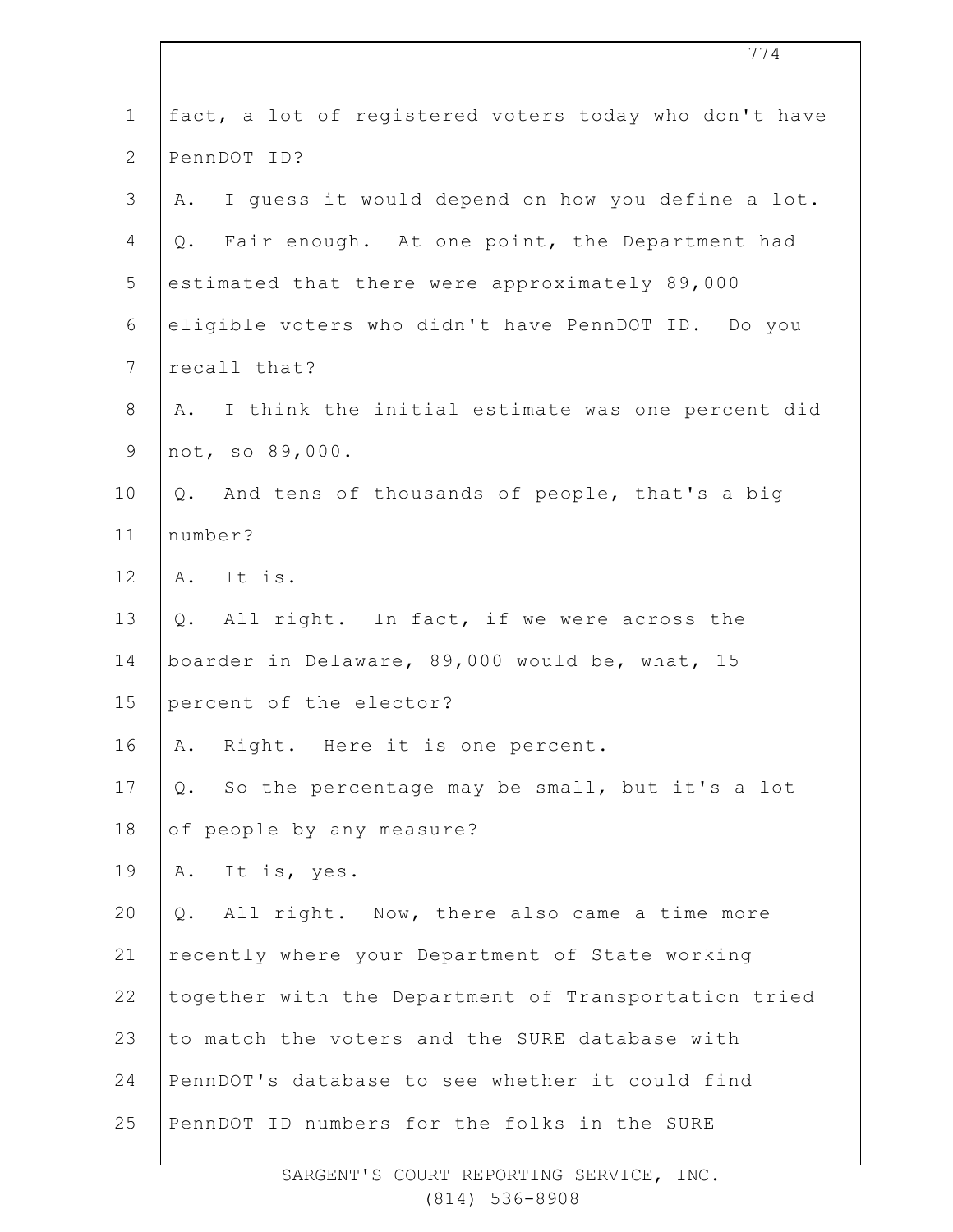1 2 3 4 5 6 7 8 9 10 11 12 13 14 15 16 17 18 19 20 21 22 23 24 25 database; is that right? A. That's right. Q. And when all was said and done, what was found is that there were 759,000, just under that number, who --- registered voters for whom they could not match with a PennDOT ID number; is that right? A. With a PennDOT record we're matching names, dates of birth. That's correct. Q. So 759,000, in round terms, registered voters for whom the computer couldn't find the PennDOT ID number; is that right? A. Correct. Q. And in addition to that 759,000, there were another 130,000 odd people who had a PennDOT number in the SURE database, but PennDOT couldn't validate that number? A. That's correct, yes. Q. And then there were another half a million or more people in the SURE database, registered voters who had a PennDOT number, but it was expired? A. That's expired, would be expired by the number. That's correct. Q. It would be expired long enough that by November those IDs couldn't possibly be used unless they're renewed. Couldn't possibly be used to vote under the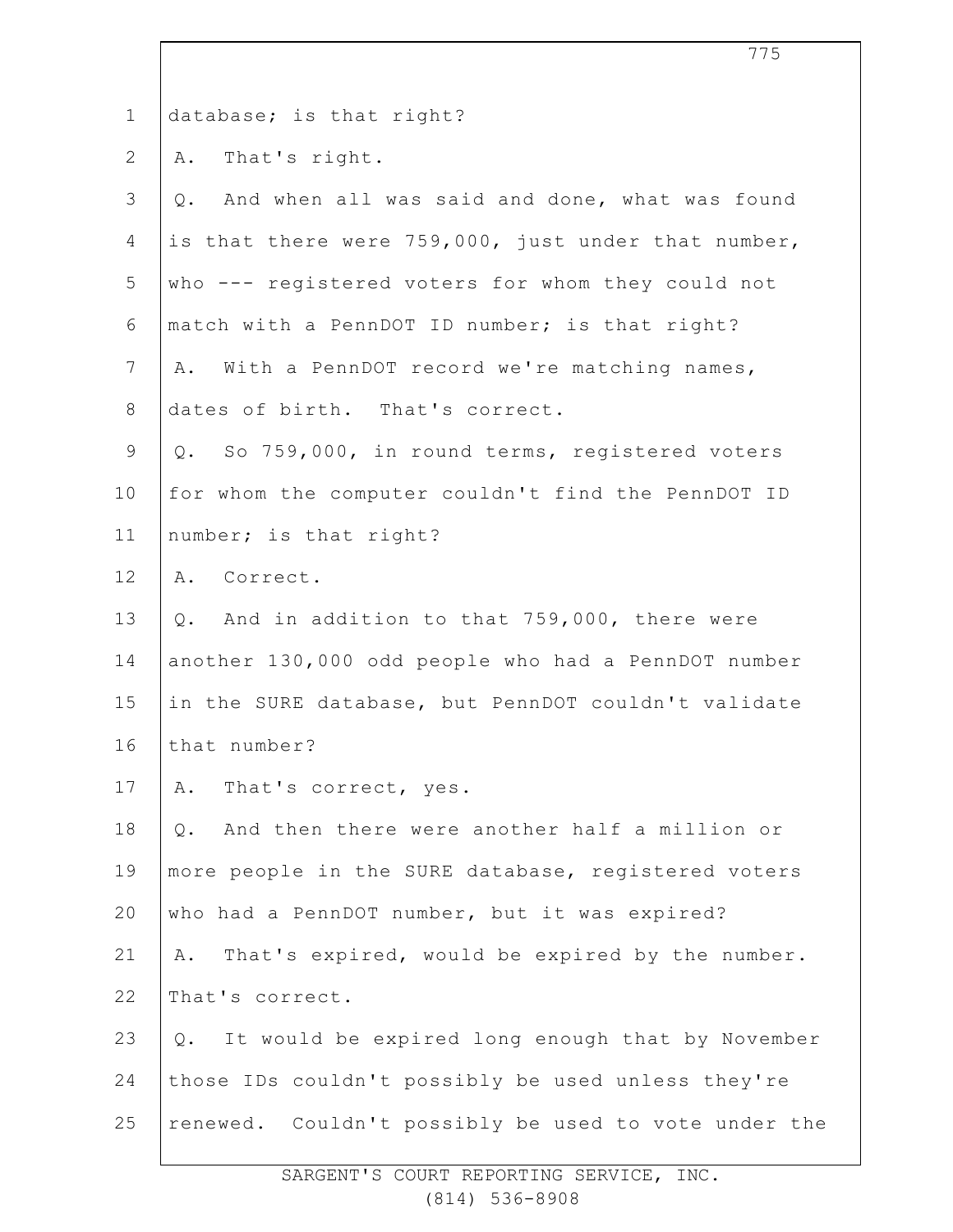| $\mathbf 1$    | photo ID system?                                         |
|----------------|----------------------------------------------------------|
| $\overline{2}$ | A. Correct. If they were expired, yes.                   |
| 3              | Okay. So by any stretch, there's a big number<br>Q.      |
| 4              | of people today who don't have a PennDOT ID that will    |
| 5              | be valid for voting come November?                       |
| 6              | A. I would argue that that's not true. I think the       |
| $7\phantom{.}$ | match was matching the voter registration database       |
| $8\,$          | against PennDOT's database. So what we're finding        |
| $\mathcal{G}$  | out is that many of those people do have PennDOT IDs,    |
| 10             | we were just unable to match the information between     |
| 11             | the two databases.                                       |
| 12             | Q. Sure. So some of the 759,000, you're saying           |
| 13             | somewhere around there there is a PennDOT number for     |
| 14             | them, the computer just didn't match; is that right?     |
| 15             | That would be fair, yes.<br>Α.                           |
| 16             | Q. You don't know how many of those people?              |
| 17             | I do not have an estimate.<br>Α.                         |
| 18             | And likewise, the 130,000 people --- registered<br>$Q$ . |
| 19             | voters who have a PennDOT number in their SURE           |
| 20             | database, but the computer couldn't find the valid       |
| 21             | PennDOT number. You don't know how many of those         |
| 22             | people really do have a valid PennDOT number?            |
| 23             | I don't.<br>Α.                                           |
| 24             | And 500,000 or more people who don't have a<br>Q.        |
| 25             | valid or an unexpired PennDOT number, you don't have     |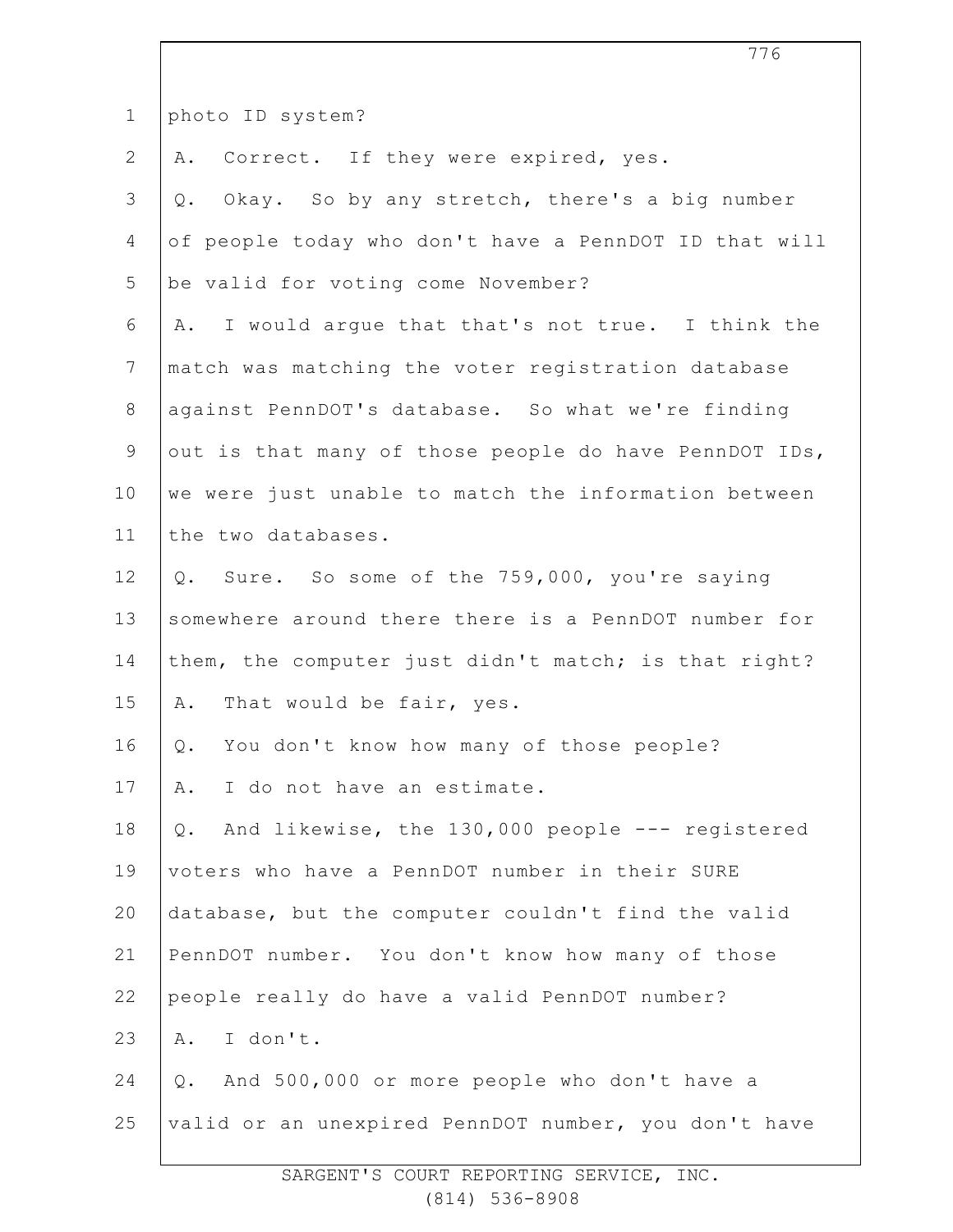|              | 777                                                   |
|--------------|-------------------------------------------------------|
| $\mathbf 1$  | any information about whether or when or even if they |
| $\mathbf{2}$ | know to get a new PennDOT number?                     |
| 3            | Right, I don't know whether that will renew.<br>Α.    |
| 4            | Q. All right. So as we stand here today, today        |
| 5            | there are a lot of people, a lot of people who don't  |
| 6            | have PennDOT ID that would be valid to vote in        |
| 7            | November?                                             |
| $\,8\,$      | ATTORNEY CAWLEY:                                      |
| $\mathsf 9$  | Objection. I'm just going to object to                |
| 10           | the characterization ---.                             |
| 11           | JUDGE SIMPSON:                                        |
| 12           | Sustained.                                            |
| 13           | ATTORNEY GERSCH:                                      |
| 14           | I'll rephrase.                                        |
| 15           | BY ATTORNEY GERSCH:                                   |
| 16           | Q. As we sit here today, you would agree there are    |
| 17           | a large number of registered voters in the            |
| 18           | Commonwealth of Pennsylvania who do not have a valid  |
| 19           | PennDOT ID that they can use to vote come November?   |
| 20           | ATTORNEY CAWLEY:                                      |
| 21           | Same objection.                                       |
| 22           | JUDGE SIMPSON:                                        |
| 23           | Sustained as to form.                                 |
| 24           | There is $---$ .<br>Α.                                |
| 25           | JUDGE SIMPSON:                                        |
|              |                                                       |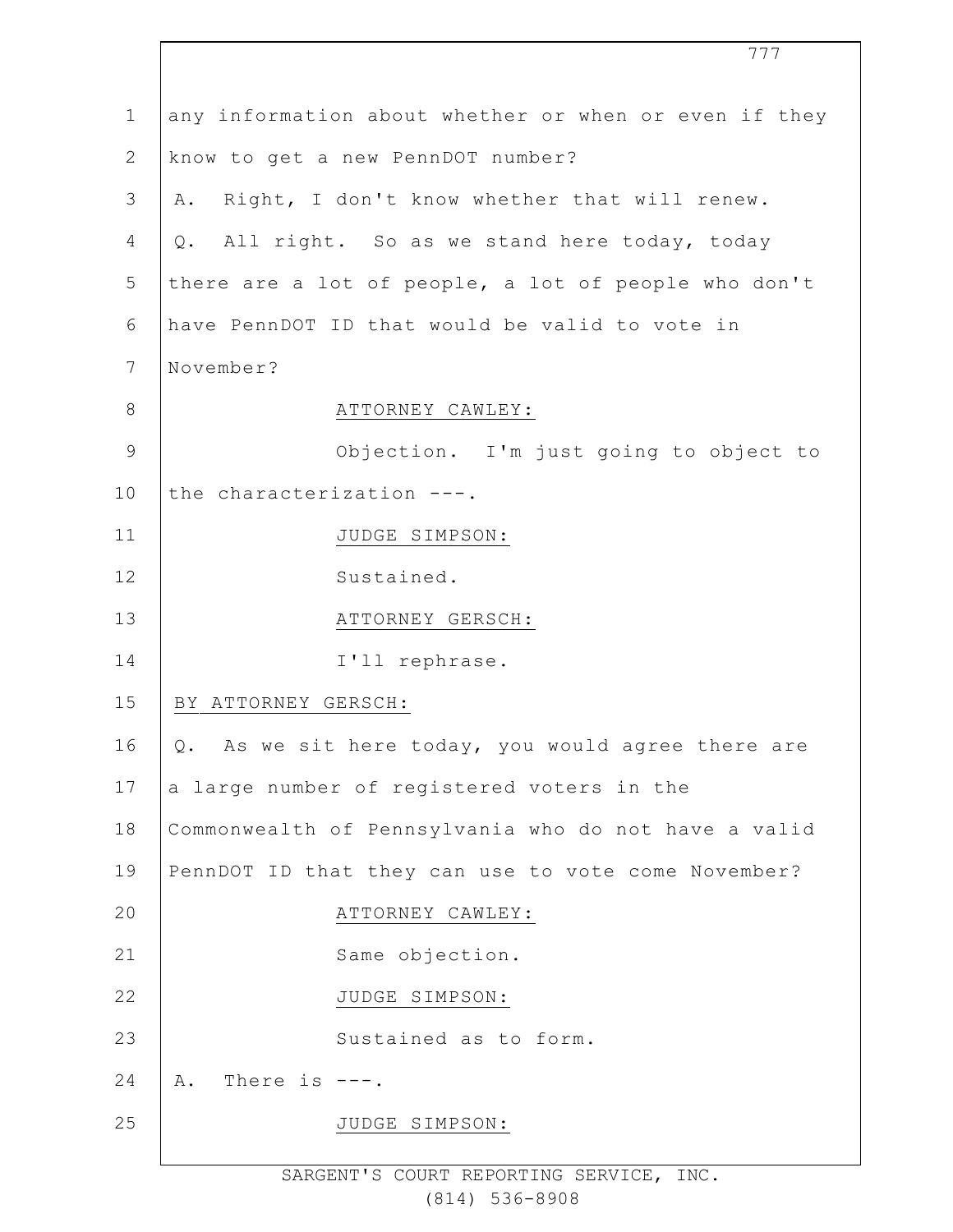|                | 778                                                  |
|----------------|------------------------------------------------------|
| $\mathbf 1$    | Wait.                                                |
| $\mathbf{2}$   | A. I'm sorry.                                        |
| $\mathfrak{Z}$ | JUDGE SIMPSON:                                       |
| 4              | You may rephrase.                                    |
| 5              | ATTORNEY GERSCH:                                     |
| 6              | I thought I phrased that correctly.                  |
| 7              | Can I inquire, Your Honor, what the basis for the    |
| 8              | ruling is?                                           |
| $\mathcal{G}$  | JUDGE SIMPSON:                                       |
| 10             | The form of the question refer to large              |
| 11             | numbers that is too indefinite for me.               |
| 12             | ATTORNEY GERSCH:                                     |
| 13             | Fair enough.                                         |
| 14             | JUDGE SIMPSON:                                       |
| 15             | I actually have a point --- I think the              |
| 16             | numbers are actually more useful to me than a        |
| 17             | characterization by you for the witness' adoption of |
| 18             | whether it's a big or small or medium size number.   |
| 19             | ATTORNEY GERSCH:                                     |
| 20             | I understand, Your Honor.                            |
| 21             | BY ATTORNEY GERSCH:                                  |
| 22             | Mr. Marks, if we total all the numbers that<br>Q.    |
| 23             | we've talked about, the 759, the 130, the 500, we're |
| 24             | going to get to a number that's over a million;      |
| 25             | right?                                               |
|                |                                                      |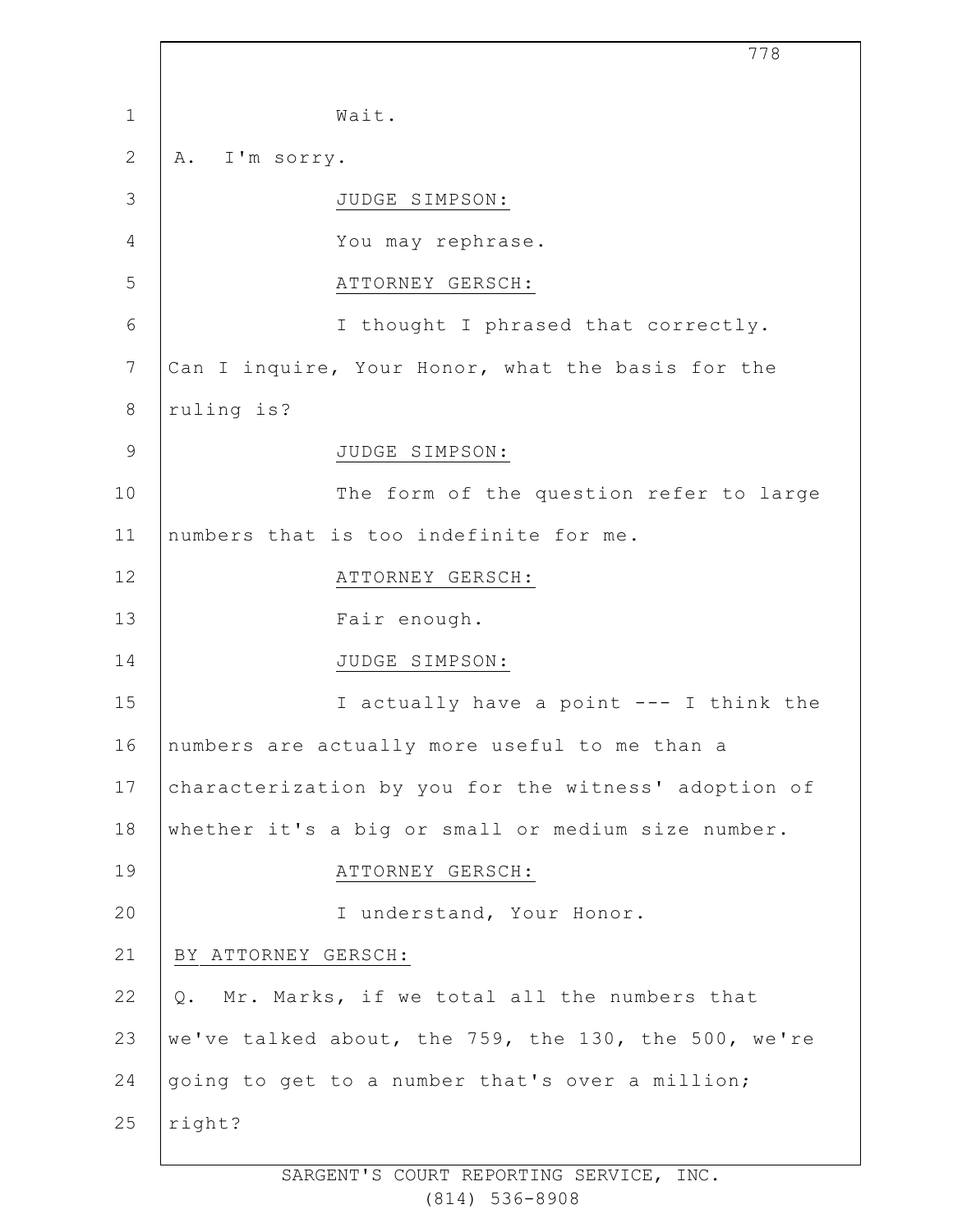| And you don't know exactly which of those people<br>don't have a valid ID that they can use to vote come<br>A. Correct. We were unable to match that number. |
|--------------------------------------------------------------------------------------------------------------------------------------------------------------|
|                                                                                                                                                              |
|                                                                                                                                                              |
|                                                                                                                                                              |
|                                                                                                                                                              |
|                                                                                                                                                              |
|                                                                                                                                                              |
| determine which of those people or how many of that                                                                                                          |
| over a million people don't have a valid ID that they                                                                                                        |
|                                                                                                                                                              |
| We sent the letter out to the 759,000 that we                                                                                                                |
| couldn't match, so I guess it depends on what you                                                                                                            |
|                                                                                                                                                              |
| Q. As you sit here today, you haven't done an                                                                                                                |
| analysis that would allow you to further refine the                                                                                                          |
|                                                                                                                                                              |
| Right. We have not contacted all 759,000 and                                                                                                                 |
|                                                                                                                                                              |
|                                                                                                                                                              |
|                                                                                                                                                              |
|                                                                                                                                                              |
|                                                                                                                                                              |
|                                                                                                                                                              |
| Q. Now, this PennDOT ID that's supposed to be the                                                                                                            |
| universal form of ID that anyone in Pennsylvania can                                                                                                         |
| vote with come November, that's what they call a                                                                                                             |
|                                                                                                                                                              |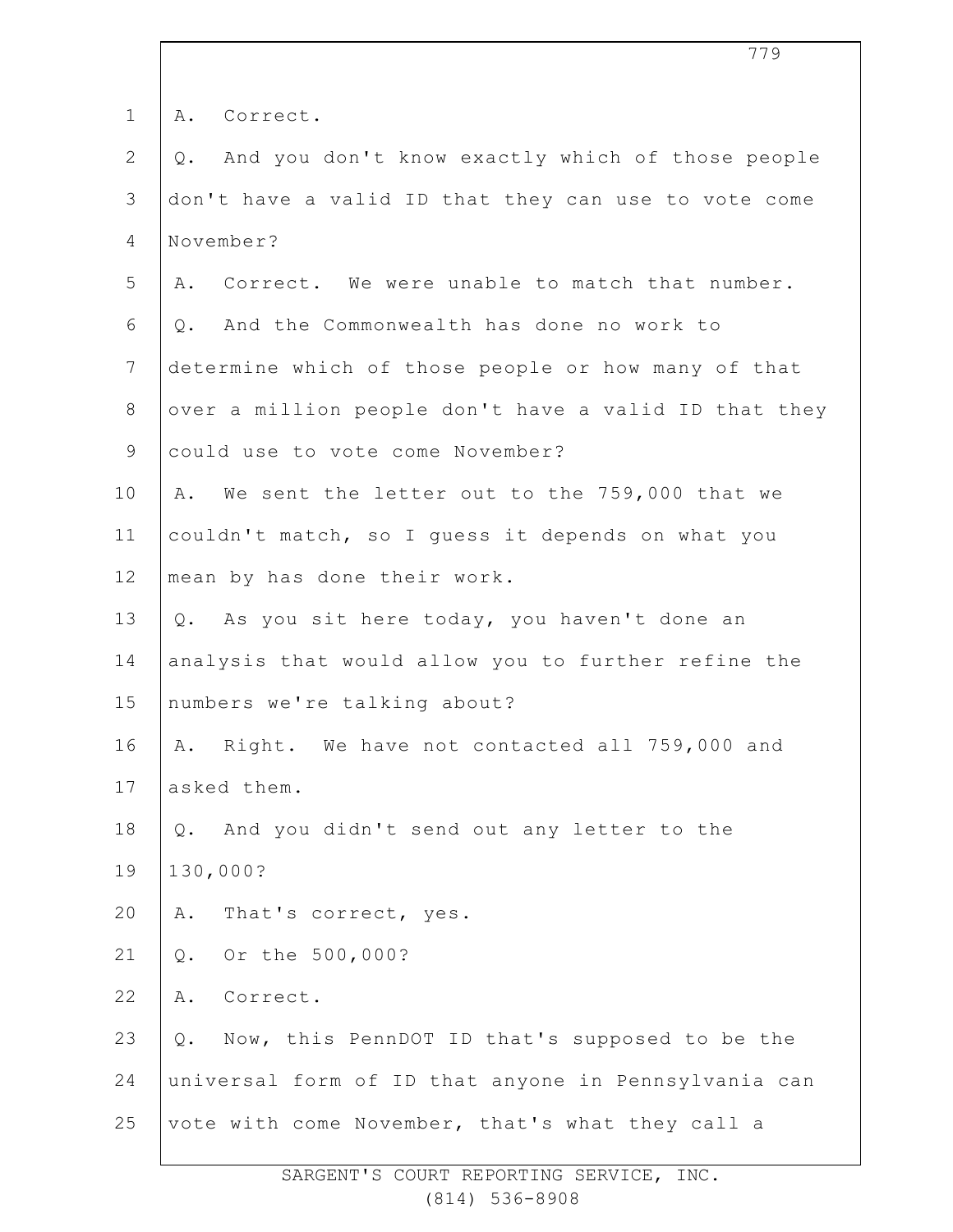|              | 780                                                       |
|--------------|-----------------------------------------------------------|
| $\mathbf 1$  | secure ID?                                                |
| $\mathbf{2}$ | That's the term of art that we have heard used<br>Α.      |
| 3            | by PennDOT, yes.                                          |
| 4            | And you don't --- withdrawn.<br>Q.                        |
| 5            | You don't need a secure ID in order to vote?              |
| 6            | A. That's correct, yes.                                   |
| 7            | The PennDOT ID was designed for specific<br>Q.            |
| $8\,$        | purposes for which there are federal and Commonwealth     |
| $\mathsf 9$  | regulations that have to do with creating a secure        |
| 10           | ID?                                                       |
| 11           | That is correct, yes.<br>Α.                               |
| 12           | Q. And that's because people want the driver's            |
| 13           | license to be a secure ID; right?                         |
| 14           | Correct.<br>Α.                                            |
| 15           | And they want you to be able to use it to get on<br>Q.    |
| 16           | the airplane; right?                                      |
| 17           | Right. Yes, that's a good example.<br>Α.                  |
| 18           | But you don't need those kind of things to vote?<br>$Q$ . |
| 19           | You do not.<br>Α.                                         |
| 20           | And so, in fact, we talked about that the<br>$Q$ .        |
| 21           | college ID would be permissible to vote with provided     |
| 22           | it had a sticker on it; right?                            |
| 23           | Correct. Yes.<br>Α.                                       |
| 24           | That's not a secure ID?<br>$Q$ .                          |
| 25           | No.<br>Α.                                                 |

 $\overline{\phantom{a}}$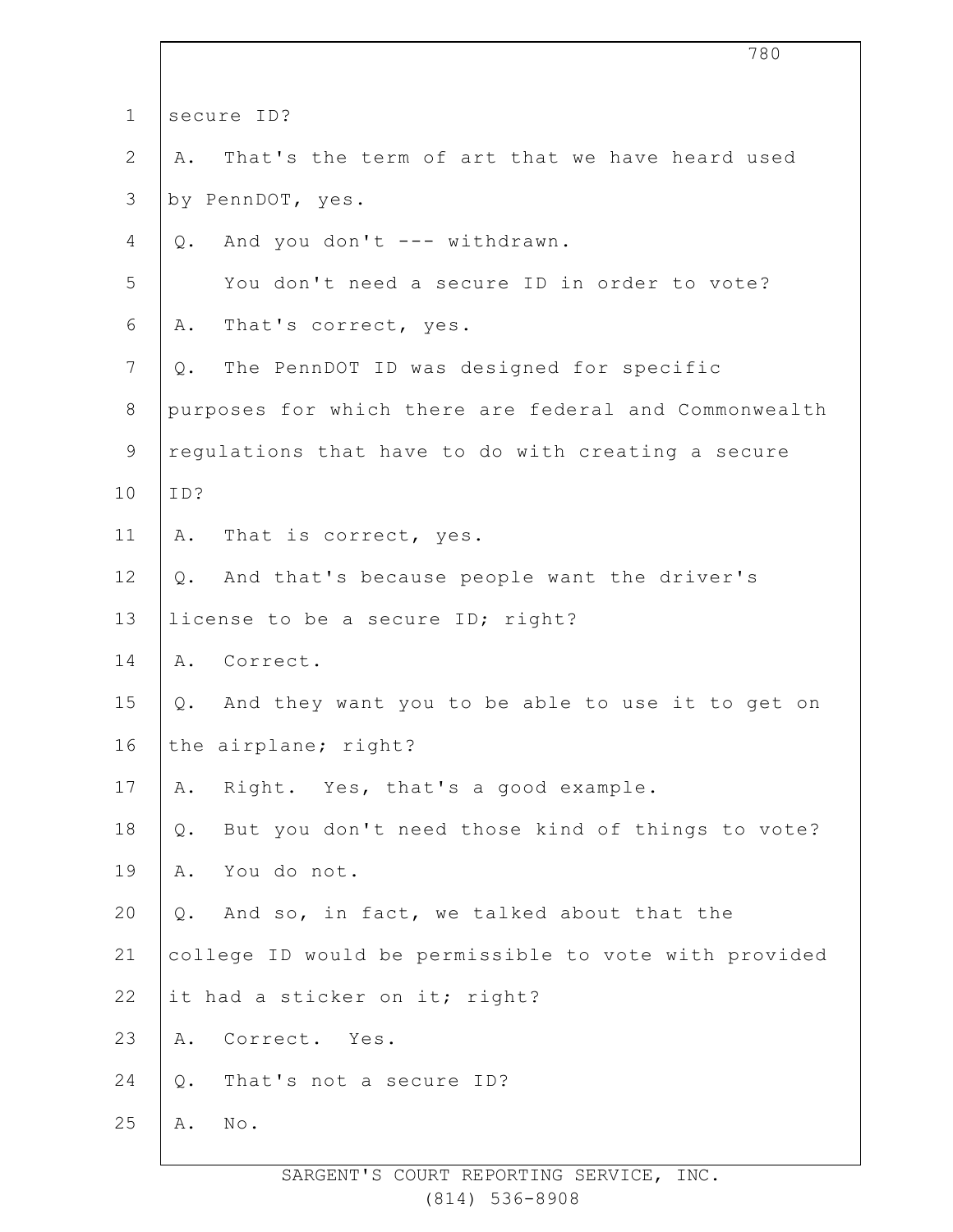|                | 781                                                    |
|----------------|--------------------------------------------------------|
| $\mathbf 1$    | Q. You'll be able to vote --- under the photo ID       |
| 2              | law, you'll be able to vote with an ID from a nursing  |
| 3              | home; is that right?                                   |
| 4              | Correct. Yes.<br>Α.                                    |
| 5              | And that certainly won't be a secure ID?<br>Q.         |
| 6              | Correct.<br>Α.                                         |
| $\overline{7}$ | Q. You'll be able to vote come November absentee if    |
| $8\,$          | you can meet the requirements for an absentee ballot;  |
| $\mathsf 9$    | right, and that's not a secure ID?                     |
| 10             | Correct. Yes.<br>Α.                                    |
| 11             | Q. And you'll be able to vote come November with a     |
| 12             | driver's license that you qualified for back before    |
| 13             | 9/11 when you didn't have to meet the requirements     |
| 14             | for secure ID?                                         |
| 15             | A. Yes.                                                |
| 16             | So they're --- just looking at what the photo ID<br>Q. |
| 17             | law requires, there's plenty of reason to believe      |
| 18             | that you don't need a secure ID to vote?               |
| 19             | Correct. There are a number of IDs that are<br>Α.      |
| 20             | valid for voting and not all of them are secured.      |
| 21             | Q. But as we stand here today, the ID that was         |
| 22             | supposed to be universal for all Pennsylvania, the     |
| 23             | one ID that everyone is supposed to be eligible for,   |
| 24             | that's a secure ID that has more hoops, more hurdles,  |
| 25             | more things you have to produce, you got to go         |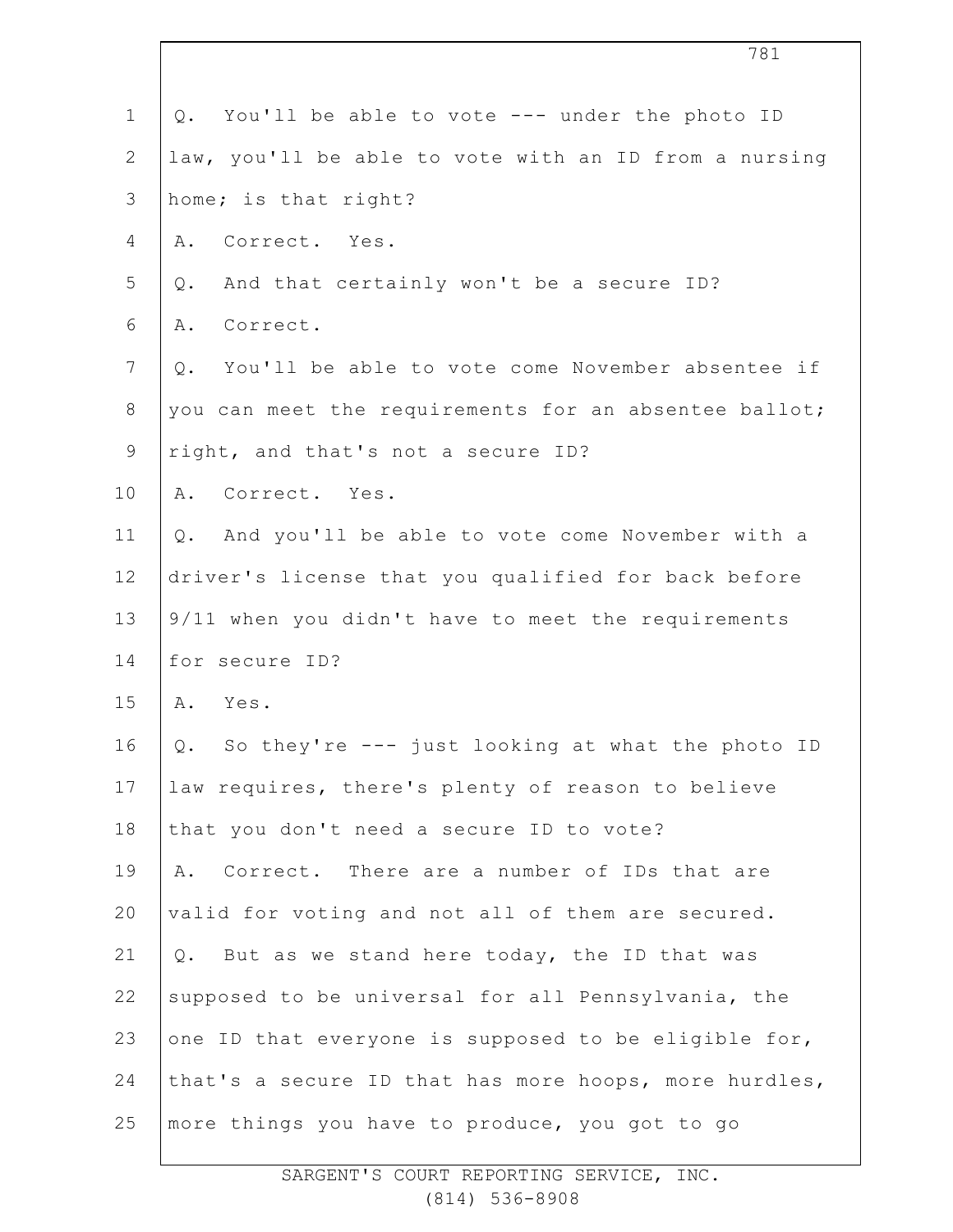| $\mathbf 1$    | someplace, you don't need all those things; right?       |
|----------------|----------------------------------------------------------|
| $\mathbf{2}$   | Yes. It's a secure ID.<br>Α.                             |
| $\mathfrak{Z}$ | And you don't need those things to vote?<br>$Q$ .        |
| 4              | No, you don't.<br>Α.                                     |
| 5              | Q. And indeed, there was an announcement this week       |
| 6              | that the Department of State wants to create yet         |
| 7              | another ID; is that right?                               |
| 8              | A. Correct. I believe that announcement was last         |
| $\mathsf 9$    | week.                                                    |
| 10             | Q. All right. Did you see the Commonwealth               |
| 11             | Secretary's press conference this week?                  |
| 12             | A. You're talking about over the weekend or late         |
| 13             | last week?                                               |
| 14             | Q. I'm sorry, last week. You're quite right. Let         |
| 15             | me withdraw that and put it back to you.                 |
| 16             | Last week, before this trial started there was,          |
| 17             | excuse me, a press conference where the Commonwealth     |
| 18             | Secretary appeared and she announced that there          |
| 19             | would be a new ID; right?                                |
| 20             | That's correct.<br>Α.                                    |
| 21             | The Department of State wants to create another<br>$Q$ . |
| 22             | ID?                                                      |
| 23             | Correct.<br>Α.                                           |
| 24             | And that ID will not be a secure ID?<br>$Q$ .            |
| 25             | It will not.<br>Α.                                       |
|                |                                                          |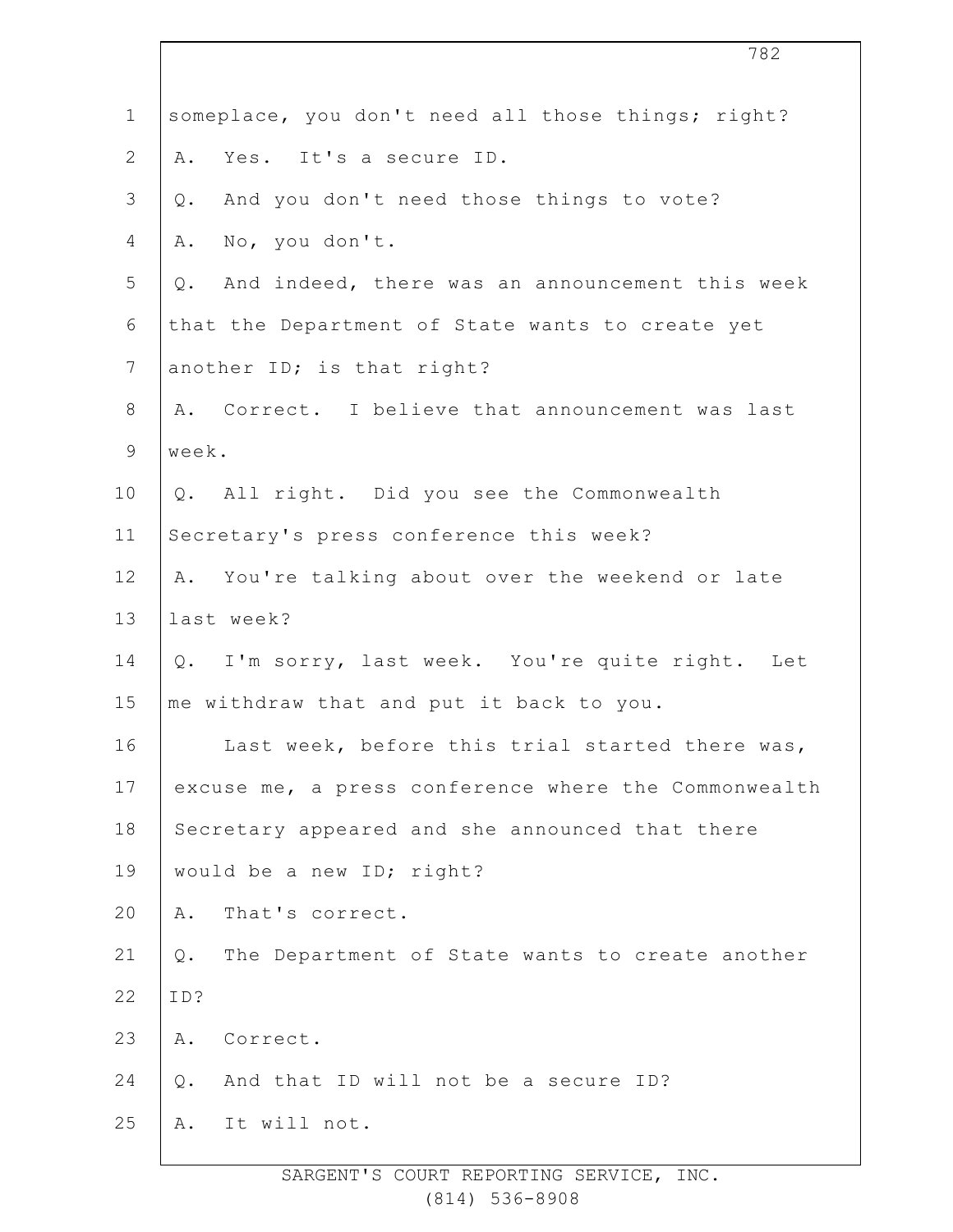| $\mathbf 1$    | You first heard about the idea about a<br>Q.              |
|----------------|-----------------------------------------------------------|
| $\overline{2}$ | Department of State ID from your boss?                    |
| 3              | I believe that's correct. I received an e-mail.<br>Α.     |
| 4              | Your boss is Shannon Royer?<br>Q.                         |
| 5              | That's correct.<br>Α.                                     |
| 6              | He's the Deputy Secretary of the Commonwealth?<br>Q.      |
| $7\phantom{.}$ | He is.<br>Α.                                              |
| 8              | You believe you received an e-mail, but you also<br>Q.    |
| 9              | spoke to him?                                             |
| 10             | A. I did, yes.                                            |
| 11             | And you don't recall the precise words of the<br>$Q$ .    |
| 12             | conversation?                                             |
| 13             | A. No, I don't.                                           |
| 14             | Q. But you understood from the conversation that          |
| 15             | one of the purposes of this new form of ID was to         |
| 16             | mitigate the problems caused by this lawsuit?             |
| 17             | Yes. It was to mitigate --- it was basically to<br>Α.     |
| 18             | address any individual who could not obtain the           |
| 19             | secure ID despite all of PennDOT's exceptions,            |
| 20             | processes, et cetera.                                     |
| 21             | But it was your understanding from the beginning<br>$Q$ . |
| 22             | that this was to mitigate issues raised by the            |
| 23             | lawsuit?                                                  |
| 24             | Yes.<br>Α.                                                |
| 25             | You also learned that there was a plan to<br>$Q$ .        |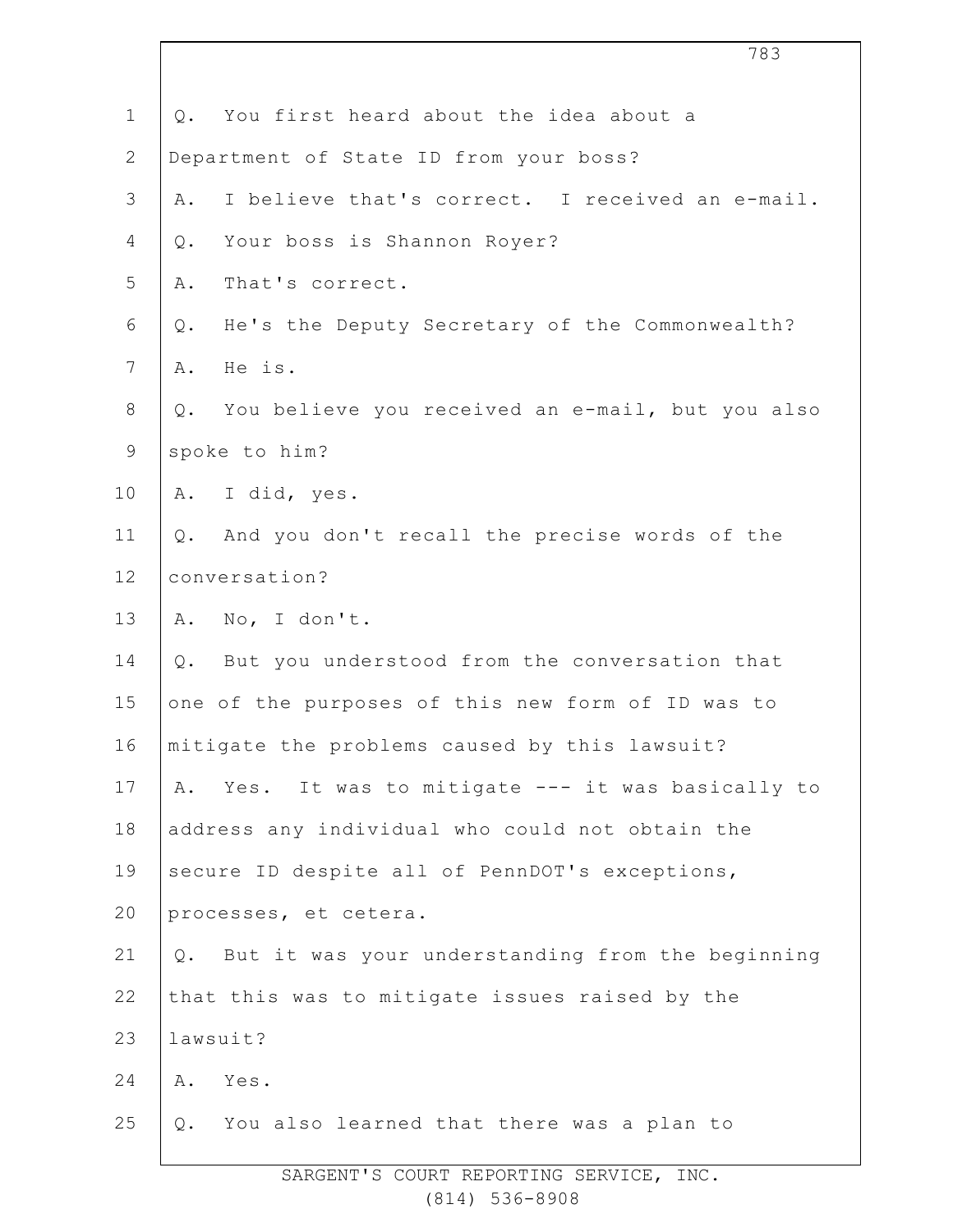| $\mathbf 1$    |       | announce that DOS wanted to create a new form of ID   |
|----------------|-------|-------------------------------------------------------|
| $\overline{2}$ |       | right before this trial?                              |
| 3              | Α.    | Yes, I was aware of the time frame, yes.              |
| 4              | Q.    | And what you and your colleagues of the               |
| 5              |       | Department of State discussed was that the timing was |
| 6              |       | linked to this lawsuit?                               |
| $7\phantom{.}$ |       | A. Yes, there was questioning about the timing of     |
| $8\,$          |       | the lawsuit, yes.                                     |
| $\mathsf 9$    |       | Q. And you and your colleagues understood that the    |
| 10             |       | timing was linked?                                    |
| 11             |       | A. Yes.                                               |
| 12             | Q.    | Now, this card the Department wants to create,        |
| 13             |       | the Department of State wants to create, does not     |
| 14             |       | exist today?                                          |
| 15             | Α.    | It's not in production today, no.                     |
| 16             | Q.    | And the target date is end of August?                 |
| 17             | Α.    | That's right.                                         |
| 18             | $Q$ . | And one of the things that remains to be done is      |
| 19             |       | there's an outside vendor that the Department of      |
| 20             |       | Transportation has contracted with, and that vendor's |
| 21             |       | got to do some work; right?                           |
| 22             | Α.    | Correct. Yes.                                         |
| 23             | Q.    | And that's not done under your jurisdiction?          |
| 24             | Α.    | It's not.                                             |
| 25             | Q.    | From the Department of State's view, as of last       |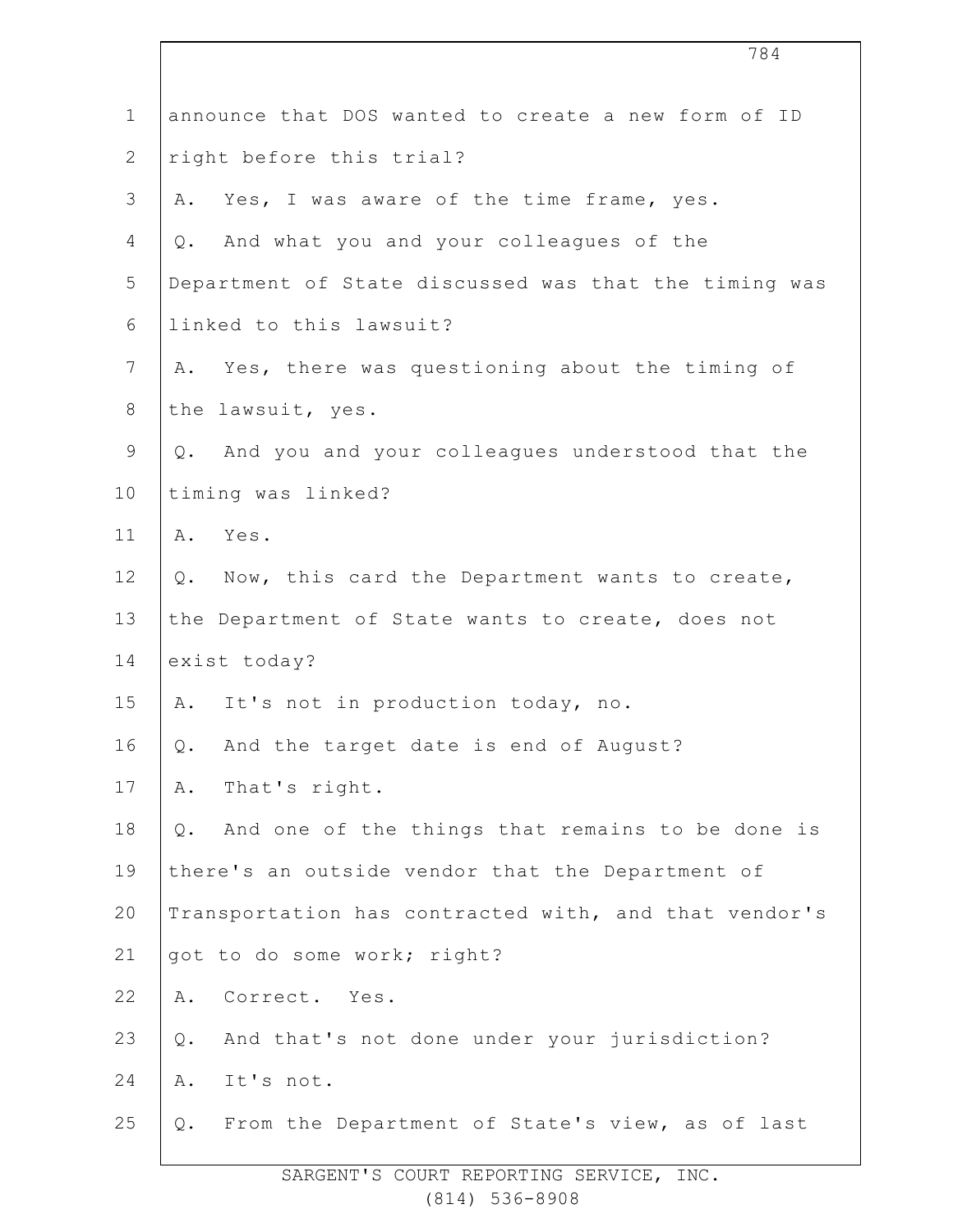| $\mathbf{1}$ | week --- as of two weeks ago, when you were deposed,         |
|--------------|--------------------------------------------------------------|
| $\mathbf{2}$ | there were still items you referred to as exceptions         |
| 3            | that needed to be completed; is that right?                  |
| 4            | A. Correct. Yes.                                             |
| 5            | And exceptions mean what happens if the person<br>Q.         |
| 6            | presents a case that's not what we'll call the base          |
| 7            | or ordinary case?                                            |
| 8            | A. Correct. Yes.                                             |
| 9            | So one issue would have been what happens if a<br>Q.         |
| 10           | person shows up and they have no Social Security             |
| 11           | number, that's an exception?                                 |
| 12           | A. Correct. Yes.                                             |
| 13           | What happens if a person shows up and they have<br>Q.        |
| 14           | a Social Security number, but it links to a name             |
| 15           | which is not the name in the SURE database?                  |
| 16           | A. Correct. Yes.                                             |
| 17           | Those are all exceptions?<br>Q.                              |
| 18           | Right.<br>Α.                                                 |
| 19           | Had you resolved all the exceptions today?<br>$\mathsf{Q}$ . |
| 20           | We have, yes.<br>Α.                                          |
| 21           | Okay. Today, is it your plan that if someone<br>Q.           |
| 22           | shows up with a Social Security number that links to         |
| 23           | a name that is different than the name in the SURE           |
| 24           | database, what will happen to that person?                   |
| 25           | If it's different than the name on the SURE<br>Α.            |
|              |                                                              |

 $\overline{\phantom{a}}$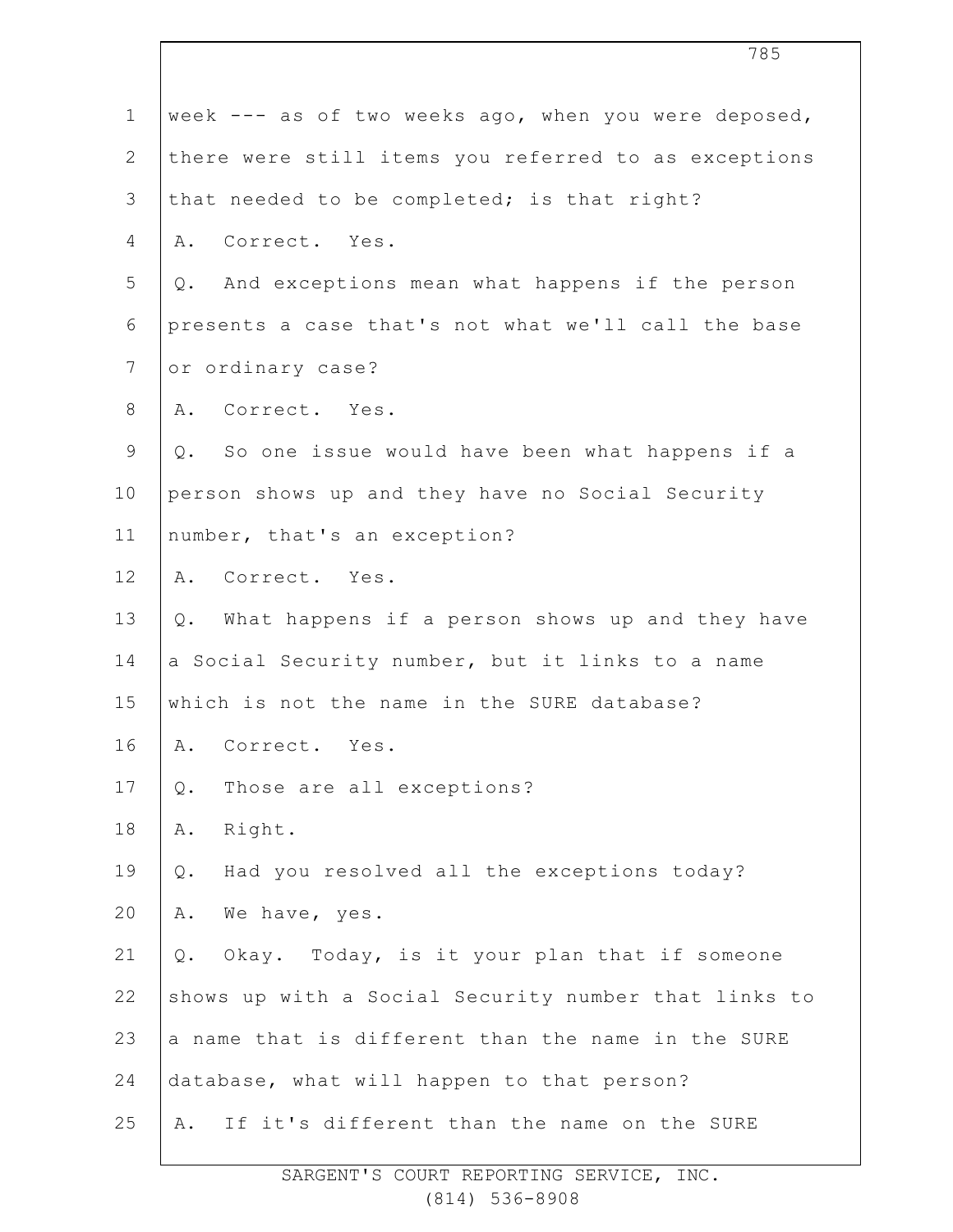| $1\,$          | database, we'll actually check the number in the      |
|----------------|-------------------------------------------------------|
| $\overline{2}$ | Social Security Administration's database. We will    |
| 3              | have the wherewithal at that point to check the       |
| 4              | number against the Social Security Administration's   |
| 5              | database.                                             |
| 6              | Q. Yes. I'm positing the situation that Sally         |
| $7\phantom{.}$ | Smith shows up at the voting place, she gives you a   |
| $8\,$          | Social Security number, and the Social Security       |
| $\mathsf 9$    | number is for a woman named Sally Johnson. So in the  |
| 10             | SURE database, it's Sally Smith which is the name she |
| 11             | goes by, but in the Social Security Administration    |
| 12             | it's Sally Johnson, which may or may not have been    |
| 13             | her birth name. Is she allowed to vote?               |
| 14             | We'll check previous names. We actually --- on<br>Α.  |
| 15             | the form it'll give the individual the opportunity to |
| 16             | put down previous names, so if her name is different  |
| 17             | as a result of marriage, for example, she would have  |
| 18             | the opportunity to indicate that. So when we check    |
| 19             | the voter registration database, we look for both     |
| 20             | names.                                                |
| 21             | So if Sally Smith has written down on her<br>Q.       |
| 22             | application I used to go by Sally Johnson, will you   |
| 23             | let her vote?                                         |
| 24             | Yes, if we can verify that in the voter<br>Α.         |
| 25             | registration database, yes.                           |
|                |                                                       |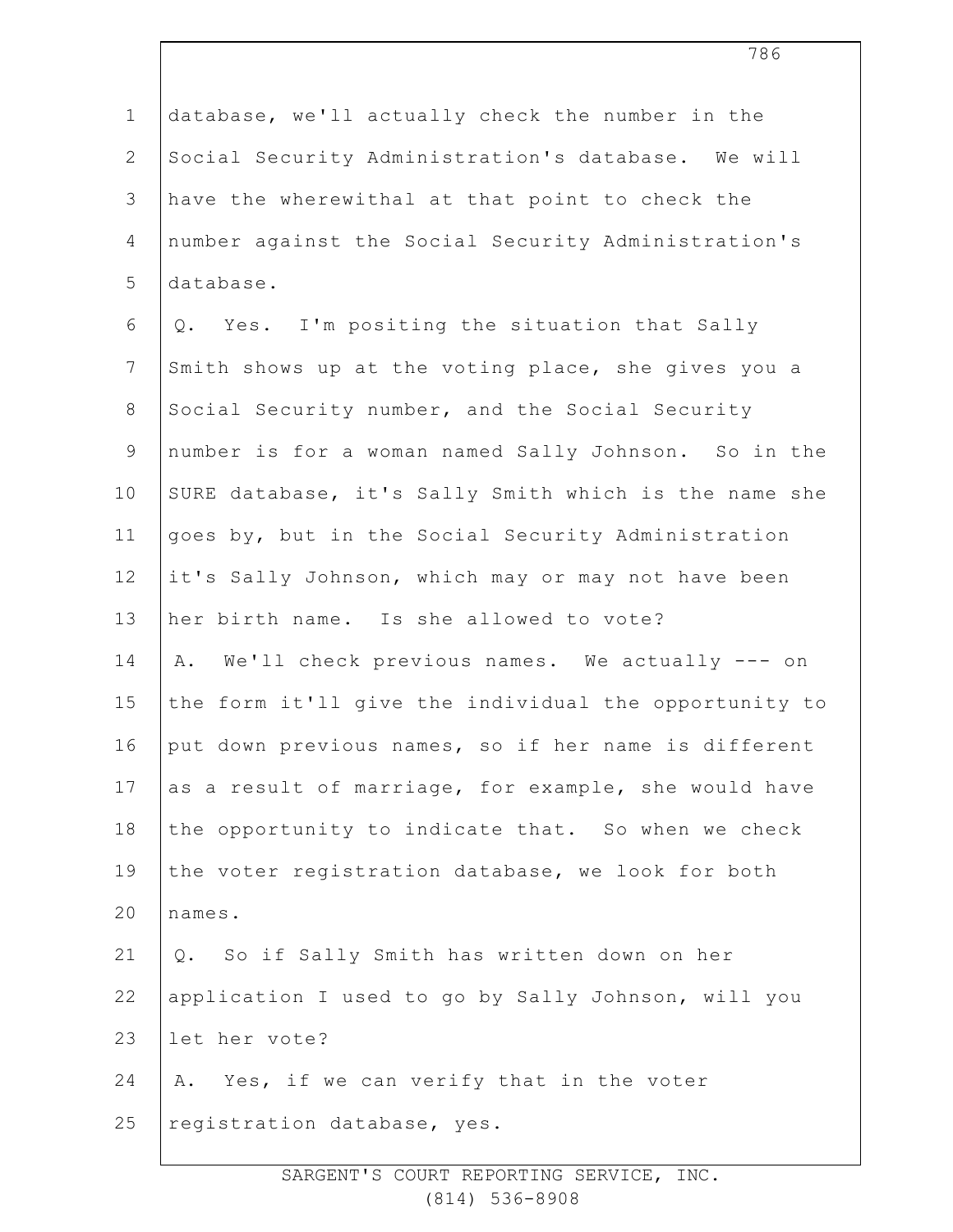| $1\,$            | Q. I want to understand, you mean verify the name,       |
|------------------|----------------------------------------------------------|
| $\mathbf{2}$     | the voter $---?$                                         |
| $\mathfrak{Z}$   | In other words, if we ---.<br>Α.                         |
| $\overline{4}$   | Let me finish my question, sir.<br>Q.                    |
| 5                | Sure.<br>Α.                                              |
| 6                | The name in the voter registration and in the<br>Q.      |
| $\boldsymbol{7}$ | SURE database I'm positing is Sally Smith, which I'm     |
| $\,8\,$          | positing is the name she uses today; okay?               |
| $\mathsf 9$      | Right.<br>Α.                                             |
| 10               | The name in the Social Security Administration's<br>Q.   |
| 11               | database is Sally Johnson. She writes down on her        |
| 12               | application for a photo ID that she used to use the      |
| 13               | name Sally Johnson, that's the name that's on the        |
| 14               | Social Security database, it is not the name in the      |
| 15               | SURE database, will you let her vote?                    |
| 16               | A. If it's --- if we can verify either name in the       |
| 17               | voter registration database, we'll let her obtain the    |
| 18               | card. In terms of the Social Security Administration     |
| 19               | match, if it comes back as a no match, it will be an     |
| 20               | exception for us to deal with and ultimately that        |
| 21               | will require us to communicate with the voter.           |
| 22               | When you said that --- withdraw that. I want to<br>$Q$ . |
| 23               | make sure I understood your testimony.                   |
| 24               | I understood you to say that if you could verify         |
| 25               | the name in the SURE database, you would let her         |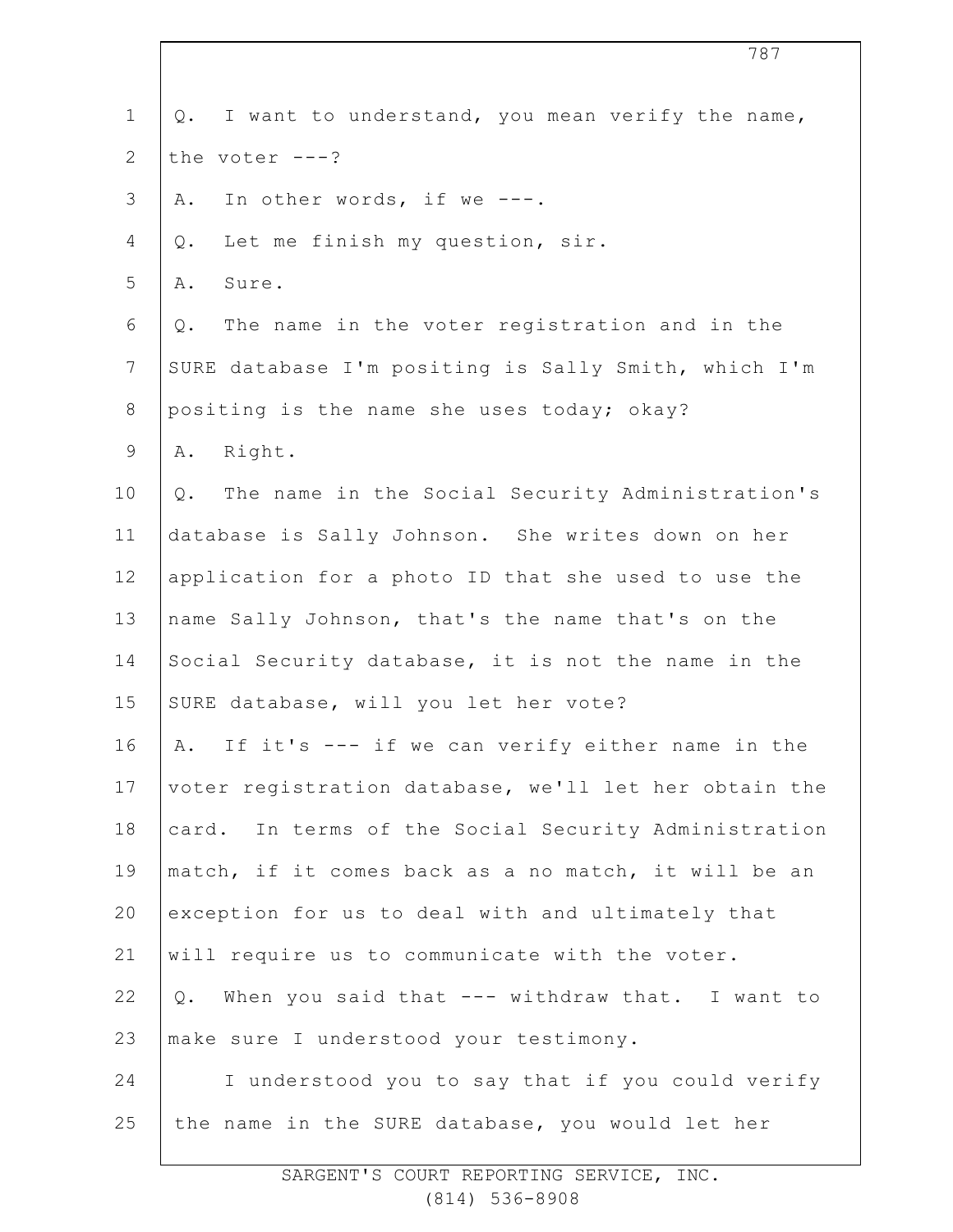| $\mathbf 1$     | vote; is that right?                                  |
|-----------------|-------------------------------------------------------|
| 2               | Either name, yes. If her voter registration<br>Α.     |
| 3               | record's different than the name she currently has    |
| 4               | and she's able to provide us with the old name, yes.  |
| 5               | Q. And what proof are you requiring for the name in   |
| 6               | the SURE database if the Social Security number       |
| $7\phantom{.0}$ | doesn't match?                                        |
| $8\,$           | A. Well, we are a --- we'll have --- in some cases    |
| $\mathsf 9$     | we'll have the Social Security number in the          |
| 10              | database, but we'll also check that against the       |
| 11              | Social Security Administration database.              |
| 12              | I understand.<br>$Q$ .                                |
| 13              | A. You can't control whether it's a match there or    |
| 14              | not. It ultimately will depend on whether she         |
| 15              | updated her record with the Social Security           |
| 16              | Administration.                                       |
| 17              | Q. Mr. Marks, my hypothetical to you is that the      |
| 18              | Social Security database is going to contain the name |
| 19              | Sally Johnson. You got Sally Smith, that's her name   |
| 20              | in the SURE database. When you go and you try and     |
| 21              | match her Social Security number with the Social      |
| 22              | Security Administration's database, it's going to     |
| 23              | come up, no, there's no Sally Smith, there's a Sally  |
| 24              | Johnson; okay? So my question to you is, you haven't  |
| 25              | been able to verify Sally Smith through the Social    |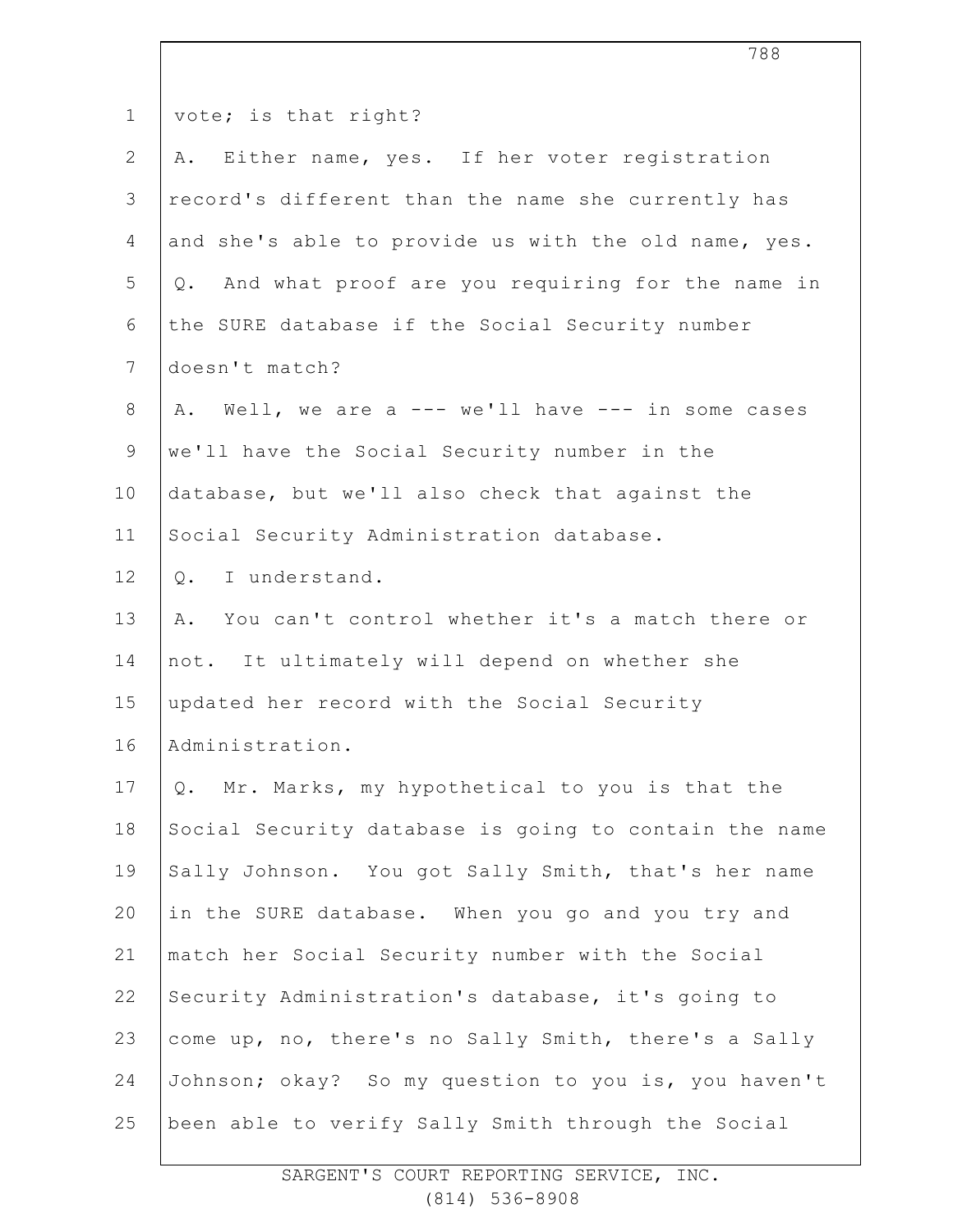| $\mathbf 1$     | Security Administration's database, are you going to  |
|-----------------|-------------------------------------------------------|
| $\overline{2}$  | let her vote?                                         |
| 3               | If it comes back in no match with the Social<br>Α.    |
| 4               | Security Administration's database, PennDOT will not  |
| 5               | issue her card at the moment and will become an       |
| 6               | exception that we have to address. We'll have to      |
| $7\phantom{.0}$ | contact the voter and find out why it came back as a  |
| $8\,$           | no match.                                             |
| $\mathsf 9$     | Q. Okay. And when you say you will have to address    |
| 10              | that, how is that going to happen?                    |
| 11              | And we may do that --- we'll ultimately do that<br>Α. |
| 12              | in conjunction with County Board of Elections. We'll  |
| 13              | try to verify her identity. I mean, ultimately if it  |
| 14              | comes back as a no match, that's a flag that this     |
| 15              | person may be using someone else's Social Security    |
| 16              | number, so we have to check into that.                |
| 17              | Q. Yes, my question is really how are you going to    |
| 18              | do that, and let me be more concrete. Sally Smith is  |
| 19              | standing at the window at the driver license center;  |
| 20              | right? She's got a PennDOT technician, I think        |
| 21              | that's their title, in front of her?                  |
| 22              | A. Correct.                                           |
| 23              | Q. The PennDOT technician, if I understand            |
| 24              | correctly, is going to have made a phone call to the  |
| 25              | Department of State; right? Am I right so far?        |
|                 |                                                       |
|                 |                                                       |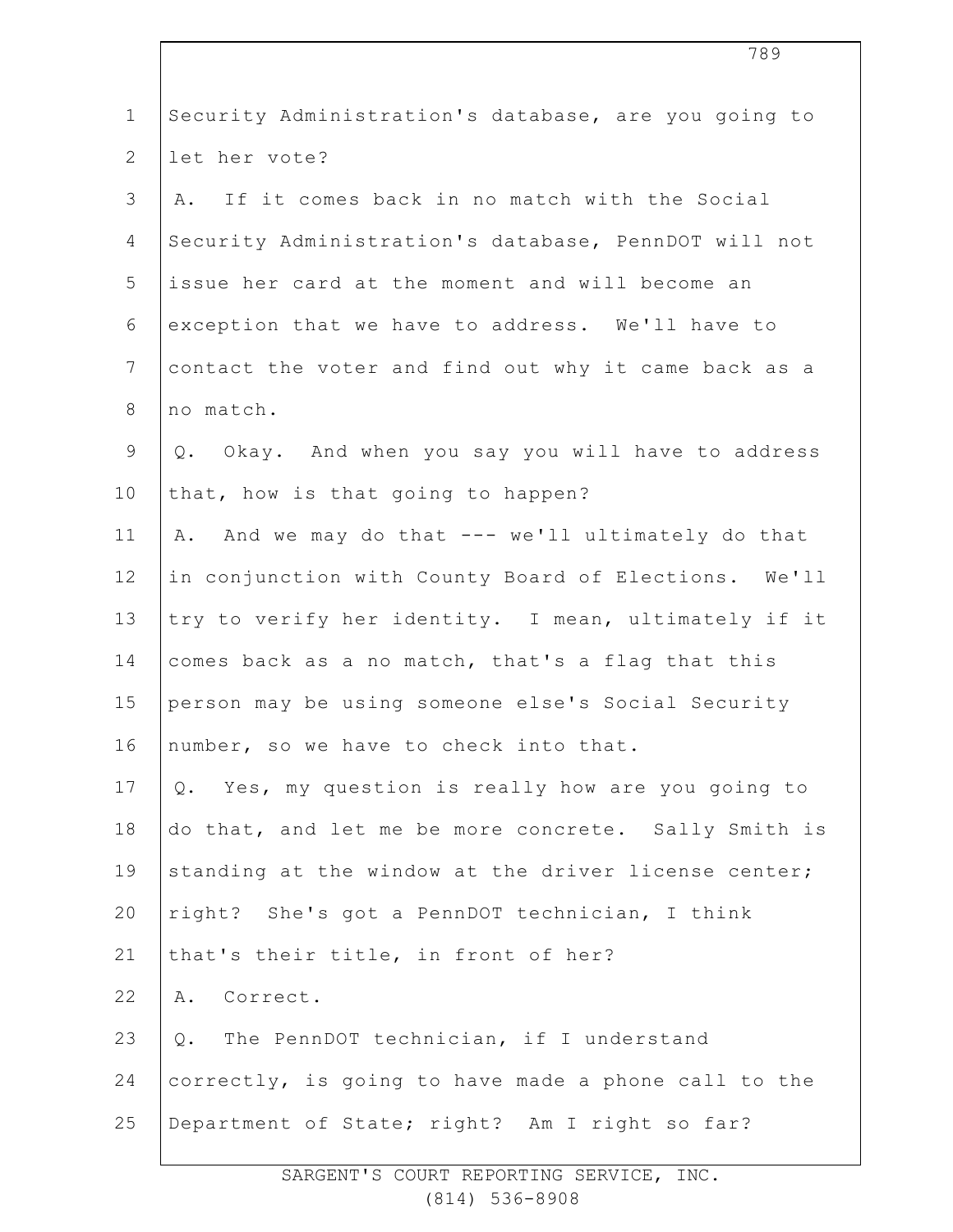|                | 790                                                   |
|----------------|-------------------------------------------------------|
| $\mathbf 1$    | Α.<br>Yes.                                            |
| $\mathbf{2}$   | And at the Department of State you have what's<br>Q.  |
| 3              | called a help desk, it's your IT help desk; right?    |
| 4              | Right.<br>Α.                                          |
| 5              | And they will have taken the phone call from<br>Q.    |
| 6              | PennDOT, PennDOT will have given your help desk Sally |
| $\overline{7}$ | Smiths' information, the help desk is going to look   |
| $8\,$          | up on their computer whether she's in the SURE        |
| $\mathsf 9$    | database; right?                                      |
| 10             | Correct.<br>Α.                                        |
| 11             | And they're also going to look up whether they<br>Q.  |
| 12             | can find Sally Smith and her Social Security number   |
| 13             | in the Social Security database; right?               |
| 14             | Correct. If it's not already in the voter<br>Α.       |
| 15             | registration database, then they would check it       |
| 16             | against Social Security Administration's database.    |
| 17             | Q. Okay. So here we are, and Sally Smith is told      |
| 18             | by PennDOT we can't find a match for your Social      |
| 19             | Security number. Now I'm back to the question,        |
| 20             | physically how are you going to take it from there.   |
| 21             | She's standing next --- at the booth next to the      |
| 22             | PennDOT fellow.                                       |
| 23             | If she has her Social Security card, she only<br>Α.   |
| 24             | needs the number. If she has her Social Security      |
| 25             | card with her, we'll accept that. We'll take that     |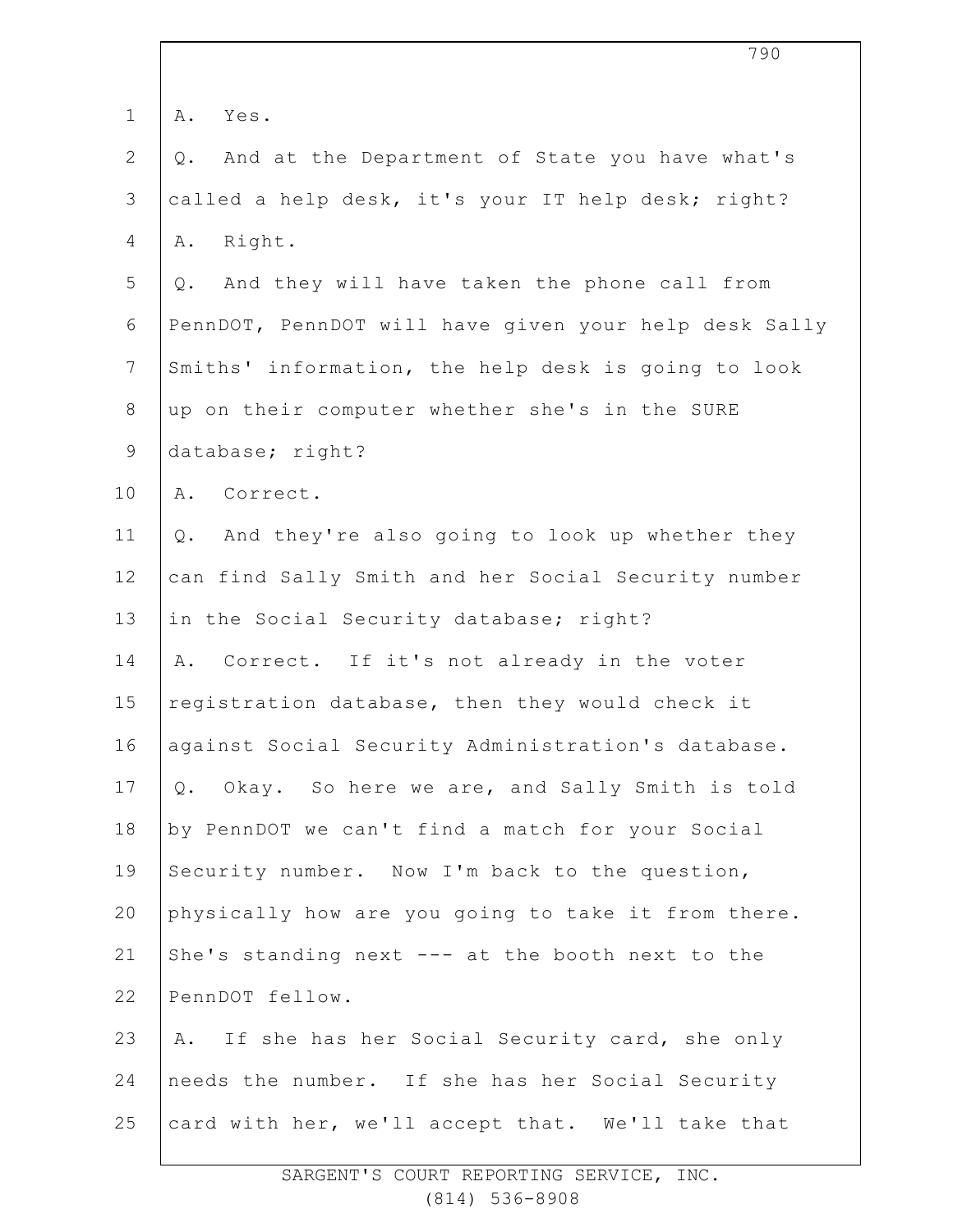| $\mathbf 1$    | number, knowing that there's a certain error rate     |
|----------------|-------------------------------------------------------|
| $\overline{2}$ | even in the Social Security Administration's          |
| 3              | database.                                             |
| 4              | Q. Let me stop you there. I want you to assume        |
| 5              | that she does not have a Social Security card.        |
| 6              | A. Then it will --- PennDOT will not issue her ID.    |
| $\overline{7}$ | They will refer her to us and we will do whatever     |
| 8              | additional verification we need to do to issue her an |
| 9              | ID.                                                   |
| 10             | Q. And when you say they will refer to her to us,     |
| 11             | $okay$ ---.                                           |
| 12             | A. The Department ---.                                |
| 13             | Q. No, I understand you mean the Department of        |
| 14             | State. Take it again from Sally Smith's perspective.  |
| 15             | She is standing there with the PennDOT technician.    |
| 16             | What's going to happen? Is he going to say go home?   |
| 17             | Is he going to say go visit Mr. Marks over in         |
| 18             | Harrisburg? What's he going to say?                   |
| 19             | She is going to receive a notice with a 1-800<br>A.   |
| 20             | number to contact us. PennDOT is going to refer it    |
| 21             | to us and we'll do whatever additional verification   |
| 22             | we need to do to verify that she is who she says she  |
| 23             | is.                                                   |
| 24             | When you say she's going to get this 1-800<br>Q.      |
| 25             | number, is the PennDOT technician going to hand it to |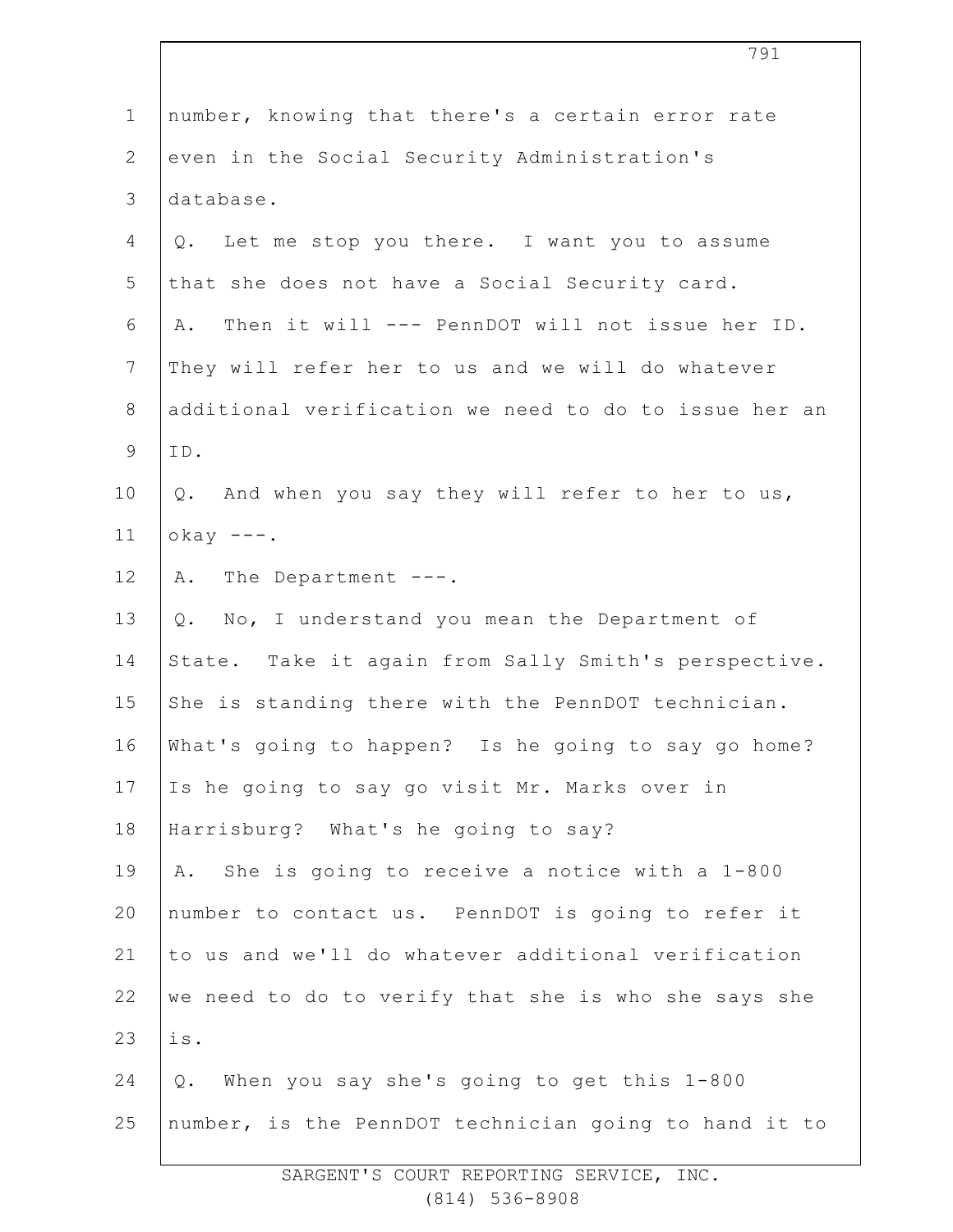|              | 792                                                  |
|--------------|------------------------------------------------------|
| $\mathbf 1$  | her?                                                 |
| $\mathbf{2}$ | Yes.<br>Α.                                           |
| 3            | Is he going to give her by hand?<br>Q.               |
| 4            | Hand it to her or else we're going to send a<br>Α.   |
| 5            | notice out to her as well. And we obtain a phone     |
| 6            | number as part of the process, so you will be        |
| 7            | contacted by phone if necessary.                     |
| $8\,$        | Okay. So Sally Smith, she's not going to get a<br>Q. |
| 9            | driver's license then from PennDOT, there's going to |
| 10           | be some further communication between the Department |
| 11           | of State and her, and it could be by phone, it could |
| 12           | be by letter; is that right?                         |
| 13           | A. Correct.                                          |
| 14           | Sally Smith, if she ends up calling your 800<br>Q.   |
| 15           | number, who's she going to get?                      |
| 16           | She's going to get someone with the Department<br>Α. |
| 17           | of State, someone within the Bureau.                 |
| 18           | Bureau of Elections?<br>Q.                           |
| 19           | Α.<br>Correct. Yes.                                  |
| 20           | Are there people assigned to that task today?<br>Q.  |
| 21           | Yes, there are.<br>Α.                                |
| 22           | Are they a subset of the Bureau of Elections?<br>Q.  |
| 23           | They are.<br>Α.                                      |
| 24           | What's the subset?<br>Q.                             |
| 25           | The subset, actually virtually everyone in the<br>Α. |
|              |                                                      |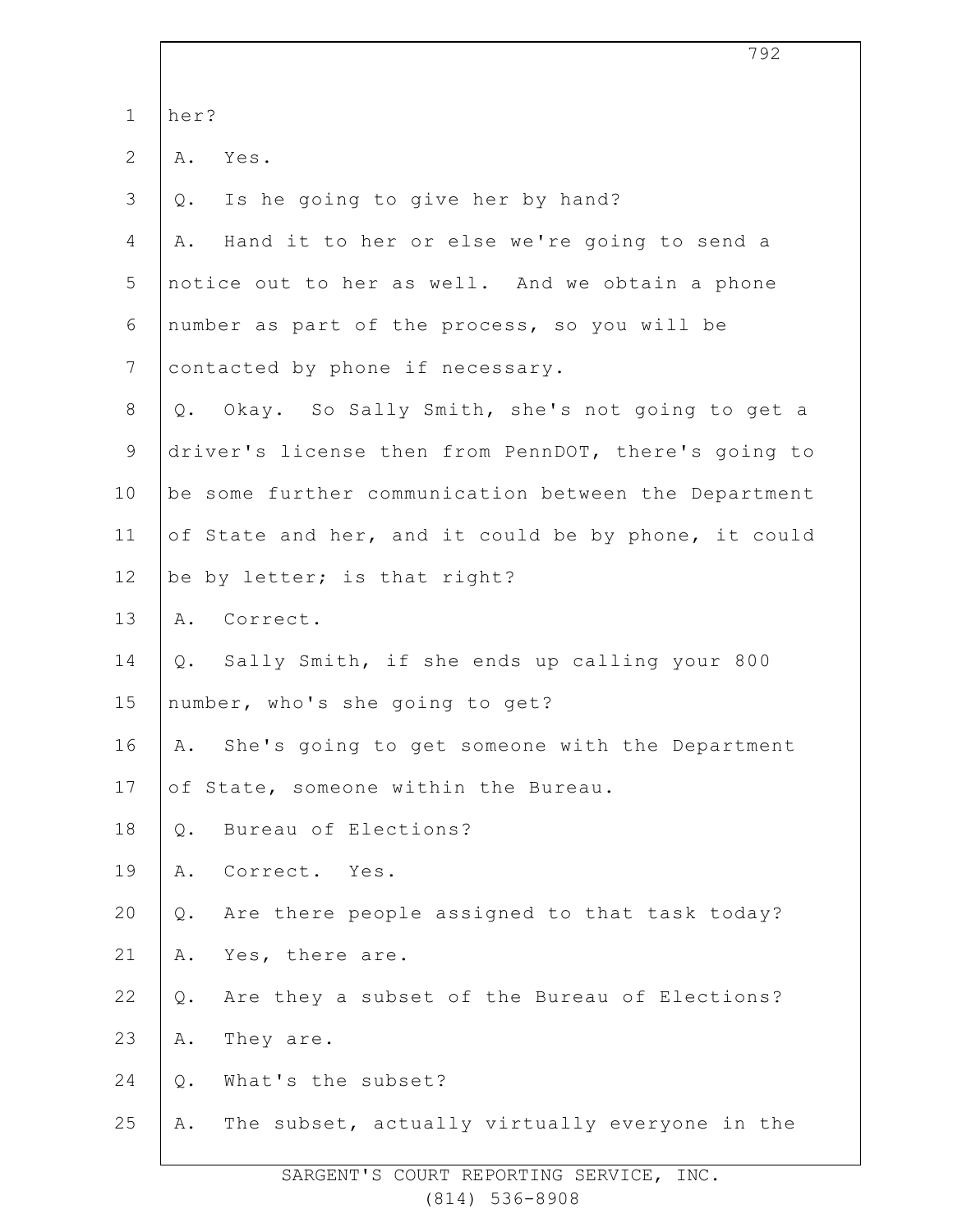| $\mathbf 1$    | Bureau of Elections has been trained to answer voter    |
|----------------|---------------------------------------------------------|
| $\overline{2}$ | ID question. We've also brought in a couple of          |
| 3              | additional staff specifically for that task.            |
| 4              | Now, it may be that I did this out of order, but<br>Q.  |
| 5              | when Sally Smith first arrives at PennDOT, the first    |
| 6              | thing PennDOT will do is not try and give her a         |
| $\overline{7}$ | Department of State ID, the first thing they will try   |
| $8\,$          | and do is to give her a PennDOT ID if she can qualify   |
| $\mathsf 9$    | for that?                                               |
| 10             | Α.<br>That's correct. Yes.                              |
| 11             | Okay. And to get a PennDOT ID, Sally Smith is<br>Q.     |
| 12             | going to need to have in the base case --- and we'll    |
| 13             | work down from there. Starting with the base case,      |
| 14             | she should have a raised seal birth certificate, a      |
| 15             | Social Security card and two proofs of residence?       |
| 16             | A. Correct.                                             |
| 17             | Now, if she's from Pennsylvania and she does not<br>Q.  |
| 18             | have the raised seal birth certificate, they will       |
| 19             | tell Sally Smith that they can check with the           |
| 20             | Department of Health and see if they can locate her     |
| 21             | birth record?                                           |
| 22             | That's correct, yes.<br>Α.                              |
| 23             | All right. And they will also tell Sally Smith<br>$Q$ . |
| 24             | that they can't do that while she waits, she is to go   |
| 25             | home, and it will take them seven to ten days to find   |
|                |                                                         |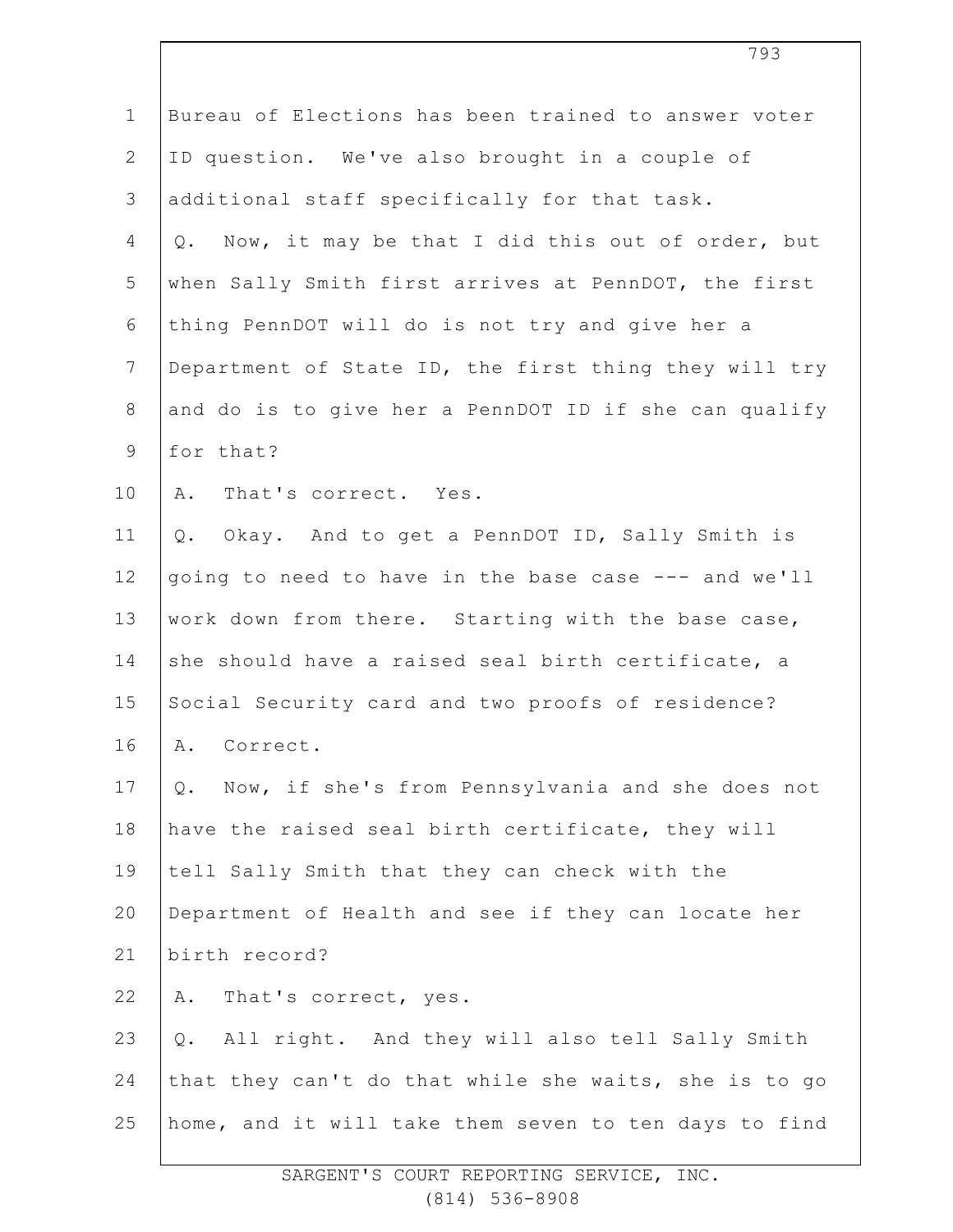|                | 794                                                    |
|----------------|--------------------------------------------------------|
| $\mathbf 1$    | out if she has a birth record?                         |
| $\overline{2}$ | That's correct, yes.<br>Α.                             |
| 3              | And if there is a birth record, Sally Smith will<br>Q. |
| 4              | get a letter from either the Department of Health or   |
| 5              | the Department of Transportation saying we found your  |
| 6              | birth record, come back in?                            |
| $7\phantom{.}$ | A. Correct. Yes.                                       |
| $8\,$          | Q. Okay. And I take it, if they can't find a birth     |
| $\mathsf 9$    | record for Sally Smith, they will also send her a      |
| 10             | letter and they will say we can't find your birth      |
| 11             | record; is that right?                                 |
| 12             | A. Correct. Yes.                                       |
| 13             | Q. Does that letter say come back in? Have you         |
| 14             | seen that letter?                                      |
| 15             | I have not seen the letter.<br>Α.                      |
| 16             | Q. All right. But the basic concept is that when       |
| 17             | Sally Smith comes to PennDOT, the idea is that         |
| 18             | PennDOT should try and run through its processes and   |
| 19             | see if she can qualify for a PennDOT ID?               |
| 20             | Correct. Yes.<br>Α.                                    |
| 21             | And then if she can't get a PennDOT ID and only<br>Q.  |
| 22             | if she can't get a PennDOT ID, does she then became    |
| 23             | eligible for the Department of State ID?               |
| 24             | That's correct.<br>Α.                                  |
| 25             | And you call the PennDOT --- the Department of<br>Q.   |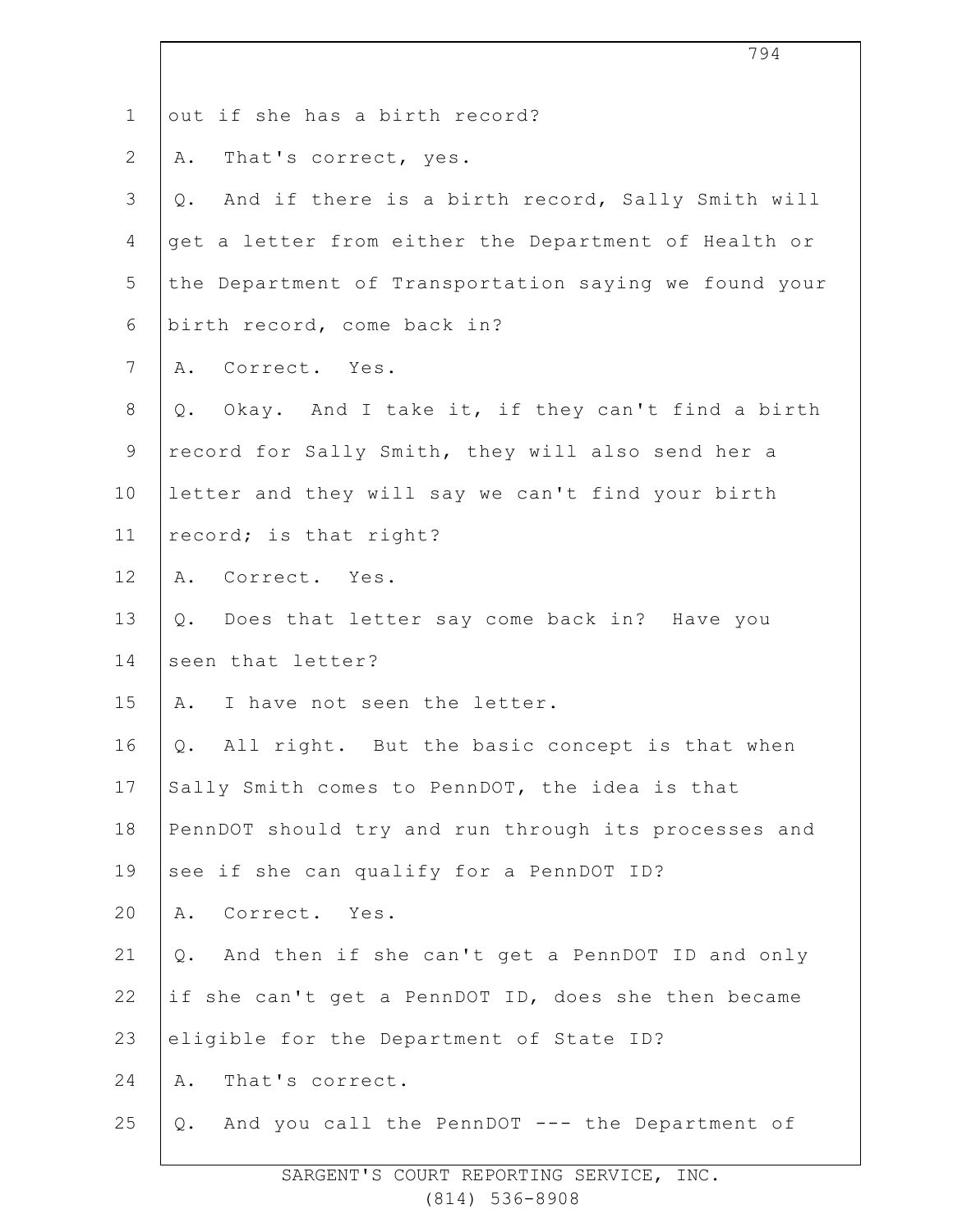|               | 795                                                    |
|---------------|--------------------------------------------------------|
| $\mathbf 1$   | State ID the ID of last resort?                        |
| $\mathbf{2}$  | Yes. That term has been used, yes.<br>Α.               |
| 3             | ATTORNEY GERSCH:                                       |
| 4             | Let's mark as an exhibit ---.                          |
| 5             | BY ATTORNEY GERSCH:                                    |
| 6             | Q. I'm going to show you what had been marked          |
| 7             | Exhibit 29.                                            |
| $\,8\,$       | (Petitioners' Exhibit 29 marked for                    |
| $\mathcal{G}$ | identification.)                                       |
| 10            | ATTORNEY GERSCH:                                       |
| 11            | Your Honor, can I have a moment to                     |
| 12            | confer with Counsel?                                   |
| 13            | BY ATTORNEY GERSCH:                                    |
| 14            | Sir, you have what's been marked Exhibit 29?<br>Q.     |
| 15            | Yes.<br>Α.                                             |
| 16            | Q. Okay. And that's a combination form or a            |
| 17            | request for a Department of State ID and the           |
| 18            | affirmation that the applicant would have to give?     |
| 19            | That is correct, yes.<br>Α.                            |
| 20            | All right. And in the lower right-hand corner<br>$Q$ . |
| 21            | there is a date; is that right?                        |
| 22            | That's correct, yes.<br>Α.                             |
| 23            | And that date is July 16, 2012?<br>Q.                  |
| 24            | Correct.<br>Α.                                         |
| 25            | Okay. And that would have been the date that<br>Q.     |

 $\Gamma$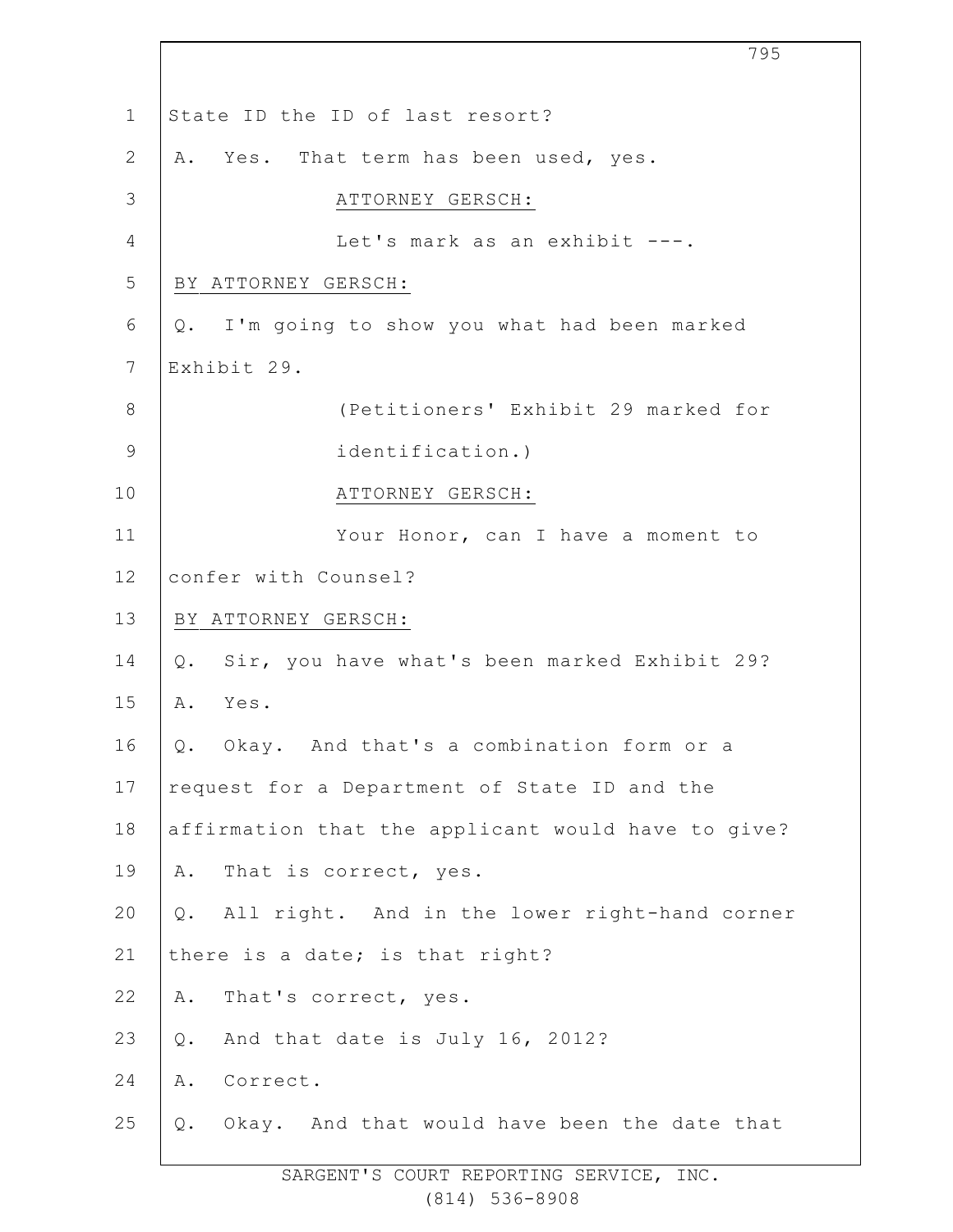| $\mathbf 1$    | would have been in effect, roughly, the time of your  |
|----------------|-------------------------------------------------------|
| $\mathbf{2}$   | deposition?                                           |
| 3              | That's correct, yes.<br>Α.                            |
| 4              | But this is a working document; right?<br>Q.          |
| 5              | Α.<br>Yes.                                            |
| 6              | It's still being refined?<br>Q.                       |
| $\overline{7}$ | Yes, the back of the form or page two of the<br>Α.    |
| 8              | form specifically, it's the exceptions process. When  |
| 9              | I said the matter would be referred to us, we added   |
| 10             | an area where the Department of Transportation would  |
| 11             | identify the reason that they could not issue the ID  |
| 12             | that date and then refer it to us.                    |
| 13             | ATTORNEY GERSCH:                                      |
| 14             | Your Honor, I'd just like to make a                   |
| 15             | request in open court that we receive a copy of this  |
| 16             | Bureau document with the back page. I've been given   |
| 17             | and I'm going to mark what I take to be a more recent |
| 18             | copy of the front page. Let's have this marked as     |
| 19             | Exhibit 30.                                           |
| 20             | (Petitioners' Exhibit 30 marked for                   |
| 21             | identification.)                                      |
| 22             | BY ATTORNEY GERSCH:                                   |
| 23             | Mr. Marks, I'm going to show you what's been<br>Q.    |
| 24             | marked Exhibit 30, and I'm going to ask you if that's |
| 25             | a newer version of the application and affirmation    |
|                |                                                       |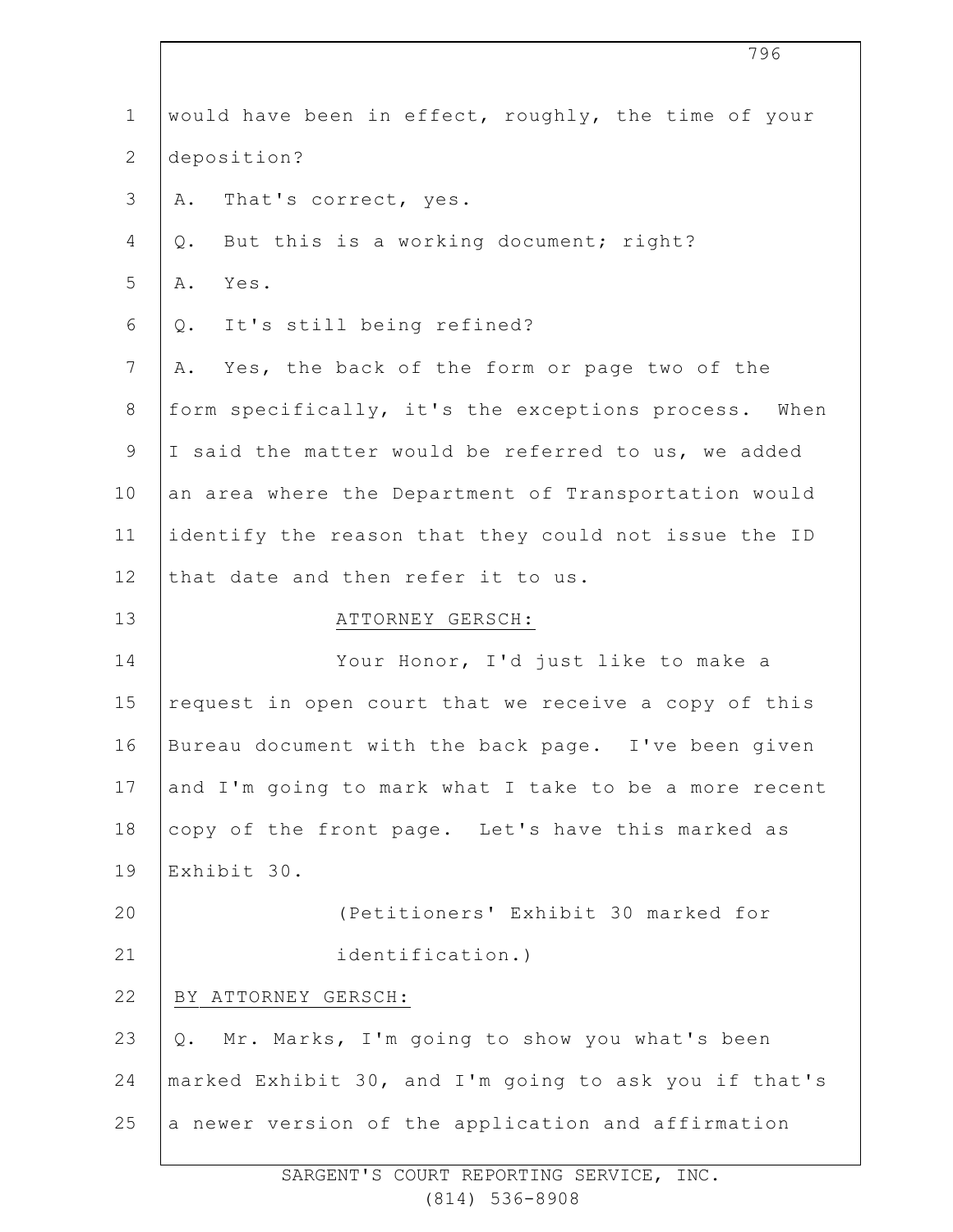| $\mathbf 1$    | that we've been discussing. I only have this copy at |
|----------------|------------------------------------------------------|
| $\overline{2}$ | the moment, so I may be looking on with you.         |
| $\mathcal{S}$  | ATTORNEY GERSCH:                                     |
| 4              | Your Honor, may I approach?                          |
| 5              | JUDGE SIMPSON:                                       |
| 6              | Yes. Do you have an extra?                           |
| 7              | ATTORNEY CAWLEY:                                     |
| 8              | I do have another copy.                              |
| $\mathcal{G}$  | ATTORNEY GERSCH:                                     |
| 10             | Thank you.                                           |
| 11             | ATTORNEY CAWLEY:                                     |
| 12             | Sure.                                                |
| 13             | BY ATTORNEY GERSCH:                                  |
| 14             | Q. So Mr. Marks, what you have in front of you is    |
| 15             | Exhibit 30?                                          |
| 16             | A. Correct. Yes.                                     |
| 17             | Q. Direct your attention to the lower right-hand     |
| 18             | corner where it gives the date July 20, 2012. Do you |
| 19             | see that?                                            |
| 20             | A. I do, yes.                                        |
| 21             | Okay. Do you --- have you seen this version of<br>Q. |
| 22             | the affirmation before?                              |
| 23             | I have, yes.<br>Α.                                   |
| 24             | Q. Okay. And I notice --- and thanks to Mr. Cawley   |
| 25             | pointed out to me --- that there is a difference at  |

797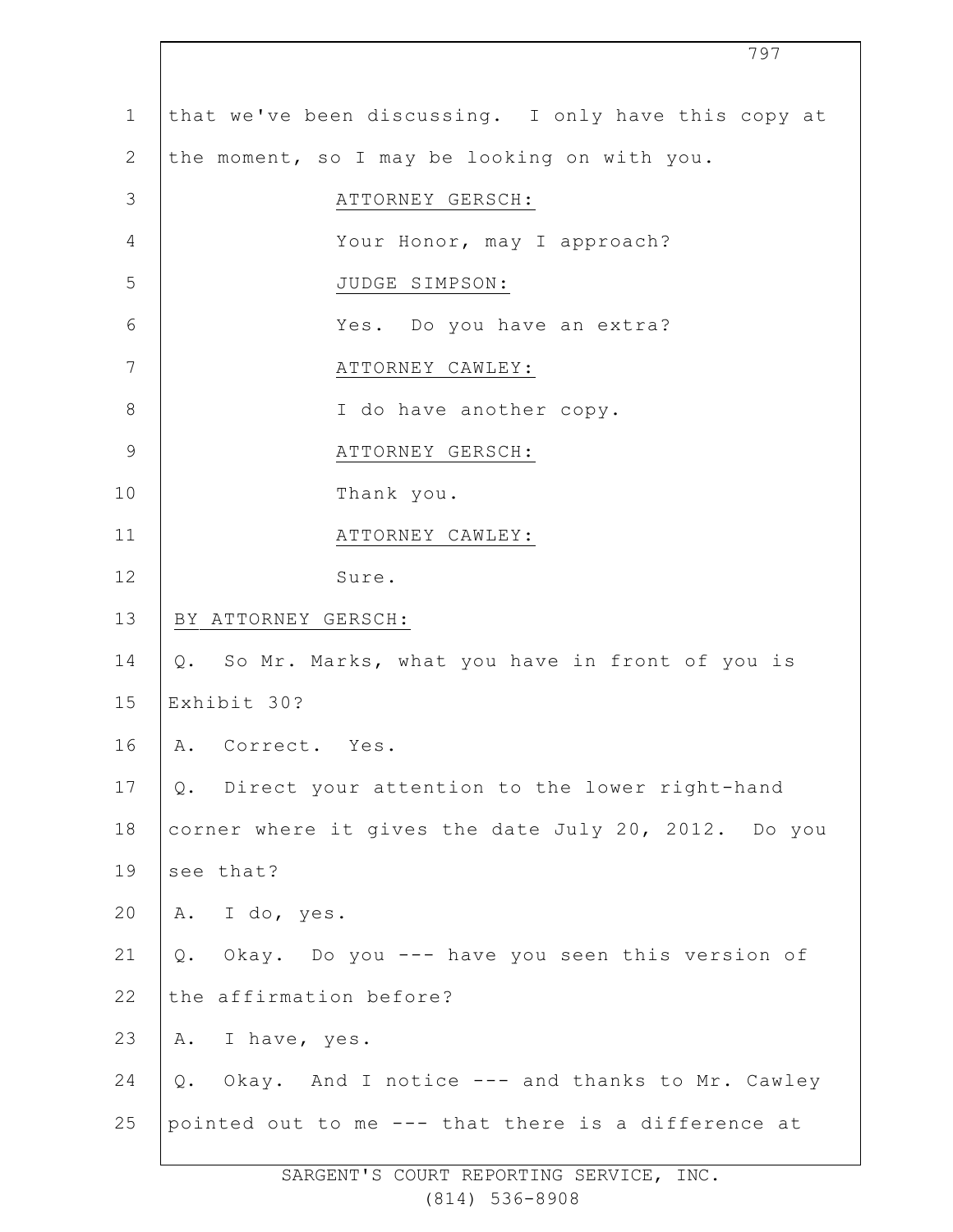|                | 798                                                       |
|----------------|-----------------------------------------------------------|
| $\mathbf 1$    | least in the second row of boxes all the way over in      |
| $\mathbf{2}$   | the right, there's a box for I have never been issued     |
| 3              | a Social Security number. Do you see that?                |
| 4              | I do, yes.<br>Α.                                          |
| 5              | Q. I have just received this, so I haven't had a          |
| 6              | chance to make a detailed comparison. Are there           |
| $\overline{7}$ | other differences that you're aware of between these      |
| $8\,$          | two?                                                      |
| $\mathsf 9$    | I'm not aware of any other substantive<br>Α.              |
| 10             | differences. I believe between the 16th and the           |
| 11             | 20th, that was the only change.                           |
| 12             | Okay. But this is the form that someone will<br>Q.        |
| 13             | have to fill out sometime in the future if they can't     |
| 14             | get a PennDOT ID and they want the Department of          |
| 15             | State ID?                                                 |
| 16             | Α.<br>Correct. Yes.                                       |
| 17             | And the information that the Department of State<br>$Q$ . |
| 18             | will have once all this is done is you'll have the        |
| 19             | name of the applicant; right?                             |
| 20             | Correct.<br>Α.                                            |
| 21             | And that's got to check out against the SURE<br>Q.        |
| 22             | database; right?                                          |
| 23             | Correct.<br>Α.                                            |
| 24             | You'll have the date of birth of the applicant?<br>Q.     |
| 25             | Correct.<br>Α.                                            |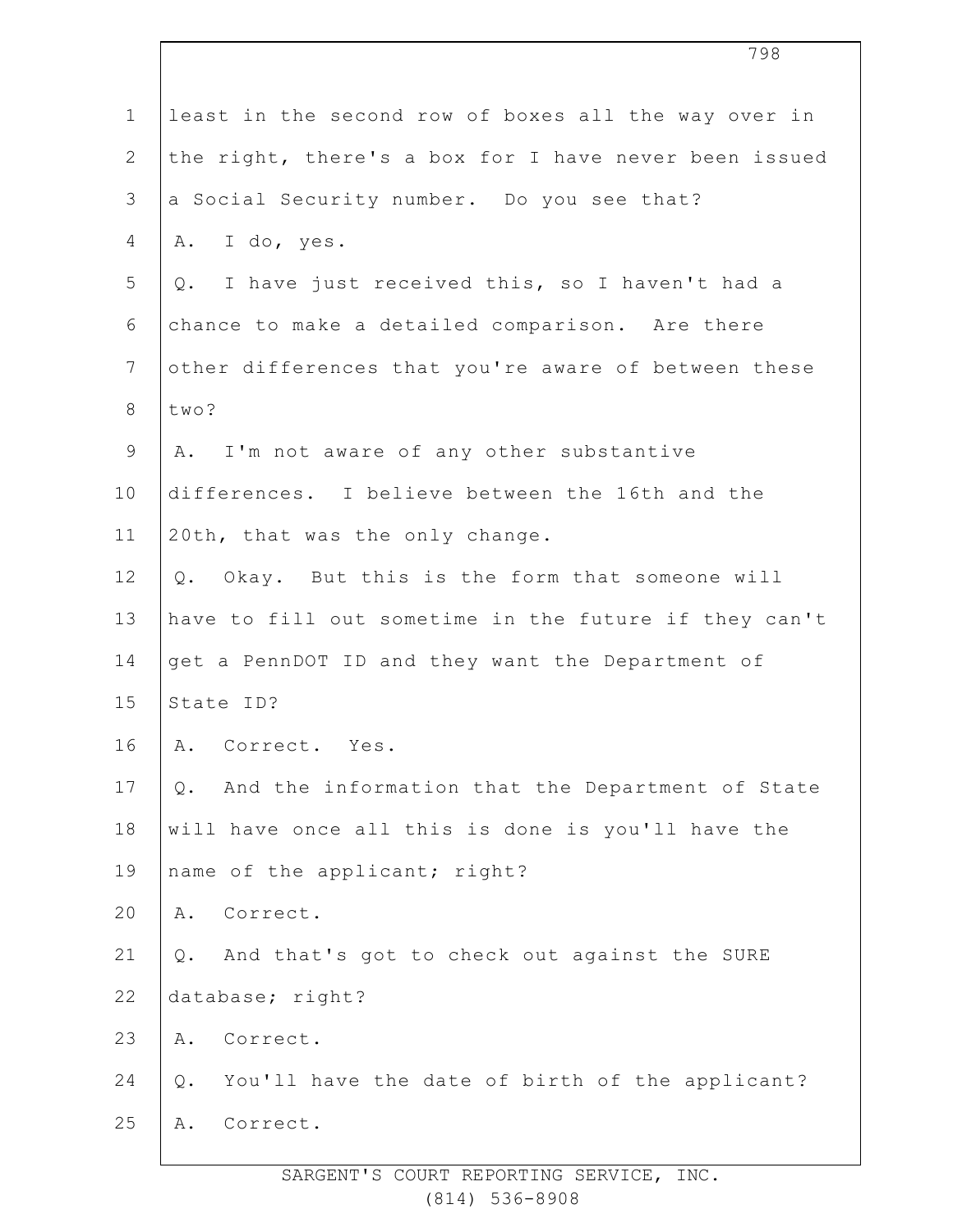|                | 799                                                   |
|----------------|-------------------------------------------------------|
| $\mathbf 1$    | Q. And that's got to check out against the SURE       |
| $\mathbf{2}$   | database?                                             |
| 3              | A. Right.                                             |
| 4              | You'll have an address; right?<br>Q.                  |
| 5              | Correct.<br>Α.                                        |
| 6              | That address does not have to check out against<br>Q. |
| $7\phantom{.}$ | the SURE database?                                    |
| $8\,$          | It does not.<br>Α.                                    |
| $\mathsf 9$    | The only thing you're going to check is to make<br>Q. |
| 10             | sure --- or that PennDOT will check to make sure that |
| 11             | the address is, in fact, a real address somewhere in  |
| 12             | the Commonwealth?                                     |
| 13             | A. Correct.                                           |
| 14             | All right. If the person has a Social Security<br>Q.  |
| 15             | number, then you will verify that?                    |
| 16             | Α.<br>Correct.                                        |
| 17             | Q. If you're unable to verify the Social Security     |
| 18             | number, you will try and employ some other means to   |
| 19             | verify the name of the person?                        |
| 20             | Correct. Yes.<br>Α.                                   |
| 21             | Q. Okay. And in theory if that's all that's           |
| 22             | provided and the person's willing to sign the form,   |
| 23             | the affirmation, you say you'll issue them a          |
| 24             | Department of State card; is that right?              |
| 25             | That's correct. Yes.<br>Α.                            |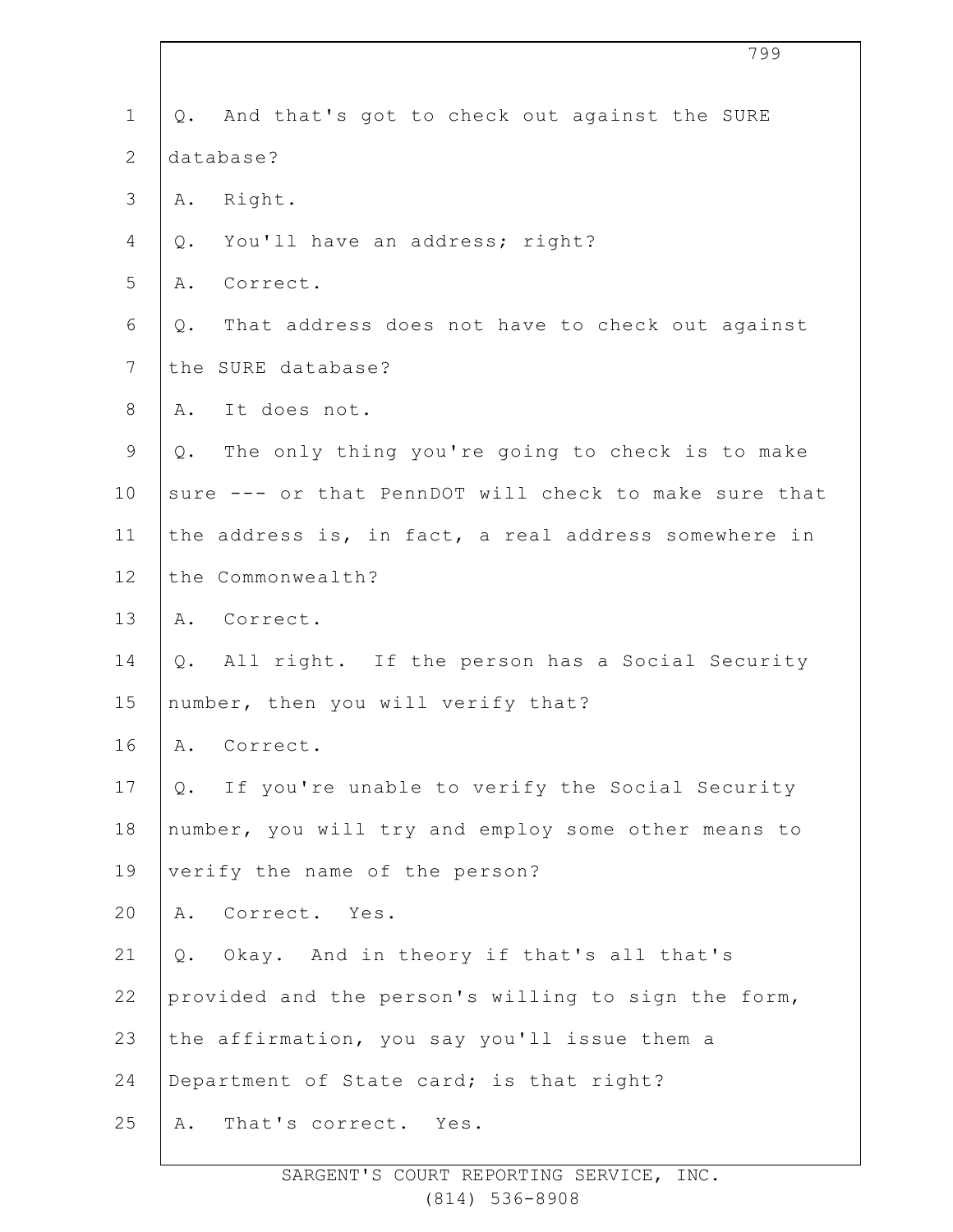| $\mathbf 1$     | Now, when the photo is taken at the Department<br>Q.   |
|-----------------|--------------------------------------------------------|
| $\mathbf{2}$    | of Transportation, after the photo has been taken      |
| $\mathfrak{Z}$  | after Sally Smith has left, they will run the photo    |
| 4               | through what's called their facial recognition         |
| 5               | system?                                                |
| 6               | A. Correct. Yes.                                       |
| $7\phantom{.0}$ | And the facial recognition system just checks<br>Q.    |
| $8\,$           | Sally Smith's photograph against everything else in    |
| $\overline{9}$  | the PennDOT database; right?                           |
| 10              | Correct. That's my understanding, yes.<br>Α.           |
| 11              | It's not checking with the FBI and Washington or<br>Q. |
| 12              | Homeland Security? No. They're checking against the    |
| 13              | other driver's licenses; is that right?                |
| 14              | That's my understanding, yes.<br>Α.                    |
| 15              | Okay. As we talked about, the card is not in<br>Q.     |
| 16              | existence yet, so we do not know how many people will  |
| 17              | ask for the card, but you are anticipating a small     |
| 18              | number, several thousand at the most?                  |
| 19              | That's my anticipation, yes.<br>Α.                     |
| 20              | And we talked before about the bigger numbers,<br>Q.   |
| 21              | remember the number of several hundreds of thousands,  |
| 22              | over a million, you would say there's absolutely no    |
| 23              | evidence in your mind to suggest that there will be    |
| 24              | more than several thousand at the most who will get    |
| 25              | this card?                                             |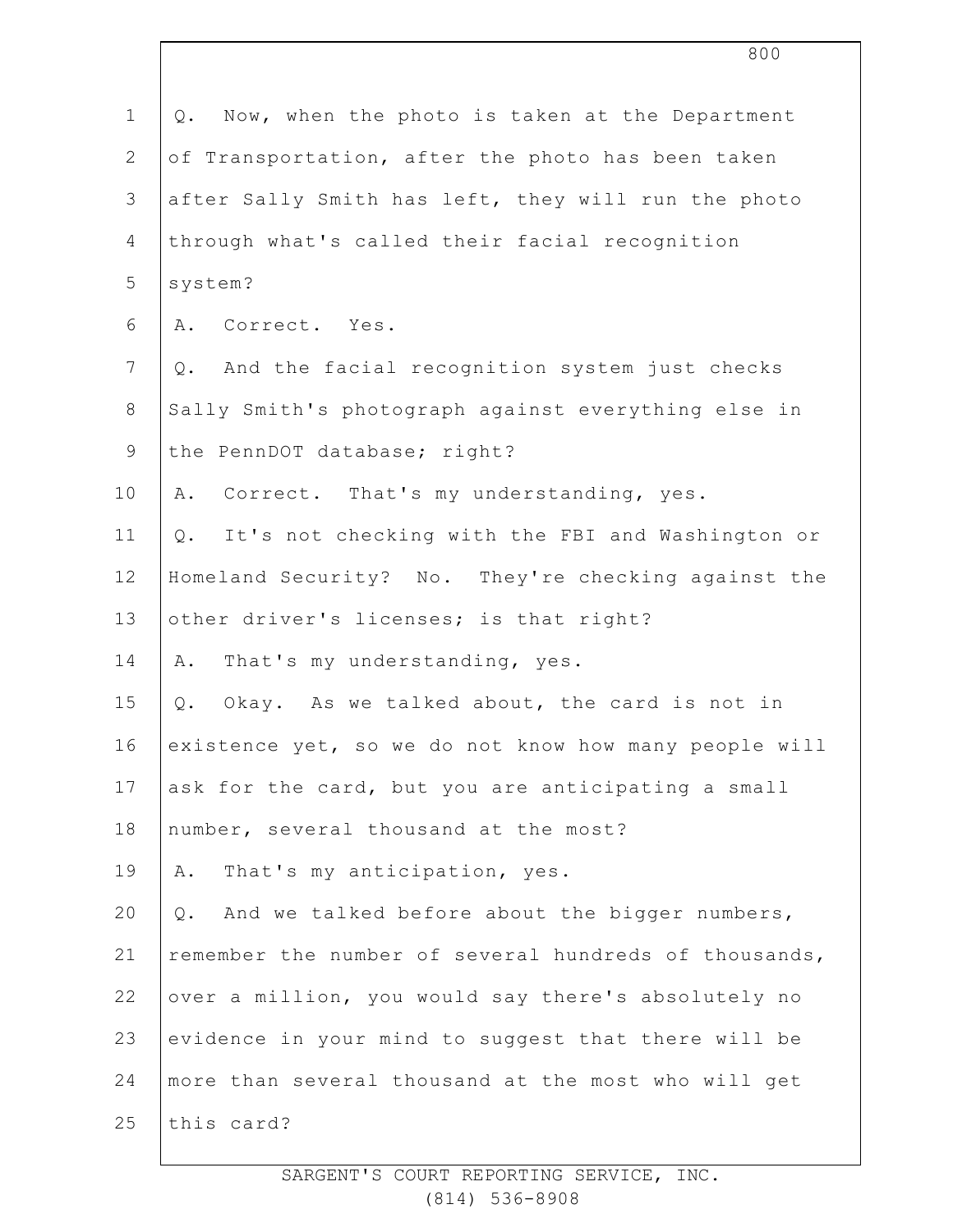| $\mathbf 1$     | A. No, I haven't seen any evidence that suggests      |
|-----------------|-------------------------------------------------------|
| $\mathbf{2}$    | that.                                                 |
| 3               | And the evidence that you're working off of is<br>Q.  |
| 4               | the number of people who have come to PennDOT for a   |
| 5               | non-driver's license photo ID since March 14 when Act |
| 6               | 18 was passed?                                        |
| $7\phantom{.0}$ | A. That's part of it, yes.                            |
| 8               | And you understand that that's a number like<br>Q.    |
| $\mathsf 9$     | 3,000?                                                |
| 10              | A. Yeah, I believe that last check it was roughly     |
| 11              | 3,000.                                                |
| 12              | Q. So that's April, May, June, July, we're going on   |
| 13              | four and a half months, and only 3,000 people have    |
| 14              | gotten a driver's license --- non-driver's license    |
| 15              | photo ID from PennDOT?                                |
| 16              | A. Correct.                                           |
| 17              | And the other figure, you know, is that in the<br>Q.  |
| 18              | last couple of months PennDOT made it possible, we    |
| 19              | talked about this, to check a birth record for a      |
| 20              | native born Pennsylvanian even if the Pennsylvania    |
| 21              | submission doesn't have the raised seal birth         |
| 22              | certificate?                                          |
| 23              | Α.<br>That's correct, yes.                            |
| 24              | And you know that the number of people who<br>$Q$ .   |
| 25              | PennDOT has processed that way is about 70?           |
|                 |                                                       |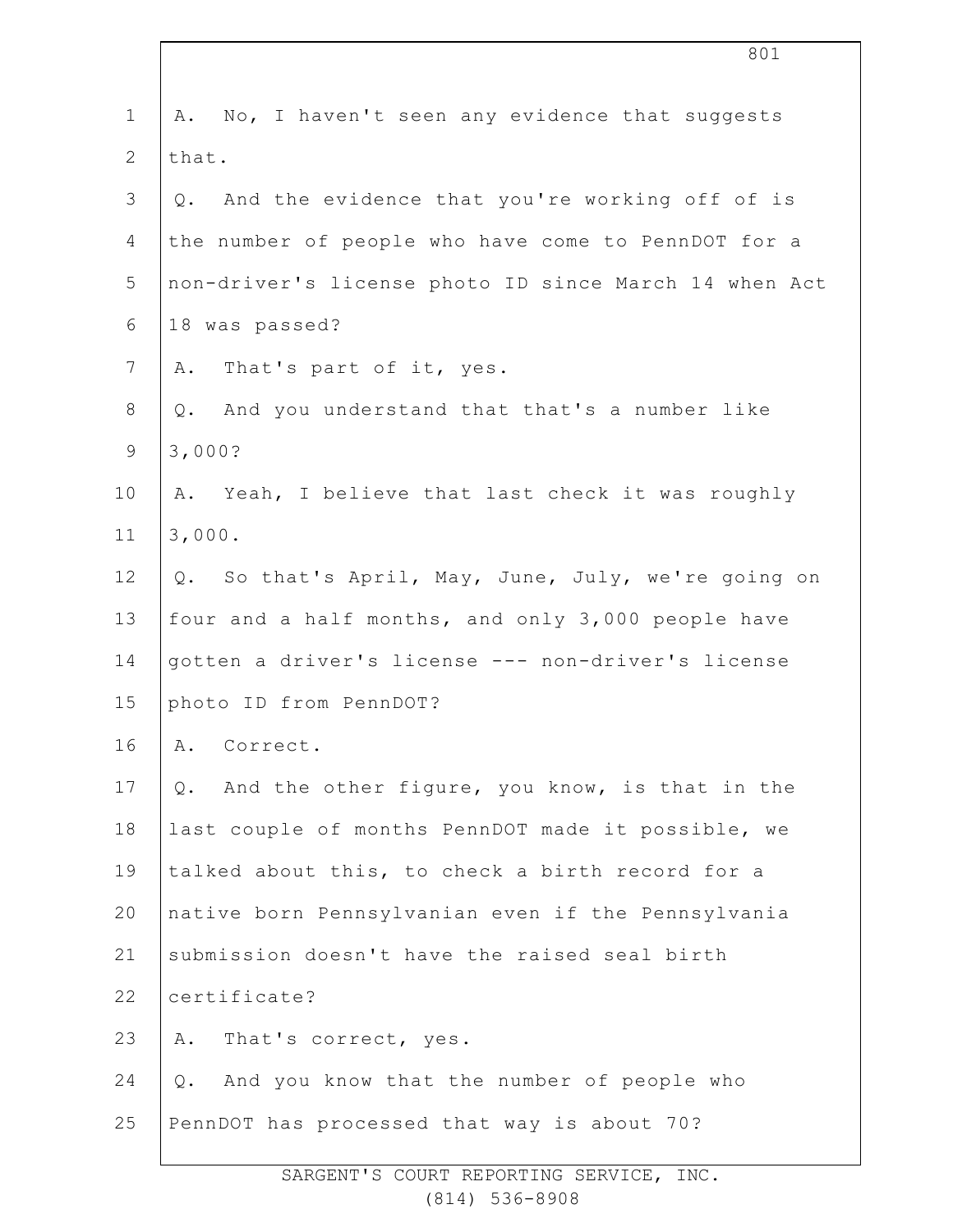|                | 802                                                    |
|----------------|--------------------------------------------------------|
| $\mathbf 1$    | That's my understanding, yes.<br>Α.                    |
| $\mathbf{2}$   | Part of your mission in your job is to make sure<br>Q. |
| $\mathcal{S}$  | that all persons who are eligible to vote can          |
| 4              | register to vote?                                      |
| 5              | That's correct, yes.<br>Α.                             |
| 6              | And another part of your mission is to make sure<br>Q. |
| $7\phantom{.}$ | that all registered voters who want to vote get to     |
| $\,8\,$        | vote?                                                  |
| $\mathsf 9$    | Yes.<br>Α.                                             |
| 10             | And if even one eligible and registered voter<br>Q.    |
| 11             | who wants to vote can't vote, that will be a bad day?  |
| 12             | It will, yes.<br>Α.                                    |
| 13             | And if registered voters cannot vote come<br>Q.        |
| 14             | November because PennDOT doesn't get the word out as   |
| 15             | to what you need to vote, that will be a bad day?      |
| 16             | I would expect so, yes.<br>Α.                          |
| 17             | And if registered voters can't vote come<br>$Q$ .      |
| 18             | November because PennDOT --- I'm sorry, because the    |
| 19             | Department of State gets the word out, but the word    |
| 20             | is sufficiently confusing that numbers of registered   |
| 21             | voters can't figure out what to do about, that will    |
| 22             | be a bad day?                                          |
| 23             | Yes, if it's confusing. If they don't know what<br>Α.  |
| 24             | to do to vote, yes.                                    |
| 25             | And if the Department of State does a great job<br>Q.  |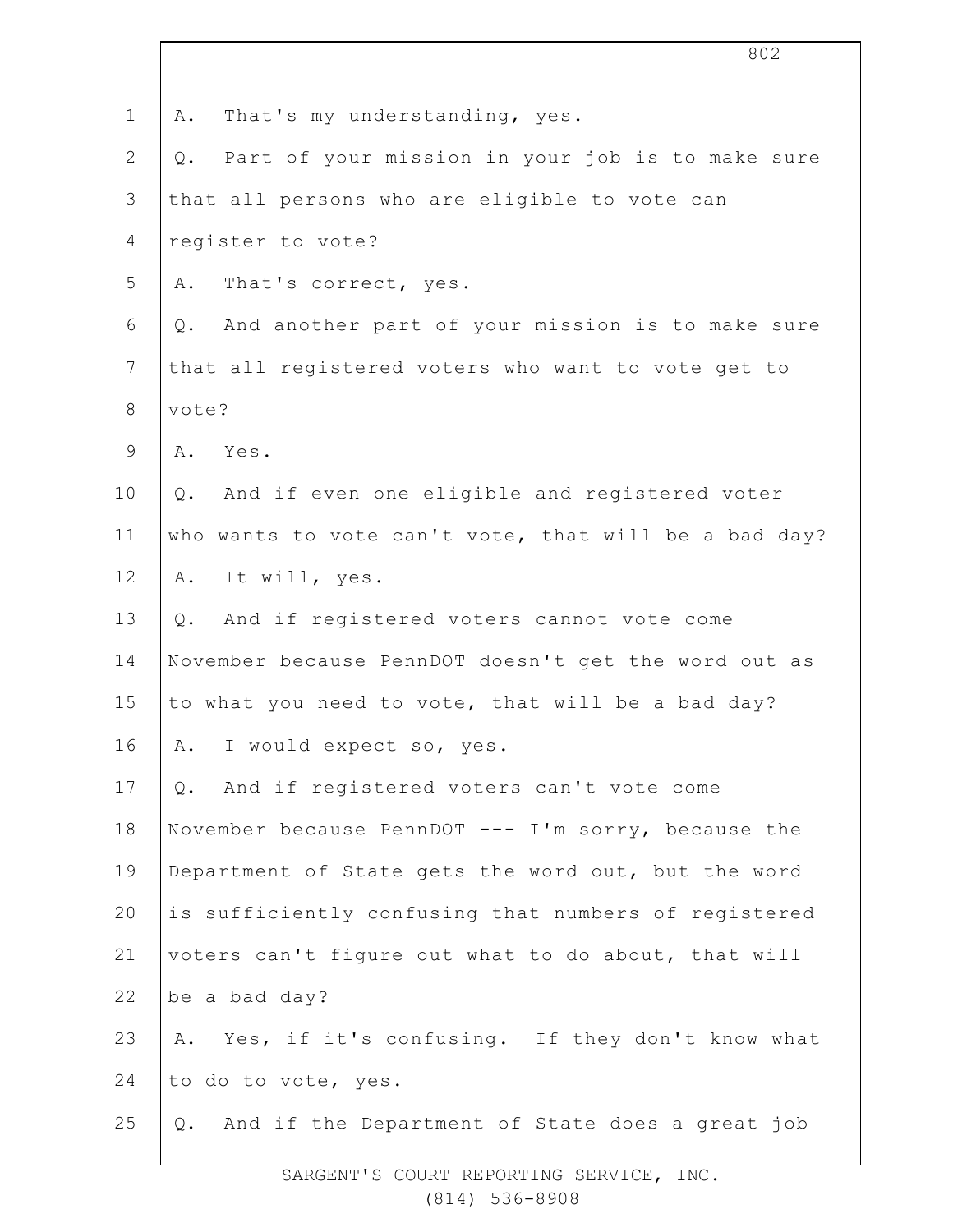1 2 3 4 5 6 7 8 9 10 11 12 13 14 15 16 17 18 19 20 21 22 23 24 25 of getting the word out, and it's not confusing at all, but registered voters don't get to vote because they can't get to PennDOT, that will be a bad day? A. Yes. ATTORNEY GERSCH: I don't have any further questions, Your Honor. JUDGE SIMPSON: You may inquire. ATTORNEY CAWLEY: Thank you, Your Honor. CROSS EXAMINATION BY ATTORNEY CAWLEY: Q. Mr. Marks, were you involved with the effort to match the data contained in the SURE system with the PennDOT database of driver license and photo ID holders? A. Yes. Q. What was your role in that process? A. My role was essentially overseeing the project. Q. Explain why that effort was undertaken in the first place. A. The effort was undertaken primarily to obtain driver's license information and Social Security number information for the purpose of backfilling the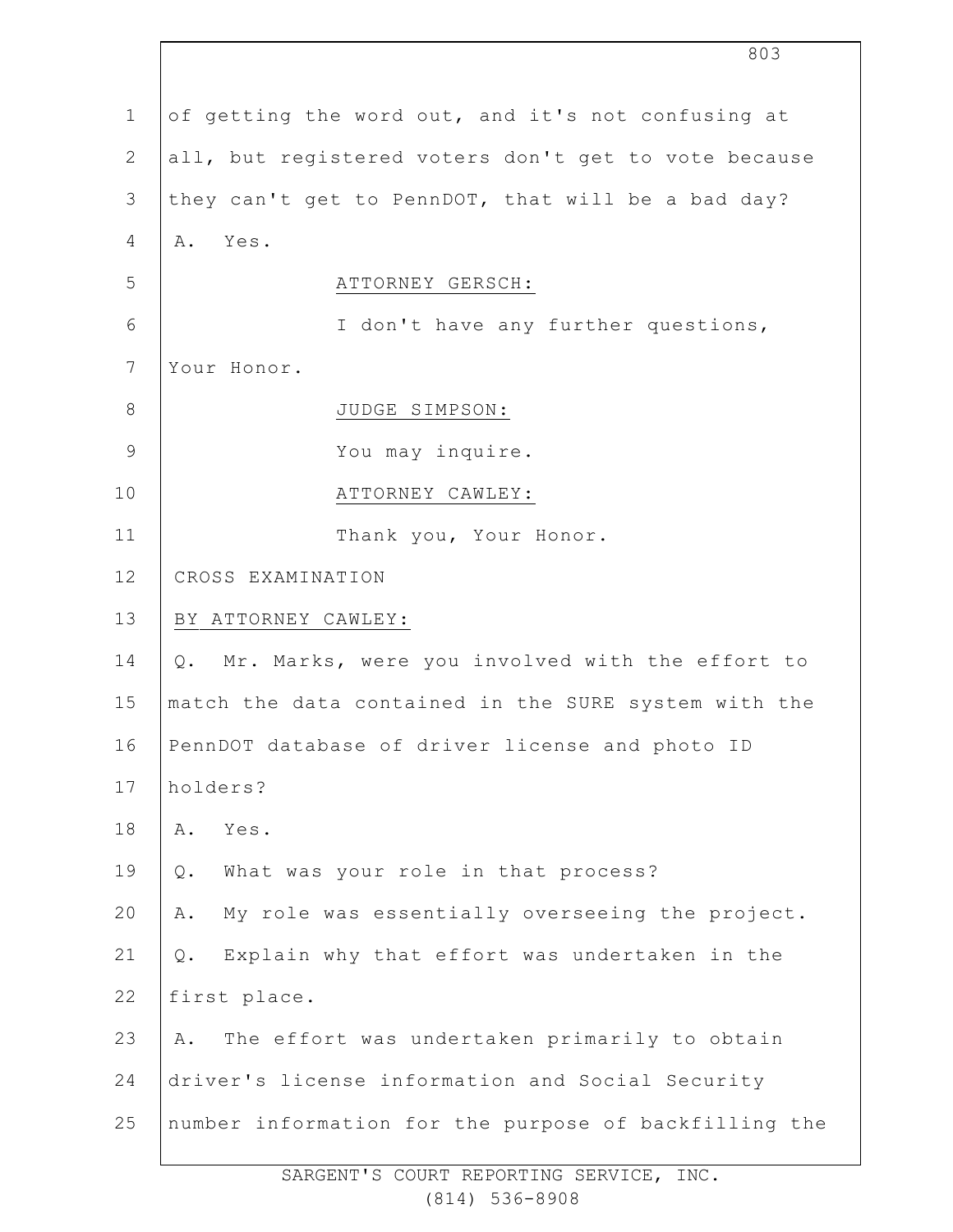| $\mathbf 1$    | voter registration database.                           |
|----------------|--------------------------------------------------------|
| $\mathbf{2}$   | And why did you want to do that?<br>Q.                 |
| $\mathfrak{Z}$ | We wanted to do that to streamline compliance<br>Α.    |
| 4              | with the absentee ballot and the provision of Act 18.  |
| 5              | And as you undertook this effort, did any other<br>Q.  |
| 6              | interest arise for the Department of State in doing    |
| $\overline{7}$ | it?                                                    |
| $8\,$          | Yes, we also wanted to use the information we<br>Α.    |
| $\overline{9}$ | gleaned from it to inform our decision making          |
| 10             | relative to voter outreach and education.              |
| 11             | And was that specific to the voter ID law?<br>Q.       |
| 12             | Yes. Correct.<br>Α.                                    |
| 13             | Okay. So how did you determine matching these<br>$Q$ . |
| 14             | two databases what would constitute a true match?      |
| 15             | True match or a statistically significant match<br>Α.  |
| 16             | would be basically first name, last name, date of      |
| 17             | birth primarily, and if the names match between the    |
| 18             | two databases up to 35 characters, there's a slight    |
| 19             | difference between the two databases. Ours will        |
| 20             | accept 40 characters for the first and last name,      |
| 21             | PennDOT's will only accept 35, but if we are able to   |
| 22             | match up with 35, then it is a match.                  |
| 23             | Okay. So if one letter was off in one name,<br>Q.      |
| 24             | would that be a match?                                 |
| 25             | $\texttt{No}$ .<br>Α.                                  |
|                |                                                        |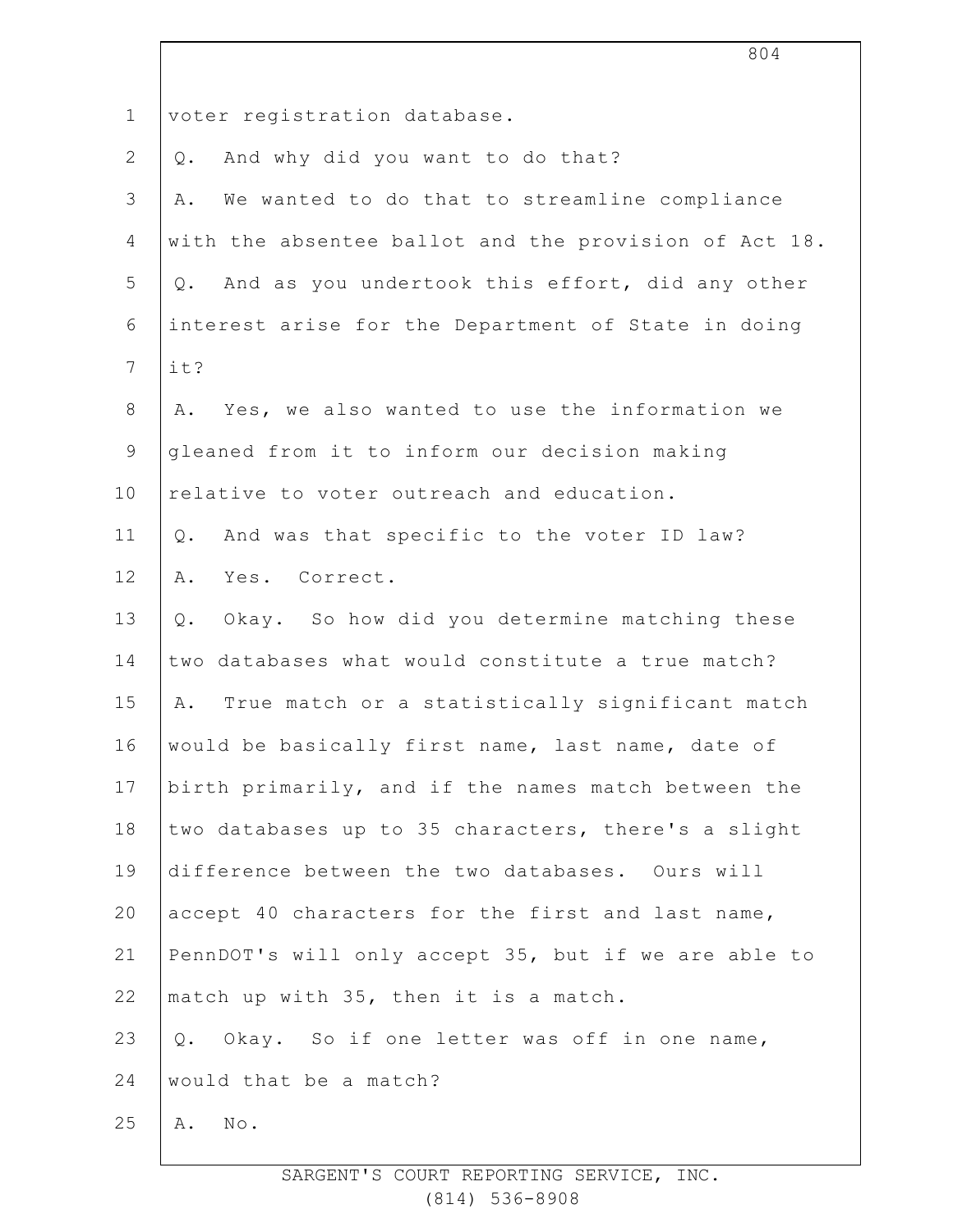|                | 805                                                       |
|----------------|-----------------------------------------------------------|
| $\mathbf 1$    | If somebody had their full name of James on<br>Q.         |
| $\mathbf{2}$   | their photo ID, but the nickname Jim on their voter       |
| 3              | registration, would that be a match?                      |
| 4              | $\texttt{No}$ .<br>Α.                                     |
| 5              | So at the end Mr. Gersch asked you some<br>Q.             |
| 6              | questions about the numbers that were reached as a        |
| $\overline{7}$ | result. Do you and your colleagues at the Department      |
| $8\,$          | of State believe that 759,000 is an accurate number       |
| $\mathsf 9$    | of people who lack a PennDOT product?                     |
| 10             | No.<br>Α.                                                 |
| 11             | Explain to the Court why you do not believe that<br>$Q$ . |
| 12             | is an accurate number.                                    |
| 13             | I think taking into account the discrepancies<br>Α.       |
| 14             | that you just mentioned and based on the feedback         |
| 15             | we've already gotten after the first couple of waves      |
| 16             | of letters that have gone out I think it's apparent       |
| 17             | that a lot of individuals who received the letters do     |
| 18             | have qualifying forms of ID and, in fact, have            |
| 19             | PennDOT issued IDs. We were just not able to match        |
| 20             | them between the two databases.                           |
| 21             | Q. So you raise a good point. Did this effort of          |
| 22             | matching these databases account for passports,           |
| 23             | military ID, college and university IDs and all the       |
| 24             | other forms of ID?                                        |
| 25             | A. It did not.                                            |
|                |                                                           |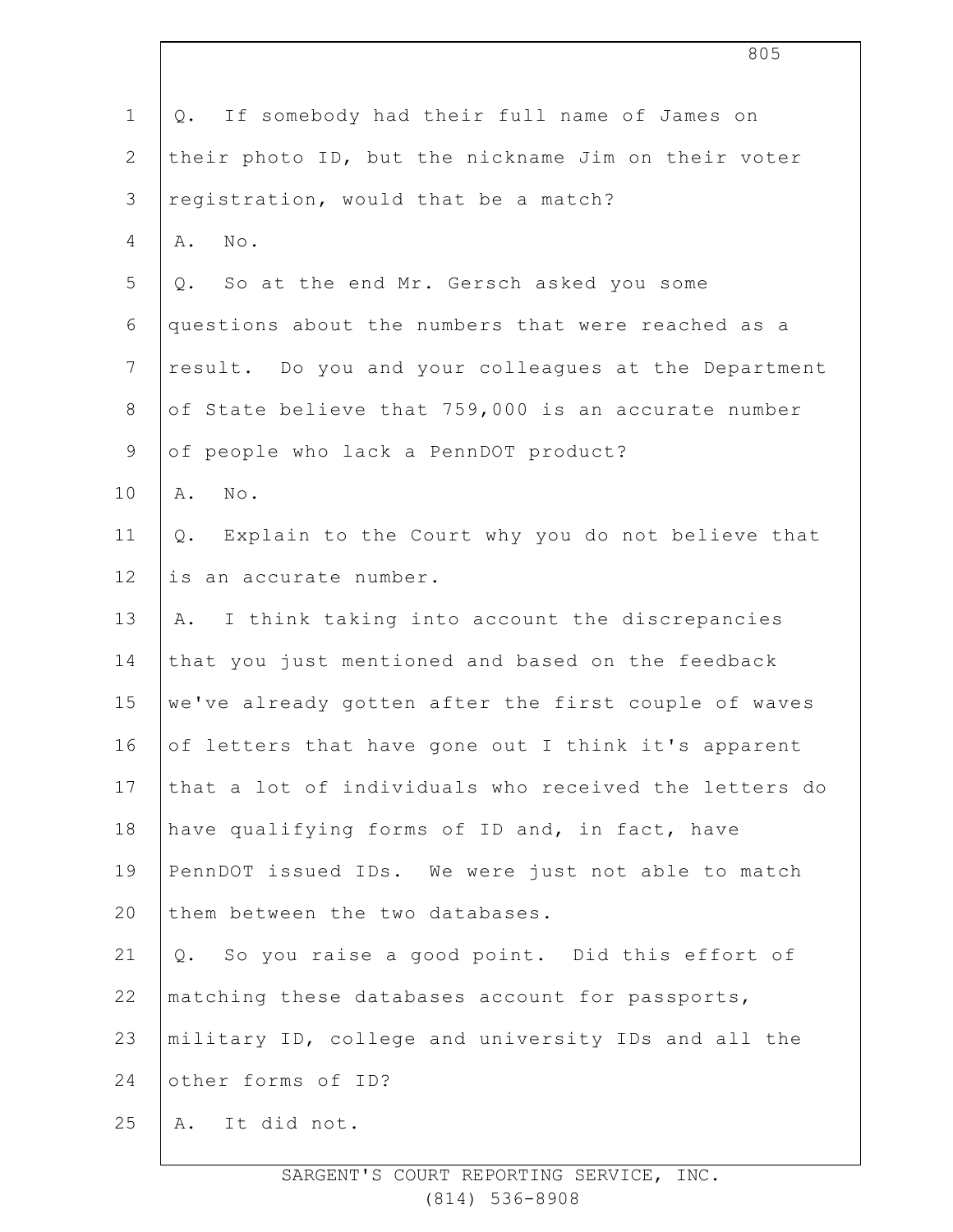| $\mathbf 1$    | So focusing just on the PennDOT products,<br>Q.        |
|----------------|--------------------------------------------------------|
| $\mathbf{2}$   | explain for the Court what would account for voters    |
| 3              | who have a valid photo ID from PennDOT not showing up  |
| $\overline{4}$ | as a reliable match in these databases.                |
| 5              | It would be primarily differences in the name.<br>Α.   |
| 6              | That's essentially what we have seen in terms of       |
| $7\phantom{.}$ | feedback from the individuals. Date of birth was       |
| $\,8\,$        | different. Basically any discrepancy between the two   |
| $\mathsf 9$    | databases including an extra space in the name. I      |
| 10             | think one of the prime examples that has been used is  |
| 11             | McDoogle (phonetic), for example. There may be a       |
| 12             | space in one database between MC and the D and not in  |
| 13             | the other database, that would come back as no match.  |
| 14             | And you mentioned the letter. Explain for the<br>$Q$ . |
| 15             | Court which letter you're referring to.                |
| 16             | The letter is the letter that was sent out by<br>Α.    |
| 17             | the Secretary of the Commonwealth to all of the        |
| 18             | individuals we cannot match between the two databases  |
| 19             | notifying them of the requirements of Act 18 and what  |
| 20             | they needed to do if they did not have a qualifying    |
| 21             | form of ID.                                            |
| 22             | You mentioned that you received feedback after<br>Q.   |
| 23             | those letters went out. Explain what kind of           |
| 24             | feedback you received.                                 |
| 25             | We've gotten telephone calls as well as return<br>Α.   |
|                |                                                        |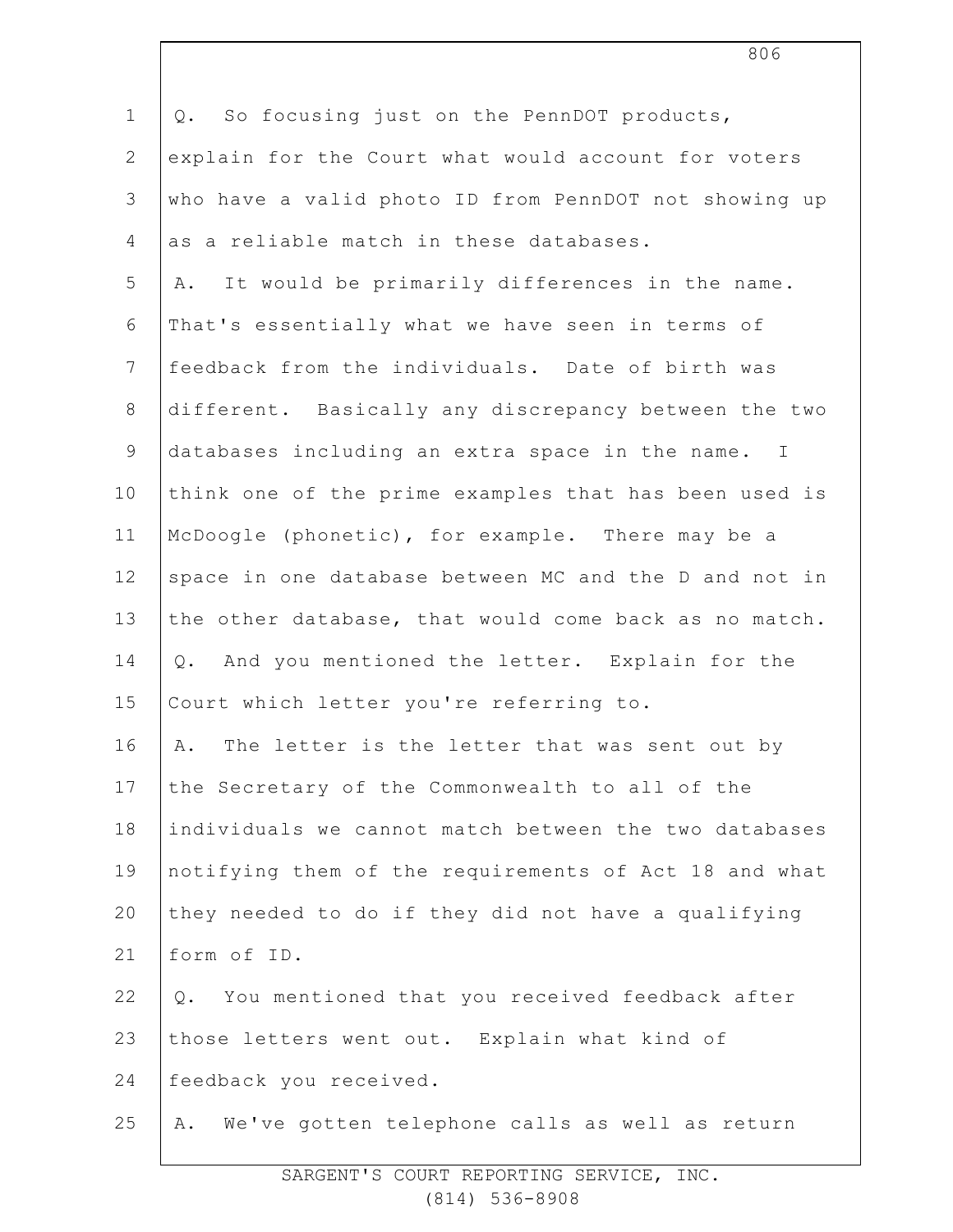| $\mathbf 1$    | letters from individuals who have indicated that they |
|----------------|-------------------------------------------------------|
| $\overline{2}$ | do, in fact, have an ID, that their first name may be |
| 3              | different on the voter registration record or the     |
| 4              | last name may have changed due to marriage. For       |
| 5              | example, I was at an event speaking last week and     |
| 6              | several people in attendance at the event had gotten  |
| $7\phantom{.}$ | letters as well and indicated that there were slight  |
| $\,8\,$        | differences between the two records.                  |
| $\mathsf 9$    | Did those people have a valid PennDOT driver's<br>Q.  |
| 10             | license?                                              |
| 11             | The majority of them did, yes.<br>Α.                  |
| 12             | When you received this kind of feedback,<br>$Q$ .     |
| 13             | especially in the form of a phone call, are you       |
| 14             | giving any instruction or guidance to the people who  |
| 15             | are calling as to how to clear up any issues?         |
| 16             | Yes, we've asked our staff to ask two important<br>Α. |
| 17             | questions, number one, if they received a letter,     |
| 18             | first question, do they have a qualifying form of     |
| 19             | identification. If they have to run through the       |
| 20             | list, we will. And second question is --- well, we    |
| 21             | try to determine why they received a letter. If, for  |
| 22             | example, their last name was changed, then we are     |
| 23             | notifying them that they --- how to --- instruct them |
| 24             | on how to change their name on the voter registration |
| 25             | record to make sure the two records match.            |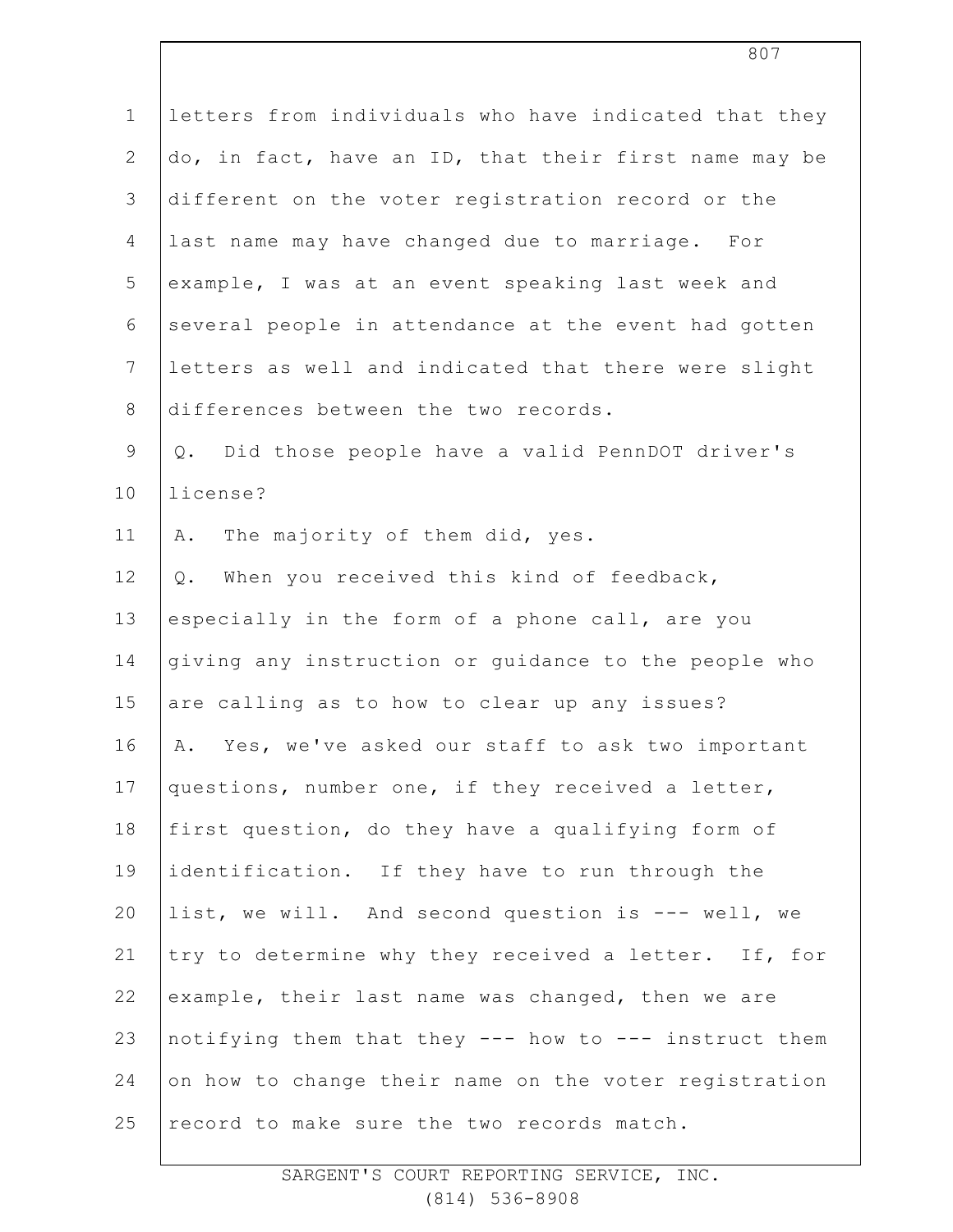| $\mathbf 1$  | Mr. Gersch asked you about the number of 130,000<br>Q.    |
|--------------|-----------------------------------------------------------|
| $\mathbf{2}$ | voters who had provided a PennDOT driver's license or     |
| 3            | photo ID number, but were not found to be a match.        |
| 4            | Can you explain to the Court why that 130,000 number      |
| 5            | was not included as part of the group that was            |
| 6            | determined to be a non-match?                             |
| 7            | A. Ultimately those were considered matches because       |
| $8\,$        | there was some information on the voter registration      |
| $\mathsf 9$  | database and there are a variety of reasons why the       |
| 10           | numbers may not match. In many cases it's simply          |
| 11           | data entry error on the part of the voter                 |
| 12           | registration record.                                      |
| 13           | Q. Do you have any reason to believe that --- I'll        |
| 14           | back up. When people register --- when those people       |
| 15           | registered in that 130,000, how did you get their         |
| 16           | PennDOT driver's license number or photo ID number?       |
| 17           | A. It is supplied by the voter on their                   |
| 18           | application.                                              |
| 19           | Is there any reason that the Department of State<br>$Q$ . |
| 20           | is aware of why people would make that up or give a       |
| 21           | false number when they register?                          |
| 22           | I'm not aware of any reason, no.<br>Α.                    |
| 23           | So when you say that they were considered to be<br>Q.     |
| 24           | people who were in the PennDOT system, was it for the     |
| 25           | reasons you already stated, that there was characters     |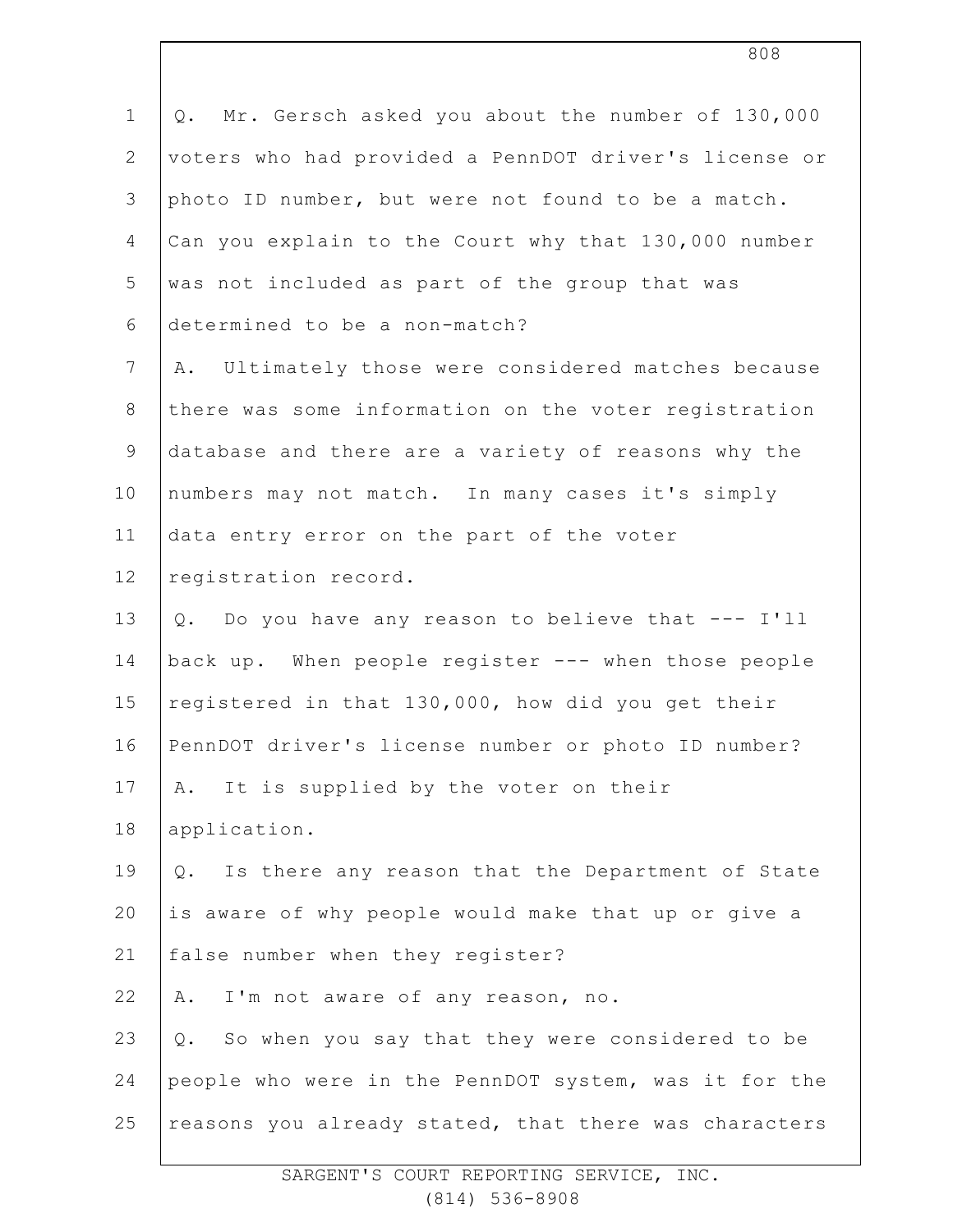2 3 4 5 6 7 8 9 10 11 12 13 14 15 16 17 18 19 20 21 22 23 24 25 SARGENT'S COURT REPORTING SERVICE, INC. or spaces or that sort of thing? A. Correct, yes. Q. And why --- please explain to the Court why the 500,000 number of people with expired driver's licenses or photo IDs are not included in the 759,000 figure of people who are not matches. A. The 500 I believe was 574,000 if memory serves. They'll receive a notice later on this summer regarding photo ID requirements. Those individuals, because they had a record in PennDOT's database, need to simply show up and have another ID issued. Q. Will the 130,000 people receive any sort of communication from the Department of State about voter ID? A. Correct, all 5.9 --- roughly 5.9 million households will receive a mailing later on this summer. Q. Okay. I would like to talk about the Department of State voter ID card itself. Have you been involved in the development of that ID card? A. I am, yes. Q. Are you responsible for the implementation of that card? A. Ultimately, yes. Q. Why as a general matter are --- is the

1

(814) 536-8908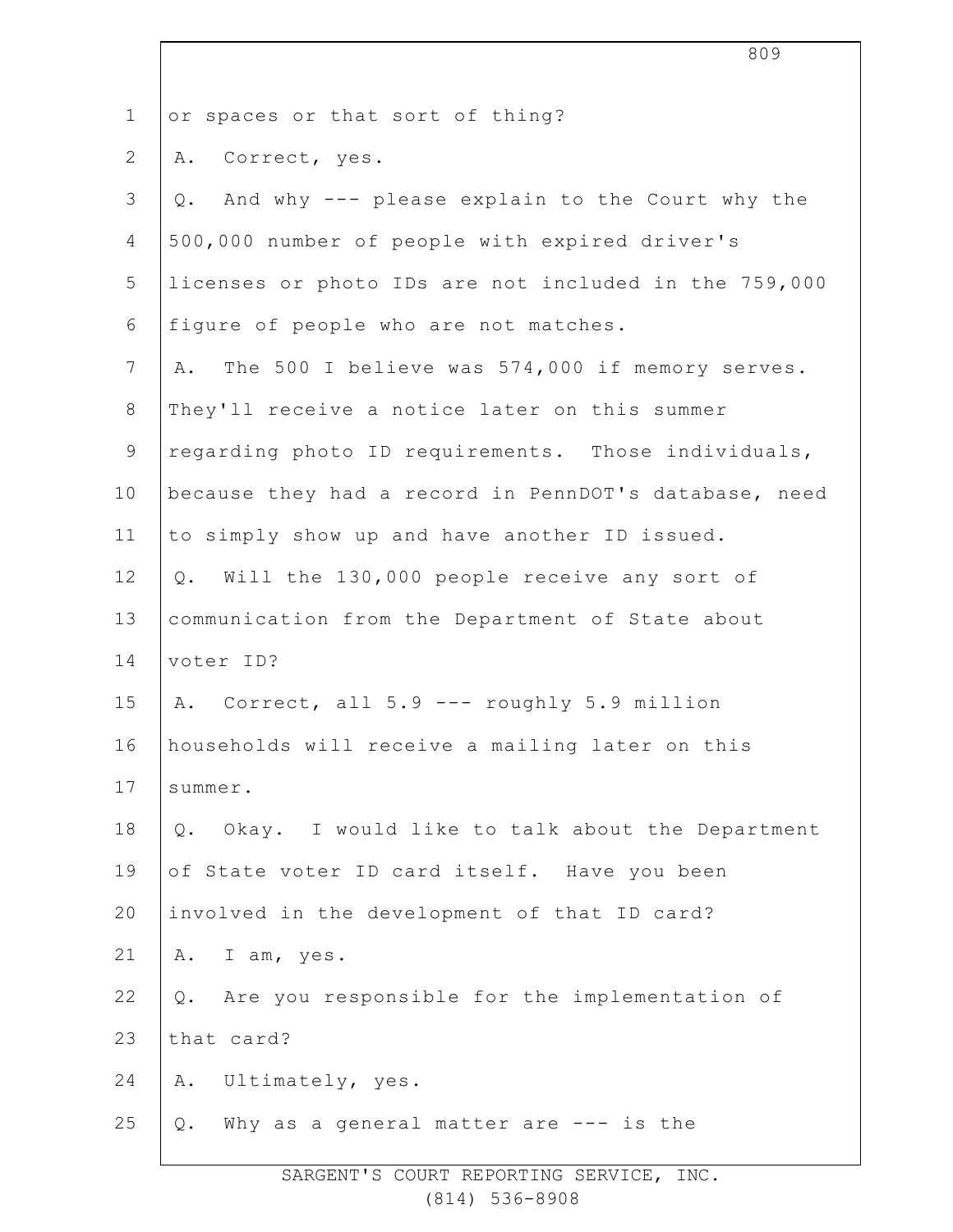| $\mathbf 1$    | Department of State issuing its own voter ID card?     |
|----------------|--------------------------------------------------------|
| $\mathbf{2}$   | The Department of State is issuing its own voter<br>Α. |
| 3              | ID card because as implementation of the Act moved     |
| $\overline{4}$ | forward it became apparent that despite PennDOT's      |
| 5              | best effort there are situations under which they      |
| 6              | could not issue a secure ID. You simply wouldn't be    |
| $7\phantom{.}$ | able to verify to their own required satisfaction      |
| $\,8\,$        | that the individual was able to obtain secure ID.      |
| $\mathsf 9$    | And did this lawsuit point out some examples of<br>Q.  |
| 10             | those issues?                                          |
| 11             | A. It did.                                             |
| 12             | What categories of voters do you expect may<br>Q.      |
| 13             | qualify for this Department of State voter ID card?    |
| 14             | I would expect individuals who, for example, are<br>A. |
| 15             | born --- are not born in Pennsylvania, but born in     |
| 16             | another state that are unable to obtain a birth        |
| 17             | certificate from their home state, individuals who     |
| 18             | are homeless, for example, individuals who could not   |
| 19             | register under their out-of-state driver's license to  |
| 20             | obtain a secure ID.                                    |
| 21             | Who would fall under that last category?<br>Q.         |
| 22             | I think primarily college students.<br>Α.              |
| 23             | ATTORNEY CAWLEY:                                       |
| 24             | Mark this as Respondents' Three.                       |
| 25             | (Respondents' Exhibit Three marked                     |
|                |                                                        |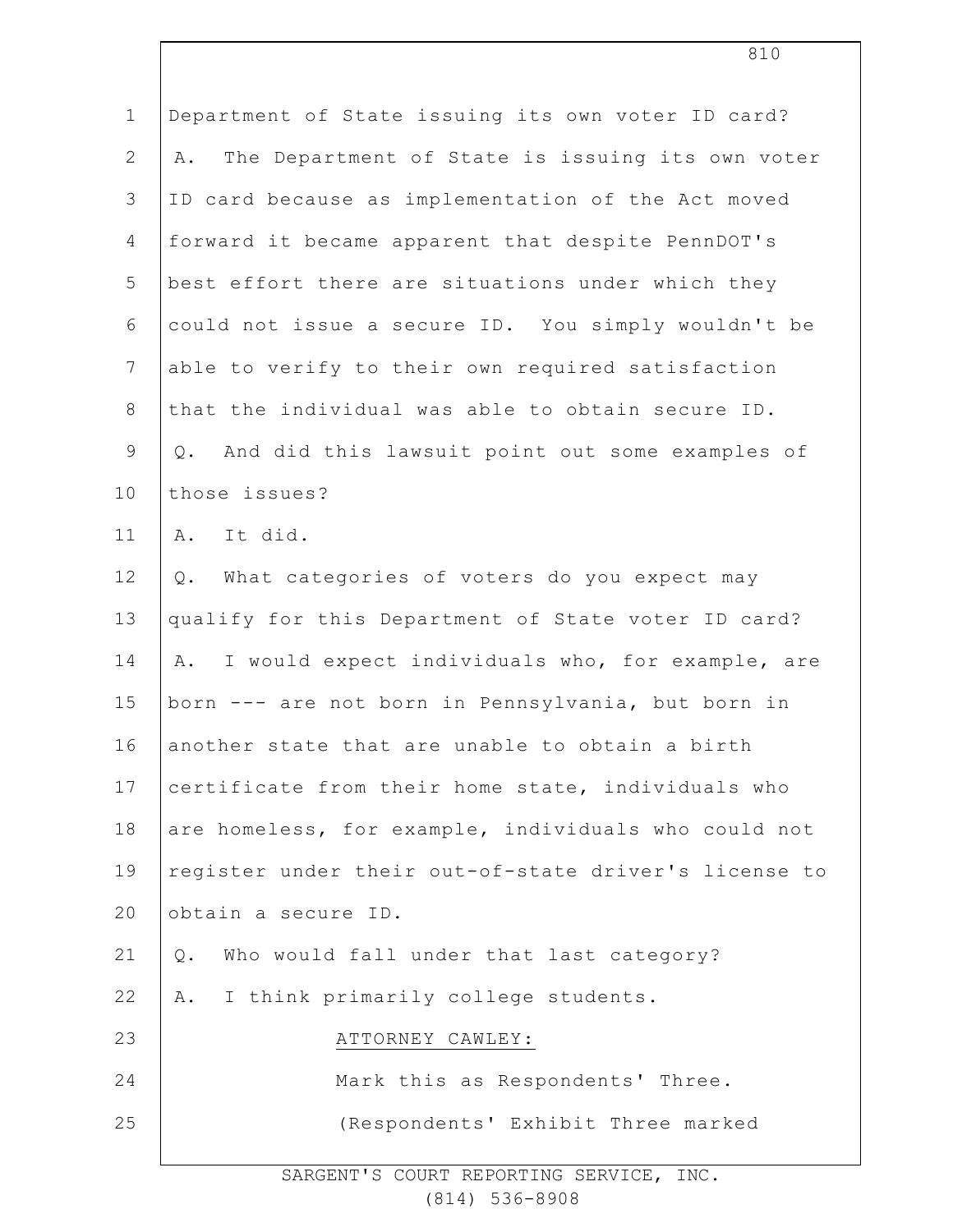| $\mathbf 1$     | for identification.)                                    |
|-----------------|---------------------------------------------------------|
| $\mathbf{2}$    | BY ATTORNEY CAWLEY:                                     |
| $\mathcal{S}$   | Okay. You've been handed a copy of what we've<br>Q.     |
| $\overline{4}$  | marked at Respondents' Exhibit Three. Just take a       |
| 5               | moment to look that over.                               |
| 6               | Okay.<br>Α.                                             |
| $7\phantom{.0}$ | Q. Does this exhibit include, quote, picture or an      |
| $\,8\,$         | image of what the Department of State voter ID card     |
| $\mathsf 9$     | will look like?                                         |
| 10              | It does, yes.<br>Α.                                     |
| 11              | And where is it on the exhibit?<br>$Q$ .                |
| 12              | It's to the right of the words Option B.<br>Α.          |
| 13              | So Option A is not going to be what the card<br>Q.      |
| 14              | looks like?                                             |
| 15              | $N \circ$ .<br>Α.                                       |
| 16              | And just to clarify questions from your Direct<br>Q.    |
| 17              | Examination, will a voter need a birth certificate      |
| 18              | with a raised seal to get this Department of State      |
| 19              | voter ID card?                                          |
| 20              | No.<br>Α.                                               |
| 21              | Will there need to be a record in Pennsylvania<br>$Q$ . |
| 22              | of the voter's birth in order to obtain this            |
| 23              | Department of State voter ID card?                      |
| 24              | No.<br>Α.                                               |
| 25              | Q. And what kind of proofs of residence must be         |
|                 |                                                         |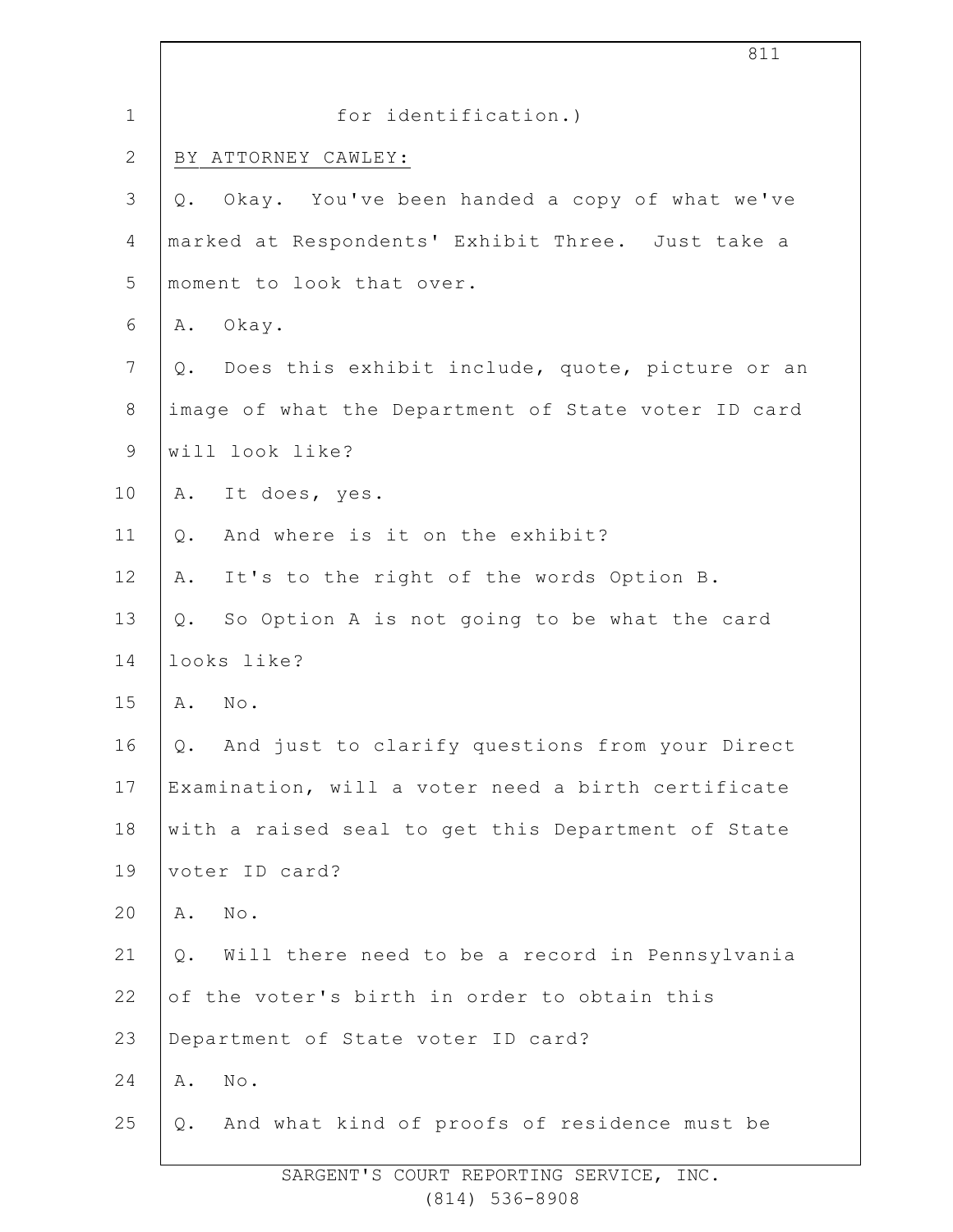| $\mathbf 1$  | provided in order to obtain the card?                 |
|--------------|-------------------------------------------------------|
| $\mathbf{2}$ | A. A utility bill of any kind and basically           |
| 3            | anything --- official mailing that comes to the       |
| 4            | voter's residence.                                    |
| 5            | Q. How does a homeless voter satisfy the proof of     |
| 6            | residence requirement?                                |
| 7            | They can obtain a letter from a soup kitchen or<br>Α. |
| 8            | a shelter.                                            |
| $\mathsf 9$  | Q. And I think you were asked by way of               |
| 10           | hypotheticals, but I'll ask a more general open-ended |
| 11           | question. Explain to the Court what happens in a      |
| 12           | general way when a voter comes into the PennDOT       |
| 13           | center and either doesn't have the proofs of          |
| 14           | residence required or on the Department of State's    |
| 15           | end does not show up in the SURE database. Explain    |
| 16           | what happens at that point.                           |
| 17           | What will happen at that point, the Department<br>Α.  |
| 18           | of Transportation technician will identify on the     |
| 19           | form the reason that the individual cannot obtain the |
| 20           | ID at that moment. So, for example, if it is because  |
| 21           | they did not bring with them proofs of residence,     |
| 22           | they will identify that and submit it to us and we    |
| 23           | would handle it as an exception on our end.           |
| 24           | In most cases will the voter receive the<br>Q.        |
| 25           | Department of State voter ID card at the same time    |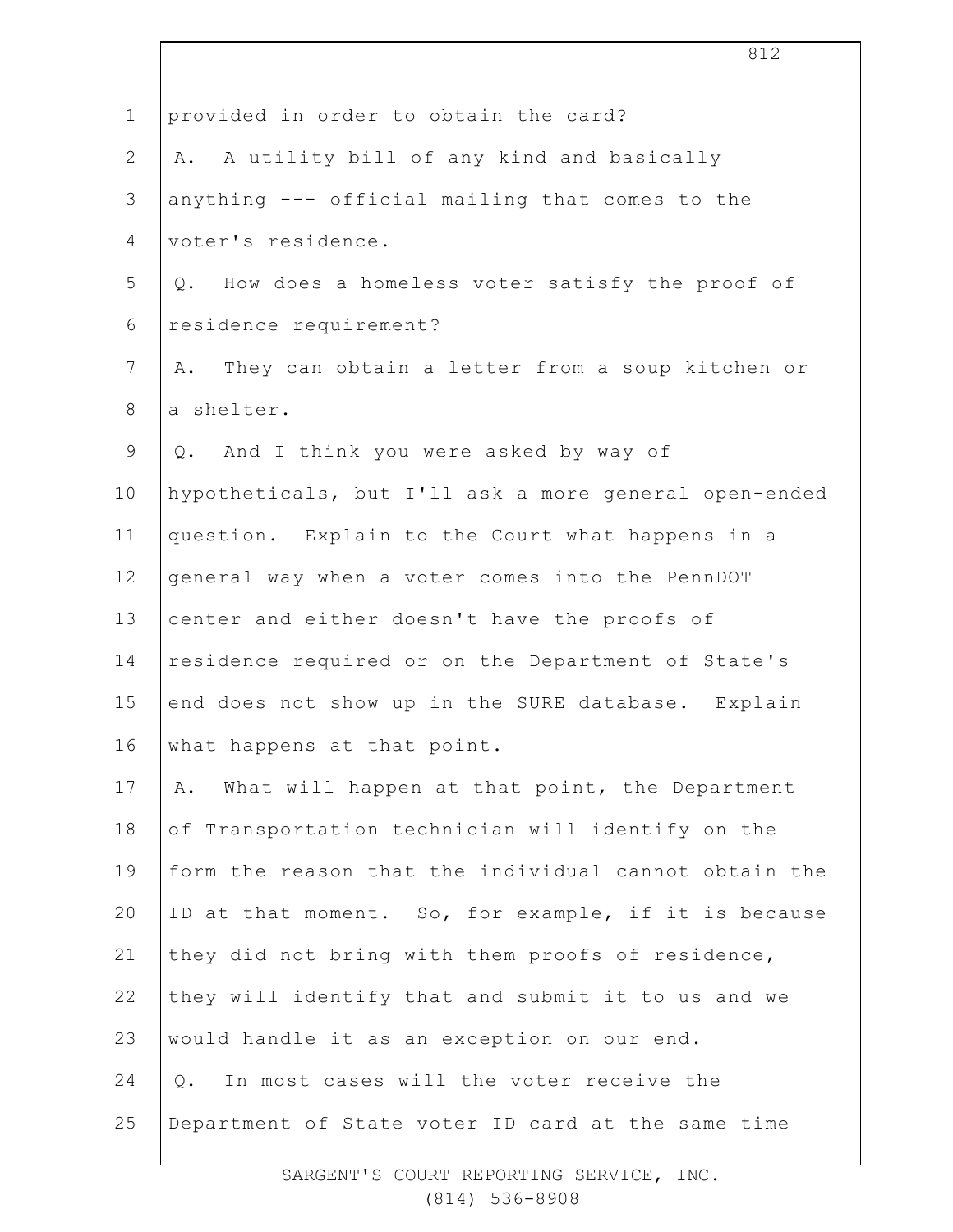|              | 813                                                    |
|--------------|--------------------------------------------------------|
| $\mathbf 1$  | when they walk into the driver's license center?       |
| $\mathbf{2}$ | Yes, I would expect them to be able to the<br>Α.       |
| 3            | majority of the cases. Yes.                            |
| 4            | Q. And how long do you expect the person to be         |
| 5            | waiting there at the window before they get that       |
| 6            | card?                                                  |
| 7            | Once there with the technician this process will<br>Α. |
| $8\,$        | take several minutes.                                  |
| $\mathsf 9$  | Q. What's the status of this voter ID card as we       |
| 10           | are in this courtroom today?                           |
| 11           | We're moving forward. Planned implementation is<br>Α.  |
| 12           | still the end of August. I've not received any         |
| 13           | communication from PennDOT that they won't be ready    |
| 14           | and we are ready to go. It's just a matter of          |
| 15           | training to help the staff to deal with any of these   |
| 16           | oddball exceptions.                                    |
| 17           | The issue has come up in questions about a name<br>Q.  |
| 18           | differing from the voter registration to the photo     |
| 19           | ID. What's the solution for somebody who, for          |
| 20           | example, got married and has a different last name on  |
| 21           | the photo ID than from the voter registration?         |
| 22           | If an individual has changed their name since<br>Α.    |
| 23           | the time they were registered vote to the time they    |
| 24           | go to PennDOT to obtain this ID, we're going to make   |
| 25           | the name change --- voter registration name change     |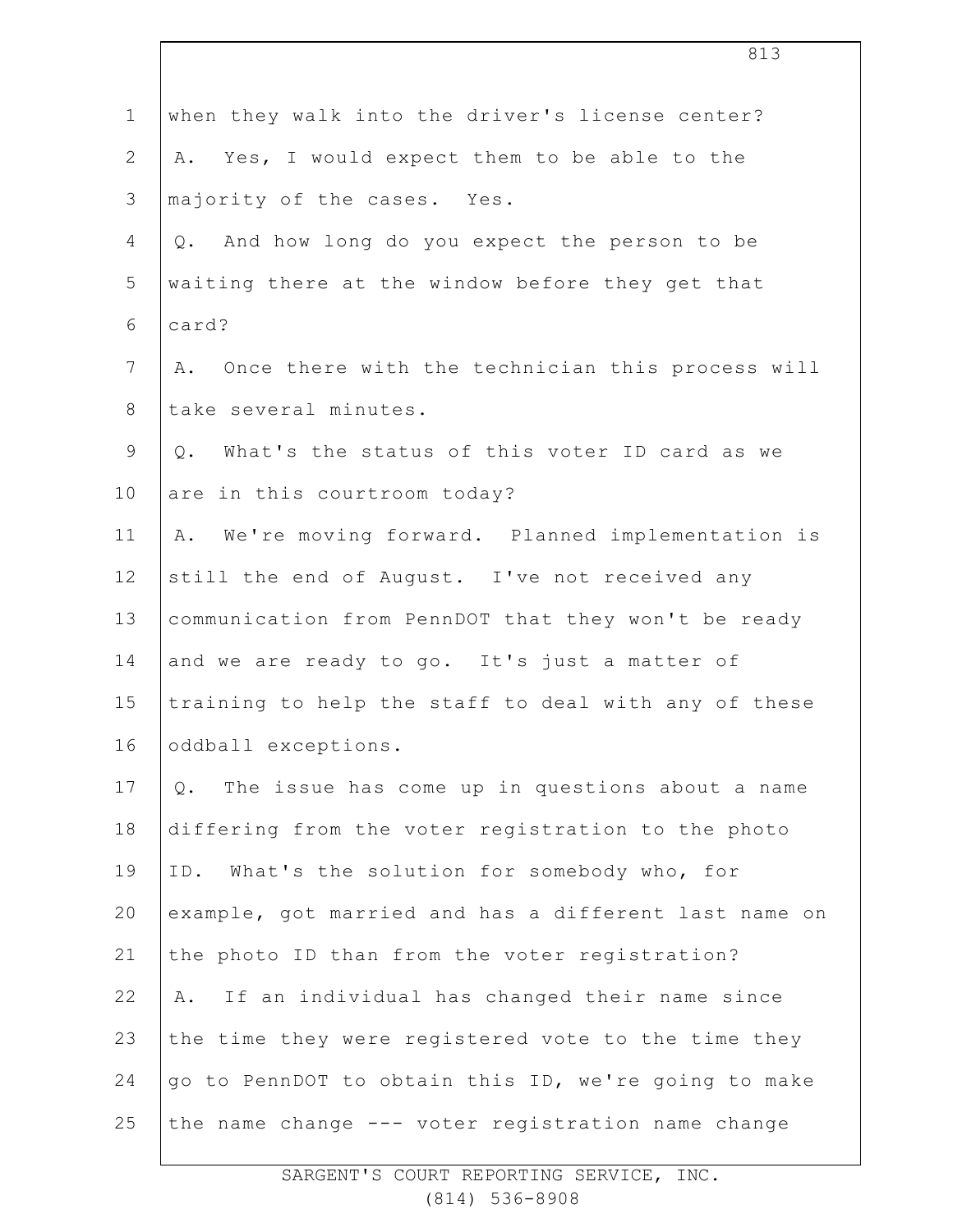|               | 814                                                    |
|---------------|--------------------------------------------------------|
| $\mathbf 1$   | application a part of this process.                    |
| $\mathbf{2}$  | Okay. Is this an issue that's come up when<br>Q.       |
| $\mathcal{S}$ | people call about the letter that they're receiving    |
| 4             | from the Secretary?                                    |
| 5             | A. It is, yes.                                         |
| 6             | And had you advised those people on what to do?<br>Q.  |
| 7             | Yes, we have advised them to submit a name<br>Α.       |
| 8             | change to the County Board of Elections.               |
| $\mathsf 9$   | Q. Is there a requirement that people change their     |
| 10            | registration when their name changes or their address  |
| 11            | changes?                                               |
| 12            | They are required to update their voter<br>Α.          |
| 13            | registration records as necessary. I don't know that   |
| 14            | there's necessarily a specific penalty for not doing   |
| 15            | SO.                                                    |
| 16            | Q. I'd like to ask you a question about the            |
| 17            | indigence exception in the law to the photo ID         |
| 18            | requirement. If a voter comes in to a polling place    |
| 19            | and claims that they don't have a photo ID because     |
| 20            | they can't afford the fees to get it, what sort of     |
| 21            | proof of indigence does that person have to provide    |
| 22            | the poll worker?                                       |
| 23            | They basically just have to sign the affirmation<br>Α. |
| 24            | swearing to that effect.                               |
| 25            | Q. Do the poll workers or the County Boards of         |

 $\overline{\phantom{a}}$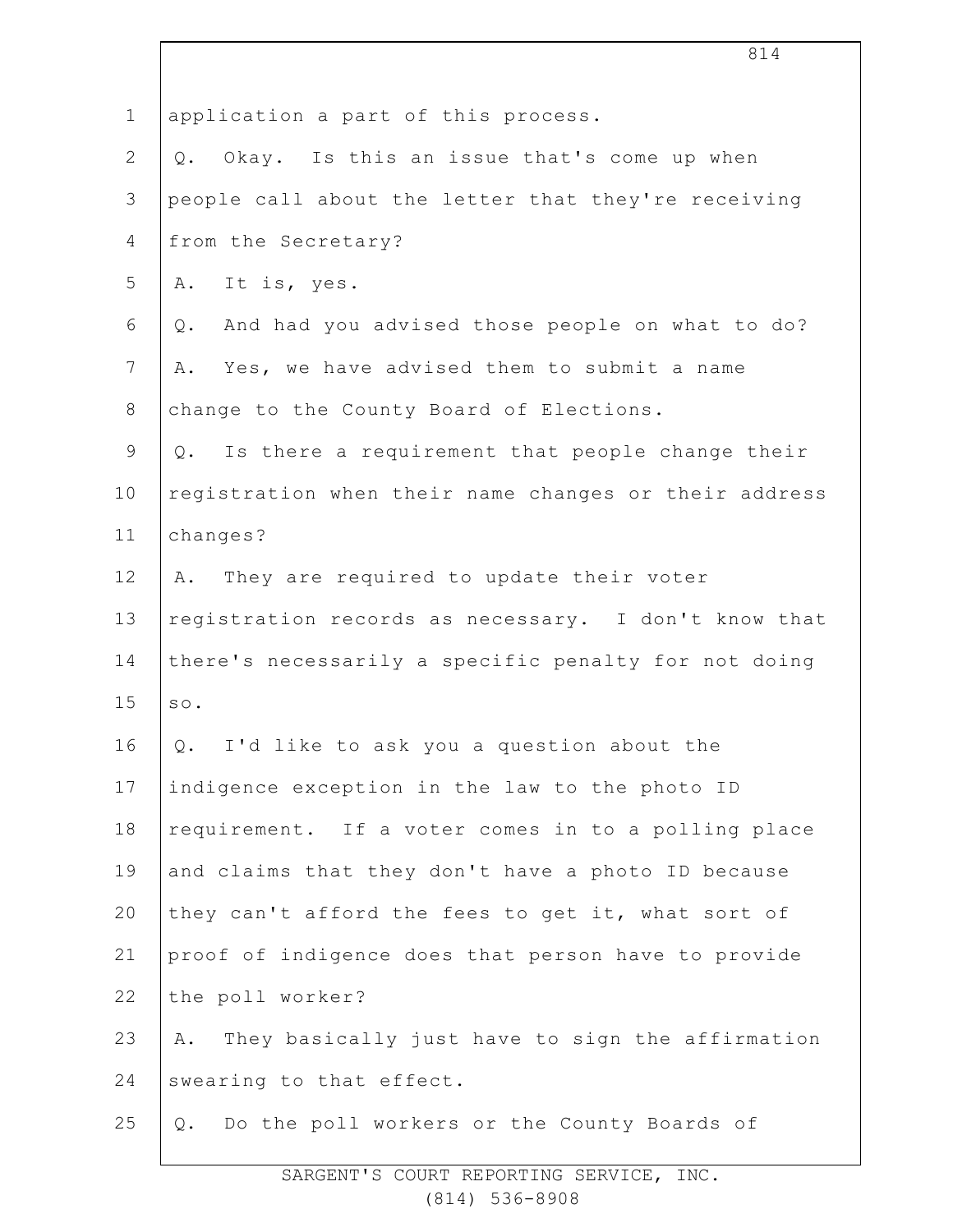| Election do any sort of investigation into that claim |
|-------------------------------------------------------|
| of indigence?                                         |
| $\texttt{No}$ .<br>Α.                                 |
| Will the provisional ballot cast by that voter<br>Q.  |
| receive scrutiny at any level by the county?          |
| It will at the official --- that scrutiny<br>Α.       |
| typically comes from the parties' watchers, et        |
| cetera, interested parties.                           |
| And what happens at the canvassing?<br>Q.             |
| At the canvassing, essentially the county goes<br>Α.  |
| through and reviews all of the counts from the        |
| various districts and they will canvass the           |
| provisional ballots that have been sent back from the |
| polling places to determine if the individuals are    |
| qualified and whether those provisional ballots       |
| should be counted. So in the case of somebody who     |
| has completed the indigence affirmation and submitted |
| it within the six to eight period required by the Act |
| that provisional ballot will be counted.              |
| Do the candidates have a right to have<br>$Q$ .       |
| representatives there?                                |
| They do, yes.<br>Α.                                   |
| So if somebody is there and says I know that<br>Q.    |
| person, they're quite wealthy, is there an            |
| opportunity to challenge that indigence application   |
|                                                       |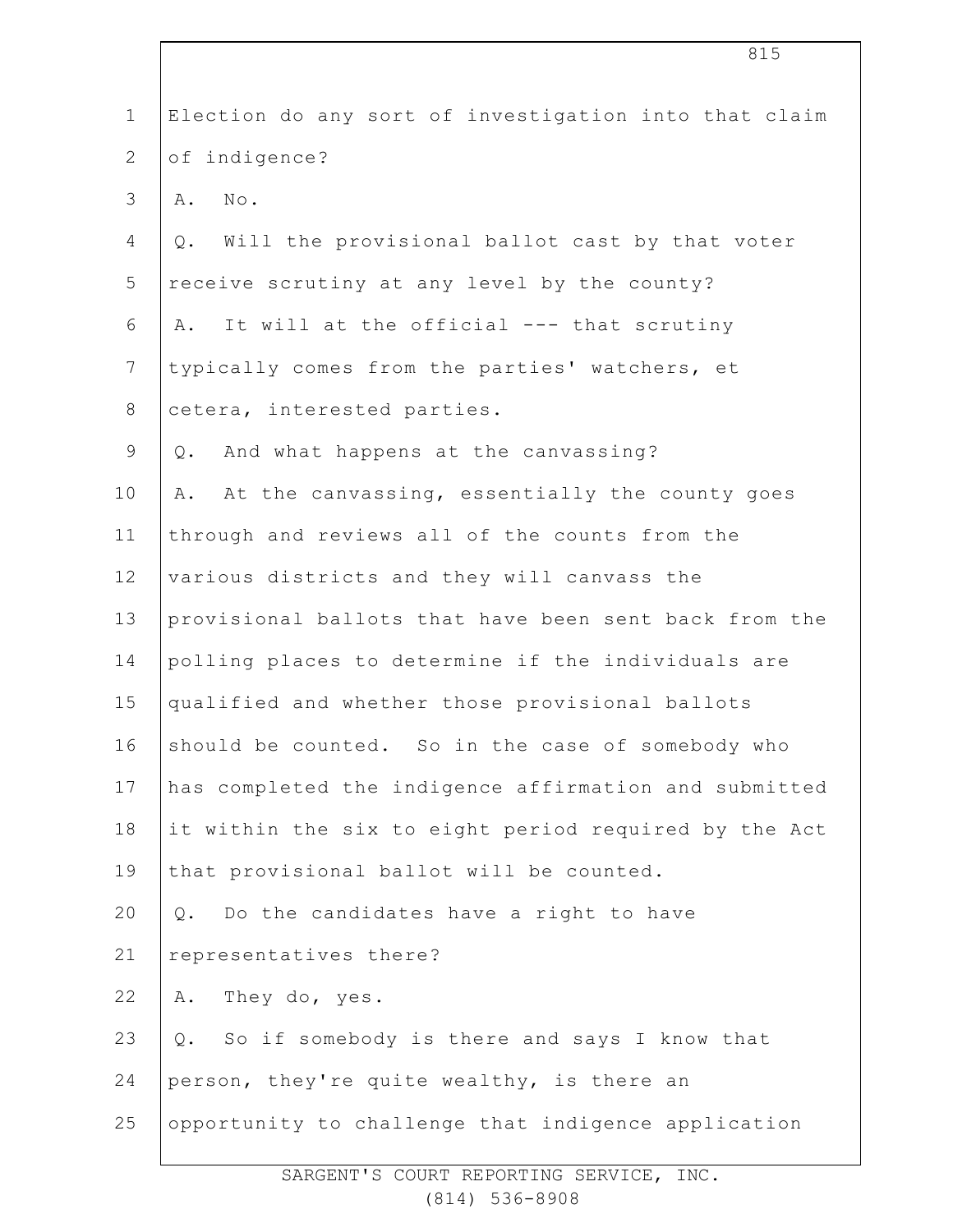| $\mathbf 1$    | or affirmation?                                         |
|----------------|---------------------------------------------------------|
| $\overline{2}$ | There is and there's also the opportunity to<br>Α.      |
| 3              | appeal any decision made by the County Board of         |
| 4              | Elections to the Court of Common Pleas.                 |
| 5              | Speaking of the provisional ballots, have you<br>Q.     |
| 6              | communicated at all with the counties about making      |
| $7\phantom{.}$ | provisional ballots available at the polling places?    |
| 8              | We have, yes.<br>Α.                                     |
| 9              | And what have you instructed them or advised<br>Q.      |
| 10             | them to do?                                             |
| 11             | We've instructed them --- we've essentially<br>Α.       |
| 12             | advised the county, because the law was new and there   |
| 13             | will be a period --- and this is the case where there   |
| 14             | would be change in the law. There will be a period      |
| 15             | of adjustment that they may want to order additional    |
| 16             | professional ballots for the polling places and they    |
| 17             | also may want to make additional space available on     |
| 18             | the polling places to complete provisional ballots.     |
| 19             | Now, are you in charge of communicating with the<br>Q.  |
| 20             | counties to provide this kind of guidance on election   |
| 21             | matters?                                                |
| 22             | A. I am, yes.                                           |
| 23             | What kind of communications have you had since<br>$Q$ . |
| 24             | the law was enacted in March?                           |
| 25             | We sent out a multitude of e-mails and<br>Α.            |
|                |                                                         |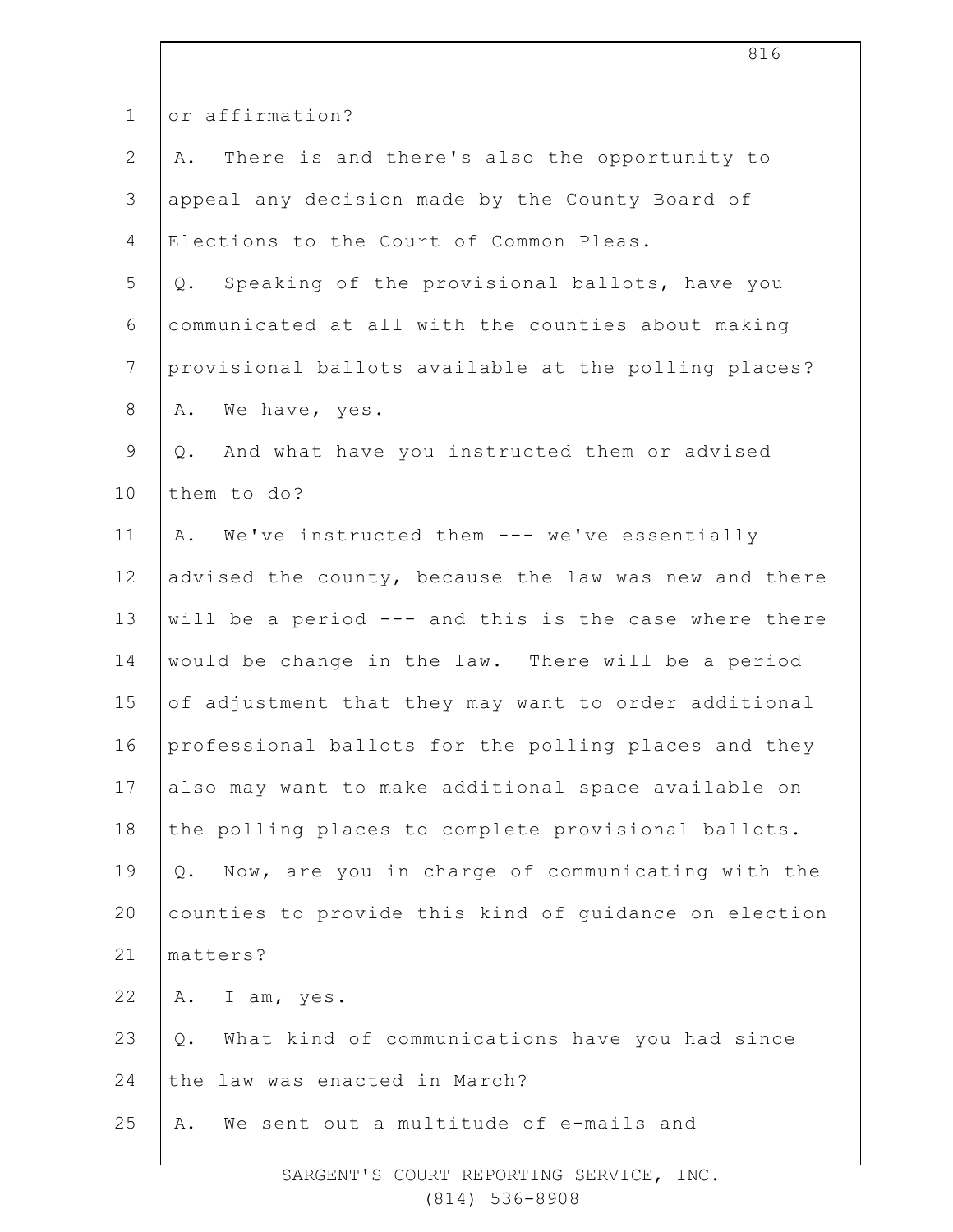| $\mathbf 1$     | memorandum to the various counties, updating them,       |
|-----------------|----------------------------------------------------------|
| $\mathbf{2}$    | answering their various questions.                       |
| 3               | And what sort of guidance or training will you<br>Q.     |
| $\overline{4}$  | be providing to the counties with regard to the voter    |
| 5               | ID law between now and November?                         |
| 6               | We'll be providing --- basically we'll be going<br>Α.    |
| $\overline{7}$  | in to kind of train the trainers. We'll be providing     |
| 8               | them with new updated poll worker training video that    |
| $\mathsf 9$     | they can use as part of their poll worker training       |
| 10              | methods. We'll also be providing them with a guide       |
| 11              | in addition to the ones we've already provided to        |
| 12 <sup>°</sup> | them that they can use to train their poll workers,      |
| 13              | and the conference that's coming up the third week of    |
| 14              | August will be providing additional information          |
| 15              | specifically about how all this will work in the SURE    |
| 16              | system in terms of the absentee ballot and verifying     |
| 17              | the numbers, et cetera.                                  |
| 18              | Who all attends that conference in August?<br>$Q$ .      |
| 19              | The majority of the counties send their election<br>Α.   |
| 20              | directors to that conference.                            |
| 21              | And will the Department of State be sending any<br>$Q$ . |
| 22              | information straight to the poll workers at their        |
| 23              | home address?                                            |
| 24              | We will, yes.<br>Α.                                      |
| 25              | Could you explain for the Court what that is?<br>$Q$ .   |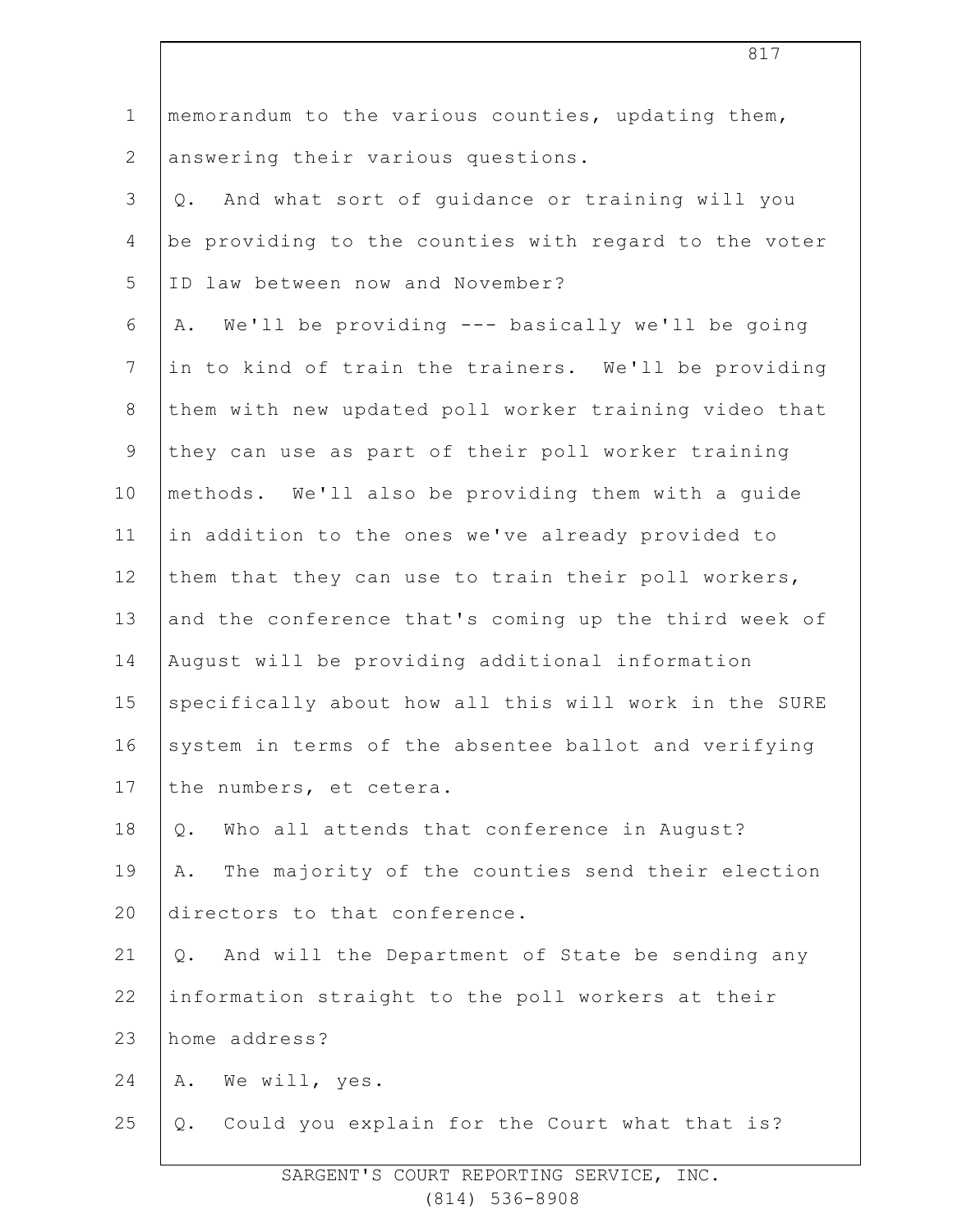| $\mathbf 1$    | Our plan is to send the packet out by the end of<br>Α. |
|----------------|--------------------------------------------------------|
| $\overline{2}$ | August or early September, a packet out to all poll    |
| $\mathsf 3$    | workers based on the addresses and information that    |
| $\overline{4}$ | had been provided by the County Board of Election,     |
| 5              | but we'll essentially send them the print on voter ID  |
| 6              | which will include samples of qualified IDs.           |
| $\overline{7}$ | Will the Department of State voter ID card be<br>Q.    |
| $\,8\,$        | represented in that mailing?                           |
| $\mathsf 9$    | A. It will, yes.                                       |
| 10             | And finally I just have a question about the<br>$Q$ .  |
| 11             | absentee ballot process. Has the voter ID law          |
| 12             | affected the ability to vote absentee for those who    |
| 13             | by reason of illness or disability cannot attend       |
| 14             | their polling place?                                   |
| 15             | It hasn't other than --- they will have to<br>Α.       |
| 16             | provide Social Security --- or driver's license or     |
| 17             | Social Security number on the application, but that's  |
| 18             | the only change.                                       |
| 19             | ATTORNEY CAWLEY:                                       |
| 20             | Those are all the questions I have.                    |
| 21             | Thank you.                                             |
| 22             | ATTORNEY GERSCH:                                       |
| 23             | Brief Re-Examination, Your Honor.                      |
| 24             | REDIRECT EXAMINATION                                   |
| 25             | BY ATTORNEY GERSCH:                                    |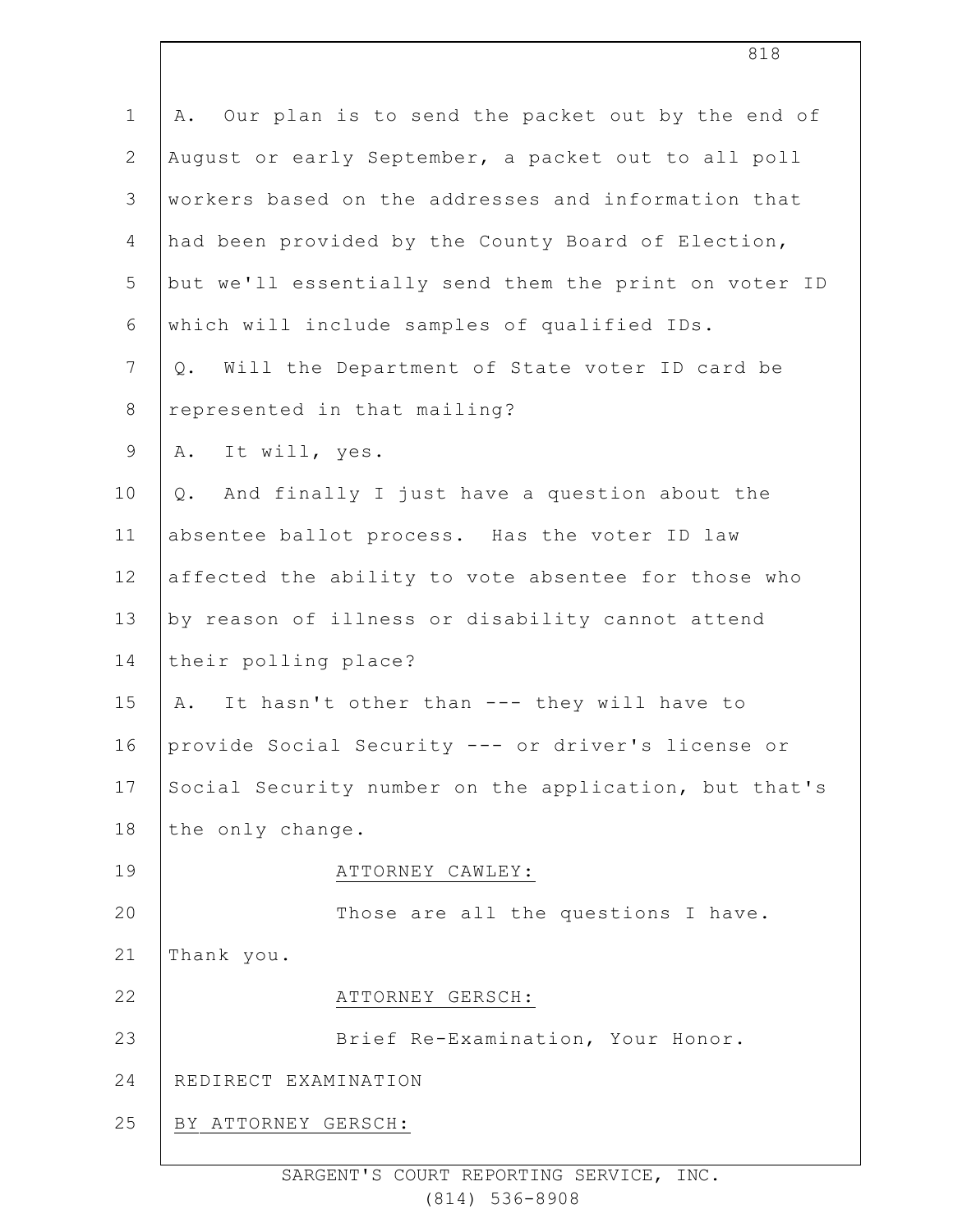| $\mathbf 1$    | Q. You oversaw the match that led to the 759,000             |
|----------------|--------------------------------------------------------------|
| $\mathbf{2}$   | number?                                                      |
| 3              | A. Correct. I was not involved in the actual                 |
| 4              | matching piece of that, but I oversaw the submission         |
| 5              | to the Bureau.                                               |
| $\sqrt{6}$     | You anticipated my next question. John (sic)<br>$Q$ .        |
| $7\phantom{.}$ | Burgess was more down in the details than you?               |
| 8              | Right, Deputy Secretary Burgess was, yes.<br>Α.              |
| 9              | Q. Okay. And you testified that there was a match            |
| 10             | that was first name, last name, exact to 35                  |
| 11             | characters plus date of birth. Do you recall that            |
| 12             | testimony?                                                   |
| 13             | A. Yes.                                                      |
| 14             | Q. Isn't it your understanding that before they got          |
| 15             | to that level they ran a match that was just driver's        |
| 16             | license number plus first two letters of the last            |
| 17             | name?                                                        |
| 18             | Driver's license number and first two letters of<br>Α.       |
| 19             | the last name, that may have been the initial match          |
| 20             | of the material, yes.                                        |
| 21             | Right. And if that match was done, then at<br>$\mathsf{Q}$ . |
| 22             | least for people whose driver's licenses are in the          |
| 23             | system, then you'd get a match even if there are             |
| 24             | hyphens in one database and not in the other, you get        |
| 25             | a match even if it's spelled differently than one            |
|                |                                                              |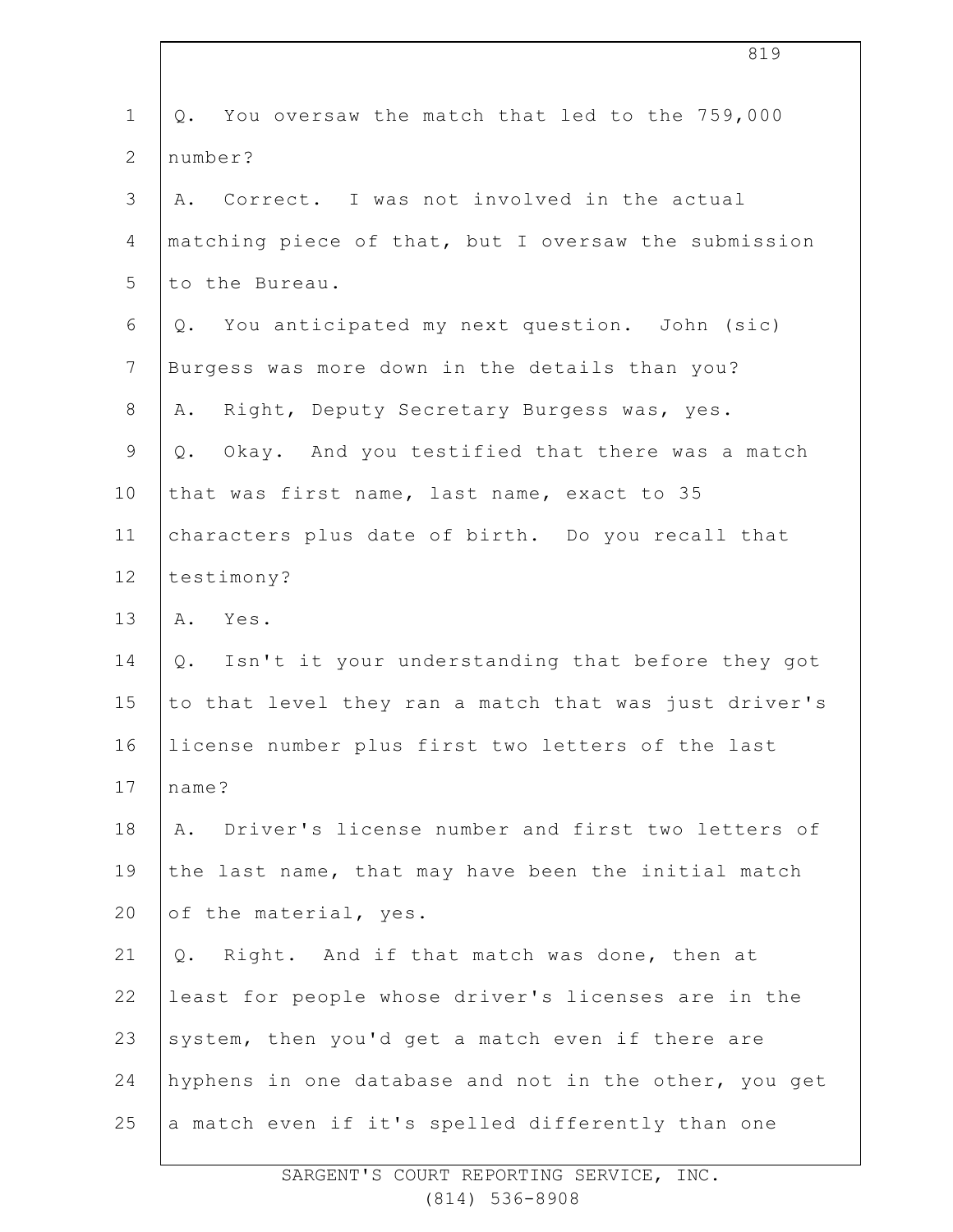|                 | 820                                                    |
|-----------------|--------------------------------------------------------|
| $\mathbf 1$     | name than the other. As long as the first two          |
| $\mathbf{2}$    | letters of the last name matched and the driver's      |
| 3               | license number matched you would get a match?          |
| 4               | I think if you are referring to the 130,000 ---.<br>Α. |
| 5               | I'm not. It's a separate question. Do you have<br>Q.   |
| 6               | my question in mind?                                   |
| $7\phantom{.0}$ | Yes, that was the first level of match, yes.<br>Α.     |
| $8\,$           | Q. Okay. And isn't it your understanding that that     |
| $\mathsf 9$     | was the first level of match that was performed and    |
| 10              | it was done by PennDOT?                                |
| 11              | I believe that's correct, yes.<br>Α.                   |
| 12              | Q. It was done by PennDOT before the Department of     |
| 13              | State got its hands on the numbers?                    |
| 14              | Correct.<br>Α.                                         |
| 15              | Q. You also said that a lot of people had been         |
| 16              | calling to say they had received your letter, but      |
| 17              | that they had, in fact, been both a registered voter   |
| 18              | and had a PennDOT ID; is that right?                   |
| 19              | Correct.<br>Α.                                         |
| 20              | And when you say a lot $---?$<br>$Q$ .                 |
| 21              | Not you're a lot.<br>Α.                                |
| 22              | Right. We're not talking 10,000; right?<br>$Q$ .       |
| 23              | Correct.<br>Α.                                         |
| 24              | We're not talking 1,000?<br>Q.                         |
| 25              | Right. We're talking at this point probably a<br>Α.    |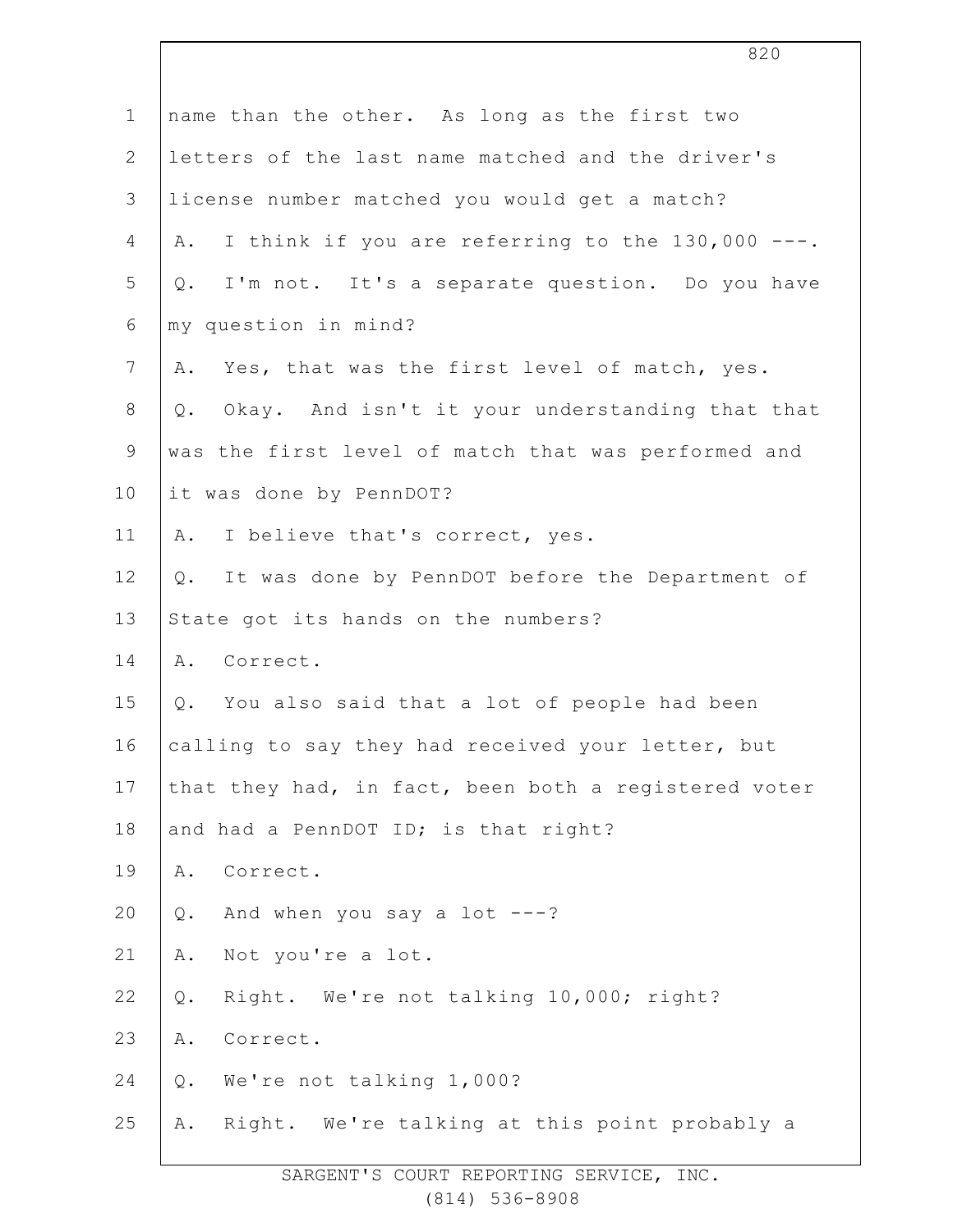| $\mathbf 1$    | couple hundred. We're having staff track those as     |
|----------------|-------------------------------------------------------|
| $\overline{2}$ | closely as possible.                                  |
| 3              | You gave some testimony which I understood to<br>Q.   |
| 4              | mean that some of the people who couldn't be matched  |
| 5              | might have other ID. Did I get that right?            |
| 6              | That's correct, yes.<br>Α.                            |
| 7              | Military ID, what have you?<br>$Q$ .                  |
| 8              | Right.<br>Α.                                          |
| 9              | Okay. But you don't know how many people who<br>Q.    |
| 10             | there are no PennDOT matches have other ID?           |
| 11             | A. I do not.                                          |
| 12             | And by the way, you've done no other work,<br>Q.      |
| 13             | there's been no survey, for example, done by the      |
| 14             | Department of State or PennDOT or any other organ of  |
| 15             | the Commonwealth, no other work to figure out how     |
| 16             | many people who don't have PennDOT ID have some other |
| 17             | form of identification?                               |
| 18             | We have not done so.<br>Α.                            |
| 19             | You've not done the survey or any other work<br>$Q$ . |
| 20             | other than what you've testified to today to figure   |
| 21             | how many people don't have PennDOT ID?                |
| 22             | Correct.<br>Α.                                        |
| 23             | Q. So let's move to the 130,000 from --- the          |
| 24             | 130,000, those are people who did not match when you  |
| 25             | ran the numbers; right?                               |
|                |                                                       |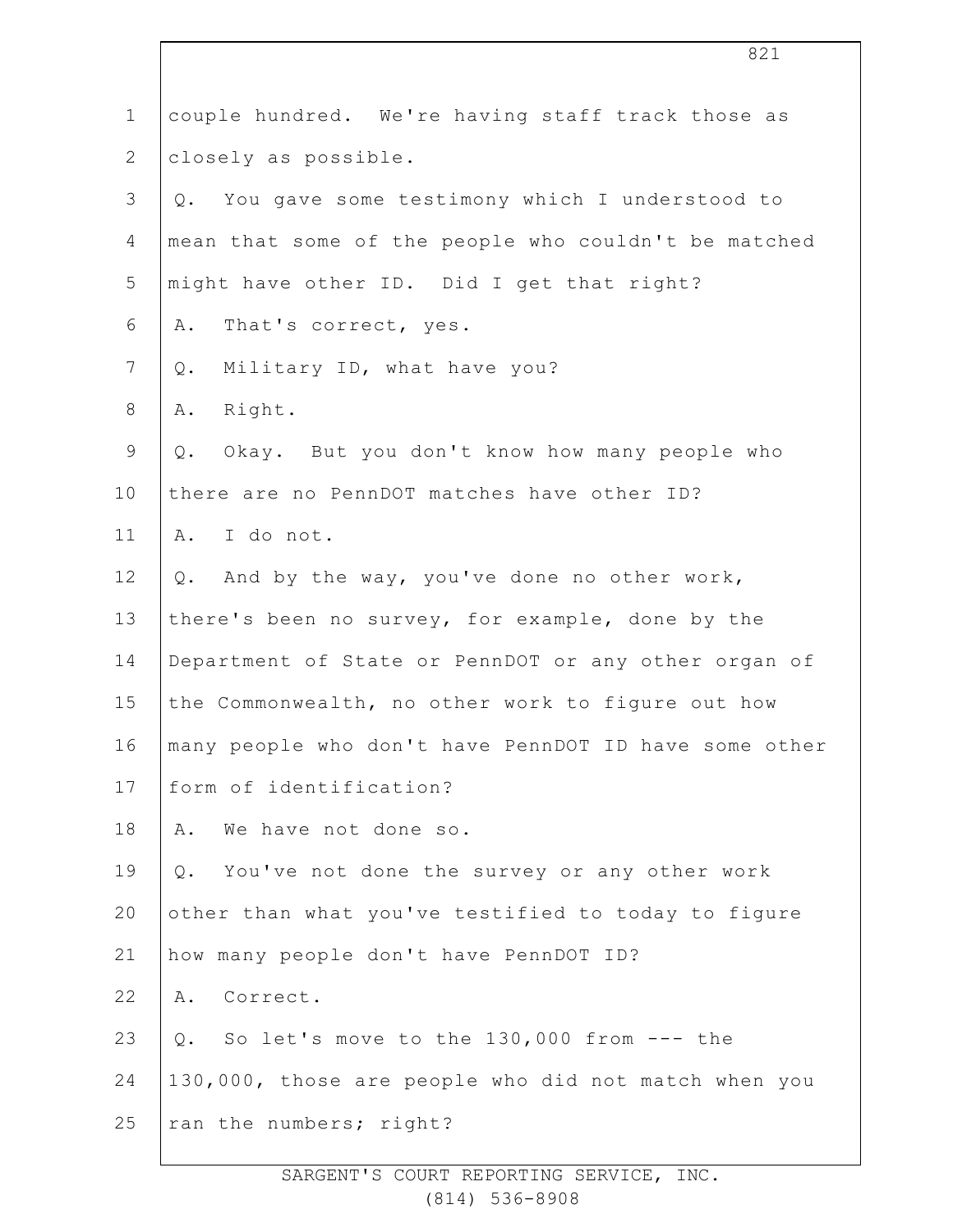| $\mathbf 1$  | I believe those individuals, their PennDOT ID<br>Α.      |
|--------------|----------------------------------------------------------|
| $\mathbf{2}$ | did not match what PennDOT had on file. Also the         |
| 3            | voter registration record didn't match what was in       |
| 4            | the $---$ .                                              |
| 5            | Q. Right. There's a person in the SURE database          |
| 6            | who has a PennDOT number; right?                         |
| 7            | Right.<br>Α.                                             |
| $8\,$        | And when the computer goes over and looks where<br>$Q$ . |
| $\mathsf 9$  | is Sally Smith with driver's license 12345678910,        |
| 10           | where is this person, they can find Sally Smith, but     |
| 11           | they can't find driver's license 12345678910?            |
| 12           | Right, they weren't a match between the two<br>Α.        |
| 13           | databases.                                               |
| 14           | Q. Now, you're guessing that some people in Sally        |
| 15           | Smith's position, some of those people maybe the         |
| 16           | driver's license was entered wrong?                      |
| 17           | Right. We haven't had a chance to look at all<br>Α.      |
| 18           | 130,000 records.                                         |
| 19           | But again, you don't really know --- you don't<br>Q.     |
| 20           | know which of those 130,000 people don't have valid      |
| 21           | PennDOT ID or which of those 130,000 have some other     |
| 22           | explanation?                                             |
| 23           | A. Correct.                                              |
| 24           | You said that at some point later there will be<br>Q.    |
| 25           | a letter mailed to some 5.9 million households?          |
|              |                                                          |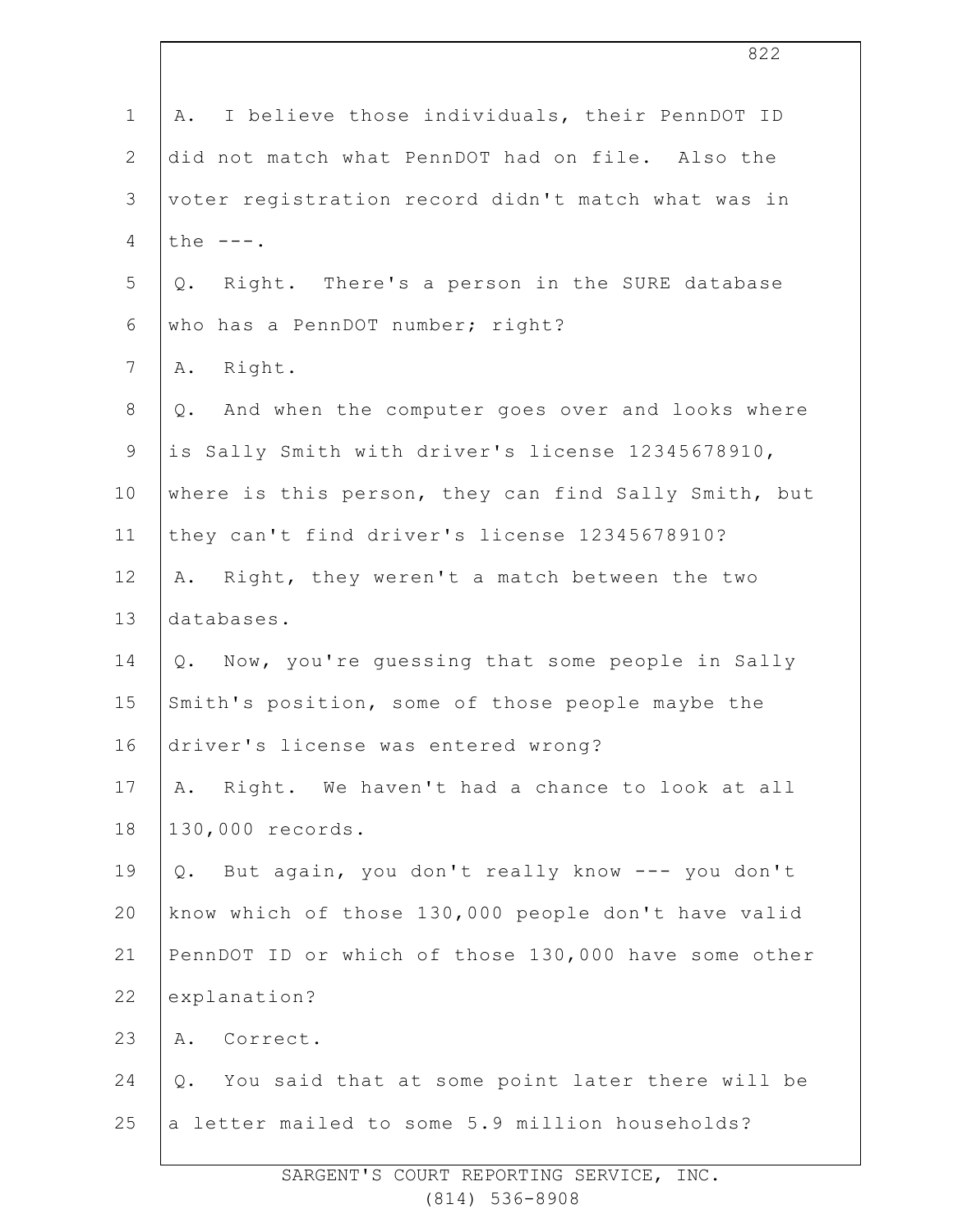| $\mathbf 1$    | That's correct.<br>Α.                                     |
|----------------|-----------------------------------------------------------|
| $\overline{2}$ | Did I understand those are all the households in<br>$Q$ . |
| $\mathfrak{Z}$ | Pennsylvania?                                             |
| 4              | A. Yes.                                                   |
| 5              | Okay. That letter is not going to be targeted<br>$Q$ .    |
| 6              | to the particular issues of 130,000 or the 500,000?       |
| $7\phantom{.}$ | No, it's going to provide information about what<br>Α.    |
| $8\,$          | you need, and if you want it, here's how you get it.      |
| 9              | That letter will be in English?<br>Q.                     |
| 10             | It will. And I believe there will also be a<br>Α.         |
| 11             | bilingual version of it.                                  |
| 12             | You say you believe. Will there be?<br>$Q$ .              |
| 13             | Yes, that is part of the --- we're working with<br>Α.     |
| 14             | a vendor, that is one of the requirements I believe,      |
| 15             | a request for composing it.                               |
| 16             | Is the requirement that there be a Spanish<br>Q.          |
| 17             | version?                                                  |
| 18             | Yes.<br>Α.                                                |
| 19             | Is there a requirement that there be any other<br>$Q$ .   |
| 20             | language besides English and Spanish?                     |
| 21             | No.<br>Α.                                                 |
| 22             | You talked a little about the provisional<br>$Q$ .        |
| 23             | ballots and proof of indigence. Do you recall that?       |
| 24             | Yes.<br>Α.                                                |
| 25             | Okay. Regardless of any guidance from the<br>Q.           |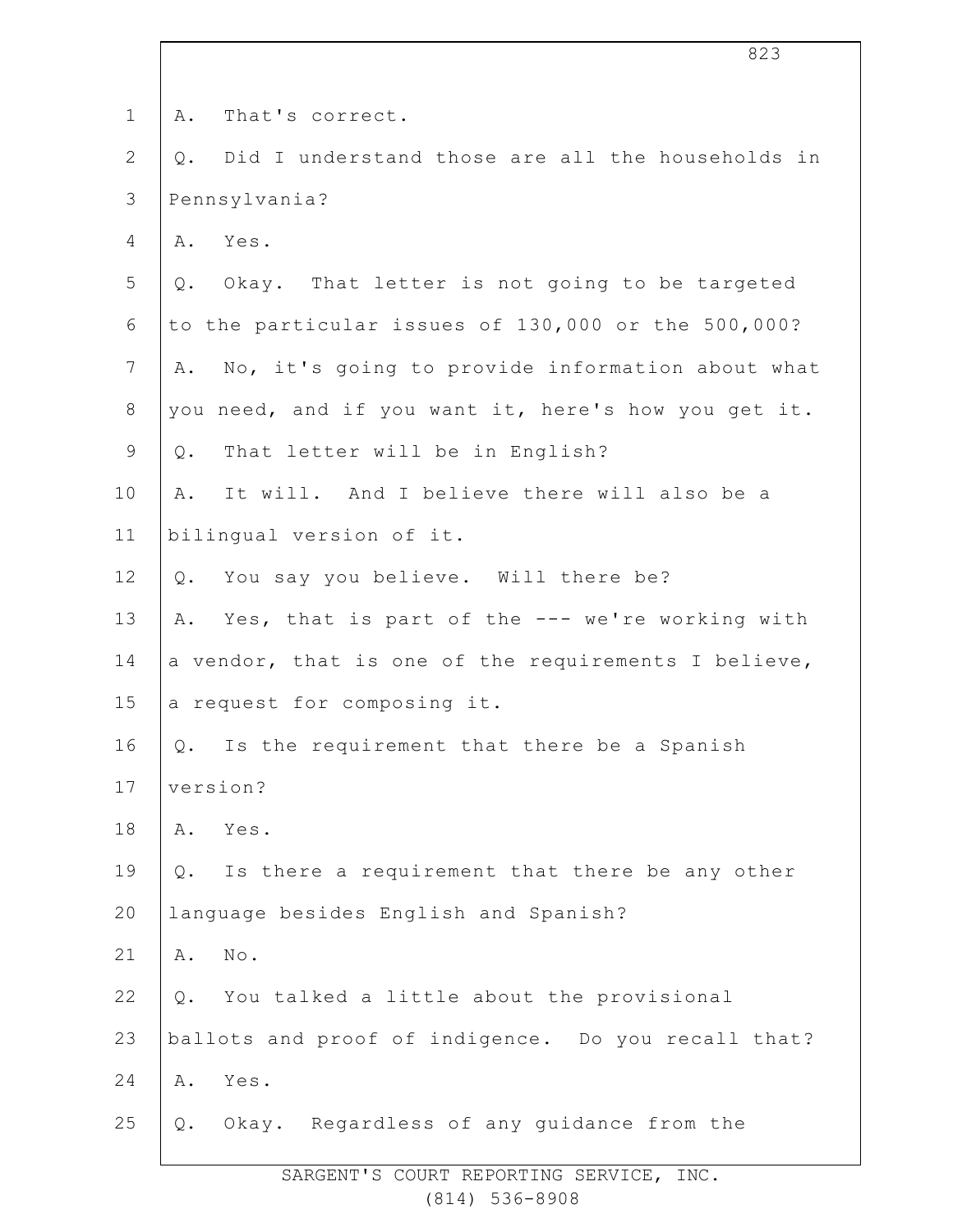| $\mathbf 1$    | Department of State, it's the counties who will have   |
|----------------|--------------------------------------------------------|
| $\mathbf{2}$   | to implement what proof of indigence means?            |
| 3              | Ultimately, yes.<br>Α.                                 |
| 4              | You don't have jurisdiction over them for these<br>Q.  |
| 5              | purposes?                                              |
| 6              | Correct, we provide guidance, but we do not have<br>Α. |
| $7\phantom{.}$ | jurisdiction.                                          |
| $\,8\,$        | Q. There is no $---$ .                                 |
| 9              | We don't count votes if that's what you're<br>Α.       |
| 10             | asking.                                                |
| 11             | Yes. There's no Department of State regulation<br>Q.   |
| 12             | that requires the counties to do X or to do Y?         |
| 13             | No, there are statutory requirements and they<br>Α.    |
| 14             | certainly have the duties under the Election Code,     |
| 15             | but beyond that $---$ .                                |
| 16             | And as long as we're talking about regulations,<br>Q.  |
| 17             | all this that you've been testifying about, this       |
| 18             | proposed new Department of State card, there are no    |
| 19             | regulations; right?                                    |
| 20             | Regulations outlining the Department of State<br>Α.    |
| 21             | card?                                                  |
| 22             | Regulations setting forth legal binding<br>Q.          |
| 23             | requirements which will be binding on the Department   |
| 24             | of State, other organs that govern --- there are no    |
| 25             | actual regulations?                                    |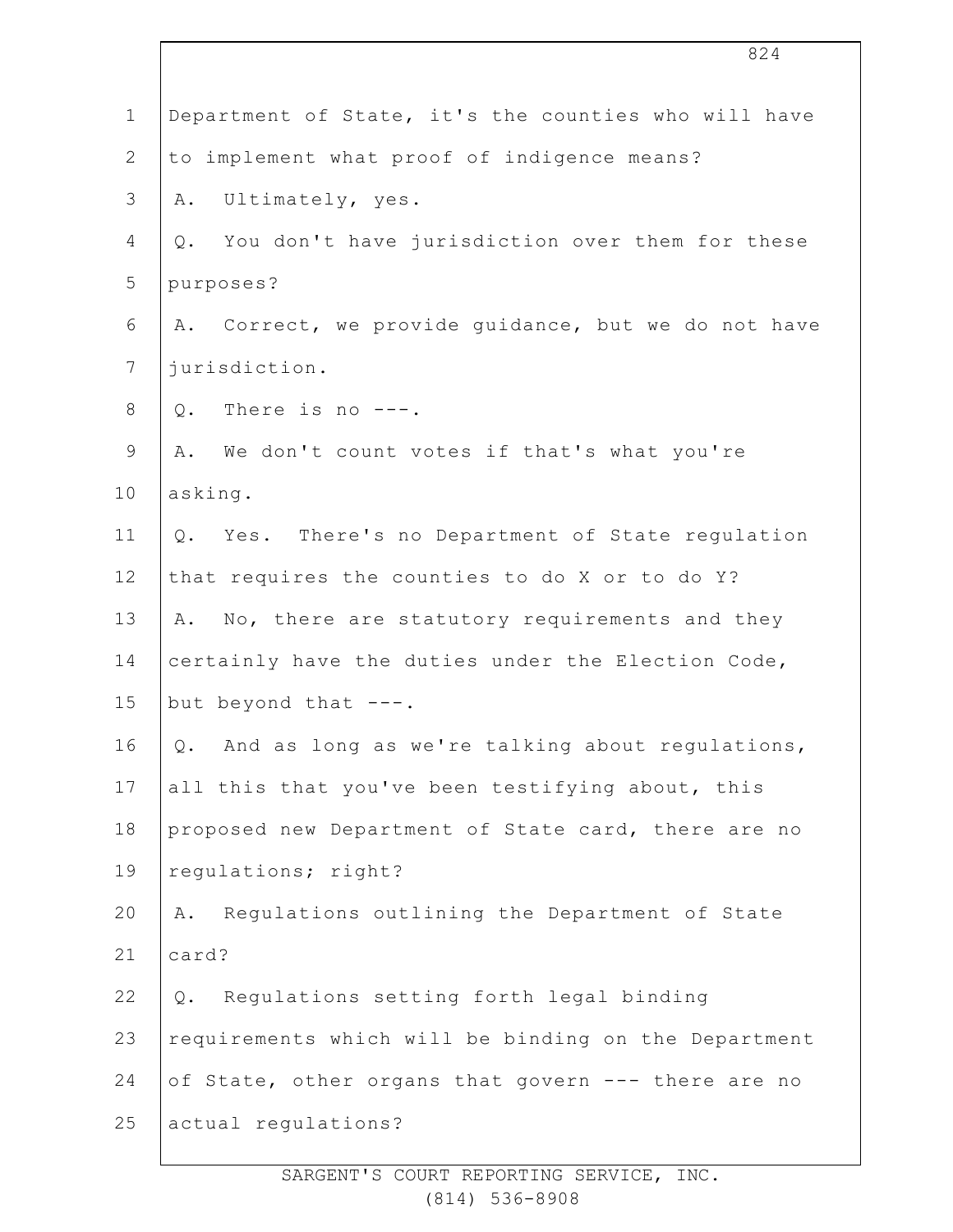|                |        | 825                                                   |
|----------------|--------|-------------------------------------------------------|
| $\mathbf 1$    | Α.     | No.                                                   |
| $\mathbf{2}$   | Q.     | The Department is just going to do this by            |
| 3              |        | issuing rules; right?                                 |
| 4              |        | A. Correct.                                           |
| 5              |        | Q. And if the Department decides tomorrow to issue    |
| 6              |        | different rules, they can change the rules?           |
| $\overline{7}$ | Α.     | Theoretically, yes.                                   |
| 8              | Q.     | Well, when you say theoretically, you understand      |
| $\mathsf 9$    |        | when PennDOT --- before 9/11 it was easier to get a   |
| 10             |        | PennDOT ID than it is afterward; right?               |
| 11             | Α.     | Correct.                                              |
| 12             | Q.     | They didn't issue any regulations; right?             |
| 13             |        | A. Right.                                             |
| 14             | Q.     | They just decided by administrative, by               |
| 15             |        | executive force that they would tighten the           |
| 16             |        | requirements?                                         |
| 17             | Α.     | I'm not an expert on PennDOT and their                |
| 18             |        | processes, but I believe some of that was as a result |
| 19             |        | of federal requirements and regulations being         |
| 20             |        | updated.                                              |
| 21             | $Q$ .  | There are federal regulations that were updated;      |
| 22             | right? |                                                       |
| 23             | Α.     | Yes.                                                  |
| 24             | Q.     | In the wake of 9/11?                                  |
| 25             | Α.     | Correct.                                              |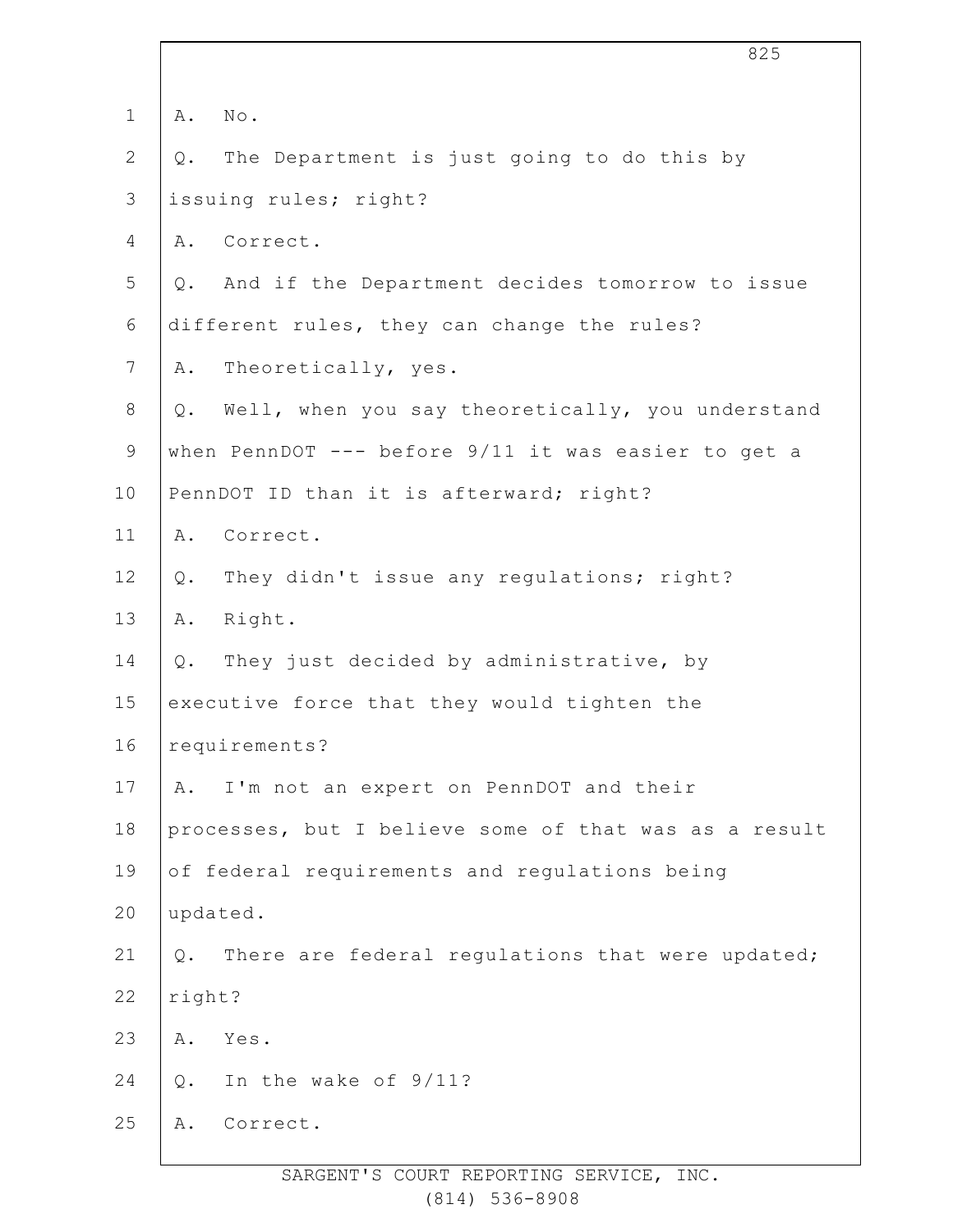|                | 826                                                    |
|----------------|--------------------------------------------------------|
| $\mathbf 1$    | Q. But PennDOT did most of what it had to do           |
| $\overline{2}$ | without regulations, it just enacted what rules it     |
| 3              | saw fit?                                               |
| 4              | A. I don't know that.                                  |
| 5              | Q. Well, in any case, back to the Department of        |
| 6              | State, in terms of whatever this card will look like,  |
| $\overline{7}$ | you've enacted whatever rules you see fit?             |
| $8\,$          | Yes, we've taken whatever measures are necessary<br>Α. |
| 9              | to ensure that the individuals who need ID will be     |
| 10             | able to get it.                                        |
| 11             | Q. And if tomorrow someone decides that different      |
| 12             | measures are necessary, they can change those rules?   |
| 13             | A. Yes.                                                |
| 14             | Q. There's no regulation in the rule book where we     |
| 15             | lawyer types or the Court could go and say oh, here    |
| 16             | are the regulations enacted by the Department of       |
| 17             | State, I can measure this card against some set of     |
| 18             | legal rules?                                           |
| 19             | Correct, we did not go through the regulatory<br>Α.    |
| 20             | process if that is your question.                      |
| 21             | ATTORNEY GERSCH:                                       |
| 22             | I have nothing further at this time,                   |
| 23             | Your Honor.                                            |
| 24             | ATTORNEY CAWLEY:                                       |
| 25             | No further questions, Your Honor.                      |
|                |                                                        |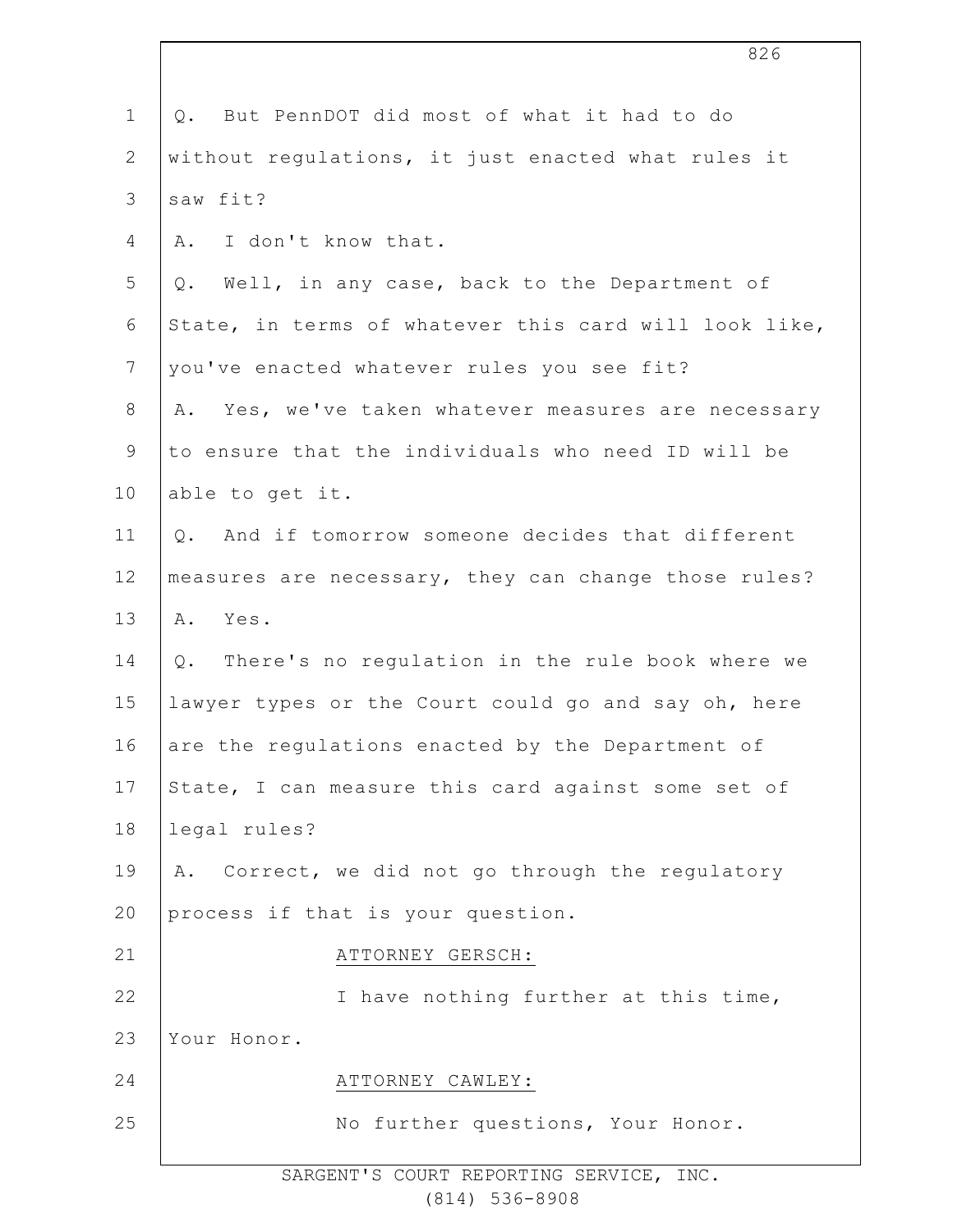| $\mathbf{1}$   | JUDGE SIMPSON:                                        |
|----------------|-------------------------------------------------------|
| $\mathbf{2}$   | I actually have a few questions. Mr.                  |
| $\mathfrak{Z}$ | Marks, the request in this case is that I enter an    |
| 4              | injunction against the Commonwealth and its agencies  |
| 5              | to enjoin them and others acting in concert with them |
| 6              | such as local --- all local election authorities from |
| $\overline{7}$ | enforcing or otherwise implementing the photo ID      |
| $\,8\,$        | requirement of Act 18. Now let's say I do that, I     |
| 9              | enjoin everyone?                                      |
| 10             | A. Yes.                                               |
| 11             | JUDGE SIMPSON:                                        |
| 12             | Everybody stops. And then in October                  |
| 13             | the Supreme Court rules on this and says, Judge       |
| 14             | Simpson, you made a mistake, this should be enforced, |
| 15             | this should be implemented. Will you be able to do    |
| 16             | that?                                                 |
| 17             | A. The time frame would be very tight at that point   |
| 18             | if we stop our education efforts, for example.        |
| 19             | JUDGE SIMPSON:                                        |
| 20             | Let's look at it the other way. Let's                 |
| 21             | say I don't grant an injunction, but in October the   |
| 22             | Supreme Court says, Judge Simpson, you made a         |
| 23             | mistake, would you be able to comply with the         |
| 24             | ultimate decision of the Supreme Court in that        |
| 25             | circumstance?                                         |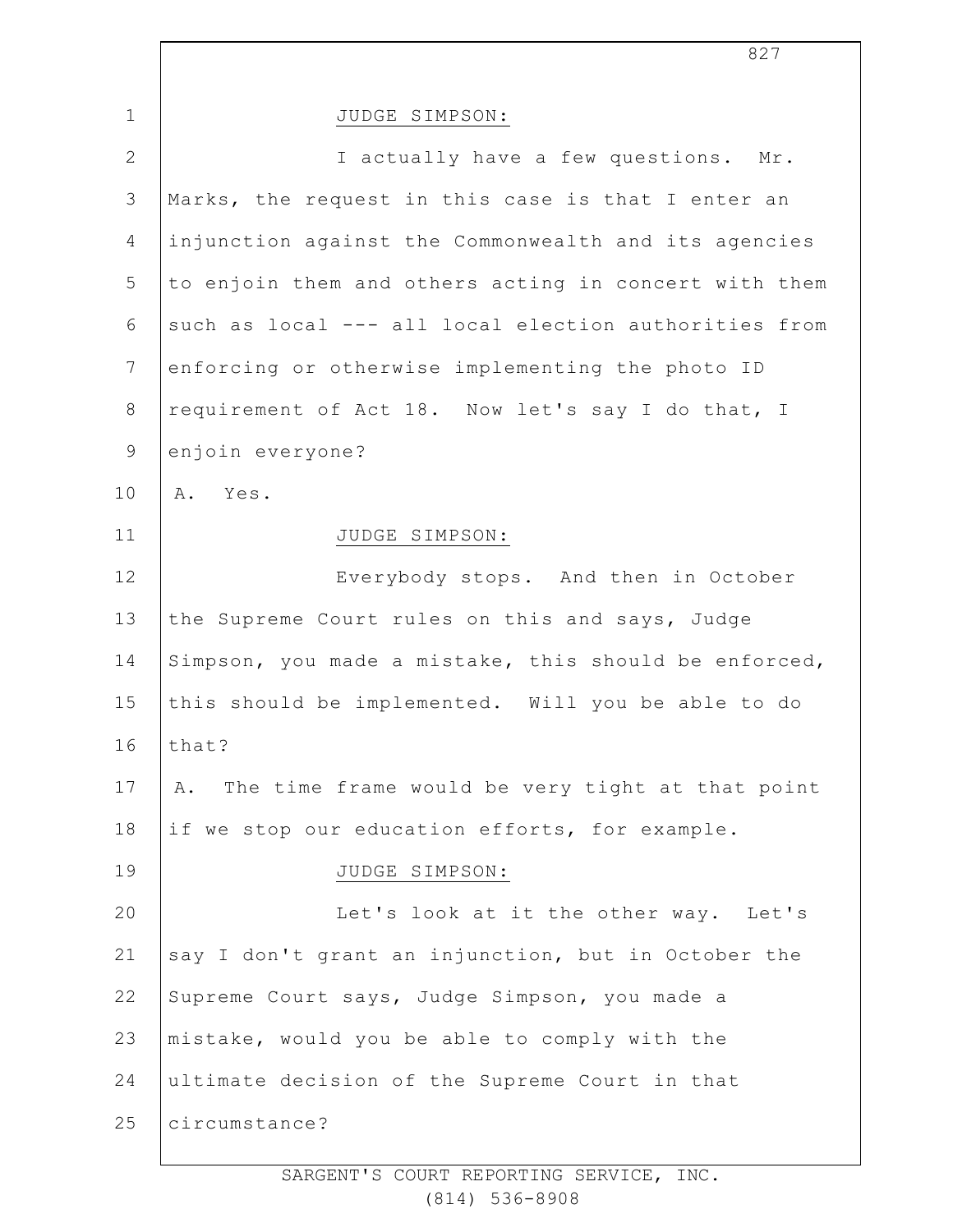| $\mathbf 1$   | I think ultimately in either circumstance, we<br>Α.   |
|---------------|-------------------------------------------------------|
| $\mathbf{2}$  | would find a way to comply, but the education efforts |
| $\mathcal{S}$ | would probably be what's most impacted. What I mean   |
| 4             | by that is money will have been spent by October to   |
| 5             | educate voters about the new ID requirements. And it  |
| 6             | will make our communications with the counties a      |
| 7             | little more fast-paced more so than we would like,    |
| 8             | but I think ultimately we would pull it off.          |
| $\mathsf 9$   | JUDGE SIMPSON:                                        |
| 10            | We had a lot of discussion, we had a                  |
| 11            | lot of testimony about name conforming issues. There  |
| 12            | was some discussions today about that. Have there     |
| 13            | been name conformity issues that your Bureau has had  |
| 14            | to deal with even before Act 18?                      |
| 15            | A. Yes, there was an --- there has been for several   |
| 16            | years a first time voter ID requirement and that      |
| 17            | issue has come up before and it's primarily maiden    |
| 18            | name versus married name, and ultimately those are    |
| 19            | addressed by the counties or poll workers.            |
| 20            | JUDGE SIMPSON:                                        |
| 21            | Are there questions that were prompted                |
| 22            | by my inquires?                                       |
| 23            | ATTORNEY GERSCH:                                      |
| 24            | No, Your Honor.                                       |
| 25            | ATTORNEY CAWLEY:                                      |
|               |                                                       |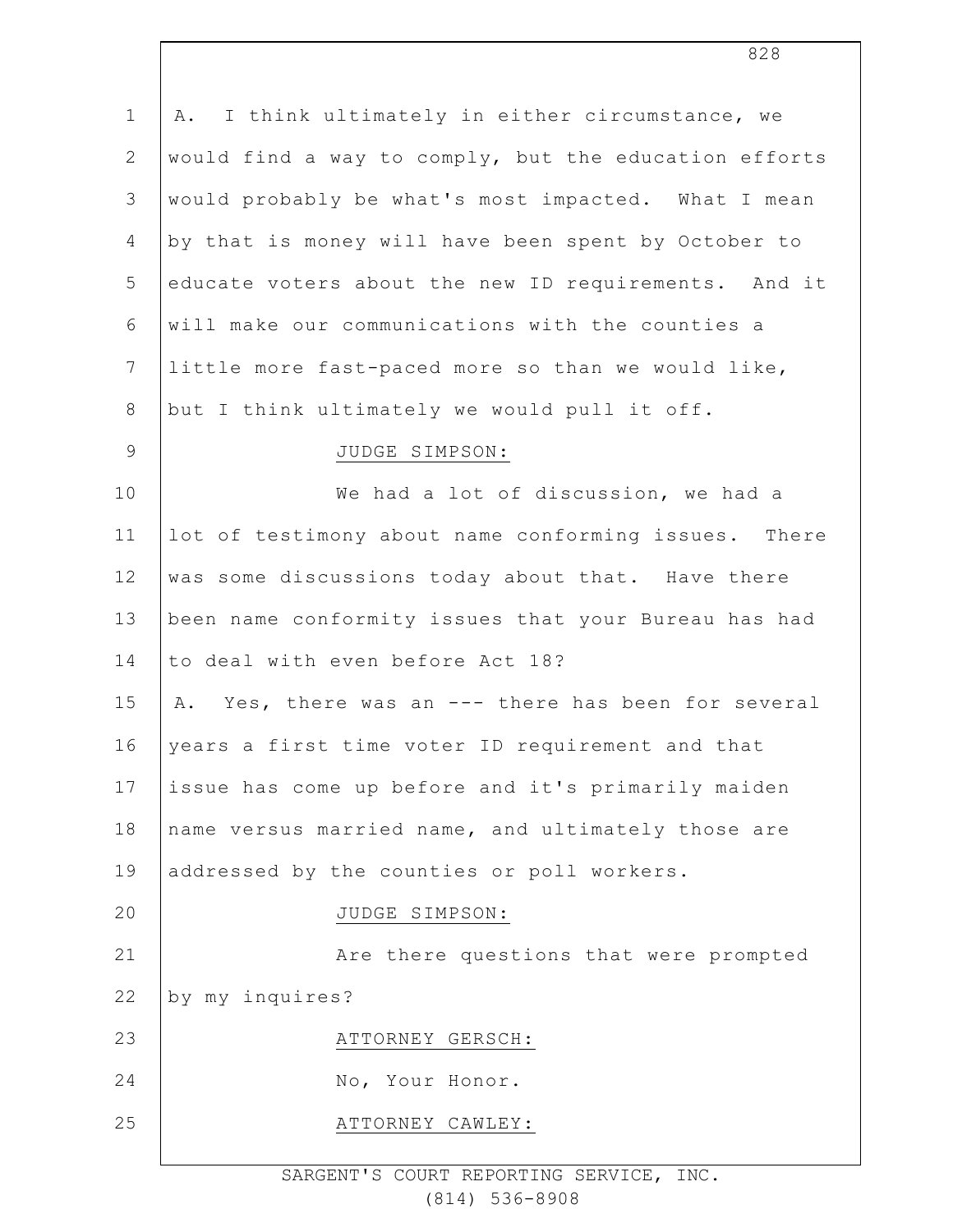|              | 829                                                 |
|--------------|-----------------------------------------------------|
| 1            | No, Your Honor.                                     |
| $\mathbf{2}$ | JUDGE SIMPSON:                                      |
| 3            | Mr. Marks, thank you. You may step                  |
| 4            | down.                                               |
| 5            | A. Thank you, Your Honor.                           |
| 6            | ATTORNEY CLARKE:                                    |
| 7            | Your Honor, we have another witness who             |
| $\,8\,$      | will only take about 10 or 15 minutes if Your Honor |
| 9            | would like to continue.                             |
| 10           | JUDGE SIMPSON:                                      |
| 11           | Yes, let's continue.                                |
| 12           |                                                     |
| 13           | TIA SUTTER, HAVING FIRST BEEN DULY SWORN, TESTIFIED |
| 14           | AS FOLLOWS:                                         |
| 15           |                                                     |
| 16           | Good morning, Your Honor.<br>Α.                     |
| 17           | JUDGE SIMPSON:                                      |
| 18           | Good morning.                                       |
| 19           | DIRECT EXAMINATION                                  |
| 20           | BY ATTORNEY CLARKE:                                 |
| 21           | Good morning, Ms. Sutter.<br>Q.                     |
| 22           | Good morning, Ms. Clarke.<br>Α.                     |
| 23           | What is your name?<br>Q.                            |
| 24           | My name is Tia Sutter.<br>Α.                        |
| 25           | And where do you live?<br>Q.                        |
|              |                                                     |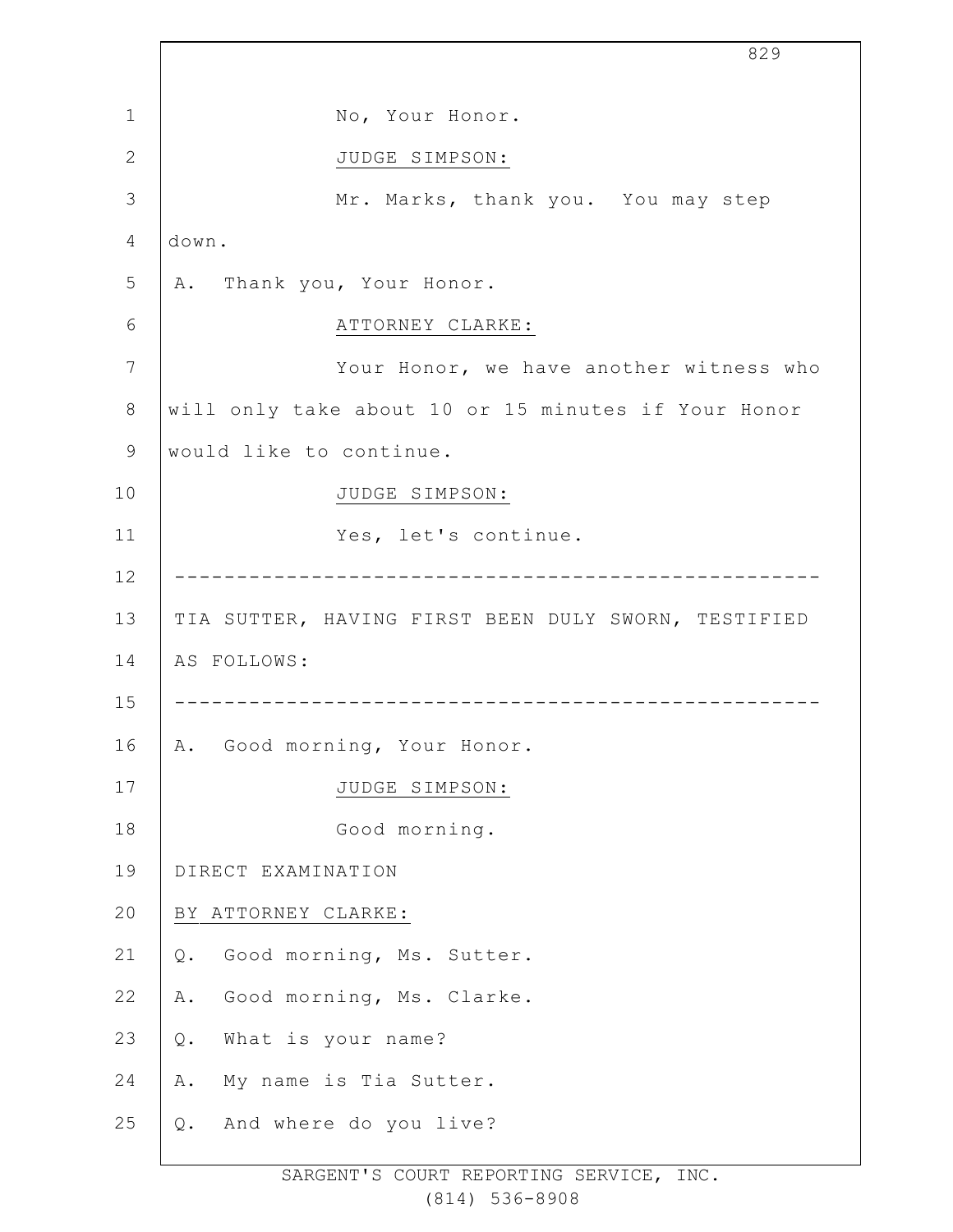| $\mathbf 1$     | I live in East Falls, Philadelphia.<br>Α.             |
|-----------------|-------------------------------------------------------|
| $\overline{2}$  | And where were you born, Ms. Sutter?<br>$Q$ .         |
| 3               | I was born in Queens, New York, New York.<br>Α.       |
| 4               | And when were you born?<br>$Q$ .                      |
| 5               | On December 17th, Kitty Hawk Day, 1951.<br>Α.         |
| 6               | 1951. Tell me about your parents.<br>Q.               |
| $7\overline{ }$ | My father died recently at the age of 99 on<br>Α.     |
| 8               | Thanksgiving and he was a --- he was born in          |
| $\mathsf 9$     | Pennsylvania as his people were going back to like    |
| 10              | 1850. And my mother is 93, she lives in New York.     |
| 11              | She was also born in Pennsylvania. Her family came    |
| 12              | here in about 1750. They were both veterans in World  |
| 13              | War II. My mother was a master sergeant in the WAAC.  |
| 14              | She served under Eisenhower in Algiers and in the     |
| 15              | European Theater. My father was a captain in the      |
| 16              | U.S. Army and they met in Rome.                       |
| 17              | Now, when you were growing up in New York, did<br>Q.  |
| 18              | you go to college?                                    |
| 19              | I did. I went to Bard College in upstate New<br>Α.    |
| 20              | York. I graduated in 1973.                            |
| 21              | And did you receive a degree from Bard College?<br>Q. |
| 22              | A. I did. I got an AB they called it, a BA in         |
| 23              | languages and literature and psychology.              |
| 24              | Q. Did you attend any other school after you          |
| 25              | received your degree from Bard College?               |
|                 |                                                       |

830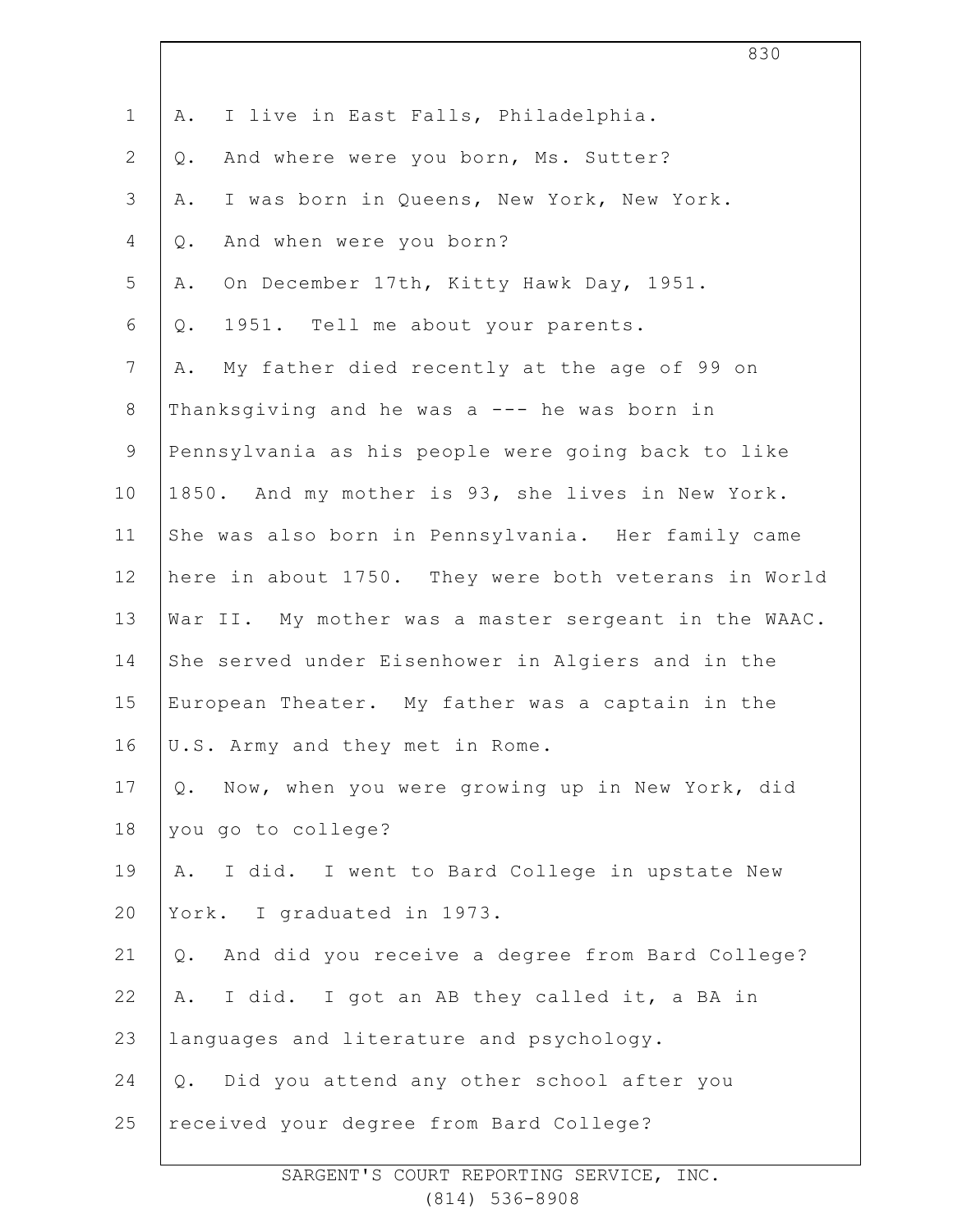| $\mathbf 1$    | I did. I attended the Hunter College School of<br>Α.      |
|----------------|-----------------------------------------------------------|
| $\mathbf{2}$   | Social Work for a year and part of the year.              |
| 3              | And where is Hunter College School of Social<br>Q.        |
| $\overline{4}$ | Work?                                                     |
| 5              | That's in Manhattan in New York City.<br>Α.               |
| 6              | And did you receive a degree from Hunter<br>$Q$ .         |
| $\overline{7}$ | College?                                                  |
| $\,8\,$        | I did not. I did not complete the MSW. I<br>Α.            |
| $\mathsf 9$    | decided to save my money and go to law school.            |
| 10             | So did you go to law school?<br>Q.                        |
| 11             | I did.<br>Α.                                              |
| 12             | And where did go to law school?<br>$Q$ .                  |
| 13             | I went to Boston College Law School. I<br>Α.              |
| 14             | graduated from there in 1993 with a Juris Doctorate,      |
| 15             | a law degree.                                             |
| 16             | Q. And then did you practice law?                         |
| 17             | I did. I came directly from there to here ---<br>A.       |
| 18             | well, to Philadelphia, and I worked as an assistant       |
| 19             | district attorney. I interned there the summer            |
| 20             | before.                                                   |
| 21             | And you worked as an assistant district attorney<br>$Q$ . |
| 22             | for how long?                                             |
| 23             | I worked there until the beginning of 1995.<br>Α.         |
| 24             | So 1983 to '95?<br>$Q$ .                                  |
| 25             | Twelve (12) years.<br>Α.                                  |
|                |                                                           |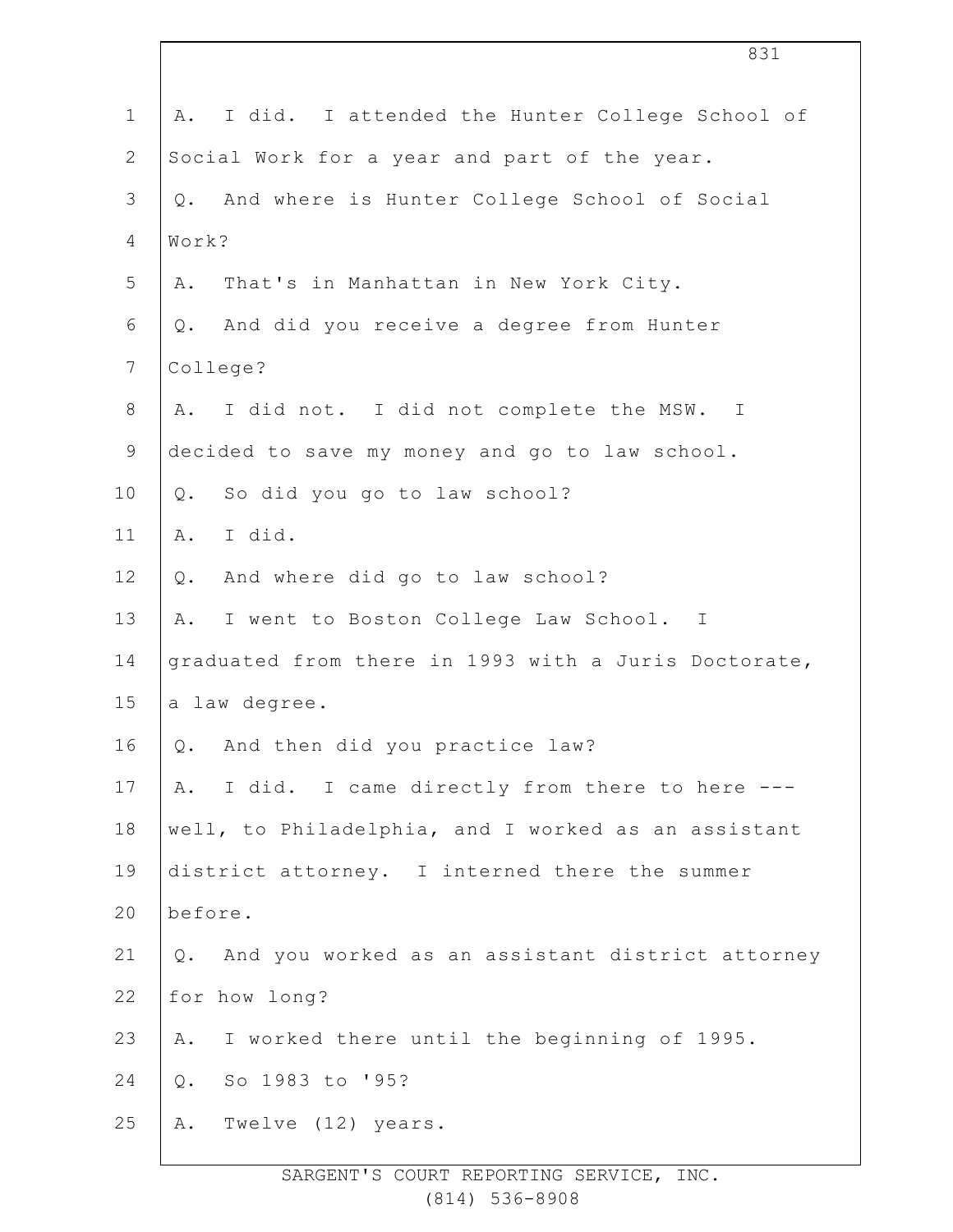| $\mathbf 1$     | And what units were you in when you were in the<br>Q.     |
|-----------------|-----------------------------------------------------------|
| $\mathbf{2}$    | district attorney's office?                               |
| $\mathcal{S}$   | I started in the Municipal Court Unit and then I<br>Α.    |
| 4               | worked in the Family Waivers Unit, then the Major         |
| 5               | Trials Unit, which is jury trials for major cases,        |
| 6               | and been in the Homicide Unit as a homicide               |
| $7\phantom{.0}$ | prosecutor.                                               |
| $8\,$           | And why did you leave the district attorney's<br>Q.       |
| $\mathsf 9$     | office?                                                   |
| 10              | I had started becoming ill and it really<br>Α.            |
| 11              | interfered with my performance and I had a very young     |
| 12              | baby boy and it was too much stress. They suggested       |
| 13              | I find a job. They asked me to leave.                     |
| 14              | And what was your illness?<br>Q.                          |
| 15              | Well, it's craniomandibular disorder. It's the<br>Α.      |
| 16              | bones in my head aren't straight and it led to            |
| 17              | musculoskeletal problems, diagnosis fibromyalgia, and     |
| 18              | I also smoked and I got emphysema.                        |
| 19              | Now, have you worked since you left the district<br>$Q$ . |
| 20              | attorney's office in 1995?                                |
| 21              | Yes, I did. I worked doing temporary legal<br>Α.          |
| 22              | work. I worked for about a year on a project with         |
| 23              | --- regarding foster children. Then I was ---             |
| 24              | paralegal work, I became really unable to do that as      |
| 25              | well. I worked then as a home healthcare aide and         |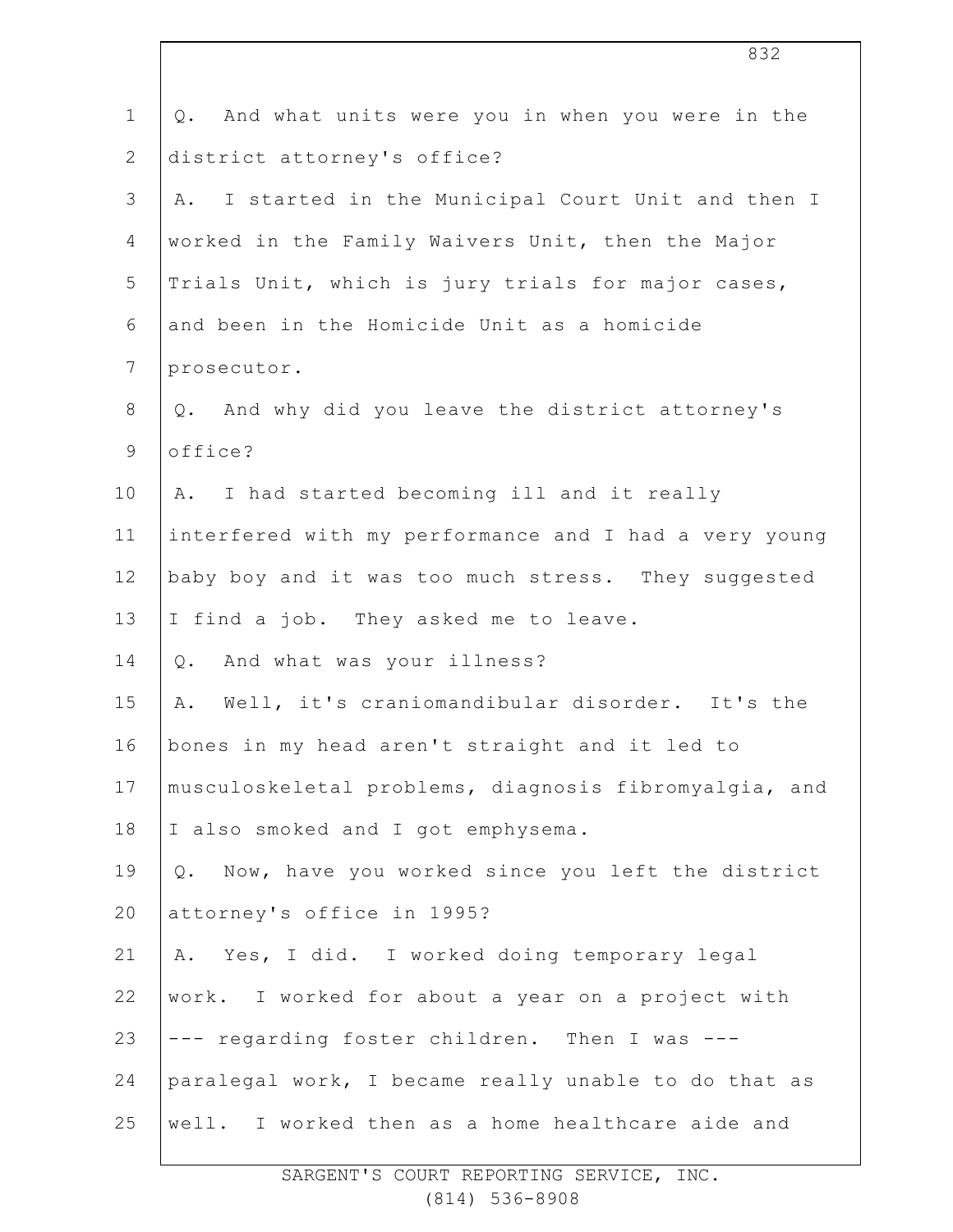|                | 833                                                       |
|----------------|-----------------------------------------------------------|
| $\mathbf 1$    | some other temporary work, and then I really wasn't       |
| $\overline{2}$ | able to work. And also, I had been in a car accident      |
| 3              | and kind of seriously injured so that was sort of the     |
| 4              | end of my earning capacity.                               |
| 5              | Q. Now, you mentioned you had a young son, you have       |
| 6              | a child?                                                  |
| $\overline{7}$ | Yes, he's 20 years old now.<br>Α.                         |
| 8              | And what's he doing?<br>$Q$ .                             |
| $\mathsf 9$    | Nico (phonetic) is --- he will be a senior at<br>Α.       |
| 10             | York College here in York, Pennsylvania.                  |
| 11             | Are you registered to vote, Ms. Sutter?<br>$Q$ .          |
| 12             | I am.<br>Α.                                               |
| 13             | And when did you register to vote?<br>Q.                  |
| 14             | I registered the last time in April of 2008.<br>Α.        |
| 15             | And what is the name on your voter registration?<br>$Q$ . |
| 16             | Tia Sutter.<br>Α.                                         |
| 17             | Now, are you aware of Act 18, the new photo ID<br>Q.      |
| 18             | law?                                                      |
| 19             | I didn't know the Act number, but I know about<br>Α.      |
| 20             | the law, sure.                                            |
| 21             | And when did you find out about the law?<br>Q.            |
| 22             | I'm not quite certain when it was, pretty<br>Α.           |
| 23             | recently.                                                 |
| 24             | Now, are you aware that it requires you to have<br>Q.     |
| 25             | a photo ID in order to vote?                              |
|                |                                                           |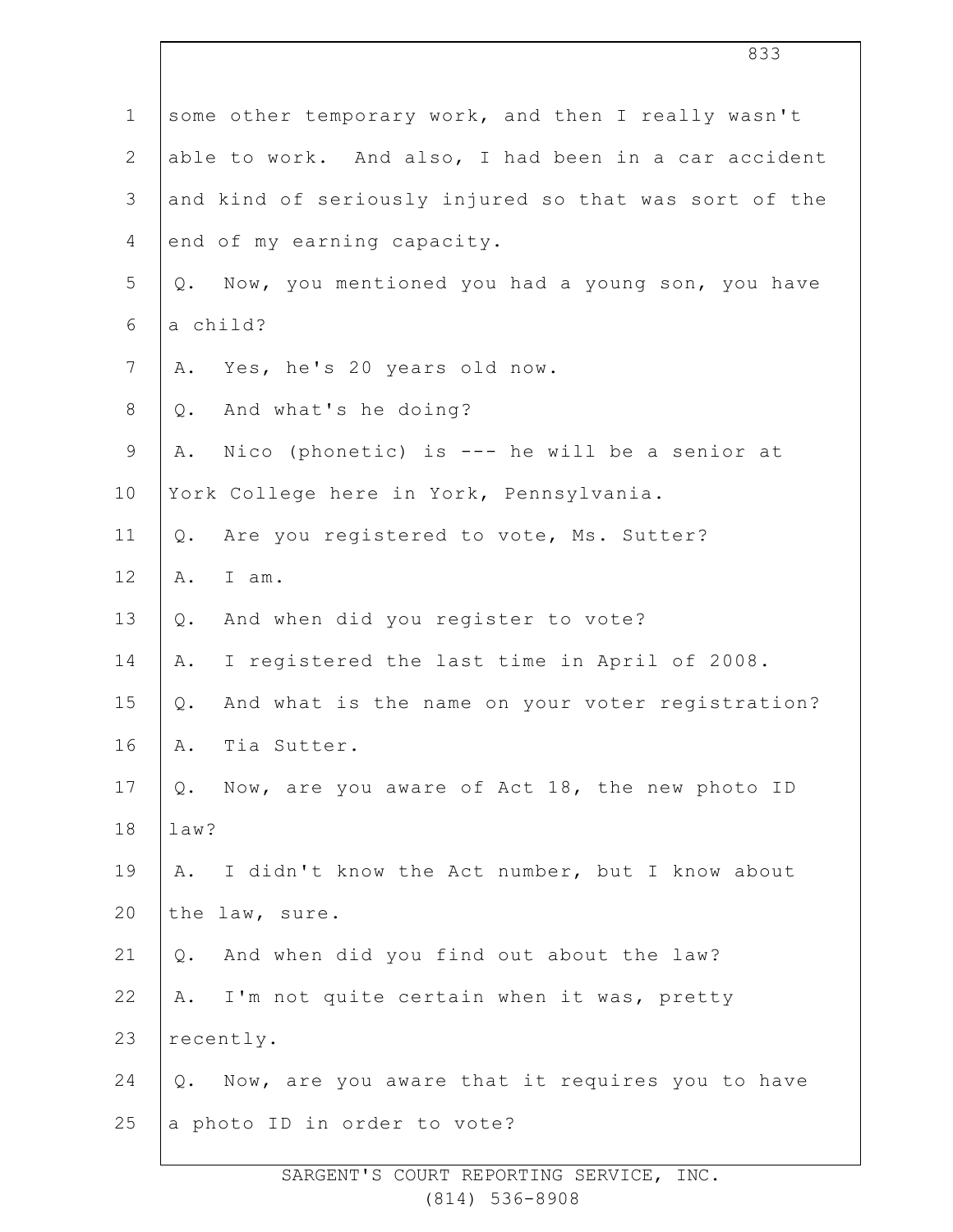| $\mathbf 1$    | Yes, ma'am.<br>Α.                                      |
|----------------|--------------------------------------------------------|
| $\mathbf{2}$   | Do you have the necessary photo ID to vote?<br>Q.      |
| $\mathfrak{Z}$ | I do not.<br>Α.                                        |
| 4              | Do you have any photo ID?<br>Q.                        |
| 5              | I do and I have a very old photo ID from 1977 or<br>Α. |
| 6              | '78.                                                   |
| $\overline{7}$ | Let me just stop you for a minute. We'll mark<br>Q.    |
| $\,8\,$        | another exhibit.                                       |
| $\mathsf 9$    | (Petitioners' Exhibit 31 marked for                    |
| 10             | identification.)                                       |
| 11             | BY ATTORNEY CLARKE:                                    |
| 12             | Ms. Sutter, I'm showing you what we marked as<br>Q.    |
| 13             | Exhibit 31.                                            |
| 14             | Yes, ma'am.<br>Α.                                      |
| 15             | And I also have the originals here that --- you<br>Q.  |
| 16             | brought with you today the originals of the            |
| 17             | documents?                                             |
| $18\,$         | Yes, I did. I gave them to you, I believe.<br>Α.       |
| 19             | Okay. So I'm going to give those to you, too.<br>$Q$ . |
| 20             | Okay. Thank you.<br>Α.                                 |
| 21             | Now, I had asked you about whether you had any<br>Q.   |
| 22             | photo identification and you mentioned a very old      |
| 23             | card from Hunter College?                              |
| 24             | Right.<br>Α.                                           |
| 25             | And that was the college in New York?<br>Q.            |
|                |                                                        |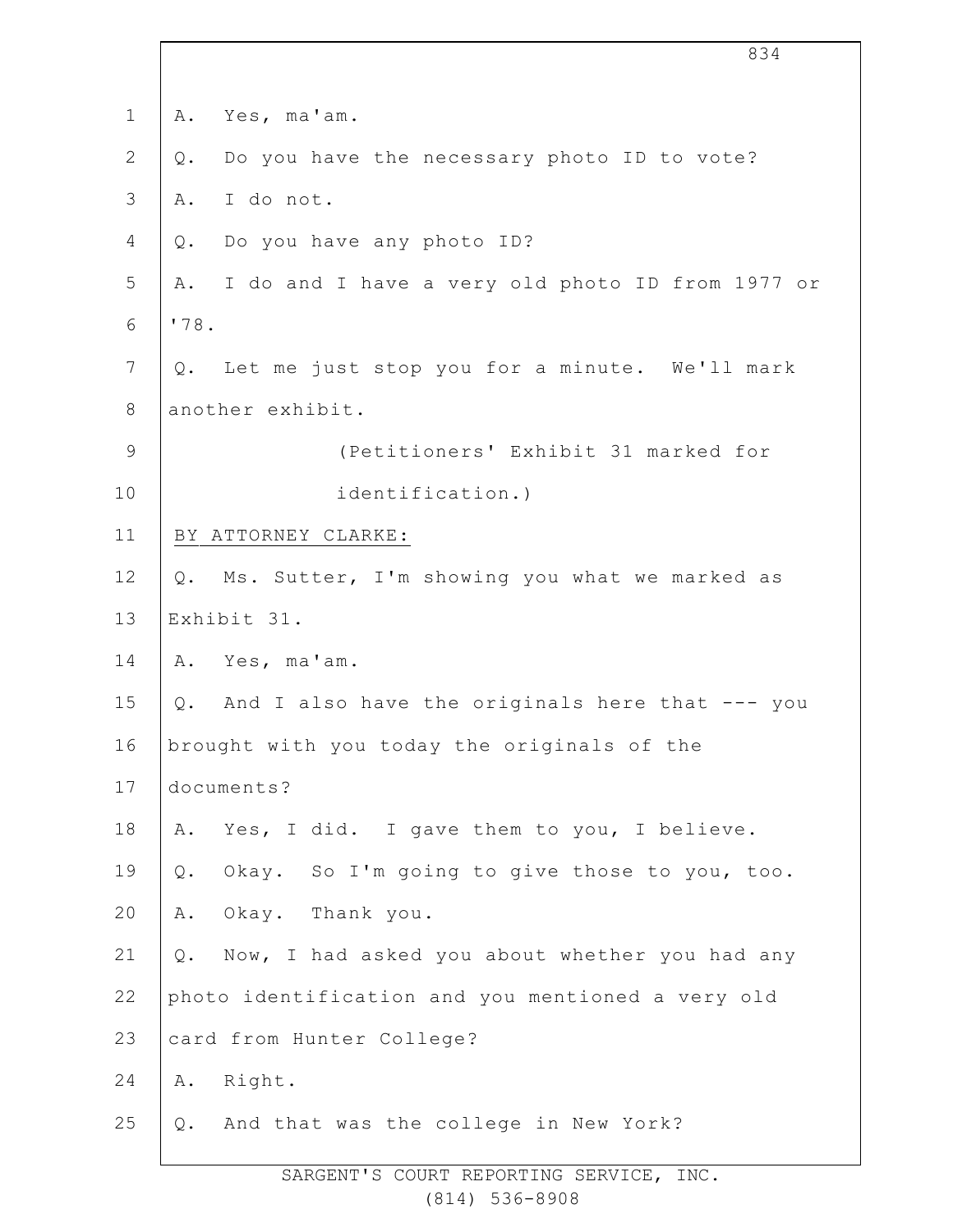| $\mathbf 1$    | A. That's right. It was actually the School of            |
|----------------|-----------------------------------------------------------|
| $\overline{2}$ | Social Work.                                              |
| 3              | Q. Okay. And does that card have any kind of              |
| $\overline{4}$ | expiration date on it?                                    |
| 5              | It does not. It has my Social Security number<br>Α.       |
| 6              | and my signature, but it has some stickers on it          |
| $\overline{7}$ | indicating when it was in use, fall of '77 and fall       |
| 8              | of '78.                                                   |
| 9              | Does this picture look like you?<br>Q.                    |
| 10             | Not anymore.<br>Α.                                        |
| 11             | Not anymore?<br>Q.                                        |
| 12             | No. My mother thinks it looks like me.<br>Α.              |
| 13             | Now, do you have any other photo identification?<br>$Q$ . |
| 14             | I do. You know, I dug up my photo ID from when<br>A.      |
| 15             | I was a legal intern at the DA's office in                |
| 16             | Philadelphia in the summer of '82. My district            |
| 17             | attorney's ID, unfortunately, my purse was lost or        |
| 18             | stolen years ago and I lost that years ago, but this      |
| 19             | is what I got the summer of '82 as a legal intern.        |
| 20             | Q. Okay. Now, does that one have any kind of              |
| 21             | expiration date?                                          |
| 22             | It doesn't. It has my name and my height,<br>Α.           |
| 23             | weight and date of birth, but --- and Ed Rendell's        |
| 24             | signature, but no expiration date.                        |
| 25             | Q. And does the photo on that look like you?              |
|                |                                                           |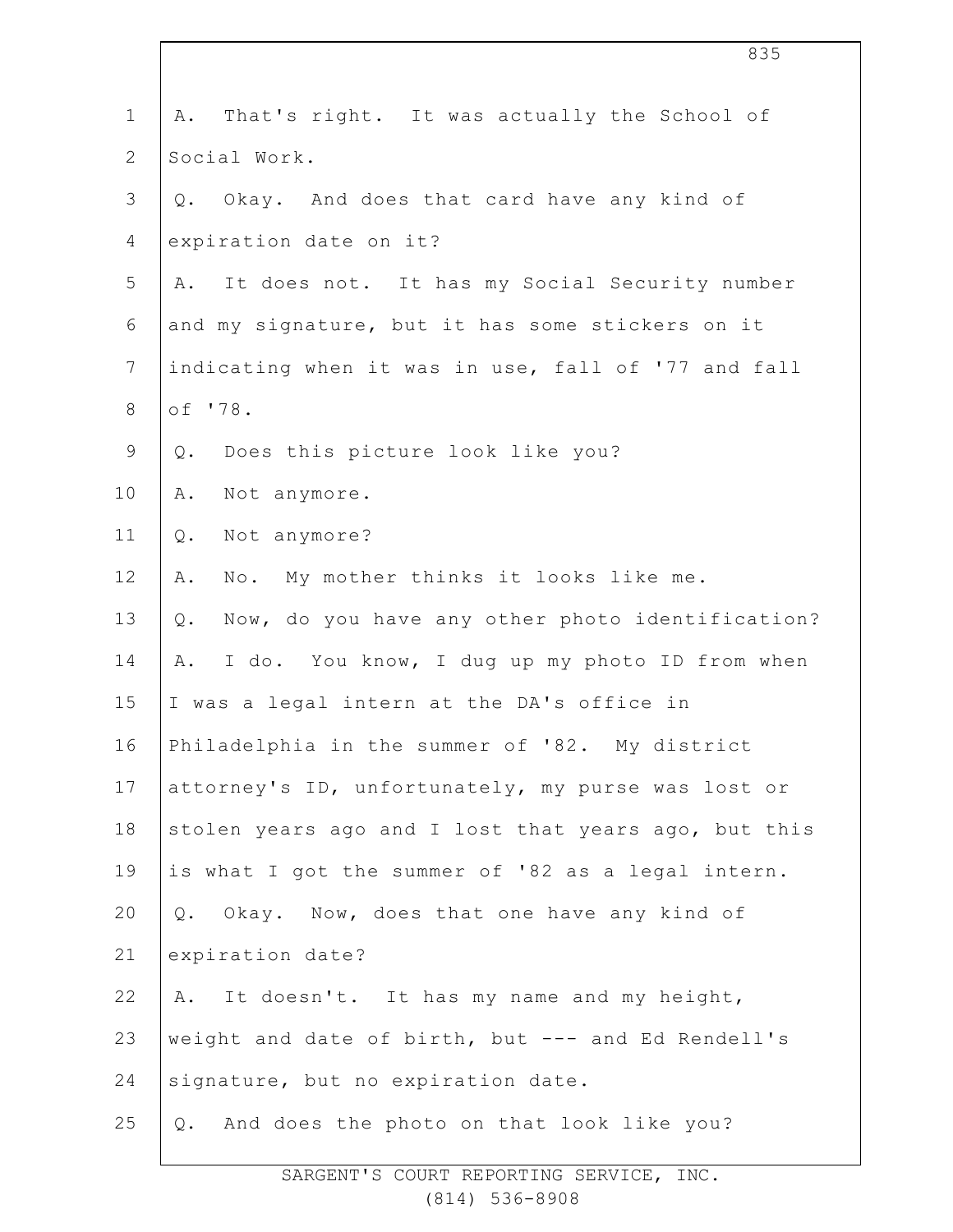|               | 836                                                   |
|---------------|-------------------------------------------------------|
| $\mathbf 1$   | I wish, but it no longer does.<br>Α.                  |
| $\mathbf{2}$  | Now, have you ever had a driver's license?<br>Q.      |
| $\mathcal{S}$ | No, I haven't.<br>Α.                                  |
| 4             | Had you ever had a PennDOT ID?<br>Q.                  |
| 5             | No, not from any city.<br>Α.                          |
| 6             | Have you ever had a passport?<br>Q.                   |
| 7             | I did. When I was a teenager, we went to<br>Α.        |
| $8\,$         | England, so when I was 15, I had a passport.          |
| $\mathsf 9$   | Have you ever renewed that passport?<br>Q.            |
| 10            | No.<br>Α.                                             |
| 11            | So have you ever then tried to get together the<br>Q. |
| 12            | documents so that you could go get a PennDOT ID in    |
| 13            | order to vote?                                        |
| 14            | Oh, yes, I did.<br>Α.                                 |
| 15            | Okay. So let's just first talk about the<br>Q.        |
| 16            | documents that you need to get a PennDOT ID. Do you   |
| 17            | have any kind of record of your birth?                |
| 18            | I have a birth certificate that I ordered<br>Α.       |
| 19            | through --- well, I contacted the Bureau of Vital     |
| 20            | Statistics in New --- New York City has its own birth |
| 21            | certificates, not the state, and they sent --- when   |
| 22            | you go to that website, they send you to a site       |
| 23            | called --- or an agency called Vital Check, and I     |
| 24            | ordered from them a couple of years ago this birth    |
| 25            | certificate that is in your exhibit.                  |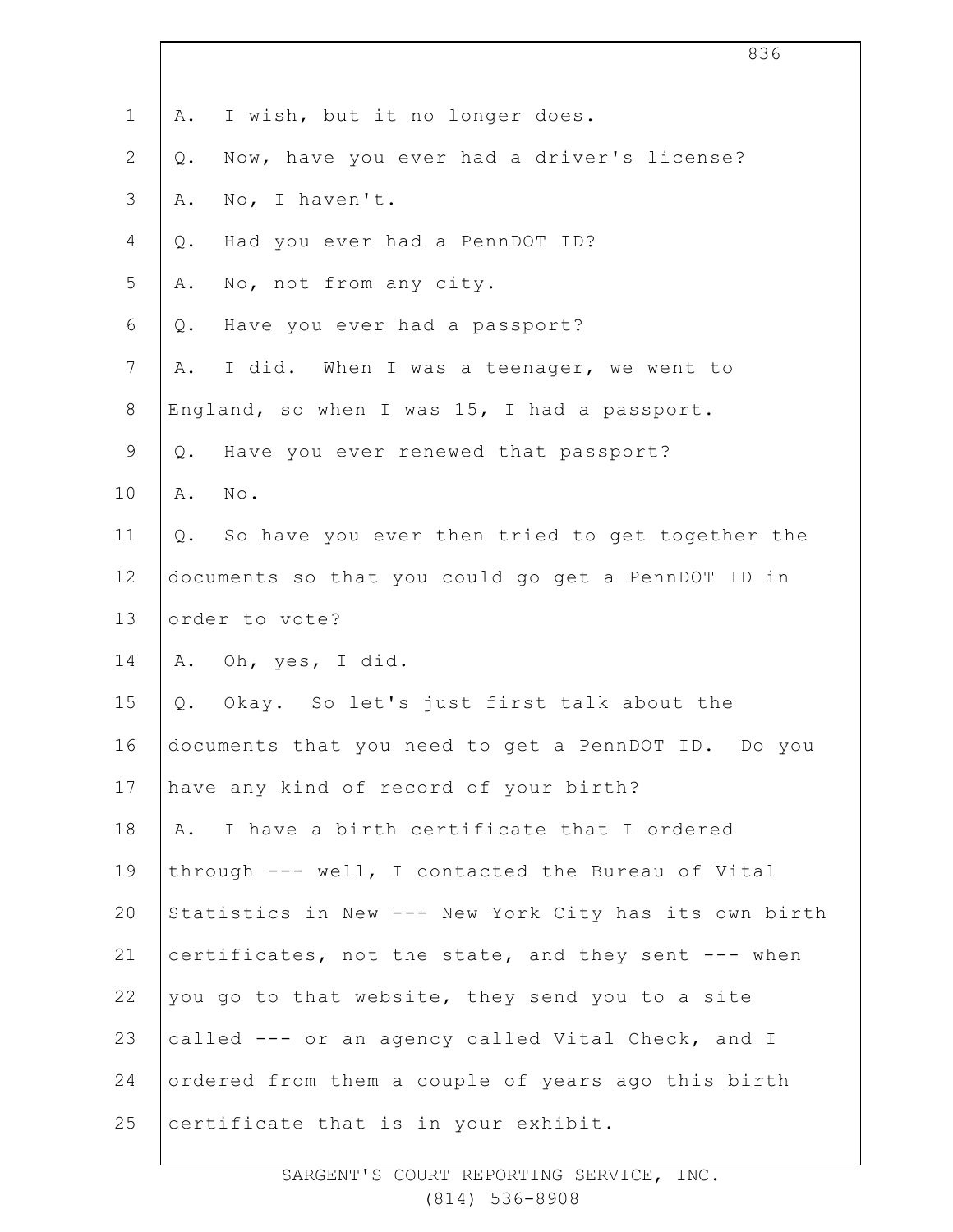| $\mathbf 1$     | Okay. So the document that you received is the<br>Q.   |
|-----------------|--------------------------------------------------------|
| $\mathbf{2}$    | document that's at the top of Exhibit 31?              |
| 3               | Yes.<br>Α.                                             |
| 4               | And does this --- does the document at the top<br>Q.   |
| 5               | of Exhibit 31 have a raised seal on it?                |
| 6               | $\mbox{No}$ .<br>Α.                                    |
| $7\phantom{.0}$ | And what is the name on this certificate?<br>$Q$ .     |
| 8               | Christine Sutter.<br>Α.                                |
| $\mathsf 9$     | So that's a different name than the name that<br>Q.    |
| 10              | you are registered to vote in; is that right?          |
| 11              | There's the rug.<br>Α.                                 |
| 12              | Now, did you ever try to go get a raised seal<br>$Q$ . |
| 13              | birth certificate?                                     |
| 14              | I did.<br>A.                                           |
| 15              | Tell me what happened.<br>Q.                           |
| 16              | Well, I went --- I thought this was good. I<br>Α.      |
| 17              | mean, they told me this was official, but it has a     |
| 18              | heat seal thing that's supposed to change colors on    |
| 19              | the back. Anyway, I wanted to get the full deal with   |
| 20              | the raised seal, so I went back online and back to     |
| 21              | the City of New York's birth certificate thing and     |
| 22              | they sent me back to Vital Check and I indicated that  |
| 23              | I wanted the --- I think they call it the long form.   |
| 24              | Anyway, it has more --- like the hospital and a        |
| 25              | raised seal, so I indicated that I wanted to get       |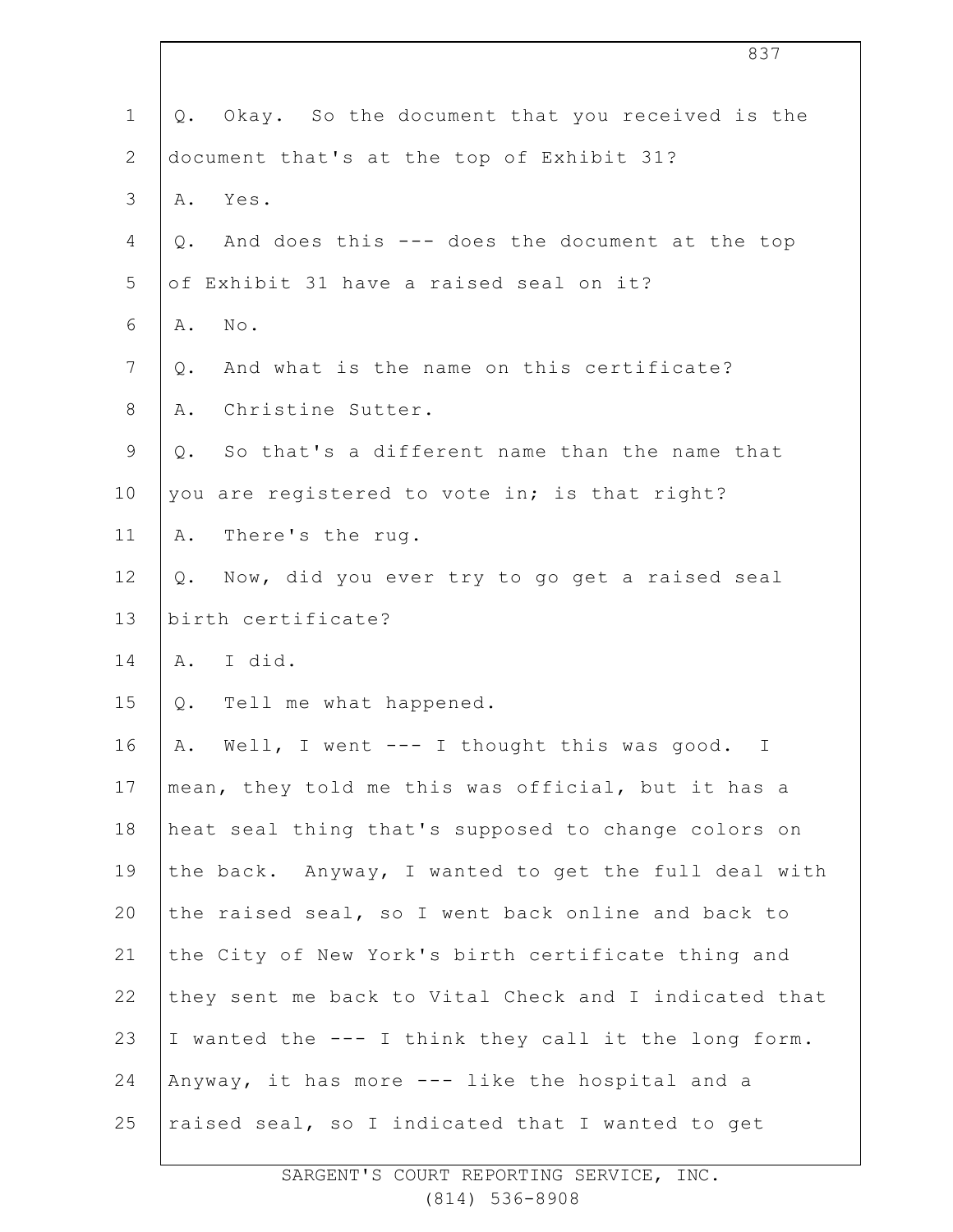|                | 838                                                     |
|----------------|---------------------------------------------------------|
| $\mathbf 1$    | that.                                                   |
| $\mathbf{2}$   | And did you get it?<br>$Q$ .                            |
| 3              | I did not.<br>Α.                                        |
| 4              | Why not?<br>Q.                                          |
| 5              | Because I put the card, you know, my bank card<br>Α.    |
| 6              | in and that was fine, they would only send it to the    |
| $7\phantom{.}$ | name --- under Christine Sutter. So they were going     |
| 8              | to send it to Christine Sutter at the billing address   |
| $\mathsf 9$    | which is my address and all that was fine I thought.    |
| 10             | And I gave them the card and they took the money and    |
| 11             | then they said oops, the City of New York now           |
| 12             | requires further information from you, can we have      |
| 13             | your Social Security number. So I put that in and       |
| 14             | turned red and said that doesn't match and it's         |
| 15             | rejected.                                               |
| 16             | Q. Okay. So now why didn't your Social Security         |
| 17             | number match?                                           |
| 18             | A. Because when I got my Social Security number I       |
| 19             | think when I was a teenager and got working papers, I   |
| 20             | think is when I got it, I got it under the only name    |
| 21             | I had ever used which was Tia Sutter.                   |
| 22             | So your Social Security name is Tia Sutter and<br>$Q$ . |
| 23             | your birth record is under Christine Sutter; is that    |
| 24             | right?                                                  |
| 25             | Yes.<br>Α.                                              |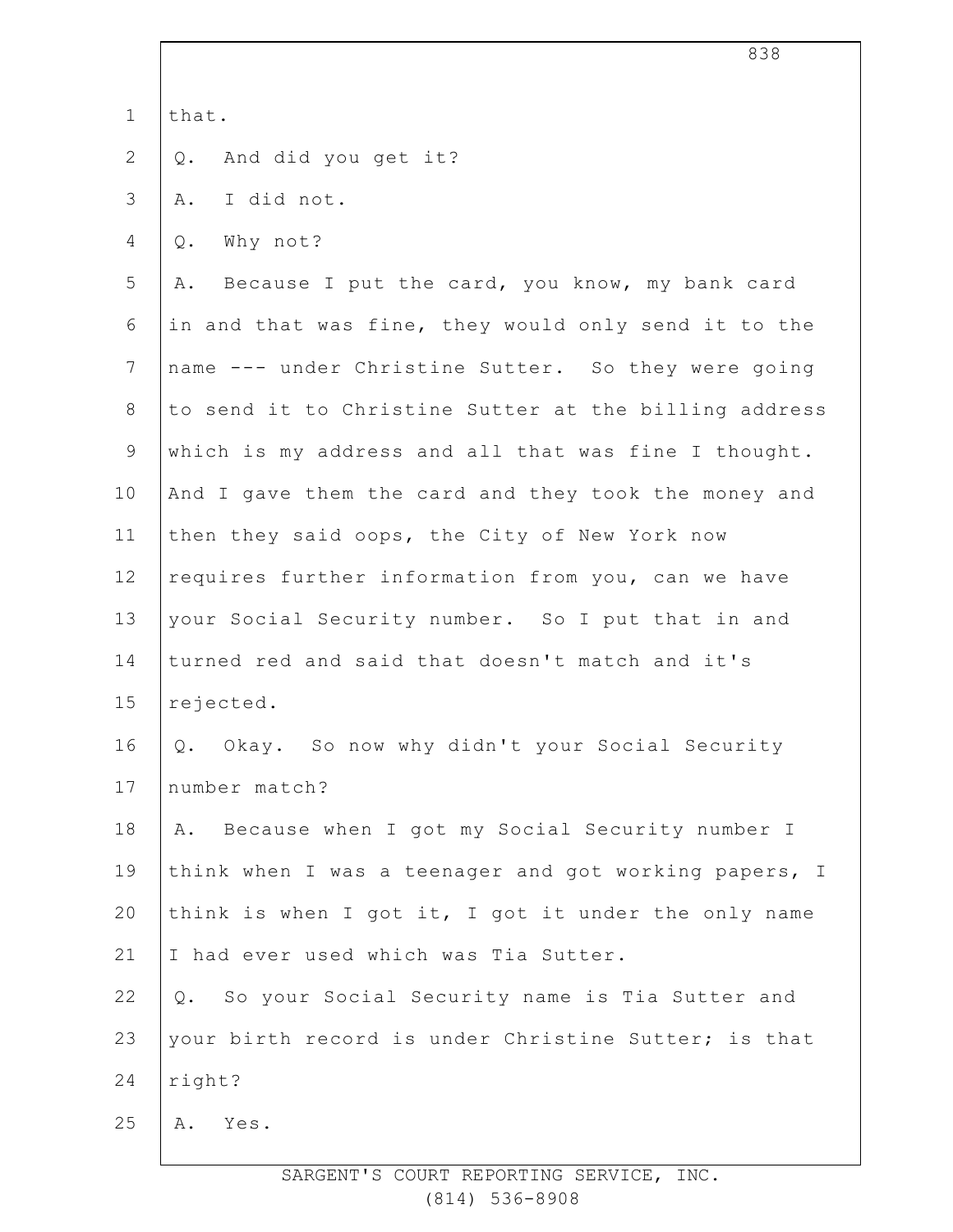| $\mathbf 1$    | And so the only reason --- so what New York said<br>Q. |
|----------------|--------------------------------------------------------|
| $\overline{2}$ | to you was those names don't match?                    |
| 3              | Correct.<br>Α.                                         |
| 4              | Then what happened? Did you ever resolve that<br>Q.    |
| 5              | problem with New York?                                 |
| 6              | Well, no, because they said you can mail them<br>Α.    |
| $7\phantom{.}$ | photocopies of your photo ID or the requisite          |
| $8\,$          | documents, which I didn't have, or I could go in       |
| $\mathsf 9$    | person and give them my photo ID or my other records   |
| 10             | of documents, which I didn't have. So I didn't have    |
| 11             | any in person, by mail or online, and so they just     |
| 12             | said, well, we're keeping I think \$10 and we're not   |
| 13             | keeping \$25, which was the total thing, but \$10 for  |
| 14             | us looking so far and that's it.                       |
| 15             | Q. So I just want to make sure I understand. So        |
| 16             | they said, well, your name doesn't match, if you send  |
| 17             | us an ID, that will solve the problem?                 |
| 18             | Yes.<br>Α.                                             |
| 19             | And you didn't have that ID?<br>Q.                     |
| 20             | I'm sorry?<br>Α.                                       |
| 21             | You didn't have the ID that they told you you<br>$Q$ . |
| 22             | needed?                                                |
| 23             | No, that's why I was trying to get the birth<br>Α.     |
| 24             | certificate so I could get photo ID.                   |
| 25             | Okay. So now did you also --- so at the end of<br>Q.   |
|                |                                                        |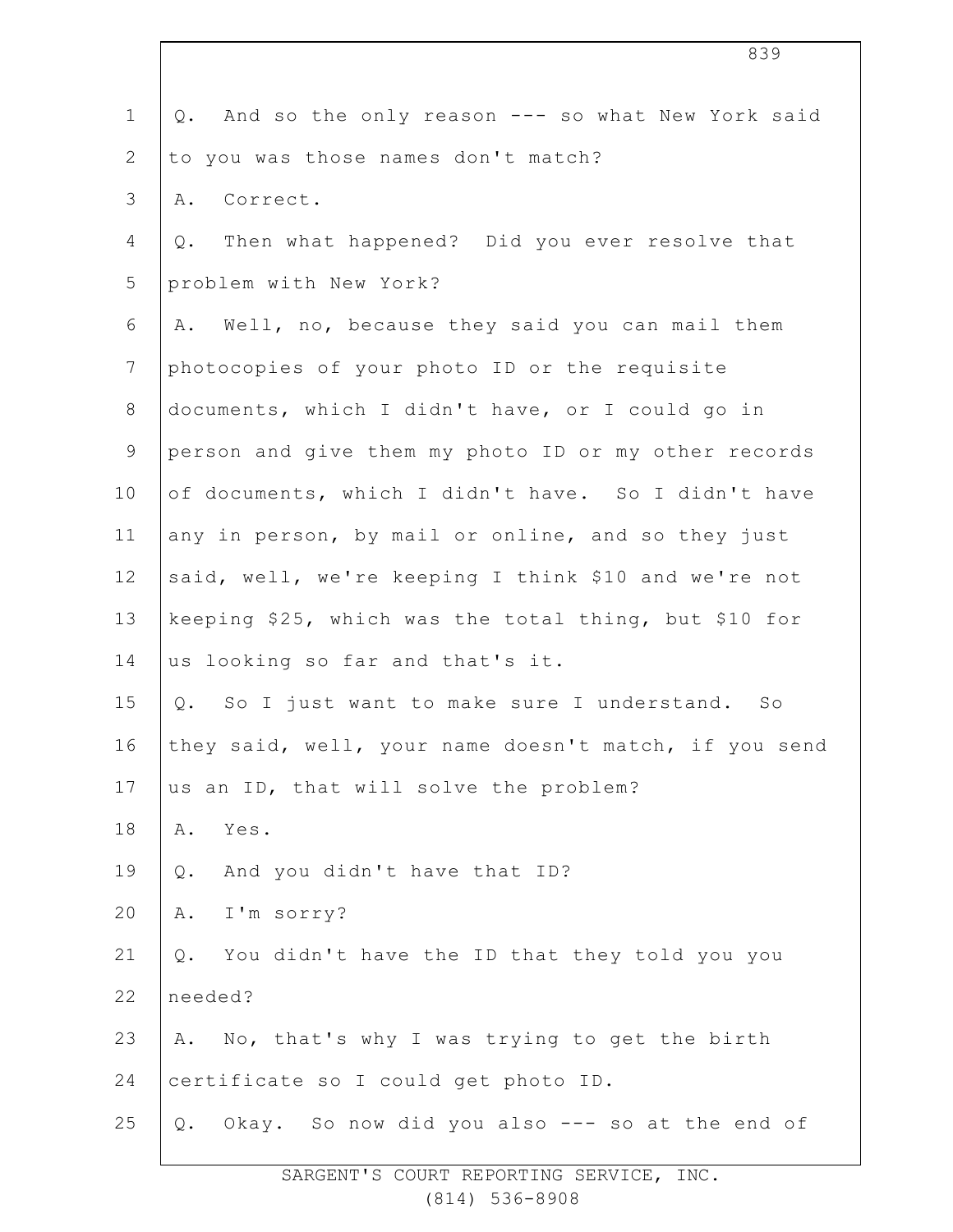|                  | 840                                                   |
|------------------|-------------------------------------------------------|
| $\mathbf 1$      | the day you weren't able to get the birth certificate |
| $\mathbf{2}$     | with the raised seal; is that right?                  |
| $\mathcal{S}$    | A. That's correct, and it cost me \$10 to find that   |
| 4                | out.                                                  |
| 5                | Q. Okay. Now, did you then try to and get a Social    |
| 6                | Security card? Well, let me just stop. Do you have    |
| $\boldsymbol{7}$ | a Social Security card?                               |
| $8\,$            | A. I don't. I don't know. I lost track of it, I       |
| $\mathsf 9$      | don't know, maybe 30, 40 years ago. I've never        |
| 10               | needed to show it to anyone.                          |
| 11               | Okay. But you have a Social Security number?<br>Q.    |
| 12               | I do, and I have a Medicare card.<br>Α.               |
| 13               | Q. Okay. And what is the name on your Social          |
| 14               | Security card?                                        |
| 15               | A. Tia Sutter.                                        |
| 16               | So you have Tia Sutter on your Social Security<br>Q.  |
| 17               | card, you have Christine Sutter on your birth record? |
| 18               | Right.<br>Α.                                          |
| 19               | And you're registered to vote as Tia Sutter; is<br>Q. |
| 20               | that right?                                           |
| 21               | A. It's really --- yes.                               |
| 22               | Okay. And now, when you --- so then you tried<br>Q.   |
| 23               | to get a Social Security card; is that right?         |
| 24               | Correct.<br>Α.                                        |
| 25               | And did you go somewhere to try to get the<br>Q.      |
|                  |                                                       |

 $\Gamma$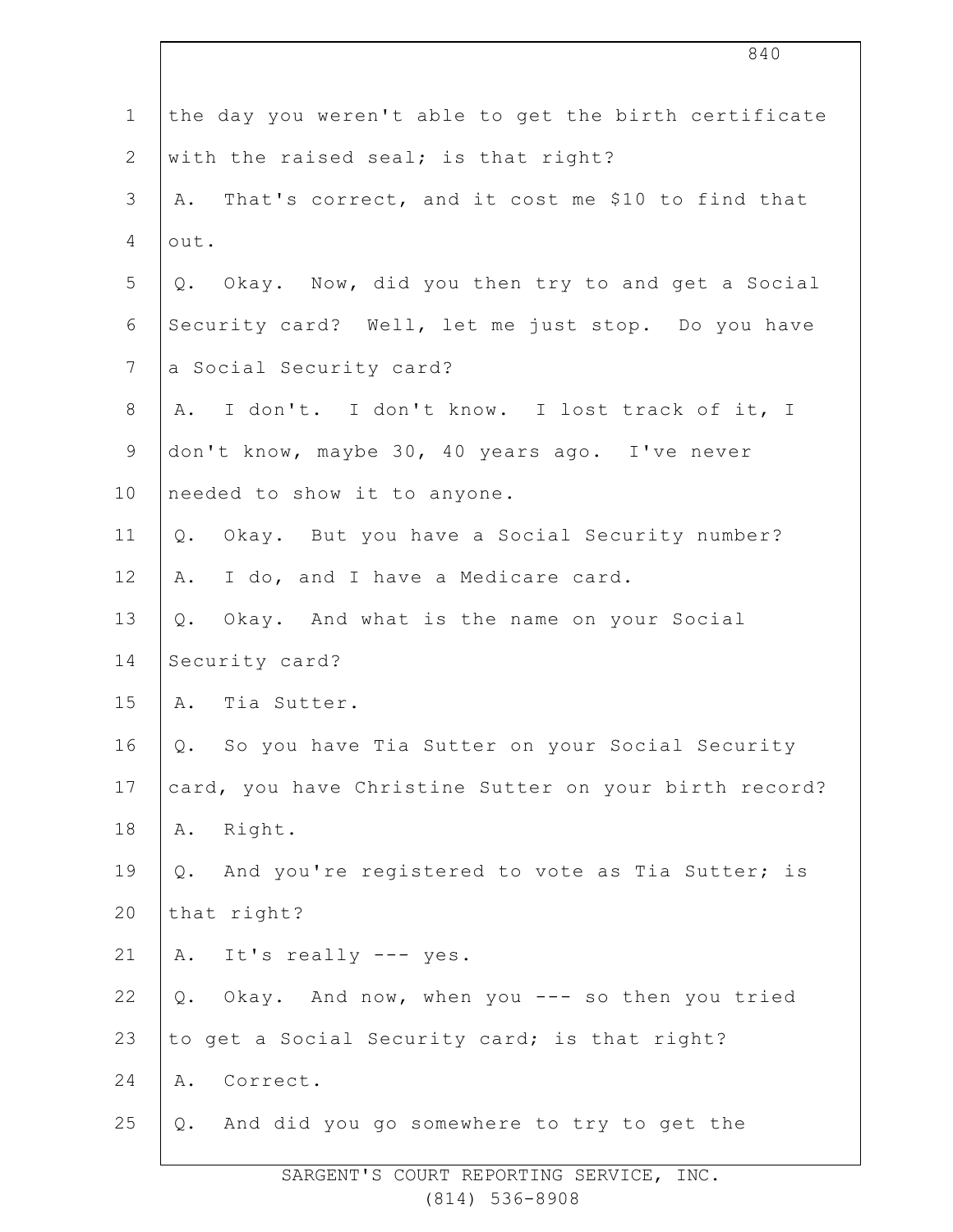| $\mathbf{1}$   | Social Security card?                                   |
|----------------|---------------------------------------------------------|
| $\mathbf{2}$   | Yes, I was directed to go to --- there's a<br>Α.        |
| 3              | Social Security card office specifically for that at    |
| 4              | 15th or 16th and JFK in Philadelphia. I went            |
| 5              | downtown.                                               |
| 6              | And what happened there?<br>Q.                          |
| $7\phantom{.}$ | I'm sorry?<br>Α.                                        |
| $8\,$          | What happened there when you went --- when did<br>$Q$ . |
| $\mathsf 9$    | you go there?                                           |
| 10             | A. Oh, goodness, the end of May, the beginning of       |
| 11             | June.                                                   |
| 12             | And what happened when you went down to JFK to<br>$Q$ . |
| 13             | see if you could get a Social Security card?            |
| 14             | They asked me for photo ID.<br>Α.                       |
| 15             | Okay. And did you try to show them the Hunter<br>Q.     |
| 16             | College ID and the intern ID that we have on Exhibit    |
| 17             | 31?                                                     |
| 18             | I did. And Ms. Clarke, I had dyed my hair from<br>Α.    |
| 19             | --- it was white and I thought, well, maybe they'll     |
| 20             | recognize me if I dye it. So they said, well, you       |
| 21             | know, I guess that's you, but that isn't acceptable     |
| 22             | ID. It's old. It has to be current.                     |
| 23             | And did they give you any other option in terms<br>Q.   |
| 24             | of any other kind of documentation you could submit     |
| 25             | to get a Social Security card?                          |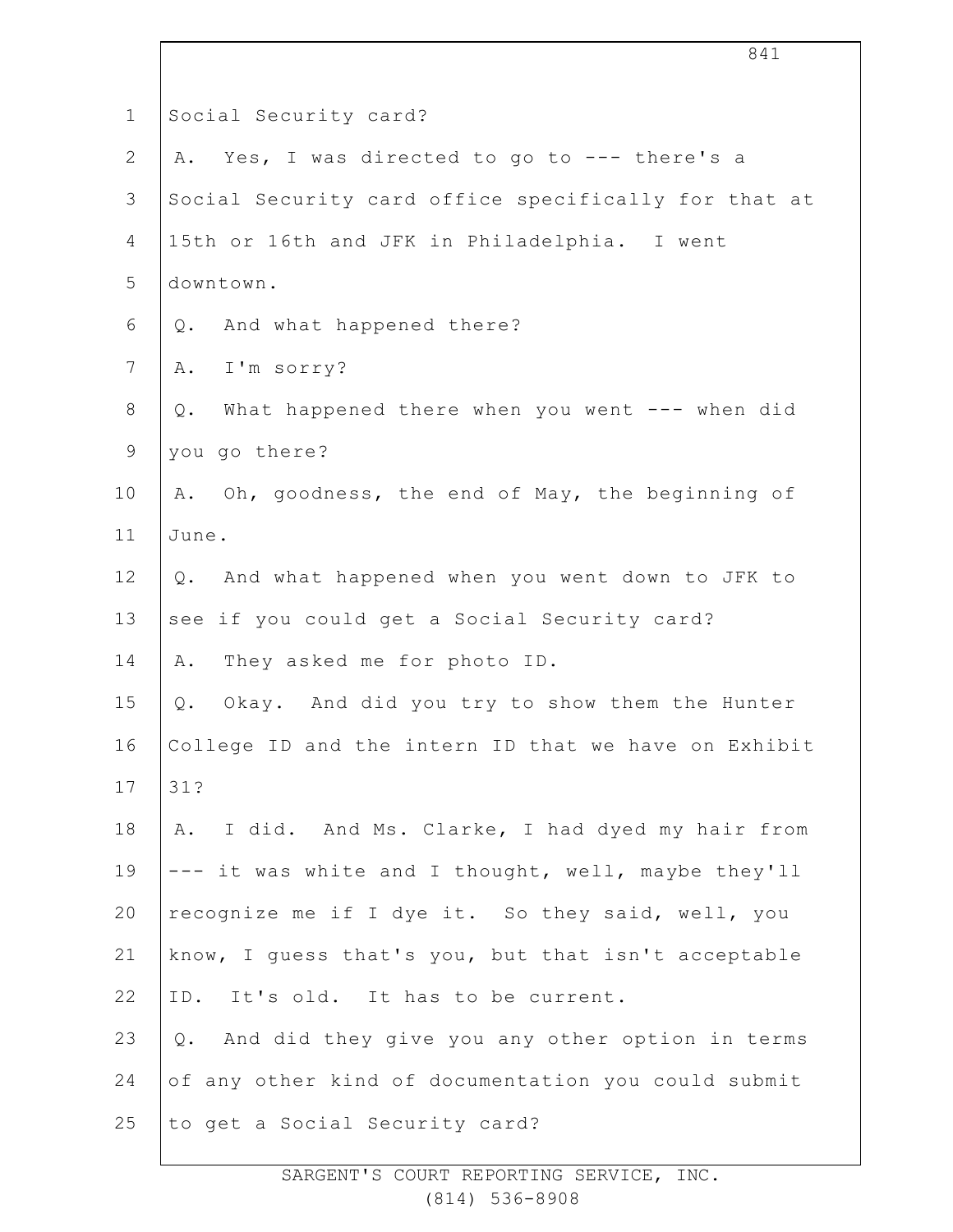|                | 842                                                    |
|----------------|--------------------------------------------------------|
| $\mathbf 1$    | There was a list of things.<br>Α.                      |
| $\mathbf{2}$   | Okay. And were you able to get any of the other<br>Q.  |
| $\mathfrak{Z}$ | documents on the list?                                 |
| 4              | No, because the primary one, they're sort of<br>Α.     |
| 5              | like --- the big deal is your birth certificate or a   |
| 6              | passport or a current Veterans Administration thing,   |
| $\overline{7}$ | and all I have out of that major category is my birth  |
| 8              | certificate and that's in the wrong name according to  |
| $\mathsf 9$    | them.                                                  |
| 10             | Now, did you follow-up with the Social Security<br>Q.  |
| 11             | Administration after you left JFK and they said your   |
| 12             | IDs didn't work?                                       |
| 13             | A. I did.                                              |
| 14             | And what did you do?<br>Q.                             |
| 15             | There's a --- if you look online, you know, you<br>Α.  |
| 16             | start with the fact that you have a problem with       |
| 17             | getting a new card and so forth, what did I look       |
| 18             | under, change of name on Social Security card because  |
| 19             | I figured maybe I could get that done.                 |
| 20             | So your thought was if you could get your Social<br>Q. |
| 21             | Security name to match at least your birth name maybe  |
| 22             | that would help?                                       |
| 23             | Yes.<br>Α.                                             |
| 24             | And what did they tell you?<br>Q.                      |
| 25             | I needed a --- to change the name on my Social<br>Α.   |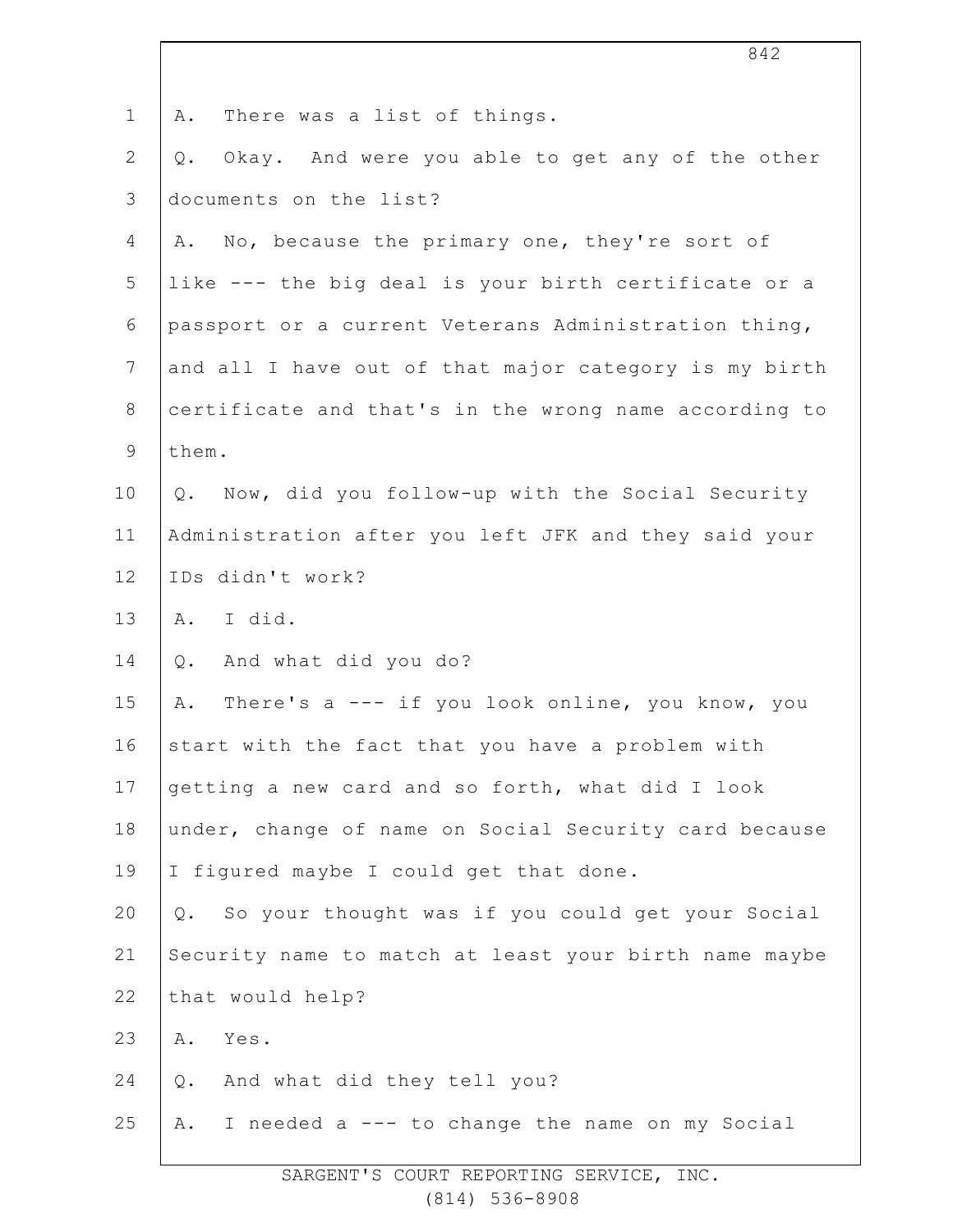| $\mathbf 1$     | Security account and the Social Security card I        |
|-----------------|--------------------------------------------------------|
| $\mathbf{2}$    | needed to have a court order indicating that there     |
| 3               | had been a legal change of name.                       |
| 4               | And were you able to go through that process?<br>$Q$ . |
| 5               | $\texttt{No}$ .<br>Α.                                  |
| 6               | Why not?<br>$Q$ .                                      |
| 7               | Well, for one thing there was no good way to<br>Α.     |
| $8\,$           | proceed because my name legally is --- well, I'm not   |
| $\mathsf 9$     | sure now. I used to know. My --- I'm sorry, could      |
| 10              | you ask me the question again?                         |
| 11              | You learned that you could have changed your<br>Q.     |
| 12 <sup>°</sup> | name in order to have your birth record and your       |
| 13              | Social Security record match, but you decided not to   |
| 14              | do that. Why did you decide not to do that?            |
| 15              | Well, because to get a court order to change my<br>Α.  |
| 16              | name from --- well, to get the Social Security name    |
| 17              | changed to Christine, I needed a court order saying I  |
| 18              | had a legal name change to Christine. My legal name    |
| 19              | is Christine, so that didn't seem like that would      |
| 20              | work. So I figured okay, well, I'll change my name     |
| 21              | to Tia and then I'll be good and I went online to see  |
| 22              | how to do that and I found, you know, the City of      |
| 23              | Philadelphia it would cost me \$400, which I didn't    |
| 24              | have. But anyway \$400 and it would take months and    |
| 25              | months, it looked like six months or more, a long      |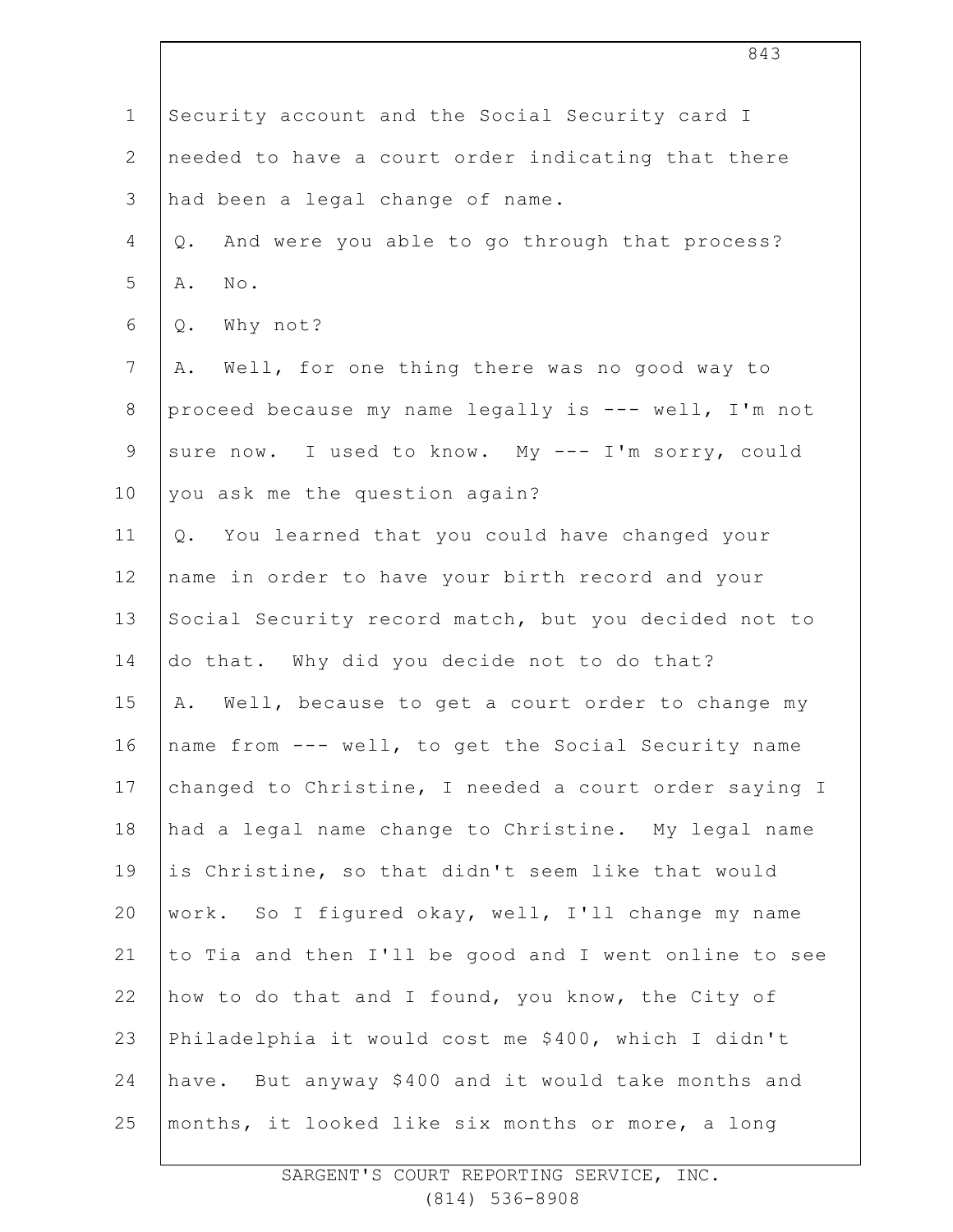| $\mathbf 1$    | time, but the --- which I was willing to start doing,    |
|----------------|----------------------------------------------------------|
| 2              | but in order to file the petition in the Court of        |
| 3              | Common Pleas, I need photo ID, and if I don't have       |
| 4              | photo ID, then I need two acceptable forms of proof      |
| 5              | like my birth certificate and my Social Security         |
| 6              | card, and I don't have it.                               |
| $\overline{7}$ | So we're going through things you would need to<br>$Q$ . |
| 8              | get the free PennDOT ID in order to be able to vote,     |
| 9              | so we talked about your birth certificate, which you     |
| 10             | haven't been able to get, we talked about your Social    |
| 11             | Security card, which you haven't been able to get.       |
| 12             | Do you have two proofs of residency?                     |
| 13             | Well, my lease $---$ .<br>Α.                             |
| 14             | You have a lease?<br>$Q$ .                               |
| 15             | My landlord --- which is Tia and my utility<br>Α.        |
| 16             | bills, which I pay with my bank account, is in the       |
| 17             | name of Christine.                                       |
| 18             | So at this point have you been able to get<br>$Q$ .      |
| 19             | together the documents you need to get free ID to        |
| 20             | vote?                                                    |
| 21             | A. No, and $---$ no.                                     |
| 22             | Do you want to vote in November?<br>$\mathsf Q$ .        |
| 23             | I absolutely --- I want to insist on it, but I<br>Α.     |
| 24             | quess I can't do that, but yes, I do.                    |
| 25             | Why?<br>Q.                                               |
|                |                                                          |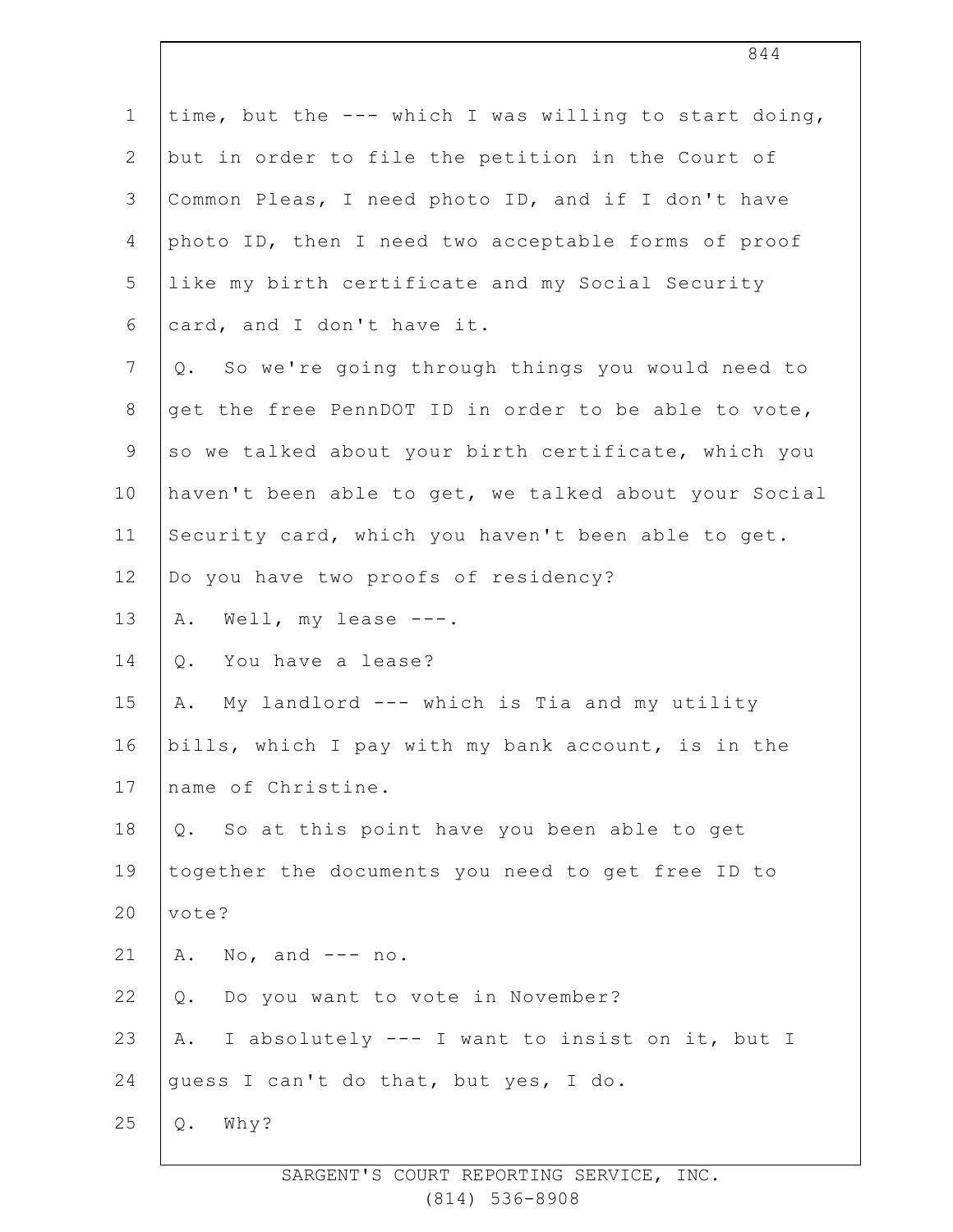| $\mathbf 1$    | Well, I want to vote because it's my right and<br>Α.  |
|----------------|-------------------------------------------------------|
| $\overline{2}$ | it's my duty. I want to vote because I spent happy    |
| 3              | years, but dedicated years for the peace and dignity  |
| 4              | of the Commonwealth. My parents, they didn't carry    |
| 5              | guns, but they were in World War II and my cousins    |
| 6              | served in Vietnam. And my life, my roots and my       |
| $7\phantom{.}$ | future, and my son and my parents are all             |
| $8\,$          | Pennsylvanian, and if I ever thought, well, it's late |
| $\mathsf 9$    | in the day and I don't feel well and what difference  |
| 10             | does it make because it's not going to be by a margin |
| 11             | of one in Pennsylvania, if I ever thought, well, it's |
| 12             | not worth my voting, I would never feel that way      |
| 13             | again because it's hurtful to me that it's now a      |
| 14             | question of your papers, please, madam, if your       |
| 15             | papers aren't in order, then you can't vote and       |
| 16             | that's why.                                           |
| 17             | ATTORNEY CLARKE:                                      |
| 18             | Thank you. I have no further                          |
| 19             | questions.                                            |
| 20             | CROSS EXAMINATION                                     |
| 21             | BY ATTORNEY CAWLEY:                                   |
| 22             | Hello, Ms. Sutter. I just have a few follow-up<br>Q.  |
| 23             | questions for you.                                    |
| 24             | Good morning, sir.<br>Α.                              |
| 25             | Q. I'm unclear from your testimony. Have you          |
|                |                                                       |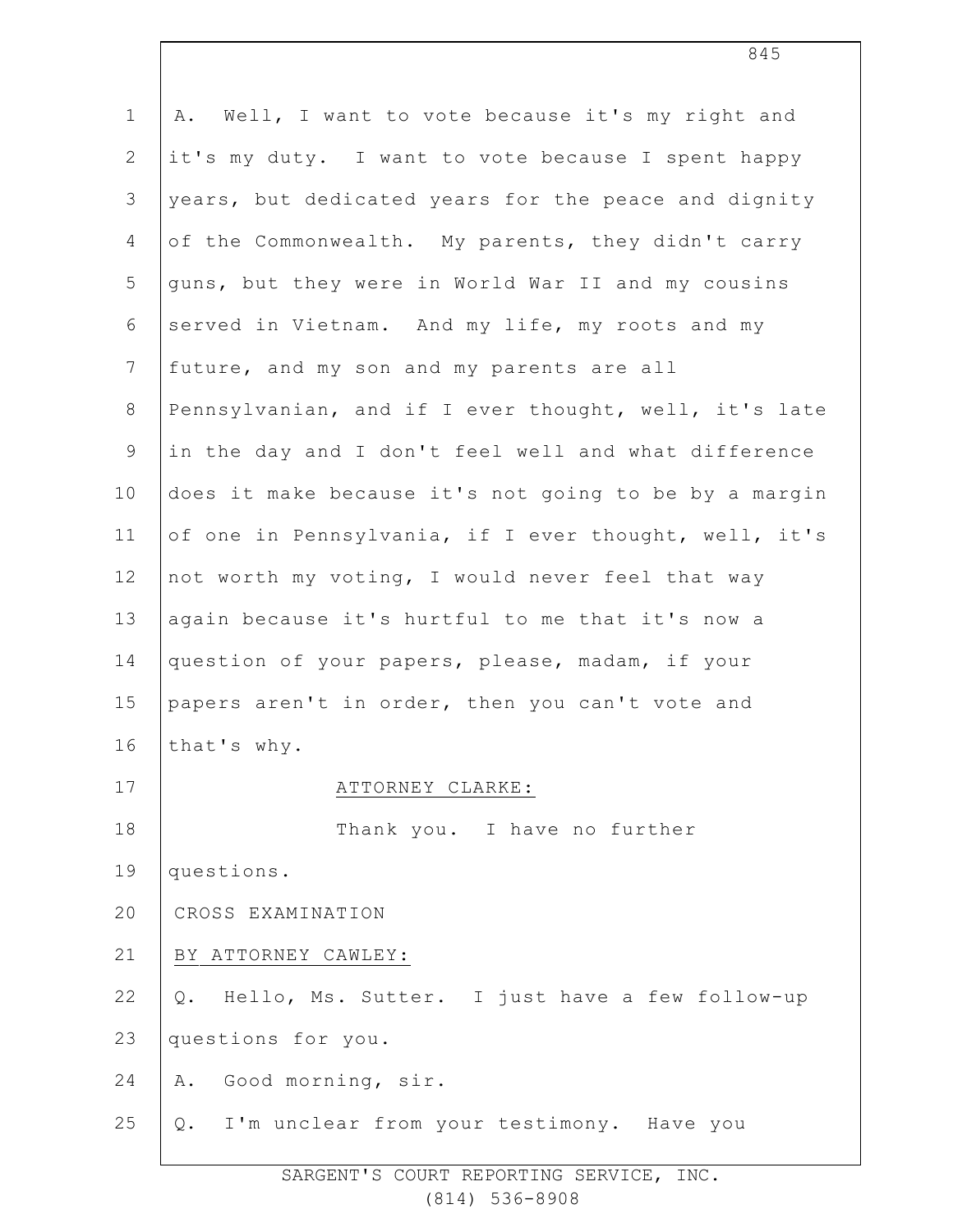|                | 846                                                   |
|----------------|-------------------------------------------------------|
| $\mathbf 1$    | attempted to change the name on your voter            |
| $\mathbf{2}$   | registration?                                         |
| 3              | On my voter registration?<br>Α.                       |
| 4              | Yes.<br>$Q$ .                                         |
| 5              | I didn't know I could.<br>Α.                          |
| 6              | Okay. So if there's an office in the county, is<br>Q. |
| $\overline{7}$ | that an option that you're willing to consider,       |
| $8\,$          | changing the name one way or the other from what it   |
| $\mathsf 9$    | currently is?                                         |
| 10             | A. I'm sorry. I don't really understand the           |
| 11             | question.                                             |
| 12             | That's fine. I'll rephrase. Have you<br>$Q$ .         |
| 13             | investigated whether there is an office in your       |
| 14             | county to change the name that is on your voter       |
| 15             | registration?                                         |
| 16             | A. Well, everywhere that I've --- I called            |
| 17             | initially Pennsylvania Senior Law and they directed   |
| 18             | me to the Committee of Seventy and they directed me   |
| 19             | to the ACLU. I've been online and to various          |
| 20             | offices. No one has ever mentioned, oh, well, just    |
| 21             | get the name changed on your voter registration.      |
| 22             | Everything I've seen about changing my name requires  |
| 23             | me to file a petition for a name change, which I'm    |
| 24             | not able to do right now with the documents that I    |
| 25             | have.                                                 |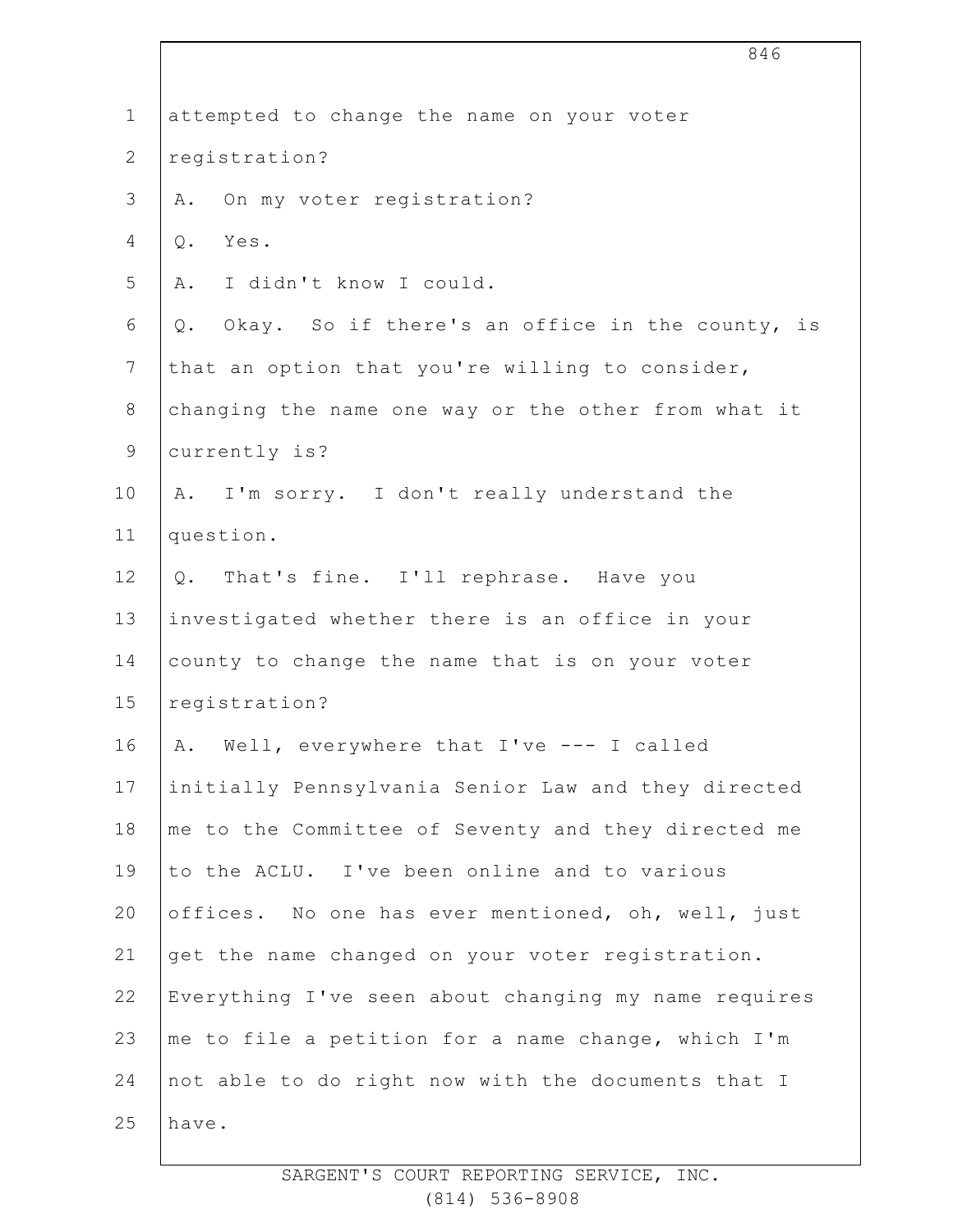|                | 847                                                    |
|----------------|--------------------------------------------------------|
| $\mathbf 1$    | Q. Okay. And your name on your registration to         |
| $\mathbf{2}$   | vote as I understand it is Tia Sutter?                 |
| 3              | Yes.<br>Α.                                             |
| 4              | Is the name Christine on there at all?<br>Q.           |
| 5              | No.<br>Α.                                              |
| 6              | Okay. And you mentioned your Social Security<br>Q.     |
| $7\phantom{.}$ | card. What is the full name on your Social Security    |
| $8\,$          | card? I understand you don't have the card, but what   |
| $\mathsf 9$    | is the full name?                                      |
| 10             | On the Social Security card and my Medicare card<br>Α. |
| 11             | it's Tia Sutter.                                       |
| 12             | Okay. And Christine is not mentioned?<br>Q.            |
| 13             | Correct.<br>Α.                                         |
| 14             | And your utility bills and your lease, any<br>Q.       |
| 15             | documents you have to show where you live, does that   |
| 16             | just say Tia Sutter?                                   |
| 17             | My lease says Tia. My bill --- the bills that I<br>Α.  |
| 18             | get on paper, not online, say Christine.               |
| 19             | $\mathsf Q$ .<br>Okay.                                 |
| 20             | That's my bank account.<br>Α.                          |
| 21             | And you were a member of the bar of the<br>Q.          |
| 22             | Commonwealth of Pennsylvania?                          |
| 23             | Yes, sir.<br>Α.                                        |
| 24             | You're not still practicing law, I assume?<br>Q.       |
| 25             | Correct.<br>Α.                                         |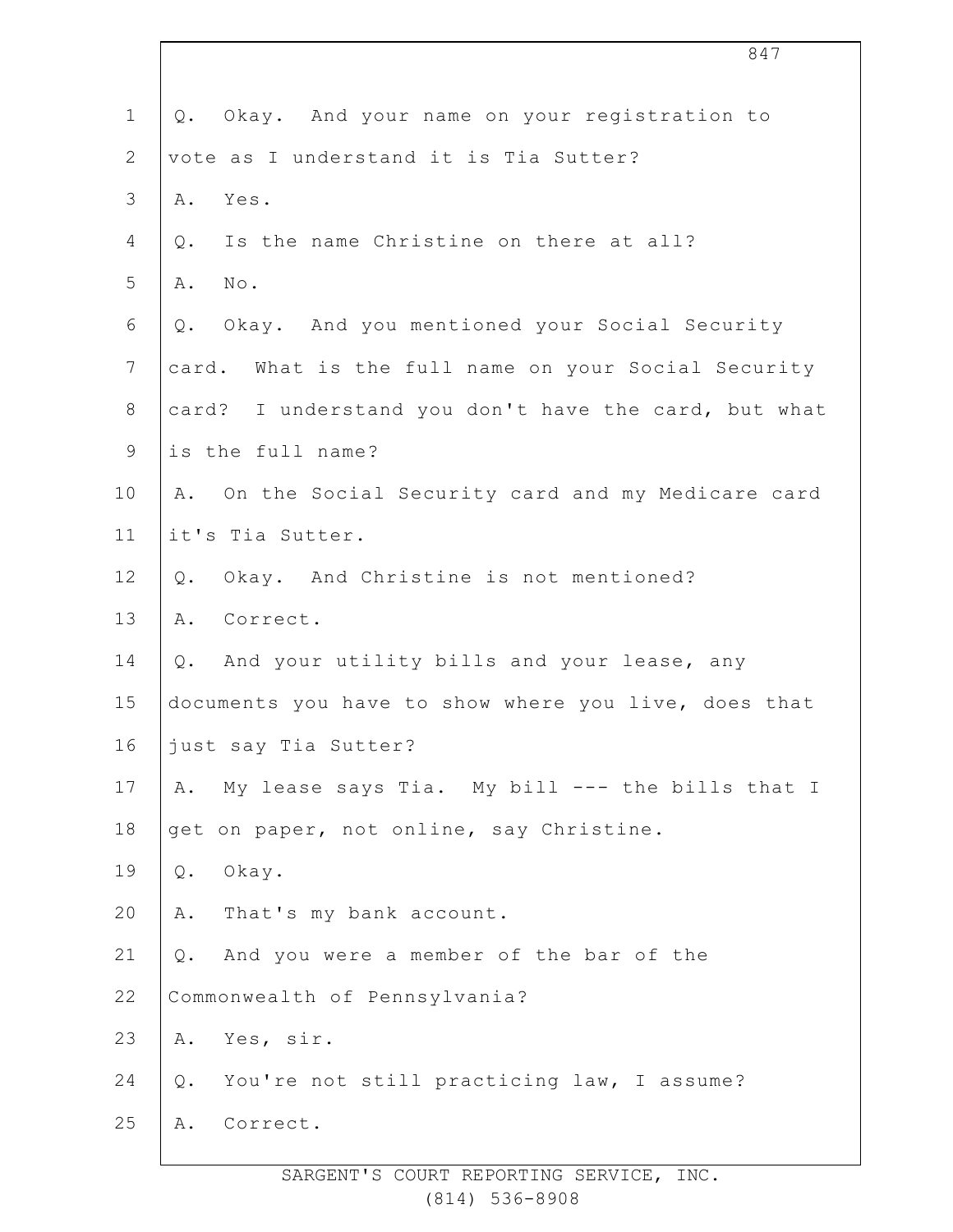| $\mathbf 1$  | Q. Okay. And when you became a member of the bar,     |
|--------------|-------------------------------------------------------|
| $\mathbf{2}$ | your name for the purposes of the Supreme Court was   |
| 3            | Tia Christine Sutter?                                 |
| 4            | That's correct.<br>Α.                                 |
| 5            | Q. And your bar number was 40873, does that sound     |
| 6            | familiar?                                             |
| 7            | A. I would not know, although I did furnish a copy    |
| 8            | of the paper that I received. One of the papers, I    |
| $\mathsf 9$  | furnished that to Ms. Clarke. So if that's the        |
| 10           | number, I'll take your word for it.                   |
| 11           | Q. Do you still have your --- any of the bar cards    |
| 12           | that were issued to you?                              |
| 13           | A. I had forgotten that I ever had one.               |
| 14           | Okay. But when you became a member of the bar,<br>Q.  |
| 15           | you were able to establish who you were for purposes  |
| 16           | of getting admitted?                                  |
| 17           | A. Oh, they didn't ask me for photo identification.   |
| 18           | And to get admitted, you need a person who's a member |
| 19           | of the bar --- if I recall correctly, you need a      |
| 20           | person who's a member of the bar to like ---          |
| 21           | To move for your admission?<br>Q.                     |
| 22           | --- sponsor for your move for you, and my chief<br>Α. |
| 23           | at the Municipal Court Unit at the district's         |
| 24           | attorney's office, Richard Carol, was that person, so |
| 25           | he sent a member of the bar --- he sent a document    |
|              |                                                       |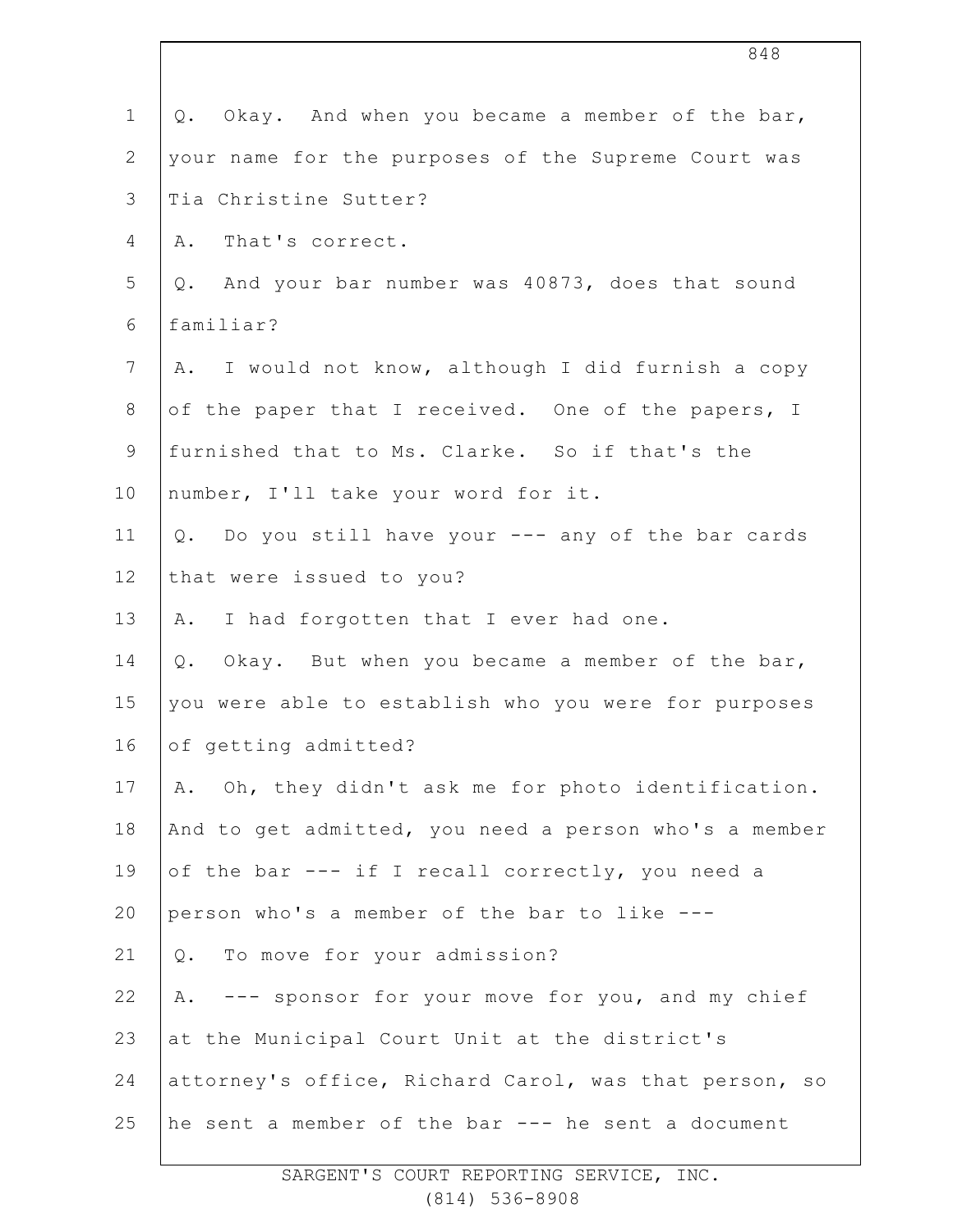| $\mathbf 1$    | that signed off on it.                                  |
|----------------|---------------------------------------------------------|
| $\mathbf{2}$   | In addition to the option of changing the name<br>$Q$ . |
| 3              | on your voter registration, you wouldn't have any       |
| 4              | objection to listing both the name Tia Sutter and       |
| 5              | Christine Sutter as names that you've used if that      |
| 6              | was available to you to get a photo ID; right?          |
| $\overline{7}$ | Would I object?<br>Α.                                   |
| $\,8\,$        | With listing your alternative --- the names<br>Q.       |
| $\mathsf 9$    | you've used?                                            |
| 10             | A. No, I wouldn't object to that if they --- I've       |
| 11             | tried to get people to accept that all through all of   |
| 12             | these processes, but they don't want to take my word    |
| 13             | for it or any of the myriad of documents I have         |
| 14             | establishing my identity. They just want one from       |
| 15             | this column and one from that column and that I don't   |
| 16             | have.                                                   |
| 17             | ATTORNEY CAWLEY:                                        |
| 18             | Thank you. Those are all the questions                  |
| 19             | I have.                                                 |
| 20             | ATTORNEY CLARKE:                                        |
| 21             | No further questions.                                   |
| 22             | JUDGE SIMPSON:                                          |
| 23             | Thank you. You may step down.                           |
| 24             | Thank you, Your Honor.<br>Α.                            |
| 25             | JUDGE SIMPSON:                                          |
|                |                                                         |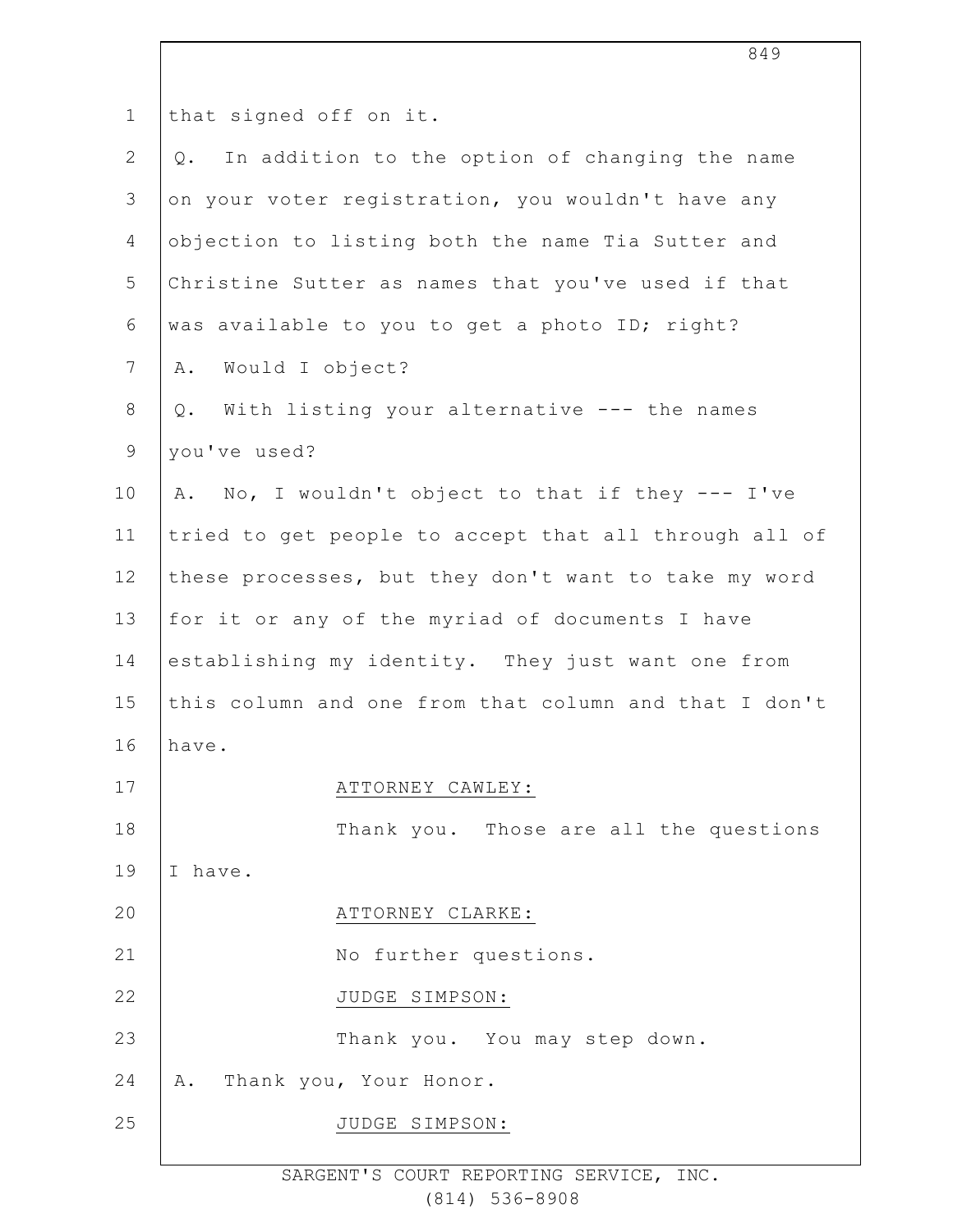|                 | 850                                                  |
|-----------------|------------------------------------------------------|
| $\mathbf 1$     | It is about 10 of 12:00. Why don't we                |
| 2               | take a half hour break?                              |
| 3               | MR. TURNER:                                          |
| $\overline{4}$  | Commonwealth Court is now in recess.                 |
| 5               | RECESS TAKEN                                         |
| 6               | MR. TURNER:                                          |
| $7\phantom{.0}$ | Ladies and gentlemen, Commonwealth                   |
| 8               | Court is now in session.                             |
| $\overline{9}$  | JUDGE SIMPSON:                                       |
| 10              | Thank you. Please be seated. Yes?                    |
| 11              | ATTORNEY GERSCH:                                     |
| 12              | Your Honor, before we call our next                  |
| 13              | witness, we'd like to move into evidence Exhibit --- |
| 14              | Petitioners' Exhibits Numbers 25 through 31. And I   |
| 15              | have consulted with Mr. Cawley and I believe I can   |
| 16              | represent without objection.                         |
| 17              | ATTORNEY CAWLEY:                                     |
| 18              | No objection.                                        |
| 19              | JUDGE SIMPSON:                                       |
| 20              | All right. I just thought we had                     |
| 21              | everything in from Friday.                           |
| 22              | ATTORNEY GERSCH:                                     |
| 23              | I wasn't sure whether I had moved the                |
| 24              | admission of the exhibits I had introduced with Mr.  |
| 25              | Myers.                                               |

 $\Gamma$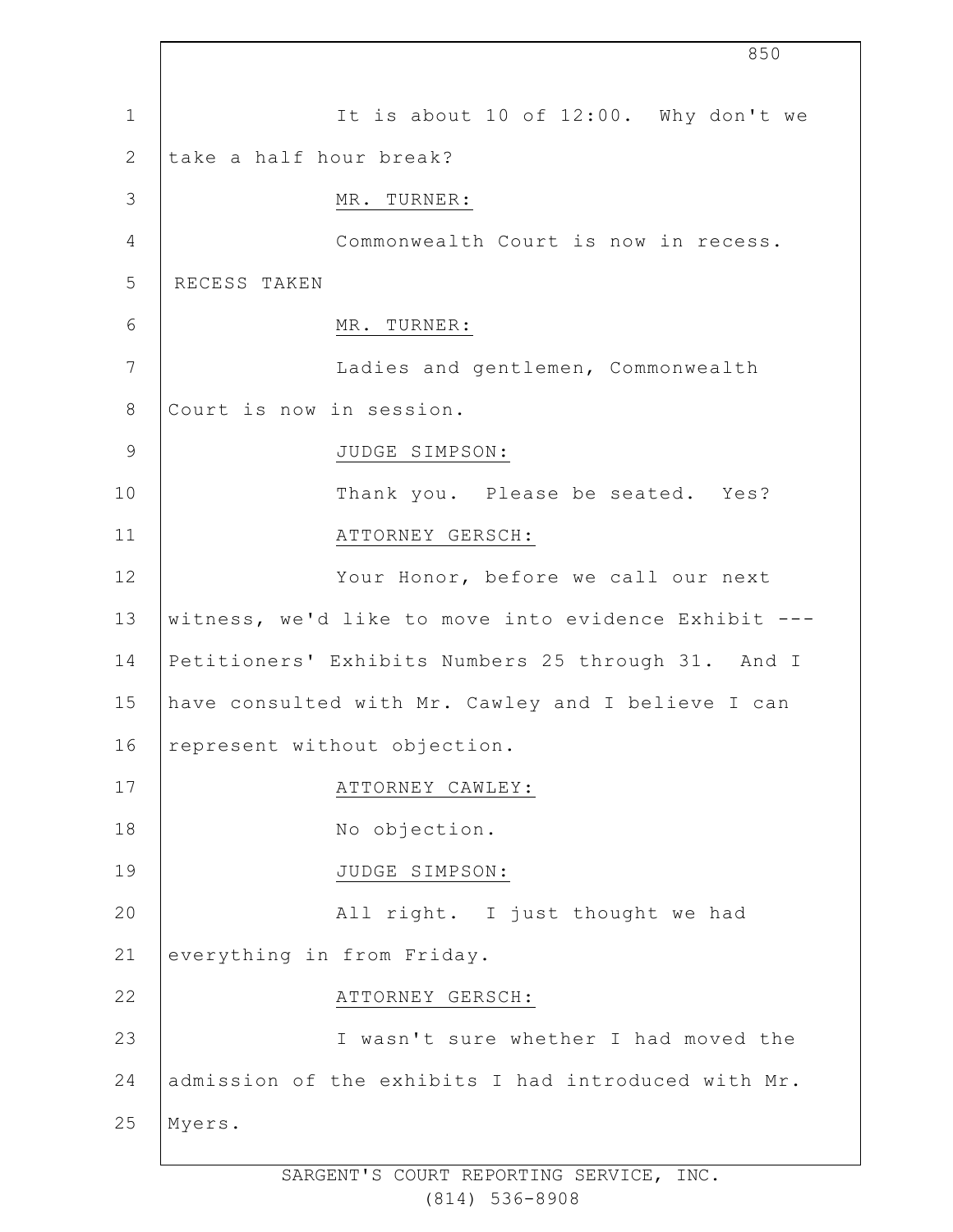1 2 3 4 5 6 7 8 9 10 11 12 13 14 15 16 17 18 19  $20$ 21 22 23 24 25 851 JUDGE SIMPSON: I don't have any ---. ATTORNEY GERSCH: In any case, we move 25 through 31, so each of those. JUDGE SIMPSON: In the absence of objection, they're received. ATTORNEY CAWLEY: If this is a convenient time, Your Honor, we would also move for the admission of Respondents' Three, which was introduced this morning. JUDGE SIMPSON: Any objection? ATTORNEY GERSCH: No objection, Your Honor. JUDGE SIMPSON: It's received. ATTORNEY SCHNEIDER: Thank you, Your Honor. The Petitioners call Danny Rosa. MR. TURNER: Could you have a seat, sir? Could I ask you to raise your right hand?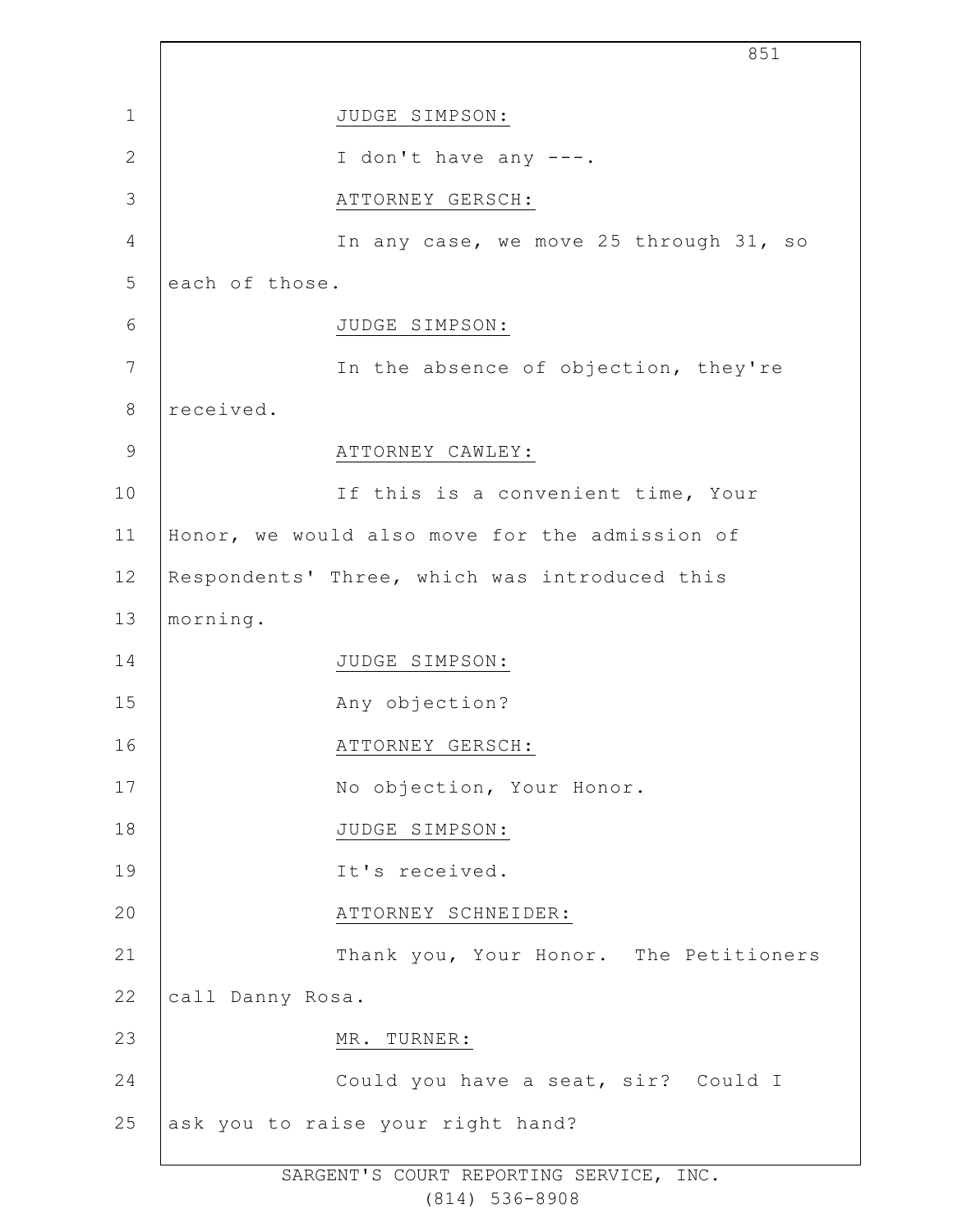|              | 852                                                    |
|--------------|--------------------------------------------------------|
| $\mathbf 1$  | _________________________________                      |
| $\mathbf{2}$ | DANNY ROSA, HAVING FIRST BEEN DULY SWORN, TESTIFIED    |
| 3            | AS FOLLOWS:                                            |
| 4            | ------------                                           |
| 5            | MR. TURNER:                                            |
| 6            | Thank you.                                             |
| 7            | DIRECT EXAMINATION                                     |
| 8            | BY ATTORNEY SCHNEIDER:                                 |
| 9            | Q. Good afternoon, Mr. Rosa. Can you please state      |
| 10           | your name for the record?                              |
| 11           | My name is Danny Rosa.<br>Α.                           |
| 12           | And where do you live, Mr. Rosa?<br>Q.                 |
| 13           | I live at 222 North Church Street, Pennsylvania.<br>A. |
| 14           | Is that --- what city?<br>$\mathsf{Q}$ .               |
| 15           | Α.<br>West Chester.                                    |
| 16           | And how long had you been living there?<br>Q.          |
| 17           | I've been there for about two or three years, I<br>Α.  |
| 18           | think.                                                 |
| 19           | And how did you come to live there? Were you in<br>Q.  |
| 20           | the hospital?                                          |
| 21           | Excuse me?<br>Α.                                       |
| 22           | Were you in the hospital?<br>Q.                        |
| 23           | I can't hear you that well.<br>Α.                      |
| 24           | I said were you in the hospital?<br>Q.                 |
| 25           | Yes, I was in the hospital. And when I got<br>Α.       |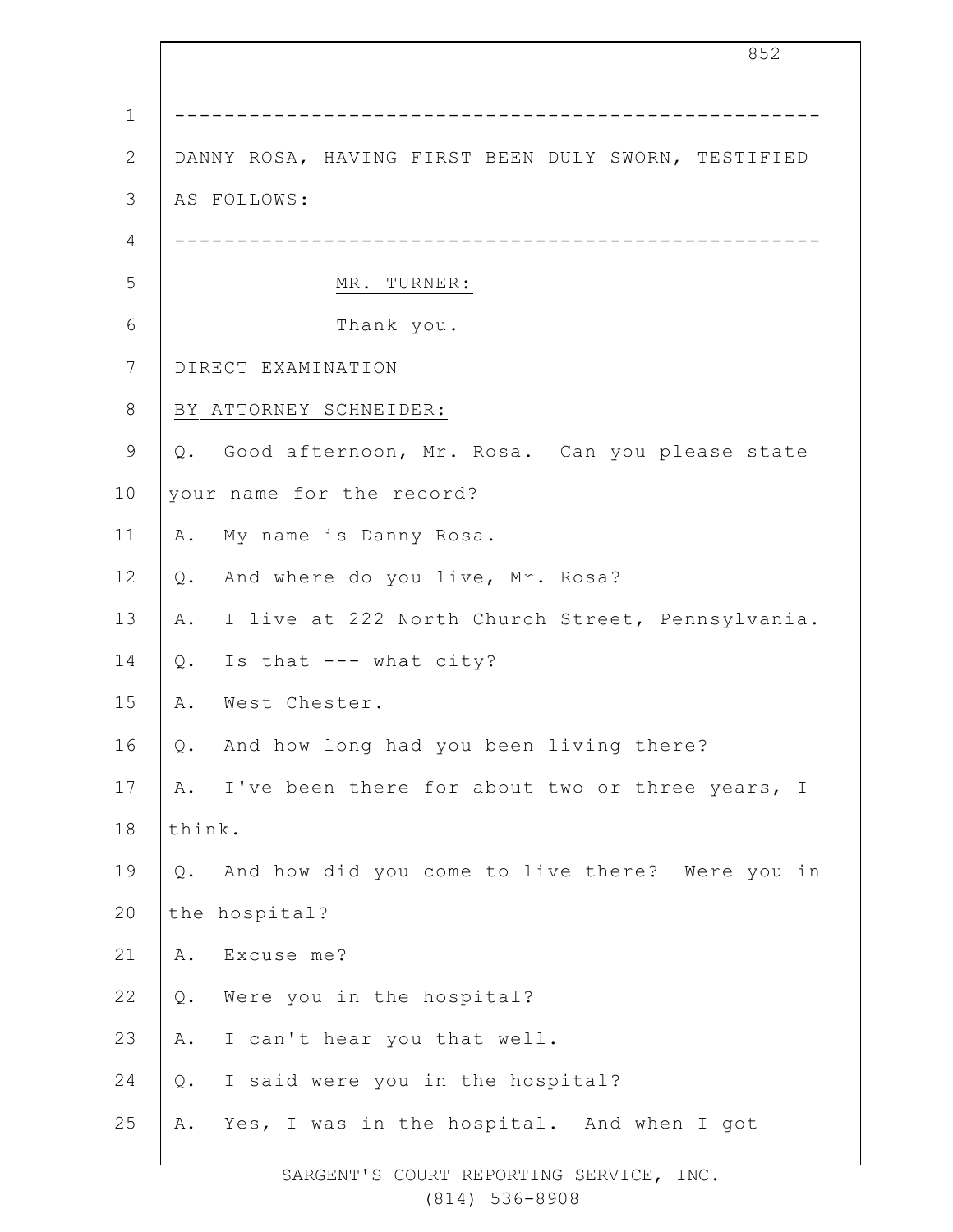| $\mathbf{1}$   | discharged, my job didn't want me to go back to work  |
|----------------|-------------------------------------------------------|
| $\mathbf{2}$   | there.                                                |
| $\mathfrak{Z}$ | And so that's when you moved to ---?<br>Q.            |
| 4              | And I was living before that, before 222 Church<br>Α. |
| 5              | --- North Church Street, I was living at --- I think  |
| 6              | it was 215 North Everhart Avenue.                     |
| 7              | And that's also in West Chester?<br>Q.                |
| 8              | And that's also in West Chester.<br>Α.                |
| $\mathsf 9$    | And does someone help you with things in<br>Q.        |
| 10             | your $---?$                                           |
| 11             | I have an advocate who helps me pay my rent and<br>Α. |
| 12             | pay my bills.                                         |
| 13             | And how do you know the advocate?<br>Q.               |
| 14             | She happens to be a member of my church.<br>Α.        |
| 15             | And where do you go to church?<br>Q.                  |
| 16             | I go to Cornerstone Christian Fellowship.<br>Α.       |
| 17             | And also West Chester?<br>$Q$ .                       |
| 18             | And that's also --- I don't leave West Chester<br>Α.  |
| 19             | for anything, because I can't move around too much.   |
| 20             | Okay. Where were you born?<br>$Q$ .                   |
| 21             | I was born in New York City.<br>Α.                    |
| 22             | Okay. And when were you born?<br>Q.                   |
| 23             | I was born in Manhattan and I was ---.<br>Α.          |
| 24             | When's your birthday?<br>$Q$ .                        |
| 25             | Excuse me?<br>Α.                                      |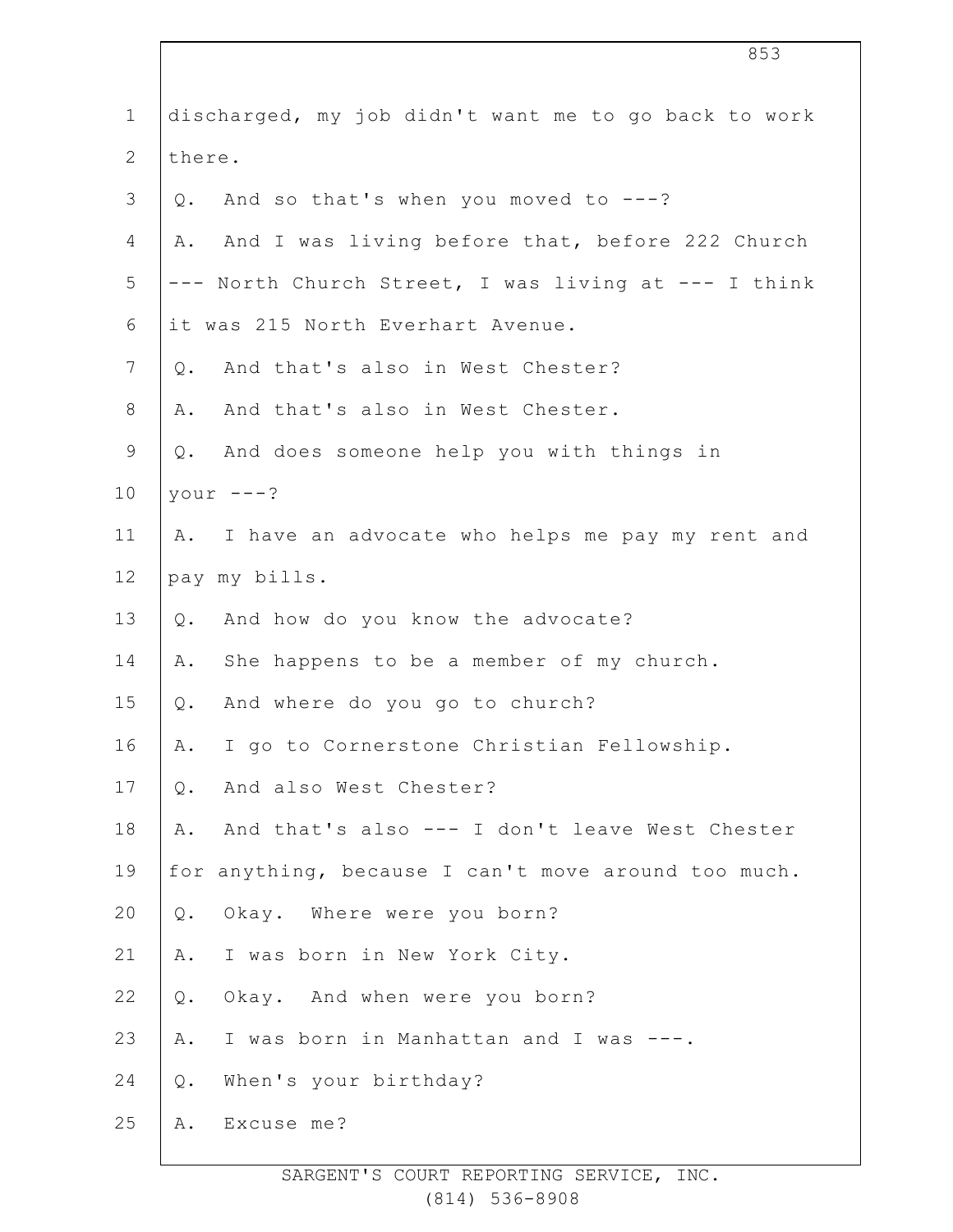|                 | 854                                                    |  |
|-----------------|--------------------------------------------------------|--|
| $\mathbf 1$     | What's your birthday?<br>Q.                            |  |
| $\mathbf{2}$    | My birthday is 10 --- October 9th, 1949.<br>Α.         |  |
| $\mathfrak{Z}$  | Okay.<br>Q.                                            |  |
| 4               | ATTORNEY SCHNEIDER:                                    |  |
| 5               | Can we show the birth certificate?                     |  |
| 6               | And I'm 62 years old.<br>Α.                            |  |
| $7\phantom{.0}$ | BY ATTORNEY SCHNEIDER:                                 |  |
| $8\,$           | Mr. Rosa, I'm going to go put up on the screen,<br>Q.  |  |
| $\mathsf 9$     | and you'll see on the screen in front of you, a        |  |
| 10              | document I'd like you to look at.                      |  |
| 11              | That is my birth certificate.<br>Α.                    |  |
| 12              | Q. Okay. Now, do you have the original birth           |  |
| 13              | certificate with you today?                            |  |
| 14              | Yes, I do.<br>Α.                                       |  |
| 15              | And does it have a raised seal?<br>Q.                  |  |
| 16              | Yes, it does.<br>Α.                                    |  |
| 17              | And what's the name on the birth certificate?<br>$Q$ . |  |
| 18              | The birth certificate --- excuse me. The birth<br>Α.   |  |
| 19              | certificate says Danny Guerra.                         |  |
| 20              | Okay. Now, $---$ .<br>Q.                               |  |
| 21              | The word means war in Spanish.<br>Α.                   |  |
| 22              | Okay. Now, what was your mother's name?<br>Q.          |  |
| 23              | My mother's name was Rafaella Jiminez.<br>Α.           |  |
| 24              | And where was your mother from?<br>$Q$ .               |  |
| 25              | Puerto Rico.<br>Α.                                     |  |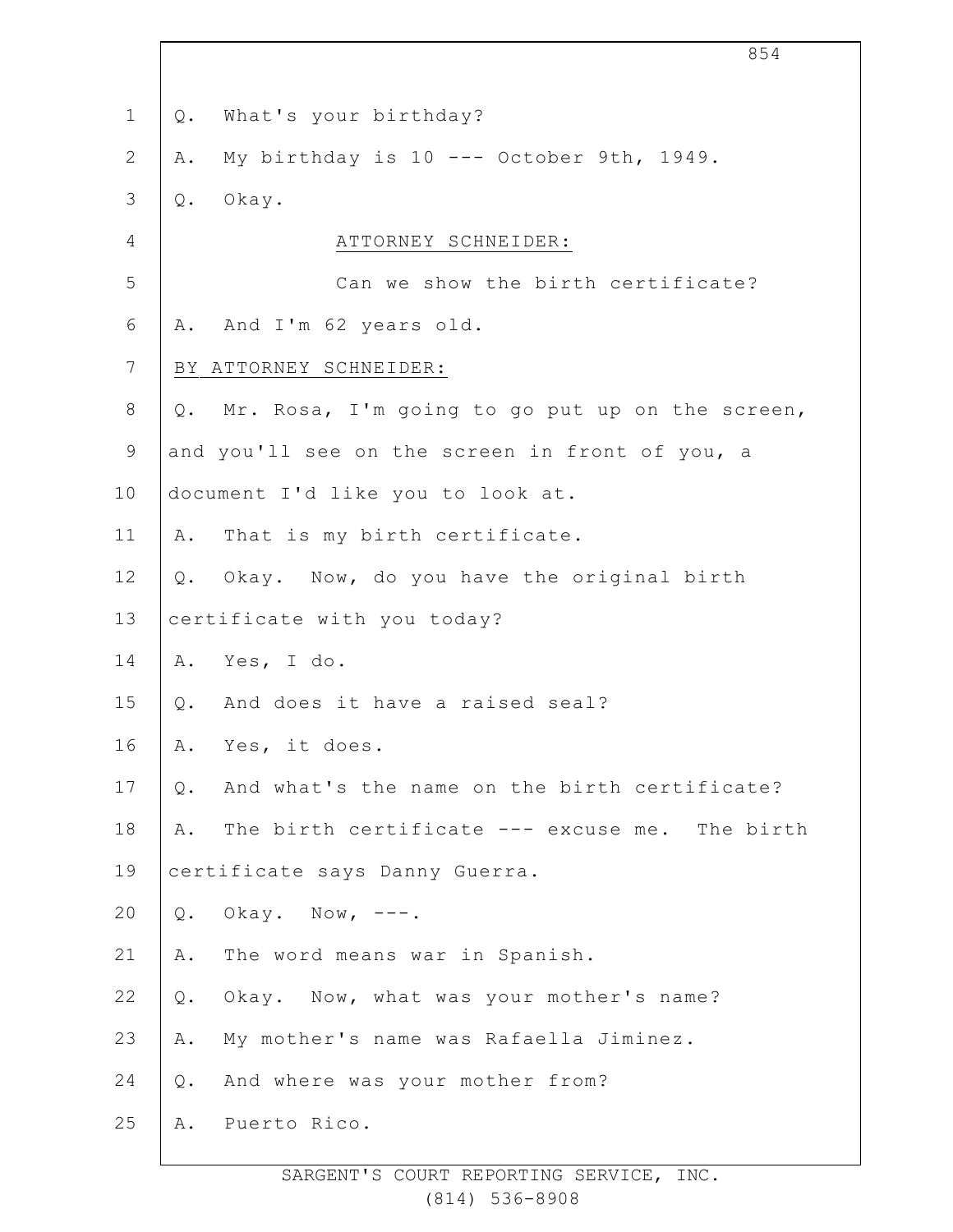| $\mathbf 1$    |       | Q. So how did it come that your birth certificate |
|----------------|-------|---------------------------------------------------|
| $\mathbf{2}$   |       | says Danny Guerra. Who's name was Guerra?         |
| $\mathfrak{Z}$ | A.    | It's my --- Guerra happened to be my              |
| $\overline{4}$ |       | grandmother's maiden name.                        |
| 5              |       | Q. And what was your grandmother's name?          |
| 6              | Α.    | Her name was Adella Tion (phonetic) Guerra.       |
| 7              | $Q$ . | And so do you know why your ---?                  |
| 8              | Α.    | I really don't know why.                          |
| $\mathsf 9$    | Q.    | Okay. But that Guerra was your grandmother's      |
| 10             |       | maiden name?                                      |
| 11             |       | A. That's her name.                               |
| 12             | $Q$ . | So how did you get the name of Rosa?              |
| 13             | Α.    | Well, I got it from a --- I used to call him my   |
| 14             |       | father, but he was my stepfather. And his name's  |
| 15             |       | Pedro Andrew Rosa.                                |
| 16             |       | Q. And he was married to your mother?             |
| 17             | Α.    | He married my mother.                             |
| 18             | $Q$ . | And so all through school was your name Danny     |
| 19             | Rosa? |                                                   |
| 20             | Α.    | All through first grade to today, I still carry   |
| 21             |       | that name.                                        |
| 22             |       | Q. Okay. Now, you were born in Manhattan. And     |
| 23             |       | where did grow up?                                |
| 24             | Α.    | I grew up in Brooklyn.                            |
| 25             | Q.    | And did you go to high school in Brooklyn?        |
|                |       |                                                   |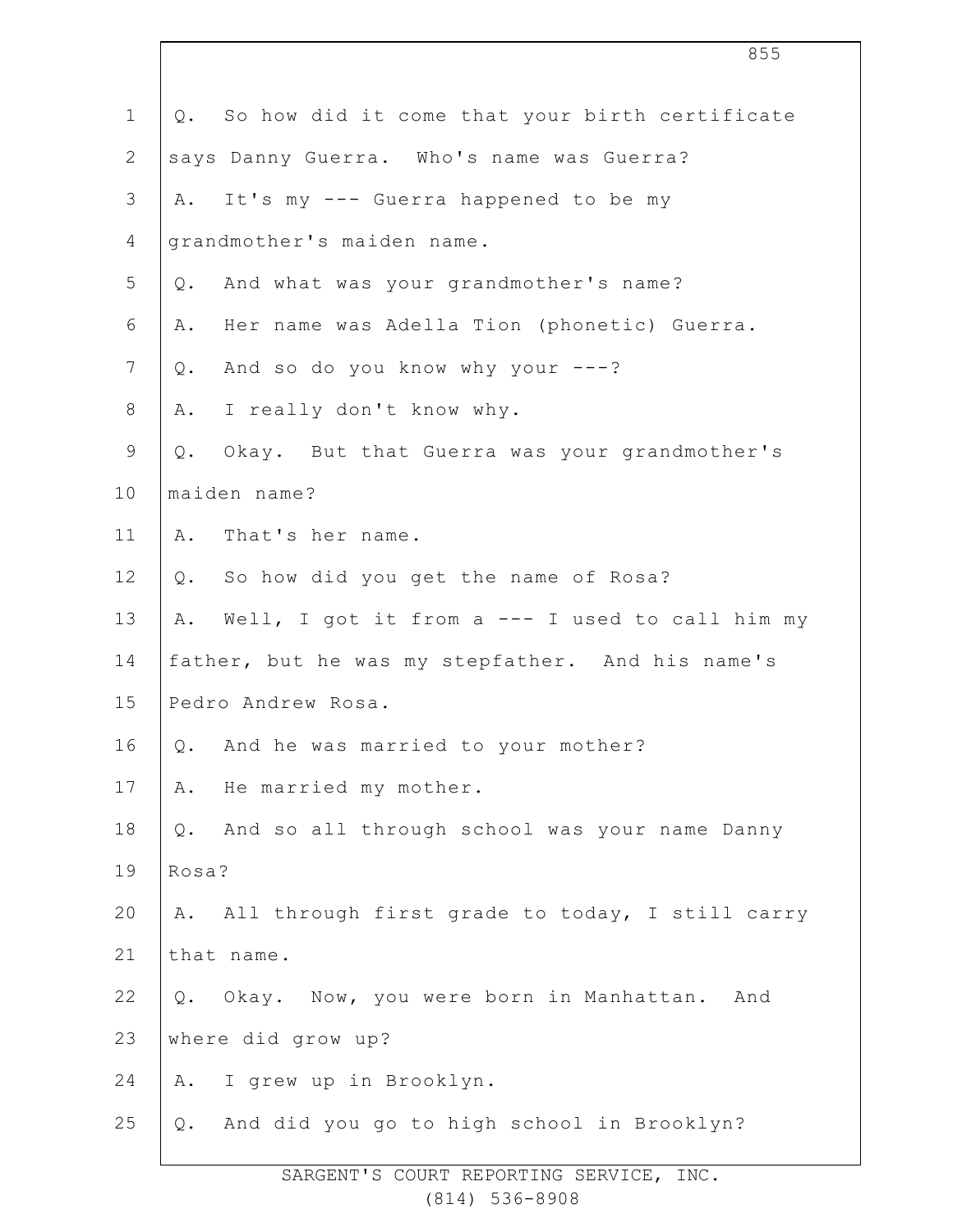| $\mathbf 1$    | At high school, I was in East New York<br>Α.           |
|----------------|--------------------------------------------------------|
| $\mathbf{2}$   | Vocational.                                            |
| $\mathsf 3$    | Did you graduate?<br>$Q$ .                             |
| 4              | Excuse me?<br>Α.                                       |
| 5              | Did you graduate?<br>Q.                                |
| 6              | No, I dropped out in my senior year. Then I<br>Α.      |
| $7\phantom{.}$ | went back to school to night school and graduated      |
| $\,8\,$        | from there.                                            |
| $\mathsf 9$    | Q. And you got a diploma?                              |
| 10             | Yes.<br>Α.                                             |
| 11             | Okay. And after high school, what did you do?<br>$Q$ . |
| 12             | After high school, I did a couple of odd jobs,<br>Α.   |
| 13             | worked at a restaurant mostly. And then I entered      |
| 14             | the Air Force.                                         |
| 15             | And when were you in the Air Force?<br>Q.              |
| 16             | I was in the Air Force from 1973 to 1977.<br>Α.        |
| 17             | And where were you stationed?<br>$Q$ .                 |
| 18             | I was stationed at Edwards Air Force Base.<br>Α.       |
| 19             | And that's in California?<br>$Q$ .                     |
| 20             | And that's in California.<br>Α.                        |
| 21             | And what did you do in the Air Force?<br>$Q$ .         |
| 22             | I was an oil burner mechanic.<br>Α.                    |
| 23             | And what rank did you achieve?<br>$Q$ .                |
| 24             | I moved up to the ranks to an E-4, sergeant.<br>Α.     |
| 25             | And were you honorably discharged?<br>$Q$ .            |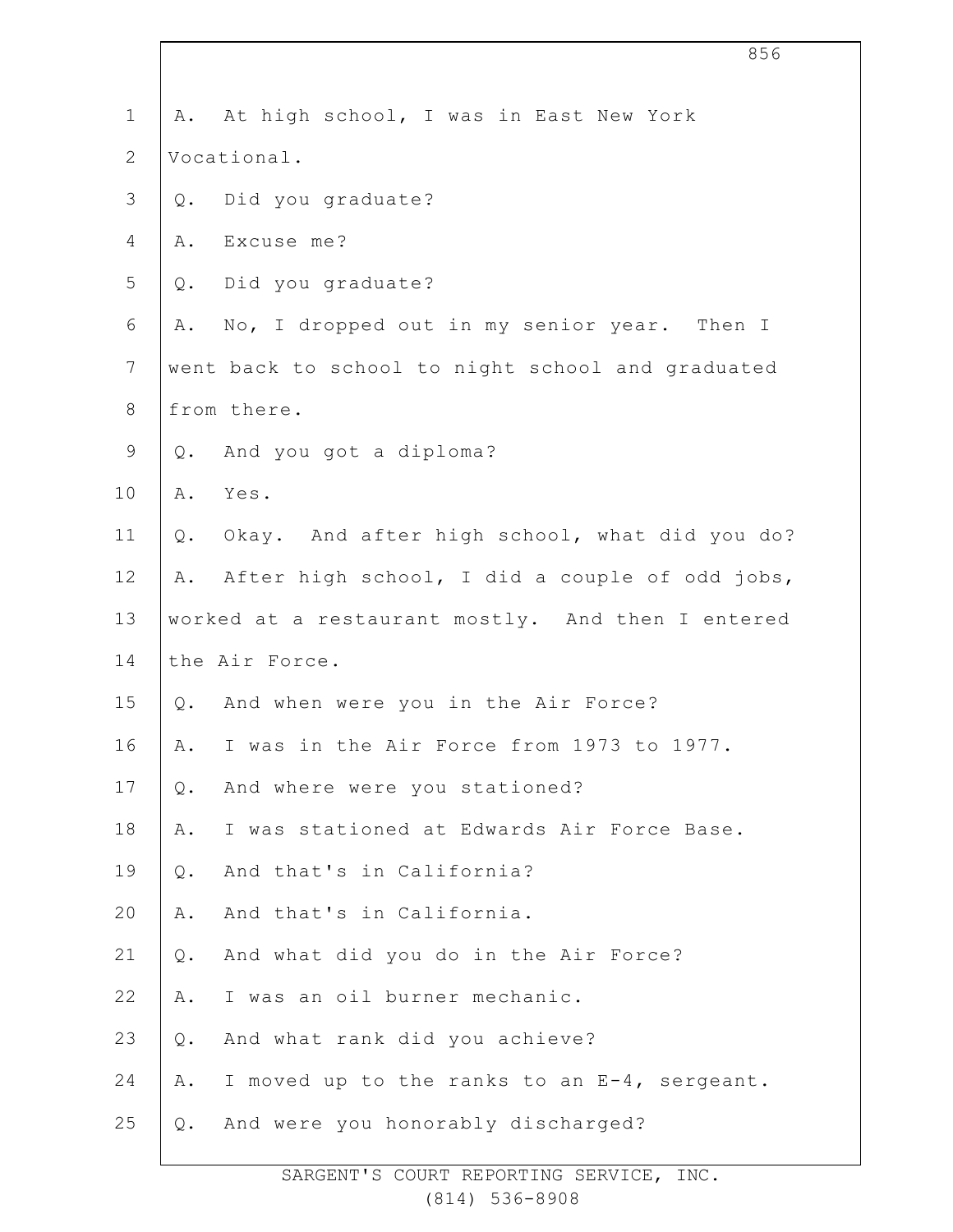|                | 857                                                      |
|----------------|----------------------------------------------------------|
| $\mathbf{1}$   | A. Yes, I was.                                           |
| $\mathbf{2}$   | ATTORNEY SCHNEIDER:                                      |
| 3              | Kelby, can you show the honorable                        |
| $\overline{4}$ | discharge?                                               |
| 5              | JUDGE SIMPSON:                                           |
| 6              | Is this an exhibit number?                               |
| 7              | ATTORNEY SCHNEIDER:                                      |
| $8\,$          | Oh, I'm sorry. This is --- and I                         |
| $\mathsf 9$    | should ---.                                              |
| 10             | JUDGE SIMPSON:                                           |
| 11             | Thirty-two (32)?                                         |
| 12             | ATTORNEY SCHNEIDER:                                      |
| 13             | Actually, the birth certificate is                       |
| 14             | Exhibit 32. Let's mark this as Petitioners' Exhibit      |
| 15             | 33. Actually, Your Honor, I'd like to mark a             |
| 16             | multi-page document as Exhibit 32. That has various      |
| 17             | pages. And we'll turn to the page with the honorable     |
| 18             | discharge. Your Honor, what we're looking at is the      |
| 19             | last page of Petitioners' Exhibit 32 with the Bates      |
| 20             | numbers Vote-0002056.                                    |
| 21             | (Petitioners' Exhibit 32 marked for                      |
| 22             | identification.)                                         |
| 23             | BY ATTORNEY SCHNEIDER:                                   |
| 24             | Is this a copy of your honorable discharge, Mr.<br>$Q$ . |
| 25             | Rosa?                                                    |
|                |                                                          |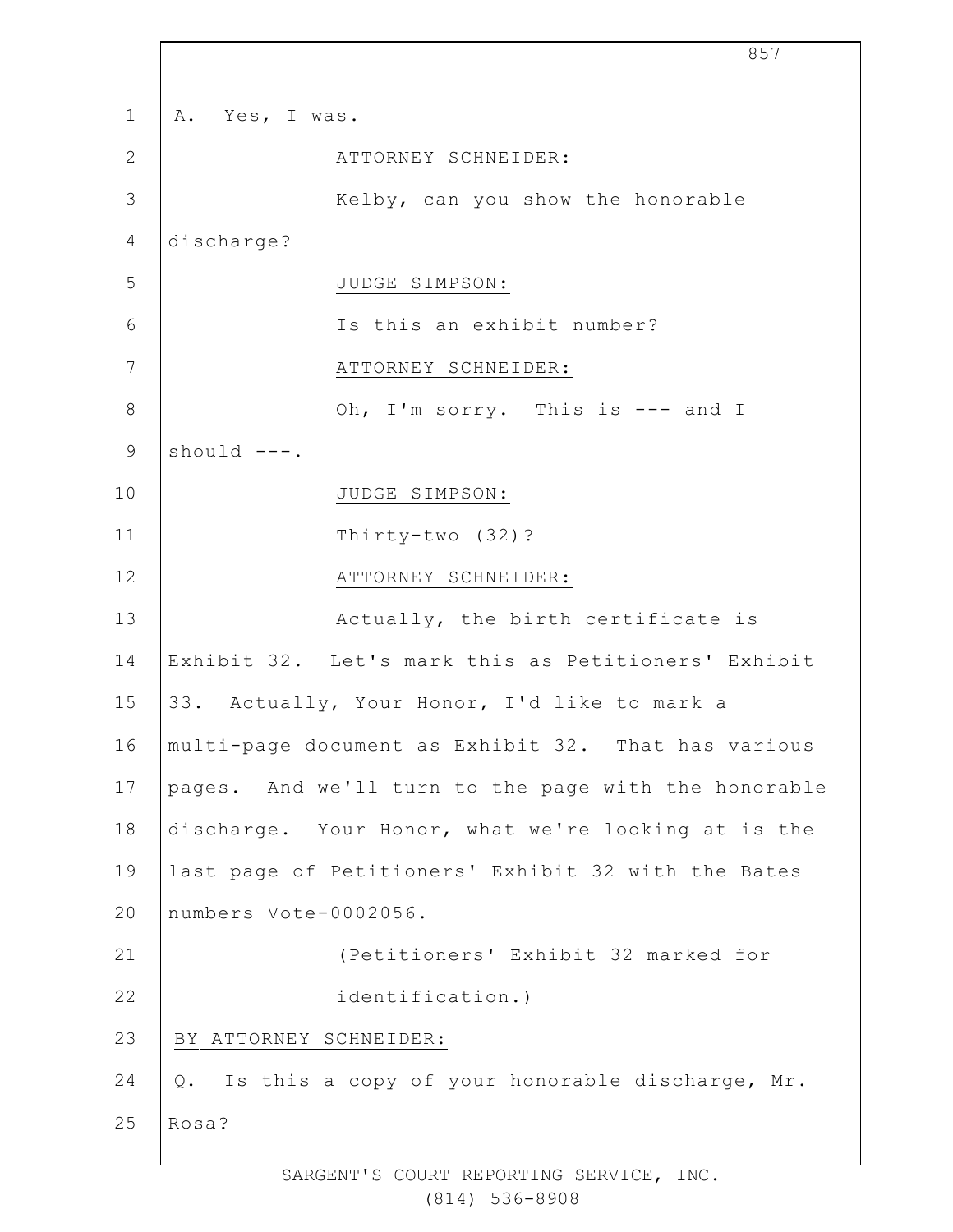| $1\,$           | Yes, it does.<br>Α.                                    |
|-----------------|--------------------------------------------------------|
| $\mathbf{2}$    | And what's the name --- what name is it in?<br>Q.      |
| $\mathcal{S}$   | Daniel Rosa.<br>Α.                                     |
| 4               | And where do you keep the copy of your honorable<br>Q. |
| 5               | discharge?                                             |
| 6               | I keep --- the original is --- my advocate has<br>Α.   |
| $7\phantom{.0}$ | it, and I have a copy of it at home hanging on my      |
| $8\,$           | wall.                                                  |
| $\mathsf 9$     | Okay. So you're pretty proud of that; right?<br>Q.     |
| 10              | Excuse me?<br>Α.                                       |
| 11              | You're pretty proud of your honorable discharge?<br>Q. |
| 12              | Yes, I am. It's about the only thing I really<br>Α.    |
| 13              | completed.                                             |
| 14              | Okay.<br>Q.                                            |
| 15              | I feel like it's the only thing.<br>Α.                 |
| 16              | Now, after you left the Air Force, you moved to<br>Q.  |
| 17              | --- when did you move to Pennsylvania?                 |
| 18              | I moved to Pennsylvania somewhere around '77.<br>Α.    |
| 19              | Okay. And then did you come ---?<br>$Q$ .              |
| 20              | I came $---$ .<br>Α.                                   |
| 21              | Q.<br>Sorry.                                           |
| 22              | Let's see, I came to Philadelphia because my<br>Α.     |
| 23              | sister told me that my father had a paper that is ---  |
| 24              | he had a house on Erie Avenue in Philly. And I         |
| 25              | worked --- stayed there for awhile. And then from      |
|                 |                                                        |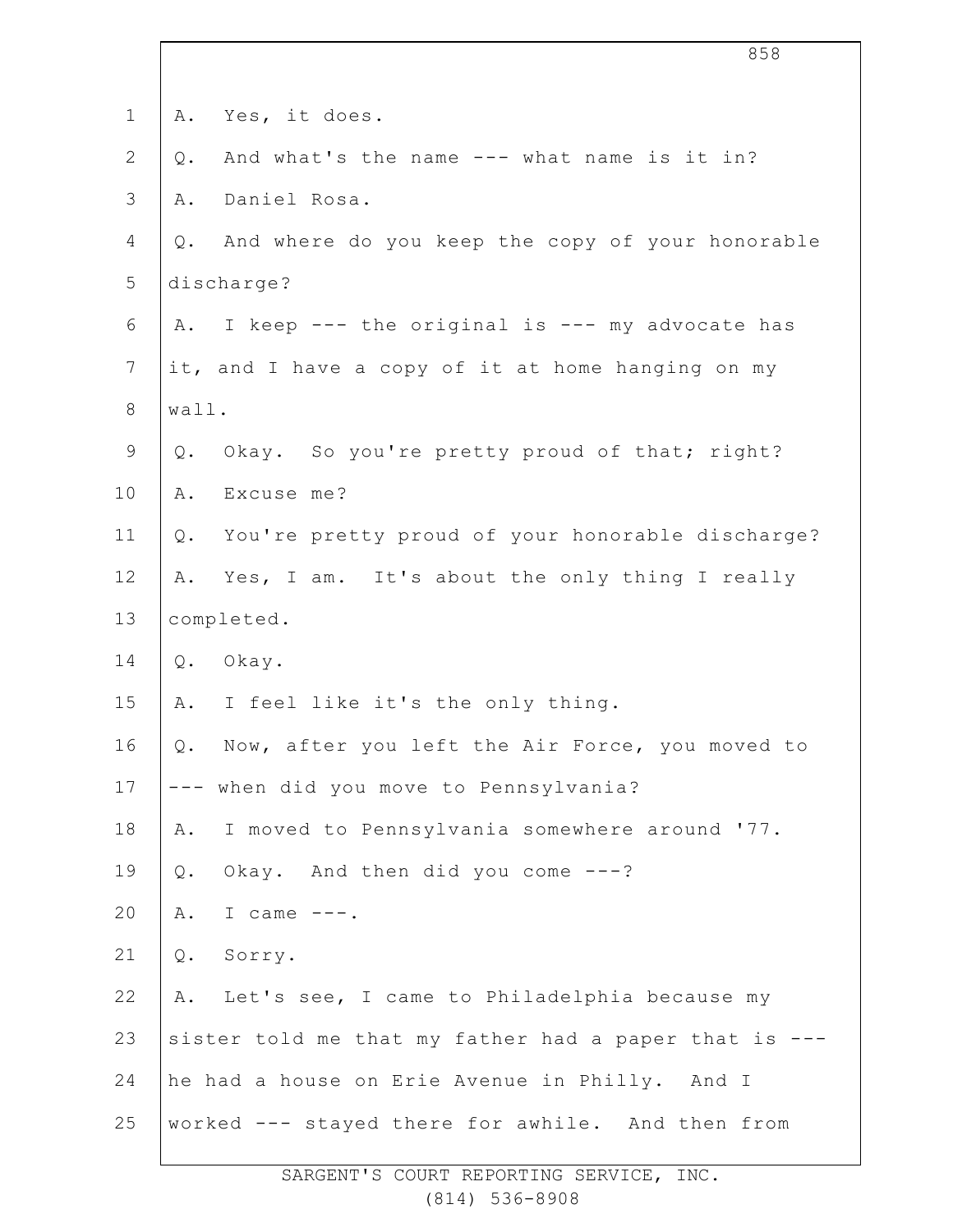| $\mathbf 1$    | there I left his home, I tried to find a job. Let's   |
|----------------|-------------------------------------------------------|
| $\overline{2}$ | see. I did go into the VA to kick my alcohol and      |
| 3              | drug habit.                                           |
| 4              | Q. Okay. And then after you were in the VA, where     |
| 5              | did you live? Did you move to West Chester?           |
| 6              | A. First, I went to Glenmoore, and then I moved       |
| $\overline{7}$ | down to West Chester.                                 |
| $8\,$          | Q. And when you lived in West Chester, did you have   |
| $\mathsf 9$    | a job in West Chester?                                |
| 10             | A. Yes. At first I had a job at Frazer. That's        |
| 11             | also close to Glenmoore. I had a job at a pizzeria.   |
| 12             | And then I got the job $---$ I got a job at a nursing |
| 13             | home, Brandywine Hall, and I worked there for 18      |
| 14             | years.                                                |
| 15             | Q. And what did you do for Brandywine Hall?           |
| 16             | A. At Brandywine Hall, at first I worked              |
| 17             | housekeeping, then I worked the laundry.              |
| 18             | Q. Okay. Now, did you --- after you left the          |
| 19             | service, did you ever have a driver's license?        |
| 20             | No.<br>Α.                                             |
| 21             | Q. Have you ever had a Pennsylvania driver's          |
| 22             | license?                                              |
| 23             | Never.<br>Α.                                          |
| 24             | So how do you get around?<br>$Q$ .                    |
| 25             | A. I either walk or I get --- somebody with their     |
|                |                                                       |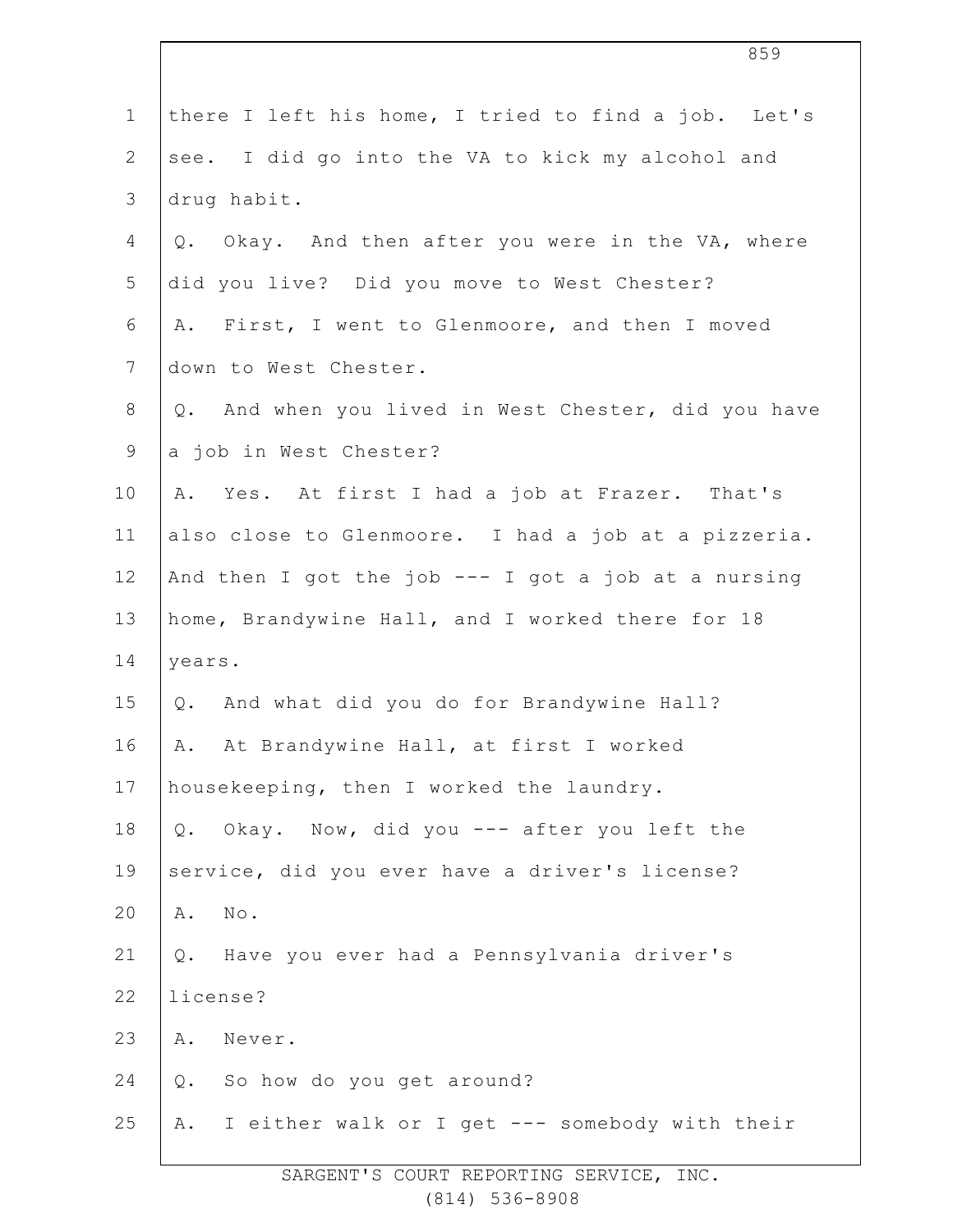|                | 860                                                    |
|----------------|--------------------------------------------------------|
| $\mathbf 1$    | cars give me a ride.                                   |
| $\mathbf{2}$   | Okay. Now, looking at the first page of Exhibit<br>Q.  |
| 3              | 32, do you see that on this screen? Do you see that    |
| 4              | on your screen?                                        |
| 5              | A. Yes, that's my Social Security card.                |
| 6              | Q. Okay. And turning to the third page, can you        |
| $7\phantom{.}$ | tell us what the document ---?                         |
| $8\,$          | ATTORNEY SCHNEIDER:                                    |
| $\mathsf 9$    | Kelby $---$ yes.                                       |
| 10             | BY ATTORNEY SCHNEIDER:                                 |
| 11             | What is this document?<br>$Q$ .                        |
| 12             | That there is my veterans card.<br>Α.                  |
| 13             | Does that have your picture on it?<br>Q.               |
| 14             | Yes, it does.<br>Α.                                    |
| 15             | Does it have an expiration date?<br>Q.                 |
| 16             | It doesn't have an expiration date.<br>Α.              |
| 17             | Do you have any other ID with your photograph on<br>Q. |
| 18             | it? Do you have a U.S. passport, for example?          |
| 19             | No, I can't get a passport.<br>Α.                      |
| 20             | Why can't you get a passport?<br>Q.                    |
| 21             | Because --- why can't I get a passport?<br>Α.          |
| 22             | That's all right. But you don't have a<br>$Q$ .        |
| 23             | passport; right?                                       |
| 24             | No, I don't.<br>Α.                                     |
| 25             | Okay. Now, I want to talk about voting. Are<br>Q.      |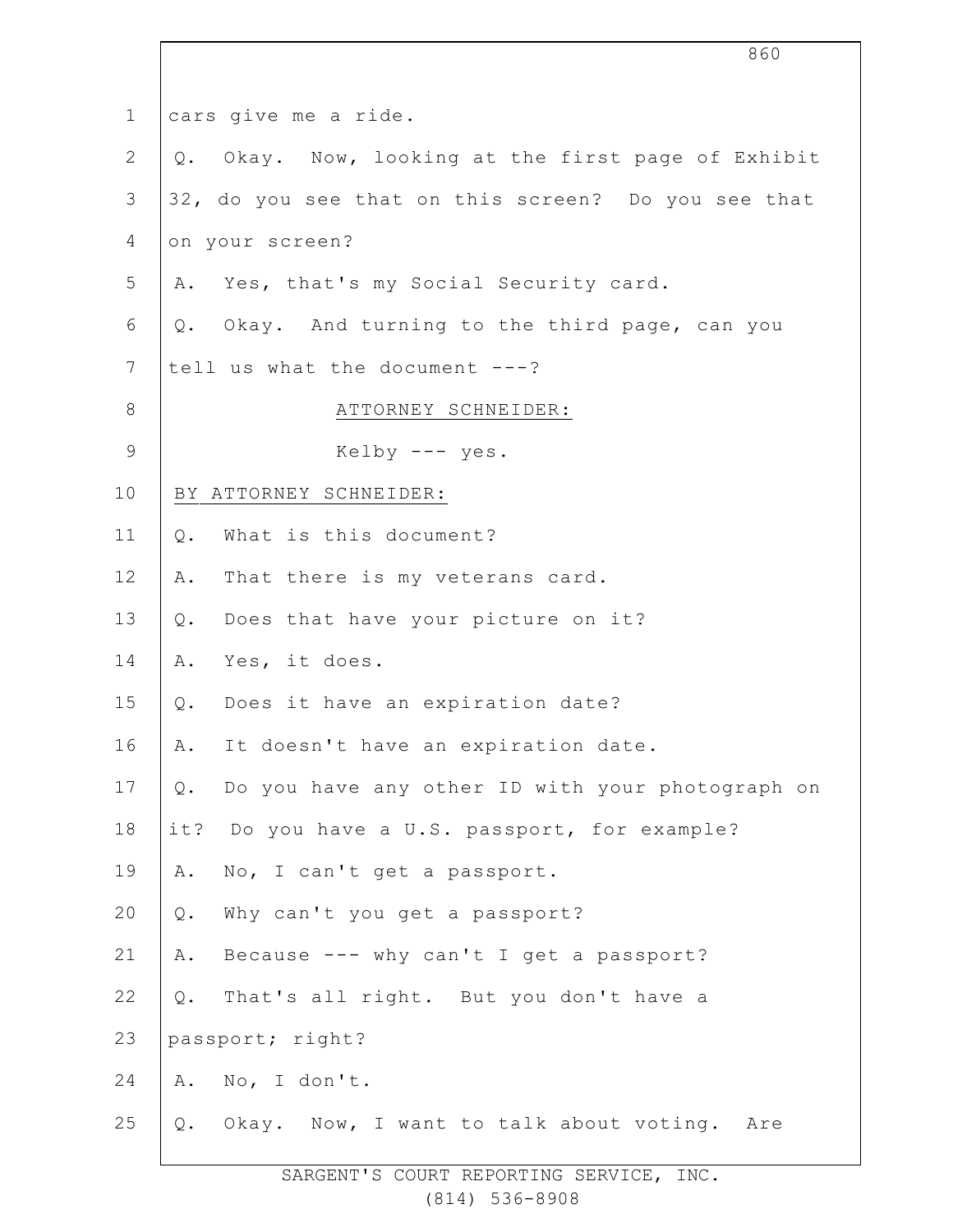| $\mathbf 1$    | you registered to vote?                               |
|----------------|-------------------------------------------------------|
| $\mathbf{2}$   | A. Yes.                                               |
| 3              | ATTORNEY SCHNEIDER:                                   |
| $\overline{4}$ | And if you go to the next screen,                     |
| 5              | Kelby?                                                |
| 6              | BY ATTORNEY SCHNEIDER:                                |
| $\overline{7}$ | And what is that a picture of?<br>Q.                  |
| $\,8\,$        | That's my voting card.<br>Α.                          |
| $\mathsf 9$    | Okay. And what name is on your voter<br>$Q$ .         |
| 10             | registration card?                                    |
| 11             | The name? Danny Rosa.<br>Α.                           |
| 12             | Where do you vote?<br>$Q$ .                           |
| 13             | I vote at the library.<br>A.                          |
| 14             | That's in West Chester?<br>$Q$ .                      |
| 15             | In West Chester.<br>Α.                                |
| 16             | Is that close to where you live?<br>Q.                |
| 17             | A. Yes, it's only about two blocks away from my       |
| 18             | house.                                                |
| 19             | Two blocks, okay. Is voting important to you?<br>Q.   |
| 20             | A. For me it's --- the way I see it, I served in      |
| 21             | the service for four years and I don't do it just for |
| 22             | kicks, you know. I don't know how anybody else feels  |
| 23             | about it, but it's about the only real --- it means   |
| 24             | something special to me, you know.                    |
| 25             | Q. Is that why it's important to vote for you?        |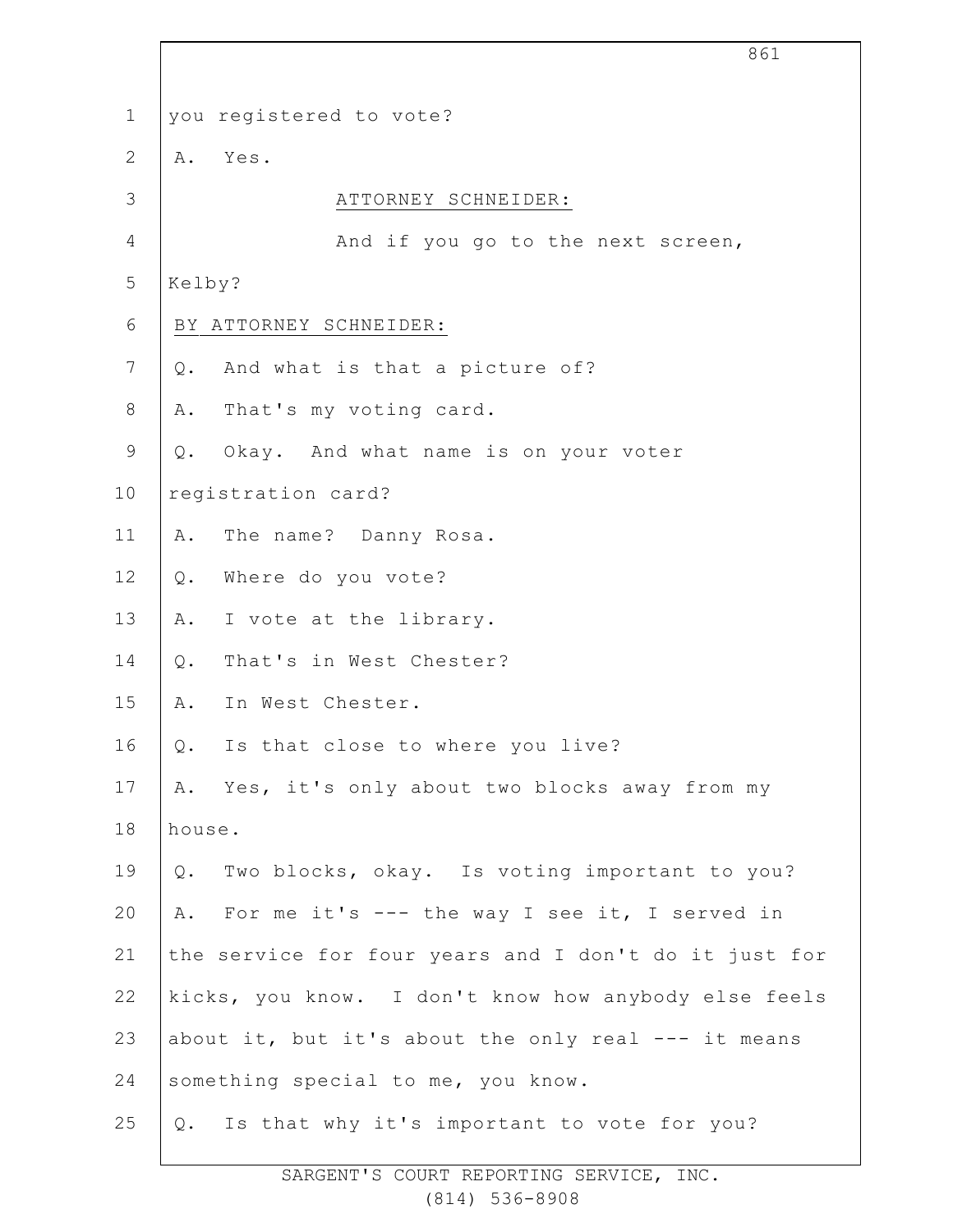| $\mathbf 1$    | I think it should be important for anybody.<br>Α.     |
|----------------|-------------------------------------------------------|
| $\mathbf{2}$   | Do you plan to vote in November?<br>Q.                |
| 3              | Yes, I do.<br>Α.                                      |
| 4              | Okay. Now, we're going to talk about the<br>Q.        |
| 5              | Pennsylvania's voter ID law. When did you hear about  |
| 6              | the voter ID law?                                     |
| $7\phantom{.}$ | I was just listening to the radio one day and I<br>Α. |
| $8\,$          | heard about --- I heard something like somebody ---   |
| $\mathsf 9$    | what do you call that? Something that they were       |
| 10             | making up a law about people who vote and they're     |
| 11             | going to need some kind of identification. And I      |
| 12             | felt it kind of ludicrous, you know, so I got         |
| 13             | involved.                                             |
| 14             | What did you do? Where did go after you heard<br>Q.   |
| 15             | about it?                                             |
| 16             | A. Well, first, I had asked my advocate about it,     |
| 17             | and I asked a couple of other people I know. And      |
| 18             | they gave me what information they knew on it. And I  |
| 19             | just went down to the Democratic where I do that ---  |
| 20             | I think I did --- and I went down there to the        |
| 21             | Democratic office that's on High Street. And I        |
| 22             | talked to the woman that was behind the desk that     |
| 23             | told me about that I needed a --- you got to have an  |
| 24             | ID up at the motor vehicle place.                     |
| 25             | And then what happened? Did you go to the motor<br>Q. |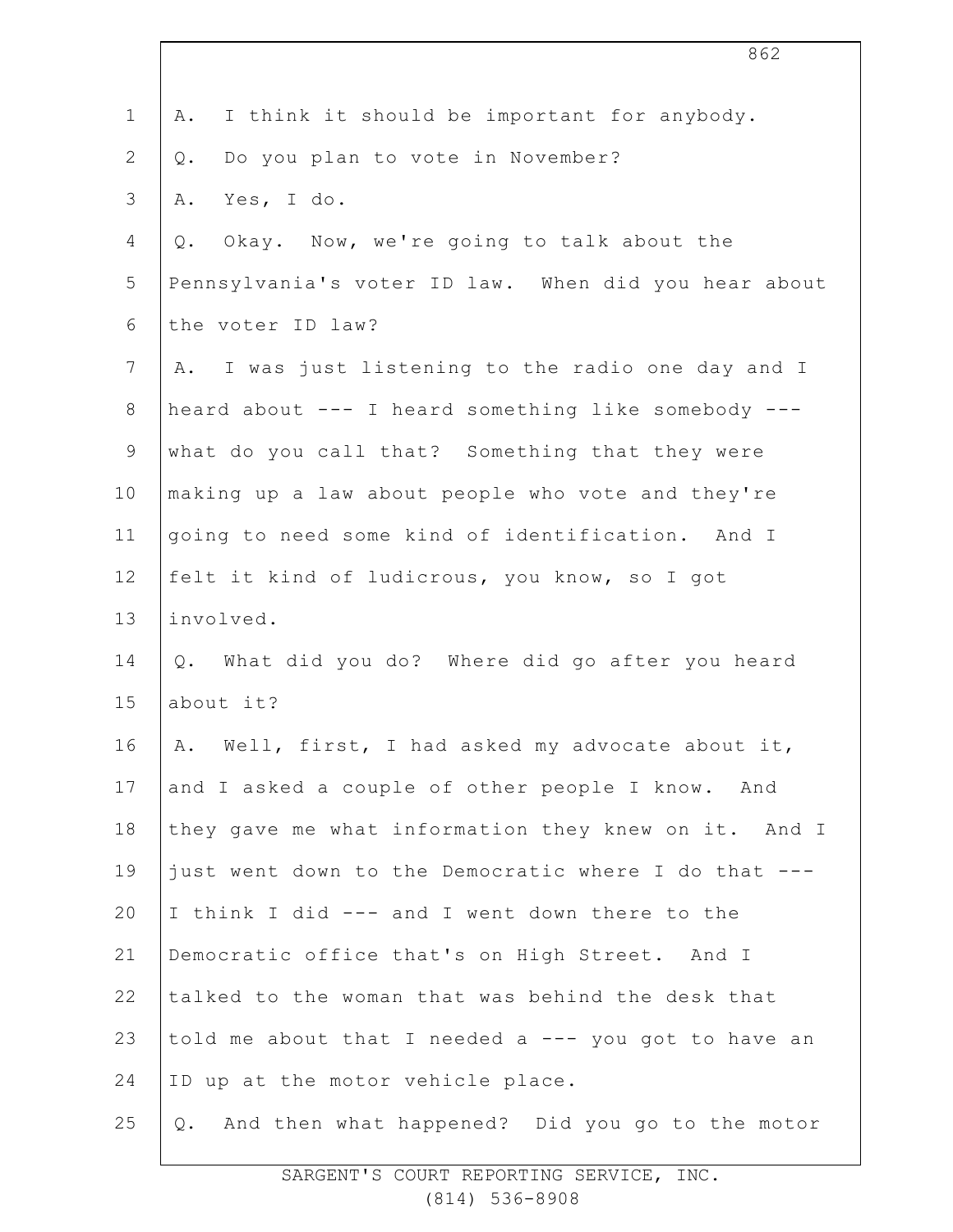| $\mathbf 1$     | vehicle place?                                         |
|-----------------|--------------------------------------------------------|
| $\mathbf{2}$    | A. Let's see, she called somebody up, somebody ---     |
| 3               | a woman named Bonita. And Bonita came over to my       |
| $\overline{4}$  | place a couple of days later to take me down to        |
| 5               | Frazer, to the motor vehicle place.                    |
| 6               | In fact, did she drive you there in her car?<br>Q.     |
| $7\phantom{.0}$ | Yes.<br>Α.                                             |
| $8\,$           | Q. About how long a drive is it for you? Is it         |
| $\mathcal{G}$   | far?                                                   |
| 10              | A. Excuse me?                                          |
| 11              | Q. Is it far? How long a drive is to the motor         |
| 12              | vehicle place?                                         |
| 13              | It took something like about maybe an hour and a<br>A. |
| 14              | half.                                                  |
| 15              | Q. To drive there?                                     |
| 16              | To drive down to Frazer.<br>Α.                         |
| 17              | Q. So what happened when you got to the PennDOT        |
| 18              | center?                                                |
| 19              | Well, when we got down to PennDOT, we --- I got<br>Α.  |
| 20              | the number. I got a ticket with a number, and I        |
| 21              | waited there for about maybe an hour. And then they    |
| 22              | called me, and I brought over my information. And      |
| 23              | the woman looked at it and she told me that I have to  |
| 24              | get two pieces of information.                         |
| 25              | Was that two proofs of where you live?<br>Q.           |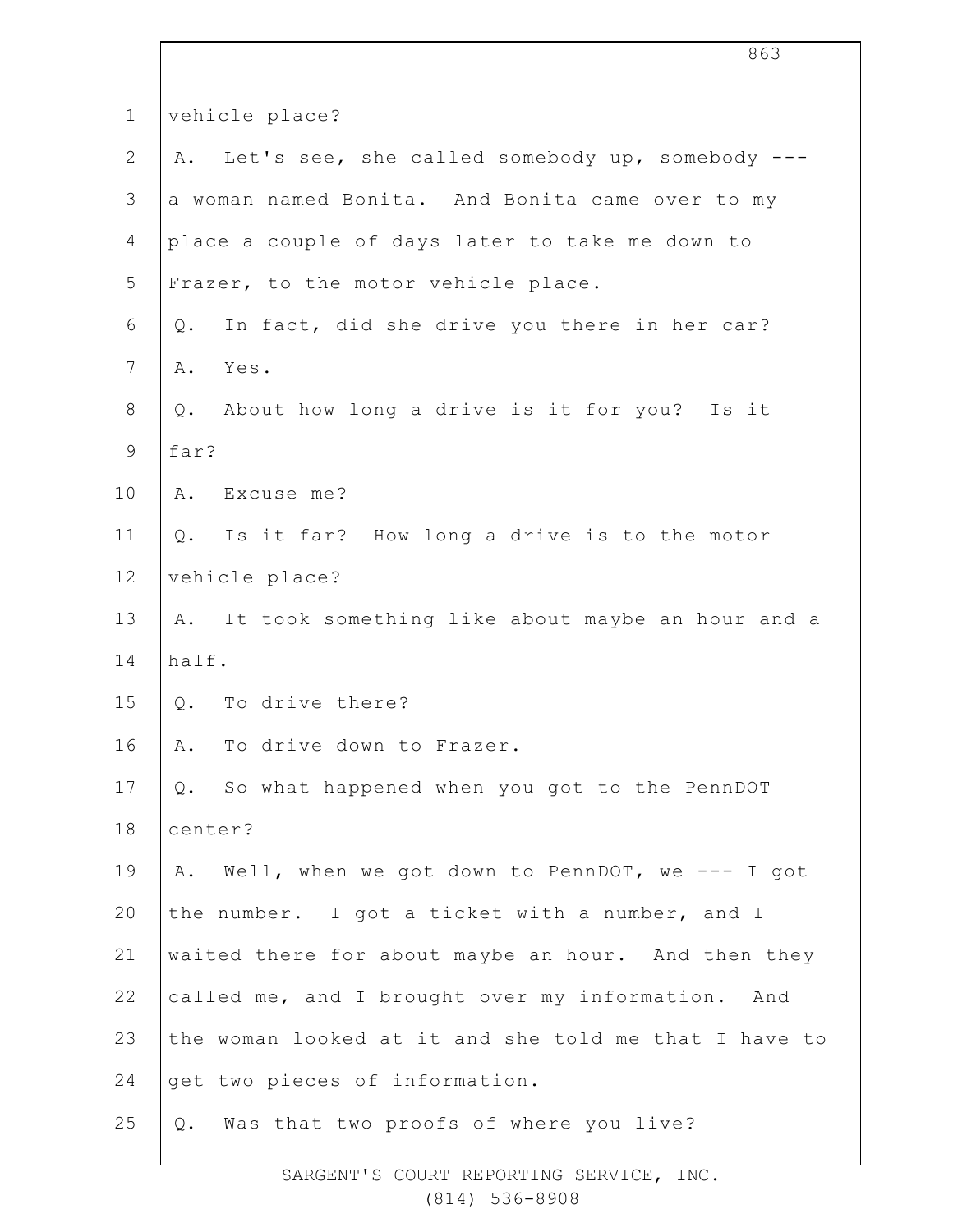| $\mathbf 1$   | That's true.<br>Α.                                    |  |  |
|---------------|-------------------------------------------------------|--|--|
| $\mathbf{2}$  | And then what happened?<br>Q.                         |  |  |
| $\mathcal{S}$ | What I did, I went --- we went all the way back<br>Α. |  |  |
| 4             | down to West Chester, I got two pieces. Let's see, I  |  |  |
| 5             | got one piece of information from my place and then I |  |  |
| 6             | went down to a place that I bank and I got them to    |  |  |
| 7             | make a statement for me about what proof, and I       |  |  |
| $\,8\,$       | brought it down to PennDOT at the time.               |  |  |
| $\mathsf 9$   | Q. Wait a second. I want to look on the screen.       |  |  |
| 10            | Is this the document ---                              |  |  |
| 11            | A. Yes, that's from the bank.                         |  |  |
| 12            | Q. --- that you went to your bank and they gave you   |  |  |
| 13            | this document?                                        |  |  |
| 14            | A. Yes.                                               |  |  |
| 15            | Q. And you see the date on that. It says July         |  |  |
| 16            | 17th, 2012; right?                                    |  |  |
| 17            | Α.<br>Yes.                                            |  |  |
| 18            | Is that the day that you did all this?<br>Q.          |  |  |
| 19            | Yes, that's the day that we went.<br>Α.               |  |  |
| 20            | Okay. So then what? So then you went back to<br>Q.    |  |  |
| 21            | PennDOT?                                              |  |  |
| 22            | A. I went back to the motor vehicle place, and I      |  |  |
| 23            | was there --- I can't get exactly the exact time, but |  |  |
| 24            | I know it took to almost 11:00, quite a while, you    |  |  |
| 25            | know.                                                 |  |  |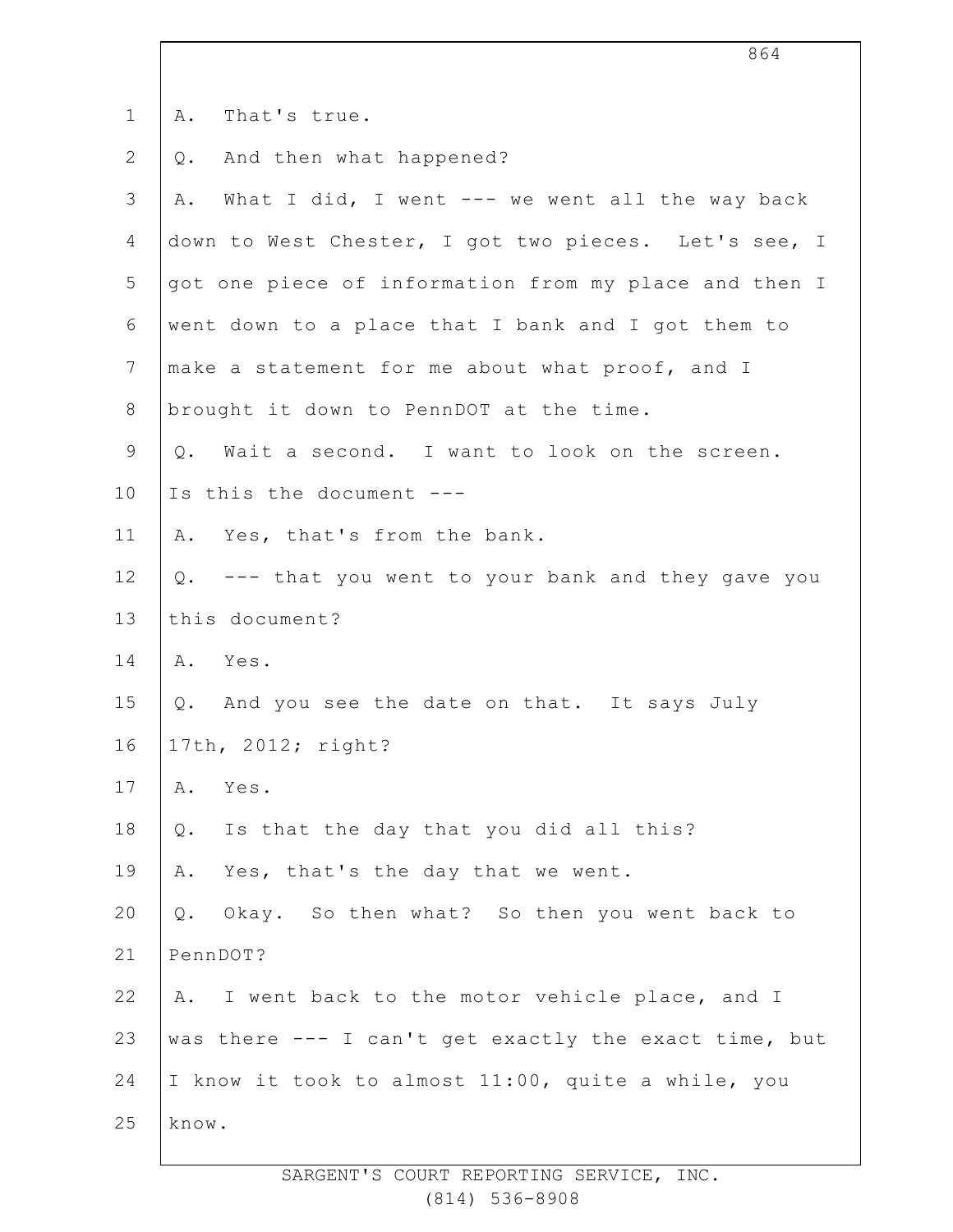|                | 865                                                  |  |
|----------------|------------------------------------------------------|--|
| $\mathbf 1$    | Did you have to take another number?<br>Q.           |  |
| 2              | I had to take another number.<br>Α.                  |  |
| 3              | And then did you have to wait again to see a<br>Q.   |  |
| 4              | clerk?                                               |  |
| 5              | A. I had to wait, yes. And now I got a second        |  |
| 6              | woman who called my number. I went up there and I    |  |
| $\overline{7}$ | showed her the same paper, like my birth certificate |  |
| $8\,$          | and everything. And she just said --- I think it was |  |
| $\mathsf 9$    | she saw the birth certificate. She said this isn't   |  |
| 10             | good, you know, because the name's not the same.     |  |
| 11             | Q. She said she wouldn't accept your birth           |  |
| 12             | certificate?                                         |  |
| 13             | A. She wasn't going to accept it.                    |  |
| 14             | But you had your birth certificate and you had<br>Q. |  |
| 15             | your Social Security card?                           |  |
| 16             | And I had my VA card out, too.<br>Α.                 |  |
| 17             | You had your VA card.<br>Q.                          |  |
| 18             | And I also showed her my voting card.<br>Α.          |  |
| 19             | And you had the two proofs of your address;<br>Q.    |  |
| 20             | right?                                               |  |
| 21             | Uh-huh (yes).<br>Α.                                  |  |
| 22             | And she wouldn't accept it?<br>$Q$ .                 |  |
| 23             | Wouldn't accept it.<br>Α.                            |  |
| 24             | So what did you do?<br>$Q$ .                         |  |
| 25             | Well, I really wanted to curse or holler at<br>Α.    |  |
|                |                                                      |  |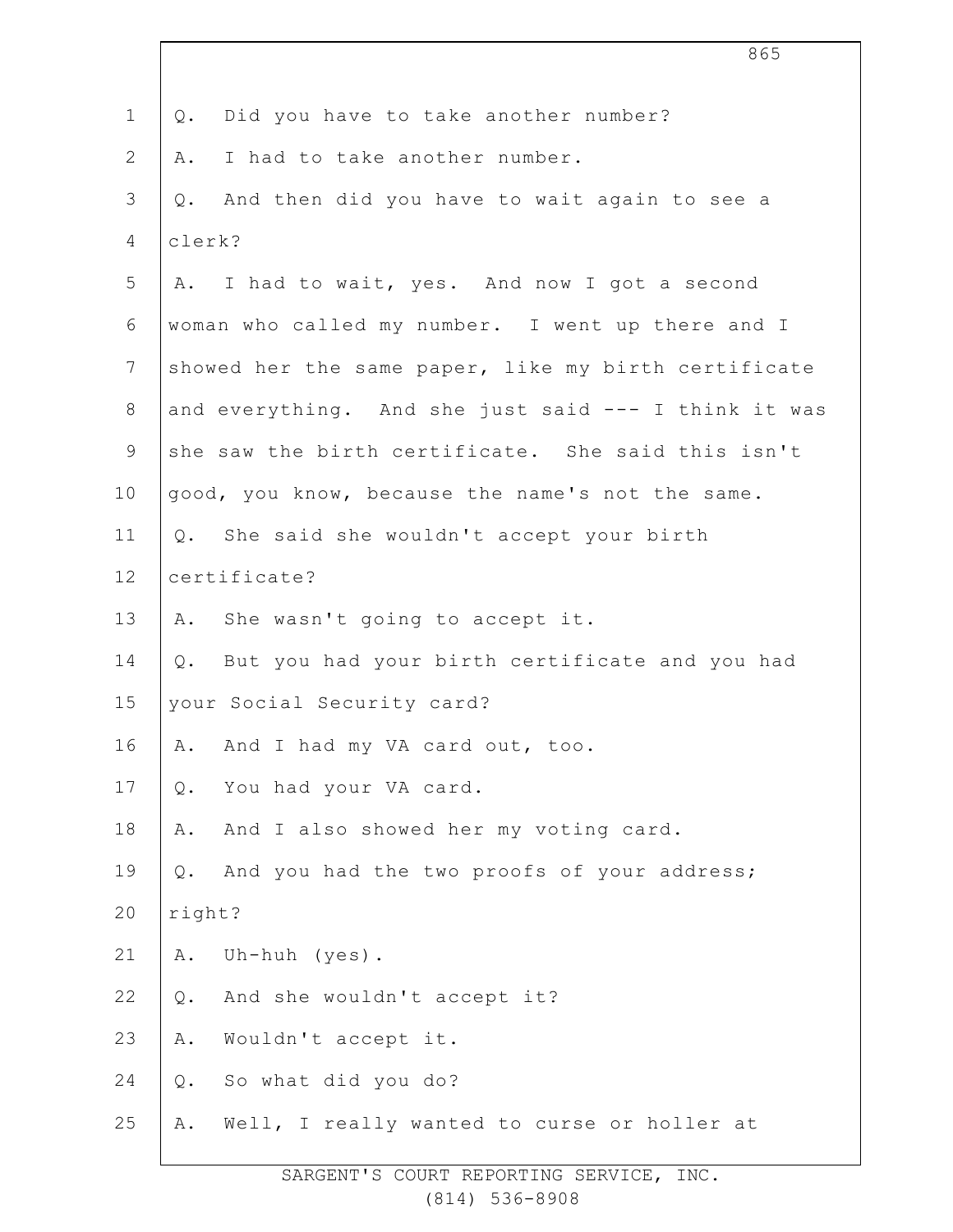|                | 866                                                     |
|----------------|---------------------------------------------------------|
| $\mathbf 1$    | something out loud. But instead I banged the desk       |
| $\mathbf{2}$   | real hard, and I just stormed out of there.             |
| 3              | Q. You were angry?                                      |
| 4              | Yes, very.<br>Α.                                        |
| 5              | And so how long did that take you from the ---<br>Q.    |
| $\sqrt{6}$     | you started in the morning. Did that take the better    |
| $\overline{7}$ | part of the day, the whole time that you were ---       |
| $8\,$          | this whole process?                                     |
| $\mathsf 9$    | A. I couldn't remember that part, because, you          |
| 10             | know, I mean, I was $---$ .                             |
| 11             | Q. Well, would it be hard for you to go back to         |
| 12             | PennDOT?                                                |
| 13             | A. Yes. Because I don't have a car. I don't have        |
| 14             | a license. And it's not easy for me to get a ride       |
| 15             | because most of my friends that do have cars are        |
| 16             | working.                                                |
| $17$           | Q. Well, do you need a photo --- would you need         |
| 18             | this photo ID for any other purpose or is it just       |
| 19             | for $---?$                                              |
| 20             | I just want to have a photo ID when I get<br>Α.         |
| 21             | stopped by the police or anybody, yeah.                 |
| 22             | Now, so Mr. Rosa, do you have --- you have all<br>$Q$ . |
| 23             | of the documents that PennDOT says you needed to get    |
| 24             | a photo ID; right?                                      |
| 25             | Yeah.<br>Α.                                             |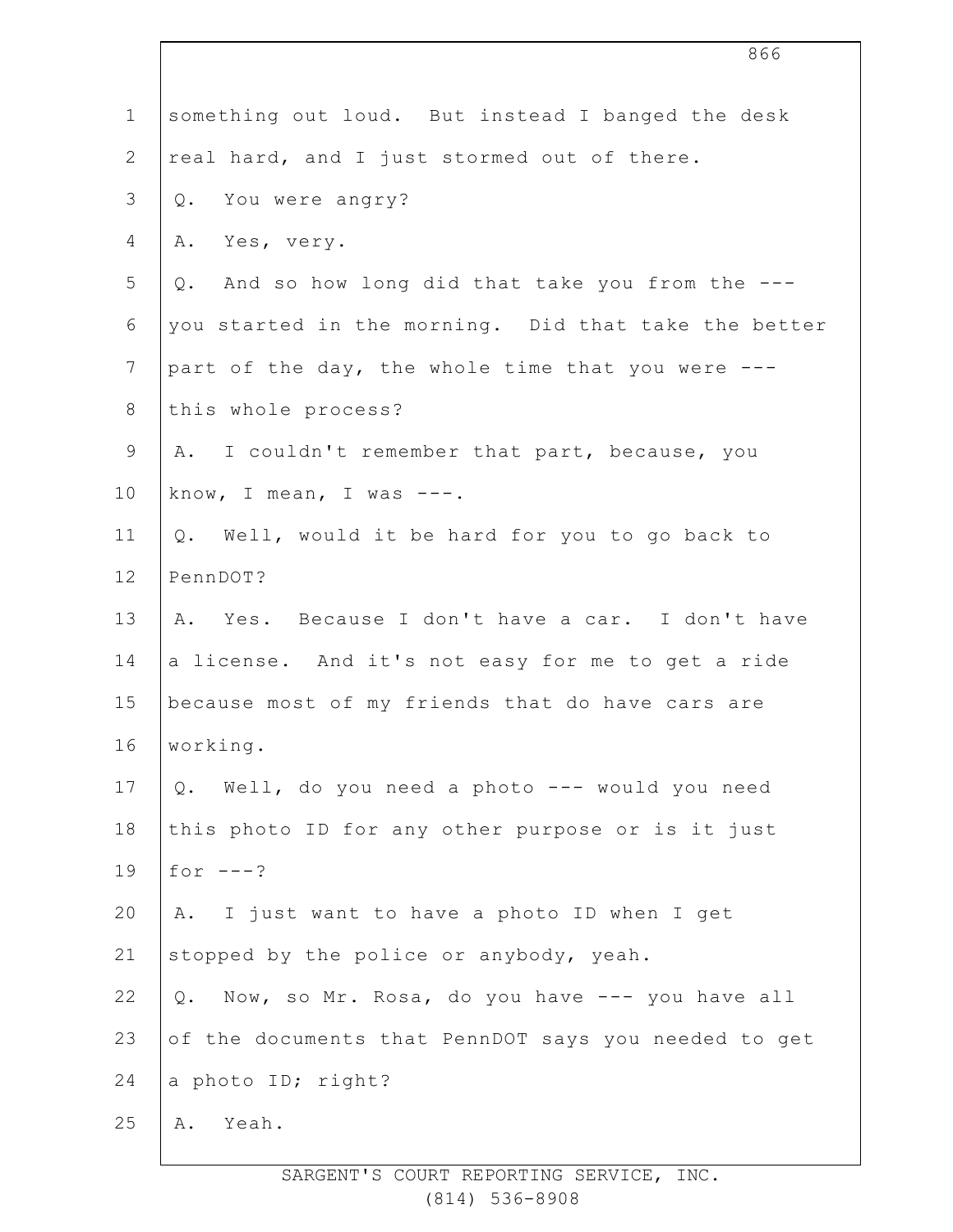| $\mathbf 1$    | Q. And so if someone put a paper in front of you    |  |  |
|----------------|-----------------------------------------------------|--|--|
| $\mathbf{2}$   | and they said --- and they asked you --- and they   |  |  |
| 3              | said to sign it, and the paper says that by signing |  |  |
| $\overline{4}$ | the paper, you'll be saying I don't have all the    |  |  |
| 5              | documents PennDOT says I need, would you be able to |  |  |
| 6              | sign that?                                          |  |  |
| $\overline{7}$ | A. Yes.                                             |  |  |
| $8\,$          | Q. Because you do have all the documents, though,   |  |  |
| $\mathsf 9$    | you have the birth certificate, ---                 |  |  |
| 10             | A. Yes, I do.                                       |  |  |
| 11             | Q. --- you have your Social Security card, you have |  |  |
| 12             | two proofs of residency; correct?                   |  |  |
| 13             | A. Yes.                                             |  |  |
| 14             | Q. So you do have all the documents you need        |  |  |
| 15             | for $---?$                                          |  |  |
| 16             | A. Yes.                                             |  |  |
| 17             | Okay.<br>Q.                                         |  |  |
| 18             | ATTORNEY SCHNEIDER:                                 |  |  |
| 19             | I have nothing further.                             |  |  |
| 20             | ATTORNEY CAWLEY:                                    |  |  |
| 21             | We have no questions, Your Honor.                   |  |  |
| 22             | JUDGE SIMPSON:                                      |  |  |
| 23             | You may step down. Thank you. You may               |  |  |
| 24             | call your next witness.                             |  |  |
| 25             | ATTORNEY SCHNEIDER:                                 |  |  |
|                |                                                     |  |  |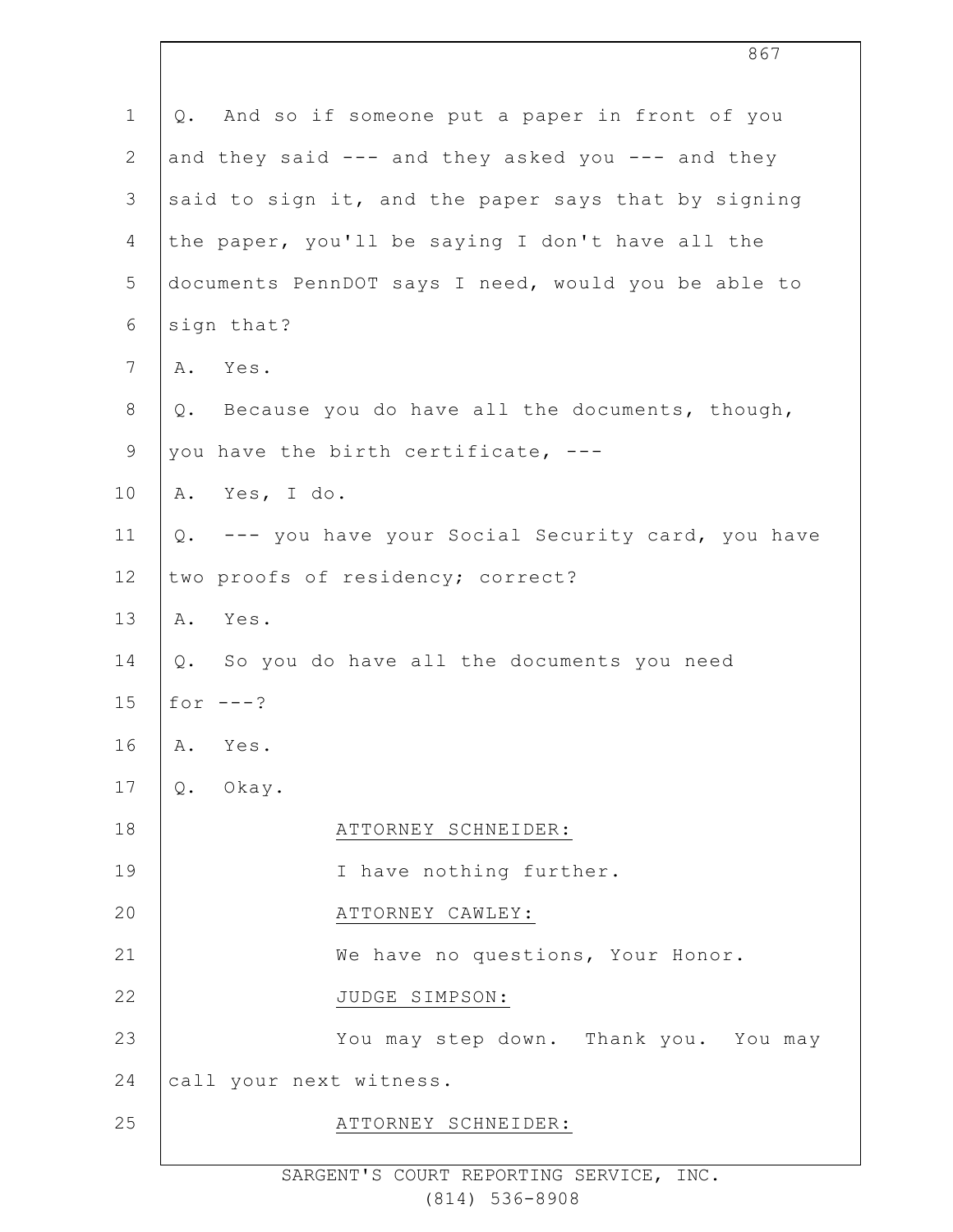| $\mathbf 1$    | Your Honor, at this time, we would like              |
|----------------|------------------------------------------------------|
| $\mathbf{2}$   | to show a video trial --- video deposition for trial |
| 3              | of Joyce Block, who is one of our Petitioners. And   |
| $\overline{4}$ | in it, Your Honor, during the deposition, we         |
| 5              | introduced some exhibits, so I'd like to mark those  |
| $\epsilon$     | and --- before, so that you can have them while      |
| 7              | you're watching the video. Your Honor, they've been  |
| $\,8\,$        | marked collectively as one exhibit.                  |
| $\mathsf 9$    | JUDGE SIMPSON:                                       |
| 10             | Thank you. It's 33?                                  |
| 11             | (Petitioners' Exhibit 33 marked for                  |
| 12             | identification.)                                     |
| 13             | ATTORNEY SCHNEIDER:                                  |
| 14             | Yes.                                                 |
| 15             | JUDGE SIMPSON:                                       |
| 16             | I'm assuming this is the same type of                |
| 17             | exhibit which is identification cards and ---        |
| 18             | ATTORNEY SCHNEIDER:                                  |
| 19             | Yes, Your Honor.                                     |
| 20             | JUDGE SIMPSON:                                       |
| 21             | --- personal identifying documents?                  |
| 22             | ATTORNEY SCHNEIDER:                                  |
| 23             | Yes, Your Honor.                                     |
| 24             | JUDGE SIMPSON:                                       |
| 25             | Can you turn the lights down a little                |
|                |                                                      |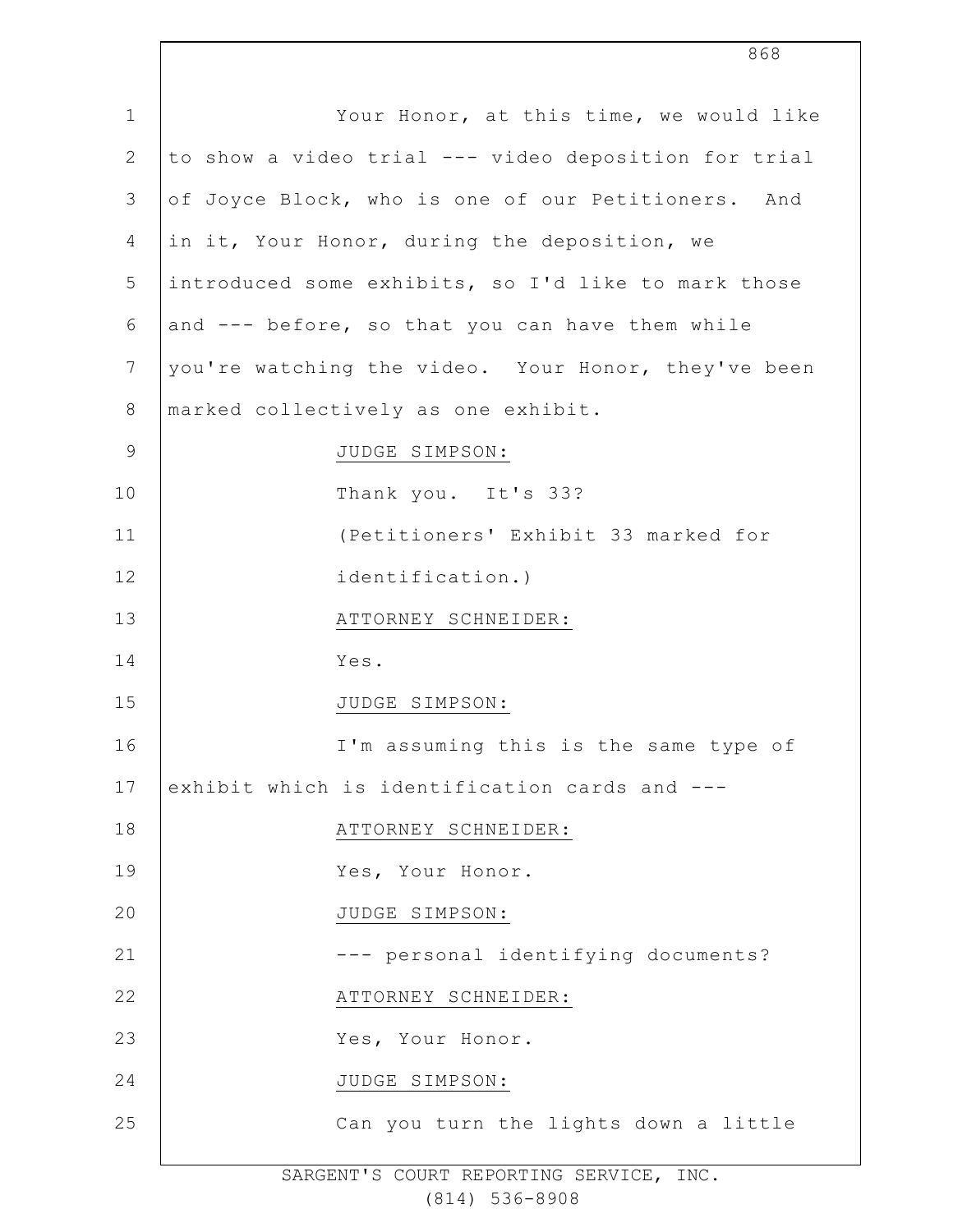| $\mathbf 1$    | bit, please?                                        |
|----------------|-----------------------------------------------------|
| $\mathbf{2}$   | VIDEO BEGINS                                        |
| 3              | VIDEOGRAPHER:                                       |
| $\overline{4}$ | The time is 1:37. This deposition is                |
| 5              | being taken at 97 Valley Green Road, Doylestown,    |
| 6              | Pennsylvania. The caption of this case is           |
| $7\phantom{.}$ | Commonwealth Court of Pennsylvania, Applewhite, et  |
| 8              | al. versus the Commonwealth, et al. Case Number 330 |
| $\mathsf 9$    | MD 2012. The name of the witness is Joyce Block.    |
| 10             | Will the attorneys present please state             |
| 11             | their names and the parties they represent?         |
| 12             | ATTORNEY SCHNEIDER:                                 |
| 13             | Marian Schneider on behalf of                       |
| 14             | Petitioners.                                        |
| 15             | ATTORNEY CAWLEY:                                    |
| 16             | Patrick Cawley on behalf of the                     |
| 17             | Respondents. And because I have the microphone, I'm |
| 18             | joined by Kevin Schmidt, also on behalf of          |
| 19             | Respondents.                                        |
| 20             | VIDEOGRAPHER:                                       |
| 21             | The court reporter can now swear in the             |
| 22             | witness.                                            |
| 23             | COURT REPORTER:                                     |
| 24             | Raise your right hand.                              |
| 25             |                                                     |
|                |                                                     |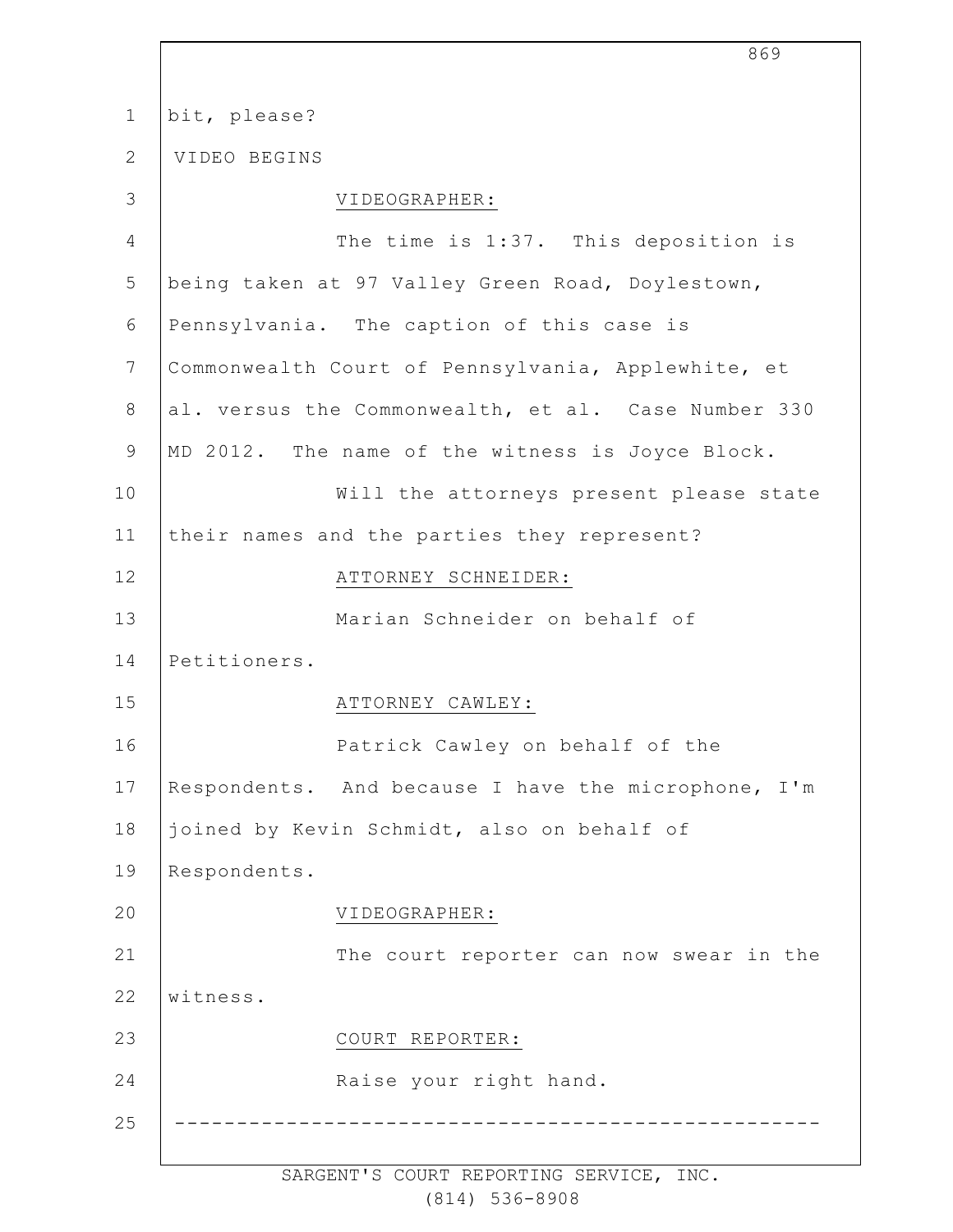| $\mathbf 1$    | JOYCE BLOCK, HAVING FIRST BEEN DULY SWORN, TESTIFIED   |  |  |  |
|----------------|--------------------------------------------------------|--|--|--|
| $\overline{2}$ | AS FOLLOWS:                                            |  |  |  |
| 3              |                                                        |  |  |  |
| $\overline{4}$ | VIDEOGRAPHER:                                          |  |  |  |
| 5              | You may begin.                                         |  |  |  |
| 6              | DIRECT EXAMINATION                                     |  |  |  |
| 7              | BY ATTORNEY SCHNEIDER:                                 |  |  |  |
| $8\,$          | Q. Good morning, Joyce. Can you please state your      |  |  |  |
| 9              | full name and address for the record?                  |  |  |  |
| 10             | A. Joyce Block, 97 Valley Green Road in Doylestown,    |  |  |  |
| 11             | Pennsylvania.                                          |  |  |  |
| 12             | Q. Do you live alone, Joyce?                           |  |  |  |
| 13             | Yes, I do.<br>Α.                                       |  |  |  |
| 14             | And where were you born?<br>Q.                         |  |  |  |
| 15             | Brooklyn, New York.<br>Α.                              |  |  |  |
| 16             | Q. And what's your birthday?                           |  |  |  |
| 17             | A. July 14th, 1923.                                    |  |  |  |
| 18             | And tell me about --- tell me the story about<br>$Q$ . |  |  |  |
| 19             | your birthday. When did you think your birthday was?   |  |  |  |
| 20             | A. I always thought it was 1922, until I got my ---    |  |  |  |
| 21             | looked at my birth certificate. I had never looked     |  |  |  |
| 22             | at it before, and started laughing. I remember now     |  |  |  |
| 23             | what had happened. I come from a family,               |  |  |  |
| 24             | vaudevillians and theatre people. And my mother        |  |  |  |
| 25             | helped me with the theatre. She was very active in     |  |  |  |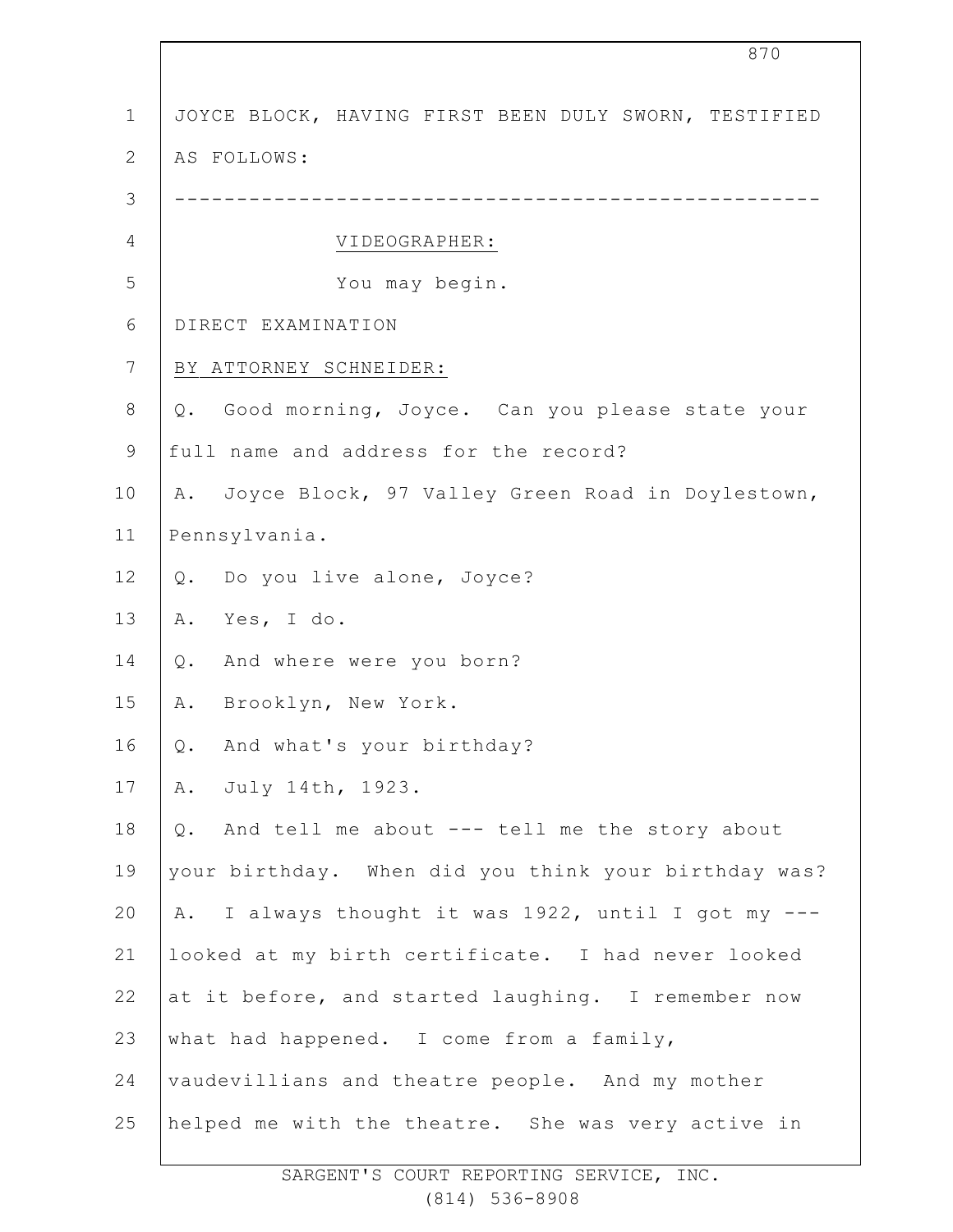| $\mathbf 1$    | the theatre. And when she'd take me to auditions in   |  |  |
|----------------|-------------------------------------------------------|--|--|
| $\mathbf{2}$   | those days, you had to be younger, and I was very     |  |  |
| 3              | tiny. And she made me younger. And I was very         |  |  |
| 4              | confused when I found out my birth was 1923, I was    |  |  |
| 5              | perfectly happy being born in 1922.                   |  |  |
| 6              | ATTORNEY SCHNEIDER:                                   |  |  |
| $7\phantom{.}$ | I'm going to mark as Block Exhibit                    |  |  |
| $\,8\,$        | Number One ---.                                       |  |  |
| $\mathsf 9$    | BY ATTORNEY SCHNEIDER:                                |  |  |
| 10             | Q. Joyce, I'm showing you the document that we just   |  |  |
| 11             | marked as Exhibit Number One. What is that document?  |  |  |
| 12             | This is my birth certificate.<br>Α.                   |  |  |
| 13             | And what name is on your birth certificate?<br>Q.     |  |  |
| 14             | Joyce Altman.<br>Α.                                   |  |  |
| 15             | And is that your maiden name?<br>Q.                   |  |  |
| 16             | That's my maiden name, yes.<br>Α.                     |  |  |
| 17             | Q. Okay. You can put that aside. Tell me about        |  |  |
| 18             | your childhood. Where did grow up?                    |  |  |
| 19             | I grew up in Brooklyn. And it was a childhood,<br>Α.  |  |  |
| 20             | I imagine, just like anybody else's, except I studied |  |  |
| 21             | dance and piano. And it was then that I decided to    |  |  |
| 22             | be a dancer.                                          |  |  |
| 23             | And were you a professional dancer?<br>Q.             |  |  |
| 24             | Α.<br>Yes.                                            |  |  |
| 25             | And tell us a little bit about that. What kind<br>Q.  |  |  |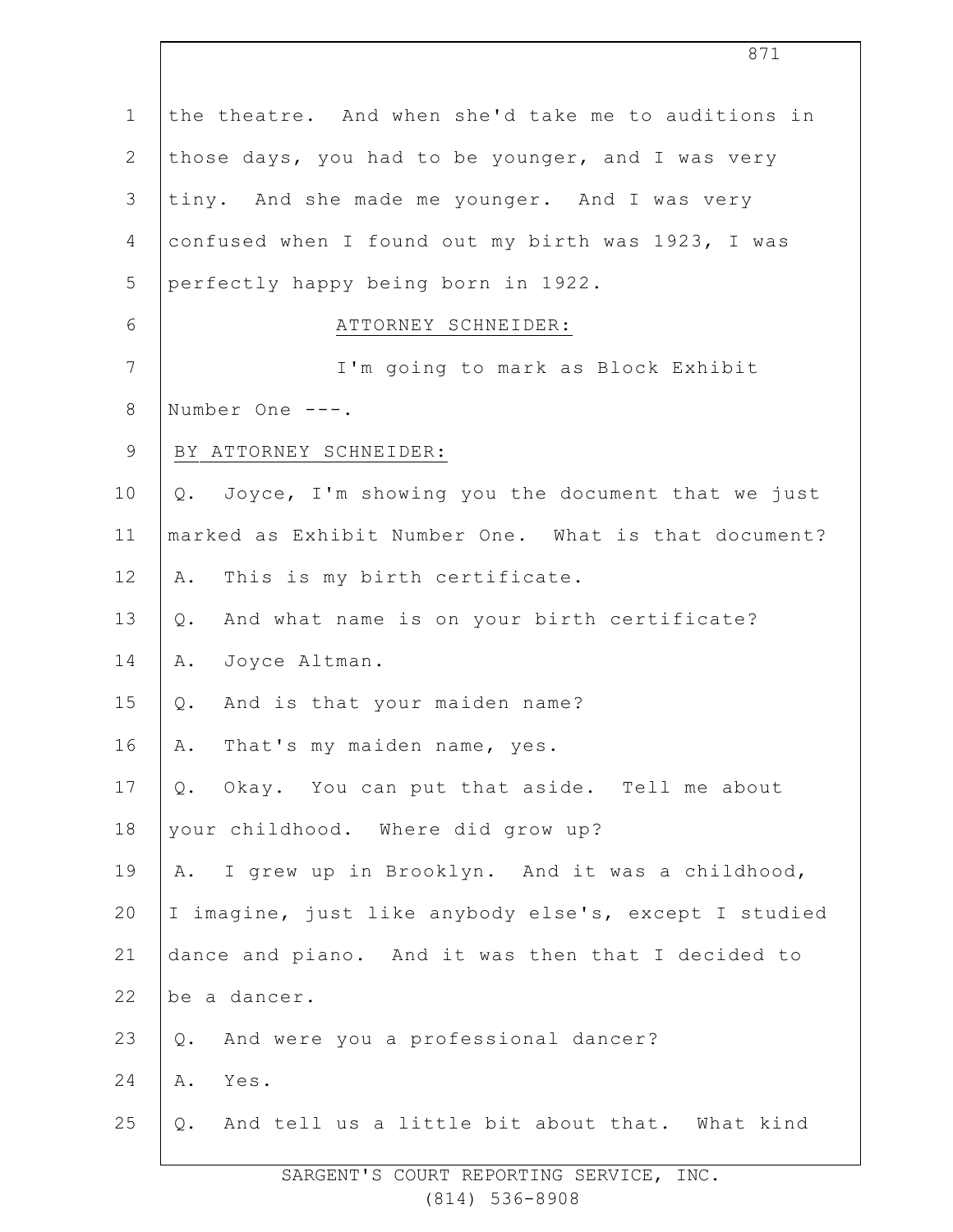| $\mathbf{1}$   | of shows were you in?                                  |  |  |  |
|----------------|--------------------------------------------------------|--|--|--|
| $\mathbf{2}$   | I was in the original cast of Oklahoma and in By<br>Α. |  |  |  |
| $\mathcal{S}$  | Jupiter. I worked in nightclubs. The Havana-Madrid     |  |  |  |
| 4              | was one. The Jack and Jill Club. And I did that        |  |  |  |
| 5              | until I met my husband.                                |  |  |  |
| 6              | Q. Tell me about your husband. How did you meet        |  |  |  |
| $\overline{7}$ | your husband?                                          |  |  |  |
| $\,8\,$        | He was up at the Poconos playing with the big<br>Α.    |  |  |  |
| $\mathsf 9$    | bands. He played saxophone and clarinet. And I was     |  |  |  |
| 10             | going up to the same place he was to see Betty         |  |  |  |
| 11             | Garrett. She was going to be there just for a couple   |  |  |  |
| 12             | of days on vacation. And I went up, saw my husband     |  |  |  |
| 13             | and forgot about Betty.                                |  |  |  |
| 14             | Q. So approximately when were you married?<br>It       |  |  |  |
| 15             | doesn't have to be the exact date, but in decade       |  |  |  |
| 16             | wise.                                                  |  |  |  |
| 17             | A. Oh, sometime in very early '40s, '41, '42, '43.     |  |  |  |
| 18             | I can't remember.                                      |  |  |  |
| 19             | And do you remember how old you were when you<br>$Q$ . |  |  |  |
| 20             | got married?                                           |  |  |  |
| 21             | I think I was 21.<br>Α.                                |  |  |  |
| 22             | Okay. Joyce, I'm going to show you a document<br>Q.    |  |  |  |
| 23             | that we already marked as Block Exhibit --- that has   |  |  |  |
| 24             | been previously identified as Block Exhibit Two at     |  |  |  |
| 25             | your deposition. And we'll mark it as the same,        |  |  |  |
|                |                                                        |  |  |  |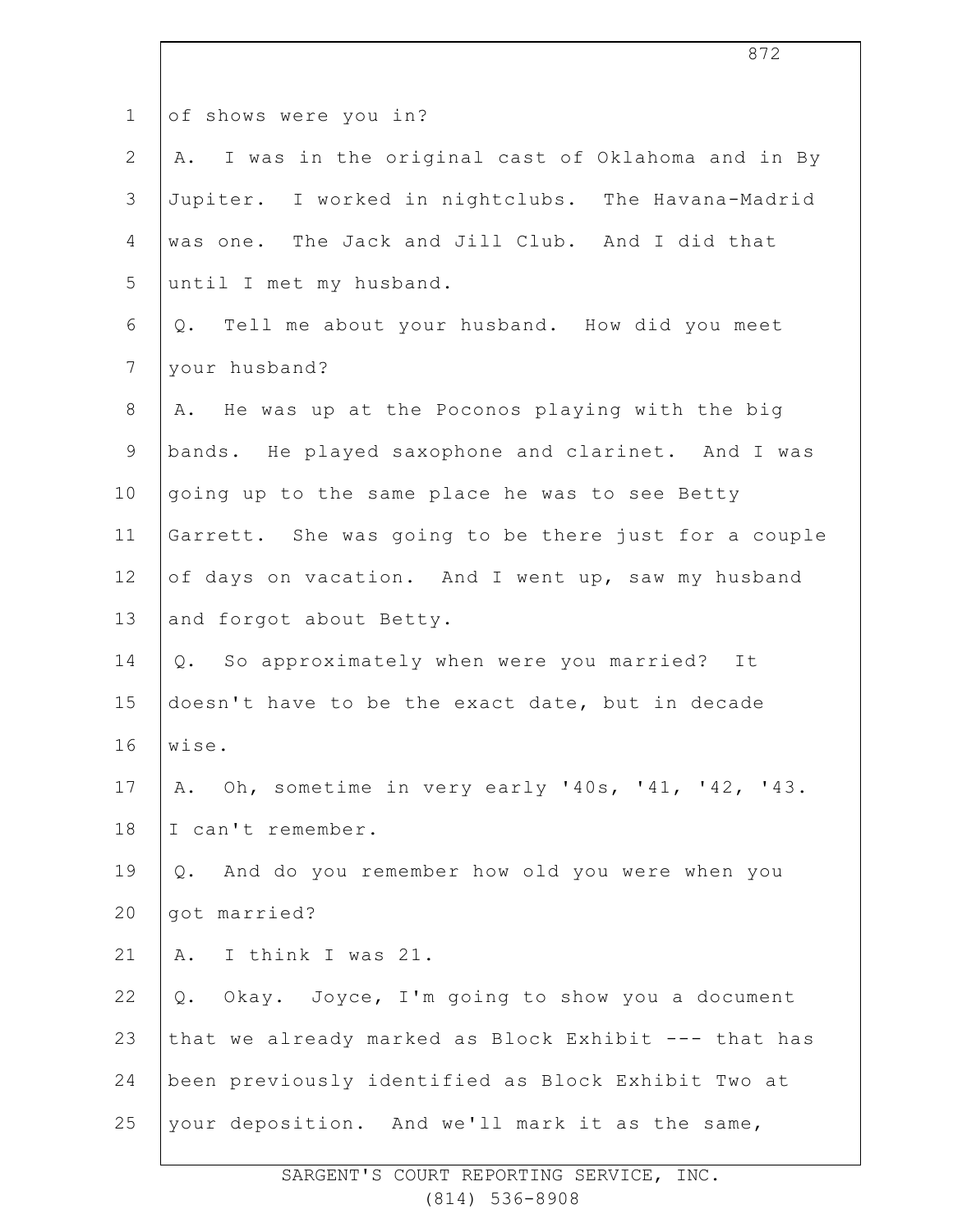| $\mathbf 1$    |            | Block Exhibit Two, here. What is this document?     |
|----------------|------------|-----------------------------------------------------|
| $\overline{2}$ | Α.         | This is my marriage certificate.                    |
| $\mathfrak{Z}$ | Q.         | And what language is it written in?                 |
| 4              |            | A. It's in Hebrew.                                  |
| 5              |            | Q. Do you read Hebrew?                              |
| 6              | Α.         | No, I don't.                                        |
| $\overline{7}$ |            | Q. And this was issued at the time you and Carl     |
| 8              |            | were married; correct?                              |
| 9              |            | A. Yes.                                             |
| 10             |            | Q. You can put that aside. Do you have any          |
| 11             | children?  |                                                     |
| 12             |            | A. Yes, I do.                                       |
| 13             |            | Q. How many children do you have?                   |
| 14             | A.         | Six marvelous children.                             |
| 15             | $Q$ .      | And do you have any grandchildren?                  |
| 16             |            | A. Yes.                                             |
| 17             | Q.         | How many grandchildren?                             |
| 18             | Α.         | I think about 14 wonderful grandchildren.           |
| 19             | Q.         | How about great-grandchildren?                      |
| 20             | Α.         | Eleven (11) of them, and they're even more          |
| 21             | marvelous. |                                                     |
| 22             | $Q$ .      | Do your children live nearby?                       |
| 23             | Α.         | Yes.                                                |
| 24             |            | Q. Now, when you first got married, did you live in |
| 25             |            | New York?                                           |
|                |            |                                                     |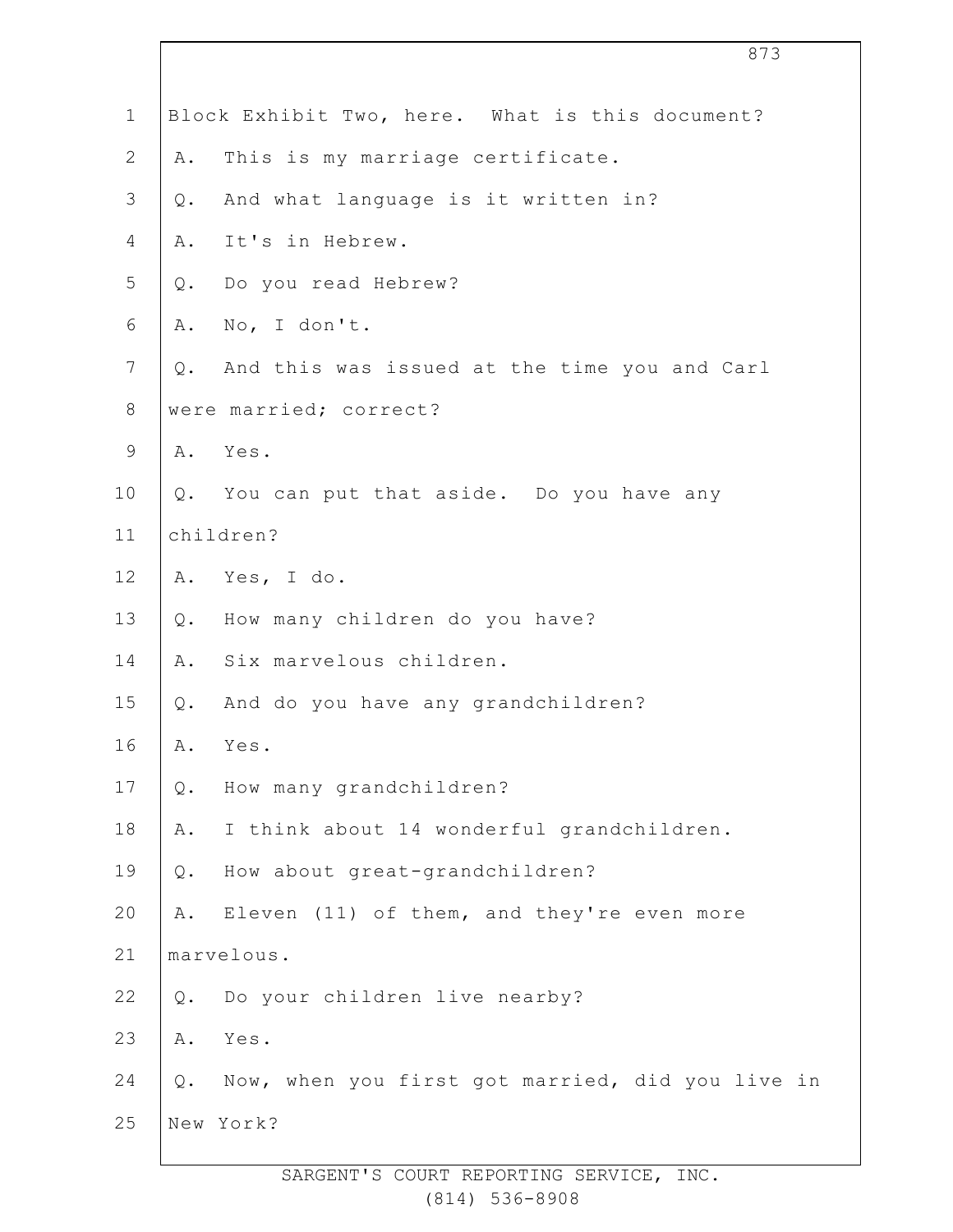| $\mathbf 1$    | Α.          | Yes.                                            |
|----------------|-------------|-------------------------------------------------|
| 2              | $Q$ .       | Now, tell me about when you moved to            |
| $\mathcal{S}$  |             | Pennsylvania.                                   |
| 4              | Α.          | Well, we came here after Carl could not blow    |
| 5              |             | anymore because he was ill. And we opened up a  |
| 6              |             | chocolate shop and an ice cream shop here. The  |
| $7\phantom{.}$ |             | family did, some of the family, and we ran it.  |
| $8\,$          | $Q$ .       | Was that in Doylestown?                         |
| $\mathsf 9$    | Α.          | No, that was in New Hope.                       |
| 10             | $Q$ .       | And so when you moved to Pennsylvania, did you  |
| 11             |             | get your Pennsylvania driver's license?         |
| 12             | Α.          | $\texttt{No}$ .                                 |
| 13             | Q.          | Why didn't you get a driver's license?          |
| 14             | Α.          | As I stated, I think everybody was much safer   |
| 15             |             | off the road --- with me off the road.          |
| 16             | Q.          | Now, do you have any other ID with your picture |
| 17             | on it $---$ |                                                 |
| 18             | Α.          | $N \circ$ .                                     |
| 19             | $Q$ .       | --- other than before what happened with the    |
| 20             | photo ID?   |                                                 |
| 21             |             | A. Right. No.                                   |
| 22             | Q.          | I'm going to show you --- but you have some ID  |
| 23             |             | cards that you gave to me before; right?        |
| 24             | Α.          | Yes.                                            |
| 25             | Q.          | For example, can you tell us what kind of ID    |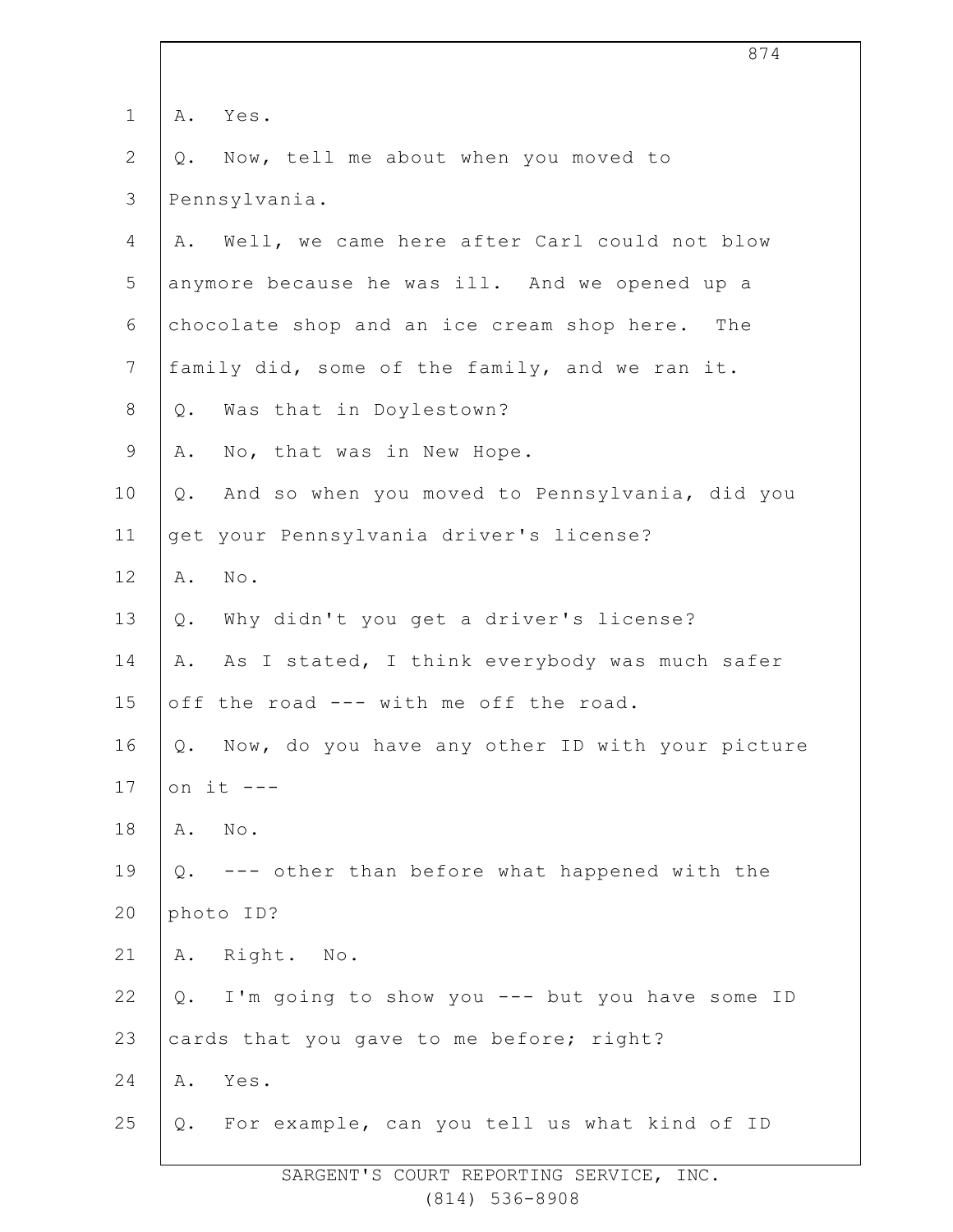1 2 3 4 5 6 7 8 9 10 11 12 13 14 15 16 17 18 19 20 21 22 23 24 25 cards you --- we talked about before? I'll show you  $---$ . ATTORNEY SCHNEIDER: Let's mark this Block Exhibit --- this will be Block Exhibit Three. BY ATTORNEY SCHNEIDER: Q. What is that that I've just shown you? A. Oh, this is my Medicare and my health insurance, yes. Q. Okay. And what name is your Medicare card in? A. Block, Joyce Block. Q. Okay. Great. So other than your Medicare card and --- oh, okay. I'm sorry. We're going to -- thank you. ATTORNEY SCHNEIDER: We're a going to identify Mrs. Blocks' original Social Security card as Exhibit Three. However, we will substitute a copy of this card as Exhibit Three for the transcript for the record. I'm sorry. We're on Four. Sorry. That's Exhibit Four. So I'm going to show it to the witness, but we'll substitute Exhibit Four later. BY ATTORNEY SCHNEIDER: Q. Joyce, what is that document I just handed you? A. This is my Social Security card.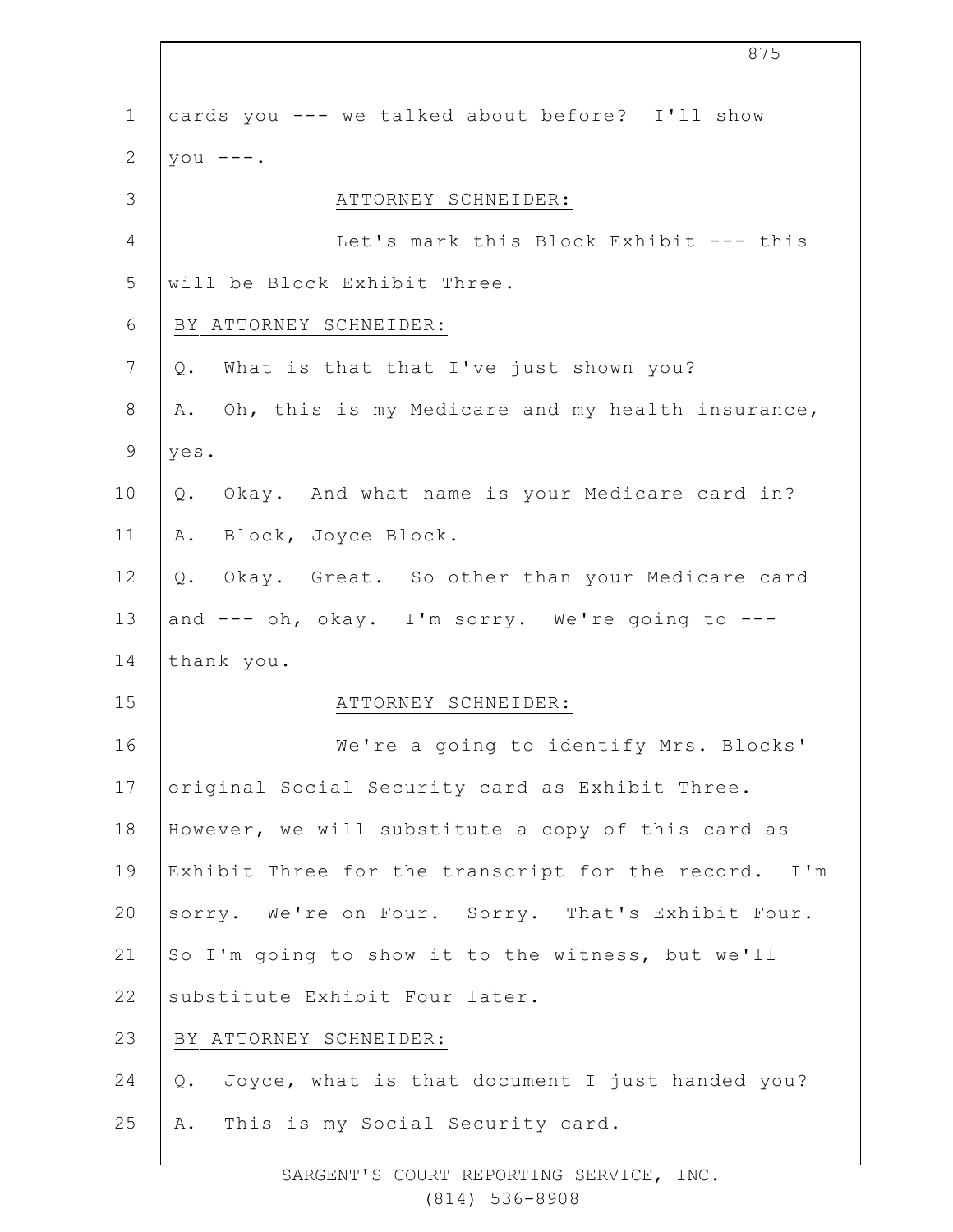|                 |                                               | 876                                                   |
|-----------------|-----------------------------------------------|-------------------------------------------------------|
| $\mathbf 1$     |                                               | Q. And what name is your Social Security card         |
| $\mathbf{2}$    |                                               | issued in?                                            |
| $\mathcal{S}$   |                                               | A. Joyce Lucille Altman.                              |
| 4               | Q.                                            | And is that your maiden name?                         |
| 5               | Α.                                            | That's my maiden name.                                |
| 6               | Q.                                            | You can put that aside. We are going to talk          |
| $7\phantom{.0}$ | about voting now. Are you registered to vote? |                                                       |
| 8               | Α.                                            | Yes.                                                  |
| $\mathsf 9$     |                                               | Q. When did you first register to vote?               |
| 10              | Α.                                            | When I was 21. And I don't know, I guess that         |
| 11              |                                               | may have been 1940, early '40s, '41, '42 or something |
| 12              |                                               | like that.                                            |
| 13              |                                               | Q. So do you remember the first election you voted    |
| 14              | in?                                           |                                                       |
| 15              |                                               | A. Yes.                                               |
| 16              | $Q$ .                                         | What was that election?                               |
| 17              | Α.                                            | That was for Roosevelt.                               |
| 18              | Q.                                            | So was that in 1944, the Presidential election        |
| 19              |                                               | in 1944?                                              |
| 20              | Α.                                            | Possibly then.                                        |
| 21              | $Q$ .                                         | Okay. Do you vote regularly?                          |
| 22              | Α.                                            | Never missed an election.                             |
| 23              | Q.                                            | Why do you vote so regularly?                         |
| 24              | Α.                                            | I think it's not a privilege. It is a right.          |
| 25              |                                               | It is a need to vote. We have to let our voices be    |
|                 |                                               |                                                       |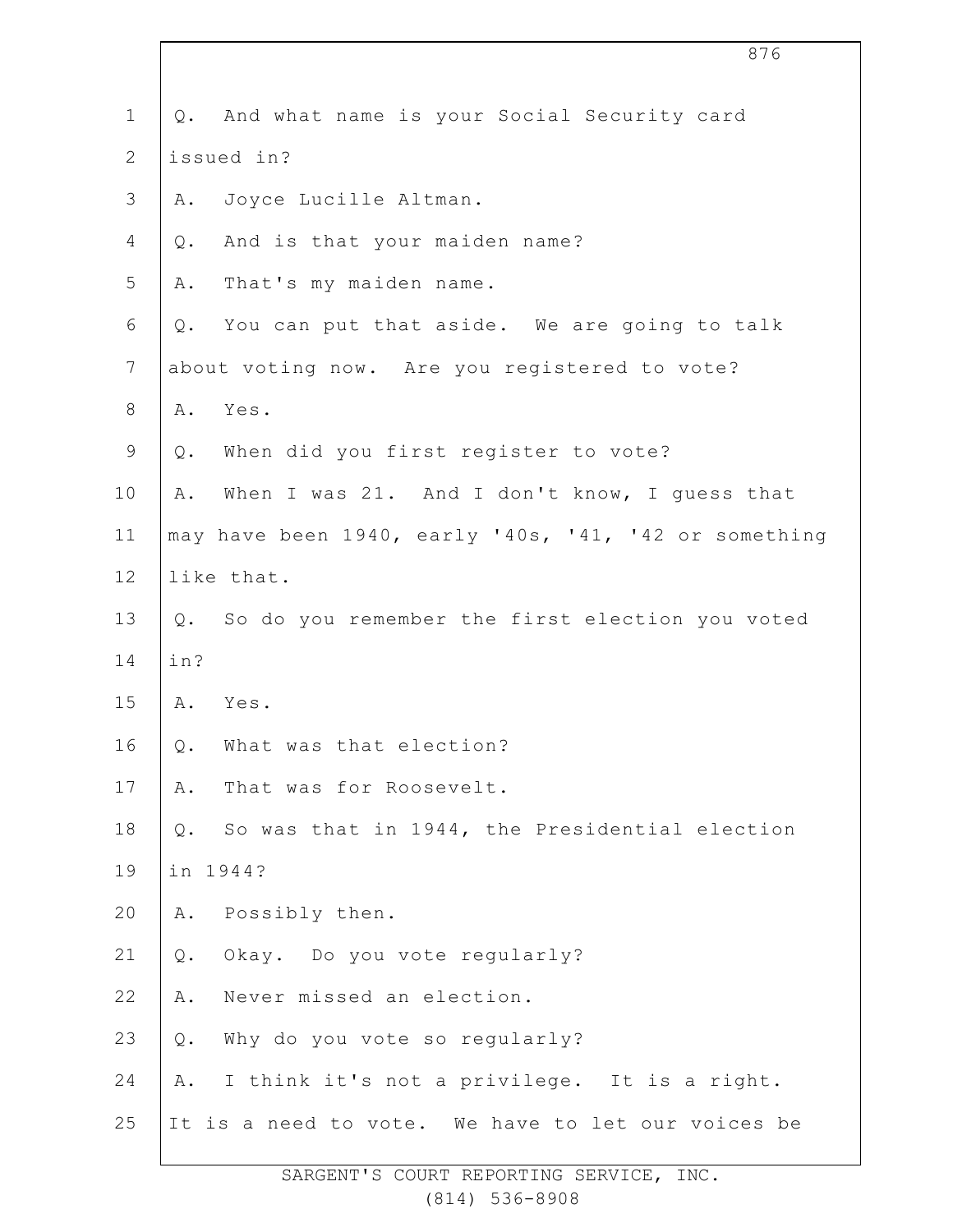|                | 877                                                       |
|----------------|-----------------------------------------------------------|
| $\mathbf 1$    | heard, and everyone should vote.                          |
| $\overline{2}$ | And do you talk about politics with your<br>$Q$ .         |
| 3              | children in your home?                                    |
| 4              | Yes, I do.<br>Α.                                          |
| 5              | Now, are you registered here in Bucks County?<br>$Q$ .    |
| 6              | Yes.<br>Α.                                                |
| $\overline{7}$ | Do you know what name you're registered to vote<br>Q.     |
| $8\,$          | in Bucks County?                                          |
| $\mathsf 9$    | Yes.<br>Α.                                                |
| 10             | What name is that?<br>Q.                                  |
| 11             | Joyce Block.<br>Α.                                        |
| 12             | Now, I want to talk to you a little bit about<br>$Q$ .    |
| 13             | --- your polling place is nearby, isn't it?               |
| 14             | Yes.<br>Α.                                                |
| 15             | Where do you vote?<br>Q.                                  |
| 16             | At Pebble Hill Church.<br>Α.                              |
| 17             | And how do you usually get to the polling place?<br>$Q$ . |
| 18             | I'm driven.<br>Α.                                         |
| 19             | Who drives you?<br>$Q$ .                                  |
| 20             | Anybody in the family.<br>Α.                              |
| 21             | Tell me about the general election in 2010. Did<br>Q.     |
| 22             | you vote in that election?                                |
| 23             | Yes, I did. I was ill at the hospital during<br>Α.        |
| 24             | that time, and the election came up. And I was            |
| 25             | determined to get out of the hospital and vote. I         |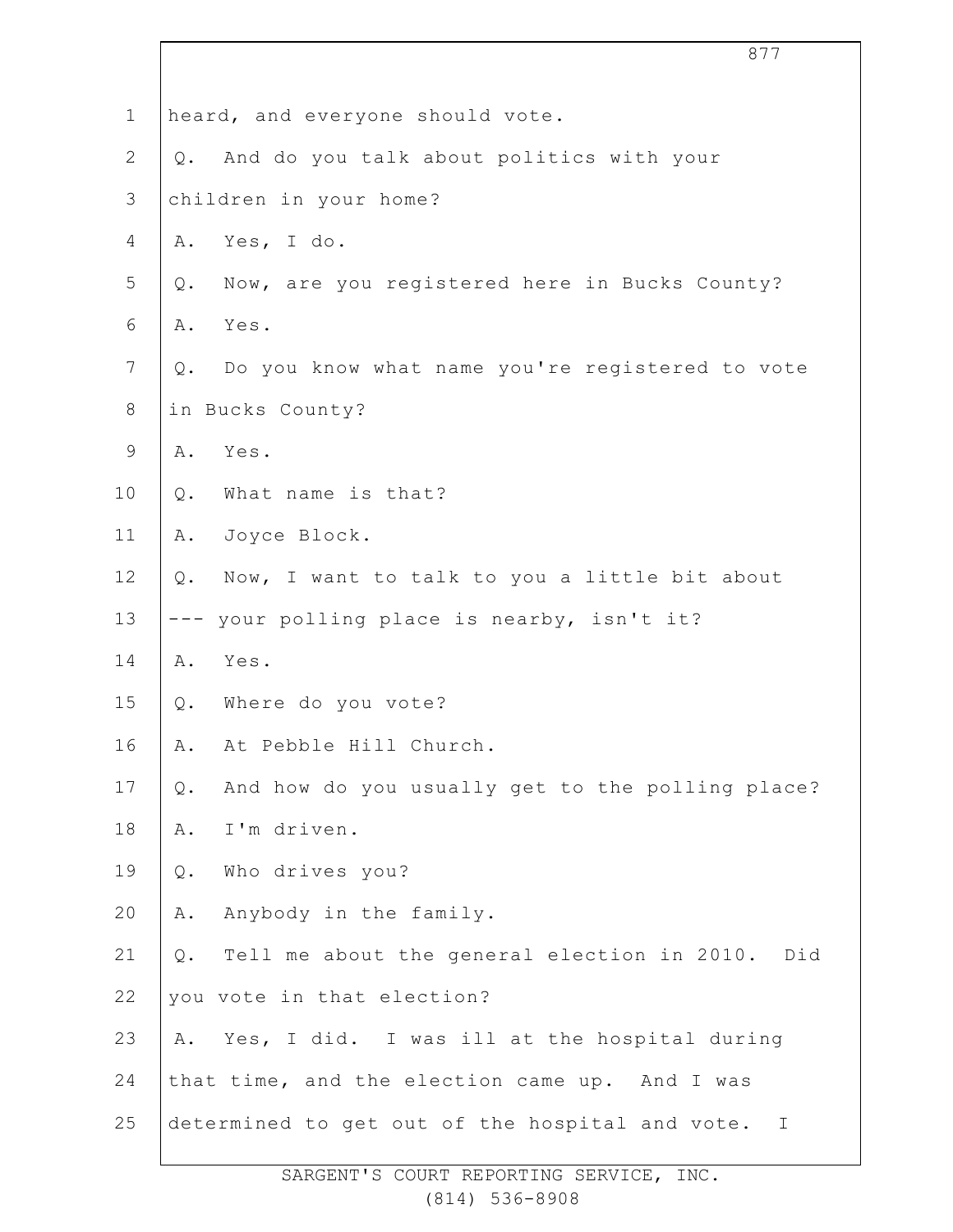| $\mathbf 1$    | didn't want an absentee ballot. I wanted to make       |
|----------------|--------------------------------------------------------|
| $\mathbf{2}$   | sure that I voted. And I carried on and carried on     |
| 3              | until they finally released me in a wheelchair. And    |
| 4              | it was pouring out, and my girls took me and I got up  |
| 5              | there in the wheelchair and voted.                     |
| $\epsilon$     | Q. Now, at this time, would you have needed a photo    |
| $\overline{7}$ | ID to get an emergency absentee ballot?                |
| 8              | Α.<br>No.                                              |
| 9              | No? Okay. How did you find out about the voter<br>Q.   |
| 10             | ID law?                                                |
| 11             | A. Well, I am politically active, and I don't miss     |
| 12             | --- I do a lot of reading. And so I certainly knew     |
| 13             | about it.                                              |
| 14             | Q. And what did you think when you heard about it?     |
| 15             | I thought it was unconstitutional. I thought it<br>Α.  |
| 16             | was to disenfranchise many people like me, seniors     |
| 17             | and minorities, and felt very strongly about it.       |
| 18             | At the time that the photo ID bill was passed,<br>Q.   |
| 19             | did you have a photo ID?                               |
| 20             | No.<br>Α.                                              |
| 21             | So what happened after that? Tell me about your<br>Q.  |
| 22             | attempts to get a photo ID.                            |
| 23             | Well, I called the Senator's office and was told<br>Α. |
| 24             | what I would need. And then I called the ACLU, and     |
| 25             | they were just wonderful. They responded               |
|                |                                                        |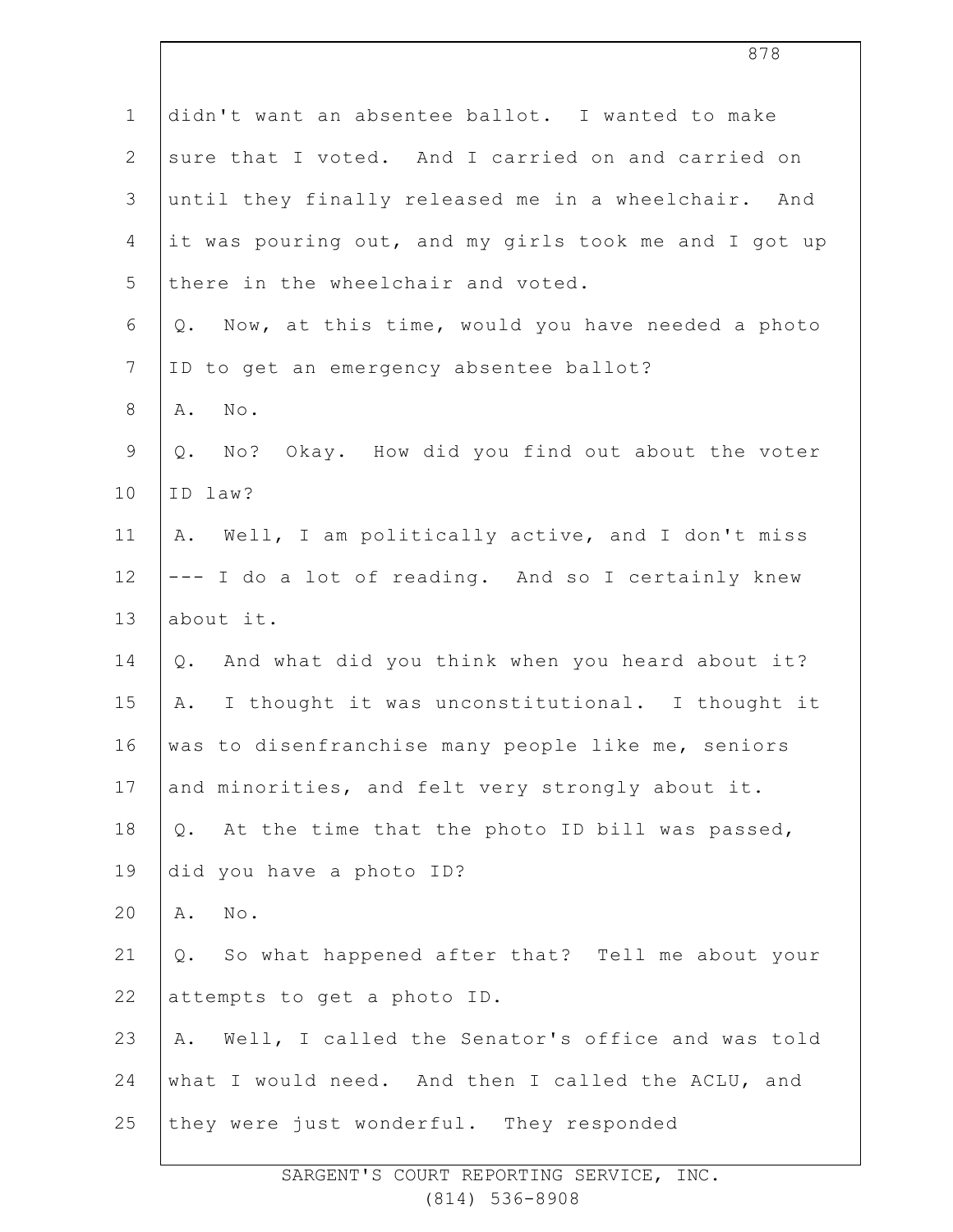| $\mathbf 1$    | immediately. And after that I got --- I did get          |
|----------------|----------------------------------------------------------|
| $\overline{2}$ | everything I need. I complied with everything they       |
| 3              | asked me for. And I went to the ID --- the motor         |
| 4              | vehicle center --- motor vehicle center, and it was      |
| 5              | then that they wouldn't accept what I had.               |
| 6              | Now, when you said you had everything you need,<br>$Q$ . |
| $7\phantom{.}$ | do you remember what all you brought with you?           |
| 8              | Yes, I brought my Social Security card.<br>Α.            |
| $\mathsf 9$    | That card that we just looked at?<br>$Q$ .               |
| 10             | Yes, I brought my birth certificate, my marriage<br>Α.   |
| 11             | certificate. I brought the bills that I needed, and      |
| 12             | whatever else was needed, I had.                         |
| 13             | Q. Now, before you went to the Department of Motor       |
| 14             | Vehicles, did you go to a meeting at the Bucks County    |
| 15             | Commissioners?                                           |
| 16             | Yes.<br>Α.                                               |
| 17             | And tell me what happened at that meeting.<br>Q.         |
| 18             | I got up and complained about the law and let<br>Α.      |
| 19             | them know how difficult it was to comply with it for     |
| 20             | many, many people. And I was told then that I can        |
| 21             | vote absentee. Now, I knew that was illegal because      |
| 22             | I'm perfectly capable of going to the polls.             |
| 23             | Who told you you could vote absentee? Do you<br>$Q$ .    |
| 24             | remember?                                                |
| 25             | Yes, Charlie Martin.<br>Α.                               |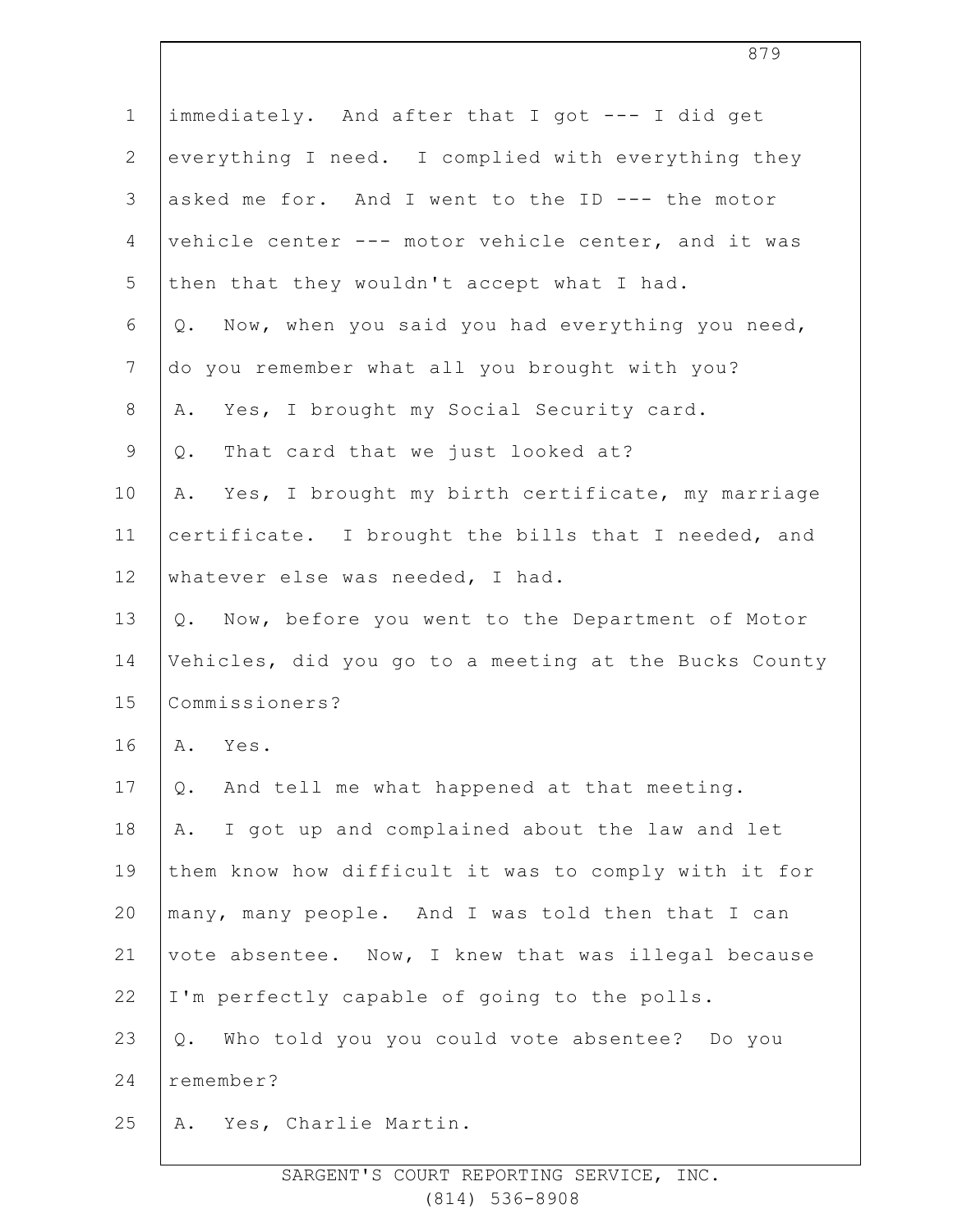|              | 880                                                   |
|--------------|-------------------------------------------------------|
| $\mathbf 1$  | And who is Charlie Martin?<br>Q.                      |
| $\mathbf{2}$ | He's one of the people on the Commissioners.<br>Α.    |
| 3            | Okay. Now, you mentioned that you had called<br>Q.    |
| 4            | Senator McIlhinney's office?                          |
| 5            | Yes.<br>Α.                                            |
| 6            | Now, how do you know Senator McIlhinney?<br>Q.        |
| 7            | Well, he has his office right next to my<br>Α.        |
| $8\,$        | grandson-in-law. And being active and everything,     |
| $\mathsf 9$  | I've met him a couple of times at several functions.  |
| 10           | What's your grandson in-law's name?<br>Q.             |
| 11           | Det Ansinn.<br>Α.                                     |
| 12           | And what's his position?<br>Q.                        |
| 13           | Det is president of the Borough Council in<br>Α.      |
| 14           | Doylestown.                                           |
| 15           | Okay. So now let's talk about the PennDOT photo<br>Q. |
| 16           | ID center. Where is that located? Do you remember?    |
| 17           | I think it's in Dublin.<br>Α.                         |
| 18           | And how far is that from here?<br>$Q$ .               |
| 19           | That's about 25 minutes --- 25 to 30 minutes.<br>Α.   |
| 20           | By car?<br>Q.                                         |
| 21           | By car.<br>Α.                                         |
| 22           | ATTORNEY SCHNEIDER:                                   |
| 23           | Now, I'm going to mark a collection of                |
| 24           | documents as block Exhibit Five.                      |
| 25           | BY ATTORNEY SCHNEIDER:                                |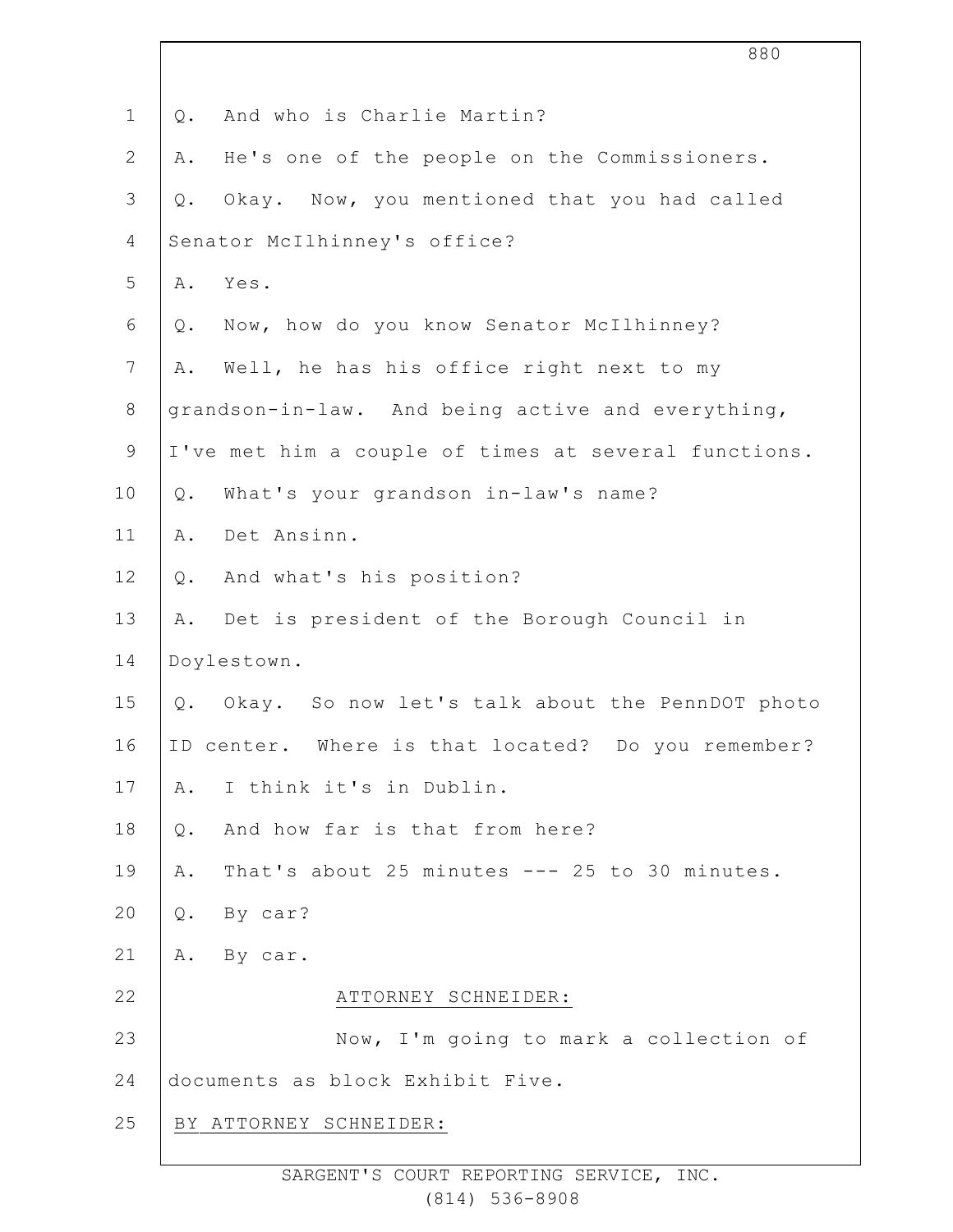| $\mathbf 1$    | And Joyce, I'm just going to hand you your<br>Q.         |
|----------------|----------------------------------------------------------|
| $\mathbf{2}$   | magnifying glass in case you need it.                    |
| $\mathcal{S}$  | Yes. Thank you.<br>Α.                                    |
| 4              | I've marked a couple of documents together, and<br>Q.    |
| 5              | I'd like you to look at them and tell me what these      |
| 6              | documents are.                                           |
| $\overline{7}$ | Well, the first one is the Michener Museum here<br>Α.    |
| $8\,$          | in Doylestown that I'm a member of.                      |
| $\mathsf 9$    | Well, let me rephrase my question. Are these<br>Q.       |
| 10             | the documents you brought with you when you went to      |
| 11             | the Department $---?$                                    |
| 12             | Α.<br>Yes.                                               |
| 13             | Q. Just wait until I finish and then the Judge will      |
| 14             | be able to hear us better, if you wait until I finish    |
| 15             | my question. Okay? So these are the documents you        |
| 16             | brought with you to PennDOT?                             |
| 17             | Yes.<br>Α.                                               |
| 18             | Okay. And what is the name --- in what name are<br>$Q$ . |
| 19             | all of these documents?                                  |
| 20             | Joyce Block.<br>Α.                                       |
| 21             | Okay. You can put that aside. So tell me what<br>Q.      |
| 22             | did the clerk say when you brought your birth            |
| 23             | certificate and your Social Security card and these      |
| 24             | bills that you just looked at to get your photo ID?      |
| 25             | Well, he looked at the Social Security card<br>Α.        |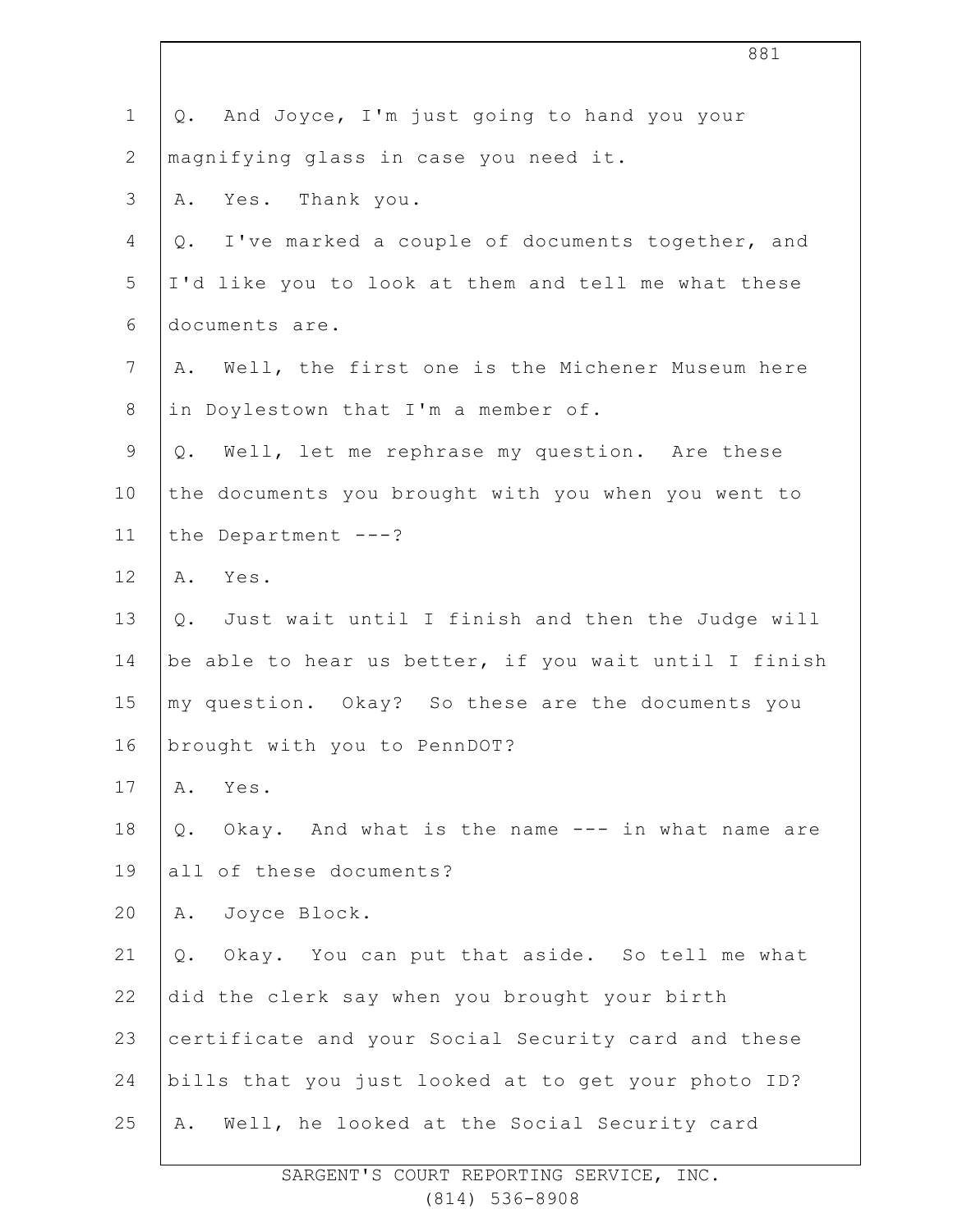| $\mathbf 1$    | which is in my maiden name. He looked at the other     |
|----------------|--------------------------------------------------------|
| $\mathbf{2}$   | documents, which is in my married name. And he said    |
| 3              | I don't know who you are, you have two different       |
| $\overline{4}$ | names here. And he suggested I change the deed of my   |
| 5              | house to my maiden name.                               |
| 6              | And what did you think of that?<br>Q.                  |
| 7              | I thought he was nuts.<br>Α.                           |
| $8\,$          | Now, did you have your marriage certificate with<br>Q. |
| 9              | you?                                                   |
| 10             | A. Yes, I did.                                         |
| 11             | And when he said that, did you show him your<br>Q.     |
| 12             | marriage certificate?                                  |
| 13             | Yes.<br>Α.                                             |
| 14             | And what happened then?<br>Q.                          |
| 15             | Well, he said he couldn't read it. I suggested<br>Α.   |
| 16             | I would bring someone in to read it for him, and he    |
| 17             | just discarded that.                                   |
| 18             | Q. Okay. What else did they tell you about             |
| 19             | obtaining your ID that day? Was there going to be a    |
| 20             | fee associated with it?                                |
| 21             | Yes, he charged me \$15.<br>Α.                         |
| 22             | Did you actually pay the $---?$<br>$Q$ .               |
| 23             | A. I was ready to pay it. I thought it was             |
| 24             | incorrect. I thought that would be a poll tax.         |
| 25             | Voting is free, but I did make a money order out to    |
|                |                                                        |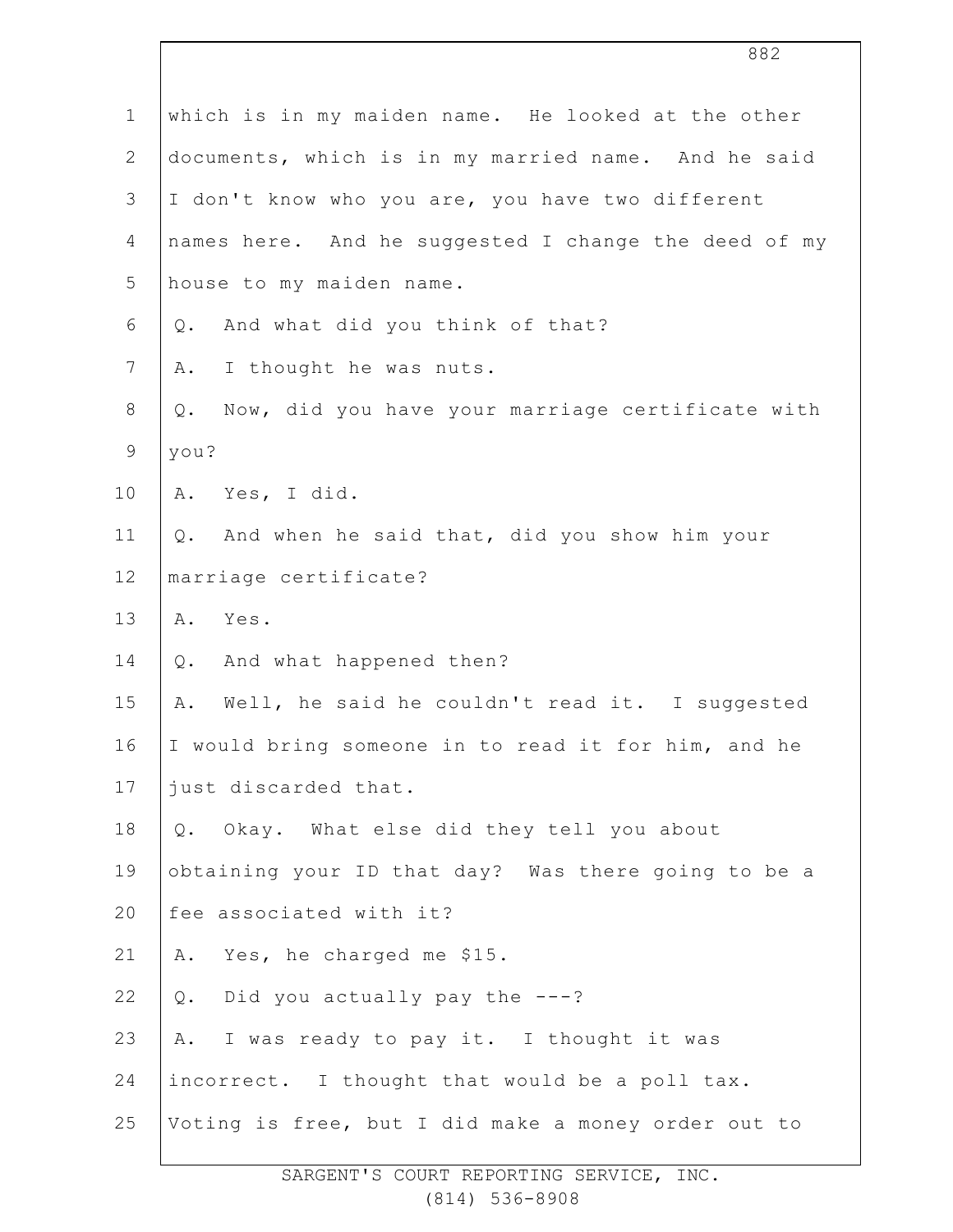| $\mathbf 1$    | pay him. I didn't have the cash --- I mean a check.    |
|----------------|--------------------------------------------------------|
| $\overline{2}$ | And then what happened?<br>Q.                          |
| 3              | Well, I didn't have to pay him because he didn't<br>Α. |
| 4              | give me the ID.                                        |
| 5              | Q. So then after that first visit, what did you do     |
| 6              | next to try to get your photo ID?                      |
| 7              | A. My son-in-law spoke to --- my grandson-in-law       |
| 8              | spoke to the Senator and told them what was happening  |
| $\mathsf 9$    | and what happened to me. And he told Det, don't        |
| 10             | worry about it, we'll get that fixed. And the          |
| 11             | Senator called the ID center and talked to them. And   |
| 12             | the next time I went back I got my ID.                 |
| 13             | Did you have to bring all your documents again?<br>Q.  |
| 14             | Yes, I did.<br>Α.                                      |
| 15             | And what did the clerk say the second time<br>Q.       |
| 16             | around?                                                |
| 17             | Everything was all right.<br>Α.                        |
| 18             | Q. Okay. And did you have to pay for the ID the        |
| 19             | second time?                                           |
| 20             | A. No, I didn't.                                       |
| 21             | Well, what did they tell you about having to pay<br>Q. |
| 22             | a fee? Is there ever going to be a time when you       |
| 23             | have to pay a fee?                                     |
| 24             | I was told that I would have to pay a fee the<br>Α.    |
| 25             | second time I got my ID.                               |
|                |                                                        |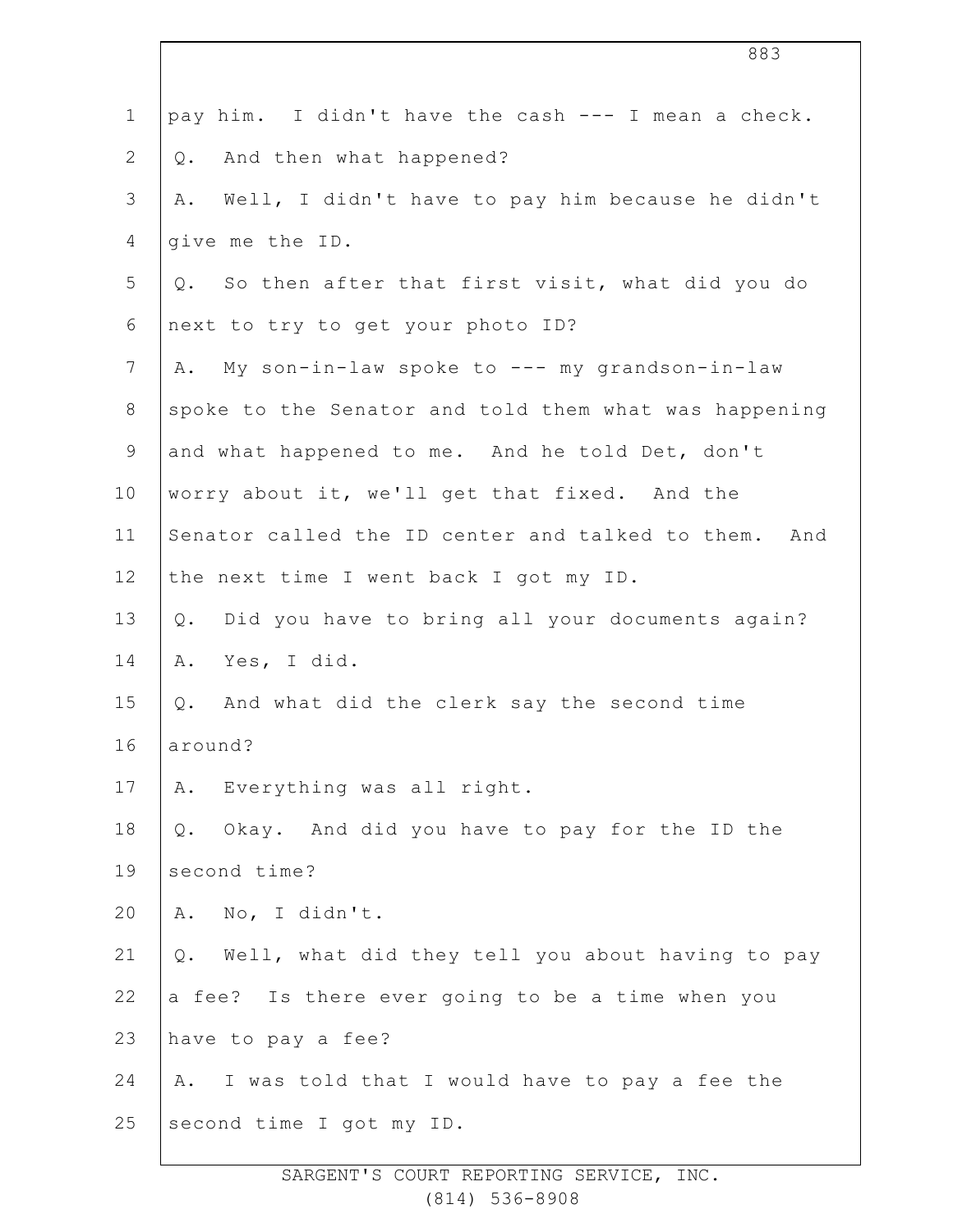| Q. Do you mean at the time it's renewed?              |
|-------------------------------------------------------|
| I thought that's what he meant.<br>Α.                 |
| Okay. Now, why do you think you were able to<br>$Q$ . |
| get your ID the second time around?                   |
| Well, I think the help from the Senator must<br>Α.    |
| have done that.                                       |
| Okay. And what do you think it takes to get an<br>Q.  |
| ID? Do you think it's easy to get one?                |
| A. No, even if the Senator didn't do anything, I      |
| would have been consistently persistent. I            |
| threatened to sit in the wheelchair in front of the   |
| courthouse and just picket it until I got it. I       |
| would have continued on.                              |
| Q. Your situation, though, is a little different      |
| because of your family, isn't it?                     |
| A. Yes, I have the great support of my family.        |
| They're wonderful, and so it is different. People     |
| don't have the support that I have.                   |
| And again, do you believe that Senator<br>Q.          |
| McIlhinney's assistance helped you get your ID?       |
| Yes.<br>Α.                                            |
| ATTORNEY SCHNEIDER:                                   |
| I have nothing further.                               |
| CROSS EXAMINATION                                     |
| BY ATTORNEY CAWLEY:                                   |
|                                                       |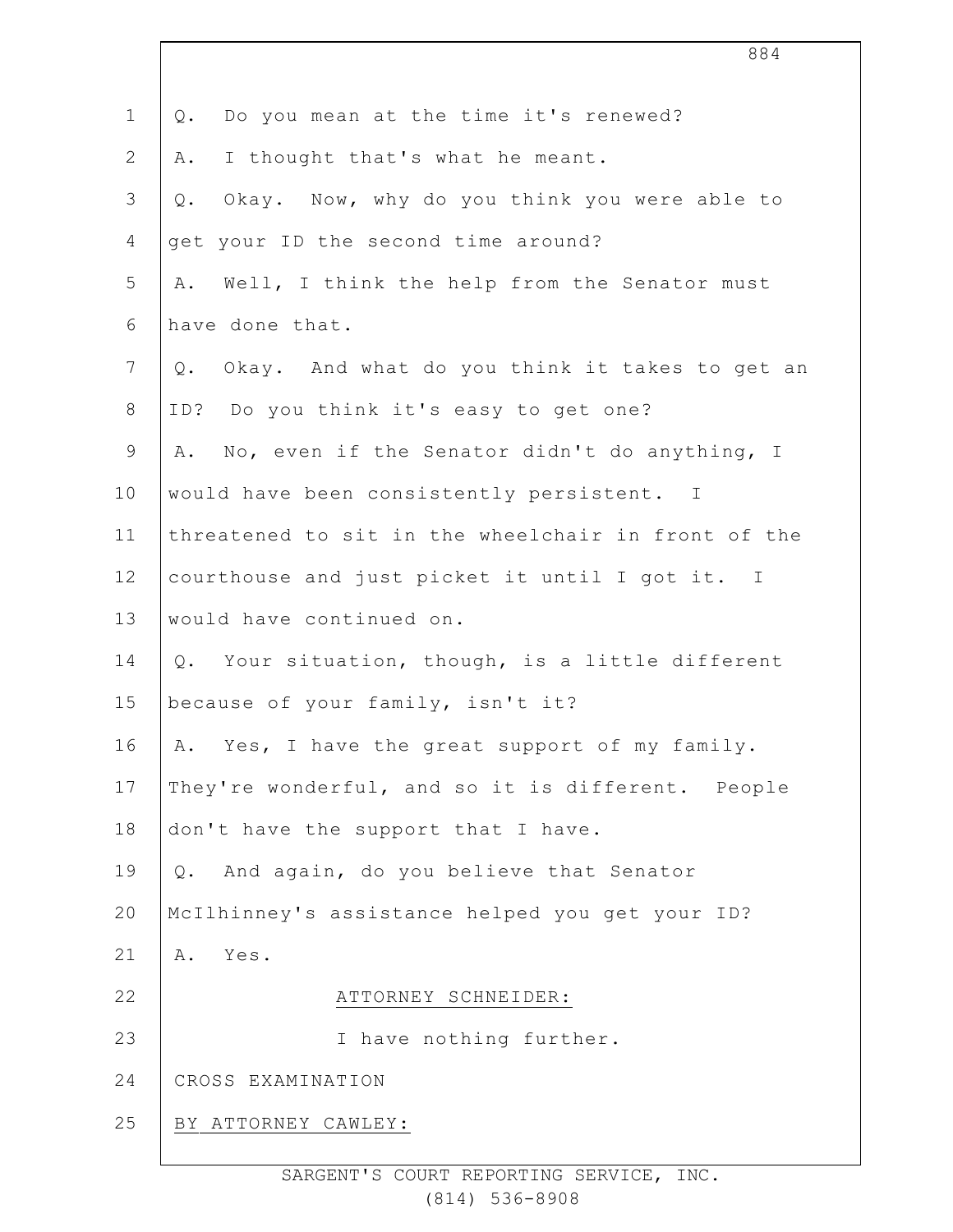|                | 885                                                       |
|----------------|-----------------------------------------------------------|
| $\mathbf 1$    | Ms. Block, I have some follow-up questions based<br>Q.    |
| $\mathbf{2}$   | on your testimony.                                        |
| 3              | ATTORNEY SCHNEIDER:                                       |
| 4              | Do you want to switch?                                    |
| 5              | ATTORNEY CAWLEY:                                          |
| 6              | I'll just move over a little bit.                         |
| $\overline{7}$ | BY ATTORNEY CAWLEY:                                       |
| 8              | Okay. So you have a number of family members<br>Q.        |
| $\mathsf 9$    | nearby who drive you places?                              |
| 10             | Yes.<br>Α.                                                |
| 11             | So you never have any problems getting around<br>$Q$ .    |
| 12             | town to places you need to go?                            |
| 13             | A. No.                                                    |
| 14             | Q. So you have family members who took you to the         |
| 15             | PennDOT driver's license center?                          |
| 16             | A. Yes.                                                   |
| $17$           | And they take you to vote on election day?<br>Q.          |
| 18             | Yes.<br>Α.                                                |
| 19             | Focusing on your voter registration, you are<br>$Q$ .     |
| 20             | registered under the name Joyce Block; correct?           |
| 21             | Yes.<br>Α.                                                |
| 22             | And we'll talk about the documents that you took<br>$Q$ . |
| 23             | with you to the PennDOT center the first time you         |
| 24             | went there. Before you went, of course, you               |
| 25             | contacted Senator McIlhinney's office before going to     |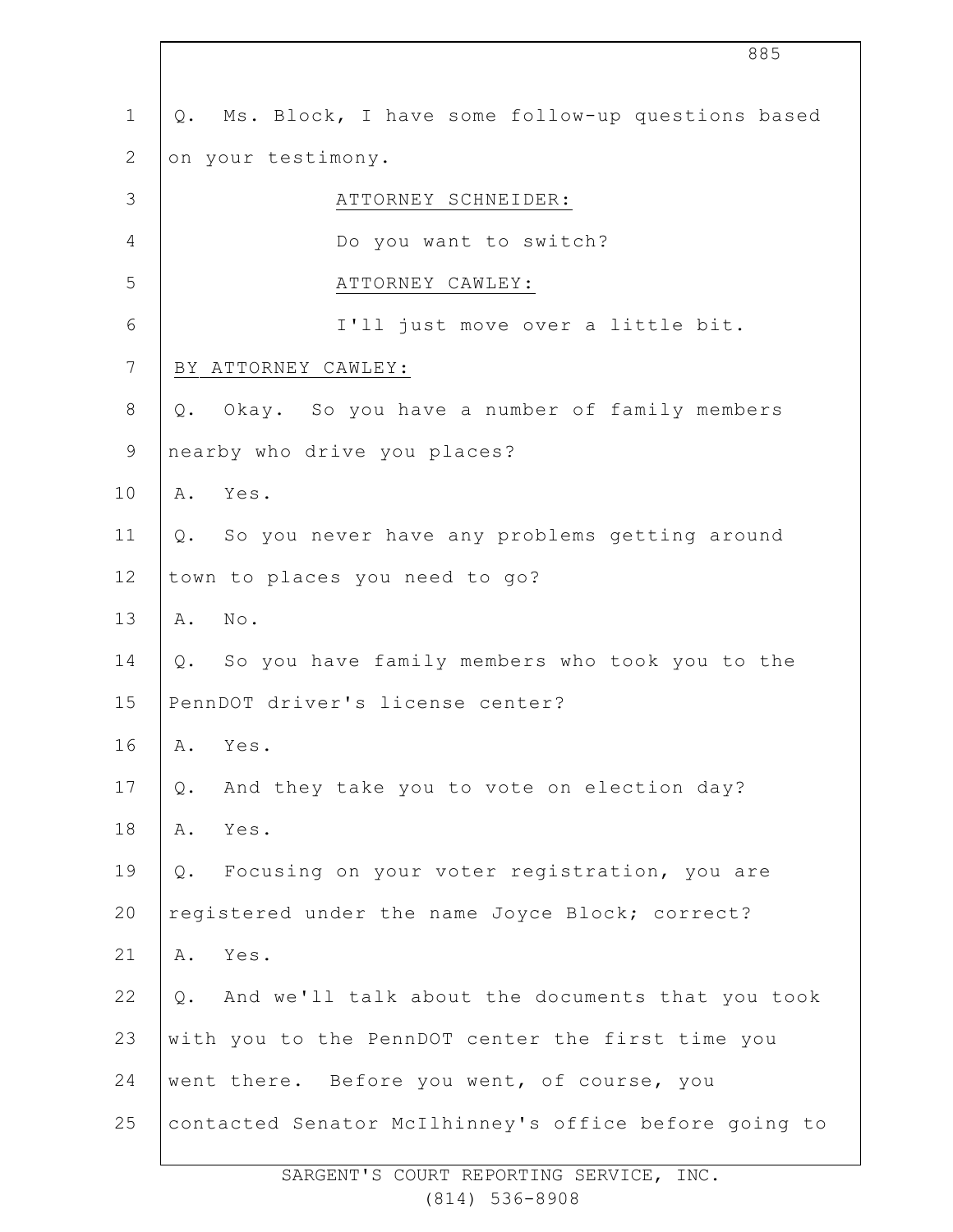|                | 886                                                    |
|----------------|--------------------------------------------------------|
| $\mathbf 1$    | find out what documents you needed?                    |
| $\mathbf{2}$   | Yes.<br>Α.                                             |
| $\mathcal{S}$  | And you took documents consistent with what his<br>Q.  |
| 4              | office told you?                                       |
| 5              | A. Right.                                              |
| 6              | And one of those documents was your Social<br>Q.       |
| $7\phantom{.}$ | Security card?                                         |
| $\,8\,$        | A. Yes.                                                |
| $\mathsf 9$    | Q. And your attorney has identified that as Trial      |
| 10             | Exhibit Four. And I'll just ask you to look at the     |
| 11             | card that you have sitting in front of you. And        |
| 12             | there's a typewritten name, as there is on every       |
| 13             | card. And what is your name? How does your name        |
| 14             | appear on that card?                                   |
| 15             | Joyce Lucille Altman.<br>A.                            |
| 16             | And did you sign that card in your handwriting?<br>Q.  |
| 17             | Yes.<br>Α.                                             |
| 18             | And what name did you sign?<br>Q.                      |
| 19             | Joyce Block.<br>Α.                                     |
| 20             | And, of course, we have Trial Exhibit One, which<br>Q. |
| 21             | is your birth certificate. And again, your birth       |
| 22             | certificate has your maiden name on it; right?         |
| 23             | Yes.<br>Α.                                             |
| 24             | And that's Joyce Altman?<br>Q.                         |
| 25             | Yes.<br>Α.                                             |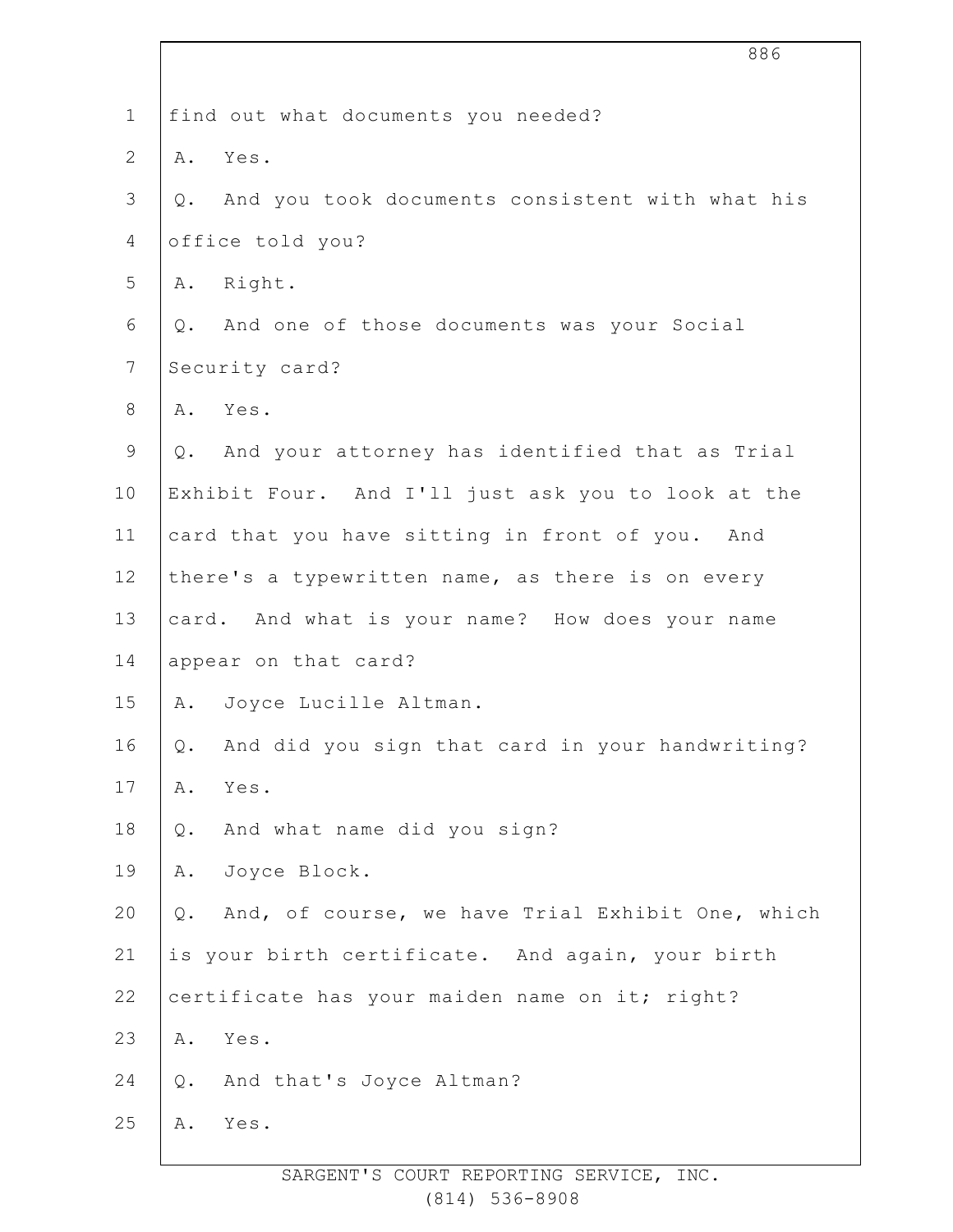|                | 887                                                 |
|----------------|-----------------------------------------------------|
| $\mathbf 1$    | Q. So the second time that you went to the PennDOT  |
| $\mathbf{2}$   | center, they issued you a photo ID card?            |
| 3              | Yes.<br>Α.                                          |
| 4              | ATTORNEY CAWLEY:                                    |
| 5              | And we can mark the photo ID card ---               |
| 6              | which was a deposition exhibit, we can mark this as |
| $7\phantom{.}$ | Trial Exhibit Six.                                  |
| $8\,$          | COURT REPORTER:                                     |
| $\mathcal{G}$  | Trial Exhibit Six?                                  |
| 10             | ATTORNEY CAWLEY:                                    |
| 11             | Yeah. Block Six.                                    |
| 12             | ATTORNEY SCHNEIDER:                                 |
| 13             | Well, Block.                                        |
| 14             | BY ATTORNEY CAWLEY:                                 |
| 15             | I'll ask you just to take a look at that<br>Q.      |
| 16             | document, which I think you looked at earlier. Is   |
| 17             | that Exhibit Six that you have in your hands the    |
| 18             | photo ID card that you were issued on your second   |
| 19             | trip to PennDOT?                                    |
| 20             | Yes.<br>Α.                                          |
| 21             | Okay. And on the right side where it has some<br>Q. |
| 22             | printed information, it indicates that that was     |
| 23             | issued to you on April 25th, 2012; is that right?   |
| 24             | I guess so, yes.<br>Α.                              |
| 25             | That's right above your signature?<br>$Q$ .         |
|                |                                                     |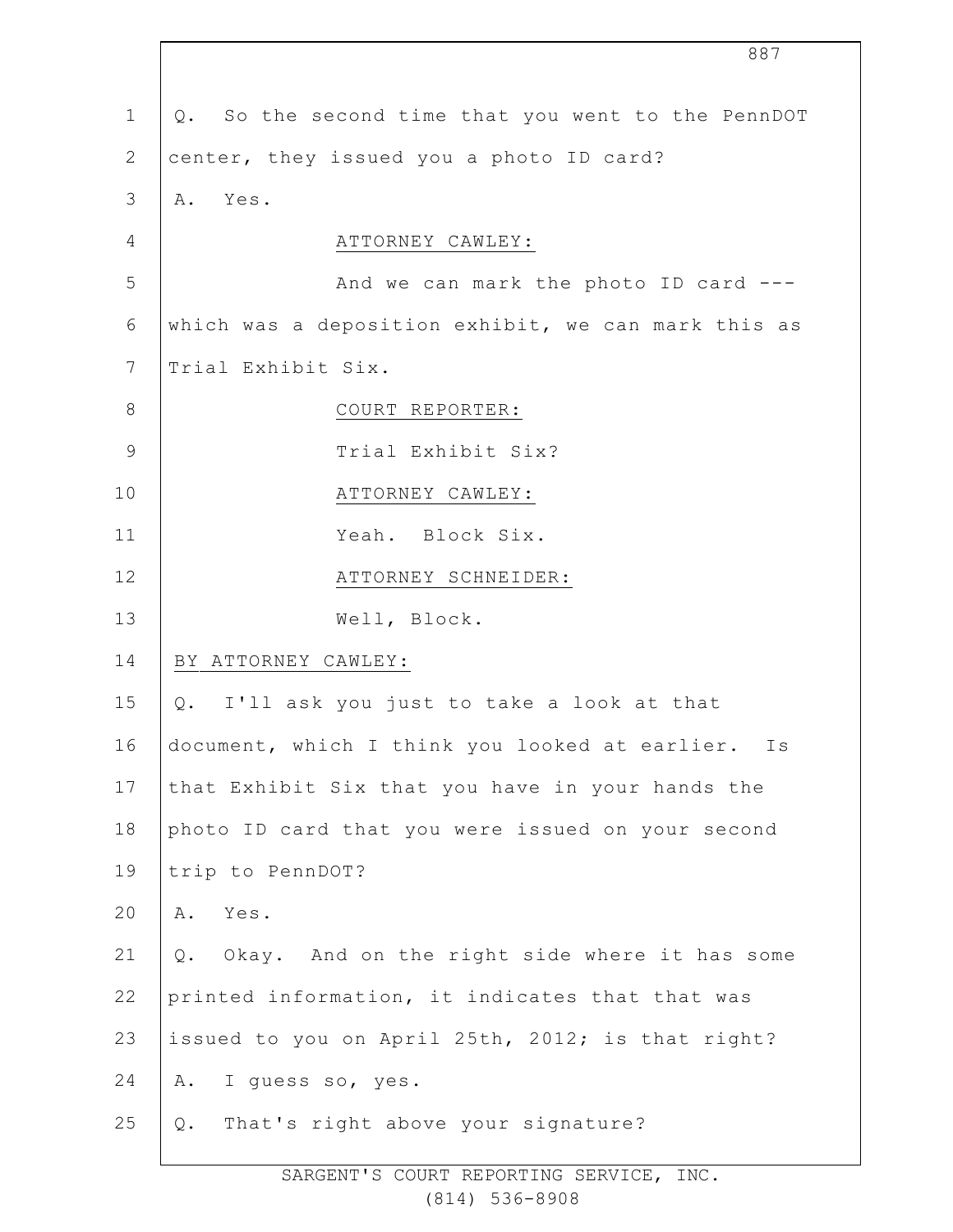| $\mathbf 1$     | Yes.<br>Α.                                             |
|-----------------|--------------------------------------------------------|
| $\mathbf{2}$    | Okay. And do you see that it expires on April<br>$Q$ . |
| 3               | 30th, 2016?                                            |
| $\overline{4}$  | Yes.<br>Α.                                             |
| 5               | And do you intend to take this card with you on<br>Q.  |
| 6               | election day?                                          |
| $7\phantom{.0}$ | Yes.<br>Α.                                             |
| $8\,$           | You didn't have to pay any money for this card?<br>Q.  |
| $\mathsf 9$     | No.<br>Α.                                              |
| 10              | When you were at the PennDOT center, did you<br>$Q$ .  |
| 11              | tell them that you were getting this ID card           |
| 12              | specifically for purposes of voting?                   |
| 13              | Yes.<br>Α.                                             |
| 14              | And when they told you that you were going to<br>$Q$ . |
| 15              | have to pay a fee when you renewed it in 2016, did     |
| 16              | you tell them that you were using this to vote?        |
| 17              | Yes.<br>Α.                                             |
| 18              | ATTORNEY CAWLEY:                                       |
| 19              | Those are all the questions I have.                    |
| 20              | ATTORNEY SCHNEIDER:                                    |
| 21              | I have some Redirect.                                  |
| 22              | REDIRECT EXAMINATION                                   |
| 23              | BY ATTORNEY SCHNEIDER:                                 |
| 24              | Q. Joyce, when you went to the driver's license        |
| 25              | center the second time and they gave you the photo     |
|                 |                                                        |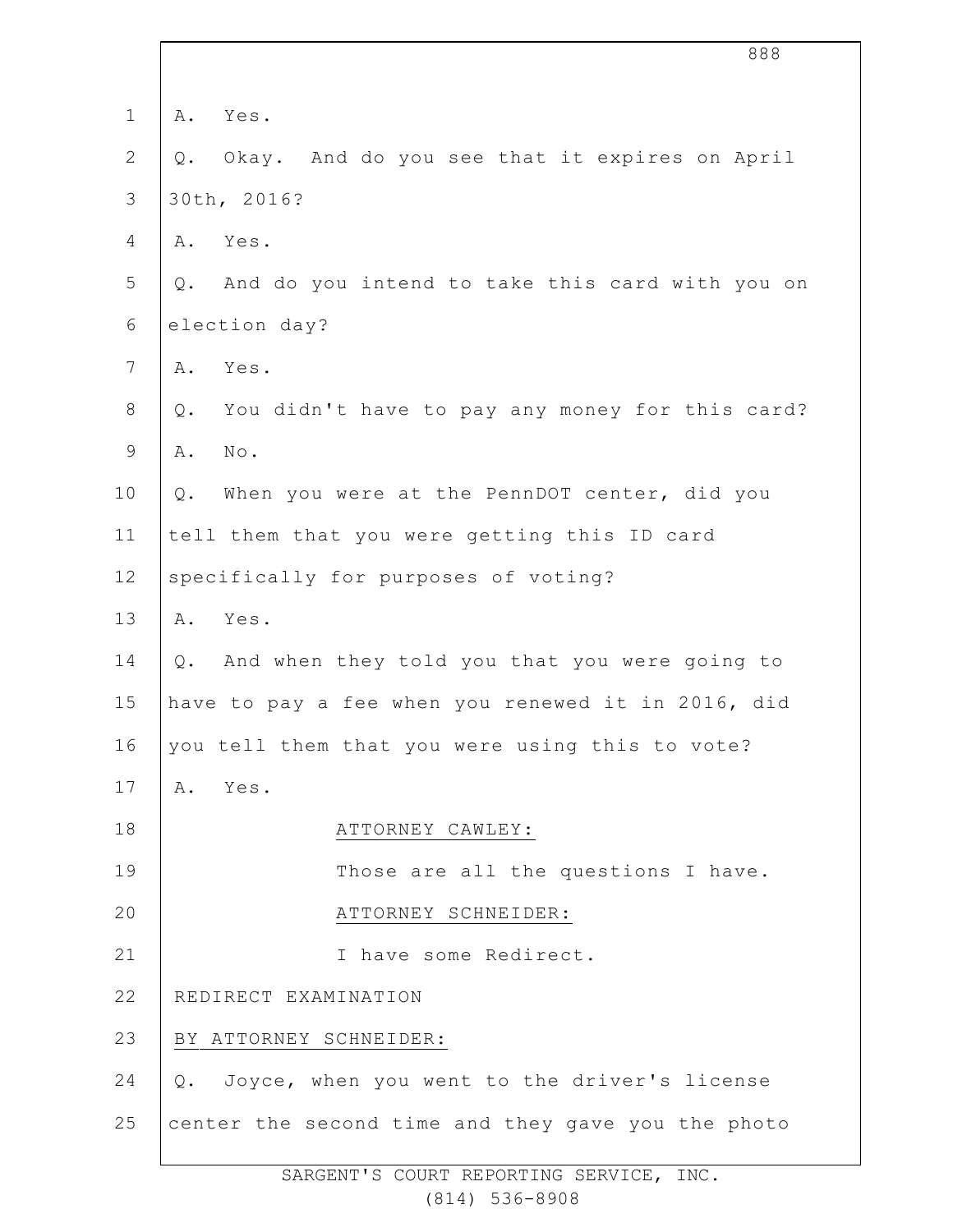| $\mathbf 1$     | ID, was the card that they gave you called a           |
|-----------------|--------------------------------------------------------|
| $\overline{2}$  | temporary ID?                                          |
| 3               | Yes.<br>Α.                                             |
| 4               | And did it --- was it marked across temporary ID<br>Q. |
| 5               | on it? Did it have that marking on it?                 |
| 6               | I don't recall.<br>Α.                                  |
| $7\phantom{.0}$ | But do you remember getting a second ID ---<br>Q.      |
| $\,8\,$         | Yes.<br>Α.                                             |
| $\mathsf 9$     | Q. --- in the mail afterward?                          |
| 10              | Yes.<br>Α.                                             |
| 11              | Okay. And so is this Block Exhibit Six --- is<br>Q.    |
| 12              | this the ID that was mailed to you $--$                |
| 13              | A. Yes.                                                |
| 14              | Q. --- later? Okay. So is that the basis for your      |
| 15              | statement in the petition that you were worried about  |
| 16              | the temporary ID because it had --- they told you it   |
| 17              | was temporary at the time they issued it?              |
| 18              | Yes.<br>Α.                                             |
| 19              | Okay.<br>Q.                                            |
| 20              | ATTORNEY SCHNEIDER:                                    |
| 21              | I have nothing further.                                |
| 22              | ATTORNEY CAWLEY:                                       |
| 23              | I have nothing further either. Thank                   |
| 24              | you.                                                   |
| 25              | VIDEOGRAPHER:                                          |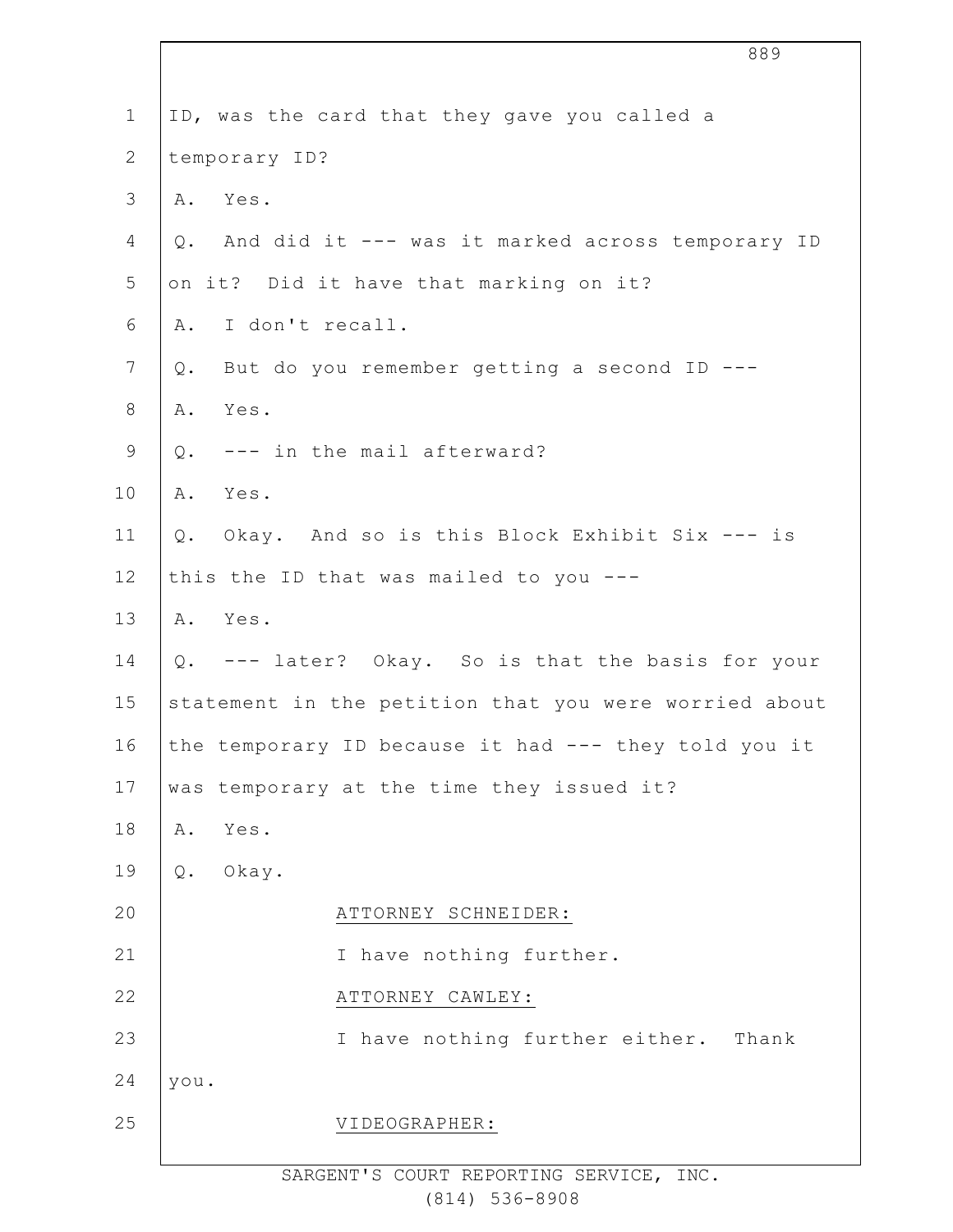|               |                | 890                                                 |
|---------------|----------------|-----------------------------------------------------|
| 1             |                | Okay. The deposition is concluded at                |
| 2             | 2:02.          |                                                     |
| 3             | VIDEO ENDS     |                                                     |
| 4             |                | JUDGE SIMPSON:                                      |
| 5             |                | I didn't get some of that. I didn't                 |
| 6             |                | quite understand, what was the name on the Social   |
| 7             | Security card? |                                                     |
| 8             |                | ATTORNEY SCHNEIDER:                                 |
| $\mathcal{G}$ |                | It's her maiden name, Joyce Altman.                 |
| 10            |                | JUDGE SIMPSON:                                      |
| 11            |                | Altman?                                             |
| 12            |                | ATTORNEY SCHNEIDER:                                 |
| 13            |                | But she signed --- she had signed                   |
| 14            | $it$ $---$     |                                                     |
| 15            |                | JUDGE SIMPSON:                                      |
| 16            |                | She signed it Block.                                |
| 17            |                | ATTORNEY SCHNEIDER:                                 |
| 18            |                | --- Joyce Block. Right. But, Your                   |
| 19            |                | Honor, the Social Security card unfortunately was   |
| 20            |                | substituted later and is not in this packet of      |
| 21            |                | exhibits. But we will have that for you and mark it |
| 22            |                | later. I do not have a copy in the courtroom today, |
| 23            |                | but I can get it to you either this afternoon or    |
| 24            | tomorrow.      |                                                     |
| 25            |                | JUDGE SIMPSON:                                      |
|               |                |                                                     |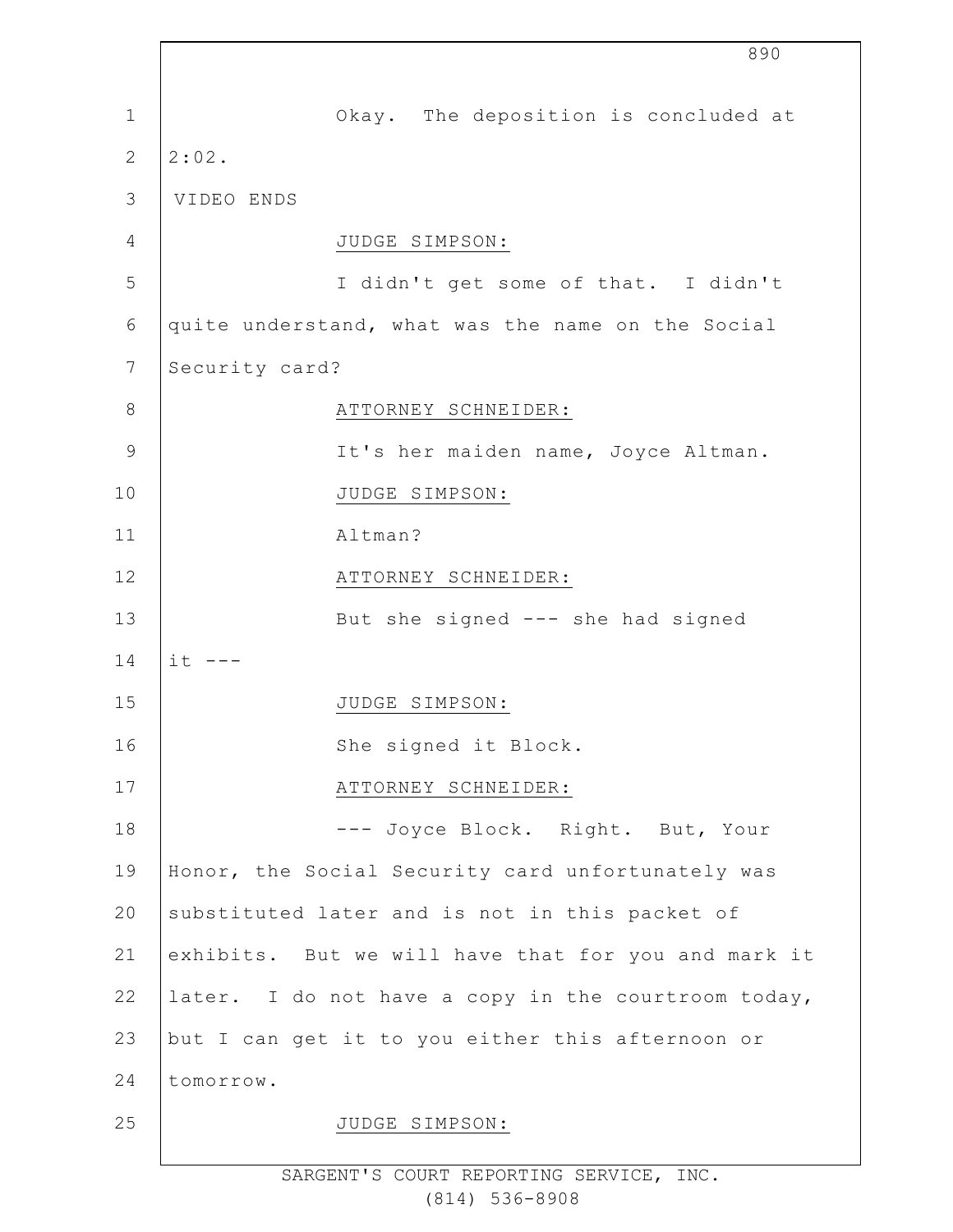|              | 891                                               |
|--------------|---------------------------------------------------|
| $\mathbf 1$  | All right.                                        |
| $\mathbf{2}$ | ATTORNEY SCHNEIDER:                               |
| 3            | Your Honor, we have one more witness              |
| 4            | and then another video. And I was just wondering  |
| 5            | what you would like to do as far as the schedule. |
| 6            | JUDGE SIMPSON:                                    |
| 7            | You mean that's all you have today?               |
| $8\,$        | ATTORNEY SCHNEIDER:                               |
| $\mathsf 9$  | Well, two videos. One about the length            |
| 10           | of --- this length.                               |
| 11           | JUDGE SIMPSON:                                    |
| 12           | So you have, let's see, two videos,               |
| 13           | each about this length?                           |
| 14           | ATTORNEY SCHNEIDER:                               |
| 15           | No. No, Your Honor. We're                         |
| 16           | calling $---$ .                                   |
| 17           | JUDGE SIMPSON:                                    |
| 18           | How much time do you think you have?              |
| 19           | ATTORNEY SCHNEIDER:                               |
| 20           | Probably about another hour, maybe an             |
| 21           | hour and a half.                                  |
| 22           | JUDGE SIMPSON:                                    |
| 23           | Okay.                                             |
| 24           | ATTORNEY SCHNEIDER:                               |
| 25           | Would that be right?                              |
|              |                                                   |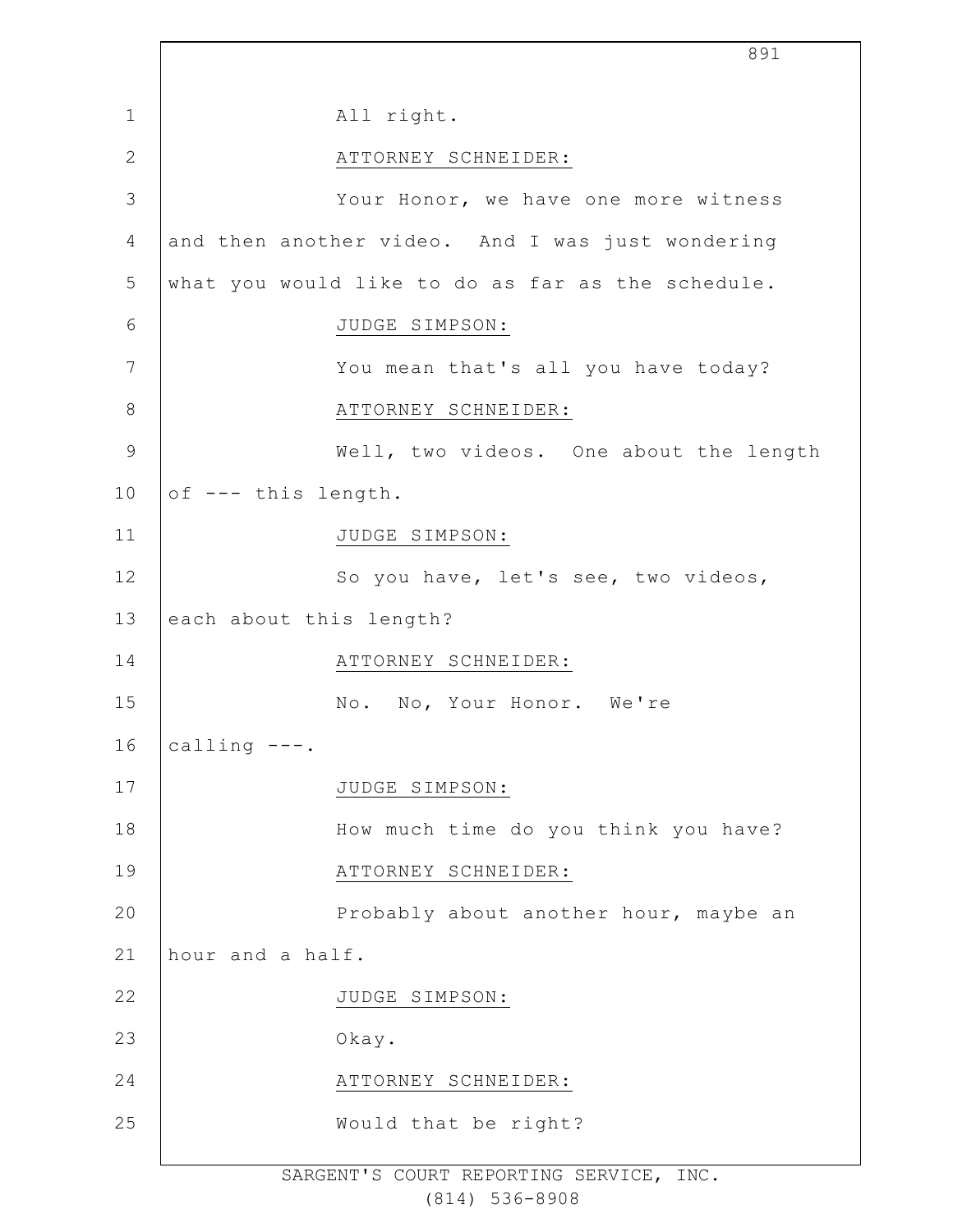|                | 892                                               |
|----------------|---------------------------------------------------|
| $\mathbf 1$    | JUDGE SIMPSON:                                    |
| $\mathbf{2}$   | Does that sound right? Well, why don't            |
| 3              | we take lunch now? Anybody else want lunch? We'll |
| 4              | take a lunch break for an hour and then we'll     |
| 5              | reconvene until that --- until you're ---.        |
| 6              | ATTORNEY SCHNEIDER:                               |
| $\overline{7}$ | Okay.                                             |
| 8              | JUDGE SIMPSON:                                    |
| $\mathcal{G}$  | Then we'll just finish for the day.               |
| 10             | ATTORNEY SCHNEIDER:                               |
| 11             | Okay. Thank you, Your Honor.                      |
| 12             | JUDGE SIMPSON:                                    |
| 13             | All right?                                        |
| 14             | MR. TURNER:                                       |
| 15             | Commonwealth Court is now in recess.              |
| 16             | RECESS TAKEN                                      |
| 17             | MR. TURNER:                                       |
| 18             | Ladies and gentlemen, Commonwealth                |
| 19             | Court is now in session.                          |
| 20             | JUDGE SIMPSON:                                    |
| 21             | Thank you.                                        |
| 22             | ATTORNEY SCHNEIDER:                               |
| 23             | Your Honor, I have some ---.                      |
| 24             | JUDGE SIMPSON:                                    |
| 25             | Did you have lunch?                               |
|                |                                                   |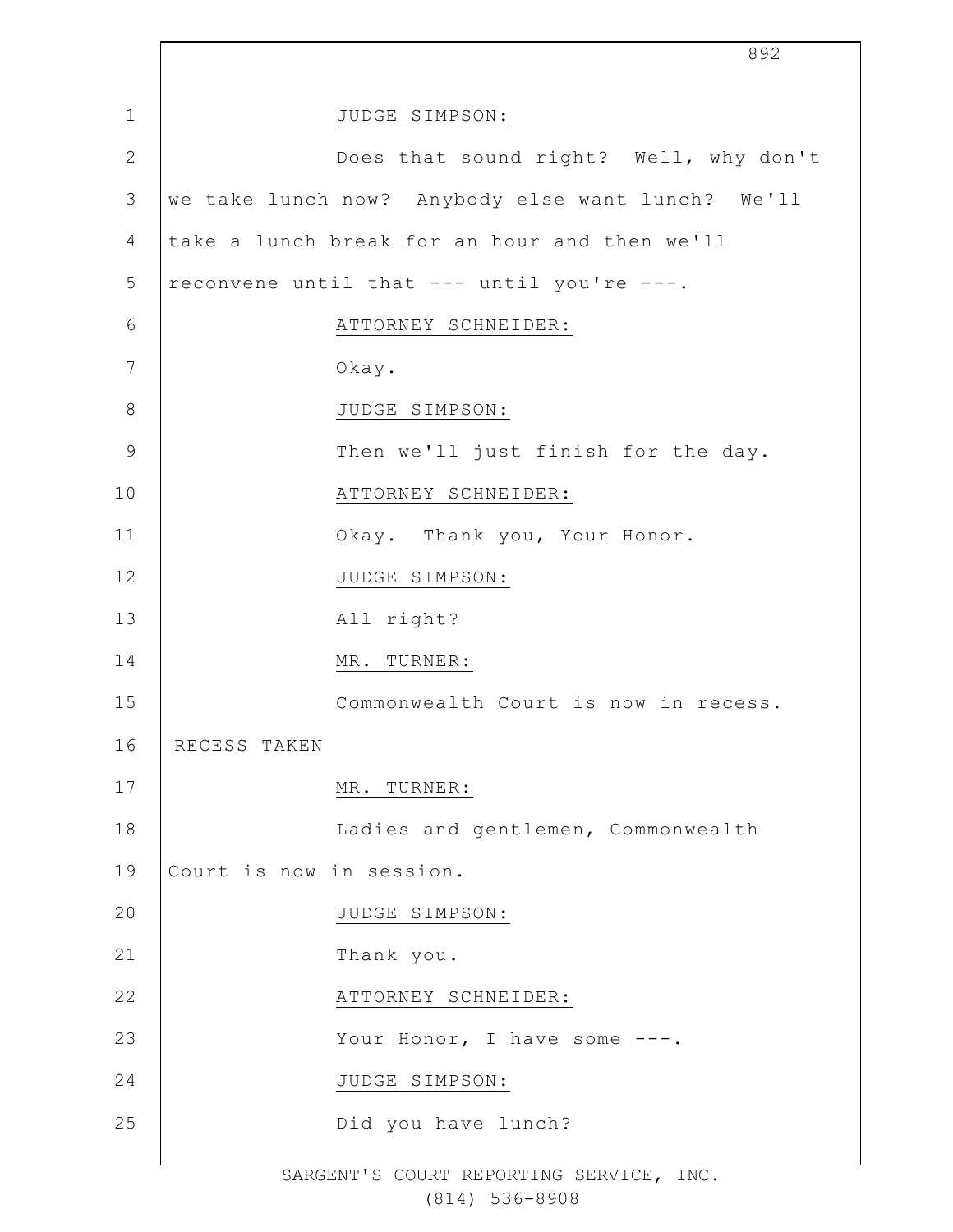|                |           |                                             | 893 |
|----------------|-----------|---------------------------------------------|-----|
| $\mathbf 1$    |           | ATTORNEY SCHNEIDER:                         |     |
| $\overline{2}$ |           | Yes.                                        |     |
| 3              |           | ATTORNEY CAWLEY:                            |     |
| $\overline{4}$ |           | I did, Your Honor.                          |     |
| 5              |           | JUDGE SIMPSON:                              |     |
| 6              |           | Are we ready to go?                         |     |
| 7              |           | ATTORNEY SCHNEIDER:                         |     |
| $\,8\,$        |           | Yes, Your Honor. I just wanted to           |     |
| $\mathsf 9$    |           | clear up some of the exhibits from the last |     |
| 10             |           | examination. First of all, we would like to |     |
| 11             |           | introduce the video as an exhibit.          |     |
| 12             |           | JUDGE SIMPSON:                              |     |
| 13             |           | Great.                                      |     |
| 14             |           | ATTORNEY SCHNEIDER:                         |     |
| 15             |           | The video would be Exhibit 34.              |     |
| 16             |           | JUDGE SIMPSON:                              |     |
| 17             |           | And you're moving that?                     |     |
| 18             |           | ATTORNEY SCHNEIDER:                         |     |
| 19             |           | Yes, and we're moving that into             |     |
| 20             | evidence. |                                             |     |
| 21             |           | (Petitioners' Exhibit 34 marked for         |     |
| 22             |           | identification.)                            |     |
| 23             |           | JUDGE SIMPSON:                              |     |
| 24             |           | It's received.                              |     |
| 25             |           | ATTORNEY SCHNEIDER:                         |     |
|                |           |                                             |     |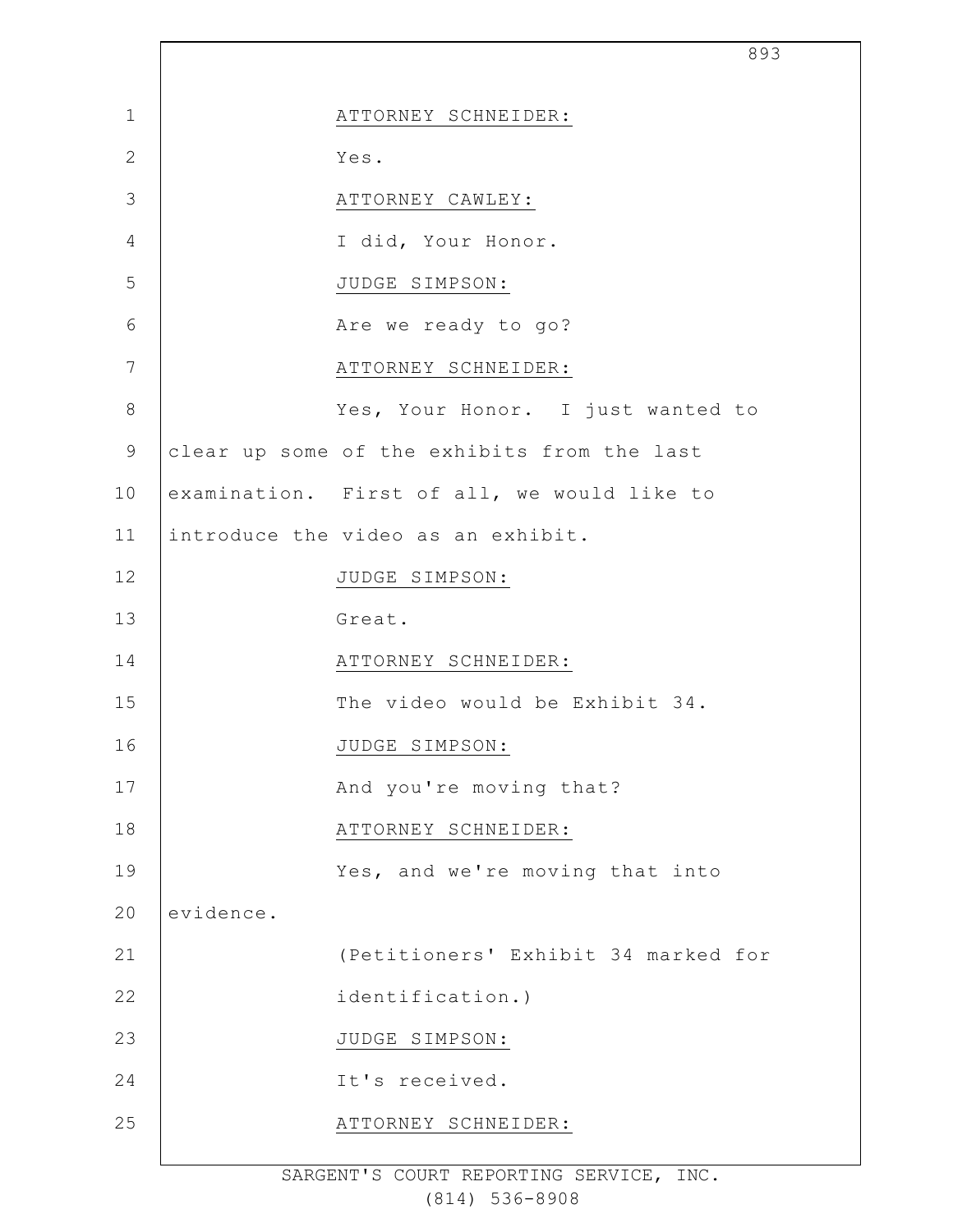|               | 894                                                  |
|---------------|------------------------------------------------------|
| $\mathbf 1$   | And, Your Honor, I also have the                     |
| $\mathbf{2}$  | exhibit that was missing in the packet. The          |
| 3             | Petitioner Block Social Security card, I'd like to   |
| 4             | mark as Exhibit 35.                                  |
| 5             | (Petitioners' Exhibit 35 marked for                  |
| 6             | identification.)                                     |
| 7             | JUDGE SIMPSON:                                       |
| $8\,$         | Okay.                                                |
| $\mathcal{G}$ | ATTORNEY SCHNEIDER:                                  |
| 10            | And also move that into evidence. And                |
| 11            | I don't believe that I moved the other exhibits into |
| 12            | evidence, so I'd like to move those into evidence at |
| 13            | this time.                                           |
| 14            | JUDGE SIMPSON:                                       |
| 15            | Any objections?                                      |
| 16            | ATTORNEY CAWLEY:                                     |
| 17            | No objection, Your Honor.                            |
| 18            | JUDGE SIMPSON:                                       |
| 19            | Thirty-two (32) is received, 33 is                   |
| 20            | received, 34 was previously received. Actually,      |
| 21            | let's go back to Sutter. Okay, we did that one.      |
| 22            | That's in. And 35 was received.                      |
| 23            | ATTORNEY SCHNEIDER:                                  |
| 24            | Thank you, Your Honor. Petitioners                   |
| 25            | call David Burgess.                                  |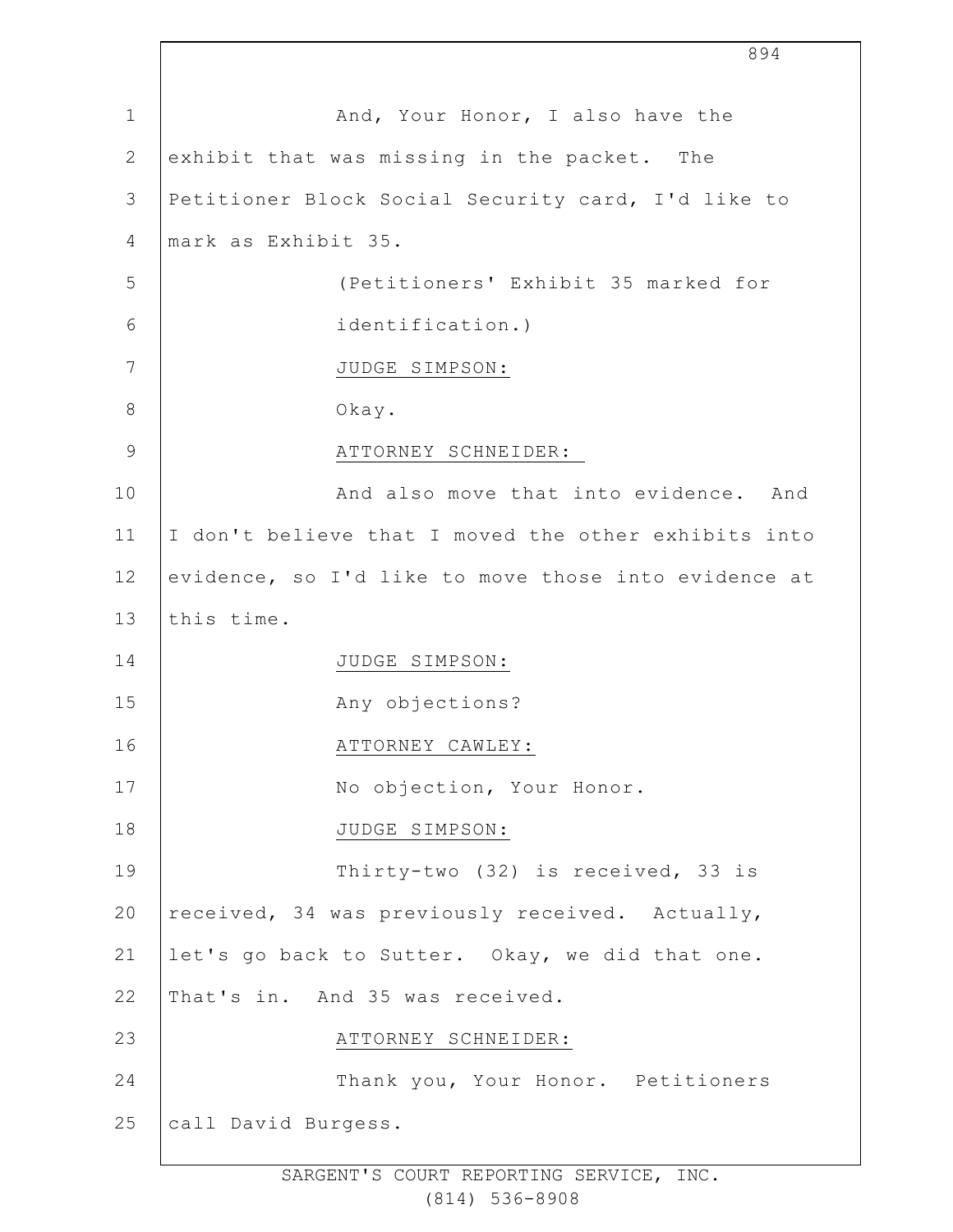|               | 895                                                    |
|---------------|--------------------------------------------------------|
| 1             | MR. TURNER:                                            |
| $\mathbf{2}$  | Please raise your right hand.                          |
| 3             |                                                        |
| 4             | DAVID BURGESS, HAVING FIRST BEEN DULY SWORN,           |
| 5             | TESTIFIED AS FOLLOWS:                                  |
| 6             |                                                        |
| 7             | MR. TURNER:                                            |
| $8\,$         | Thank you.                                             |
| $\mathcal{G}$ | DIRECT EXAMINATION                                     |
| 10            | BY ATTORNEY SCHNEIDER:                                 |
| 11            | Q. Good afternoon, Mr. Burgess.                        |
| 12            | Good afternoon.<br>Α.                                  |
| 13            | Q. We met before at your deposition. Would you         |
| 14            | please state your name for the record?                 |
| 15            | My name is David Burgess.<br>Α.                        |
| 16            | And you're currently the Deputy Secretary for<br>Q.    |
| 17            | Planning and Service Delivery at the Department of     |
| 18            | State; correct?                                        |
| 19            | Α.<br>Correct.                                         |
| 20            | And you've held that position since 2008?<br>Q.        |
| 21            | Correct.<br>Α.                                         |
| 22            | And before that you were the Chief Information<br>Q.   |
| 23            | Officer for the Department of State; is that correct?  |
| 24            | That's correct.<br>Α.                                  |
| 25            | And even though your title changed, your current<br>Q. |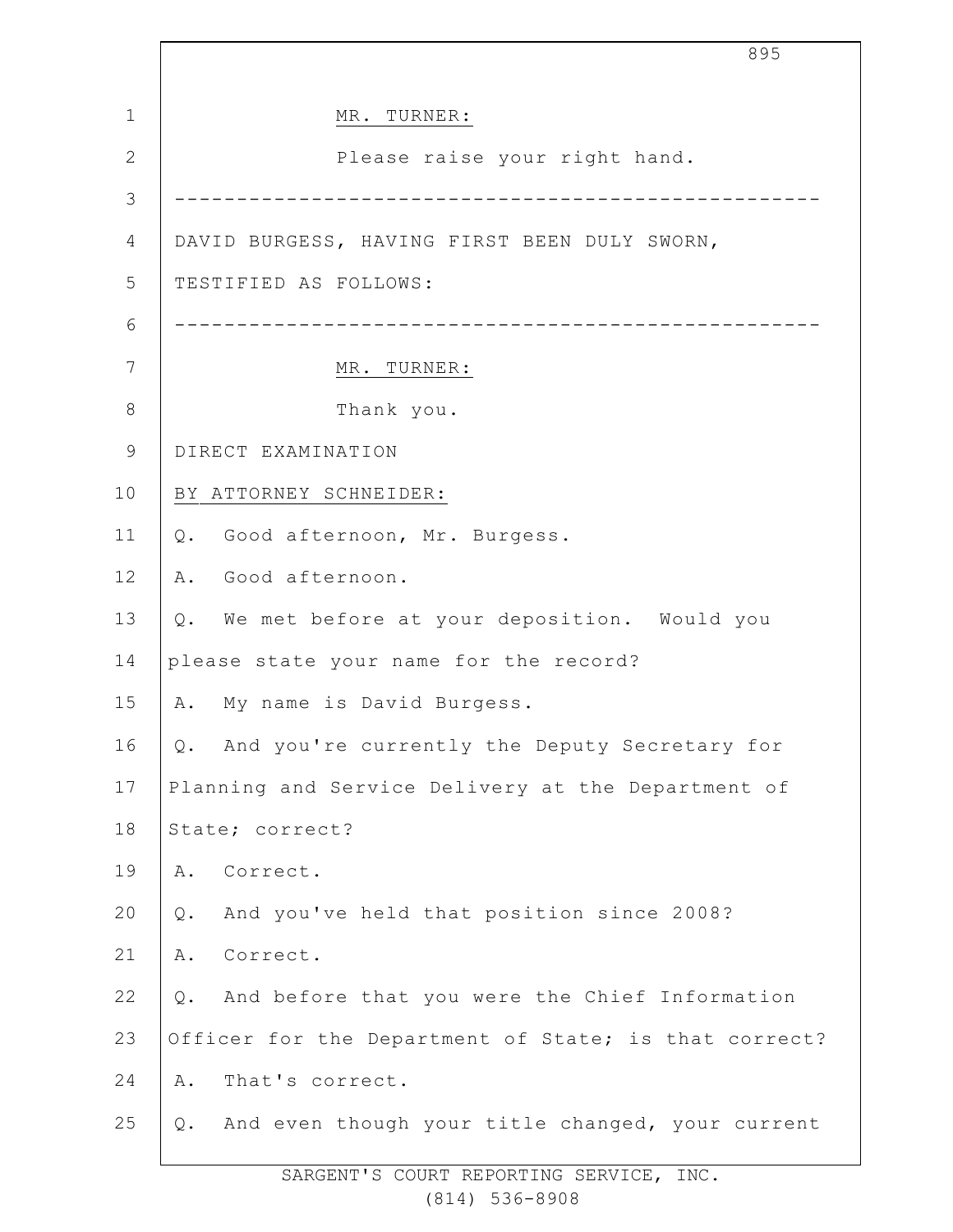|                | 896                                                   |
|----------------|-------------------------------------------------------|
| $\mathbf 1$    | job title changed, you're still the Chief Information |
| $\overline{2}$ | Officer for the Department of State?                  |
| 3              | That's correct.<br>Α.                                 |
| 4              | And as part of your job, you oversee all<br>Q.        |
| 5              | technology systems for the Department of State?       |
| 6              | That's correct.<br>Α.                                 |
| $7\phantom{.}$ | Q. And that oversight includes the Statewide          |
| $8\,$          | Uniform Registry of Electors or SURE; is that         |
| $\mathsf 9$    | correct?                                              |
| 10             | A. Correct.                                           |
| 11             | Q. And SURE includes a computer database of all       |
| 12             | registered voters in Pennsylvania?                    |
| 13             | A. Correct.                                           |
| 14             | And the SURE voter registration or SURE VR is a<br>Q. |
| 15             | computer system that the counties use to enter data   |
| 16             | for their individual counties?                        |
| 17             | That's correct.<br>Α.                                 |
| 18             | So when we speak about the SURE database today<br>Q.  |
| 19             | at the trial, we're referring to the Department of    |
| 20             | State's records of all registered voters in           |
| 21             | Pennsylvania. Do you agree with that?                 |
| 22             | For today, yes.<br>Α.                                 |
| 23             | Okay. Now, the Department of State started<br>Q.      |
| 24             | developing SURE in 2002?                              |
| 25             | Correct.<br>Α.                                        |
|                |                                                       |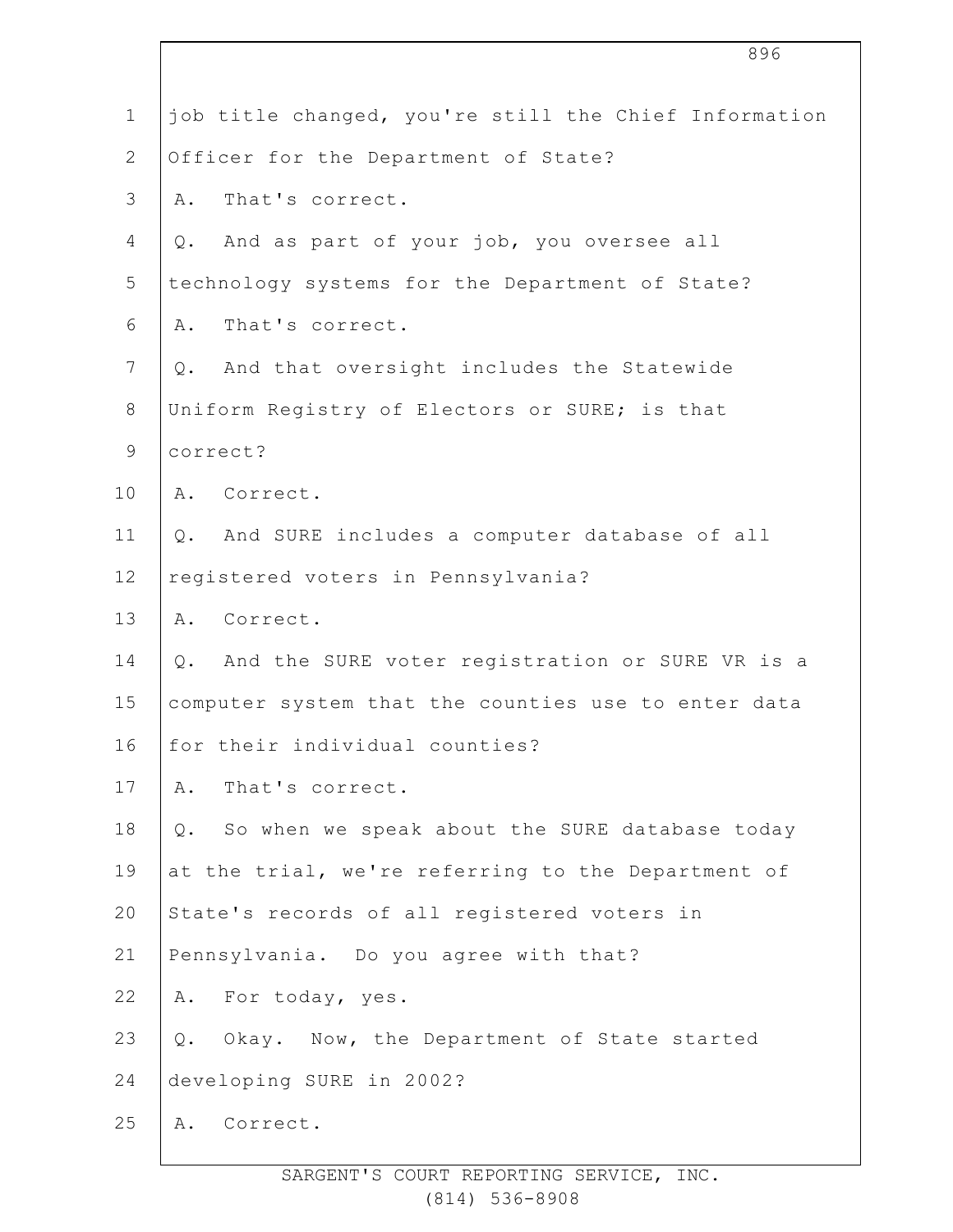| $\mathbf 1$  | And it was fully implemented in 2007?<br>Q.            |
|--------------|--------------------------------------------------------|
| $\mathbf{2}$ | December of 2006 for January 1st, 2007, correct.<br>Α. |
| 3            | Okay. So that means all the counties were<br>$Q$ .     |
| 4            | connected to SURE at that time; is that right?         |
| 5            | That's correct.<br>Α.                                  |
| 6            | Q. But since 2002, changes in the law, new voter       |
| 7            | registrations had to include either a PennDOT ID       |
| $8\,$        | number or a Social Security number; is that right?     |
| 9            | Since HAVA.<br>Α.                                      |
| 10           | Since HAVA.<br>Q.                                      |
| 11           | Correct.<br>Α.                                         |
| 12           | So 2003, in that area when HAVA was enacted;<br>Q.     |
| 13           | correct?                                               |
| 14           | Yes.<br>Α.                                             |
| 15           | Q. But before that time, voters did not have to        |
| 16           | provide a driver's license number or Social Security   |
| 17           | number with their voter registration?                  |
| 18           | To my knowledge, that's correct.<br>Α.                 |
| 19           | So up until this year up until --- the<br>$Q$ .        |
| 20           | Department of State did not have either PennDOT        |
| 21           | driver's license numbers or Social Security numbers    |
| 22           | for more than half of the registered voters in its     |
| 23           | database; is that true?                                |
| 24           | A. I'm not exactly sure of the number, but it was      |
| 25           | around there, yes.                                     |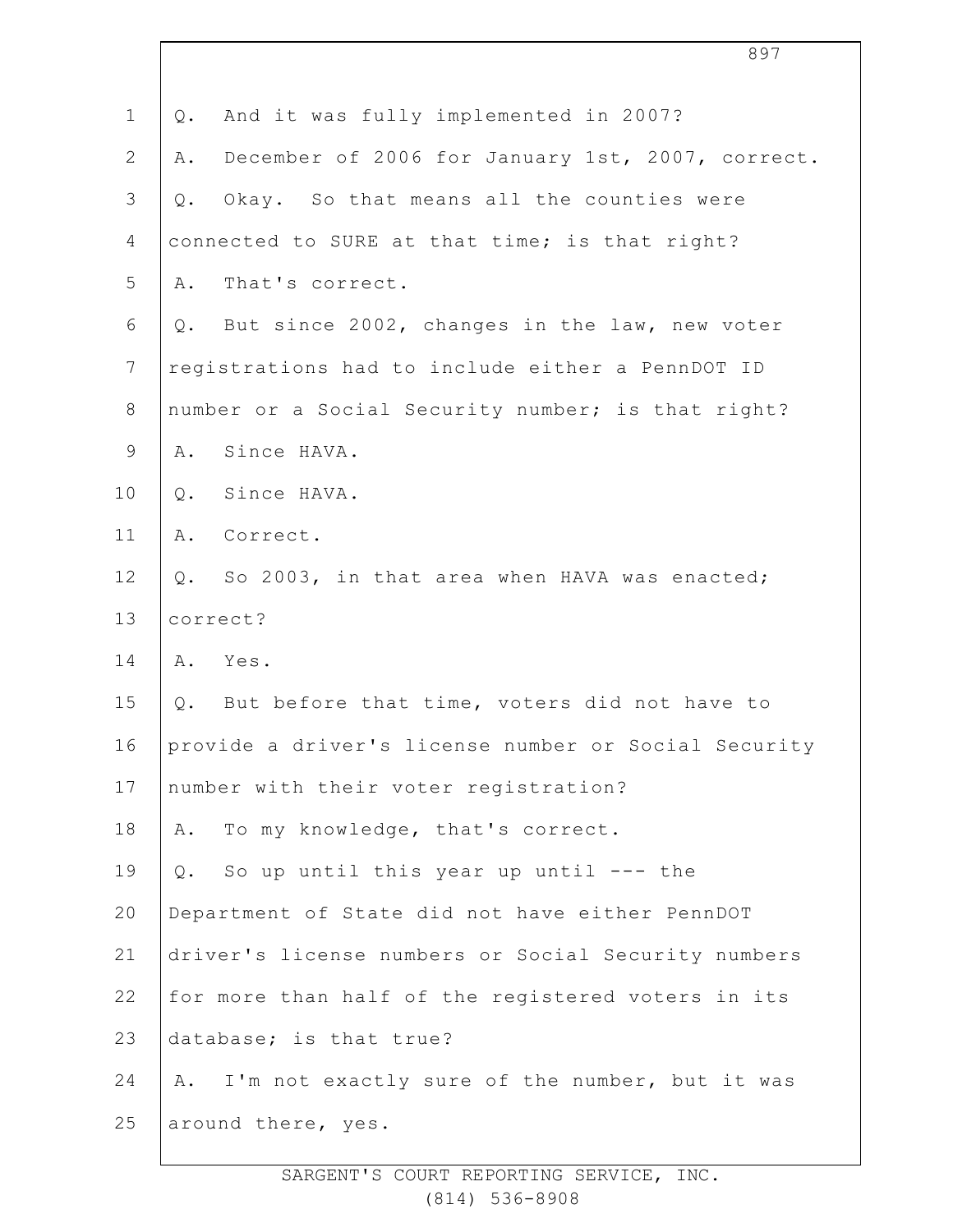| $\mathbf 1$    | Q. Okay. Well, it was more than half; is that                    |
|----------------|------------------------------------------------------------------|
| $\overline{2}$ | right?                                                           |
| $\mathfrak{Z}$ | A. Correct.                                                      |
| 4              | Q. Now, are you familiar with Act 18 of 2012, the                |
| 5              | Pennsylvania voter ID law?                                       |
| 6              | Yes, I am.<br>Α.                                                 |
| $7\phantom{.}$ | And so when we talk about the voter ID law, the<br>$Q_{\bullet}$ |
| $8\,$          | photo ID law, you'll understand that we're talking               |
| $\mathsf 9$    | about Act 18; right?                                             |
| 10             | Correct, yes.<br>Α.                                              |
| 11             | Q. And Act 18 requires voters to show a specific                 |
| 12             | form of photo ID at the polls; is that your                      |
| 13             | understanding?                                                   |
| 14             | Correct, yes.<br>Α.                                              |
| 15             | Now, we're going to talk about --- after passage<br>$Q$ .        |
| 16             | of the photo ID law, did there come a time when the              |
| 17             | Department of State decided to do a project where it             |
| 18             | compared the PennDOT database of people who had a                |
| 19             | PennDOT license with the SURE database of people who             |
| 20             | are registered voters in Pennsylvania?                           |
| 21             | I don't know if it happened after or during or<br>Α.             |
| 22             | right before, but yes, we have done that.                        |
| 23             | Was it this year that you did that project?<br>Q.                |
| 24             | Yes.<br>Α.                                                       |
| 25             | And do you remember --- it started in April, you<br>Q.           |
|                |                                                                  |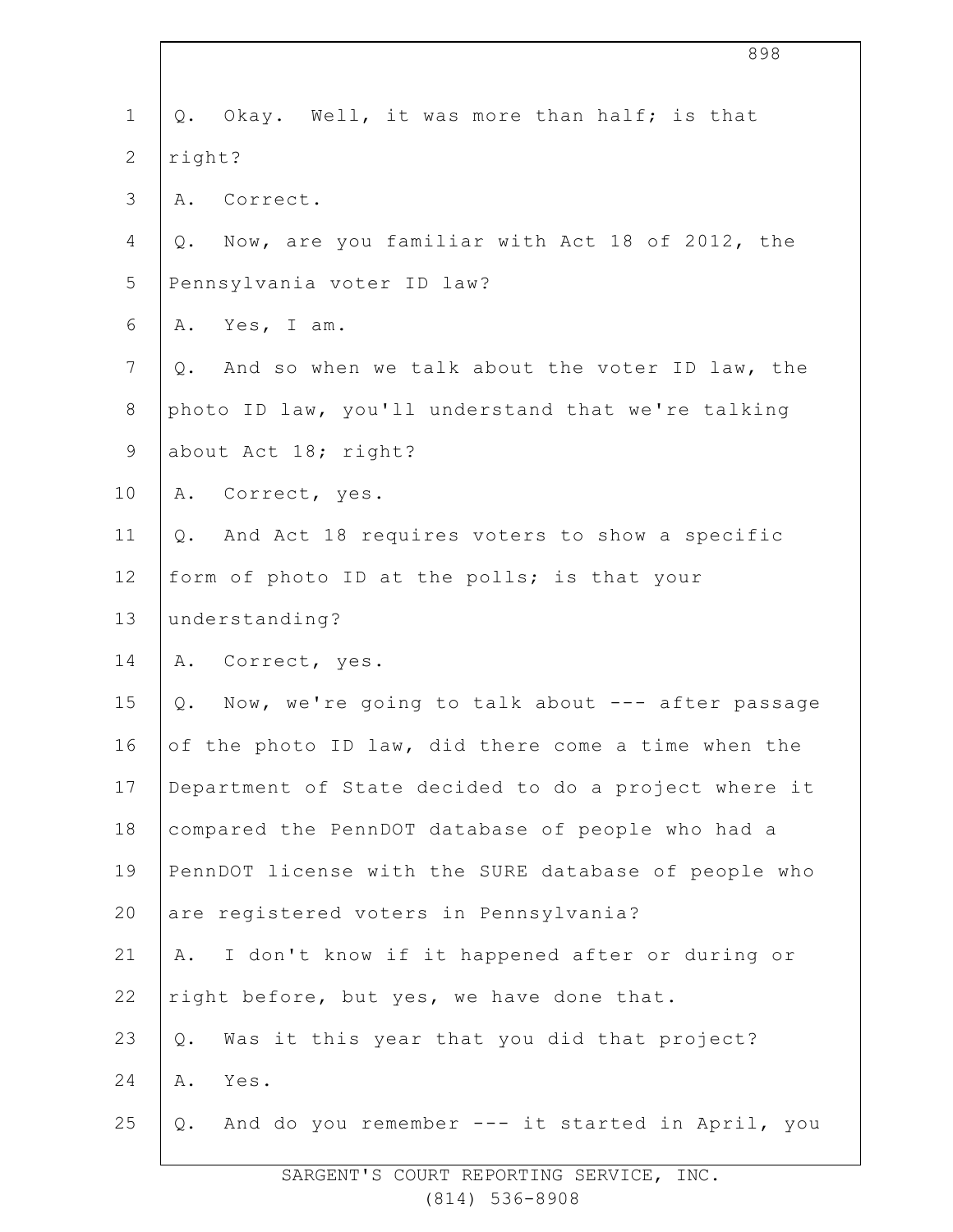| started that project in April of 2012; is that right?  |
|--------------------------------------------------------|
| The current project, yes. It had been talked<br>Α.     |
| about for awhile.                                      |
| You call that the backfill project; is that<br>Q.      |
| right?                                                 |
| Correct, yes.<br>Α.                                    |
| And was that completed in June of this year?<br>Q.     |
| Yes.<br>Α.                                             |
| Q. So the backfill project was designed to match       |
| the records in the two databases, the records in       |
| PennDOT's database with the records in the SURE        |
| database; right?                                       |
| It was designed to basically bring our records<br>A.   |
| up-to-date. So yes, it was to match the Department     |
| of State with PennDOT so that we could fill in the     |
| driver's license.                                      |
| Right. So the point of the project was to<br>Q.        |
| capture --- to capture the PennDOT data into the SURE  |
| data that may not have been there; is that right?      |
| Correct.<br>Α.                                         |
| But another result of the backfill project would<br>Q. |
| reveal the number of registered voters who did not     |
| --- who you had not captured PennDOT data for; is      |
| that right?                                            |
| It would reveal which ones could not be matched<br>Α.  |
|                                                        |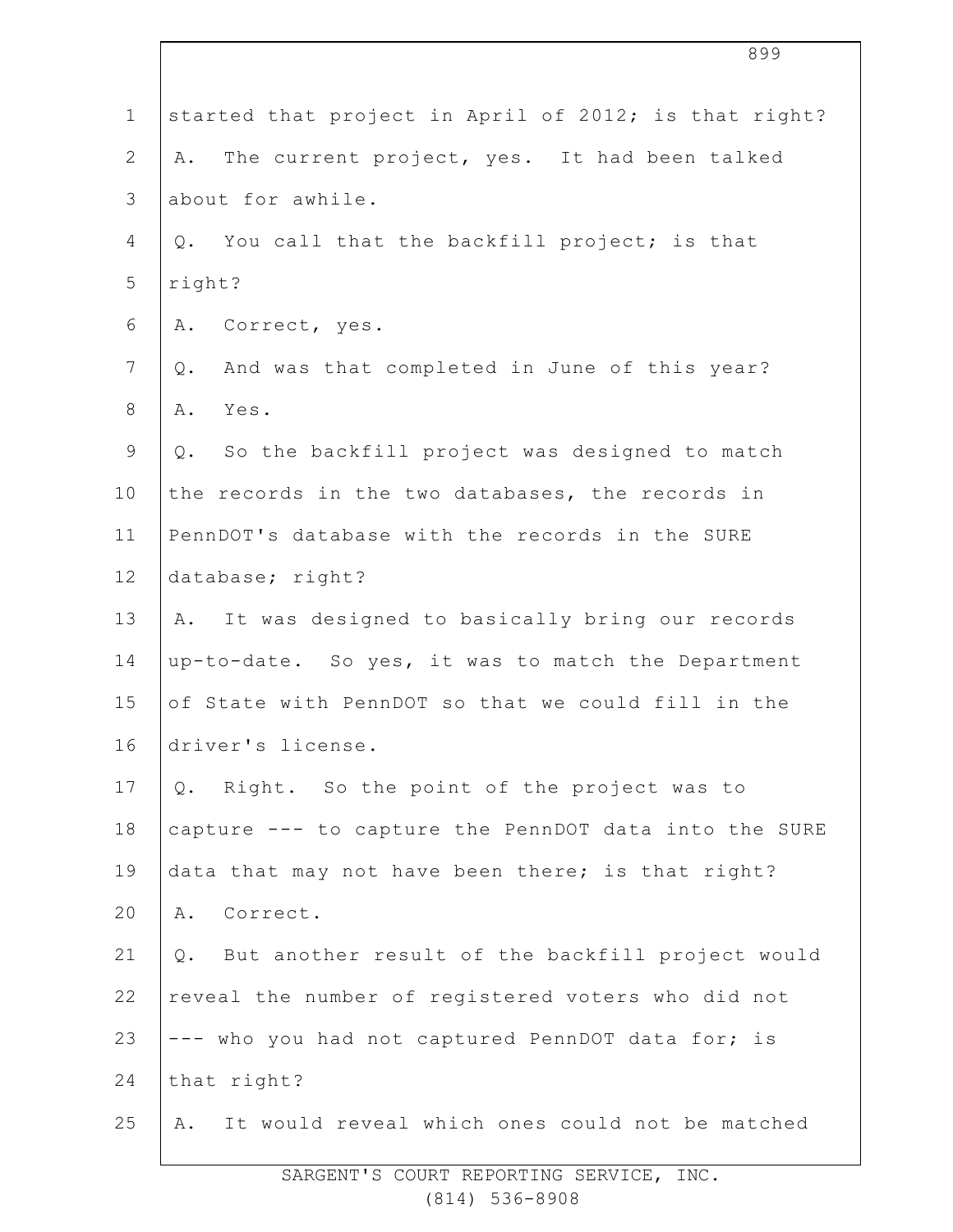| So that subset of voters would not have PennDOT<br>It wouldn't have the PennDOT information from<br>Q. So if through this process, if the SURE database<br>didn't have a PennDOT number ID already in it, you<br>would be able to import or, as you say, backfill it |
|----------------------------------------------------------------------------------------------------------------------------------------------------------------------------------------------------------------------------------------------------------------------|
|                                                                                                                                                                                                                                                                      |
|                                                                                                                                                                                                                                                                      |
|                                                                                                                                                                                                                                                                      |
|                                                                                                                                                                                                                                                                      |
|                                                                                                                                                                                                                                                                      |
|                                                                                                                                                                                                                                                                      |
|                                                                                                                                                                                                                                                                      |
|                                                                                                                                                                                                                                                                      |
|                                                                                                                                                                                                                                                                      |
|                                                                                                                                                                                                                                                                      |
|                                                                                                                                                                                                                                                                      |
|                                                                                                                                                                                                                                                                      |
|                                                                                                                                                                                                                                                                      |
| Q. So you supervised the matching process from the                                                                                                                                                                                                                   |
|                                                                                                                                                                                                                                                                      |
| A. I oversaw it as a Deputy Secretary. There were                                                                                                                                                                                                                    |
|                                                                                                                                                                                                                                                                      |
|                                                                                                                                                                                                                                                                      |
|                                                                                                                                                                                                                                                                      |
| And you had a role in determining what would                                                                                                                                                                                                                         |
| constitute a match between the two databases; right?                                                                                                                                                                                                                 |
| In discussions we talked about how you would                                                                                                                                                                                                                         |
|                                                                                                                                                                                                                                                                      |
| But did you have a role in helping to define                                                                                                                                                                                                                         |
|                                                                                                                                                                                                                                                                      |
|                                                                                                                                                                                                                                                                      |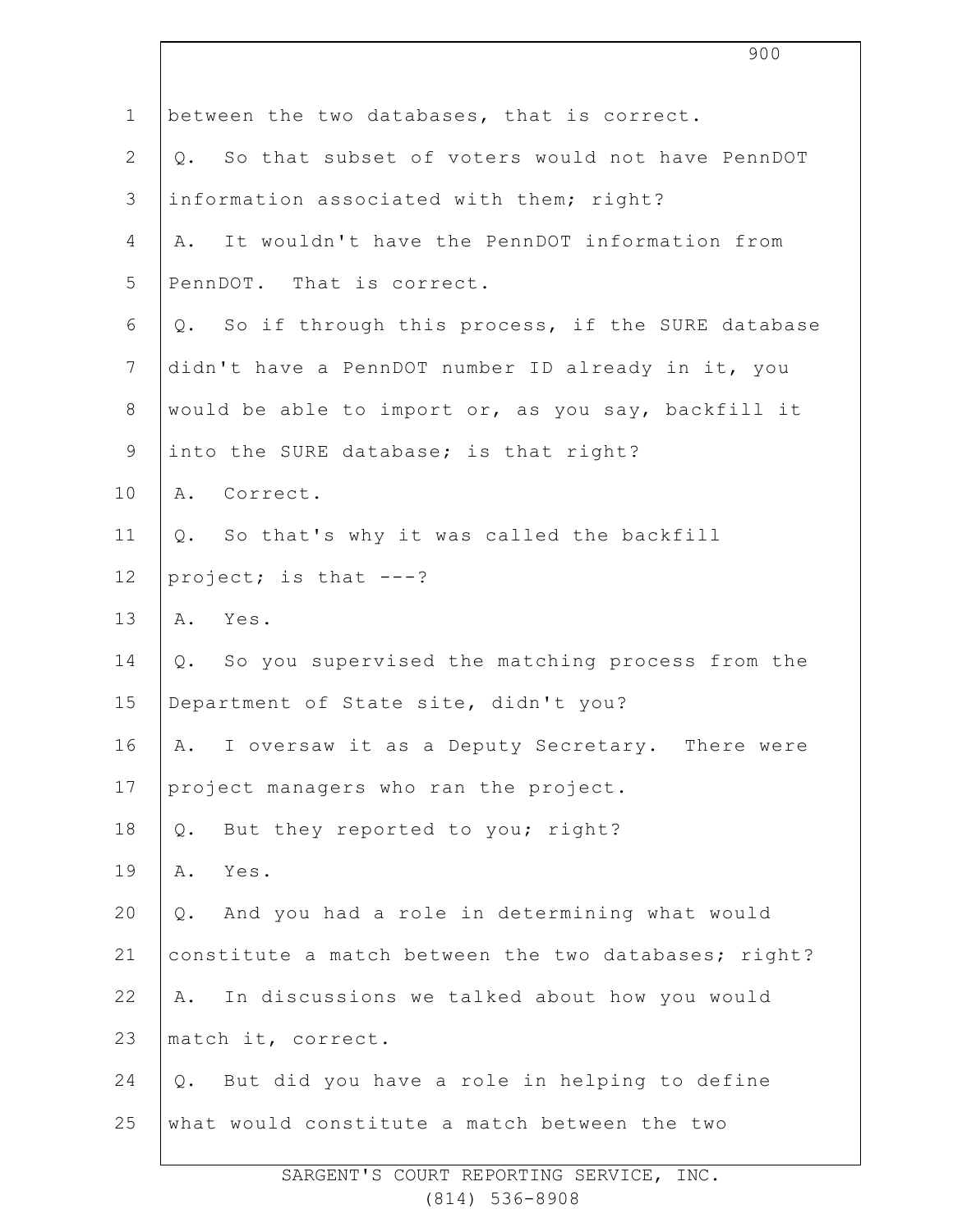|                | ノマエ                                                   |
|----------------|-------------------------------------------------------|
| $\mathbf 1$    | databases?                                            |
| $\overline{2}$ | A. Yes.                                               |
| 3              | Q. So a match would mean that a person --- if there   |
| 4              | was a match, it meant the person was in both          |
| 5              | databases, they were in both PennDOT and SURE; right? |
| 6              | A. If there was an exact match, yes.                  |
| 7              | Q. So to start the match process, the Department of   |
| $8\,$          | State sent the computer files of the SURE database    |
| $\mathsf 9$    | over to PennDOT?                                      |
| 10             | A. That's correct.                                    |
| 11             | Q. And then after PennDOT received the files, they    |
| 12             | compared the two databases and then they generated    |
| 13             | files to send back to Department of State; correct?   |
| 14             | A. Correct.                                           |
| 15             | Q. And PennDOT did that before the Department of      |
| 16             | State even looked at the data; right?                 |
| 17             | That is correct.<br>Α.                                |
| 18             | Q. So PennDOT's first match in your understanding     |
| 19             | is that they compared the driver's license number and |
| 20             | the first two characters of the last name?            |
| 21             | A. And the date of birth.                             |
| 22             | Q. And the date of birth? That was their              |
| 23             | first $---?$                                          |
| 24             | A. That was the start and then they went down from    |
| 25             | there, just name, date of birth, if there were no     |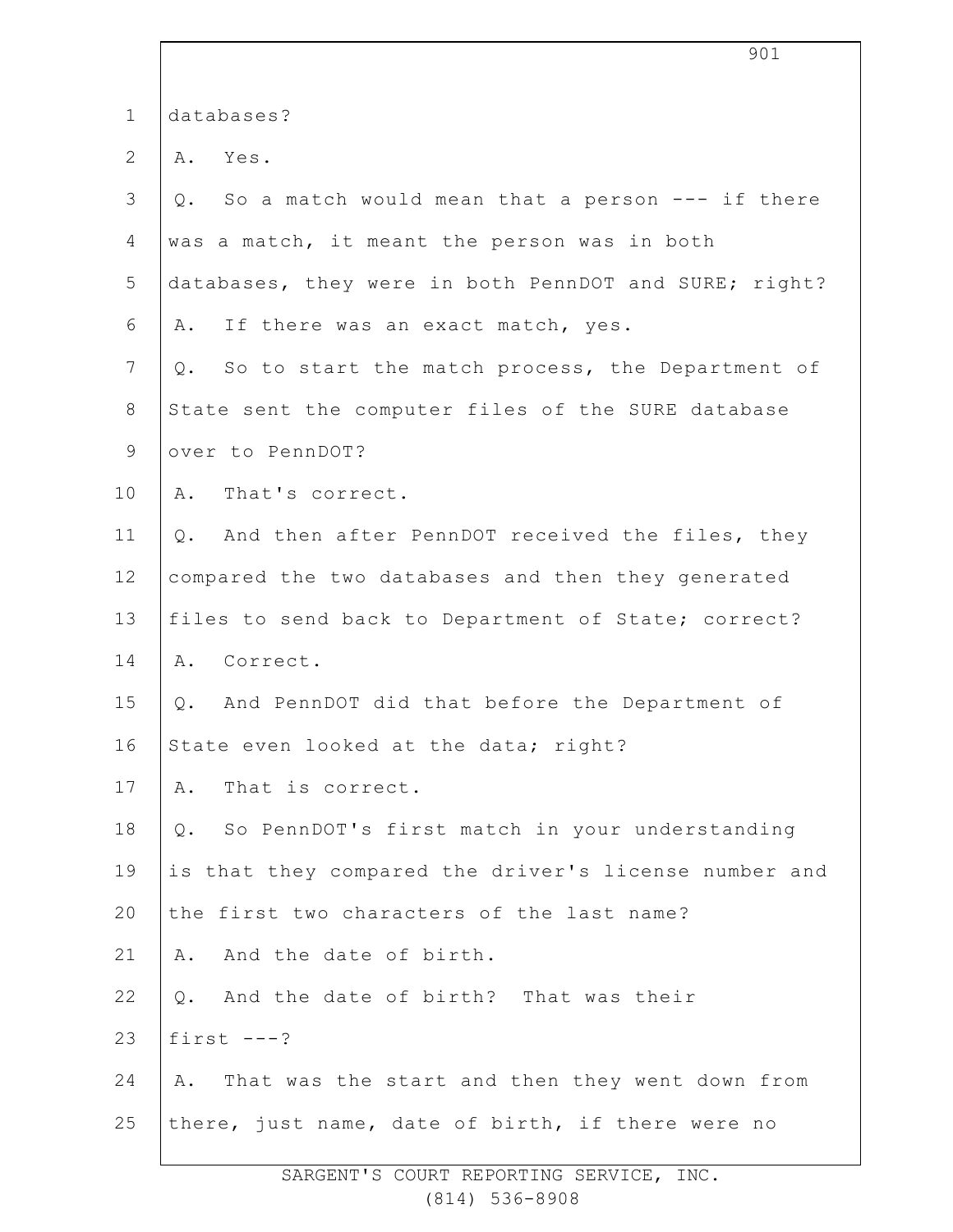| $\mathbf 1$    | driver's license in our --- they couldn't compare.     |
|----------------|--------------------------------------------------------|
| $\overline{2}$ | Q. Right. So but if they had --- if there were ---     |
| 3              | if the records both had a driver's license number,     |
| 4              | they compare the driver's license and the first two    |
| 5              | characters of the last names ---                       |
| 6              | And the date of birth.<br>Α.                           |
| $7\phantom{.}$ | --- and the date of birth?<br>Q.                       |
| $8\,$          | Correct.<br>Α.                                         |
| $\mathsf 9$    | And that was the exact match. And then --- but<br>Q.   |
| 10             | you have understanding also that they also compared    |
| 11             | the first name, last name, date of birth and Social    |
| 12             | Security number?                                       |
| 13             | A. I'm not sure about the Social Security number.      |
| 14             | They did compare the names and date of births if       |
| 15             | there was no driver's license. But if there was a      |
| 16             | Social Security number as well, I'm not sure if they   |
| 17             | did or didn't check that.                              |
| 18             | Q. But they did do a comparison --- after they did     |
| 19             | the first run, they did a comparison of the first      |
| 20             | name, last name and date of birth?                     |
| 21             | Correct.<br>Α.                                         |
| 22             | And that process allowed PennDOT to generate all<br>Q. |
| 23             | the results that were sent back to the Department of   |
| 24             | State?                                                 |
| 25             | A. Correct.                                            |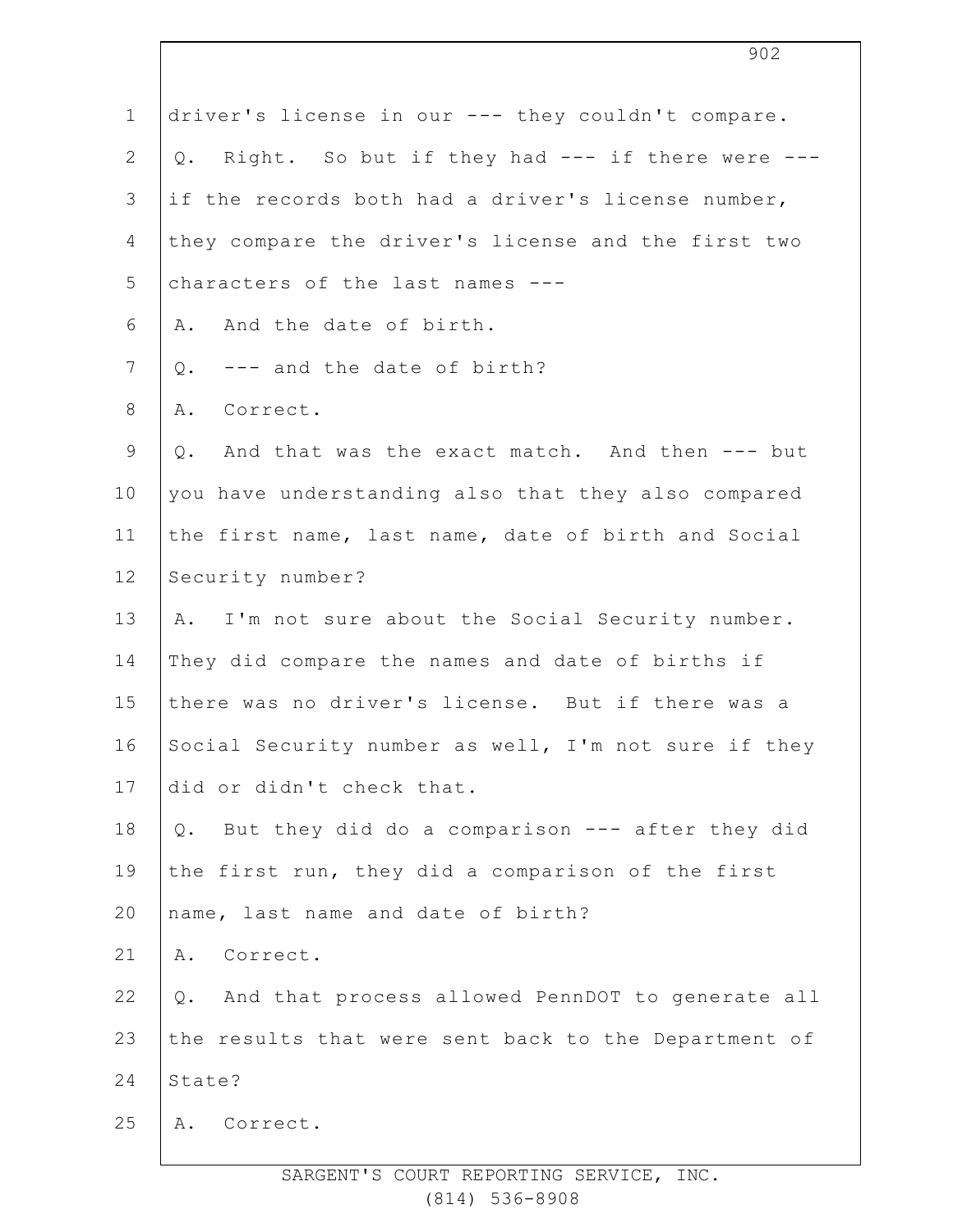|                | 903                                                  |
|----------------|------------------------------------------------------|
| $\mathbf 1$    | Q. And when you sent the SURE database, it's a       |
| $\overline{2}$ | large file, right, so you divided it into ten        |
| 3              | separate files; correct?                             |
| 4              | That is correct.<br>Α.                               |
| 5              | Q. And so when the Department --- when PennDOT       |
| 6              | compared it and they got the result, they sent you   |
| $7\phantom{.}$ | back two files for each of those one; right?         |
| $8\,$          | A. Correct.                                          |
| $\mathsf 9$    | And one file had the matches or no match?<br>Q.      |
| 10             | Correct.<br>Α.                                       |
| 11             | And the other file had possible matches?<br>Q.       |
| 12             | A. Correct.                                          |
| 13             | Q. So when PennDOT --- after PennDOT sent the files  |
| 14             | back to the Department of State, you reviewed those  |
| 15             | files; right?                                        |
| 16             | Yes. The project team reviewed the files, yes.<br>Α. |
| 17             | Q. So when I say review, I mean people who were      |
| 18             | working on the project who reported to you and were  |
| 19             | under your supervision?                              |
| 20             | Correct. We did all the matches, yes.<br>Α.          |
| 21             | Now, the --- you reviewed --- you did other<br>Q.    |
| 22             | matches you said, so you looked to see if you could  |
| 23             | find more matches?                                   |
| 24             | In the possible matches we looked to see if we<br>Α. |
| 25             | could find the exact match.                          |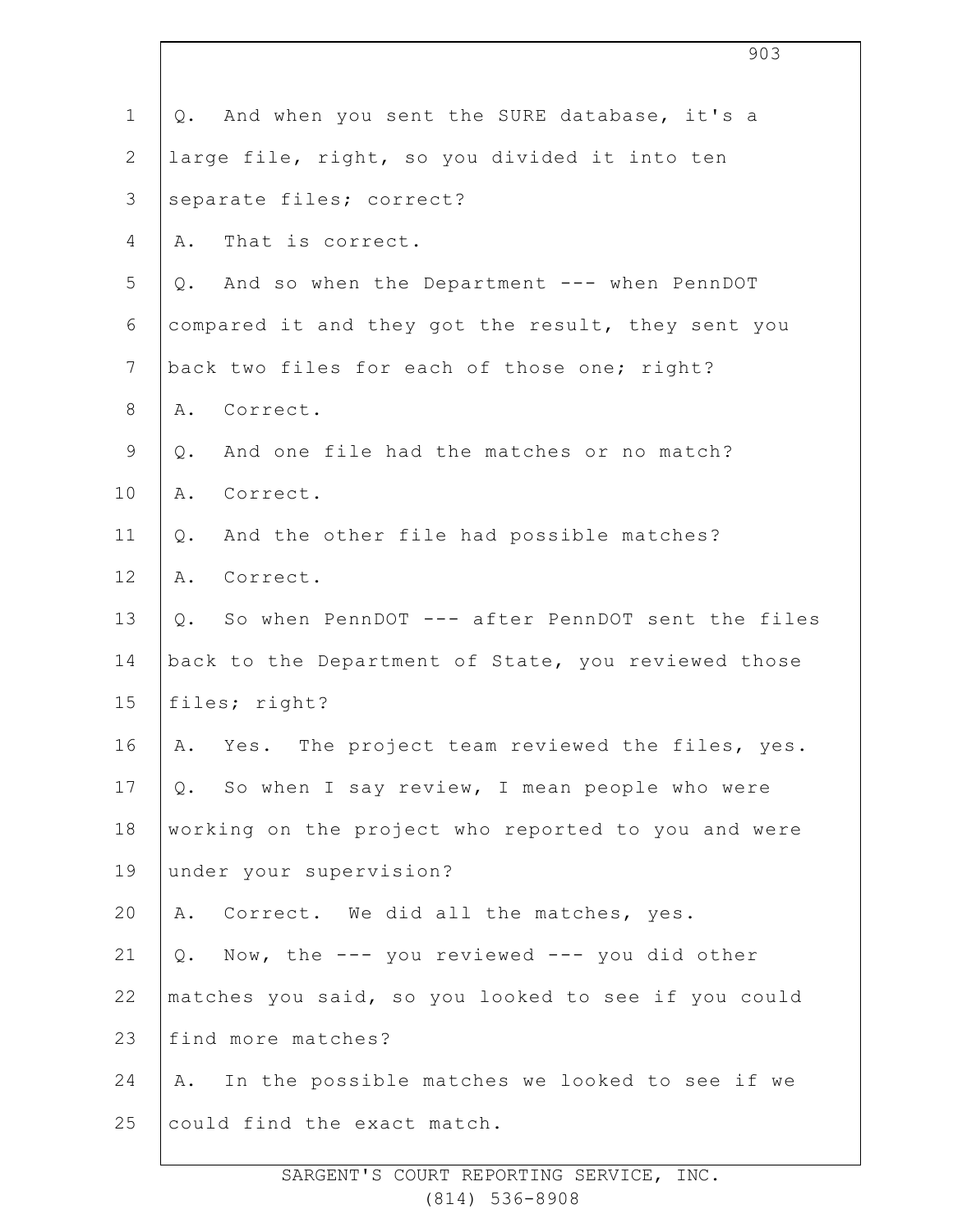| $\mathbf 1$    | Okay. And when you did this review, you checked<br>Q. |
|----------------|-------------------------------------------------------|
| $\overline{2}$ | things like people's Social Security number or their  |
| 3              | date of birth?                                        |
| 4              | Uh-huh (yes). Yes.<br>Α.                              |
| 5              | And you were able to find more matches?<br>Q.         |
| 6              | We were able to exactly match or statistically<br>Α.  |
| $7\phantom{.}$ | match the --- those that were possible, yes.          |
| $8\,$          | Q. And you called these matches --- when you did      |
| 9              | the comparison after you got the data back from       |
| 10             | PennDOT, you called them statistical matches because  |
| 11             | they --- you had some judgment calls to make about    |
| 12             | it; right?                                            |
| 13             | A. Correct.                                           |
| 14             | Now, I'd like to talk about the match results<br>Q.   |
| 15             | now. So after the Department of State's review, your  |
| 16             | project managers reported the results to you; is that |
| 17             | right?                                                |
| 18             | Α.<br>Correct.                                        |
| 19             | Q. And you looked at those results. There were        |
| 20             | several refinements of those results; right?          |
| 21             | Yes.<br>Α.                                            |
| 22             | Q. And you received communications from your team     |
| 23             | that conveyed the results to you; right?              |
| 24             | Yes.<br>Α.                                            |
| 25             | ATTORNEY SCHNEIDER:                                   |
|                |                                                       |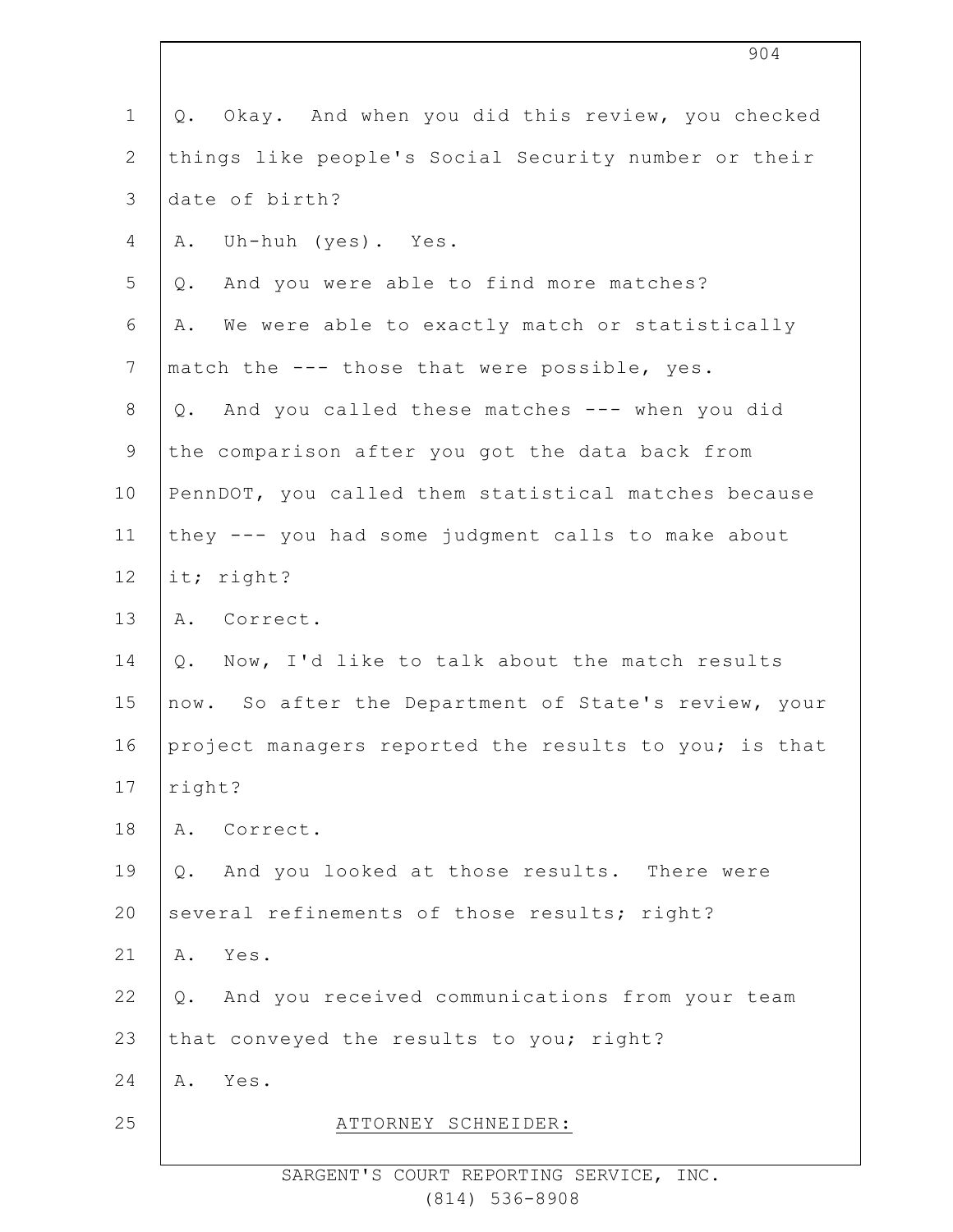| $\mathbf 1$    | Your Honor, I would like to mark as                   |
|----------------|-------------------------------------------------------|
| $\mathbf{2}$   | Exhibit 36 this demonstrative exhibit. Your Honor,    |
| 3              | this is a summary of the result of the backfill       |
| 4              | matching project that we've been discussing and I     |
| 5              | prepared this document. It's not a document that was  |
| 6              | produced by Respondents in this litigation, but it is |
| $7\phantom{.}$ | a summary of the data from the documents that were    |
| 8              | produced. And I disclosed it in advance to Mr.        |
| $\mathsf 9$    | Cawley and he has expressed no objection.             |
| 10             | (Petitioners' Exhibit 36 marked for                   |
| 11             | identification.)                                      |
| 12             | JUDGE SIMPSON:                                        |
| 13             | Are you here as an observer?                          |
| 14             | ATTORNEY CAWLEY:                                      |
| 15             | I'm sorry, Your Honor. Are you asking                 |
| 16             | for confirmation of that from the Respondents?        |
| 17             | JUDGE SIMPSON:                                        |
| 18             | No, I'm asking if Senior Judge Friedman               |
| 19             | is here as an observer or if she is here on an        |
| 20             | official visit.                                       |
| 21             | JUDGE FRIEDMAN:                                       |
| 22             | No, just as an observer.                              |
| 23             | JUDGE SIMPSON:                                        |
| 24             | Okay. Thank you. My colleague just                    |
| 25             | came in the room. I need to make sure I'm on my best  |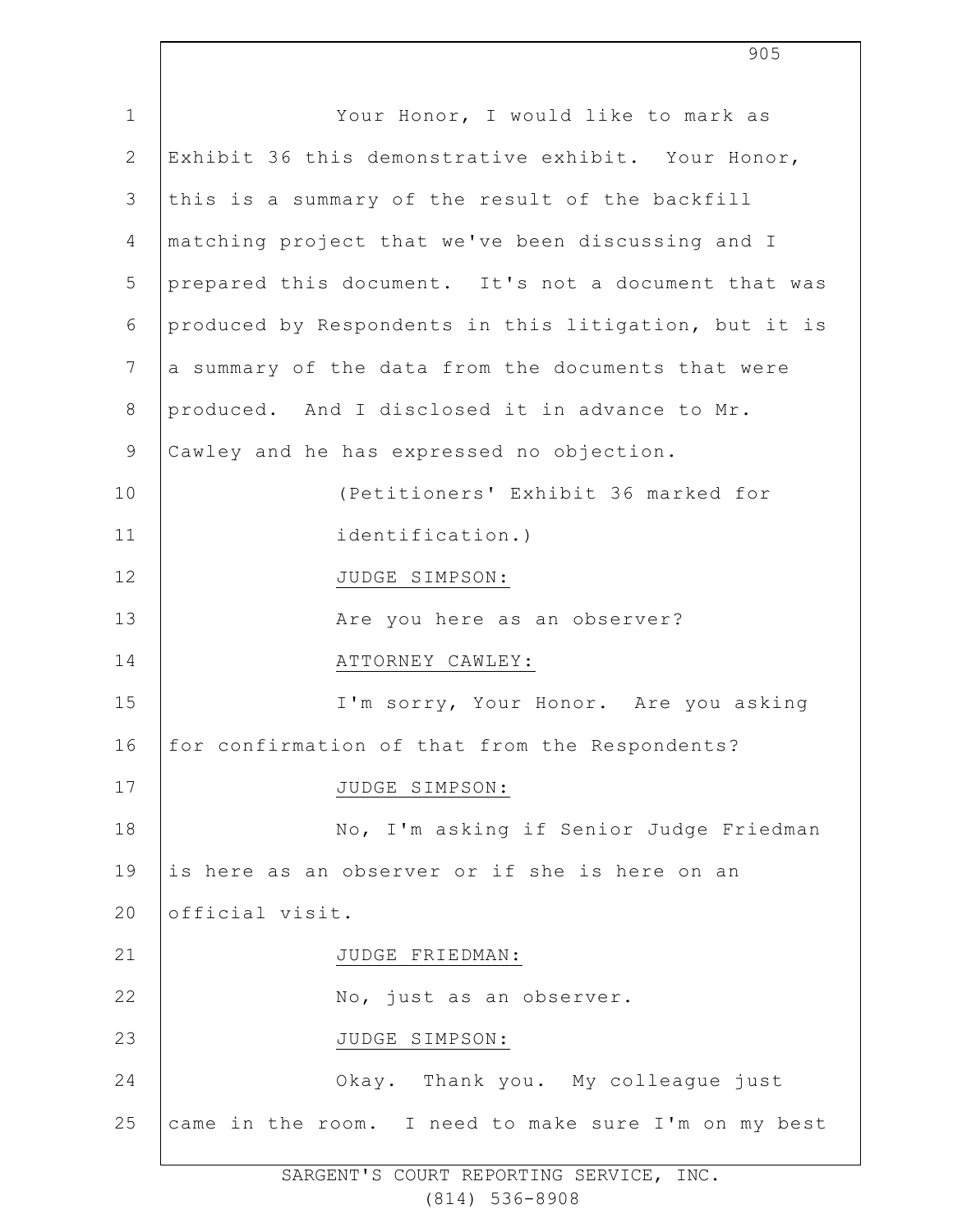|                | 906                                                   |
|----------------|-------------------------------------------------------|
| $\mathbf 1$    | behavior. Anyway, I set you off your pace there.      |
| $\mathbf{2}$   | ATTORNEY SCHNEIDER:                                   |
| 3              | That's okay.                                          |
| 4              | JUDGE SIMPSON:                                        |
| 5              | This is something that you put together               |
| 6              | to make representation of the results of these ---    |
| $7\phantom{.}$ | the backfill project.                                 |
| $8\,$          | ATTORNEY SCHNEIDER:                                   |
| $\mathsf 9$    | Yes, Your Honor.                                      |
| 10             | BY ATTORNEY SCHNEIDER:                                |
| 11             | Mr. Burgess, I'm going to go walk you through<br>Q.   |
| 12             | the matching results on this summary document. So if  |
| 13             | you would look at the first number, 8,232,928, that's |
| 14             | the total number of registered voters in the SURE     |
| 15             | database; is that right?                              |
| 16             | A. It's the active voters --- I mean valid voters.    |
| 17             | I'm sorry. I used the wrong term. It's valid          |
| 18             | voters.                                               |
| 19             | Valid voters.<br>Q.                                   |
| 20             | Α.<br>Yes.                                            |
| 21             | Q. But these are people that even are --- their       |
| 22             | registration has not been cancelled; is that correct? |
| 23             | Correct.<br>Α.                                        |
| 24             | So these represent any voter who could show up<br>Q.  |
| 25             | to the polls in November and vote?                    |
|                |                                                       |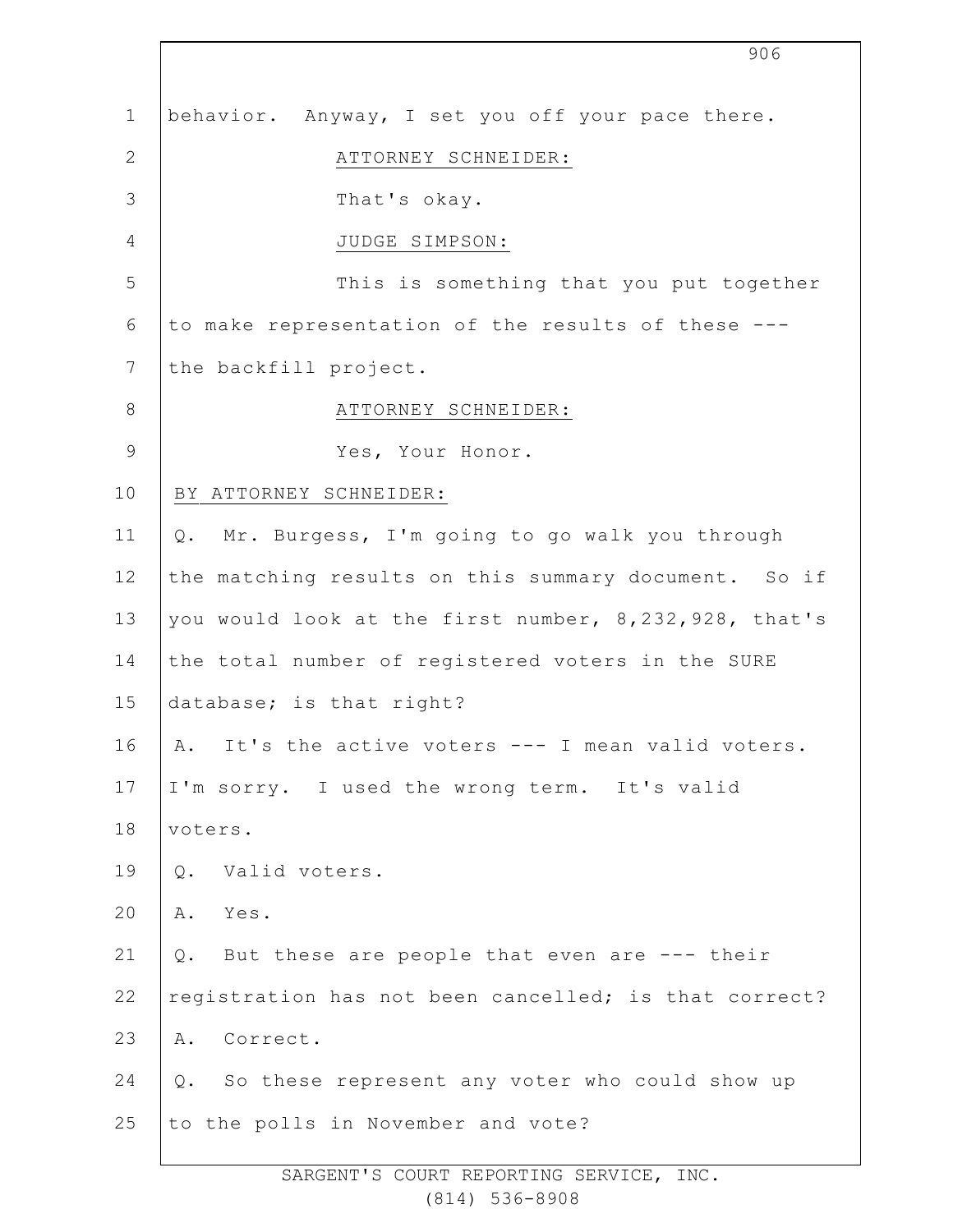| $\mathbf 1$    | Α.<br>Correct.                                        |
|----------------|-------------------------------------------------------|
| $\mathbf{2}$   | And looking at the next line, the 4,573,848,<br>Q.    |
| 3              | that represents the number of registered voters that  |
| 4              | match exactly between the PennDOT database and the    |
| 5              | SURE database?                                        |
| 6              | A. Correct.                                           |
| $\overline{7}$ | Q. And so if you subtract that four million number    |
| 8              | from 8.2, that leaves about three million --- and I   |
| 9              | don't have that number on here, but there's about     |
| 10             | 3,659,080 voters left to match. Does that appear      |
| 11             | correct to you?                                       |
| 12             | Yes, it's the addition of the next two numbers.<br>Α. |
| 13             | Q. So the next number, 2,769,952, that's the number   |
| 14             | of registered voters that your team reviewed and      |
| 15             | concluded that they were statistically --- they       |
| 16             | statistically match between the two databases; is     |
| 17             | that right?                                           |
| 18             | We were able to find another record in that<br>Α.     |
| 19             | database based on the data, yes. So they              |
| 20             | statistically matched.                                |
| 21             | So you considered those a match, though;<br>Q.        |
| 22             | correct?                                              |
| 23             | Α.<br>Correct.                                        |
| 24             | Q. So subtracting that number from the others, the    |
| 25             | remainder is 889,128 voters; is that correct?         |
|                |                                                       |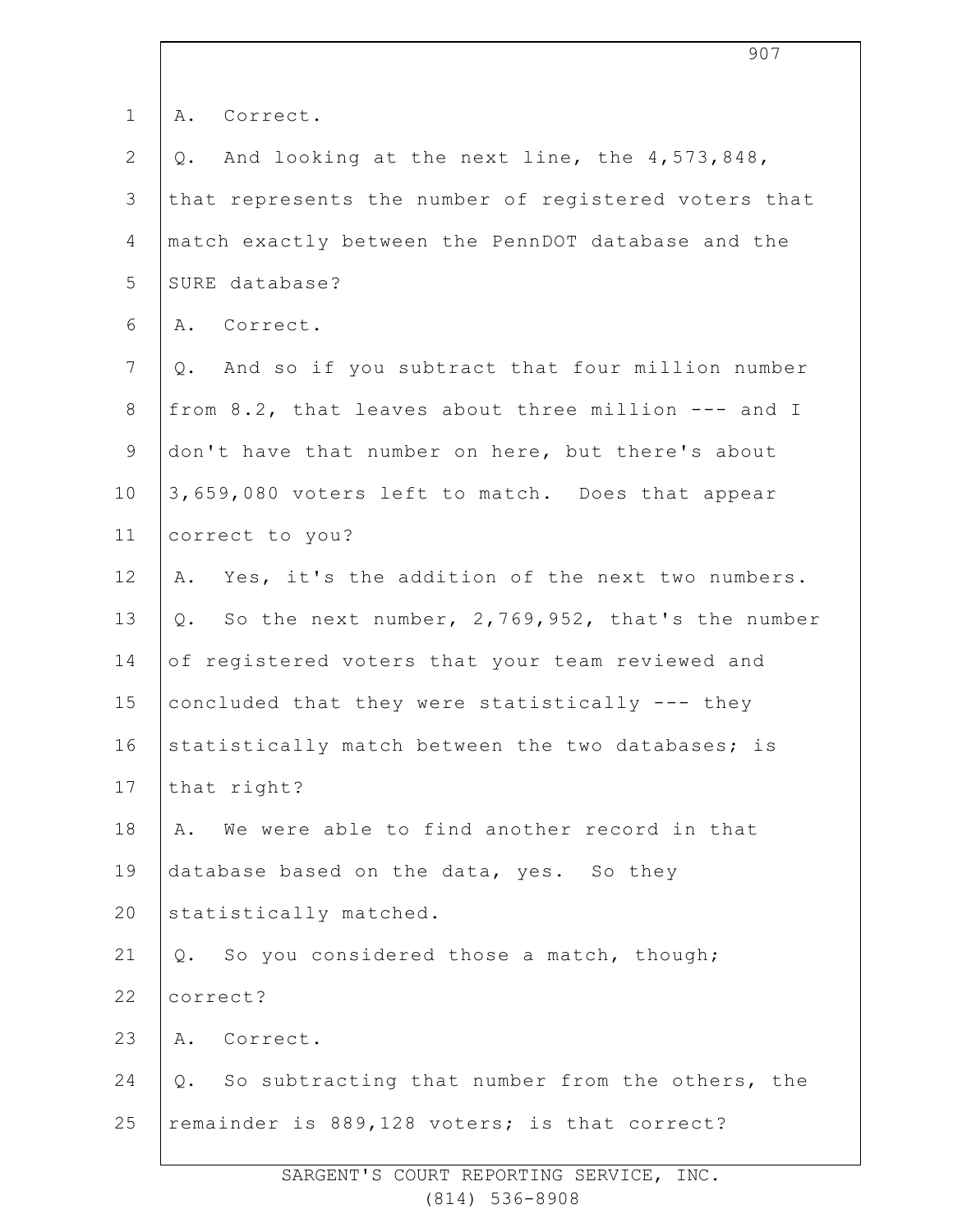| $\mathbf 1$    | That's correct.<br>Α.                                 |
|----------------|-------------------------------------------------------|
| $\mathbf{2}$   | So the 889,128 voters is the number of<br>Q.          |
| $\mathfrak{Z}$ | registered voters for which neither DOS nor PennDOT   |
| 4              | could find a match in the two databases; is that      |
| 5              | right?                                                |
| 6              | That's correct.<br>Α.                                 |
| 7              | So continuing down, the next number, 130,189,<br>Q.   |
| 8              | those people didn't match in the database; is that    |
| $\mathsf 9$    | correct?                                              |
| 10             | A. Correct.                                           |
| 11             | But they were subtracted out of the --- they<br>$Q$ . |
| 12             | were subtracted from the 889,000 number, weren't      |
| 13             | they?                                                 |
| 14             | A. Yes, they were.                                    |
| 15             | And so that left 758,939; is that right?<br>$Q$ .     |
| 16             | That's correct.<br>A.                                 |
| 17             | And that's the number that was publicly<br>Q.         |
| 18             | disclosed; correct?                                   |
| 19             | A. Correct.                                           |
| 20             | Even though there's 130,189 that did not match<br>Q.  |
| 21             | the database, that was not what was disclosed to the  |
| 22             | public; is that right?                                |
| 23             | I don't know if that number was or when it was<br>Α.  |
| 24             | disclosed. The 130,000 are people who said that they  |
| 25             | had PennDOT IDs.                                      |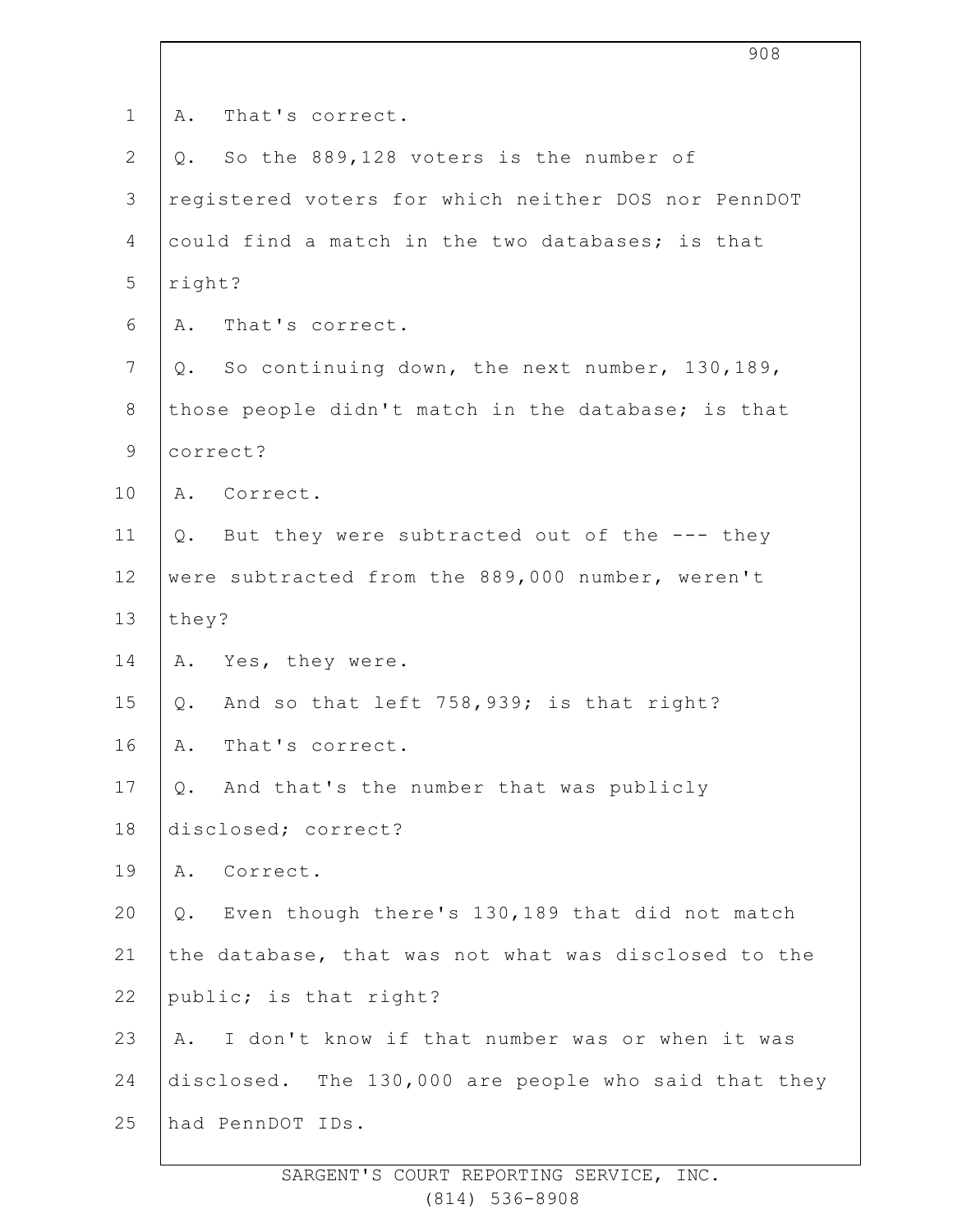| $\mathbf 1$    | But they went through the matching system that<br>Q.  |
|----------------|-------------------------------------------------------|
| $\overline{2}$ | you described?                                        |
| 3              | Correct.<br>Α.                                        |
| 4              | And PennDOT tried to match them and didn't come<br>Q. |
| 5              | up with a match; is that right?                       |
| 6              | A. Correct. So the number was probably fat            |
| $\overline{7}$ | fingered either on the registration or one that was   |
| $8\,$          | typed into the system.                                |
| 9              | But the bottom line is that PennDOT was unable<br>Q.  |
| 10             | to find a match for them?                             |
| 11             | PennDOT was unable to find a match.<br>Α.             |
| 12             | Even though they matched the first name, last<br>Q.   |
| 13             | name and date of birth as you described?              |
| 14             | A. Correct.                                           |
| 15             | Okay. I would like you to turn to the second<br>Q.    |
| 16             | page of this document. So at the top, again, we have  |
| 17             | the 758,939 voters that were publicly disclosed as    |
| 18             | not matching in the databases; correct?               |
| 19             | Correct.<br>Α.                                        |
| 20             | And then below that is again the 130,189 that<br>Q.   |
| 21             | also did not match. Those are the ones that couldn't  |
| 22             | be found, couldn't be matched from the DOS databases  |
| 23             | and with PennDOT?                                     |
| 24             | Correct.<br>Α.                                        |
| 25             | Now, below that, isn't it true that your<br>Q.        |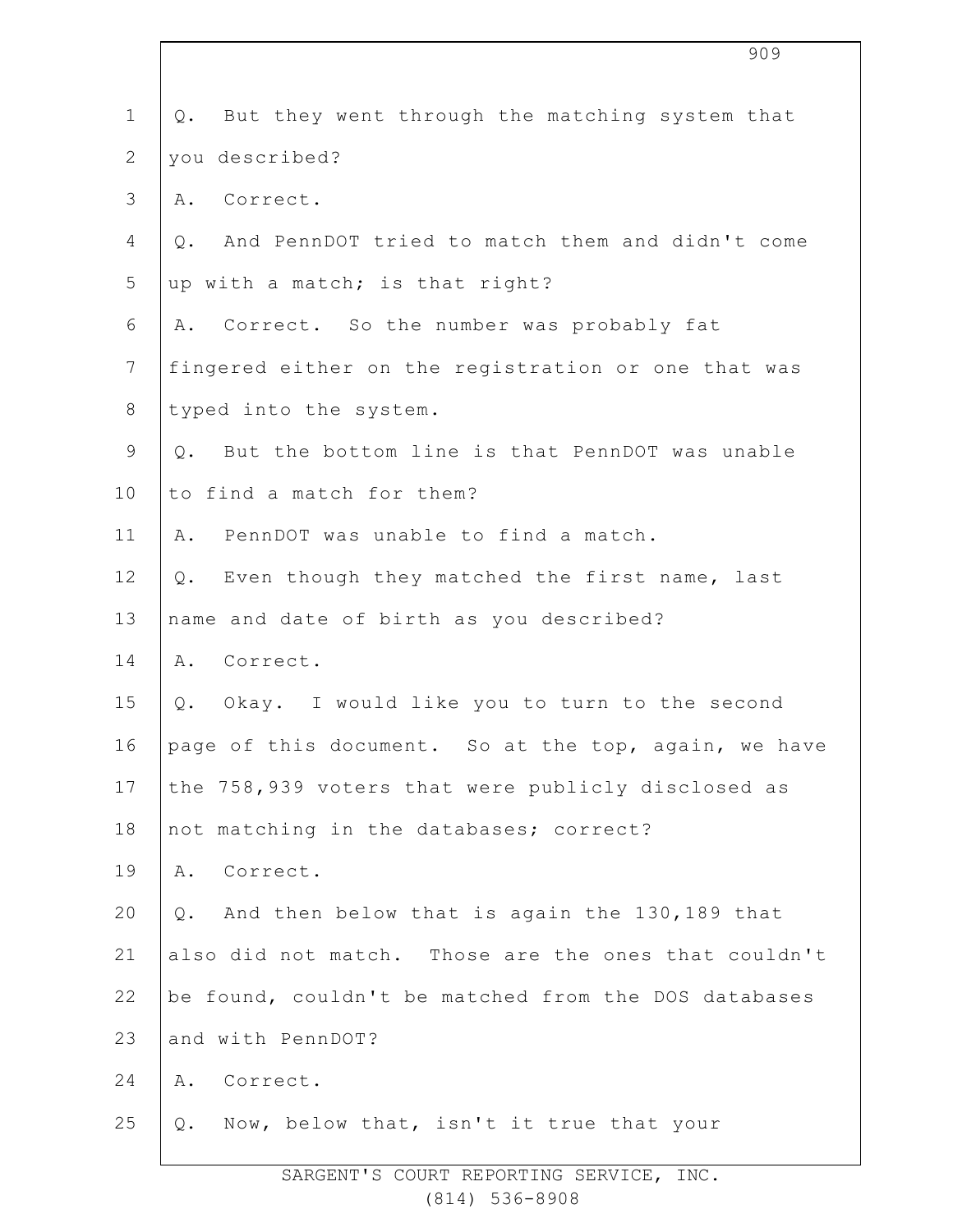| $\mathbf 1$    | analysis revealed that 574,630 voters had a PennDOT   |
|----------------|-------------------------------------------------------|
| $\overline{2}$ | ID, but that it expired October 1st, 2011 or earlier? |
| $\mathsf 3$    | That is correct.<br>Α.                                |
| 4              | And so those voters --- those 574,000 voters<br>Q.    |
| 5              | were not included in the number of voters that ---    |
| 6              | I'm sorry, they were included in the numbers that     |
| $\overline{7}$ | matched; is that right?                               |
| $8\,$          | A. Correct.                                           |
| $\mathsf 9$    | Q. But according --- so according to your analysis,   |
| 10             | 574,000 voters have an ID that wouldn't be valid for  |
| 11             | voting in November; is that right?                    |
| 12             | They have a PennDOT ID that is expired. They<br>Α.    |
| 13             | would not be valid today unless it gets updated or    |
| 14             | they get a state ID, which being in the system is     |
| 15             | very easy to do. But correct, today, it's not valid.  |
| 16             | Q. So they couldn't vote. They couldn't show that     |
| 17             | ID --- if they don't get that renewed, they can't     |
| 18             | show that ID to vote in November?                     |
| 19             | Correct, if they do not get it renewed.<br>Α.         |
| 20             | So adding these three numbers together, the<br>$Q$ .  |
| 21             | 758,000 that you publicly disclosed don't match, plus |
| 22             | the 130,000 that did not actually match, plus the     |
| 23             | 574,000 whose ID is expired and won't be valid for    |
| 24             | voting today, adding all three of those together      |
| 25             | equals 1, 463, 758?                                   |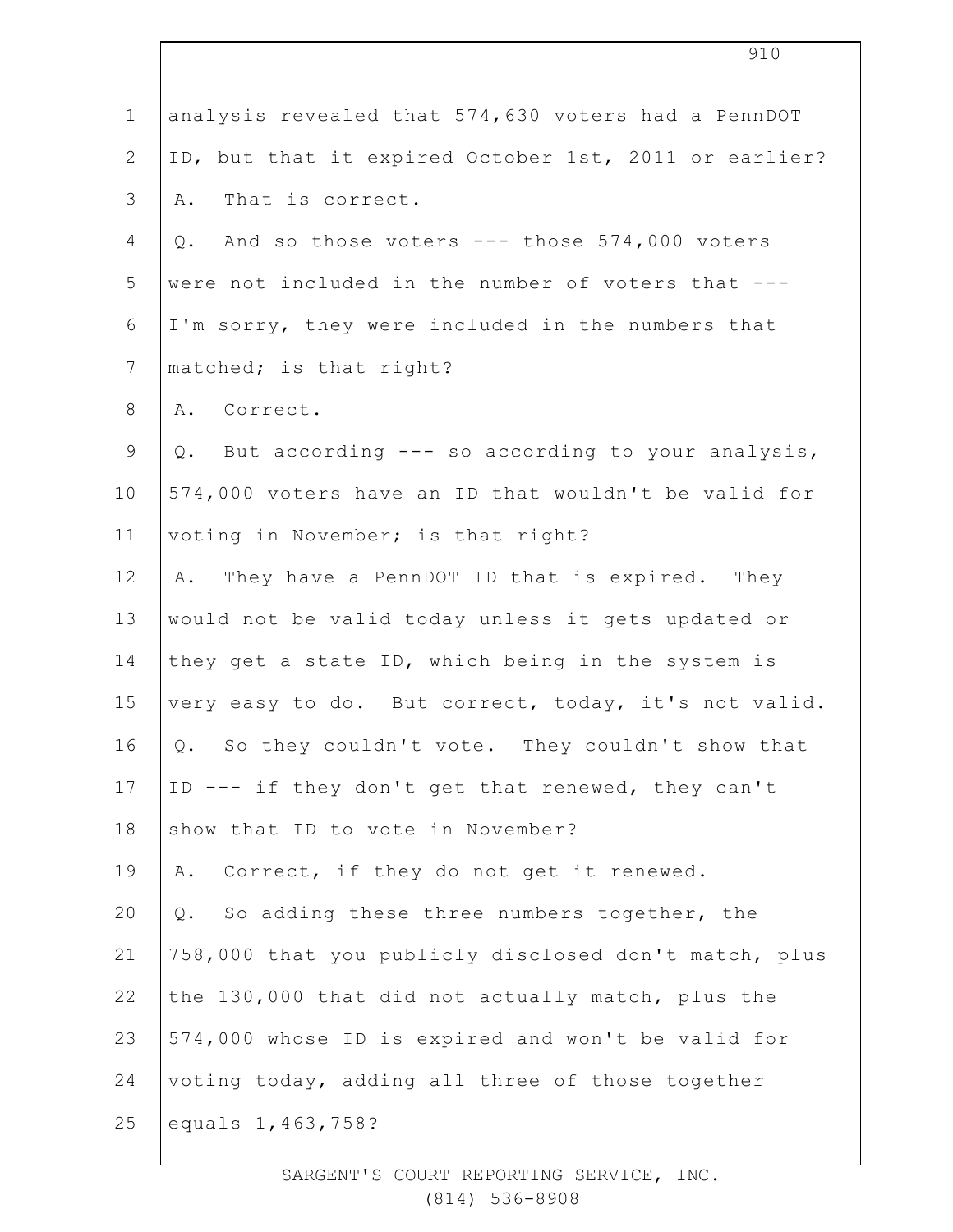| $\mathbf 1$    | That's correct.<br>Α.                                   |
|----------------|---------------------------------------------------------|
| $\mathbf{2}$   | Q. So your analysis shows that there's 1,463,758        |
| 3              | voters who don't have an ID that's valid for voting;    |
| 4              | is that right?                                          |
| 5              | Today, correct.<br>Α.                                   |
| 6              | Q. Okay. I want to talk about another phase of the      |
| $\overline{7}$ | project that came up after you finished the analysis.   |
| $8\,$          | After you finished the backfill project, the            |
| 9              | Department decided to send letters to the voters        |
| 10             | whose records didn't match; is that right?              |
| 11             | Well, there was a voter outreach that's going to<br>Α.  |
| 12             | go anyway, but the 758,000, it was decided to send a    |
| 13             | specific letter to them, correct.                       |
| 14             | Q. You had some responsibility for the mailing of       |
| 15             | those letters; is that right?                           |
| 16             | A. All the responsibility I had was to send the         |
| 17             | data to DGS. DGS did the actual printing and            |
| 18             | sending.                                                |
| 19             | And DGS is the Department of General Services?<br>$Q$ . |
| 20             | That is correct.<br>Α.                                  |
| 21             | So your job was to send them the list of the<br>Q.      |
| 22             | voters?                                                 |
| 23             | The 758,000, that's correct.<br>Α.                      |
| 24             | Right. But the mailing list that you sent<br>Q.         |
| 25             | didn't include the 130,189 voters who didn't match in   |

911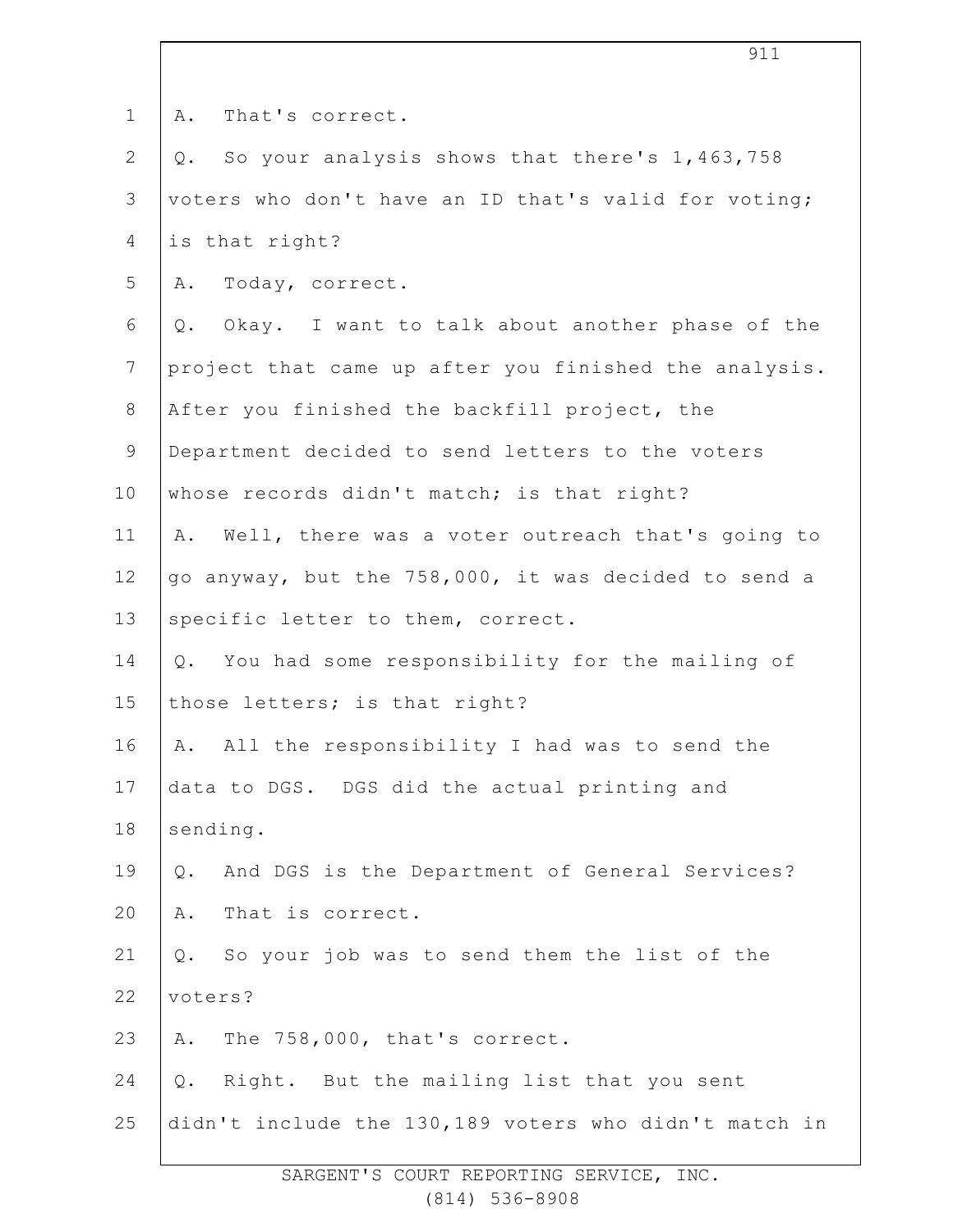|              | 912                                                       |
|--------------|-----------------------------------------------------------|
| $\mathbf 1$  | the database?                                             |
| $\mathbf{2}$ | That is correct.<br>Α.                                    |
| 3            | And it didn't include the 574,000 voters whose<br>Q.      |
| 4            | ID was already expired?                                   |
| 5            | That's correct. Because both of those will be<br>Α.       |
| 6            | getting a letter before the election in the voter         |
| 7            | outreach.                                                 |
| $\,8\,$      | Q. So they haven't received any mailing from              |
| $\mathsf 9$  | Department of State now; correct?                         |
| 10           | A. Correct.                                               |
| 11           | And you're saying that they're going to receive<br>Q.     |
| 12           | a mailing when the Department of State mails to all       |
| 13           | households of registered voters in the Commonwealth;      |
| 14           | is that right?                                            |
| 15           | A. Correct.                                               |
| 16           | And that hasn't gone out yet?<br>Q.                       |
| 17           | It has not gone out yet, as far as I know.<br>Α.          |
| 18           | And is your job going to be to provide that list<br>$Q$ . |
| 19           | for that mailing as well?                                 |
| 20           | All of this out of the SURE system would come<br>Α.       |
| 21           | through my Department, yes.                               |
| 22           | Okay. So plans aren't to send that until the<br>Q.        |
| 23           | fall; is that right?                                      |
| 24           | That is correct.<br>Α.                                    |
| 25           | ATTORNEY SCHNEIDER:                                       |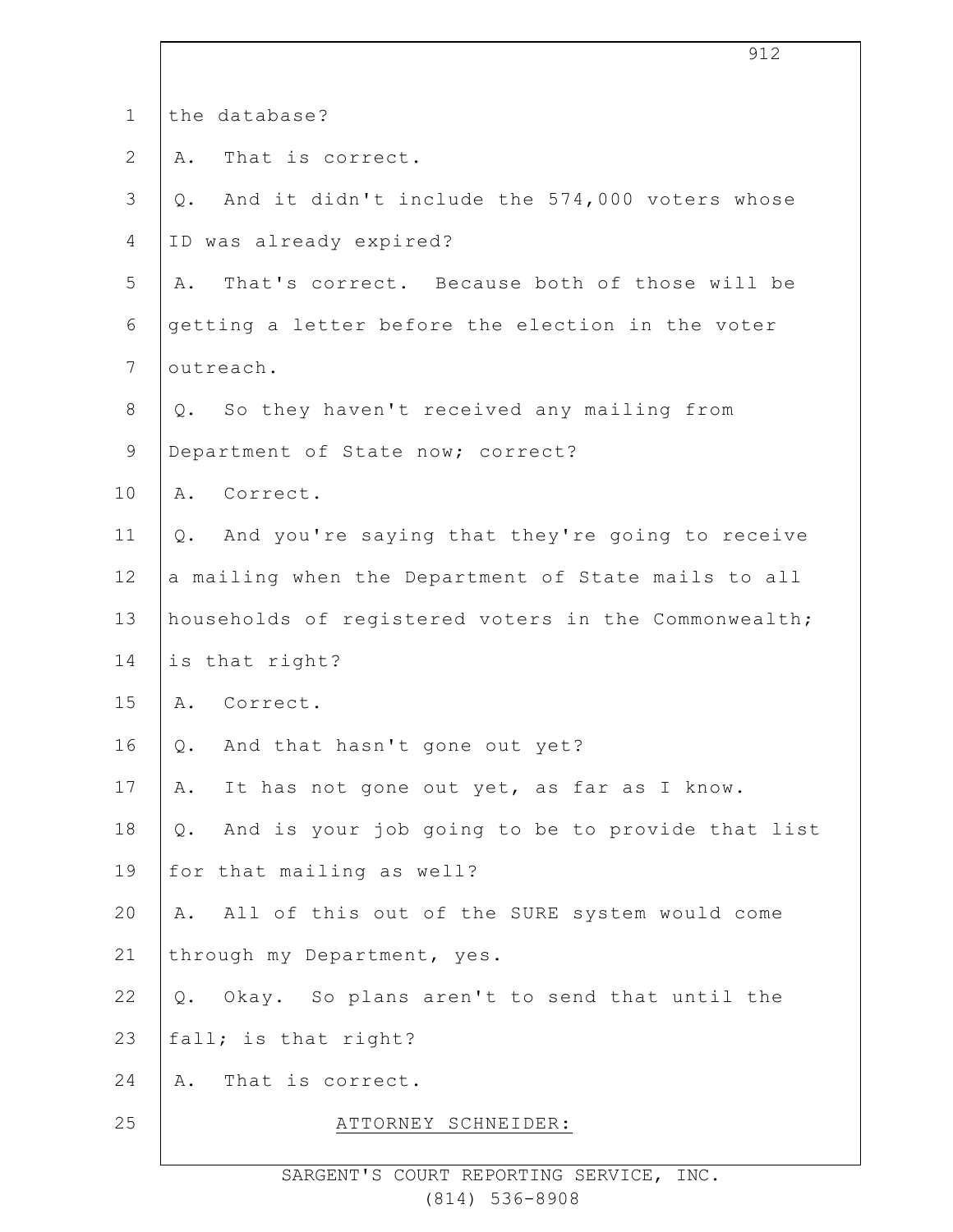|                 | 913                                                   |
|-----------------|-------------------------------------------------------|
| $\mathbf 1$     | I would like to mark as Exhibit 37 the                |
| $\mathbf{2}$    | Department of State's press release from July 3rd.    |
| 3               | (Petitioners' Exhibit 37 marked for                   |
| 4               | identification.)                                      |
| 5               | BY ATTORNEY SCHNEIDER:                                |
| 6               | Mr. Burgess, before we move on to that press<br>Q.    |
| $7\phantom{.0}$ | release, when are you planning to do the mailing to   |
| $\,8\,$         | the more than five million households in the fall?    |
| $\mathsf 9$     | I don't actually know the date at this point.<br>Α.   |
| 10              | Has it not been determined?<br>Q.                     |
| 11              | I believe it has. I have not been part of that<br>Α.  |
| 12              | process at this point.                                |
| 13              | Okay. So you don't have a deadline for when you<br>Q. |
| 14              | have to send the list over, do you?                   |
| 15              | A. Not at this time, no.                              |
| 16              | Q. Okay. Mr. Burgess, I'm showing you what we         |
| 17              | identified as Petitioners' Exhibit 37, which is a --- |
| 18              | do you recognize this document? Have you seen this    |
| 19              | press release before?                                 |
| 20              | I do believe I've seen it before, yes.<br>Α.          |
| 21              | And this press release announces the results of<br>Q. |
| 22              | the SURE database match; is that right?               |
| 23              | Yes, it does.<br>Α.                                   |
| 24              | Q. And the numbers that are reported in this press    |
| 25              | release are the numbers that we just went over; is    |
|                 |                                                       |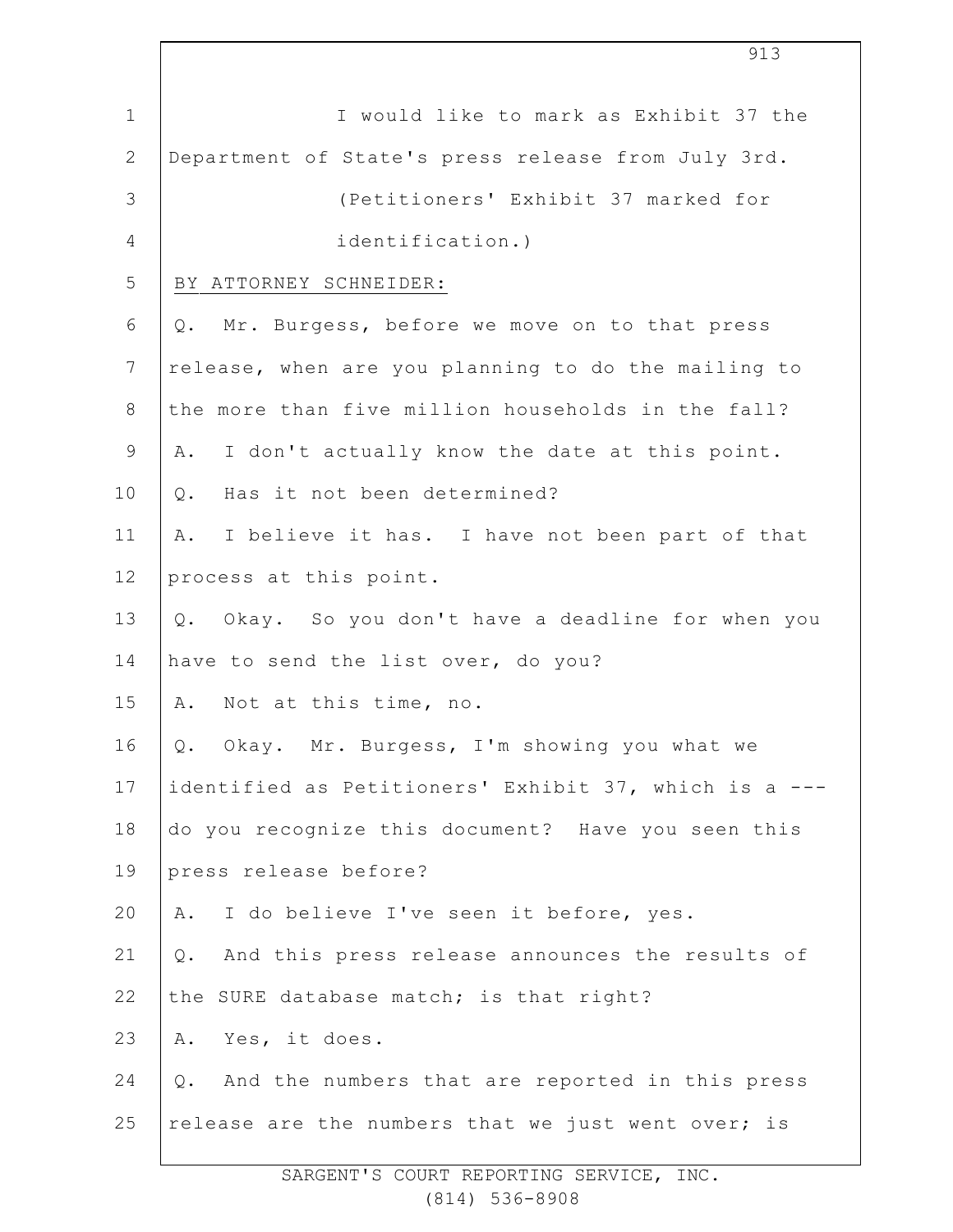|                 | 914                                                    |
|-----------------|--------------------------------------------------------|
| $\mathbf 1$     | that correct?                                          |
| $\overline{2}$  | Yes.<br>Α.                                             |
| 3               | Now, do you see on the first page about the<br>Q.      |
| 4               | middle of the page where it talks about inactive       |
| 5               | voters? It's about middle way down, it says of the     |
| 6               | 758,939 voters who could not be matched between the    |
| $7\phantom{.0}$ | Department of State and PennDOT databases, 22 percent  |
| 8               | or 167,566 are inactive voters, most of whom have not  |
| $\mathsf 9$     | voted since 2007? Do you see that?                     |
| 10              | A. I do.                                               |
| 11              | And, in fact, you queried the database for the<br>Q.   |
| 12              | number of inactive voters, didn't you?                 |
| 13              | Α.<br>Yes.                                             |
| 14              | And now that 167,566 inactive voters, out of<br>Q.     |
| 15              | those, 44 percent of those have voted within --- in a  |
| 16              | time period shorter than five years; is that correct?  |
| 17              | A. Yes, if you put the ---.                            |
| 18              | JUDGE SIMPSON:                                         |
| 19              | Okay. I didn't hear the question. I                    |
| 20              | don't understand the question.                         |
| 21              | ATTORNEY SCHNEIDER:                                    |
| 22              | Sorry.                                                 |
| 23              | BY ATTORNEY SCHNEIDER:                                 |
| 24              | Okay. So this says that 22 percent --- you're<br>$Q$ . |
| 25              | saying 167,566 are considered inactive voters; is      |
|                 |                                                        |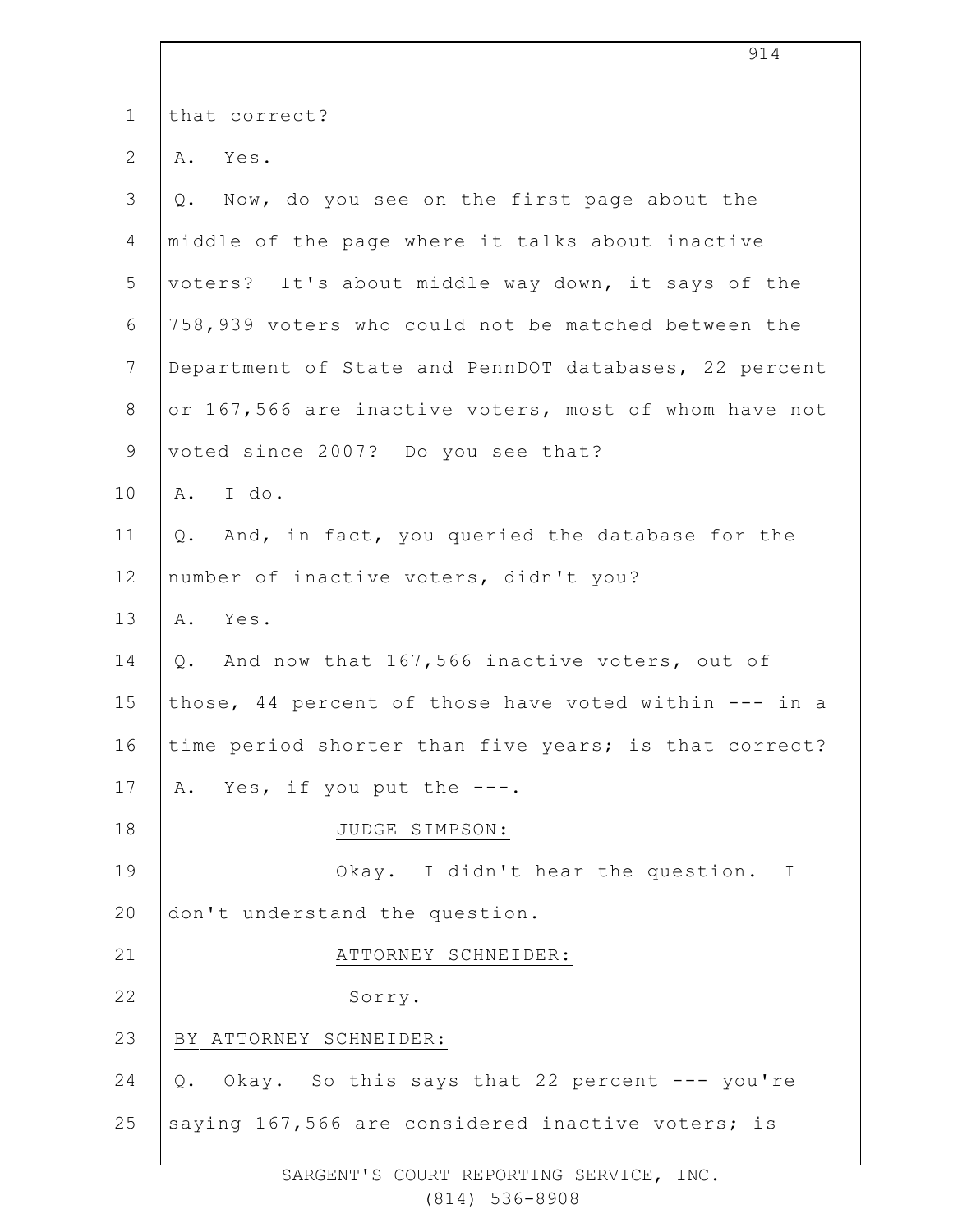|                 | ノエン                                                    |
|-----------------|--------------------------------------------------------|
| $\mathbf 1$     | that right?                                            |
| $\mathbf{2}$    | That's correct.<br>Α.                                  |
| 3               | And it says in here that most of those have not<br>Q.  |
| 4               | voted since 2007; is that right?                       |
| 5               | Correct.<br>Α.                                         |
| 6               | Q. But when you look at those numbers and you query    |
| $7\phantom{.0}$ | the database for inactive voters, isn't it true that   |
| $8\,$           | approximately 44 percent of them had voted since       |
| $\mathsf 9$     | January 1st, 2008, when this query was --- which was   |
| 10              | the date you did the query, that there were voters     |
| 11              | who voted since 2007 election?                         |
| 12              | A. There are voters, yes.                              |
| 13              | And that the inactive voters could be voters who<br>Q. |
| 14              | were inactive for a variety of period of times?        |
| 15              | A. Correct.                                            |
| 16              | And some of those are quite short; is that<br>Q.       |
| 17              | right?                                                 |
| 18              | A. Like the NBRA that just --- the national change     |
| 19              | of address just ran a five year notice with inactive   |
| 20              | individuals, correct.                                  |
| 21              | But there were some individuals who in this<br>Q.      |
| 22              | group might have voted in the last Presidential        |
| 23              | election; isn't that true?                             |
| 24              | There were some.<br>Α.                                 |
| 25              | But so it was only a portion of them that hadn't<br>Q. |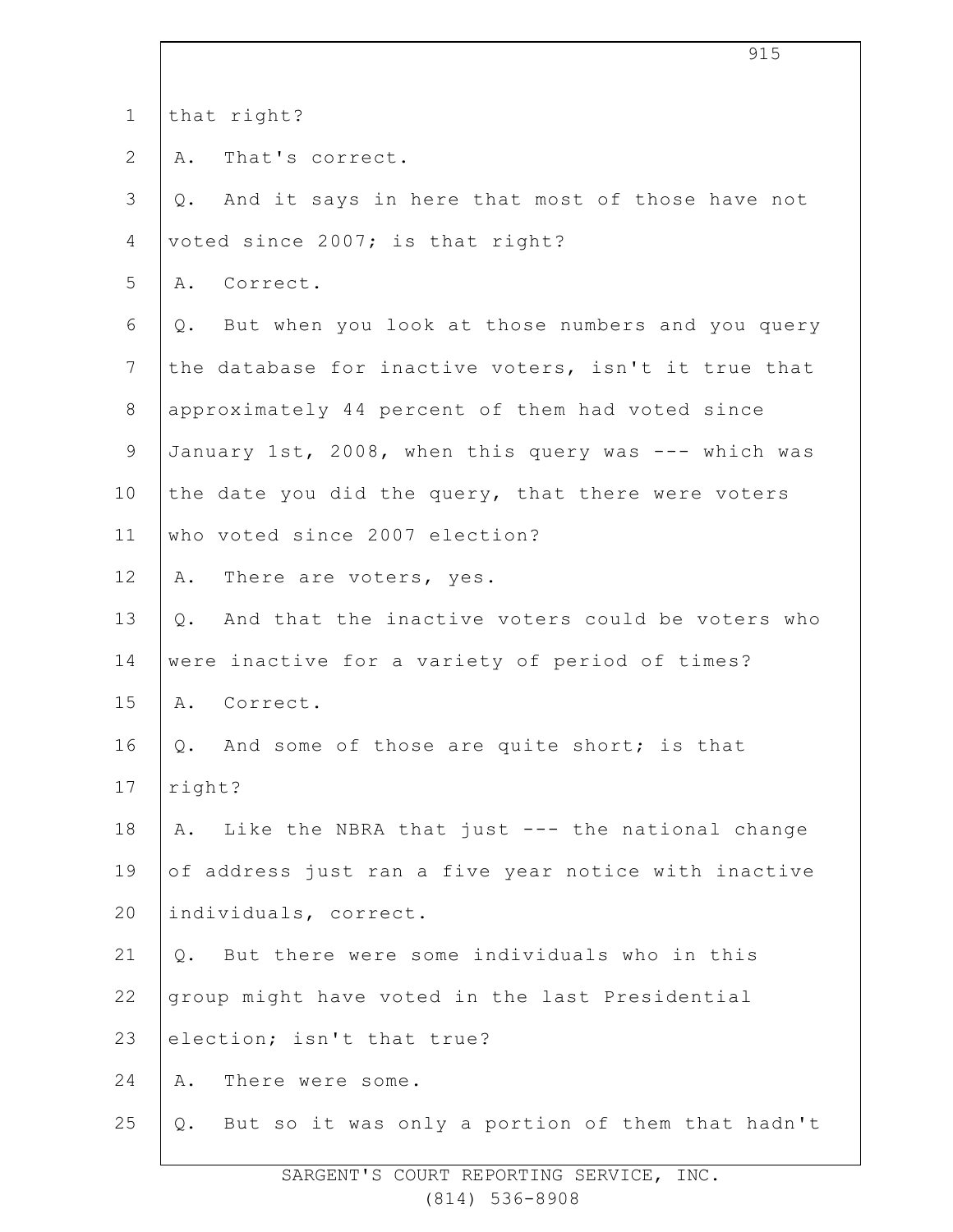| voted since January 2007?                               |
|---------------------------------------------------------|
| I don't remember the exact numbers, but there<br>Α.     |
| was a number that hadn't and there were some that       |
| had.                                                    |
| Q. Well, but you have --- there's a document here       |
| that shows the exact numbers; is that right?            |
| A. Yes, there would be, yes.                            |
| Q. When the Department of State classifies or the       |
| counties classify voters as inactive, isn't it true     |
| that they have simply not responded to a                |
| communication from the counties?                        |
| A. Yeah, there's many reasons why they would be         |
| inactive, but yes, they get placed inactive.            |
| Q. Now, looking at this press release, this does        |
| not mention the 574,630 voters who have an expired      |
| ID, does it?                                            |
| It does not appear to, no.<br>Α.                        |
| And those voters don't have an ID that's valid<br>$Q$ . |
| for voting in November; correct?                        |
| Currently, no.<br>Α.                                    |
| I'd like to talk a little about the new<br>$Q$ .        |
| Department of State ID that's going to be issued.       |
| Are you familiar with that ID?                          |
| Α.<br>I am.                                             |
| And PennDOT is going to be issuing the ID card<br>Q.    |
|                                                         |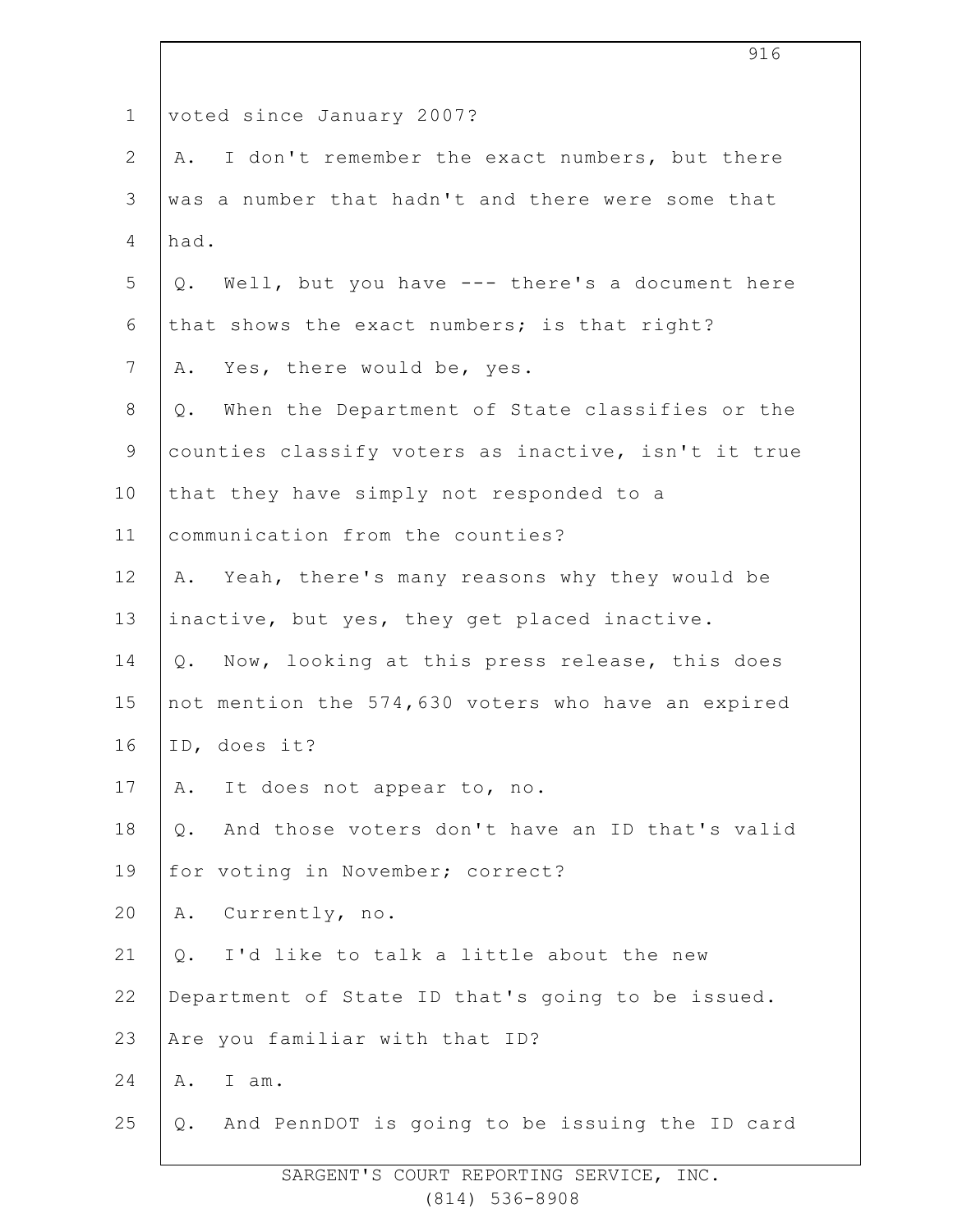|                | 917                                                         |
|----------------|-------------------------------------------------------------|
| $\mathbf 1$    | for the Department of State; isn't that right?              |
| $\overline{2}$ | That is my understanding, yes.<br>Α.                        |
| 3              | So the voters will have to go to a PennDOT<br>$Q_{\bullet}$ |
| 4              | center to get this new ID card; right?                      |
| 5              | A. Correct.                                                 |
| 6              | And the Department of State is planning that<br>Q.          |
| $7\phantom{.}$ | this ID card is going to be available for the 2012          |
| $8\,$          | election; right?                                            |
| $\mathsf 9$    | A. Correct.                                                 |
| 10             | But in order to issue the Department of State ID<br>Q.      |
| 11             | card, the PennDOT clerks are going to have to check         |
| 12             | and see whether the person seeking the ID is a              |
| 13             | registered voter; is that right?                            |
| 14             | That is correct.<br>Α.                                      |
| 15             | And so they're going to have to check in the<br>Q.          |
| 16             | SURE database?                                              |
| 17             | Correct.<br>Α.                                              |
| 18             | And PennDOT doesn't have a way for their clerks<br>$Q$ .    |
| 19             | to check through their computers right now, do they?        |
| 20             | No, they do not.<br>Α.                                      |
| 21             | So the clerks are going to have to call the SURE<br>Q.      |
| 22             | help desk to verify that applicant's registration;          |
| 23             | is that right?                                              |
| 24             | That's correct.<br>Α.                                       |
| 25             | And the help desk is a group of individuals that<br>Q.      |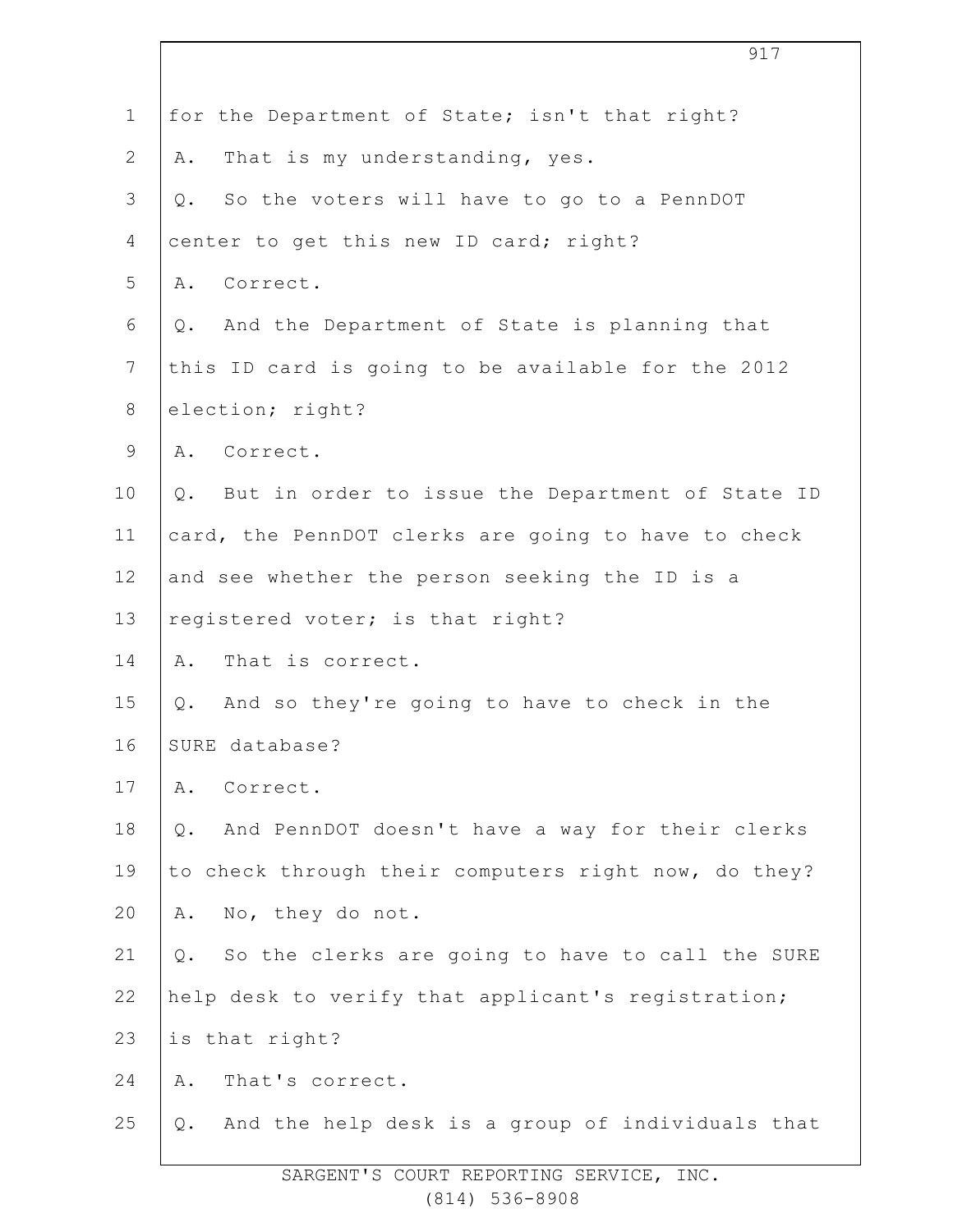|                | 918                                                    |
|----------------|--------------------------------------------------------|
| $\mathbf 1$    | work in your department that field calls relating to   |
| $\overline{2}$ | the SURE database; is that right?                      |
| 3              | That's correct.<br>Α.                                  |
| 4              | And so the PennDOT clerks are supposed to call<br>Q.   |
| 5              | the Department of State help desk while the voter's    |
| 6              | waiting at the PennDOT driver's license center?        |
| $\overline{7}$ | That's correct.<br>Α.                                  |
| $8\,$          | And the SURE help desk is currently staffed with<br>Q. |
| $\mathsf 9$    | four employees; is that right?                         |
| 10             | Yes, we're increasing by one.<br>Α.                    |
| 11             | And you've got authorization to add an<br>Q.           |
| 12             | additional employee?                                   |
| 13             | Yes.<br>A.                                             |
| 14             | But has that person started yet?<br>Q.                 |
| 15             | August 13.<br>Α.                                       |
| 16             | Okay. Now, currently the SURE help desk fields<br>Q.   |
| 17             | calls from all 67 counties about SURE questions; is    |
| 18             | that right?                                            |
| 19             | That's correct.<br>Α.                                  |
| 20             | And they also field inquiries from the general<br>Q.   |
| 21             | public?                                                |
| 22             | Yes, sometimes.<br>Α.                                  |
| 23             | Those are by telephone or e-mail?<br>Q.                |
| 24             | Yes, by both.<br>Α.                                    |
| 25             | By both. And so they answer the calls and they<br>Q.   |
|                |                                                        |

 $\overline{\phantom{a}}$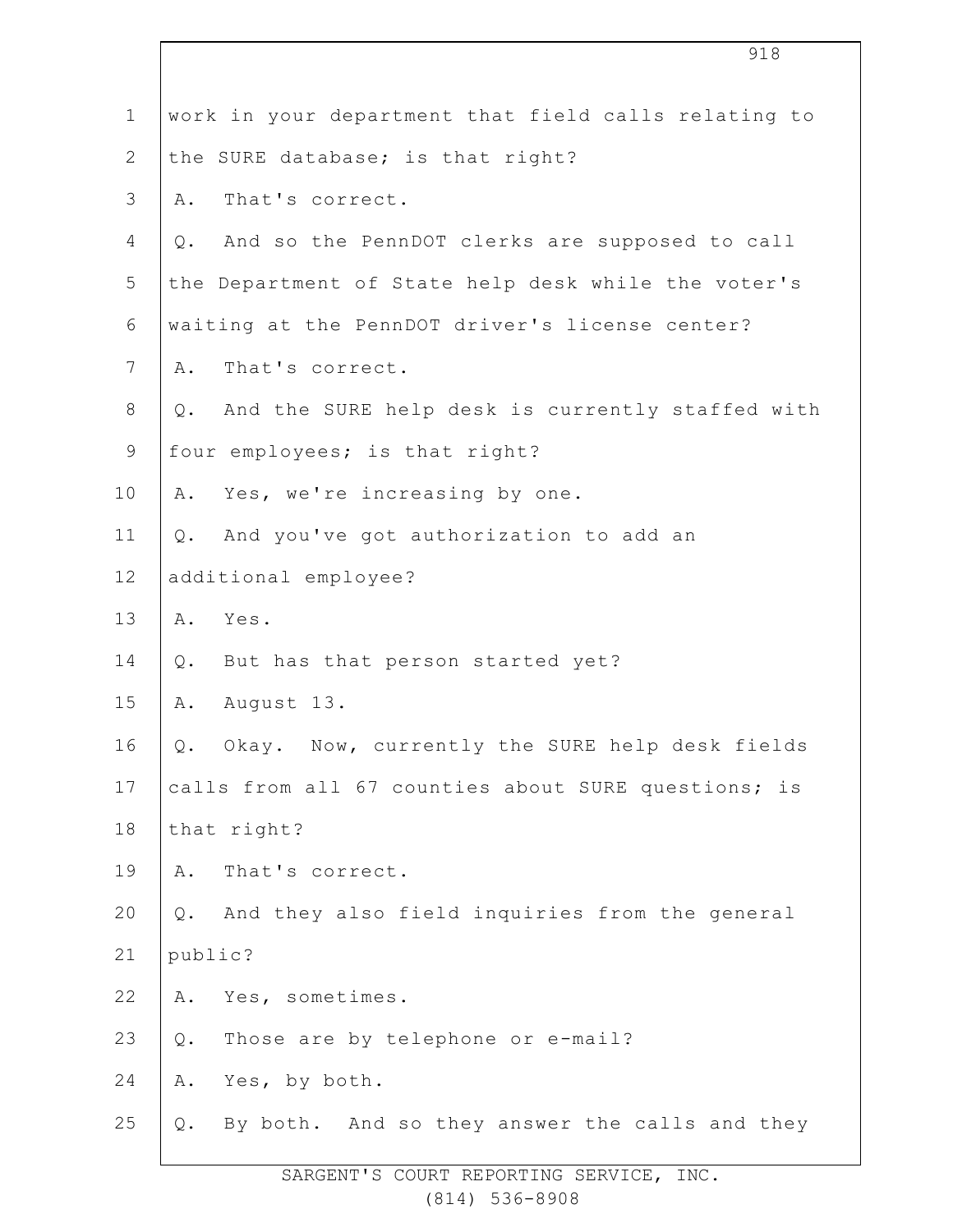|                | 919                                                   |
|----------------|-------------------------------------------------------|
| $\mathbf 1$    | have to respond to e-mails?                           |
| $\mathbf{2}$   | Uh-huh (yes). Yes.<br>Α.                              |
| 3              | So they're already doing this?<br>Q.                  |
| 4              | Yes.<br>Α.                                            |
| 5              | Q. And they have other duties as well; is that        |
| 6              | right?                                                |
| $7\phantom{.}$ | A. If time allows, yes.                               |
| 8              | Excuse me?<br>Q.                                      |
| $\mathsf 9$    | A. If time allows. Their main duty is to answer       |
| 10             | the phone calls and get the resolutions for the users |
| 11             | of the system.                                        |
| 12             | Q. So on top of this, on top of their current         |
| 13             | duties, they are now going to have to field calls     |
| 14             | from all 71 driver's license centers?                 |
| 15             | A. That's correct.                                    |
| 16             | Q. And these would be --- this would add to the       |
| 17             | task of fielding the calls from the 67 counties and   |
| 18             | from the general public?                              |
| 19             | A. Correct.                                           |
| 20             | So you haven't made any determination of how<br>Q.    |
| 21             | many calls the new Department of State ID would       |
| 22             | generate to the help desk, have you?                  |
| 23             | My understanding is that it's very minimal, but<br>Α. |
| 24             | we have not --- we have not --- we don't know how     |
| 25             | many are going to call. That is correct.              |
|                |                                                       |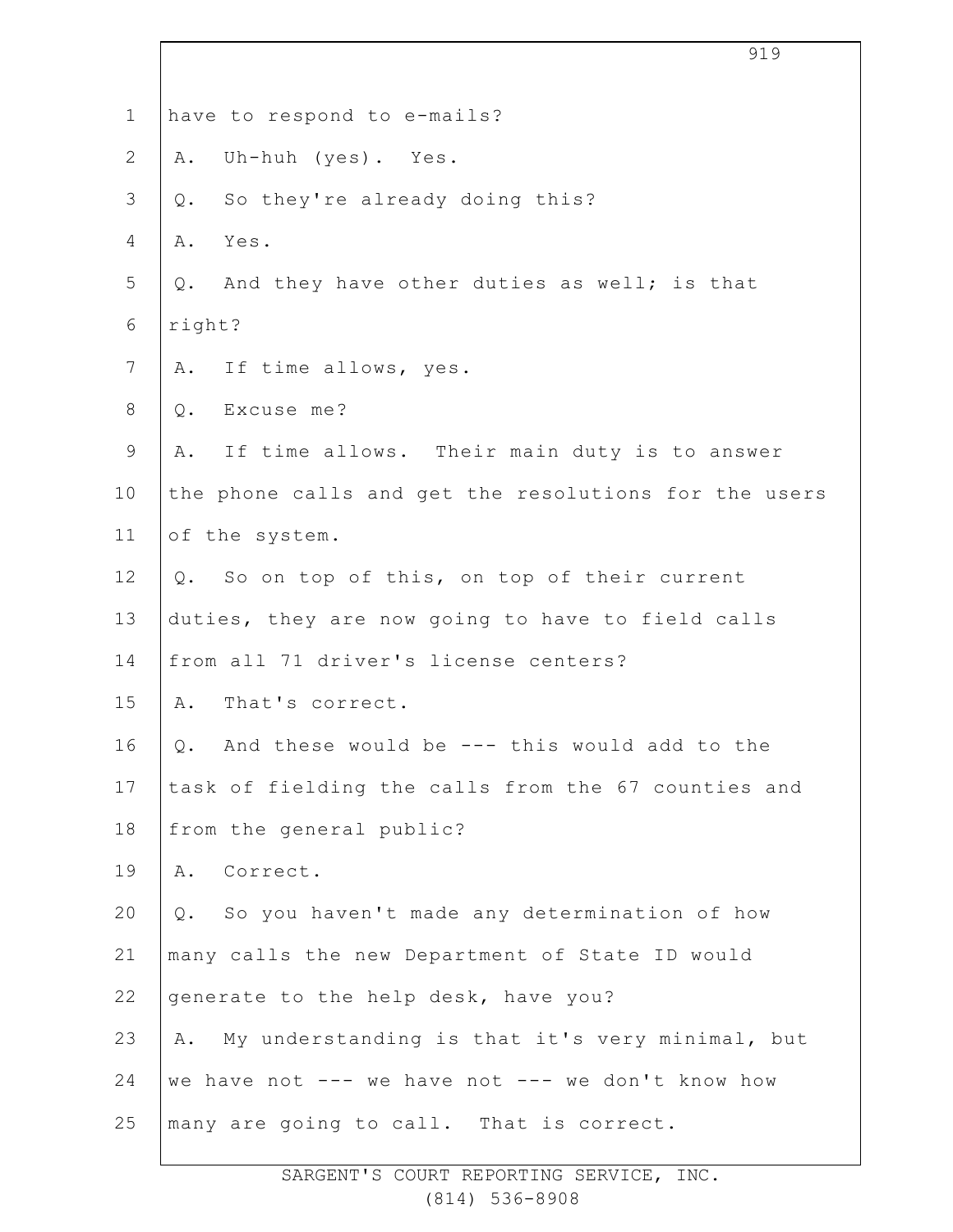| $\mathbf 1$    | Because you've not taken --- you haven't<br>Q.       |
|----------------|------------------------------------------------------|
| $\mathbf{2}$   | undertaken any systematic study of how many this     |
| $\mathcal{S}$  | might generate or how many calls they might be       |
| $\overline{4}$ | fielding?                                            |
| 5              | A. Nope.                                             |
| 6              | And you haven't made any study about how many<br>Q.  |
| $7\phantom{.}$ | requests might be able to be processed in an hour,   |
| $8\,$          | have you?                                            |
| $\mathsf 9$    | A. At this point we have not.                        |
| 10             | Okay. And you have not measured how long it<br>$Q$ . |
| 11             | takes one of your help desk employees to check a     |
| 12             | voter registration, have you?                        |
| 13             | A. No, they're finalizing the system that they're    |
| 14             | going to use.                                        |
| 15             | Okay. The system at the help desk that they're<br>Q. |
| 16             | going to use now at this time?                       |
| 17             | Correct.<br>Α.                                       |
| 18             | So the length of time to check a voter<br>$Q$ .      |
| 19             | registration might increase if there is a lot of     |
| 20             | calls in the call queue; is that right?              |
| 21             | The length of time $---?$<br>Α.                      |
| 22             | Right. So in other words if there's a heavy<br>$Q$ . |
| 23             | volume of calls those calls are queued; is that      |
| 24             | right?                                               |
| 25             | Correct, yes.<br>Α.                                  |
|                |                                                      |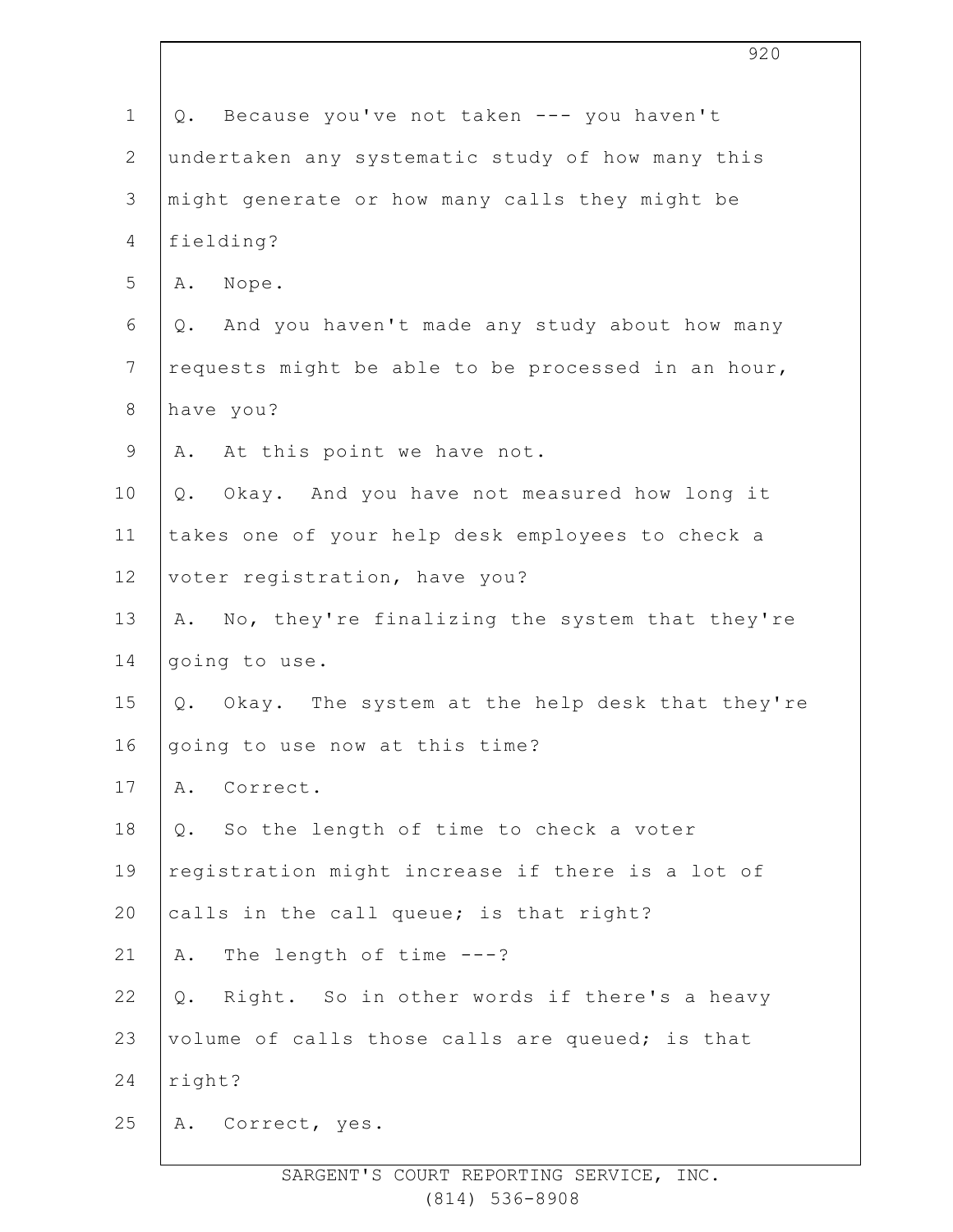| $\mathbf{1}$   | Q. And so there might be a queue of callers waiting   |
|----------------|-------------------------------------------------------|
| $\mathbf{2}$   | to be helped by the help desk; isn't that true?       |
| 3              | That's correct. We have a secondary queue,<br>Α.      |
| 4              | however, so that it would roll over to the SURE team  |
| 5              | itself, which is four more individuals.               |
| 6              | Right. But there would still --- there still<br>Q.    |
| $\overline{7}$ | could be a call queue generated from the volume of    |
| $8\,$          | calls to the help desk ---                            |
| $\mathsf 9$    | A. Sure.                                              |
| 10             | Q. --- whether the help desk is answering it or the   |
| 11             | SURE team is answering it?                            |
| 12             | That's correct.<br>Α.                                 |
| 13             | And if there is a backlog of calls in the queue<br>Q. |
| 14             | that could add to the time; isn't that right?         |
| 15             | A. The overall time, yes.                             |
| 16             | Q. So during the 30 days between --- before a         |
| 17             | Presidential election, would you consider that to be  |
| 18             | the peak time for the SURE help desk?                 |
| 19             | Yes.<br>Α.                                            |
| 20             | And so you don't --- you have not measured how<br>Q.  |
| 21             | many calls would be taken during that peak time, have |
| 22             | you?                                                  |
| 23             | We have statistics on trends from last<br>Α.          |
| 24             | Presidential elections.                               |
| 25             | You have those statistics?<br>Q.                      |
|                |                                                       |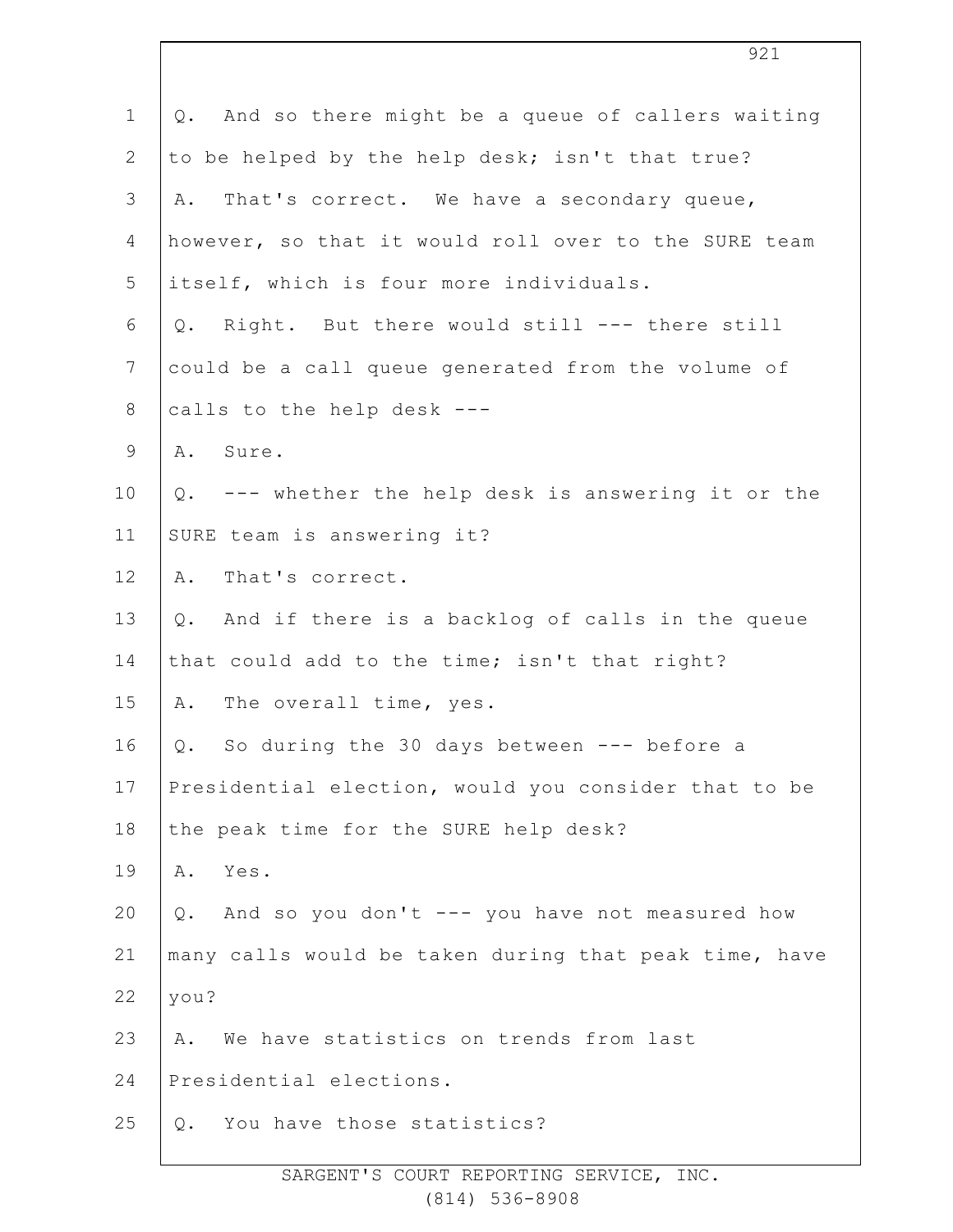| $\mathbf 1$    | We can get them, yes.<br>Α.                               |
|----------------|-----------------------------------------------------------|
| $\overline{2}$ | But you haven't looked at them in connection<br>Q.        |
| $\mathcal{S}$  | with the new DOS ID card, have you?                       |
| 4              | No, we have not.<br>Α.                                    |
| 5              | And you haven't done any analysis to see how the<br>$Q$ . |
| 6              | new DOS ID card would impact those statistics, have       |
| 7              | you?                                                      |
| 8              | No, we haven't.<br>Α.                                     |
| 9              | So would you characterize this process where the<br>$Q$ . |
| 10             | PennDOT technician, the PennDOT clerks, calls the         |
| 11             | Department of State help desk as a manual check on        |
| 12             | the voter registration?                                   |
| 13             | A. Yes, I would.                                          |
| 14             | Q. And so right now that's the only way that              |
| 15             | PennDOT can check a voter's registration; right?          |
| 16             | A. Yes, that's correct.                                   |
| 17             | Q. But you're working on a fix for this; isn't that       |
| 18             | correct?                                                  |
| 19             | That's correct. We're in the preliminary<br>Α.            |
| 20             | stages.                                                   |
| 21             | The preliminary stages. And the fix that you're<br>Q.     |
| 22             | working on is so that PennDOT's computers can connect     |
| 23             | directly with the SURE database; is that right?           |
| 24             | That's correct.<br>Α.                                     |
| 25             | And so part of that project includes developing<br>$Q$ .  |
|                |                                                           |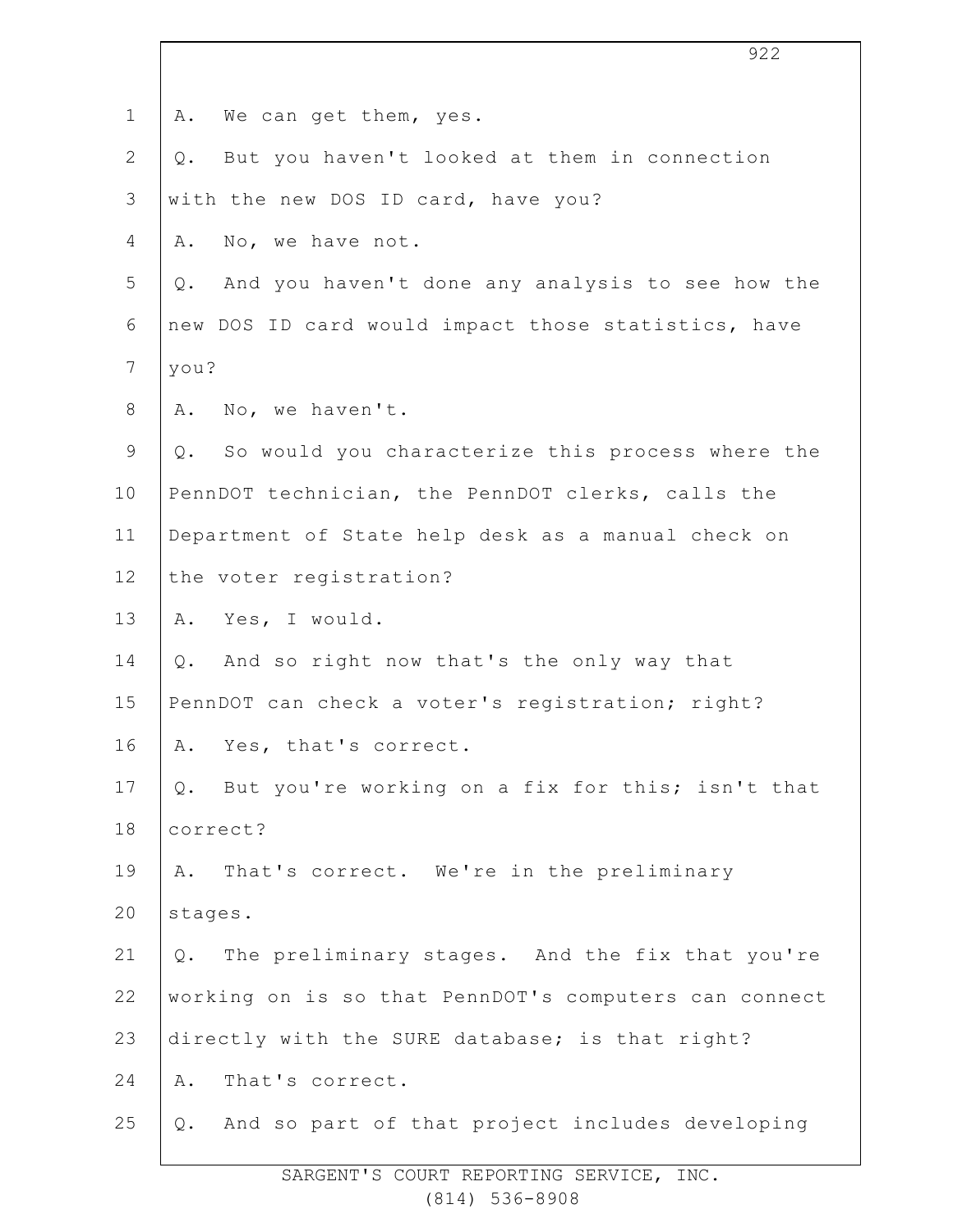| $\mathbf 1$    | IT to allow PennDOT to check the voter registration       |
|----------------|-----------------------------------------------------------|
| $\mathbf{2}$   | electronically?                                           |
| 3              | That would be correct.<br>Α.                              |
| 4              | And so the development would be software<br>$Q$ .         |
| 5              | development from Department of State and software         |
| 6              | development from PennDOT; correct?                        |
| $\overline{7}$ | Correct.<br>Α.                                            |
| $8\,$          | Now, the electronic --- this electronic method<br>Q.      |
| $\mathsf 9$    | of checking voter's registration status won't be          |
| 10             | available until August 2013; is that right?               |
| 11             | We actually don't have a date for when it will<br>Α.      |
| 12             | be done, but it won't be for this election.               |
| 13             | Okay. But you haven't started the process of<br>$Q$ .     |
| 14             | determining the timeline for this project; have you?      |
| 15             | No, we haven't.<br>Α.                                     |
| 16             | So you haven't discussed with PennDOT what their<br>Q.    |
| 17             | schedule would be?                                        |
| 18             | A. No, we are setting up meetings at this point.          |
| 19             | So isn't it true that you have --- when you make<br>$Q$ . |
| 20             | changes to the SURE database --- like this would be a     |
| 21             | change to the SURE database; correct?                     |
| 22             | Not necessarily, but probably would be.<br>Α.             |
| 23             | But changes to the SURE database are implemented<br>$Q$ . |
| 24             | twice a year; isn't that right?                           |
| 25             | That is correct. That's our hope.<br>Α.                   |
|                |                                                           |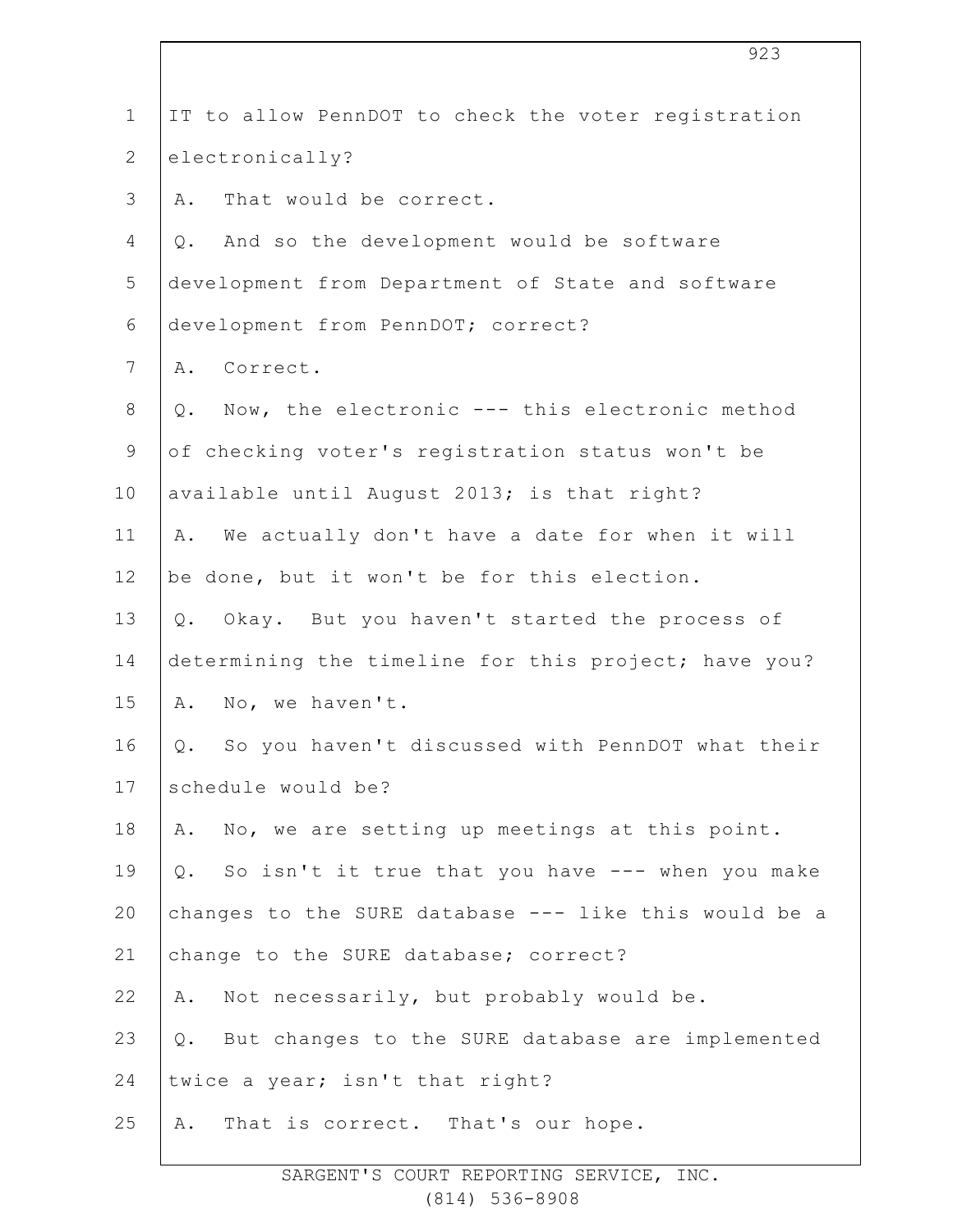| $\mathbf 1$    | Q. Your hope. And you call those changes a build;      |
|----------------|--------------------------------------------------------|
| $\mathbf{2}$   | is that right?                                         |
| $\mathfrak{Z}$ | Correct.<br>Α.                                         |
| 4              | And those builds are numbered sequentially;<br>Q.      |
| 5              | correct?                                               |
| $\epsilon$     | That is correct.<br>Α.                                 |
| 7              | And there's going to be a build this August;<br>Q.     |
| $\,8\,$        | right?                                                 |
| $\mathsf 9$    | There's a build $---$ yes.<br>Α.                       |
| 10             | And what build number is that?<br>Q.                   |
| 11             | Build 13.<br>Α.                                        |
| 12             | Build 13 is this August. And then build 14<br>$Q$ .    |
| 13             | would be when?                                         |
| 14             | A. February of 2013 for the primary.                   |
| 15             | I'm sorry?<br>$Q$ .                                    |
| 16             | A. For the primary.                                    |
| 17             | And then the next build after that would be what<br>Q. |
| 18             | number?                                                |
| 19             | A. For November --- it would be build 15 for           |
| 20             | November.                                              |
| 21             | Right. And so is it --- and so isn't it true<br>$Q$ .  |
| 22             | that you would need until the build 15 to build a      |
| 23             | stable environment for this kind of electronic         |
| 24             | checking; is that right?                               |
| 25             | A. Not necessarily. That would be what we would        |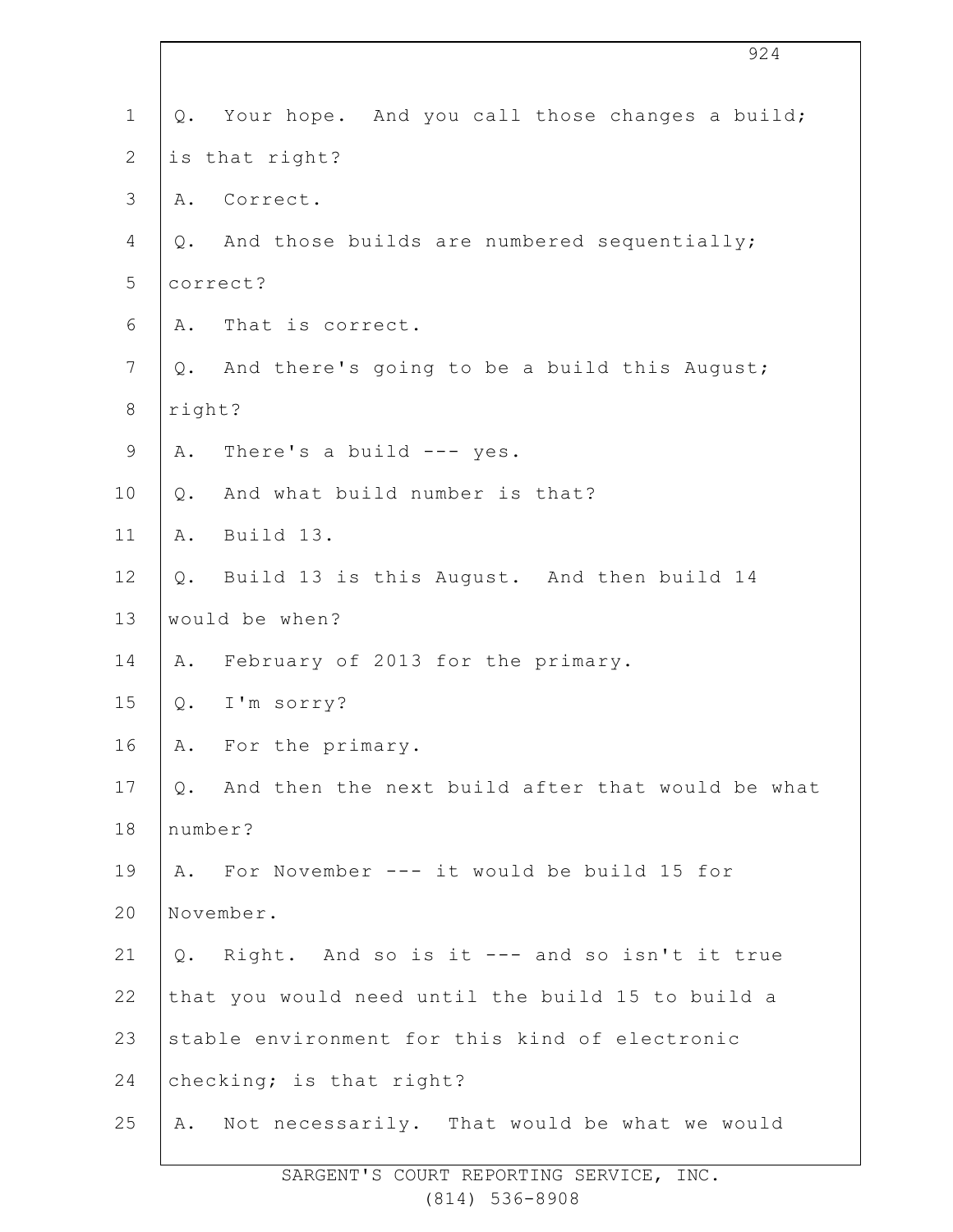| $\mathbf 1$    | target. We do have minor builds every so often that    |
|----------------|--------------------------------------------------------|
| $\mathbf{2}$   | do go in for various reasons if there's, you know, a   |
| 3              | need for it. We had a multiple minor --- but           |
| 4              | typically we try to do two builds a year for           |
| 5              | stability. That is correct.                            |
| 6              | Okay. But the earliest, the earliest that this<br>Q.   |
| $\overline{7}$ | could go in would be April of 2013; is that true?      |
| $8\,$          | For the primary, correct.<br>Α.                        |
| $\mathsf 9$    | Okay. So as of today you haven't discussed with<br>Q.  |
| 10             | PennDOT the scheduling or timeline of the software     |
| 11             | development; is that true?                             |
| 12             | We have not.<br>Α.                                     |
| 13             | So in the meantime before the electronic<br>$Q$ .      |
| 14             | verification system is ready you're going to be doing  |
| 15             | the manual check through the help desk?                |
| 16             | A. That's correct, yes.                                |
| 17             | ATTORNEY SCHNEIDER:                                    |
| 18             | I have nothing further.                                |
| 19             | JUDGE SIMPSON:                                         |
| 20             | Thank you. Go ahead.                                   |
| 21             | CROSS EXAMINATION                                      |
| 22             | BY ATTORNEY CAWLEY:                                    |
| 23             | Mr. Burgess, how many years of your professional<br>Q. |
| 24             | life have you spent working in positions involving     |
| 25             | computer science or information technology?            |
|                |                                                        |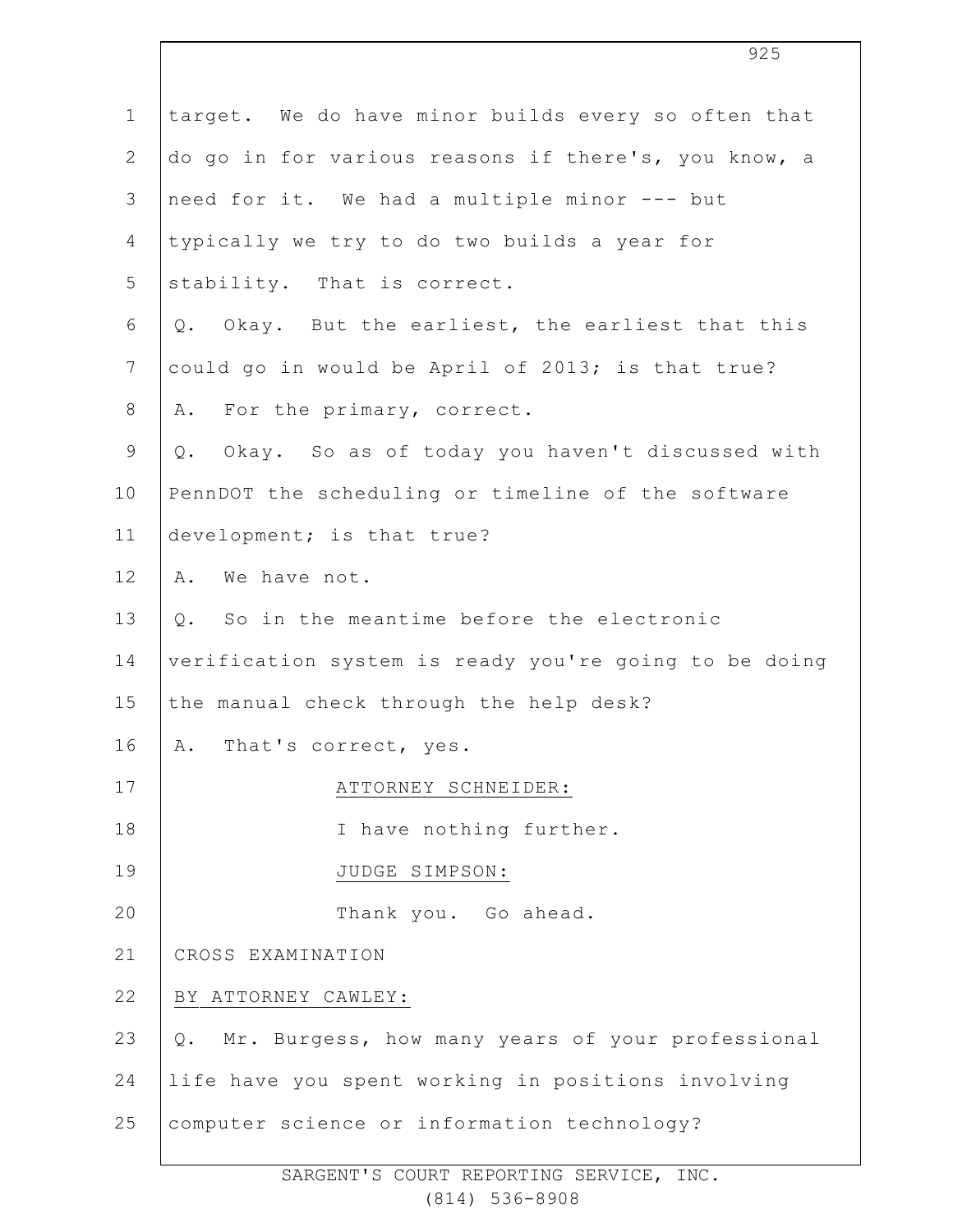| $\mathbf 1$    | My entire career.<br>Α.                                    |
|----------------|------------------------------------------------------------|
| $\mathbf{2}$   | And how many years was that?<br>Q.                         |
| 3              | Since 1983. So a few years.<br>Α.                          |
| 4              | Okay. Let's talk about the SURE database.<br>What<br>$Q$ . |
| 5              | kinds of --- or categories of information are              |
| 6              | contained in SURE?                                         |
| $7\phantom{.}$ | SURE is --- the SURE itself is actually a suite<br>Α.      |
| 8              | of applications. The main piece is the voter               |
| $\mathsf 9$    | registration, which contains all of the registered         |
| 10             | electors as well as all of the cancelled records, et       |
| 11             | cetera, all the information, all the applications.         |
| 12             | Everything that a county would do in voter                 |
| 13             | registration is kept in that system, signatures,           |
| 14             | things like that, so that's the main piece. We also        |
| 15             | have the SURE portals which connects the counties to       |
| 16             | the agency and the agency and counties to the public.      |
| 17             | So you can go to the public or --- to the public web       |
| 18             | and you find out your registration, you can find out,      |
| 19             | you know, what's going on with your registration or        |
| 20             | you could find out where your polling place is, et         |
| 21             | cetera.                                                    |
| 22             | The agency to county information portals, we do            |
| 23             | a lot of voter registration --- or voter statistics        |
| 24             | and things like that. We also have election night          |
| 25             | returns which is part of portals. We then have the         |

926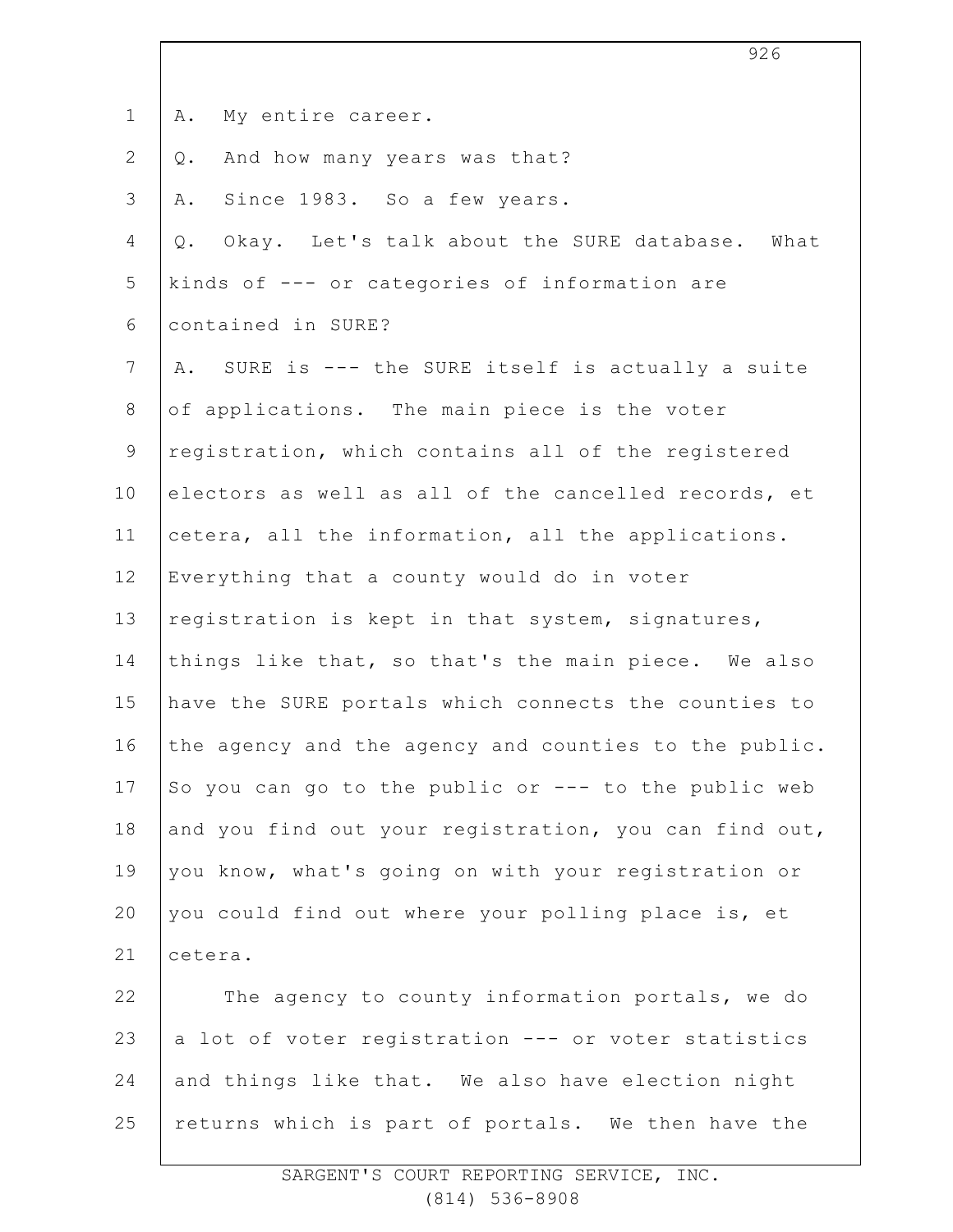| $\mathbf 1$     | election system which is our internal election        |
|-----------------|-------------------------------------------------------|
| $\mathbf{2}$    | system. It's been rewritten and imported into the     |
| 3               | portals. We did that because of the connection        |
| 4               | between the voter registration and our piece in       |
| 5               | elections. We also have a campaign finance, which     |
| 6               | was brought into the SURE portals as well because     |
| $7\phantom{.0}$ | there's a need for counties and the agency to         |
| $8\,$           | interact in that respect as well. HAVA required the   |
| $\mathsf 9$     | HAVA interface which allows the SURE VR system to     |
| 10              | communicate to PennDOT and to Social Security         |
| 11              | Administration realtime for each and every            |
| 12              | applicant. And I feel like I'm missing something.     |
| 13              | But it's a large --- it's basically the entire        |
| 14              | elections process for the county, for the agency and  |
| 15              | for the public.                                       |
| 16              | And in all of those suites, is there any aspect<br>Q. |
| 17              | of the SURE system that would prevent someone --- if  |
| 18              | the election were today before the voter ID law goes  |
| 19              | into effect, prevent someone from signing a poll book |
| 20              | in the name of another registered voter and casting   |
| 21              | that other registered voter's vote?                   |
| 22              | No, there's actually nothing in the polling<br>Α.     |
| 23              | place of SURE related other than the poll book        |
| 24              | itself. So it's the process, it's the people, poll    |
| 25              | workers that would do that.                           |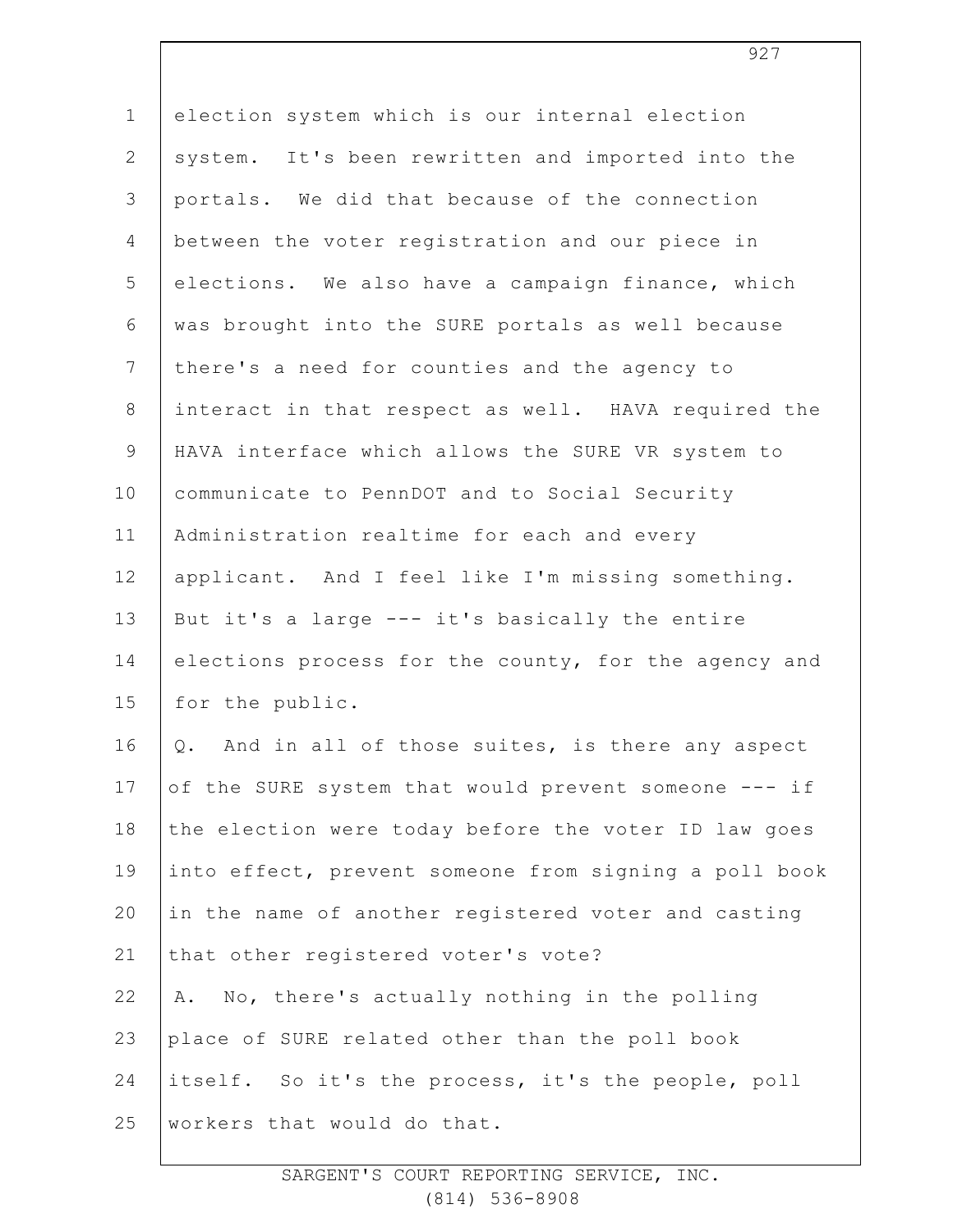| $\mathbf 1$    | Other than the backfill of PennDOT data into the<br>Q. |
|----------------|--------------------------------------------------------|
| $\mathbf{2}$   | SURE system, what was the point of the endeavor of     |
| 3              | comparing the two databases?                           |
| $\overline{4}$ | The major point was that backfill. The major<br>Α.     |
| 5              | point was to make sure that we have all the            |
| 6              | information that we needed in the database. The        |
| $\overline{7}$ | secondary point is the absentee application piece on   |
| $8\,$          | the --- in the voter ID law itself has a provision     |
| $\mathsf 9$    | for the Social Security, and if it's there, it will    |
| 10             | help that process. But from there, the rest of it      |
| 11             | was --- what happened afterward was just to find out   |
| 12             | how we can communicate to the external. That was       |
| 13             | sort of tacked onto the backfill project.              |
| 14             | And at some point it was determined that a<br>Q.       |
| 15             | letter would be sent out?                              |
| 16             | That's correct.<br>Α.                                  |
| 17             | Q. And when that decision was made, what people        |
| 18             | were being targeted by the Department of State with    |
| 19             | that letter?                                           |
| 20             | Those that we could not determine have a PennDOT<br>Α. |
| 21             | ID. So it was basically the two --- and again, it's    |
| 22             | basically just the two databases could not be          |
| 23             | connected, so we could not know whether they do or     |
| 24             | don't have PennDOT ID. And that's the letter that      |
| 25             | was going to be sent out.                              |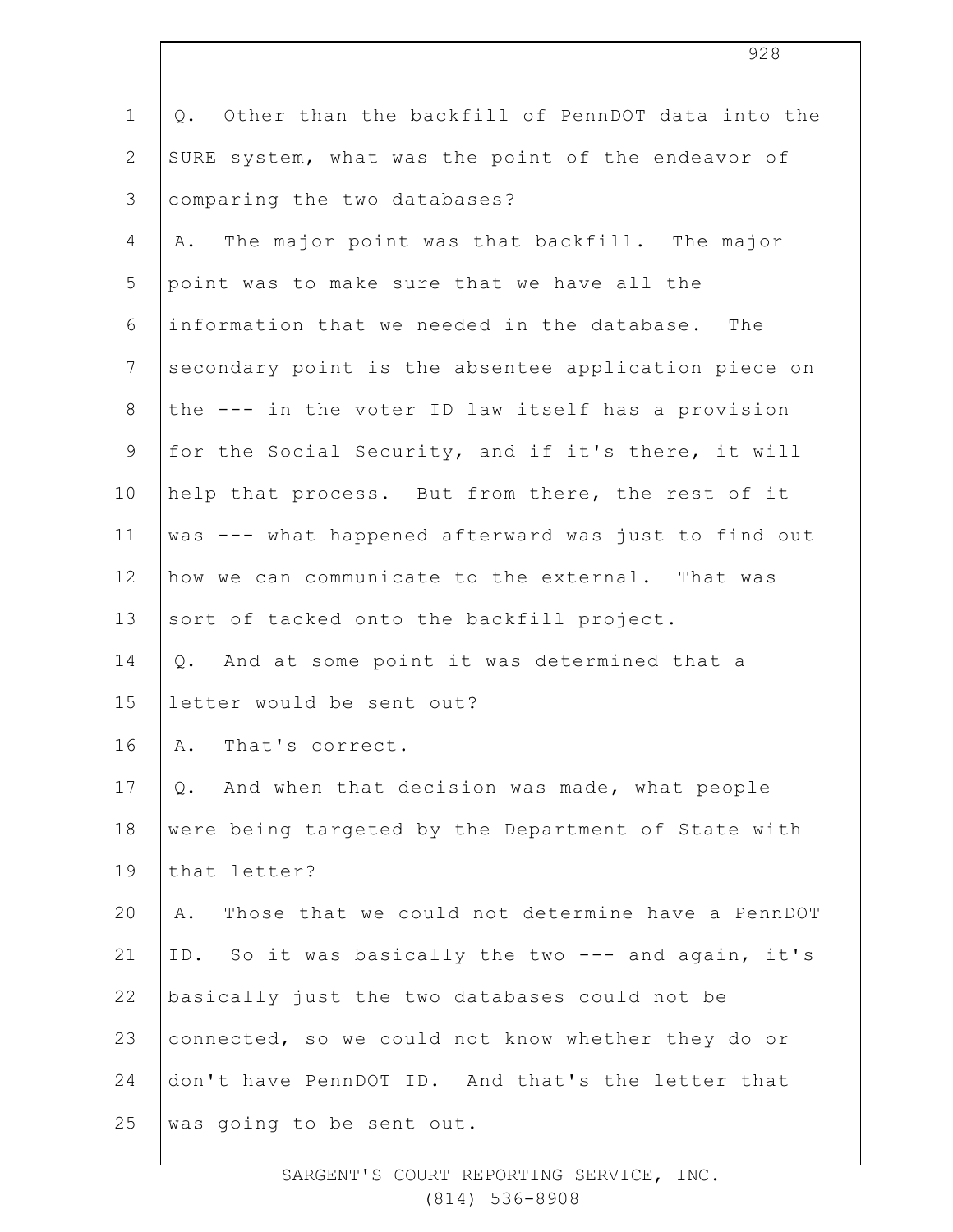| $\mathbf 1$    | And you were shown this set of numbers. When<br>Q.     |
|----------------|--------------------------------------------------------|
| $\overline{2}$ | you were asked about this 130,000 number, why do       |
| 3              | those people not fall into the category of people who  |
| 4              | do not have a PennDOT ID?                              |
| 5              | Because they told us on their application that<br>Α.   |
| 6              | they have one. They gave us a number. And so they      |
| $\overline{7}$ | made it clear to the application process that I have   |
| $8\,$          | a PennDOT ID and they gave it to us.                   |
| 9              | So despite the inability to find a match, was an<br>Q. |
| 10             | assumption made that these people have the ID or can   |
| 11             | get the ID that they need?                             |
| 12             | A. Yes, the assumption was made that since they        |
| 13             | told us they had one, that they had one.               |
| 14             | JUDGE SIMPSON:                                         |
| 15             | I'm not following the point.                           |
| 16             | ATTORNEY CAWLEY:                                       |
| 17             | Okay. Shall I ask the questions again?                 |
| 18             | JUDGE SIMPSON:                                         |
| 19             | Ask the question.                                      |
| 20             | ATTORNEY CAWLEY:                                       |
| 21             | Of course.                                             |
| 22             | JUDGE SIMPSON:                                         |
| 23             | How do you know they have a PennDOT ID?                |
| 24             | I guess I don't quite get that. How do you know they   |
| 25             | have a PennDOT ID?                                     |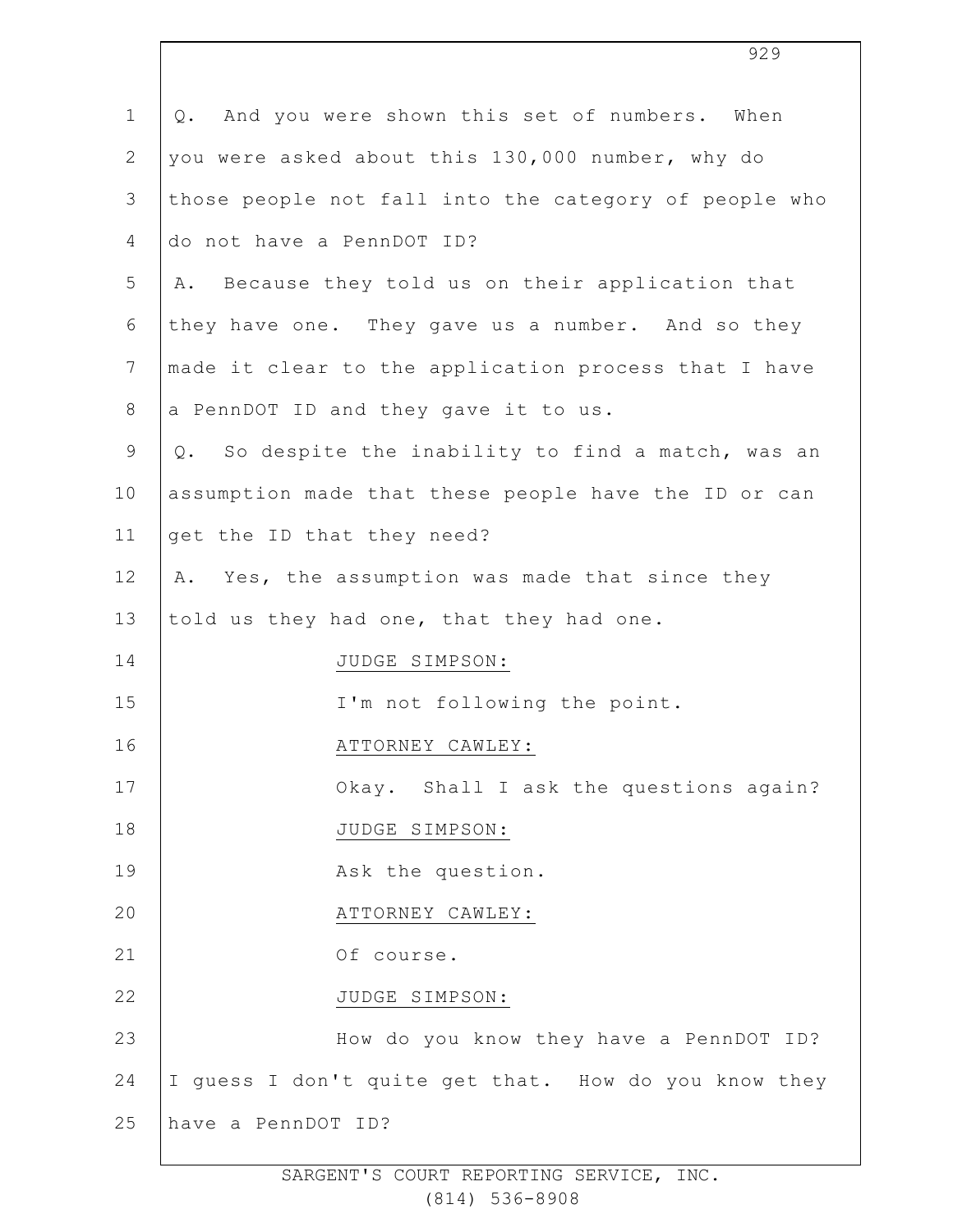| $\mathbf 1$    | A. In voter registration, a lot is on intent of the   |
|----------------|-------------------------------------------------------|
| $\overline{2}$ | individual and the individual basically filled out an |
| 3              | application, and when they filled out that            |
| 4              | application, they wrote in an ID number. It was       |
| 5              | either an assumption, of course, the fact that they   |
| 6              | wrote it told us that they're telling us that they    |
| $\overline{7}$ | have an ID. The fact that it was written --- it was   |
| $8\,$          | either written wrong or it was typed in wrong. We     |
| $\mathsf 9$    | don't have the paper.                                 |
| 10             | JUDGE SIMPSON:                                        |
| 11             | Let me just ask you to stop.                          |
| 12             | Α.<br>Yes.                                            |
| 13             | JUDGE SIMPSON:                                        |
| 14             | So when they applied to vote $---$ for                |
| 15             | vote --- when they registered to vote, they gave you  |
| 16             | some voter --- some PennDOT number.                   |
| 17             | Α.<br>Yes.                                            |
| 18             | JUDGE SIMPSON:                                        |
| 19             | So that's how you know they have a                    |
| 20             | PennDOT card because they told you when they          |
| 21             | registered to vote.                                   |
| 22             | Correct.<br>Α.                                        |
| 23             | JUDGE SIMPSON:                                        |
| 24             | Now go ahead.                                         |
| 25             | ATTORNEY CAWLEY:                                      |
|                |                                                       |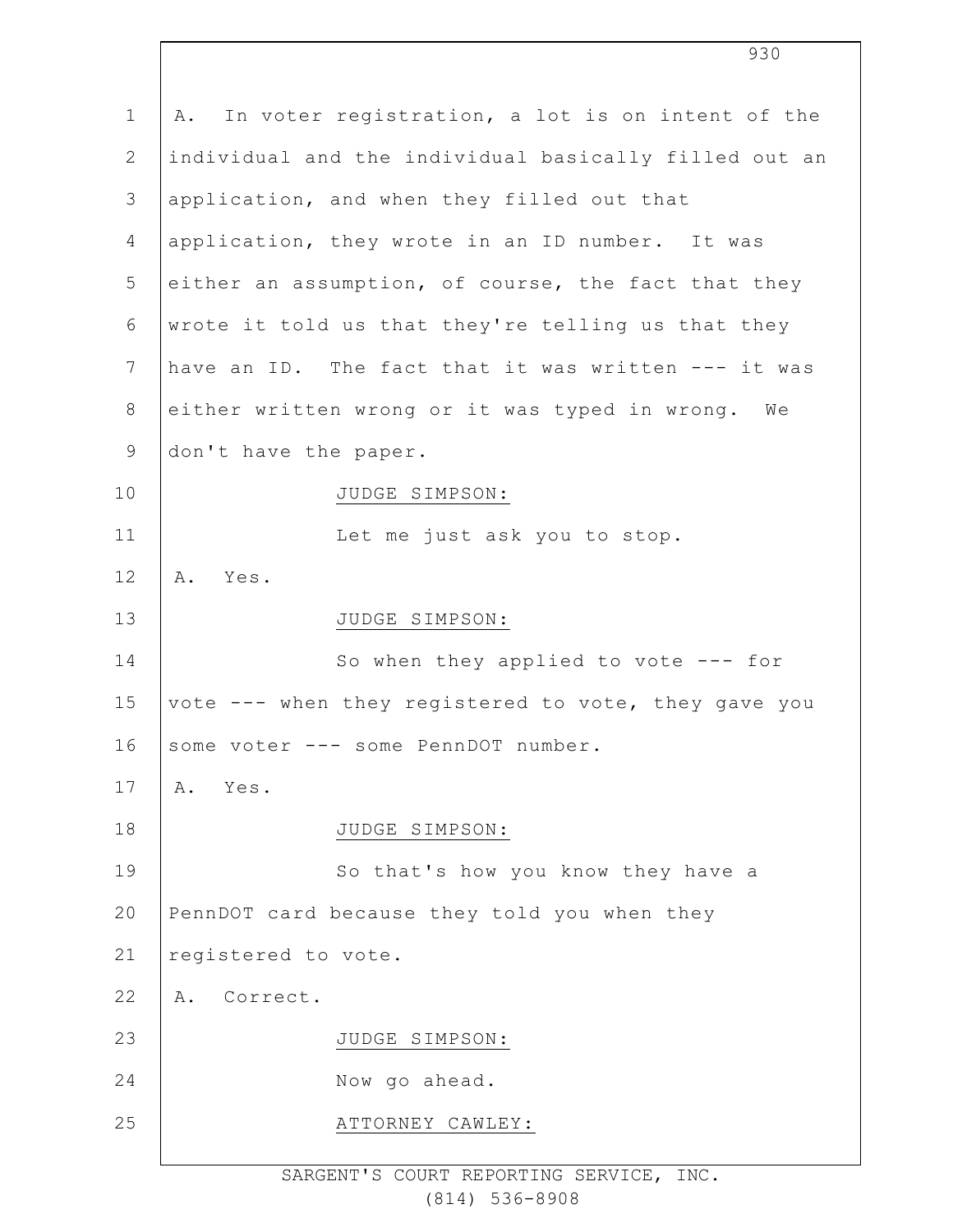|                | 931                                                         |
|----------------|-------------------------------------------------------------|
| $\mathbf 1$    | Sure.                                                       |
| $\mathbf{2}$   | BY ATTORNEY CAWLEY:                                         |
| 3              | And as far as the reasons why that 130,000<br>$Q_{\bullet}$ |
| 4              | didn't show up as an exact match with the PennDOT           |
| 5              | database, I believe you have were just explaining           |
| 6              | that to the Judge.                                          |
| $\overline{7}$ | There's a couple reasons. One would be fat<br>Α.            |
| $8\,$          | fingering of the numbers, there's a lot of numbers.         |
| $\mathsf 9$    | You use that term, fat fingering. Could explain<br>Q.       |
| 10             | to those of us who are not $---?$                           |
| 11             | When you're typing, you hit two keys instead of<br>Α.       |
| 12             | one or maybe you hit the wrong key instead of the one       |
| 13             | that you wanted, so you got the wrong number. In the        |
| 14             | data entry process, there is a number of that that          |
| 15             | could happen. And out of 8.2 million, 130,000 is            |
| 16             | within the realm of possibility, but there's also the       |
| 17             | names, the date of births could have been also either       |
| 18             | fat fingered, that term again, or they could have           |
| 19             | been valid because older systems did not keep the           |
| 20             | date of births in the database. So we don't have ---        |
| 21             | we might have an invalid date of birth for them.            |
| 22             | When you do data imports, there are some birth dates        |
| 23             | that the system --- the counties did not have birth         |
| 24             | dates, so they got $1/1/1800$ . That tells us it's an       |
| 25             | anomaly obviously and they didn't have a birth date,        |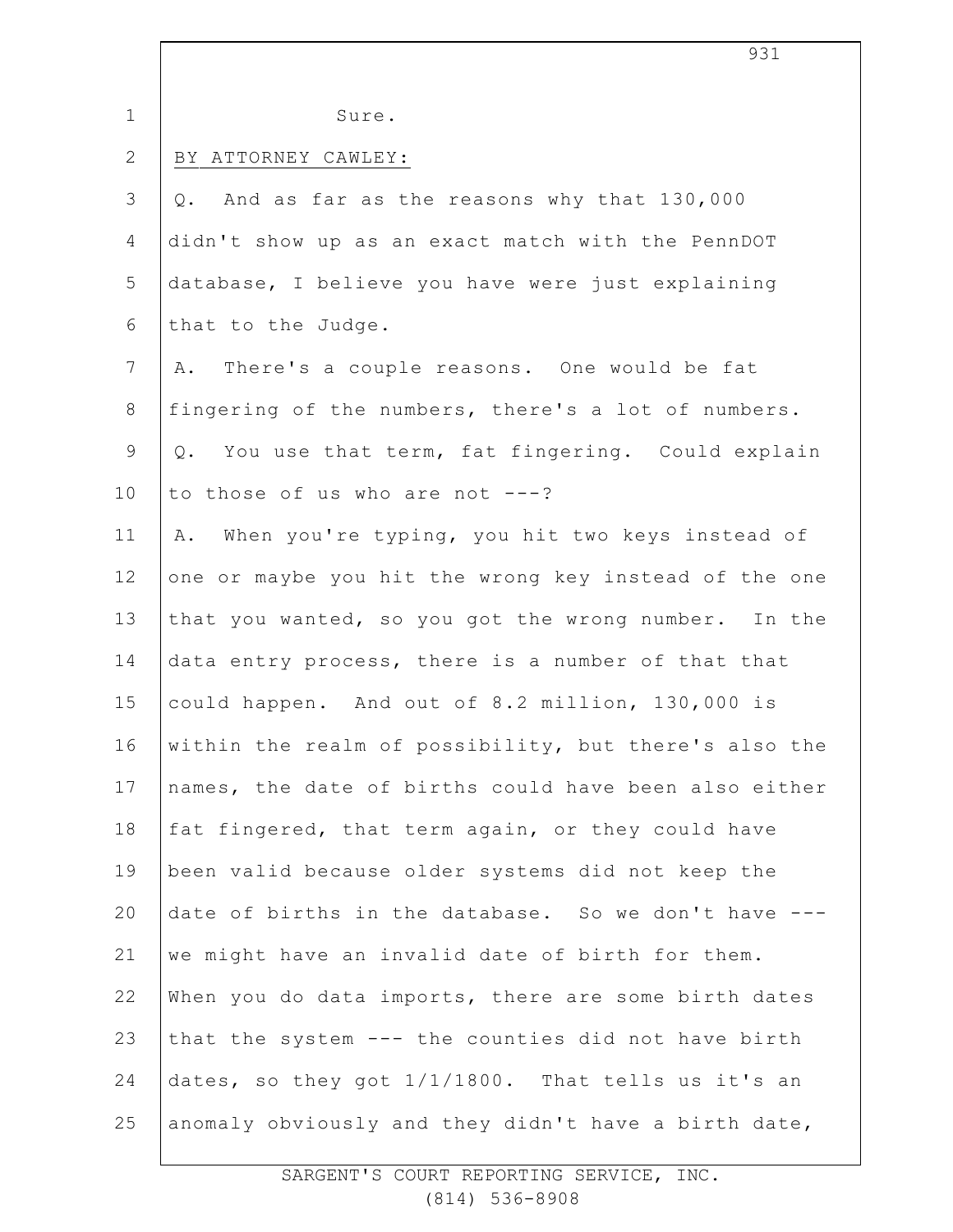| $\mathbf 1$     | but we needed to have a date so that date was put in. |
|-----------------|-------------------------------------------------------|
| $\mathbf{2}$    | That obviously is not on the driver's license. So     |
| 3               | that may not have matched for various reasons there.  |
| $\overline{4}$  | So there is a number of different reasons, and        |
| 5               | without having the paper, we couldn't tell. The       |
| 6               | intent of that letter, though, was to send it out to  |
| $7\phantom{.0}$ | those that we believed didn't indicate to us and      |
| $\,8\,$         | didn't have a match that they don't have something    |
| $\mathsf 9$     | and we wanted to say, listen, you might want to ---   |
| 10              | everybody else is getting a card or something that    |
| 11              | says, you know, please go get your information. With  |
| 12              | all the publicity that is out there everybody is      |
| 13              | hearing about all these numbers and all different     |
| 14              | cases, a lot of people are informed to go do what     |
| 15              | they need to do by November.                          |
| 16              | And for the number 889,000, that number of<br>Q.      |
| 17              | voters, was that the --- I'm sorry, that's the wrong  |
| 18              | number. On the second page, 574,000, that was ---     |
| 19              | that number indicated what?                           |
| 20              | A. That their license was expired a year so that      |
| 21              | they would not --- basically would not be valid in    |
| 22              | --- for voting purposes. You can vote with an         |
| 23              | expired license up to a year of the expiration date.  |
| 24              | So that was that number, 574,000.                     |
| 25              | And what was the rationale for not including<br>Q.    |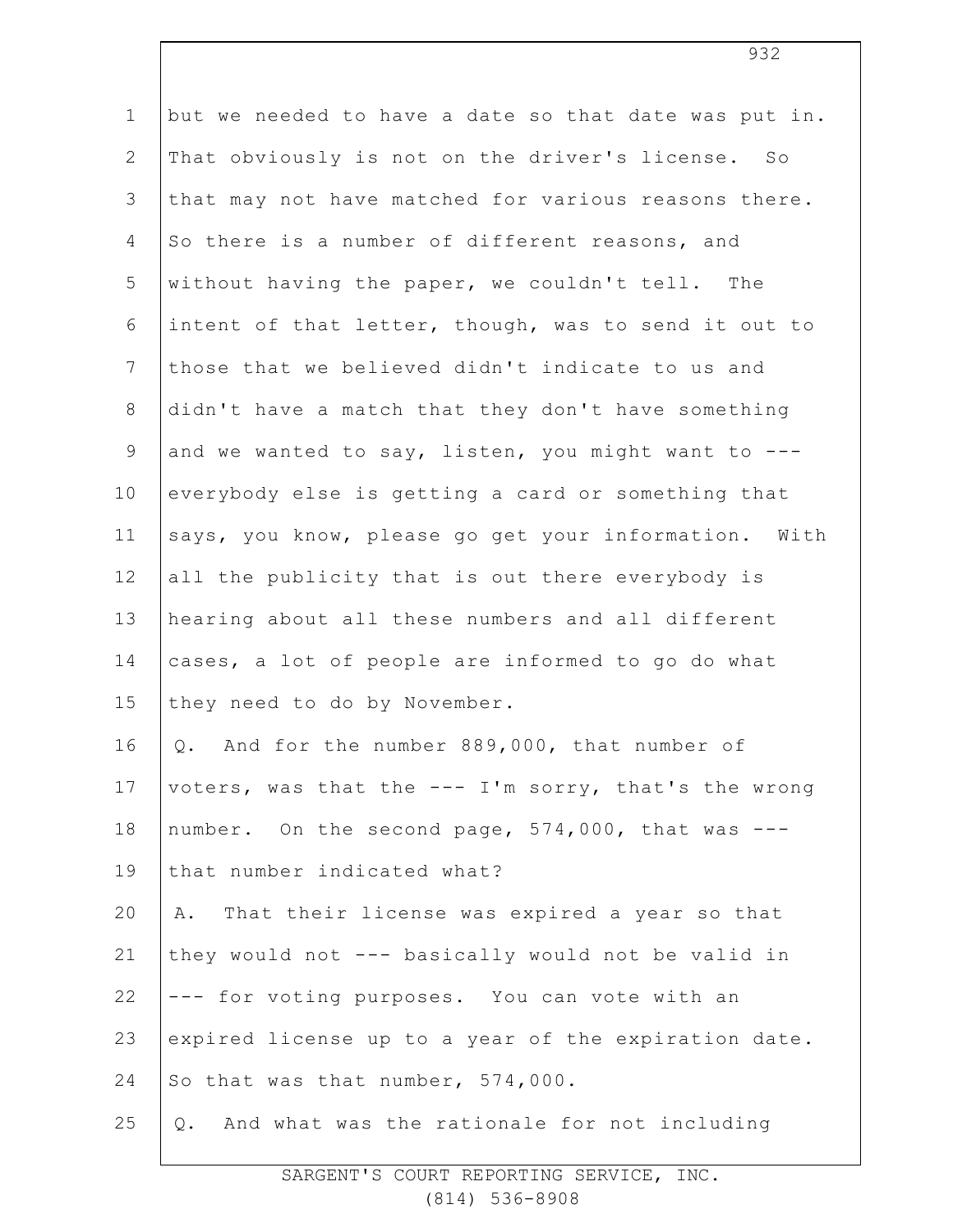| $\mathbf 1$    | that or adding that on top of, as Petitioners'        |
|----------------|-------------------------------------------------------|
| $\mathbf{2}$   | Counsel wants to do, the 758,000 number?              |
| 3              | The rationale there is that they have a PennDOT<br>Α. |
| $\overline{4}$ | ID, we can match that they have a PennDOT ID, it is   |
| 5              | expired at this point, so they have a couple of       |
| 6              | things to do. They either get it renewed or they can  |
| $7\phantom{.}$ | go in and get a PennDOT ID. As long as you're in the  |
| 8              | system, you can get an ID. So there's a streamlined   |
| $\mathsf 9$    | process for those individuals, and that would be the  |
| 10             | communication as well as some of the other, you know, |
| 11             | outreaches that are going on throughout the state,    |
| 12             | because, you know, people are going out for the       |
| 13             | Department saying that if you're in that category,    |
| 14             | this is all you have to do.                           |
| 15             | Q. Okay. Switching to the analysis that then          |
| 16             | followed $---$ .                                      |
| 17             | JUDGE SIMPSON:                                        |
| 18             | Pause for a moment.                                   |
| 19             | ATTORNEY CAWLEY:                                      |
| 20             | Of course.                                            |
| 21             | JUDGE SIMPSON:                                        |
| 22             | Thank you.                                            |
| 23             | ATTORNEY CAWLEY:<br>BY.                               |
| 24             | There was some testimony during Direct<br>Q.          |
| 25             | Examination about the distinction between an active   |
|                |                                                       |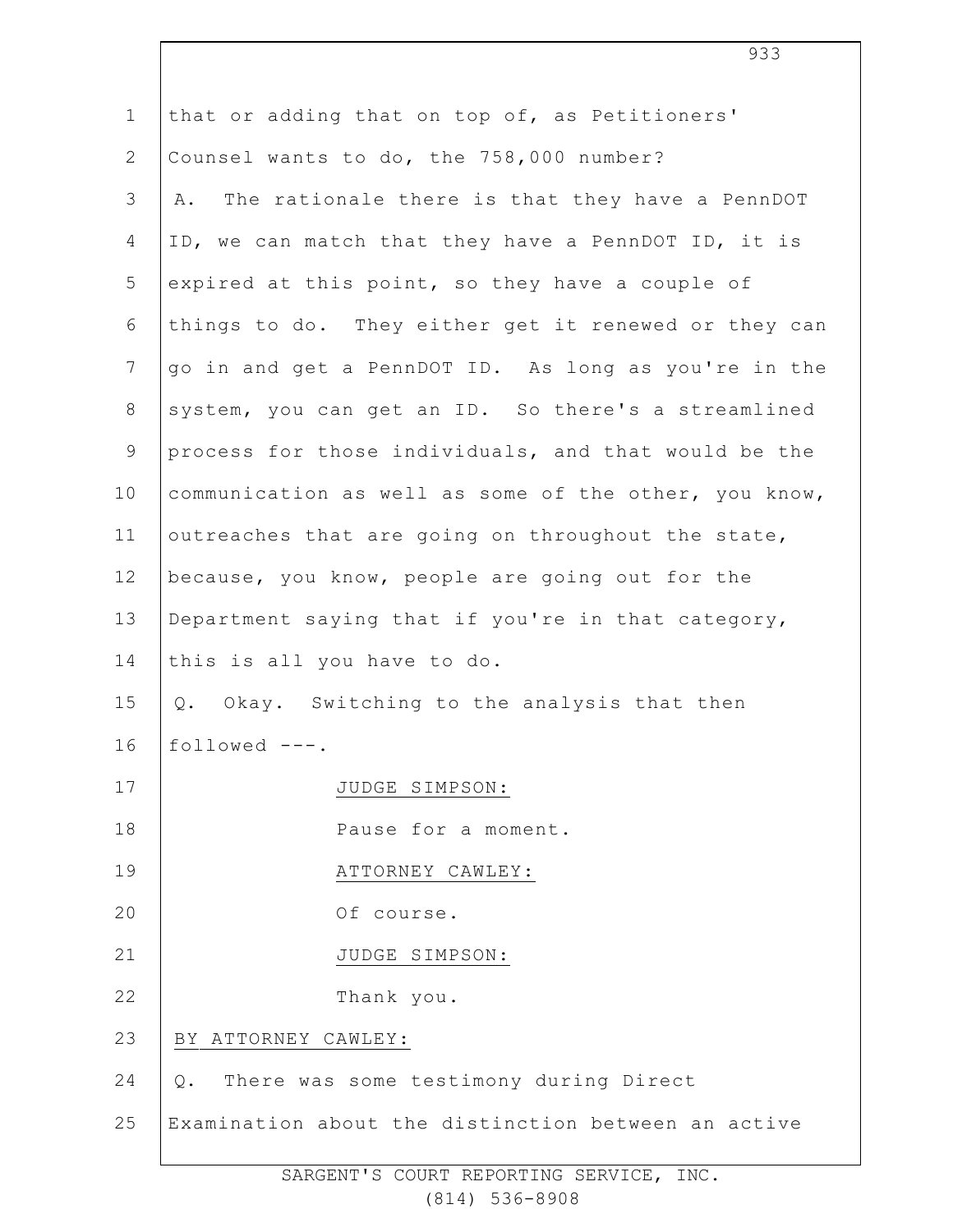| $\mathbf 1$     | voter and an inactive voter. You said there were a    |
|-----------------|-------------------------------------------------------|
| $\mathbf{2}$    | number of reasons why one could be inactive, but I    |
| 3               | don't believe you explained those. Would you please   |
| 4               | explain what goes in to defining a voter as inactive? |
| 5               | A. I can do some of that, as the IT side. I don't     |
| 6               | know all the policy, but there's a number of          |
| $7\phantom{.0}$ | different voter removal processes. The five-year      |
| 8               | notice, which if you haven't voted in five years, you |
| $\mathsf 9$     | get an active --- you get a notice. There's national  |
| 10              | change of address. If you're moving back and forth    |
| 11              | from one county to another, things like that.         |
| 12              | There's many different reasons why a record might be  |
| 13              | inactivated, and in all those cases a --- something   |
| 14              | would be sent out to the individual to respond. And   |
| 15              | after you're inactive --- you're inactive for two     |
| 16              | federal elections before you can actually be          |
| 17              | cancelled. I believe it's two federal elections, so   |
| 18              | there's a number of steps to go through. Valid        |
| 19              | voters, active and inactive, and both of those can    |
| 20              | show up at the poles and vote.                        |
| 21              | Q. Okay. So during the time period that somebody      |
| 22              | might be labeled inactive, say, for not voting ---    |
| 23              | for not voting for five years or more, is there any   |
| 24              | way of telling in the SURE database or anywhere else  |
| 25              | in the Department of State whether that voter still   |
|                 |                                                       |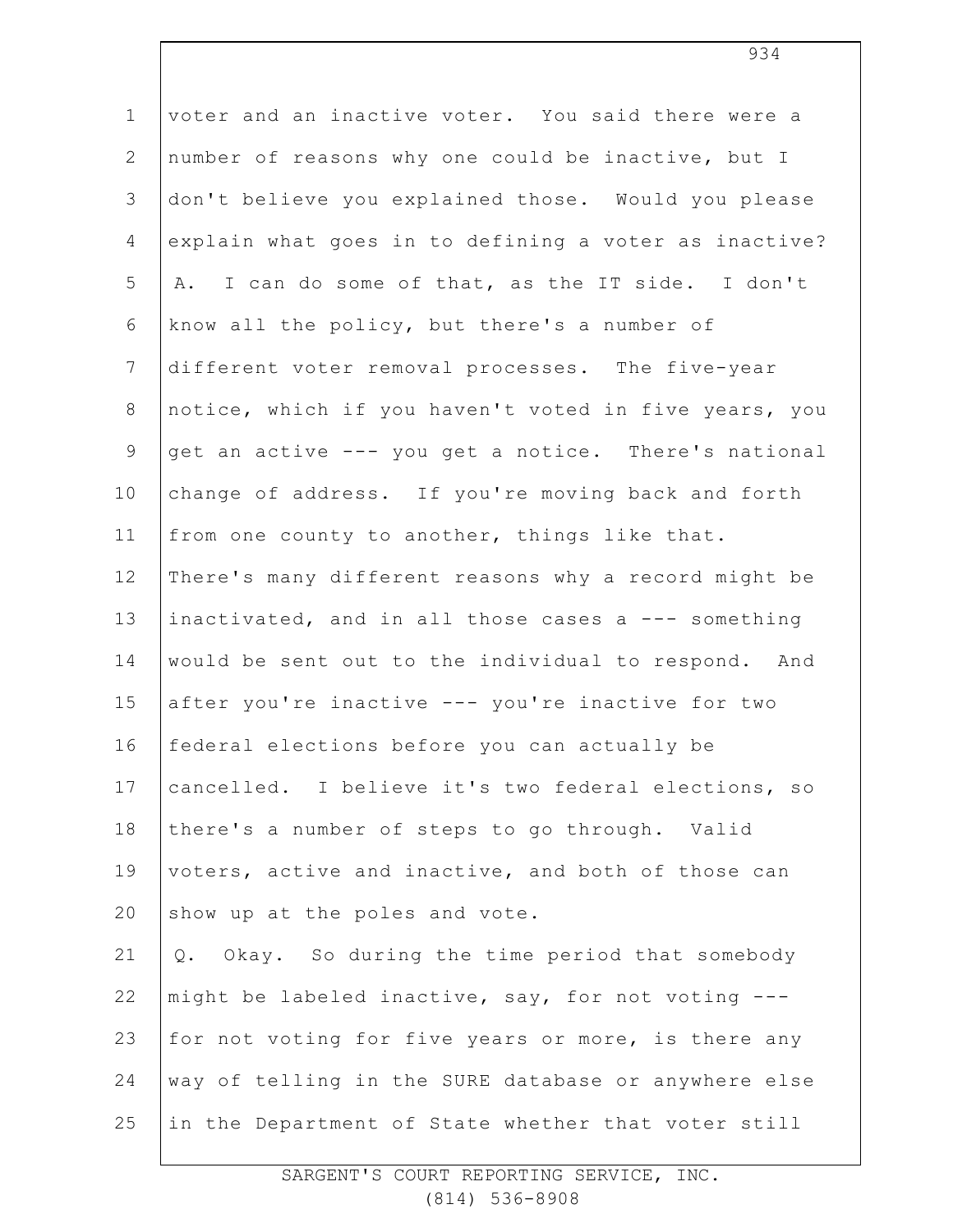| $\mathbf 1$     | lives in the State of Pennsylvania?                  |
|-----------------|------------------------------------------------------|
| $\overline{2}$  | That's the reason you do the NCOA, is the<br>Α.      |
| 3               | national change of address. Our records --- the only |
| 4               | records that we have is the voter registration       |
| 5               | system. That's why they have the multiple processes  |
| 6               | that they have. A number of the inactive probably    |
| $7\phantom{.0}$ | have moved. There is no way to know if they've moved |
| 8               | out of state at this point.                          |
| $\mathcal{G}$   | Q. Okay. And would those people who may possibly     |
| 10              | have moved be part of the number that you could not  |
| 11              | match with the PennDOT data?                         |
| 12              | The 758, yes.<br>Α.                                  |
| 13              | Q. I'd like to ask you some questions about the      |
| 14              | Department of State voter ID card. You answered some |
| 15              | questions about how PennDOT and the Department of    |
| 16              | State will communicate. How long does that phone     |
| 17              | call or will that phone call take to determine       |
| 18              | whether a voter is registered?                       |
| 19              | Currently we don't exactly know. We have a<br>Α.     |
| 20              | system where you're going to type in the information |
| 21              | that they give us, hit the submit. It's going to     |
| 22              | then check the database. It should be subsecond for  |
| 23              | it to come back, and that coming back will tell us   |
| 24              | whether or not the person's registered, whether or   |
| 25              | not there's --- the person's Social Security number  |

935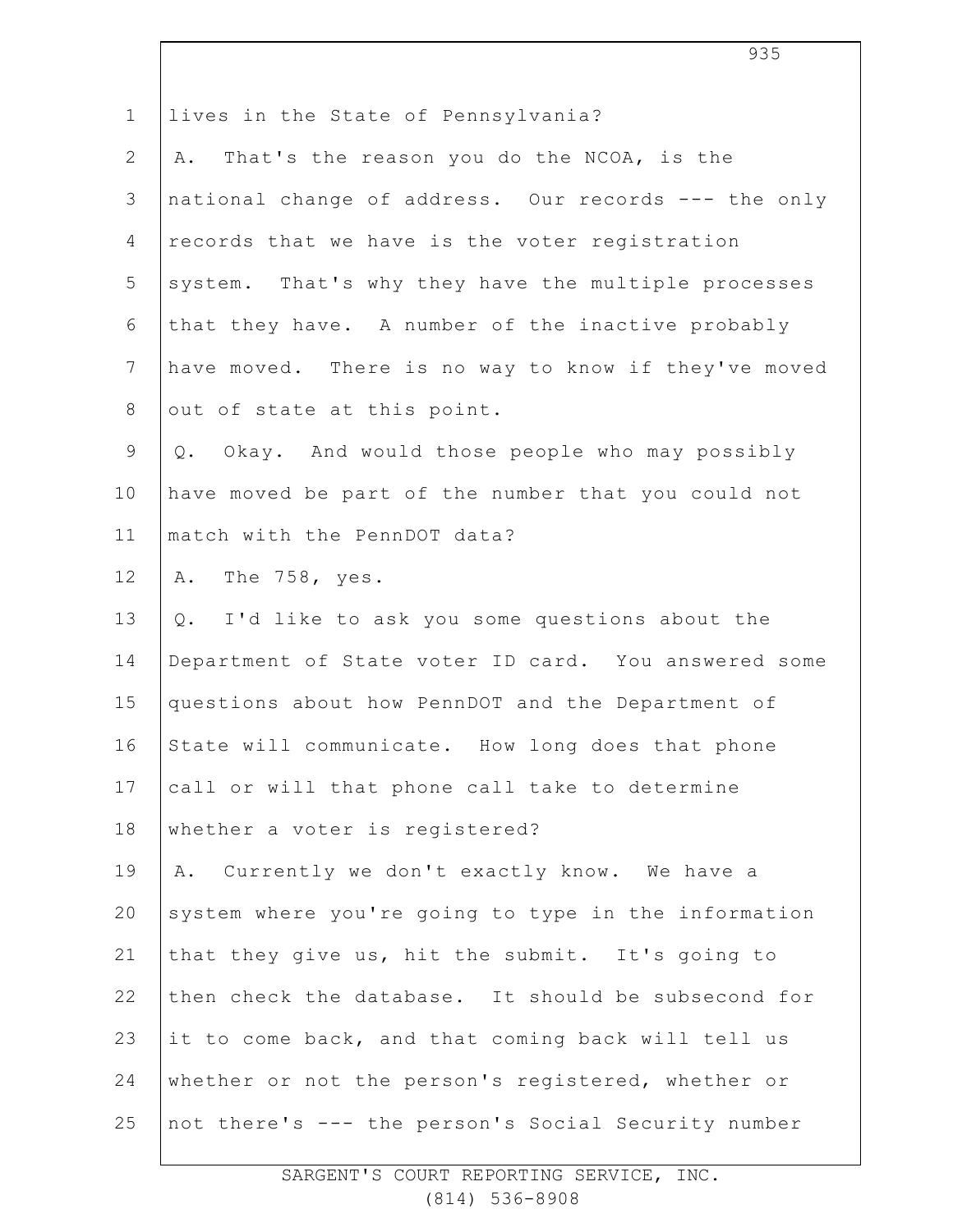| $\mathbf 1$    | is valid as well, because we're going to do that      |
|----------------|-------------------------------------------------------|
| $\overline{2}$ | check as well.                                        |
| 3              | Currently, the Social Security check is               |
| 4              | subsecond for the entire Commonwealth, so it's ---    |
| 5              | you know, I would assume that the entire thing is     |
| 6              | going to take subsecond for us to get the answer to   |
| 7              | then get back to PennDOT.                             |
| 8              | Q. Do you expect this to take longer than a couple    |
| 9              | of minutes?                                           |
| 10             | A. No.                                                |
| 11             | Does the SURE system ever go down so that it<br>$Q$ . |
| 12             | can't be accessed?                                    |
| 13             | A. The SURE system, that's --- the SURE system is     |
| 14             | built as a highly available environment, an           |
| 15             | inordinate amount of servers. The only time that it   |
| 16             | does go down is usually from the county level when a  |
| 17             | single line goes down, or if we have taken the system |
| 18             | down for maintenance. We have not had --- actually    |
| 19             | knock on wood, all of us here. The system does not    |
| 20             | go down. We have 15 front-end servers, a cluster      |
| 21             | database environment. We also have the SURE portals   |
| 22             | which is a totally different server farm with another |
| 23             | 15 front-end servers, 6 or 7 mid-tier servers,        |
| 24             | cluster of database. We have a large environment.     |
| 25             | One or two of the systems might go down, you know,    |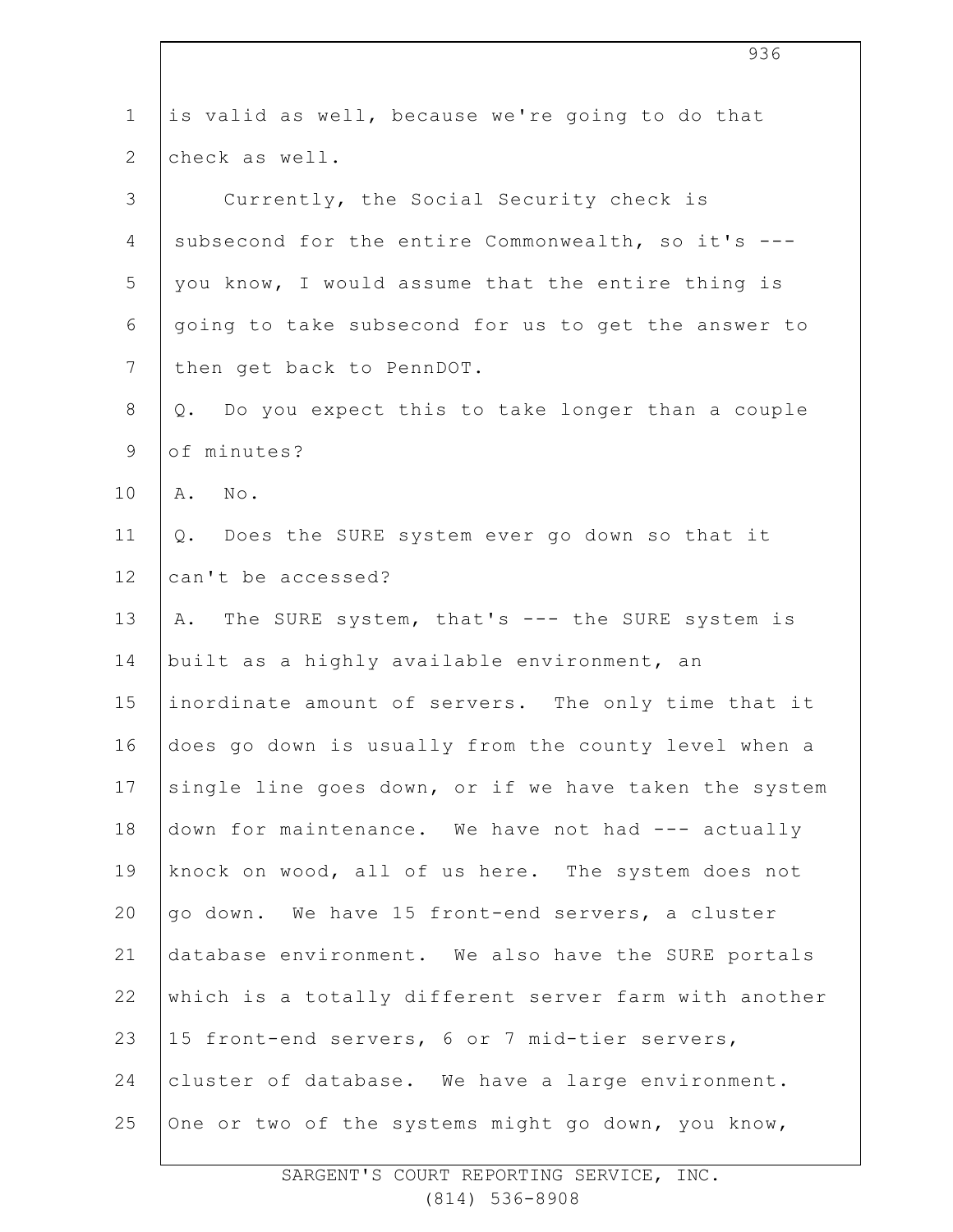| but what happens is all the load gets shifted to all<br>The environment that we're in is a tier three<br>environment. It's the data powerhouse. It's manned<br>24 by 7. It's got multiple generators. It's got<br>multiple pathways for power. The server farm<br>doesn't go down. The server farm doesn't go down, |
|---------------------------------------------------------------------------------------------------------------------------------------------------------------------------------------------------------------------------------------------------------------------------------------------------------------------|
|                                                                                                                                                                                                                                                                                                                     |
|                                                                                                                                                                                                                                                                                                                     |
|                                                                                                                                                                                                                                                                                                                     |
|                                                                                                                                                                                                                                                                                                                     |
|                                                                                                                                                                                                                                                                                                                     |
|                                                                                                                                                                                                                                                                                                                     |
|                                                                                                                                                                                                                                                                                                                     |
| the system doesn't go down. That doesn't mean that                                                                                                                                                                                                                                                                  |
| it can't, because there's always, you know, issues.                                                                                                                                                                                                                                                                 |
| The only time that we've ever had a problem was once                                                                                                                                                                                                                                                                |
| when we had a backflow of surge and it shut us down                                                                                                                                                                                                                                                                 |
| for 40 minutes. But the environment does not go                                                                                                                                                                                                                                                                     |
| down. And we make sure that it stays up for all the                                                                                                                                                                                                                                                                 |
| work that needs to be done.                                                                                                                                                                                                                                                                                         |
| Q. Okay. I think you anticipated ---.                                                                                                                                                                                                                                                                               |
| JUDGE SIMPSON:                                                                                                                                                                                                                                                                                                      |
| Can I ask you to pause?                                                                                                                                                                                                                                                                                             |
| ATTORNEY CAWLEY:                                                                                                                                                                                                                                                                                                    |
|                                                                                                                                                                                                                                                                                                                     |
| JUDGE SIMPSON:                                                                                                                                                                                                                                                                                                      |
| Do I need to understand that?                                                                                                                                                                                                                                                                                       |
| ATTORNEY CAWLEY:                                                                                                                                                                                                                                                                                                    |
| I'm not sure I understood all of it.                                                                                                                                                                                                                                                                                |
|                                                                                                                                                                                                                                                                                                                     |
| Does that mean it's highly reliable?                                                                                                                                                                                                                                                                                |
|                                                                                                                                                                                                                                                                                                                     |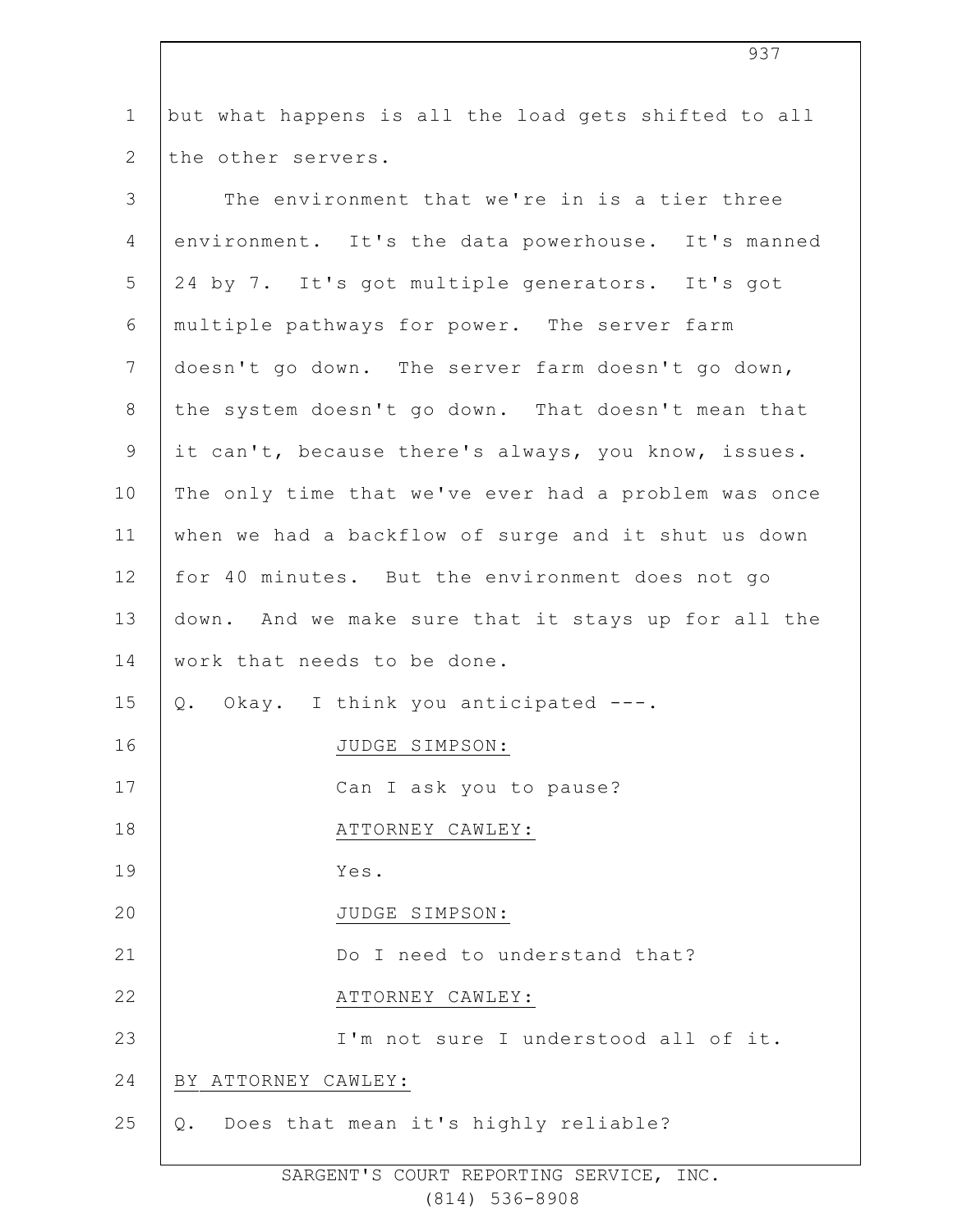|             | 938                                                    |
|-------------|--------------------------------------------------------|
| $\mathbf 1$ | Yes. We spend ---.<br>Α.                               |
| 2           | ATTORNEY CAWLEY:                                       |
| 3           | Is that good?                                          |
| 4           | We spend a lot to make sure that the system ---.<br>Α. |
| 5           | JUDGE SIMPSON:                                         |
| $6\,$       | Now I understand.                                      |
| 7           | BY ATTORNEY CAWLEY:                                    |
| $8\,$       | Q. Let me ask just a simple follow-up question,        |
| $\mathsf 9$ | which I think you answered, I think, which is that if  |
| 10          | the SURE system cannot be accessed through the normal  |
| 11          | telephone call, through the help desk, does the        |
| 12          | portal provide another way of access?                  |
| 13          | A. Yes.                                                |
| 14          | Q. Okay. Do you anticipate that your staff of five     |
| 15          | will be able to handle the calls that come in?         |
| 16          | A. Since the card is card of last resort, yes, I       |
| 17          | do.                                                    |
| 18          | ATTORNEY CAWLEY:                                       |
| 19          | Those are all the questions I have.                    |
| 20          | ATTORNEY SCHNEIDER:                                    |
| 21          | Your Honor, I have a few more                          |
| 22          | questions. Your Honor, I'd like to mark the next       |
| 23          | exhibit.                                               |
| 24          | JUDGE SIMPSON:                                         |
| 25          | Thirty-eight (38).                                     |
|             |                                                        |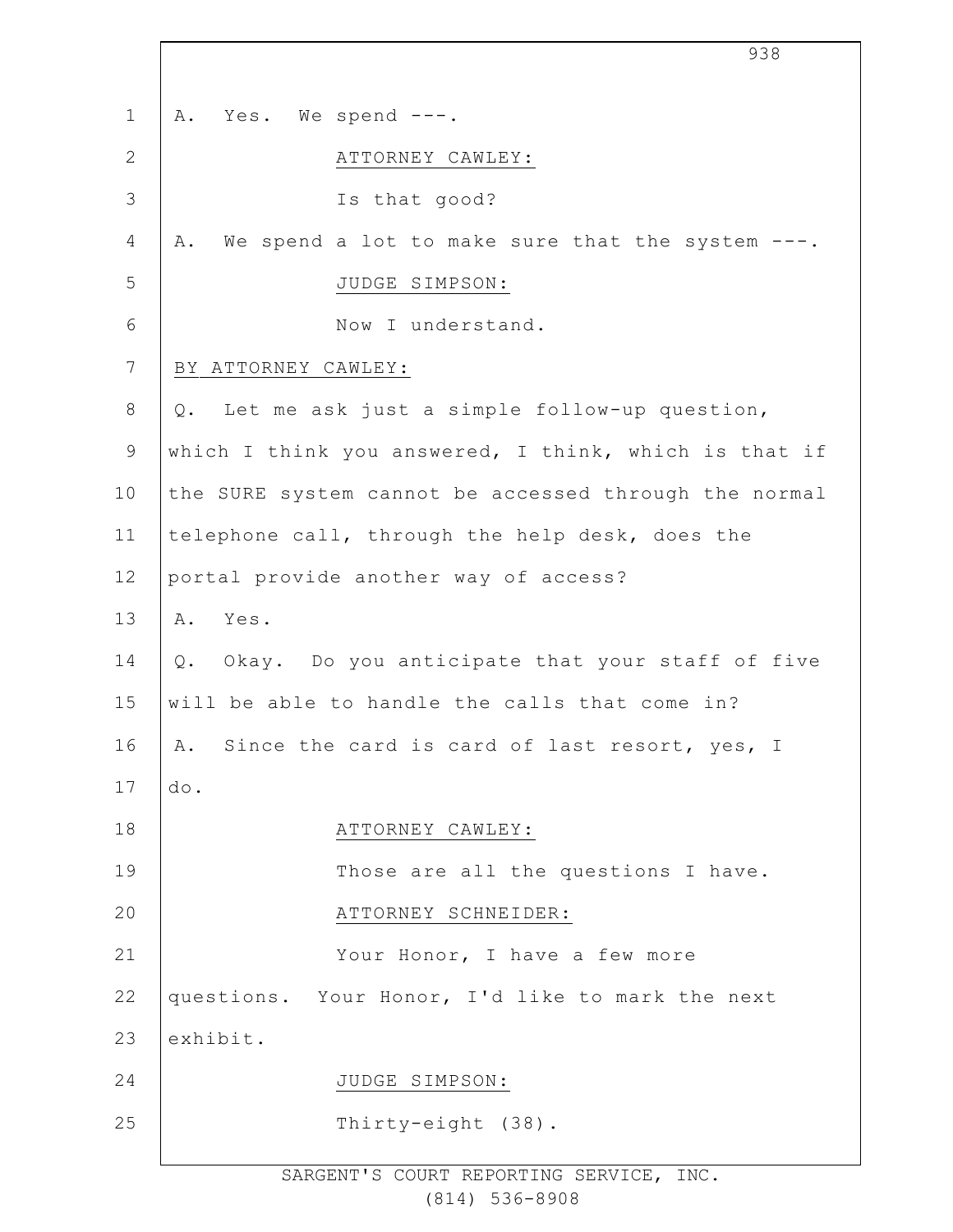|                | 939                                                  |
|----------------|------------------------------------------------------|
| $\mathbf{1}$   | (Petitioners' Exhibit 38 marked for                  |
| $\mathbf{2}$   | identification.)                                     |
| $\mathcal{S}$  | REDIRECT EXAMINATION                                 |
| 4              | BY ATTORNEY SCHNEIDER:                               |
| 5              | Q. Mr. Burgess, we've marked as Petitioners'         |
| 6              | Exhibit 38 an e-mail document dated Thursday, June   |
| $7\phantom{.}$ | 21st, 2012 from you. Do you see this document?       |
| 8              | Yes.<br>Α.                                           |
| $\mathsf 9$    | Q. Do you recognize it?                              |
| 10             | Uh-huh (yes).<br>Α.                                  |
| 11             | And did you send and receive these e-mails at<br>Q.  |
| 12             | the time that they were written?                     |
| 13             | Yes.<br>Α.                                           |
| 14             | Q. Now, earlier you said you weren't sure of the     |
| 15             | exact number. I'd like to direct --- the exact       |
| 16             | number of inactive voters. So we had looked at the   |
| 17             | press release, and the press release said there were |
| 18             | 167,566 inactive voters. And you just testified that |
| 19             | that just meant that there were was a notification   |
| 20             | sent to the voter and they didn't respond to it; is  |
| 21             | that right?                                          |
| 22             | A. I said that there are multiple ways that you can  |
| 23             | get on to the inactive list, five-year --- the       |
| 24             | five-year inactive, other ways. In each case they    |
| 25             | would have been notified.                            |
|                |                                                      |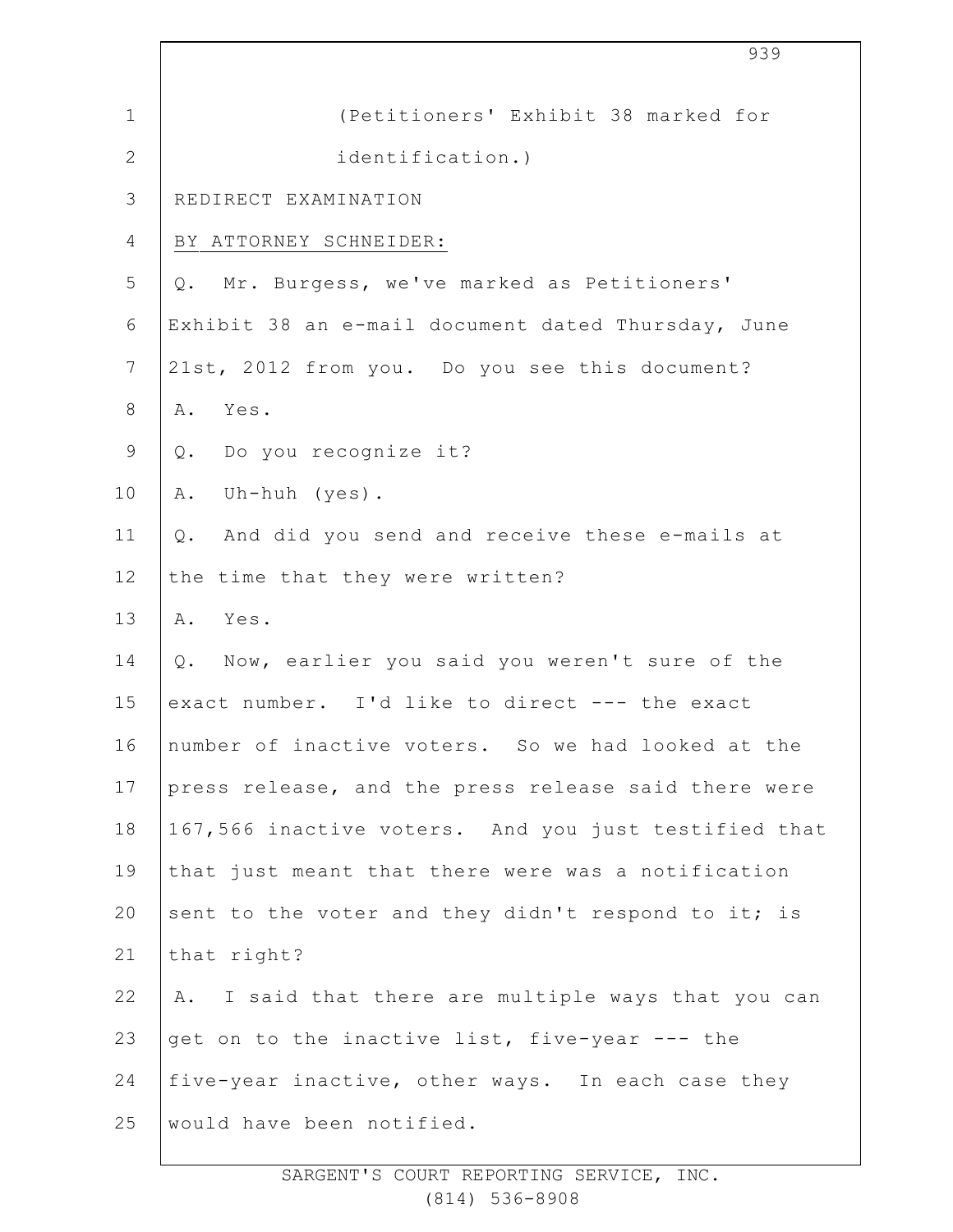|                 | 940                                                    |
|-----------------|--------------------------------------------------------|
| $\mathbf 1$     | Q. Correct. And the inactive voters can still          |
| $\mathbf{2}$    | appear and can still vote in November; correct?        |
| $\mathcal{S}$   | That is correct.<br>Α.                                 |
| 4               | Okay. So looking down at the middle of the<br>Q.       |
| 5               | page, does this refresh your recollection of how many  |
| $\sqrt{6}$      | voters had not voted after January 1st, 2008? Do you   |
| $7\phantom{.0}$ | see that?                                              |
| $\,8\,$         | Yes, the 94,000.<br>Α.                                 |
| $\mathsf 9$     | 94,428?<br>Q.                                          |
| 10              | Α.<br>Correct.                                         |
| 11              | So if you subtract that from the 167,000 number,<br>Q. |
| 12              | I'll represent to you that's 73,138. Does that sound   |
| 13              | correct?                                               |
| 14              | Without a calculator, yes.<br>Α.                       |
| 15              | Approximately. But that 73,000, those voters<br>Q.     |
| 16              | may have voted after January 1st, 2008; isn't that     |
| 17              | true?                                                  |
| 18              | A. Yes, but they were inactivated after that point     |
| 19              | in time.                                               |
| 20              | Q. No. Didn't you just say it was the 94,428 that      |
| 21              | were $---?$                                            |
| 22              | Right, 94,000 were inactive for more than --- or<br>Α. |
| 23              | for up to five years.                                  |
| 24              | They were the ones that $---?$<br>$\mathsf{Q}$ .       |
| 25              | They had not voted. Right.<br>Α.                       |
|                 |                                                        |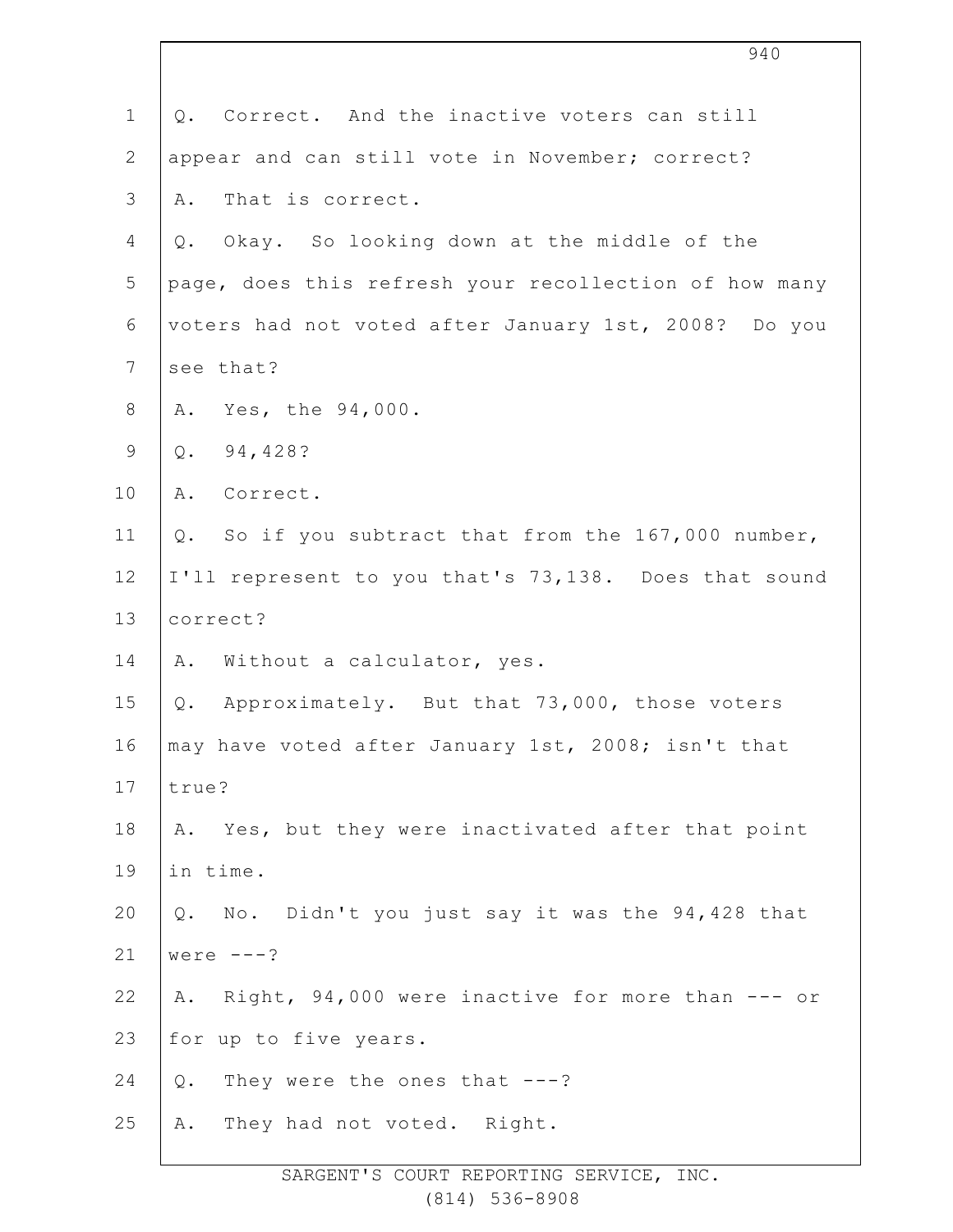| $\mathbf 1$    | Q. So these other group of voters could have          |  |
|----------------|-------------------------------------------------------|--|
| $\overline{2}$ | $voted$ ---                                           |  |
| 3              | A. Correct.                                           |  |
| 4              | Q. --- after that time?                               |  |
| 5              | A. Yes.                                               |  |
| 6              | And they could have voted in the last<br>Q.           |  |
| 7              | Presidential election; correct?                       |  |
| $8\,$          | A. They have been inactivated. If they vote, they     |  |
| 9              | become active; okay? So there are individuals that    |  |
| 10             | have been inactivated every year since that point,    |  |
| 11             | okay, because every five years or every --- for the   |  |
| 12             | various different program removals that go on do get  |  |
| 13             | inactivated, so yes.                                  |  |
| 14             | Q. Right. So they could have been inactivated         |  |
| 15             | after they voted in the Presidential election in      |  |
| 16             | 2008; correct?                                        |  |
| 17             | Α.<br>Correct.                                        |  |
| 18             | And they could have been inactivated after they<br>Q. |  |
| 19             | voted in the congressional election in 2010; correct? |  |
| 20             | Correct.<br>Α.                                        |  |
| 21             | Q. And they could have been inactivated after the     |  |
| 22             | general election in 2011; correct?                    |  |
| 23             | A. Correct. And they'll stay inactive for five        |  |
| 24             | years.                                                |  |
| 25             | Right. So that there's a significant --- it's<br>Q.   |  |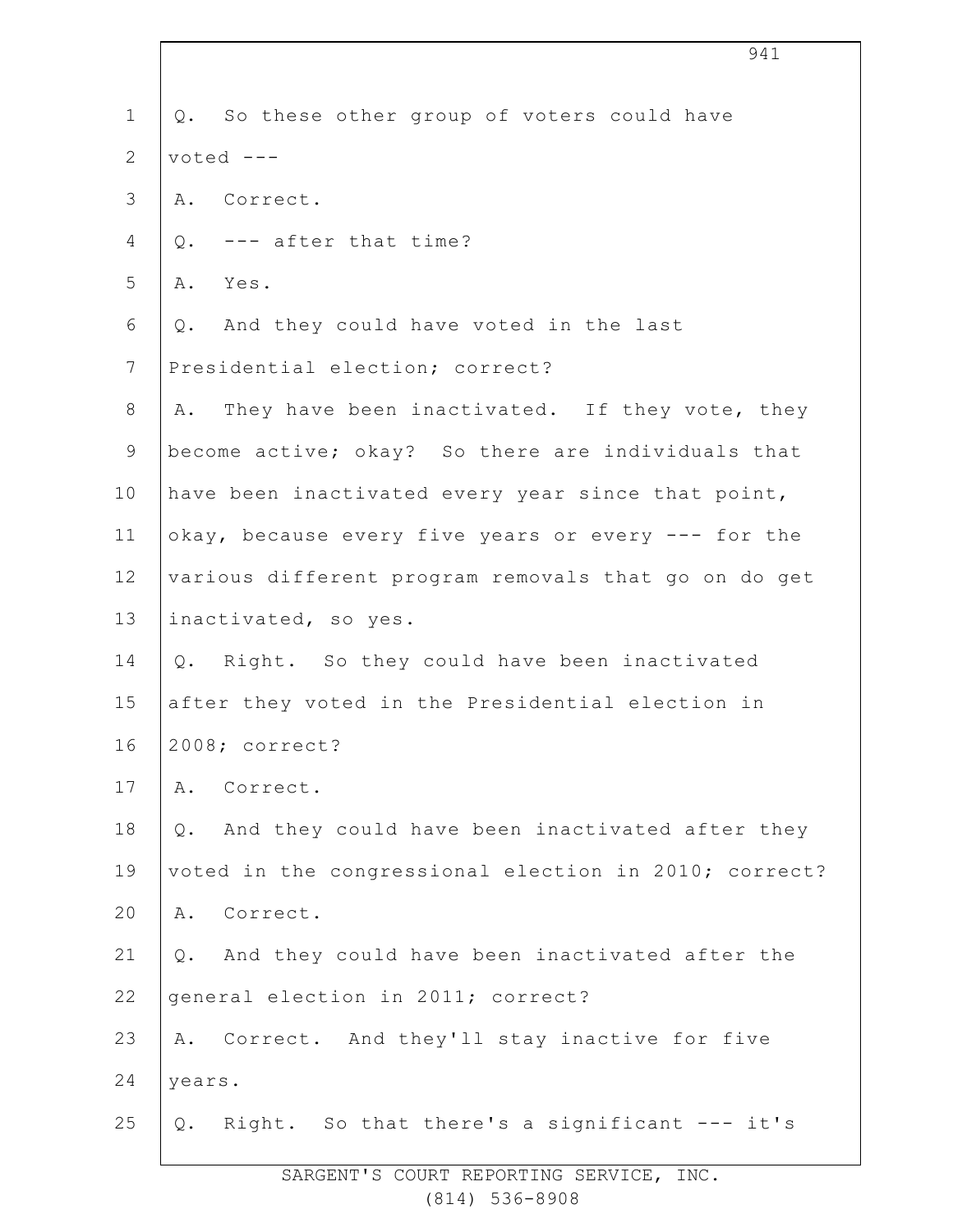|               | 942                                                  |
|---------------|------------------------------------------------------|
| $\mathbf 1$   | not all 167,000. It's possible that this portion of  |
| $\mathbf{2}$  | the 167,000 are still here in Pennsylvania and may   |
| 3             | vote in November 2012?                               |
| 4             | A. Correct. And that's why we sent them a letter.    |
| 5             | ATTORNEY SCHNEIDER:                                  |
| 6             | I have nothing further.                              |
| 7             | ATTORNEY CAWLEY:                                     |
| $8\,$         | We have no other questions, Your Honor.              |
| $\mathcal{G}$ | JUDGE SIMPSON:                                       |
| 10            | You may step down. Thank you.                        |
| 11            | Thank you.<br>Α.                                     |
| 12            | ATTORNEY SCHNEIDER:                                  |
| 13            | Your Honor, we'd like to show another                |
| 14            | video. This is a Petitioner, Beatrice Bookler, and   |
| 15            | there's fortunately only one exhibit that was marked |
| 16            | during this video. And we'd like to mark that as     |
| 17            | Petitioners' Exhibit 39.                             |
| 18            | (Petitioners' Exhibit 39 marked for                  |
| 19            | identification.)                                     |
| 20            | JUDGE SIMPSON:                                       |
| 21            | Is this the package of information                   |
| 22            | type $---?$                                          |
| 23            | ATTORNEY SCHNEIDER:                                  |
| 24            | It's just one document. It's her voter               |
| 25            | registration card.                                   |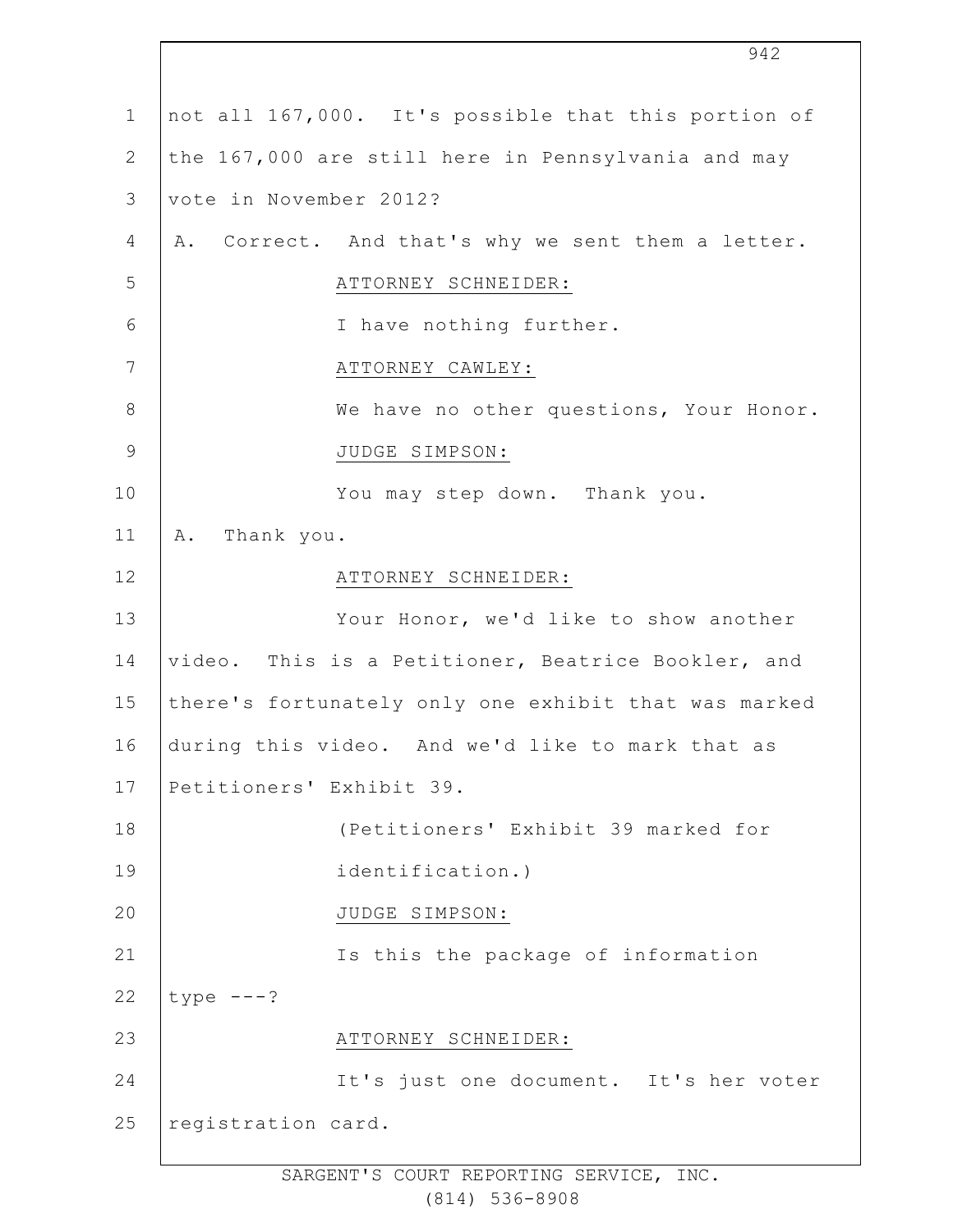|                | 943                                                 |
|----------------|-----------------------------------------------------|
| $\mathbf{1}$   | JUDGE SIMPSON:                                      |
| $\mathbf{2}$   | I have to apologize to you. I don't                 |
| 3              | have everybody's names yet. What's your ---?        |
| 4              | ATTORNEY SCHNEIDER:                                 |
| 5              | I'm sorry. I'm Marian Schneider for                 |
| $6\,$          | Advancement Project.                                |
| $\overline{7}$ | VIDEO BEGINS                                        |
| 8              | VIDEOGRAPHER:                                       |
| $\mathcal{G}$  | My name is Anthony Wicks. I'm employed              |
| 10             | by Sargent's Court Reporting Services. Today's date |
| 11             | is June 25th, 2012. The time is 4:24. This          |
| 12             | deposition is being taken at 445 North Valley Forge |
| 13             | Road in Devon, Pennsylvania. The caption of this    |
| 14             | case is In the Commonwealth Court of Pennsylvania,  |
| 15             | Applewhite, et al. versus Commonwealth, et al. Case |
| 16             | Number 330 MD 2012. The name of the witness is      |
| 17             | Beatrice Bookler. Will the attorneys present please |
| 18             | state their names and the parties they represent?   |
| 19             | ATTORNEY SCHNEIDER:                                 |
| 20             | My name is Marian Schneider, and I                  |
| 21             | represent the Petitioners.                          |
| 22             | ATTORNEY CAWLEY:                                    |
| 23             | My name is Patrick Cawley. I am joined              |
| 24             | by Kevin Schmidt, both of us for the Respondents.   |
| 25             | VIDEOGRAPHER:                                       |
|                |                                                     |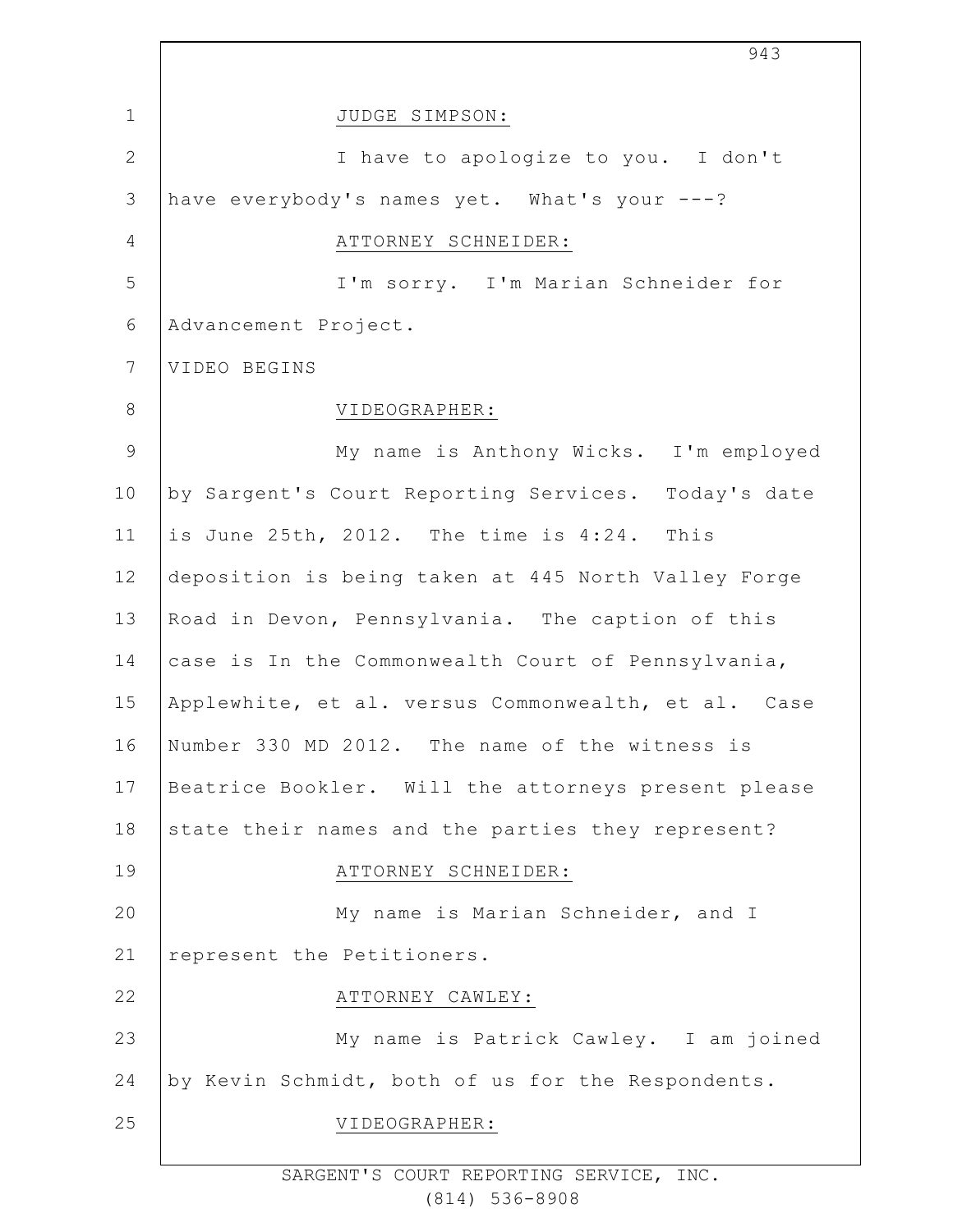1 2 3 4 5 6 7 8 9 10 11 12 13 14 15 16 17 18 19 20 21 22 23 24 25 944 The court reporter may now swear in the witness. COURT REPORTER: Will you raise your right hand, please? ---------------------------------------------------- BEATRICE BOOKLER, HAVING FIRST BEEN DULY SWORN, TESTIFIED AS FOLLOWS: ---------------------------------------------------- ATTORNEY SCHNEIDER: For the record, I would note that Wendy Bookler, the daughter of the witness, is also present in the room. DIRECT EXAMINATION BY ATTORNEY SCHNEIDER: Q. Good morning --- I mean good afternoon. Can you state your full name for the record? A. My full name? Q. Your name. What's your name? A. My name is Bea Bookler. But my full name is -- on my birth certificate is Theresa Beatrice Bookler. Q. Is it Bookler on your birth certificate? A. No, my maiden name is Solomon. Q. So is --- your name on your birth certificate then is what? A. Theresa Beatrice Solomon.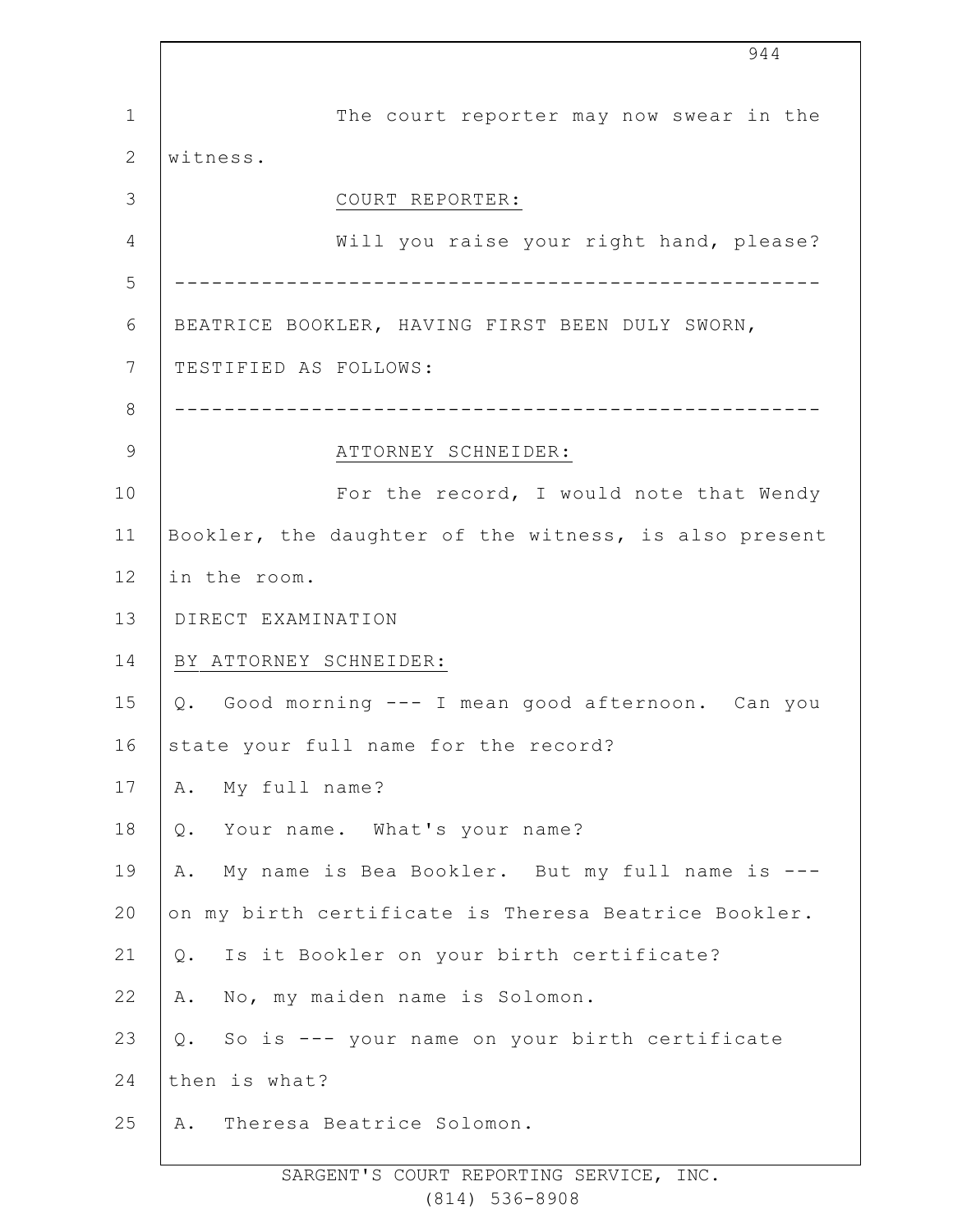| $\mathbf{1}$    | Okay. And where do you live, Beatrice?<br>Q.           |
|-----------------|--------------------------------------------------------|
| $\mathbf{2}$    | Presently I'm living in Devon Senior Living.<br>Α.     |
| $\mathcal{S}$   | It's at 445 North Valley Forge Road in Devon.          |
| 4               | And do you live in a single room here?<br>$Q$ .        |
| 5               | Yes.<br>Α.                                             |
| 6               | And how often do you leave your room?<br>Q.            |
| $7\phantom{.0}$ | Very seldom. I stay in my room most of the<br>Α.       |
| $\,8\,$         | time. I read and I watch some TV.                      |
| $\mathsf 9$     | Where do you take your meals?<br>Q.                    |
| 10              | They bring my meals to my room.<br>Α.                  |
| 11              | So what are the occasions that you do leave your<br>Q. |
| 12              | room? Can you tell me like, for example, are there     |
| 13              | certain occasions when you go out?                     |
| 14              | Out of the building?<br>Α.                             |
| 15              | Q.<br>Yes.                                             |
| 16              | Occasionally my daughter will come and take me<br>Α.   |
| 17              | to a nearby restaurant for lunch.                      |
| 18              | How about for voting, do you leave to go vote?<br>Q.   |
| 19              | I would never not vote.<br>Α.                          |
| 20              | And how do you usually get to your polling<br>Q.       |
| 21              | place?                                                 |
| 22              | Well, it's very convenient; however, my daughter<br>Α. |
| 23              | drives me from one driveway to the next driveway and   |
| 24              | then I use my walker to get into the building.         |
| 25              | And how are you able to manage once you get in<br>Q.   |
|                 |                                                        |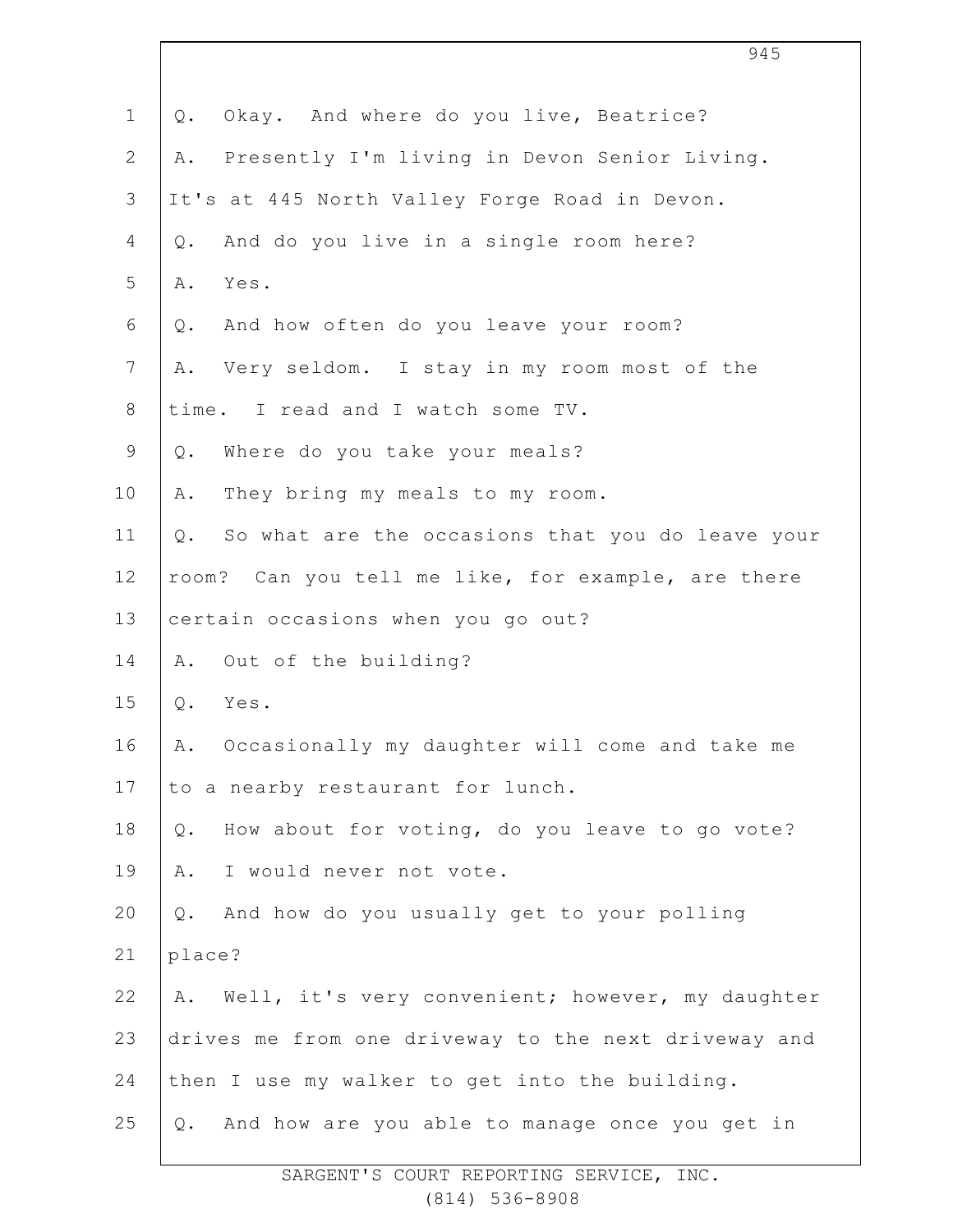|                |       | 946                                                |
|----------------|-------|----------------------------------------------------|
| $\mathbf 1$    |       | the building? Do you get some help?                |
| $\overline{2}$ | Α.    | People are very nice. They help me if I need       |
| $\mathcal{S}$  |       | it, but mostly I can manage with my walker.        |
| 4              | Q.    | Okay. When were you born?                          |
| 5              | Α.    | I was born July 12th, 1918.                        |
| 6              | Q.    | And where were you born?                           |
| $7\phantom{.}$ | Α.    | Philadelphia.                                      |
| $\,8\,$        | $Q$ . | And where did grow up?                             |
| $\mathsf 9$    | Α.    | I grew up in west Philadelphia.                    |
| 10             | $Q$ . | And $---?$                                         |
| 11             | Α.    | It was a very nice neighborhood at that time.      |
| 12             | $Q$ . | Do you have any brothers or sisters?               |
| 13             | Α.    | Not alive.                                         |
| 14             | Q.    | Or did you have?                                   |
| 15             | Α.    | I did have two brothers and a sister.              |
| 16             | Q.    | And did you graduate from high school?             |
| 17             | Α.    | Yes.                                               |
| 18             | $Q$ . | Where did graduate from high school?               |
| 19             | Α.    | Overbrook High school.                             |
| 20             | $Q$ . | Tell me $---$ .                                    |
| 21             | Α.    | It's my quiding light.                             |
| 22             | $Q$ . | Did you have an opportunity to attend college?     |
| 23             | Α.    | I did. There was a very nice Latin teacher that    |
| 24             |       | I had. She was an alumna of Bryn Mawr College. And |
| 25             |       | she arranged for me to have a scholarship, but my  |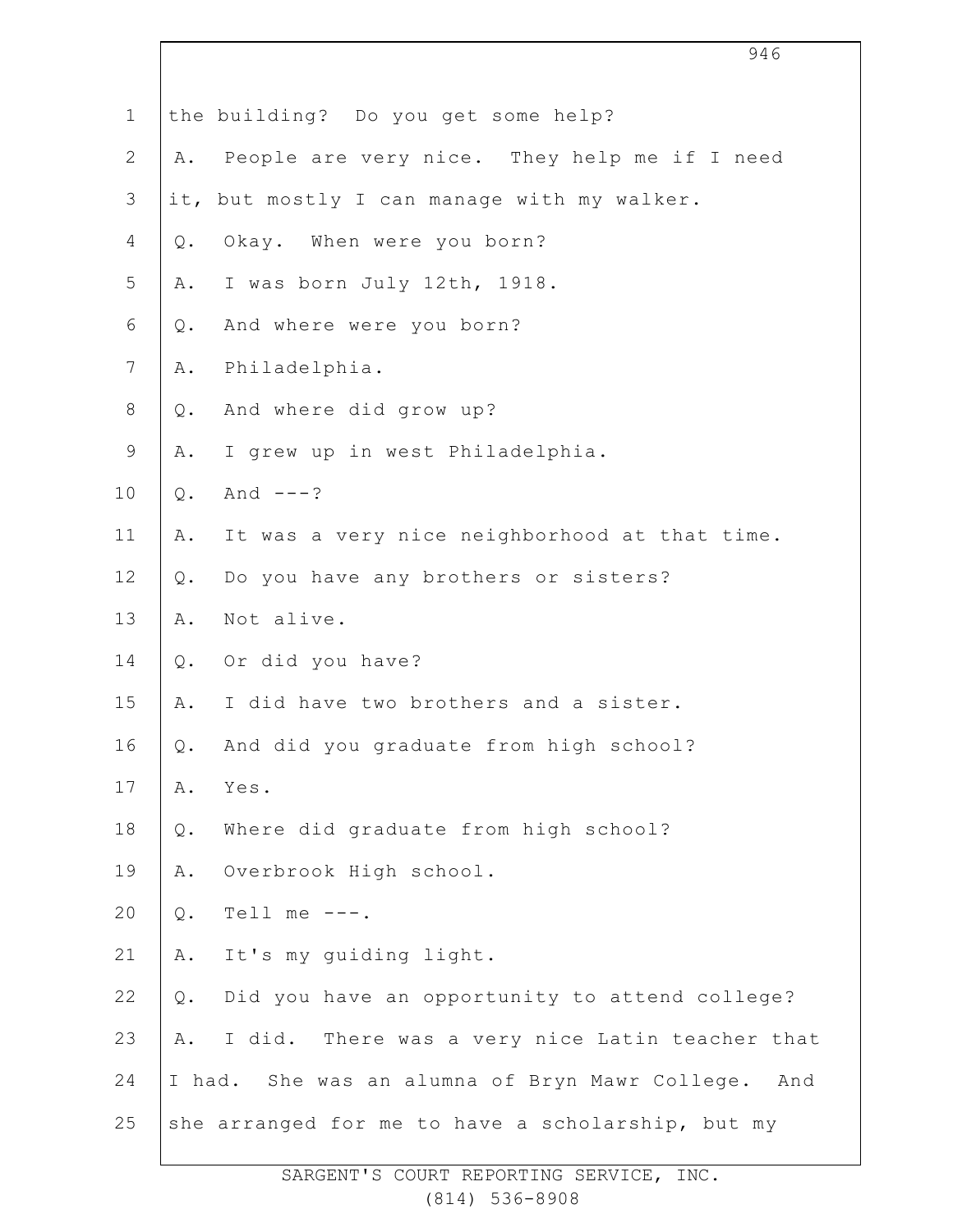| $\mathbf 1$    |       | family --- my mother was supporting four children by |
|----------------|-------|------------------------------------------------------|
| $\mathbf{2}$   |       | herself ---                                          |
| $\mathfrak{Z}$ |       | Q. Uh-huh (yes).                                     |
| 4              | Α.    | --- and I felt I really needed to work and help      |
| 5              |       | her more than I needed college.                      |
| 6              | Q.    | So did you go to work then instead?                  |
| $\overline{7}$ | Α.    | I'm sorry?                                           |
| $8\,$          | $Q$ . | Did you work then instead of going to college?       |
| $\mathsf 9$    | Α.    | Yes.                                                 |
| 10             | Q.    | What did you do?                                     |
| 11             | Α.    | I worked as a secretary.                             |
| 12             | $Q$ . | Now, were you married?                               |
| 13             | Α.    | I didn't marry until the Second World War.           |
| 14             | Q.    | And how did you meet your husband?                   |
| 15             | Α.    | I was introduced to him by friends on the            |
| 16             |       | Boardwalk in Atlantic City.                          |
| 17             | Q.    | And tell me a little bit about your husband.         |
| 18             |       | Was he in the Army?                                  |
| 19             | Α.    | Yes, he was one of the first people drafted into     |
| 20             |       | the Army, and he went one, two, three from Fort      |
| 21             |       | Benning, Georgia to California to Australia. And he  |
| 22             |       | was in Australia for four years.                     |
| 23             | Q.    | This was during World War II?                        |
| 24             | Α.    | I'm sorry?                                           |
| 25             | Q.    | This is during World War II?                         |
|                |       |                                                      |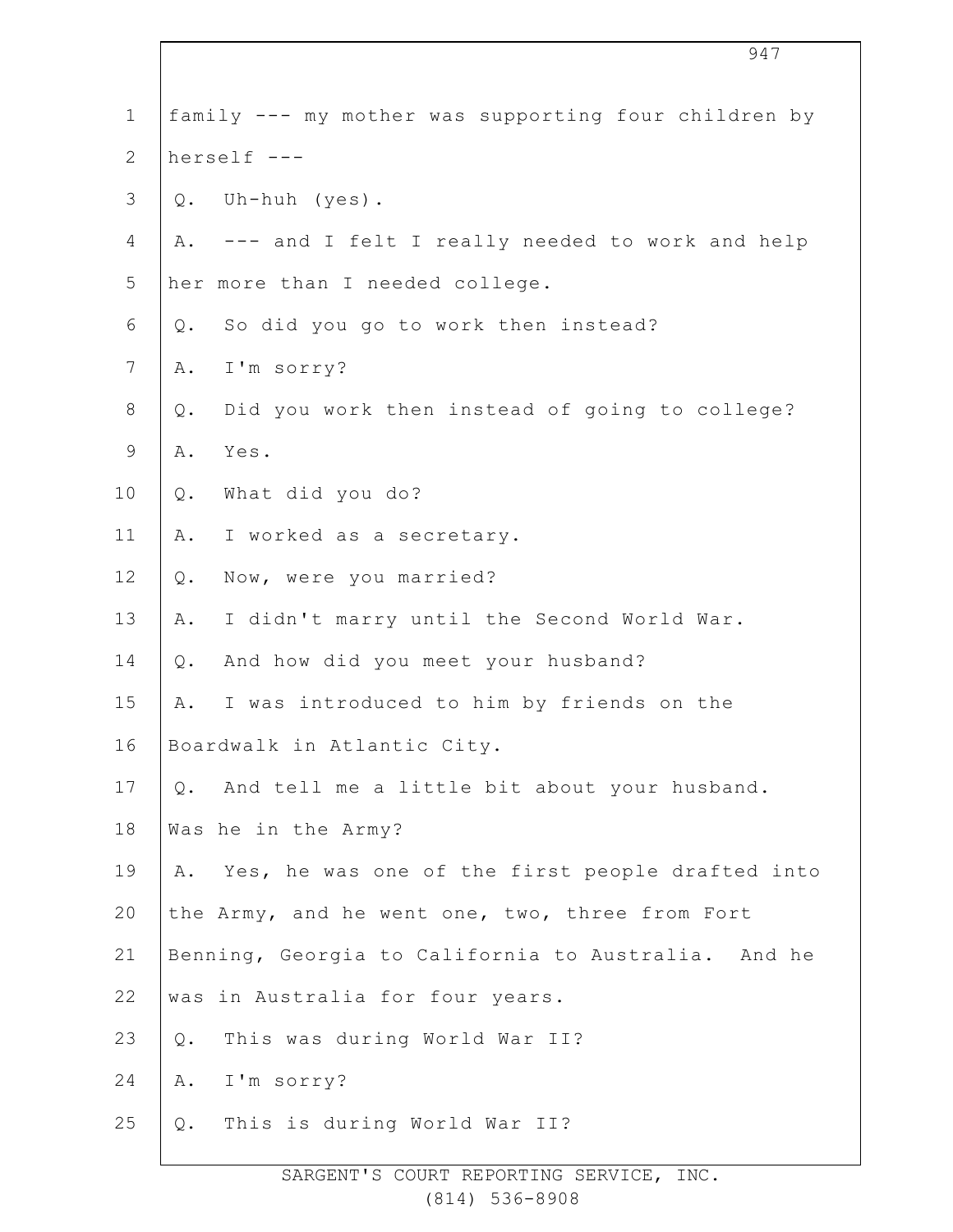|                | 948                                                   |  |
|----------------|-------------------------------------------------------|--|
| $\mathbf 1$    | Yes.<br>Α.                                            |  |
| $\overline{2}$ | So approximately when did you get married?<br>Q.      |  |
| 3              | When he came home from the Army.<br>Α.                |  |
| 4              | Do you have any children?<br>Q.                       |  |
| 5              | I have two children, a boy and a girl.<br>Α.          |  |
| 6              | And how about, do you have any grandchildren?<br>Q.   |  |
| $7\phantom{.}$ | I have two grandchildren, a boy and a girl.<br>Α.     |  |
| 8              | And after you got married, where did you live?<br>Q.  |  |
| 9              | First we lived in Drexel Hill and then we moved<br>Α. |  |
| 10             | to Wynnewood.                                         |  |
| 11             | And how long did you lived in Wynnewood?<br>0.        |  |
| 12             | For 50 years.<br>Α.                                   |  |
| 13             | And so how long have you been here at Devon<br>Q.     |  |
| 14             | Senior Living?                                        |  |
| 15             | It's about seven years.<br>Α.                         |  |
| 16             | Q. And after you got married and when you were        |  |
| 17             | living in Wynnewood, did you work at all?             |  |
| 18             | First, I did some charitable work, but then a<br>Α.   |  |
| 19             | friend of mine and I decided to go --- we were doing  |  |
| 20             | a lot of cooking. We were having friends over. And    |  |
| 21             | we felt we became very proficient because we used the |  |
| 22             | cookbooks of all nations and we tried everything and  |  |
| 23             | we decided we could do everything, so I thought that  |  |
| 24             | we should go into business. And three of us started   |  |
| 25             | it, but one dropped out. And the two of us kept that  |  |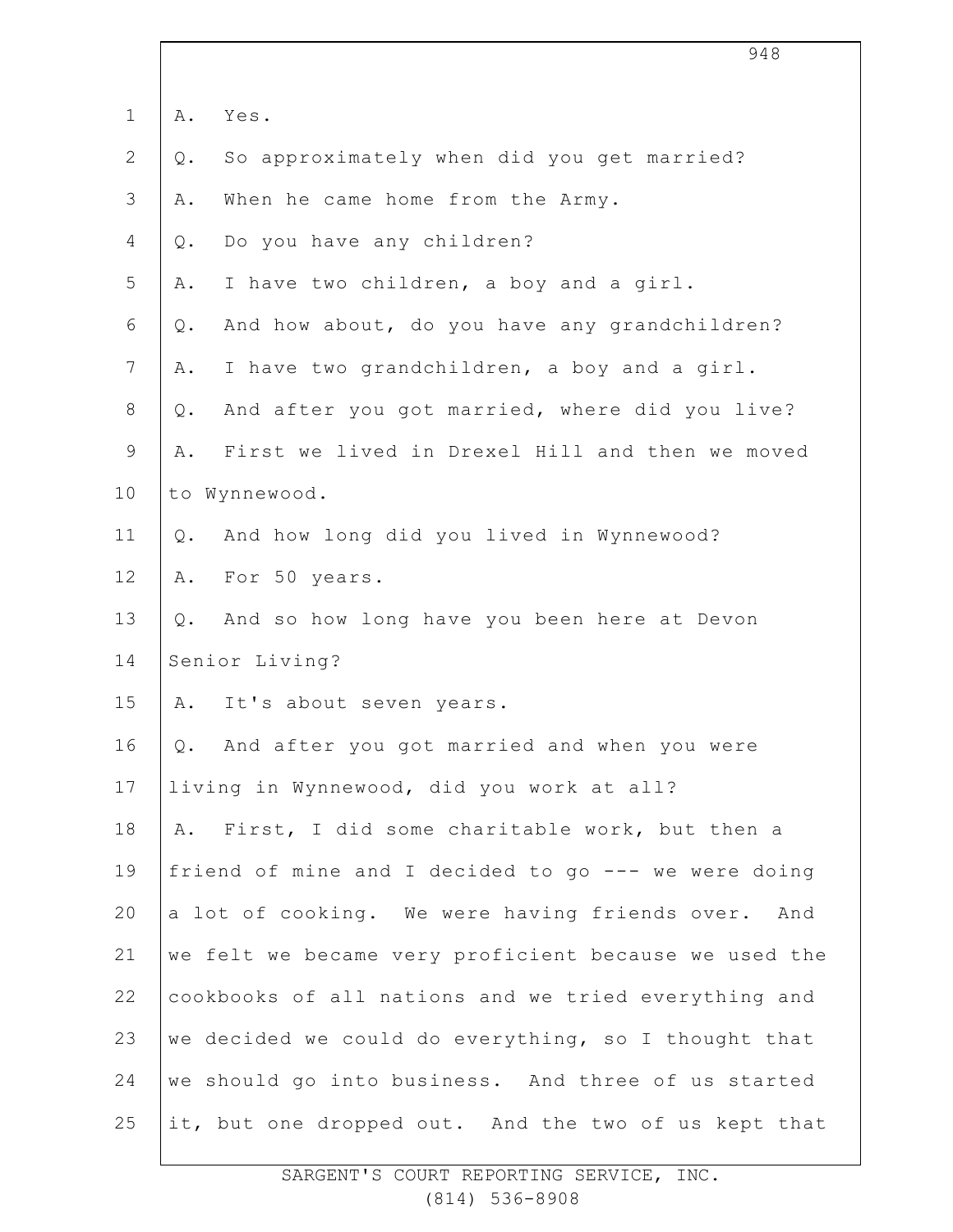|              |                                                      | 949                                               |
|--------------|------------------------------------------------------|---------------------------------------------------|
| $\mathbf 1$  |                                                      | business for about six years.                     |
| $\mathbf{2}$ |                                                      | Q. What was the name of the business?             |
| 3            |                                                      | A. It was called Happy Cookers.                   |
| 4            |                                                      | Q. Did you ever have a Pennsylvania driver's      |
| 5            |                                                      | license?                                          |
| 6            |                                                      | A. Yes, I did.                                    |
| 7            |                                                      | Q. Do you have one now?                           |
| 8            |                                                      | A. No.                                            |
| 9            |                                                      | Q. Is it expired?                                 |
| 10           |                                                      | A. Yes.                                           |
| 11           |                                                      | Q. Did you ever have a pass --- a U.S. passport?  |
| 12           |                                                      | A. Yes.                                           |
| 13           |                                                      | Q. Do you have one now?                           |
| 14           |                                                      | A. (Indicates no.)                                |
| 15           |                                                      | Q. You have to $---$ .                            |
| 16           | Α.                                                   | No. I'm sorry.                                    |
| 17           |                                                      | Q. Do you have any other identification with your |
| 18           |                                                      | photograph on it?                                 |
| 19           | Α.                                                   | I have a card that they gave me at the polling    |
| 20           | place which said that I was --- it said voter ID and |                                                   |
| 21           |                                                      | that I was registered to vote in Chester County.  |
| 22           |                                                      | Q. Are you referring to your voter registration   |
| 23           | card?                                                |                                                   |
| 24           |                                                      | A. Pardon me?                                     |
| 25           |                                                      | Q. Are you talking about your voter registration  |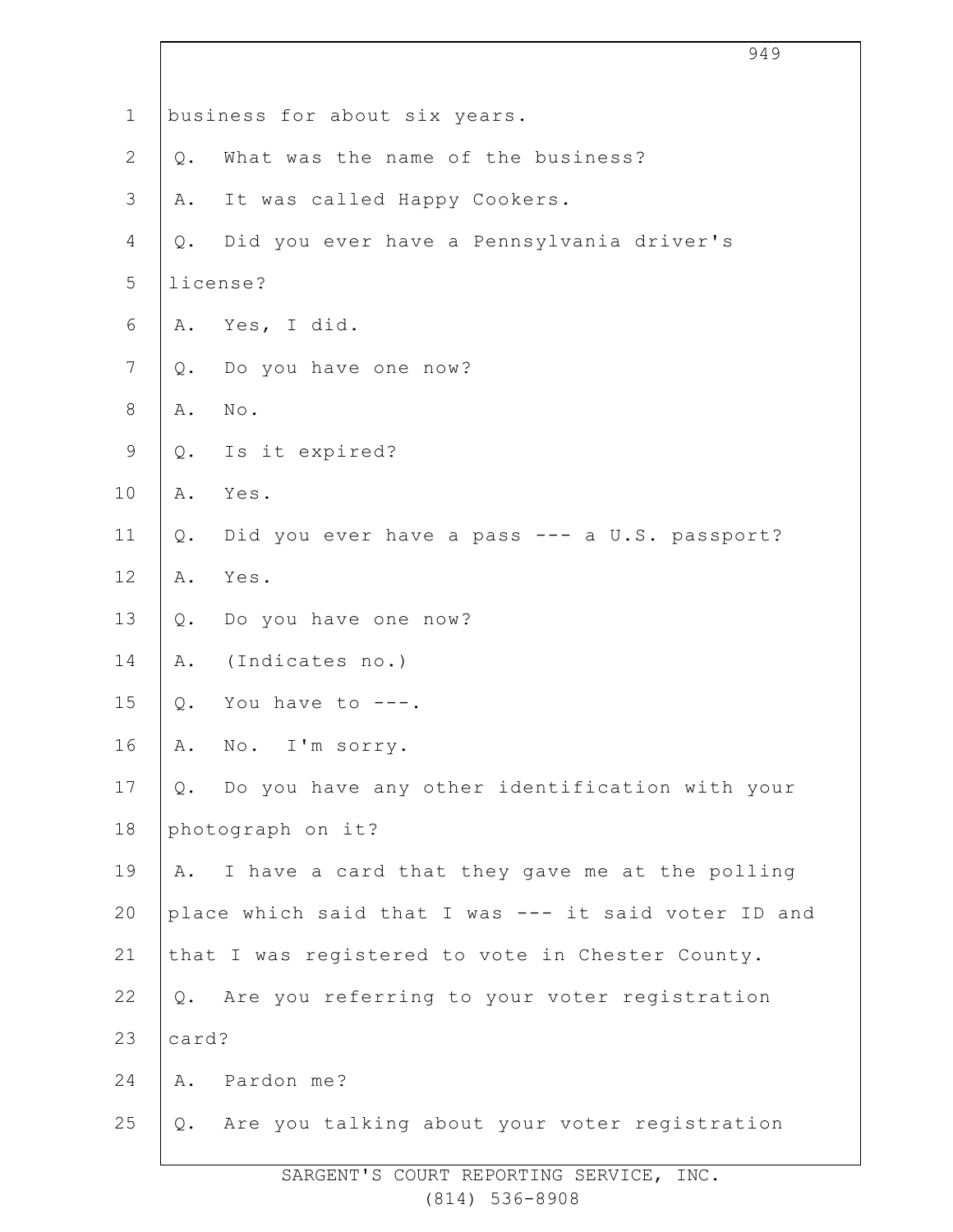|                 | 950                                                    |
|-----------------|--------------------------------------------------------|
| $\mathbf 1$     | card? Is this what you're talking about?               |
| $\mathbf{2}$    | ATTORNEY SCHNEIDER:                                    |
| 3               | I'm going to show the witness a copy of                |
| 4               | her voter registration card.                           |
| 5               | BY ATTORNEY SCHNEIDER:                                 |
| 6               | Is this what you're talking about?<br>Q.               |
| $7\phantom{.0}$ | Yes.<br>Α.                                             |
| 8               | Okay. Does this have your photograph on it?<br>$Q$ .   |
| $\mathsf 9$     | No.<br>Α.                                              |
| 10              | ATTORNEY SCHNEIDER:                                    |
| 11              | We'll have to --- we'll identify this                  |
| 12              | as Bookler Exhibit One, but we'll get a substitute,    |
| 13              | another copy with a Bates number later. So we          |
| 14              | identify Beatrice Bookler's certificate of voter       |
| 15              | registration as Bookler Exhibit One.                   |
| 16              | BY ATTORNEY SCHNEIDER:                                 |
| 17              | Do you have a copy of your birth certificate?<br>$Q$ . |
| 18              | I don't have any papers anymore.<br>Α.                 |
| 19              | What happened to your papers?<br>Q.                    |
| 20              | I don't know.<br>Α.                                    |
| 21              | Did you bring them here from your home in<br>Q.        |
| 22              | Wynnewood?                                             |
| 23              | No.<br>Α.                                              |
| 24              | Q. Okay. Are you registered to vote? Well, we          |
| 25              | $just$ ---.                                            |
|                 |                                                        |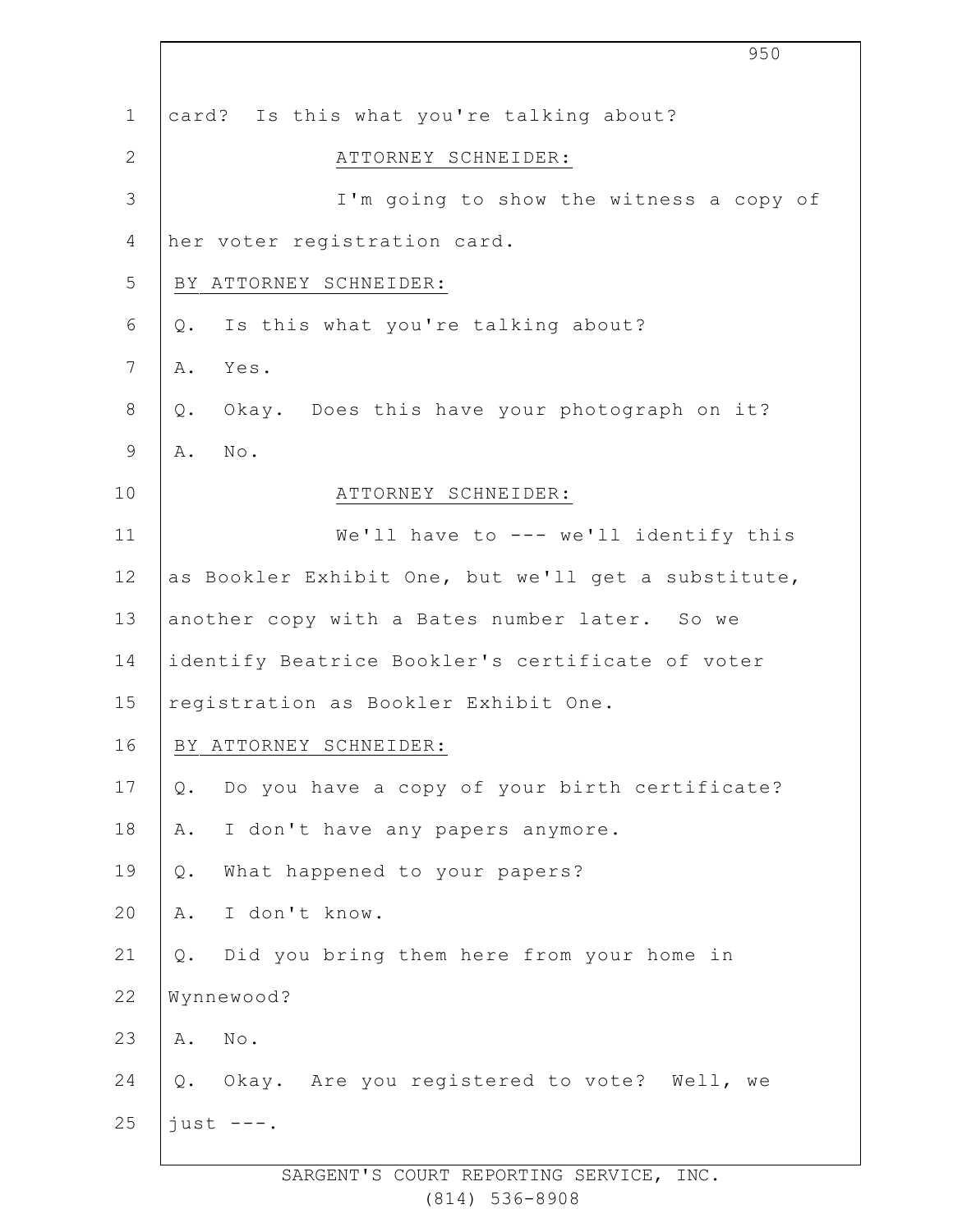|                |       | 951                                                  |
|----------------|-------|------------------------------------------------------|
| $\mathbf 1$    | Α.    | Yes.                                                 |
| $\mathbf{2}$   | Q.    | When did you first register to vote?                 |
| 3              | Α.    | The first vote that came up when I was here.         |
| 4              | $Q$ . | No, I mean, when you first were eligible to          |
| 5              |       | register to vote, when did you do so? Do you         |
| 6              |       | remember how old you were when you registered to     |
| $\overline{7}$ | vote? |                                                      |
| 8              | Α.    | Well, I guess it was 21. From my memory, I           |
| $\mathsf 9$    |       | can't tell you, but that was the law at the time.    |
| 10             | Q.    | And did you register when you were 21?               |
| 11             | Α.    | Yes.                                                 |
| 12             | Q.    | And do you remember the first election that you      |
| 13             |       | voted in after you registered to vote?               |
| 14             | Α.    | I think it was when Franklin Roosevelt ran, but      |
| 15             |       | I'm not positive.                                    |
| 16             | Q.    | Okay. Do you vote regularly?                         |
| 17             | Α.    | I vote regularly, compulsively, happily.             |
| 18             | $Q$ . | Why is it important for you to vote?                 |
| 19             | Α.    | Well, in my family we were very patriotic, and I     |
| 20             |       | was taught that voting was a privilege and an        |
| 21             |       | obligation. And not only that, but to me it was a    |
| 22             |       | great pleasure. I loved going to vote and all of my  |
| 23             |       | family felt that way. It was like a great thing that |
| 24             |       | you did, that we have this wonderful country and we  |
| 25             |       | can participate in it.                               |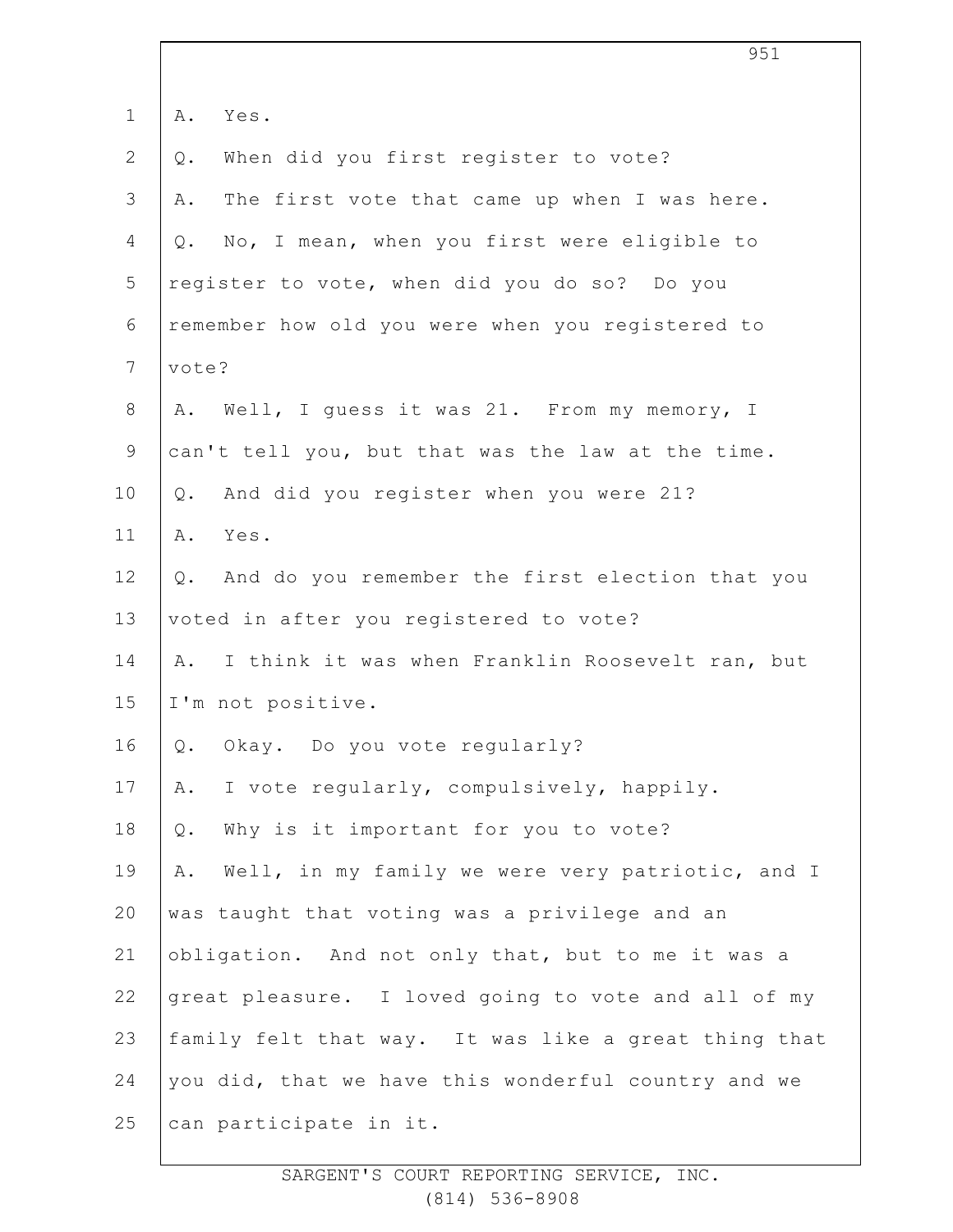|                | 952                                                  |
|----------------|------------------------------------------------------|
| $\mathbf 1$    | Do you want to drink some water?<br>Q.               |
| $\mathbf{2}$   | Thank you.<br>Α.                                     |
| 3              | ATTORNEY SCHNEIDER:                                  |
| $\overline{4}$ | Can we go off the record?                            |
| 5              | ATTORNEY CAWLEY:                                     |
| $6\,$          | Sure.                                                |
| 7              | ATTORNEY SCHNEIDER:                                  |
| $8\,$          | Can we go off the record?                            |
| $\mathcal{G}$  | VIDEOGRAPHER:                                        |
| 10             | Going off the record at 4:38.                        |
| 11             | OFF VIDEO                                            |
| 12             | RECESS TAKEN                                         |
| 13             | ON VIDEO                                             |
| 14             | VIDEOGRAPHER:                                        |
| 15             | Going back on the record at 4:39.                    |
| 16             | BY ATTORNEY SCHNEIDER:                               |
| 17             | Mrs. Bookler, how did you hear about the photo<br>Q. |
| 18             | ID law?                                              |
| 19             | Didn't I answer that question?<br>Α.                 |
| 20             | Well, you did before, but answer it again for<br>Q.  |
| 21             | me.                                                  |
| 22             | I think I read about it first in the newspaper<br>Α. |
| 23             | and then on TV, and then Wendy came home and told me |
| 24             | about it.                                            |
| 25             | Q. And what did you think about it when you first    |
|                |                                                      |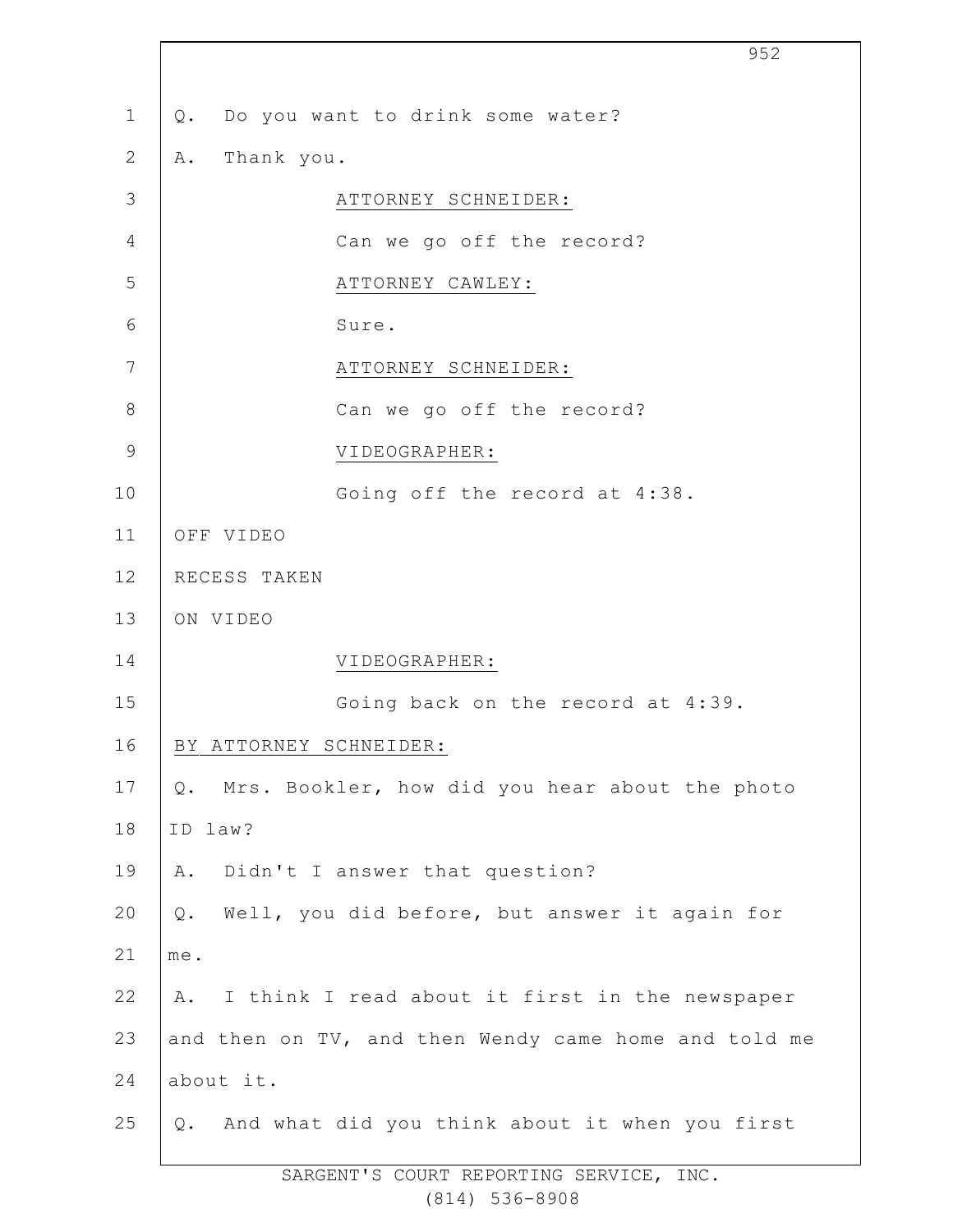|                | 953                                                   |
|----------------|-------------------------------------------------------|
| $\mathbf 1$    | heard about it, about the voter ID law?               |
| $\overline{2}$ | I was furious.<br>Α.                                  |
| 3              | And tell me why you were furious.<br>Q.               |
| 4              | Considering how I feel about voting and how<br>Α.     |
| 5              | proud I am that I live in a country that is a real    |
| 6              | democracy, I think that anything that prevents people |
| $\overline{7}$ | from voting is taking away from our democracy. It's   |
| $8\,$          | only real if we all participate.                      |
| $\mathsf 9$    | Q. After you heard about the photo ID law being       |
| 10             | passed, what did you do to try to get a photo ID for  |
| 11             | voting?                                               |
| 12             | Nothing at all. I was too angry and I thought<br>Α.   |
| 13             | that --- I don't know what I thought. I thought       |
| 14             | there was no way I was going to be able to vote       |
| 15             | anymore.                                              |
| 16             | Q. Was there a specific reason why you didn't try     |
| 17             | to get your ID?                                       |
| 18             | Well, you can see that I'm not exactly mobile.<br>Α.  |
| 19             | I get dizzy and I'm shaky and I can't manage without  |
| 20             | my walker, and even with my walker, I'm limited       |
| 21             | because I don't have that much energy, but I would do |
| 22             | anything that I could to vote.                        |
| 23             | But $---$ .<br>$Q$ .                                  |
| 24             | I just don't know how I could manage it.<br>Α.        |
| 25             | You mean manage to go get the ID?<br>Q.               |
|                |                                                       |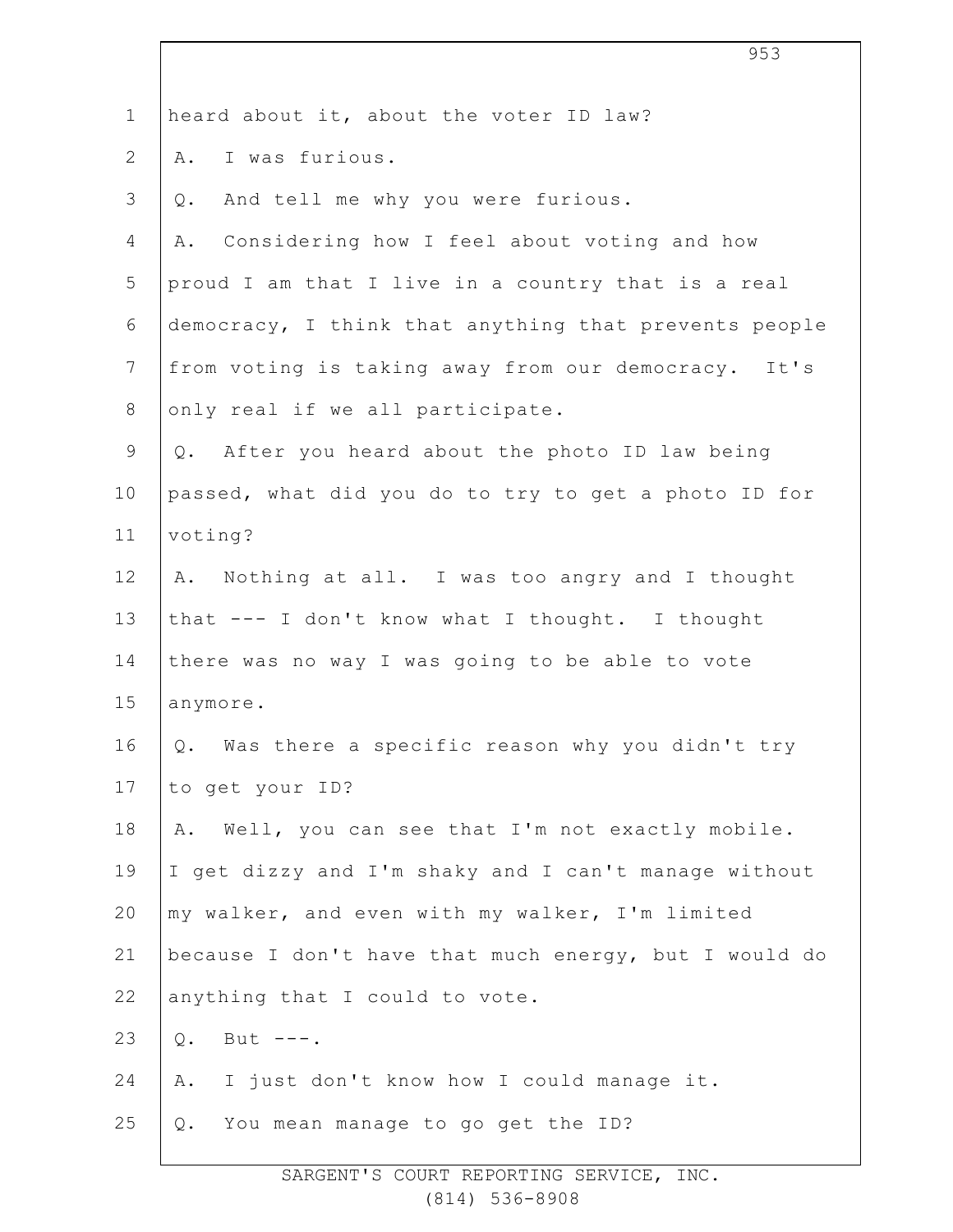| $\mathbf 1$    | I don't think I could.<br>Α.                         |
|----------------|------------------------------------------------------|
| $\overline{2}$ | Does Devon Senior Living issue a photo ID for<br>Q.  |
| 3              | its resident?                                        |
| 4              | No, they have not.<br>Α.                             |
| 5              | Do you know if they have any plans to issue a<br>Q.  |
| 6              | photo ID for the residents?                          |
| 7              | I have not heard a thing.<br>Α.                      |
| $8\,$          | Why are you participating in the lawsuit?<br>$Q$ .   |
| 9              | I feel very deprived if I cannot vote, and I<br>Α.   |
| 10             | would like to do anything I could to help other      |
| 11             | people who are in the same situation that I'm in.    |
| 12             | ATTORNEY SCHNEIDER:                                  |
| 13             | Okay. I have no further questions.                   |
| 14             | ATTORNEY CAWLEY:                                     |
| 15             | Would you like to take a break at this               |
| 16             | point or should we keeping going? Do you need to     |
| 17             | take a break?                                        |
| 18             | ATTORNEY SCHNEIDER:                                  |
| 19             | Mr. Cawley has an opportunity to ask                 |
| 20             | questions now.                                       |
| 21             | A. All right.                                        |
| 22             | CROSS EXAMINATION                                    |
| 23             | BY ATTORNEY CAWLEY:                                  |
| 24             | We can take a break if you need to, so you let<br>Q. |
| 25             | me know. Okay?                                       |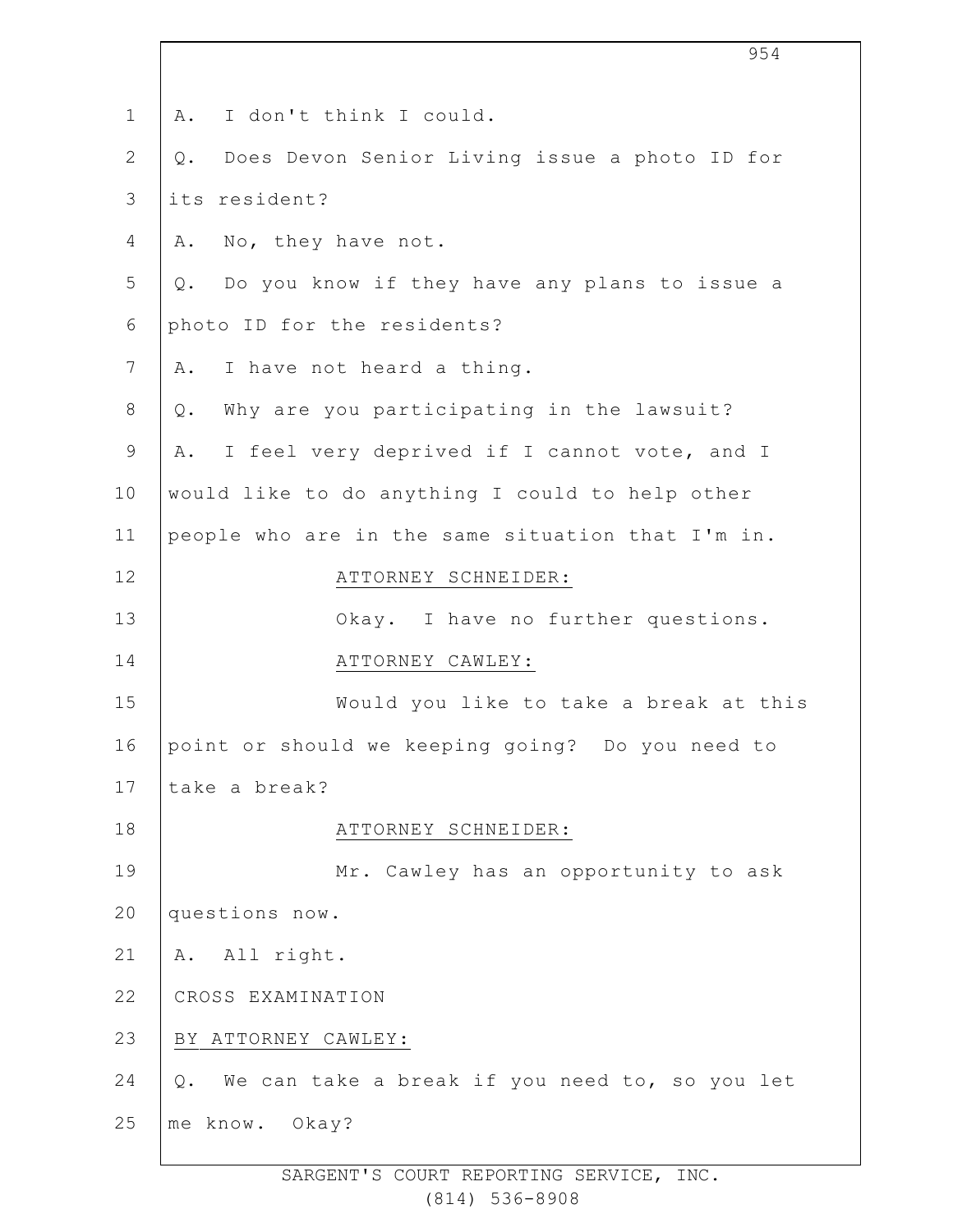| $\mathbf 1$     | I think I'm all right.<br>Α.                          |
|-----------------|-------------------------------------------------------|
| $\mathbf{2}$    | Okay. I'm going to go in about the same order<br>Q.   |
| 3               | and just follow up on the answers that you just gave  |
| 4               | to your attorney. Okay? So you were asked about       |
| 5               | when you go to vote and you indicated that your       |
| 6               | daughter drives you from one driveway to another and  |
| $7\phantom{.0}$ | then you use your walker. Is the building where you   |
| 8               | vote next door to where you live?                     |
| $\mathsf 9$     | Yes.<br>Α.                                            |
| 10              | Q. And so your daughter drives you from where you     |
| 11              | live over to the building where you vote and then you |
| 12              | use your walker from there?                           |
| 13              | Yes.<br>Α.                                            |
| 14              | Q. Yes? And I would like to ask you some of the       |
| 15              | questions about the documents that maybe you had at   |
| 16              | one time. At one point in your life you had a birth   |
| 17              | certificate; right?                                   |
| 18              | Sure.<br>Α.                                           |
| 19              | But when you --- before you moved here to live,<br>Q. |
| 20              | you sold your old house; right?                       |
| 21              | Yes.<br>Α.                                            |
| 22              | And when your house was sold, at some point the<br>Q. |
| 23              | papers got lost; right?                               |
| 24              | Yes.<br>Α.                                            |
| 25              | Okay. And along with the birth certificate, at<br>Q.  |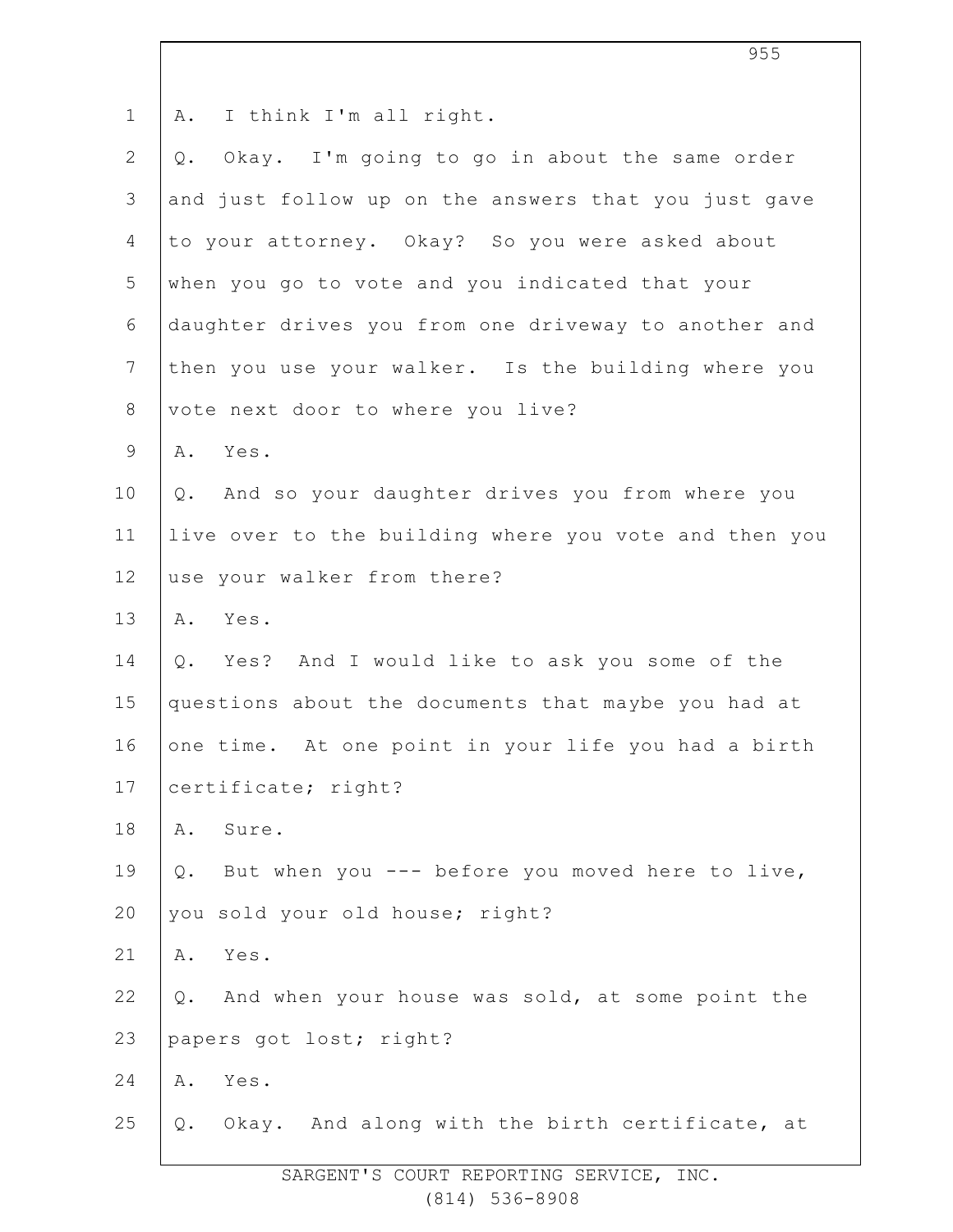|                |        | 956                                                  |
|----------------|--------|------------------------------------------------------|
| $\mathbf 1$    |        | some point you had a marriage certificate as well?   |
| $\mathbf{2}$   | Α.     | Yes.                                                 |
| $\mathfrak{Z}$ | $Q$ .  | And that's also lost?                                |
| 4              | Α.     | I'm afraid so.                                       |
| 5              | Q.     | And you had a Social Security card as well,          |
| 6              |        | didn't you?                                          |
| 7              | Α.     | Yes.                                                 |
| $\,8\,$        | Q.     | And you don't know where the card is anymore;        |
| $\mathsf 9$    | right? |                                                      |
| 10             | Α.     | (Indicates yes.)                                     |
| 11             | $Q$ .  | Is that a yes?                                       |
| 12             | Α.     | Yes. I'm sorry.                                      |
| 13             | $Q$ .  | I know. It's not natural, but bear with us.          |
| 14             | Α.     | No, I don't know where it is.                        |
| 15             | Q.     | Okay. And you do know your Social Security           |
| 16             |        | number, though; right?                               |
| 17             | Α.     | Yes.                                                 |
| 18             | Q.     | Okay. We heard about your family. And you            |
| 19             |        | mentioned that --- you mentioned the name Wendy, and |
| 20             |        | Wendy is your daughter, who's here?                  |
| 21             | Α.     | Yes.                                                 |
| 22             | Q.     | And you say you have a son as well?                  |
| 23             | Α.     | Yes.                                                 |
| 24             | $Q$ .  | And does your son live around here?                  |
| 25             | Α.     | He lives near Harrisburg.                            |
|                |        |                                                      |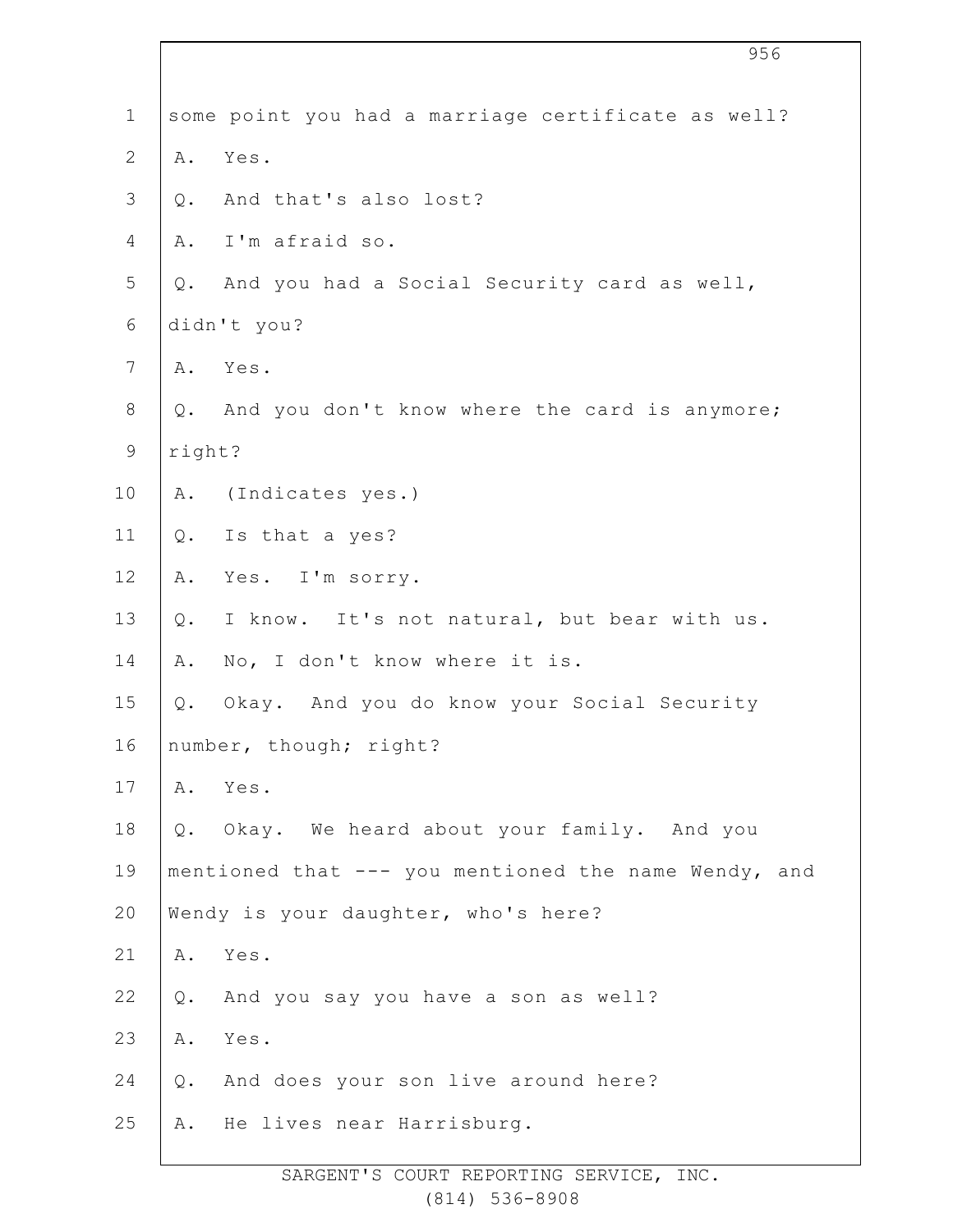| $\mathbf 1$    | Okay. Focusing on your daughter, we had --- I<br>Q.      |
|----------------|----------------------------------------------------------|
| $\overline{2}$ | asked you some questions earlier, and you said that      |
| $\mathcal{S}$  | she occasionally will drive you places where you need    |
| 4              | to go; is that right?                                    |
| 5              | Yes.<br>Α.                                               |
| 6              | And you had a driver's license until you came to<br>Q.   |
| $\overline{7}$ | live here; right?                                        |
| $8\,$          | Yes. And for a while while I was living here.<br>Α.      |
| $\mathsf 9$    | Q. Okay. And you came to live here about seven           |
| 10             | years ago?                                               |
| 11             | A. Yes.                                                  |
| 12             | Okay. And are you aware of what is necessary to<br>$Q$ . |
| 13             | get a new photo identification from PennDOT?             |
| 14             | I don't know all of the papers, but I know there<br>Α.   |
| 15             | are a lot of papers that I don't have.                   |
| 16             | Q. Well, has anyone explained to you that if you         |
| 17             | had a driver's license in the last seven years that      |
| 18             | your information is still at the PennDOT center?         |
| 19             | No.<br>Α.                                                |
| 20             | Q. Have you tried to get a --- I'll start over with      |
| 21             | a new question.                                          |
| 22             | Has anyone explained to you that you don't need          |
| 23             | to get a separate --- a birth certificate in order       |
| 24             | to go to PennDOT and that all you have to do is go       |
| 25             | to PennDOT?                                              |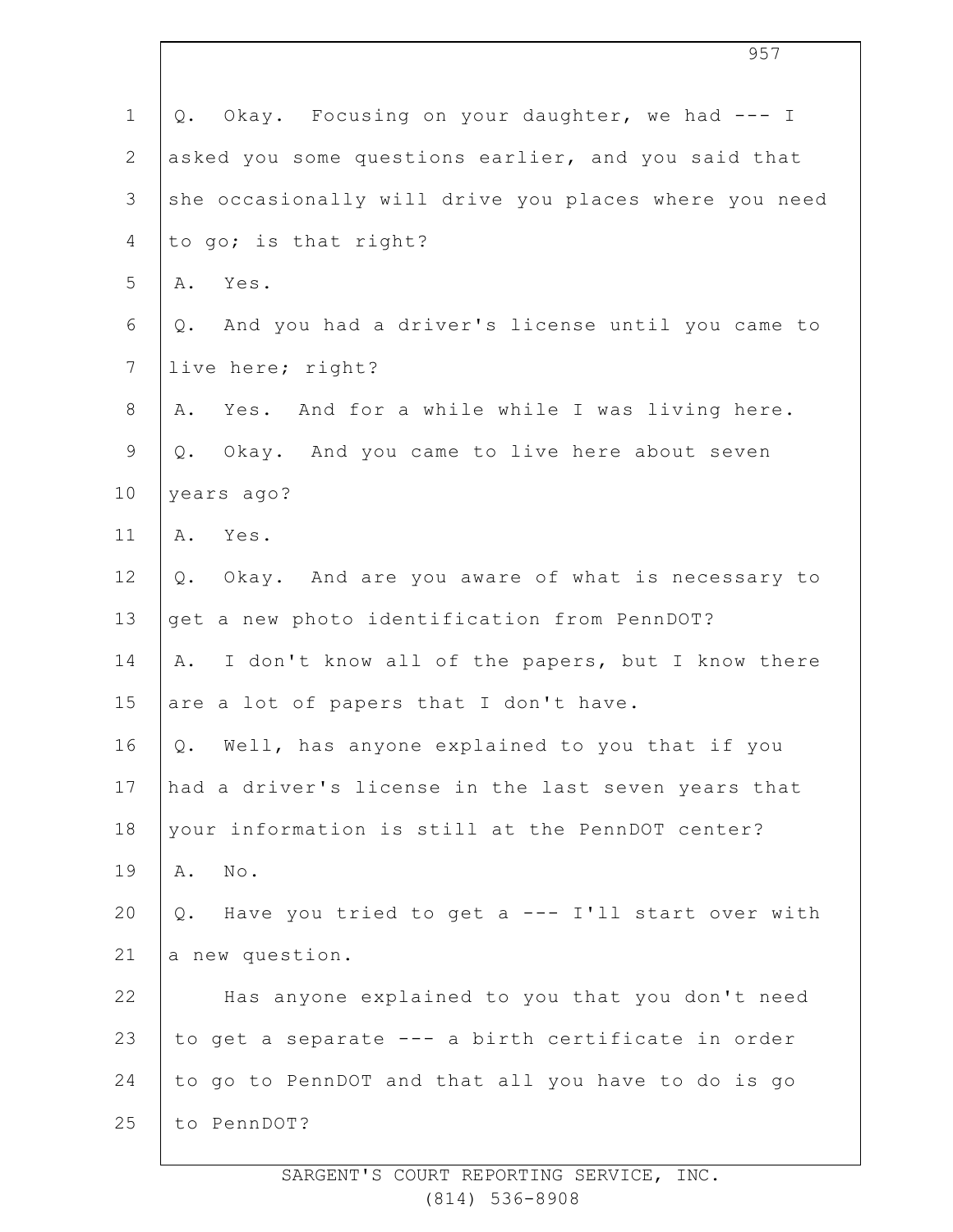| $\mathbf 1$    | That I don't need a birth certificate?<br>Α.          |
|----------------|-------------------------------------------------------|
| $\overline{2}$ | Correct.<br>Q.                                        |
| 3              | To be truthful, I thought it was so impossible<br>Α.  |
| 4              | for me to be able to do it that I didn't make any     |
| 5              | inquires about what else I needed.                    |
| 6              | Q. Well, you said that --- you said how important     |
| $\overline{7}$ | voting is to you and you said that you will do        |
| $8\,$          | anything to vote, but you're afraid you can't manage, |
| 9              | and I'd just like to ask you a couple questions about |
| 10             | that. Obviously being mobile is a problem. And one    |
| 11             | of the things that you're worried about is getting to |
| 12             | the PennDOT center; correct?                          |
| 13             | A. Yes.                                               |
| 14             | Q. And can you explain why you can't get a ride to    |
| 15             | the PennDOT center?                                   |
| 16             | ATTORNEY SCHNEIDER:                                   |
| 17             | Objection. It assumes facts not in                    |
| 18             | evidence.                                             |
| 19             | A. I'd have to explain to you why almost every day    |
| 20             | of my life I stay in my pajamas all day, because I    |
| 21             | don't have the energy or the get up and go. So the    |
| 22             | thought of going to a place I would have to go is     |
| 23             | just not --- it's not in my realm of possibility.     |
| 24             | BY ATTORNEY CAWLEY:                                   |
| 25             | And I can understand that. And I guess I'll ask<br>Q. |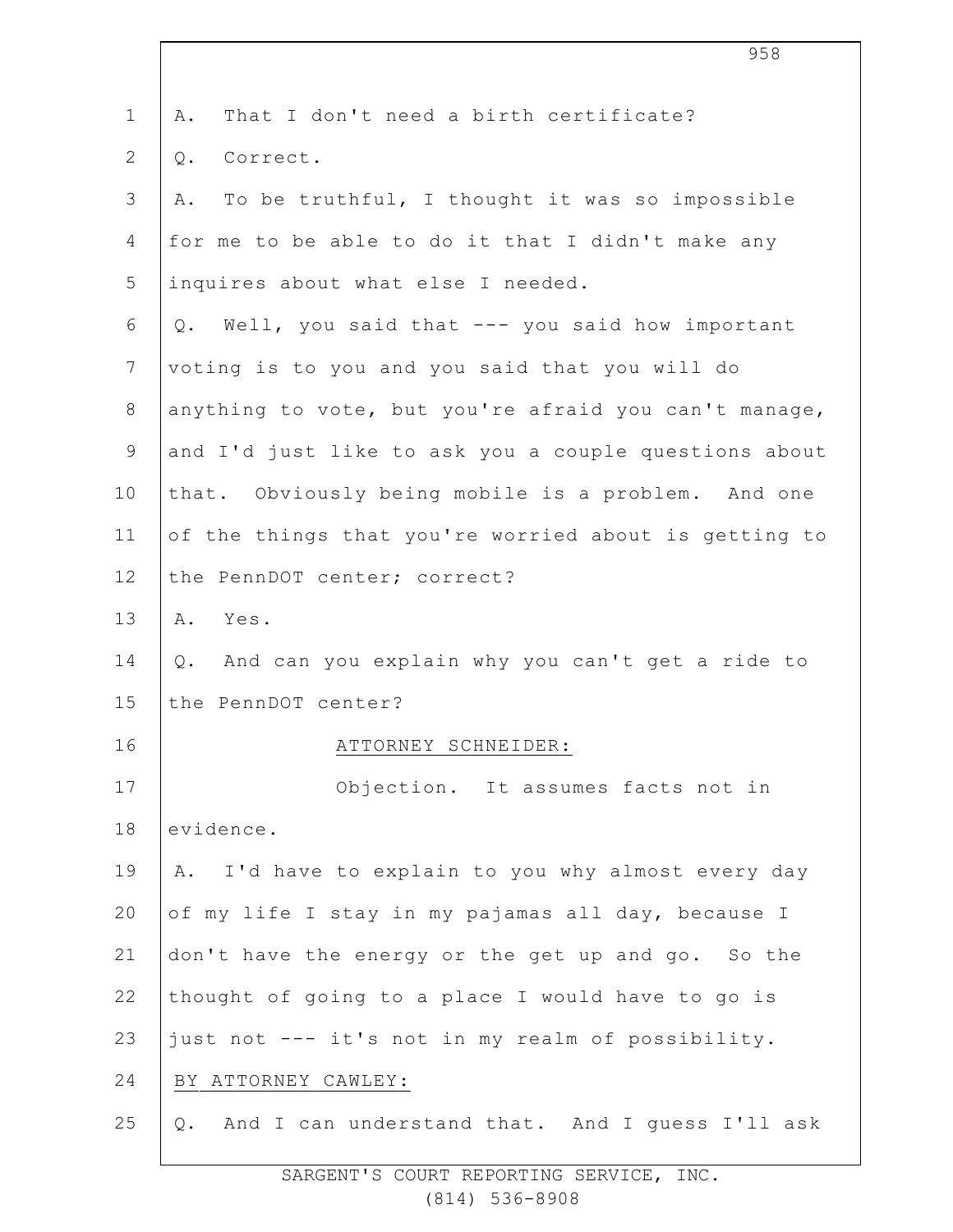| $\mathbf 1$    | it this way. When --- you do leave this place on      |
|----------------|-------------------------------------------------------|
| $\overline{2}$ | occasion, don't you?                                  |
| 3              | Very few occasions.<br>Α.                             |
| 4              | Because it's difficult. You leave very seldom<br>Q.   |
| 5              | because it's difficult to get the energy and so       |
| 6              | forth; right?                                         |
| $7\phantom{.}$ | A. Right.                                             |
| $8\,$          | Q. But certainly on election day in November,         |
| $\mathsf 9$    | you're going to get in a car and drive next door to   |
| 10             | vote; right?                                          |
| 11             | A. Absolutely.                                        |
| 12             | So if getting the photo ID is necessary to go<br>Q.   |
| 13             | vote, isn't that something that's important for you   |
| 14             | to do?                                                |
| 15             | I just don't see why I should have to do that.<br>Α.  |
| 16             | I'm registered to vote. I have voted in every         |
| 17             | election since I was old enough to vote. I don't      |
| 18             | want to --- I don't want to have to knock myself out. |
| 19             | It's too hard.                                        |
| 20             | Q. As far as other things that you need to do         |
| 21             | around town, if you need to go somewhere, your        |
| 22             | daughter has given you rides; correct?                |
| 23             | My daughter will do what I need for me. Yeah, I<br>Α. |
| 24             | don't go. She goes.                                   |
| 25             | Q. But she takes you places when you need to go       |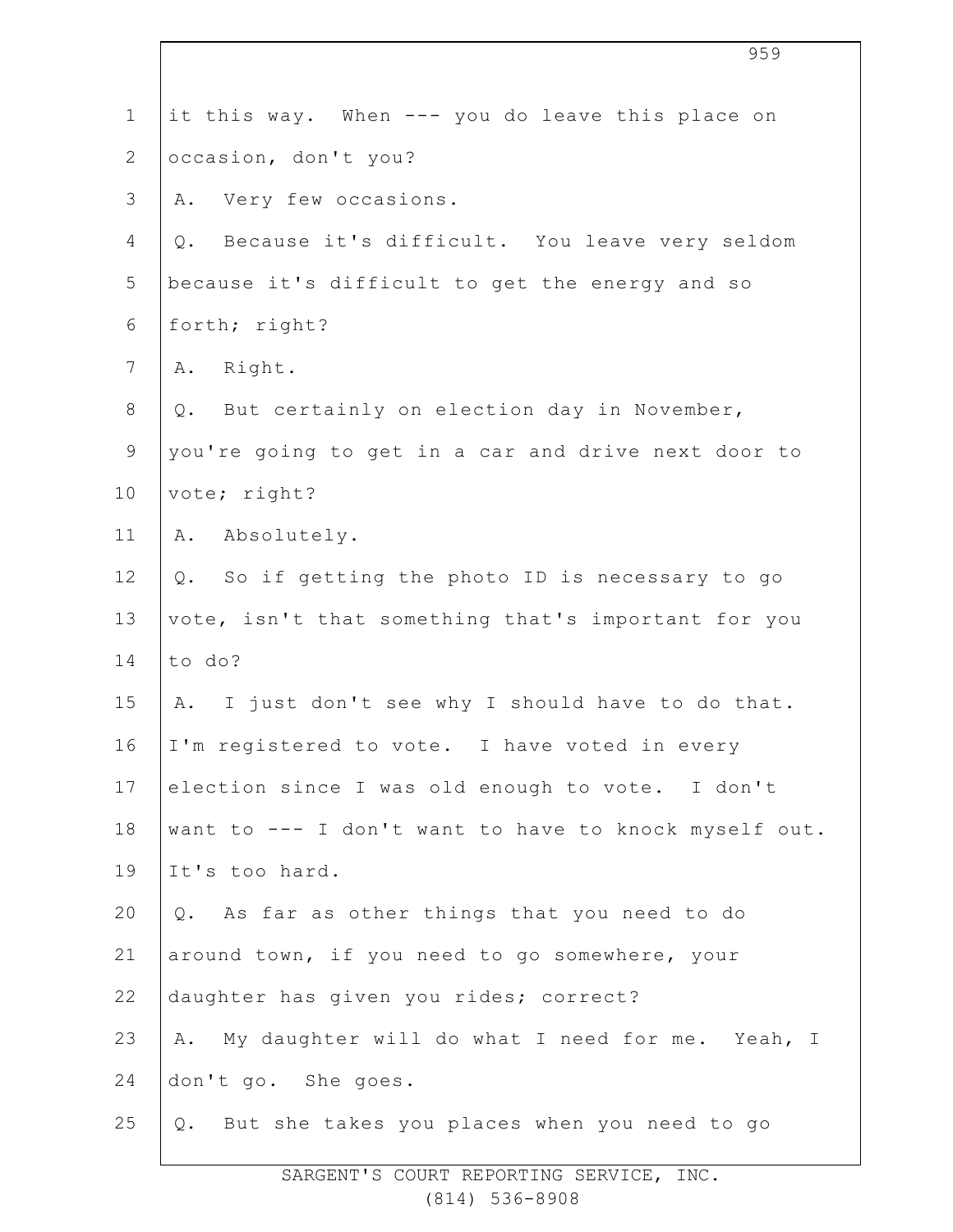| $\mathbf 1$    | places, doesn't she?                                    |
|----------------|---------------------------------------------------------|
| $\overline{2}$ | Well, I rarely go anyplace.<br>Α.                       |
| 3              | Okay. But when you do ---?<br>$Q$ .                     |
| 4              | ATTORNEY SCHNEIDER:                                     |
| 5              | I'm going to have to cut you off,                       |
| $\sqrt{6}$     | because she's really answered this multiple times,      |
| 7              | and you can see she's struggling, so ---.               |
| $8\,$          | ATTORNEY CAWLEY:                                        |
| $\mathsf 9$    | And I'm entitled to $---$ I'll ask the                  |
| 10             | question a different way.                               |
| 11             | ATTORNEY SCHNEIDER:                                     |
| 12             | Okay.                                                   |
| 13             | It's all right.<br>Α.                                   |
| 14             | BY ATTORNEY CAWLEY:                                     |
| 15             | When I asked you questions earlier, didn't you<br>$Q$ . |
| 16             | say that your daughter takes you places where you       |
| 17             | need to go, but she has her own life and her own        |
| 18             | responsibilities?                                       |
| 19             | Right.<br>Α.                                            |
| 20             | And you don't want to impose on her to make her<br>Q.   |
| 21             | drop everything and drive you places?                   |
| 22             | Right.<br>Α.                                            |
| 23             | ATTORNEY CAWLEY:                                        |
| 24             | Those are all the questions I have.                     |
| 25             | ATTORNEY SCHNEIDER:                                     |
|                |                                                         |

960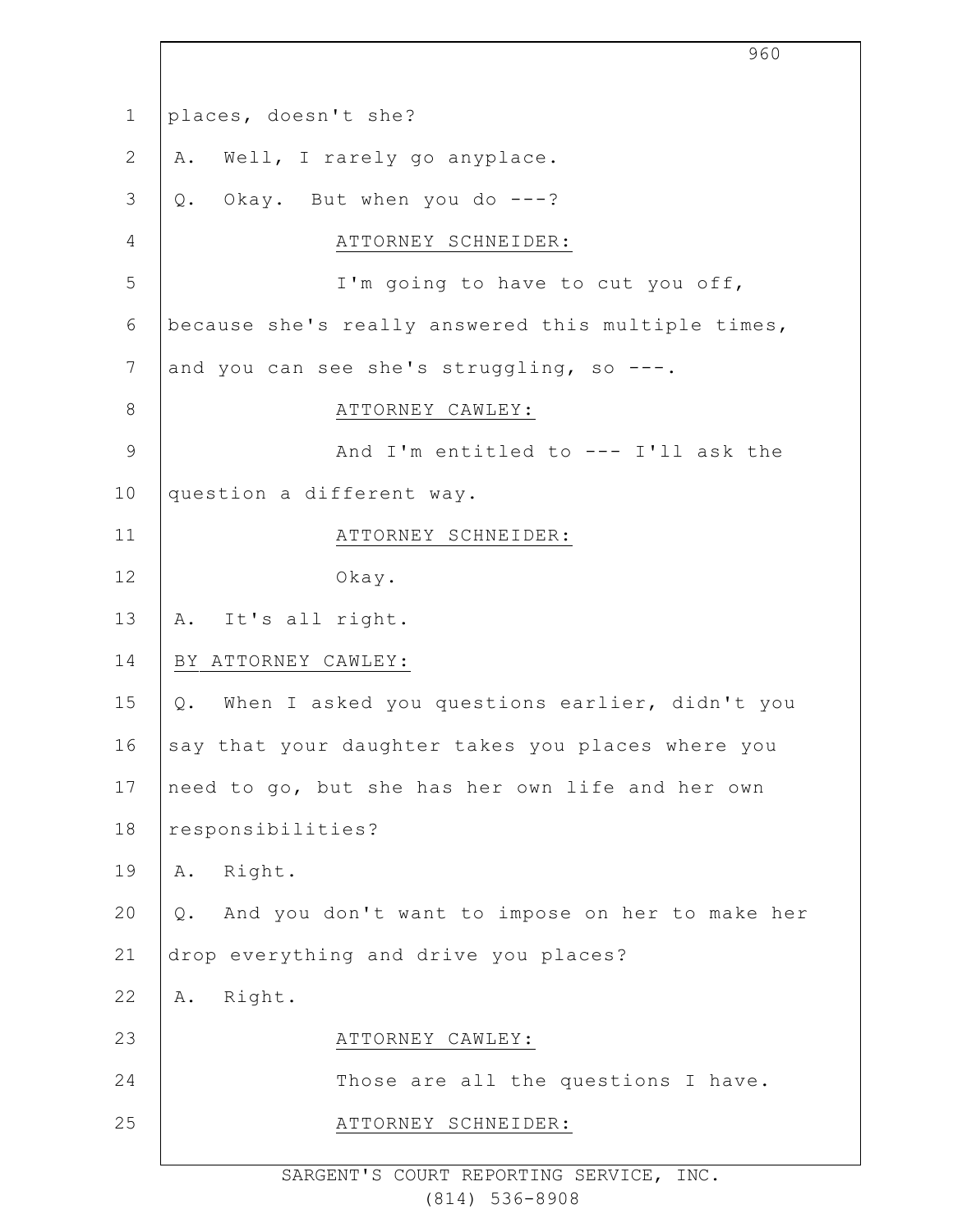|                | 961                                                  |  |
|----------------|------------------------------------------------------|--|
| $\mathbf 1$    | And I have no Redirect.                              |  |
| $\mathbf{2}$   | ATTORNEY CAWLEY:                                     |  |
| 3              | We are finished. Thank you.                          |  |
| $\overline{4}$ | ATTORNEY SCHNEIDER:                                  |  |
| 5              | We are done.                                         |  |
| 6              | VIDEOGRAPHER:                                        |  |
| 7              | The deposition is concluded at 4:52.                 |  |
| $\,8\,$        | VIDEO ENDS                                           |  |
| $\mathsf 9$    | JUDGE SIMPSON:                                       |  |
| 10             | The disc is 40?                                      |  |
| 11             | ATTORNEY SCHNEIDER:                                  |  |
| 12             | Yes, Your Honor. Your Honor, I'd like                |  |
| 13             | to move into evidence the exhibits that we have just |  |
| 14             | marked --- actually the Burgess exhibit --- the      |  |
| 15             | exhibits during the examination of Mr. Burgess as    |  |
| 16             | well as Exhibit 40 and Exhibit 39.                   |  |
| 17             | (Petitioners' Exhibit 40 marked for                  |  |
| 18             | identification.)                                     |  |
| 19             | JUDGE SIMPSON:                                       |  |
| 20             | I have 36, 37, 38 and 39 and 40 if                   |  |
| 21             | you're counting the disk.                            |  |
| 22             | ATTORNEY SCHNEIDER:                                  |  |
| 23             | Yes.                                                 |  |
| 24             | JUDGE SIMPSON:                                       |  |
| 25             | Do you move those?                                   |  |
|                |                                                      |  |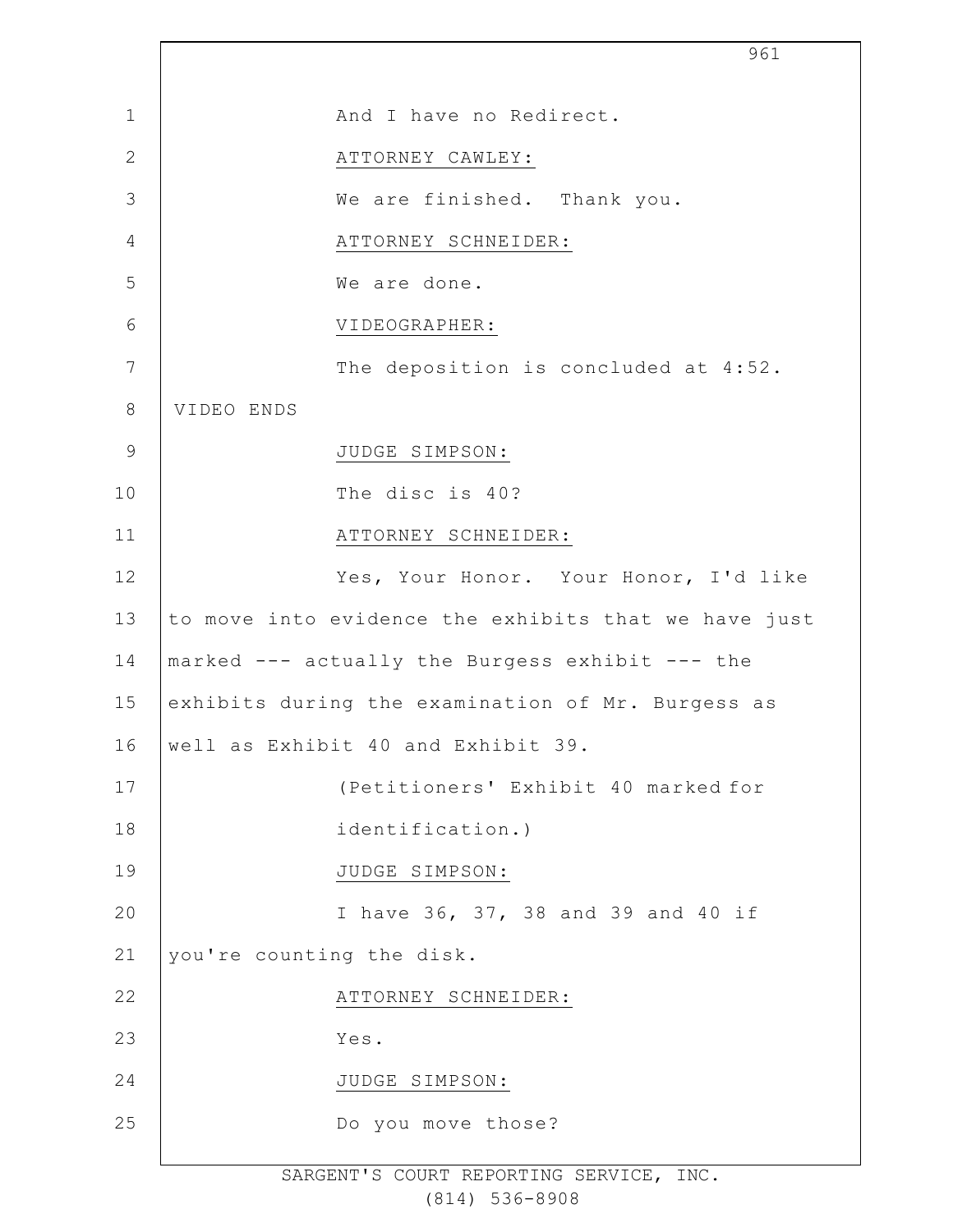|                | 962                                              |
|----------------|--------------------------------------------------|
| $\mathbf{1}$   | ATTORNEY SCHNEIDER:                              |
| $\mathbf{2}$   | Yes, Your Honor.                                 |
| 3              | JUDGE SIMPSON:                                   |
| $\overline{4}$ | Any objection?                                   |
| 5              | ATTORNEY CAWLEY:                                 |
| 6              | No objection.                                    |
| 7              | JUDGE SIMPSON:                                   |
| $8\,$          | They're received. Thirty-seven (37)              |
| $\mathsf 9$    | was the press release.                           |
| 10             | ATTORNEY SCHNEIDER:                              |
| 11             | Yes, I believe that's correct.                   |
| 12             | JUDGE SIMPSON:                                   |
| 13             | I have it here.                                  |
| 14             | ATTORNEY SCHNEIDER:                              |
| 15             | And 38 was the e-mail.                           |
| 16             | JUDGE SIMPSON:                                   |
| 17             | Thirty-eight (38) is the e-mail.                 |
| 18             | Thirty-nine (39) is the voter registration card. |
| 19             | Forty (40) is the video.                         |
| 20             | ATTORNEY SCHNEIDER:                              |
| 21             | Correct.                                         |
| 22             | JUDGE SIMPSON:                                   |
| 23             | Do you have another one?                         |
| 24             | ATTORNEY CLARKE:                                 |
| 25             | Your Honor, at this point we have a              |
|                |                                                  |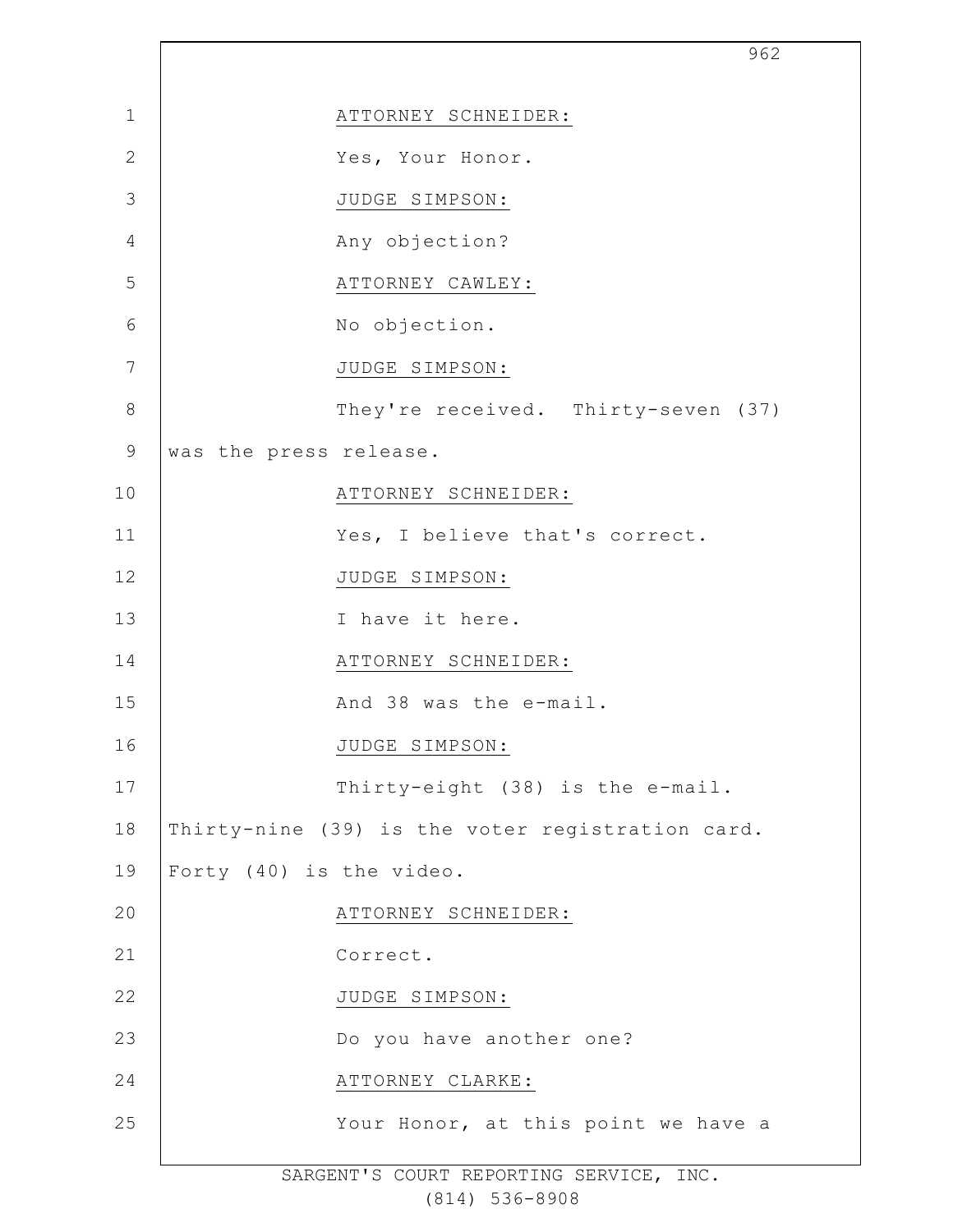| $\mathbf 1$    | very short video to play of House Majority Leader     |
|----------------|-------------------------------------------------------|
| $\overline{2}$ | Mike Turzai preceded by a portion of a stipulation on |
| 3              | authenticity that I would just propose to read into   |
| 4              | the record.                                           |
| 5              | JUDGE SIMPSON:                                        |
| 6              | All right.                                            |
| 7              | ATTORNEY CLARKE:                                      |
| $\,8\,$        | The portion of the stipulation on                     |
| $\mathsf 9$    | authenticity is that the video that we're about to    |
| 10             | play, quote, is an authentic recording of a statement |
| 11             | by House Majority Leader Representative Mike Turzai   |
| 12             | made in Republican State Committee meetings on or     |
| 13             | about June 23rd of 2012. Mr. Bellena is handing up    |
| 14             | copies of the stipulation, which will be Exhibit 38   |
| 15             | $--- 41.$                                             |
| 16             | (Petitioners' Exhibit 41 marked for                   |
| 17             | identification.)                                      |
| 18             | JUDGE SIMPSON:                                        |
| 19             | That will be 41.                                      |
| 20             | ATTORNEY CLARKE:                                      |
| 21             | So at this point we propose to play the               |
| 22             | video.                                                |
| 23             | ATTORNEY CAWLEY:                                      |
| 24             | And Your Honor, subject to the                        |
| 25             | stipulation of authenticity, I object to the          |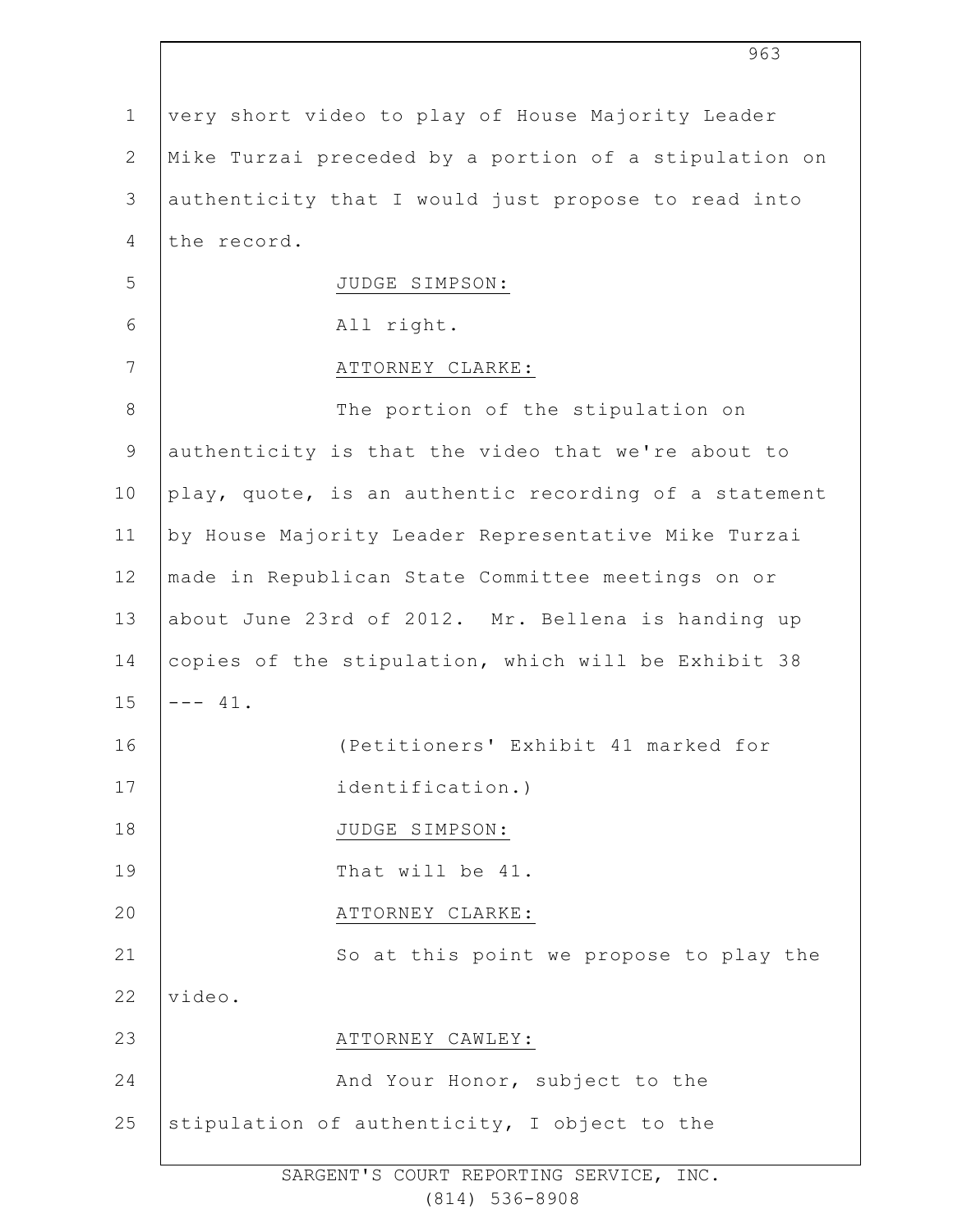| $\mathbf 1$    | admissibility of this, because as I understand it,   |
|----------------|------------------------------------------------------|
| $\mathbf{2}$   | the content of this video is a statement by a        |
| 3              | legislator in a private setting to an inherently     |
| 4              | political audience. It can't be offered as evidence  |
| 5              | of legislative intent. And more importantly, it      |
| 6              | ignores the standard here, which is really to get at |
| $7\phantom{.}$ | any rational purpose that the legislature could have |
| $8\,$          | had for Act 18. So the statements and whatever       |
| 9              | political value that the speaker may have thought    |
| 10             | that he was getting from them are not relevant to    |
| 11             | legislative intent and unhelpful in any respect to   |
| 12             | this Court for the reason we're here.                |
| 13             | JUDGE SIMPSON:                                       |
| 14             | Overruled. So 41's the stip, and this                |
| 15             | I gather is going to be --- this will be offered as  |
| 16             | an exhibit as well?                                  |
| 17             | ATTORNEY CLARKE:                                     |
| 18             | That's right, Your Honor. The CD, once               |
| 19             | we play it, will be offered as an exhibit.           |
| 20             | VIDEO BEGINS                                         |
| 21             | REPRESENTATIVE TURZAI:                               |
| 22             | We are focused on making sure that we                |
| 23             | meet our obligations that we've talked about for     |
| 24             | years. Pro-Second Amendment, the Castle Doctrine,    |
| 25             | done. The first pro-life legislation, abortion       |
|                |                                                      |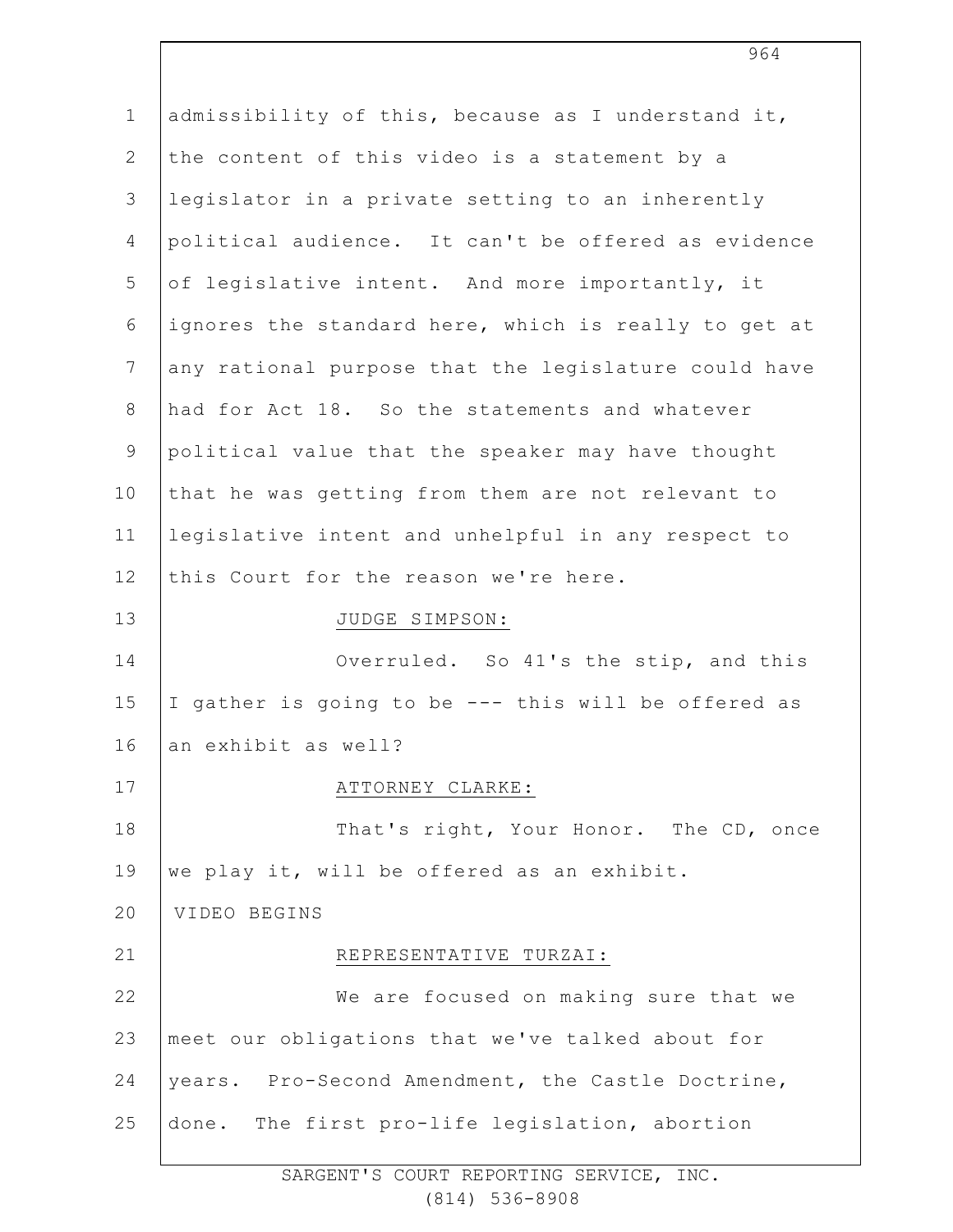|                | 965                                                  |
|----------------|------------------------------------------------------|
| $\mathbf 1$    | facility regulations in 22 years, done. Voter ID,    |
| $\mathbf{2}$   | which is going to allow Governor Romney to win the   |
| 3              | State of Pennsylvania, done.                         |
| 4              | VIDEO ENDS                                           |
| 5              | ATTORNEY GERSCH:                                     |
| 6              | Your Honor, that concludes our evidence              |
| $7\phantom{.}$ | for today. I did want to advise --- the parties want |
| $8\,$          | to advise, Your Honor, we've been talking. We        |
| $\mathsf 9$    | believe that we can conclude the evidence on         |
| 10             | Wednesday for both parties.                          |
| 11             | JUDGE SIMPSON:                                       |
| 12             | On Wednesday.                                        |
| 13             | ATTORNEY CAWLEY:                                     |
| 14             | On Wednesday. And certainly                          |
| 15             | Petitioners' preference would be then to close on    |
| 16             | Thursday morning.                                    |
| 17             | JUDGE SIMPSON:                                       |
| 18             | Okay. May I ask you what's on tap for                |
| 19             | tomorrow? I'm trying to decide whether I need two    |
| 20             | law clerks here or whether one can get back to work. |
| 21             | ATTORNEY CAWLEY:                                     |
| 22             | Certainly. For tomorrow we'll have the               |
| 23             | secretary of the Commonwealth, Ms. Carol Aichele in  |
| 24             | the morning, and then we'll have five relatively     |
| 25             | short witnesses who will be either people who have   |
|                |                                                      |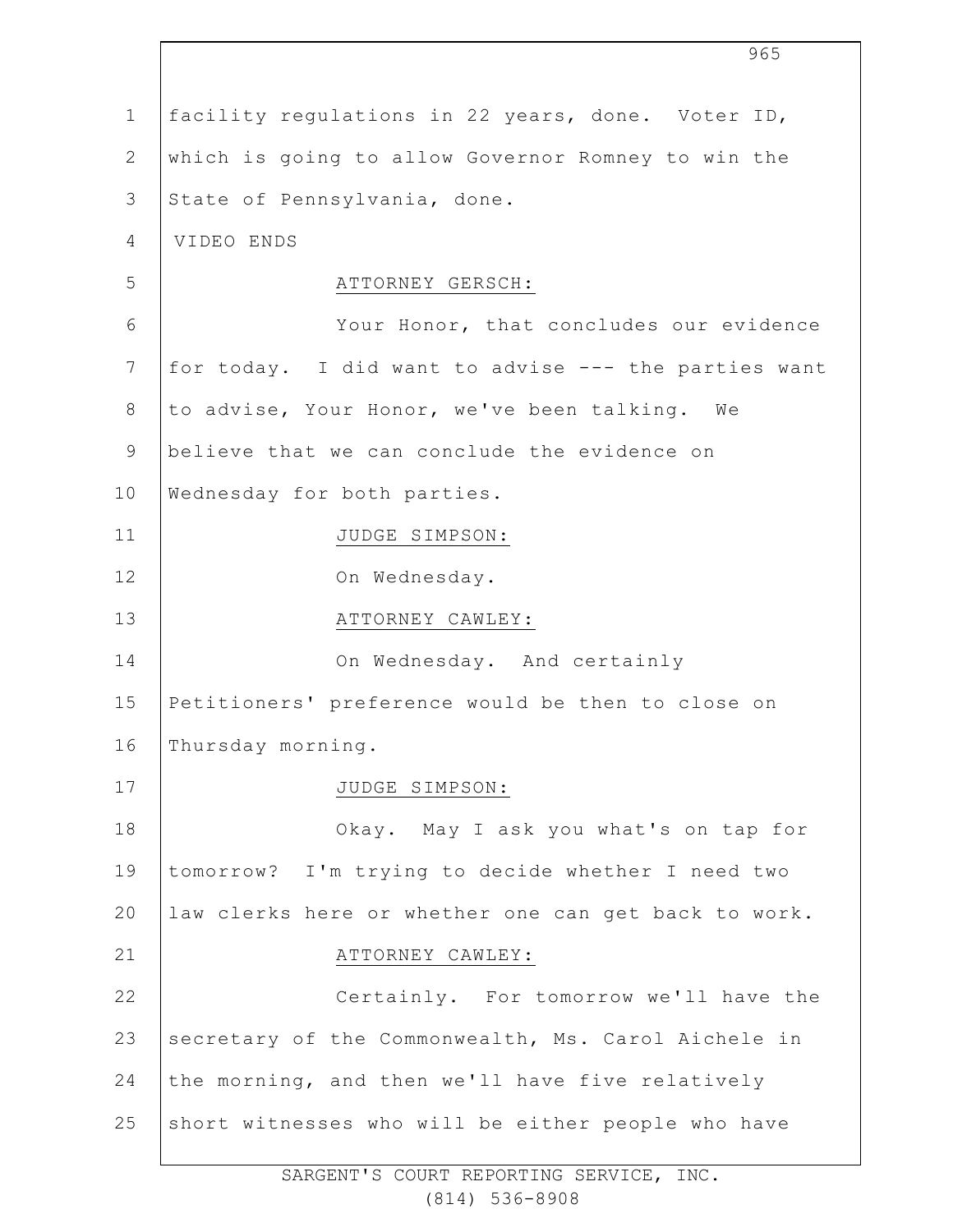|                 | 966                                                   |
|-----------------|-------------------------------------------------------|
| $\mathbf{1}$    | issues with getting ID or people who've been to the   |
| $\mathbf{2}$    | Department of Transportation and have observed the    |
| 3               | conditions there, and then we'll have a               |
| $\overline{4}$  | representative of one of the organizational           |
| 5               | Petitioners.                                          |
| 6               | JUDGE SIMPSON:                                        |
| $7\phantom{.0}$ | All right. Is there anything that you                 |
| 8               | want to bring to my attention?                        |
| $\mathsf 9$     | ATTORNEY CAWLEY:                                      |
| 10              | Nothing, Your Honor.                                  |
| 11              | JUDGE SIMPSON:                                        |
| 12              | Anything you want me to address before                |
| 13              | we break for the day?                                 |
| 14              | ATTORNEY GERSCH:                                      |
| 15              | I don't believe so, Your Honor.                       |
| 16              | JUDGE SIMPSON:                                        |
| 17              | Okay. Tomorrow we start at 9:00, and                  |
| 18              | hopefully wrap it up somewhere around 3:00 or so.     |
| 19              | ATTORNEY GERSCH:                                      |
| 20              | Yeah, I would anticipate we'll be able                |
| 21              | to do that. The witnesses should all be relatively    |
| 22              | compact.                                              |
| 23              | JUDGE SIMPSON:                                        |
| 24              | All right. Thank you for your help.                   |
| 25              | We are adjourned until nine o'clock tomorrow morning. |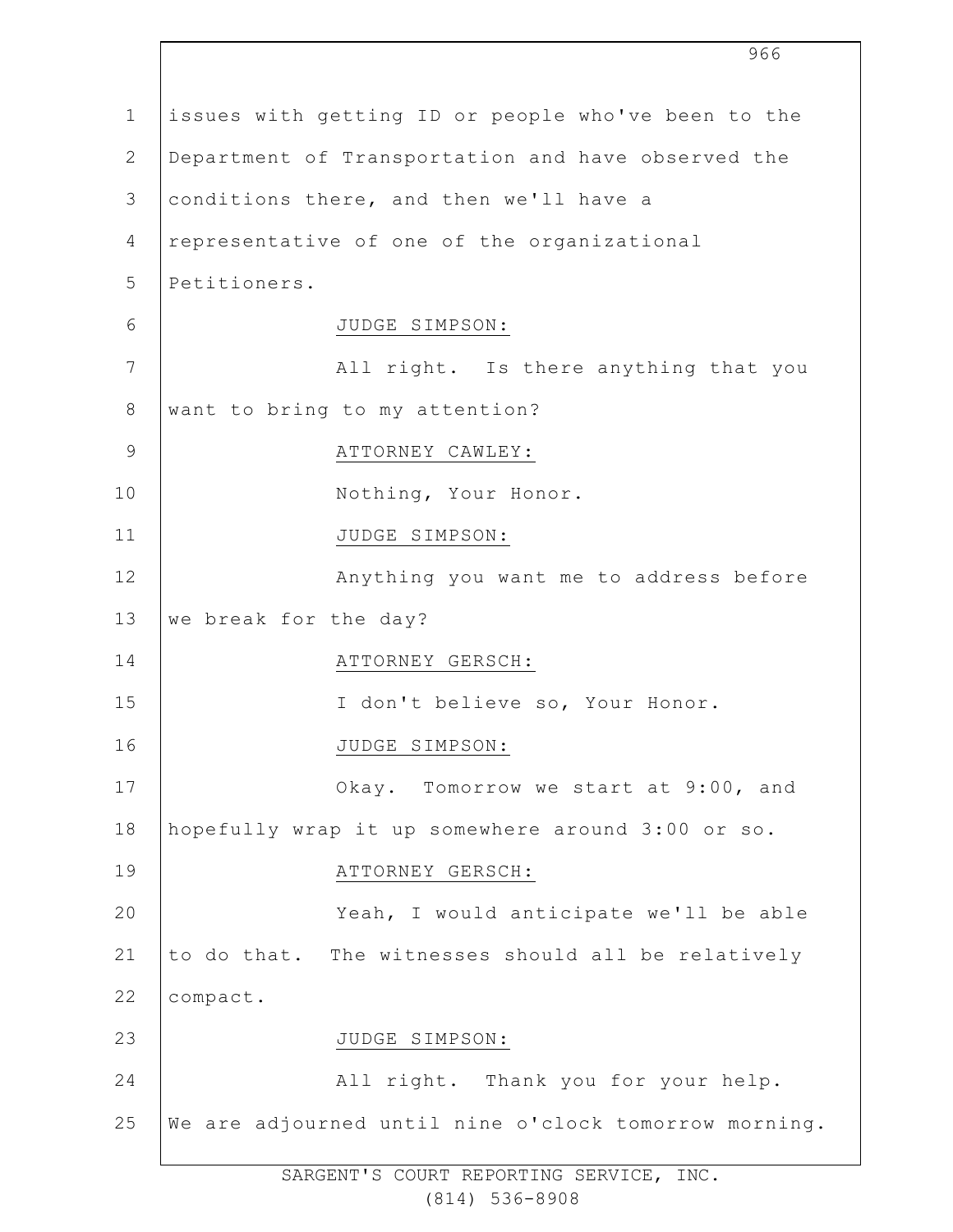|                |                                                     | 967                                    |
|----------------|-----------------------------------------------------|----------------------------------------|
| $\mathbf 1$    | Okay. Let me just open this back up. Forty-One (41) |                                        |
| $\mathbf{2}$   | is the stipulation and then 42 is going to be the   |                                        |
| 3              | movie clip in some form.                            |                                        |
| $\overline{4}$ | (Petitioners' Exhibit 42 marked for                 |                                        |
| 5              | identification.)                                    |                                        |
| 6              | ATTORNEY CLARKE:                                    |                                        |
| 7              | Okay.                                               |                                        |
| $\,8\,$        | JUDGE SIMPSON:                                      |                                        |
| $\mathsf 9$    | All you can do is move it.                          |                                        |
| 10             | ATTORNEY CLARKE:                                    |                                        |
| 11             |                                                     | All I have to do is move it. I move 40 |
| 12             | and 41.                                             |                                        |
| 13             | JUDGE SIMPSON:                                      |                                        |
| 14             | You got to move it, move it.                        |                                        |
| 15             | ATTORNEY CLARKE:                                    |                                        |
| 16             | Your Honor, I move Exhibit 41 and 42                |                                        |
| 17             | into evidence.                                      |                                        |
| 18             | ATTORNEY CAWLEY:                                    |                                        |
| 19             | No objection other than already stated.             |                                        |
| 20             | JUDGE SIMPSON:                                      |                                        |
| 21             | Forty-one (41) is received over                     |                                        |
| 22             | objection. Forty-two (42) is received.              |                                        |
| 23             | ATTORNEY CLARKE:                                    |                                        |
| 24             | Actually the other way around.                      |                                        |
| 25             | JUDGE SIMPSON:                                      |                                        |
|                |                                                     |                                        |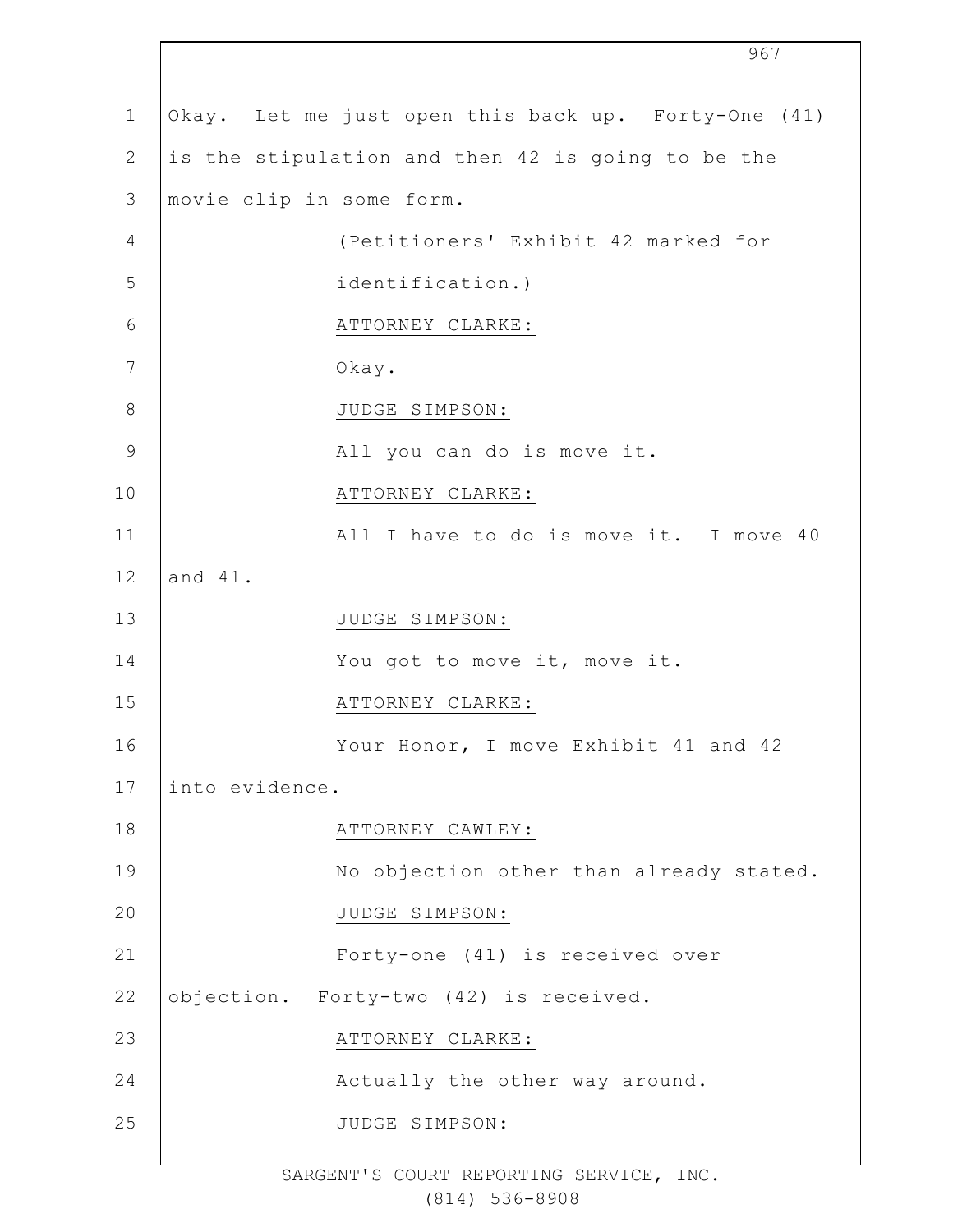|                            | 968                                             |
|----------------------------|-------------------------------------------------|
| $\ensuremath{\mathbbm{1}}$ | I'm sorry. The other way around.                |
| $\mathbf{2}$               | Forty-one (41) is received, 42 is received over |
| $\mathfrak{Z}$             | objection. All right. We're adjourned.          |
| $\overline{4}$             | MR. TURNER:                                     |
| 5                          | Commonwealth Court now adjourned.               |
| $\sqrt{6}$                 | * * * * * * * *                                 |
| $\overline{7}$             | HEARING CONCLUDED AT 3:45 P.M.                  |
| $\,8\,$                    | * * * * * * * *                                 |
| $\mathsf 9$                |                                                 |
| $10$                       |                                                 |
| 11                         |                                                 |
| $12\,$                     |                                                 |
| 13                         |                                                 |
| 14                         |                                                 |
| 15                         |                                                 |
| 16                         |                                                 |
| 17                         |                                                 |
| $18\,$                     |                                                 |
| 19                         |                                                 |
| 20                         |                                                 |
| 21                         |                                                 |
| 22                         |                                                 |
| 23                         |                                                 |
| 24                         |                                                 |
| 25                         |                                                 |
|                            | SARGENT'S COURT REPORTING SERVICE, INC.         |